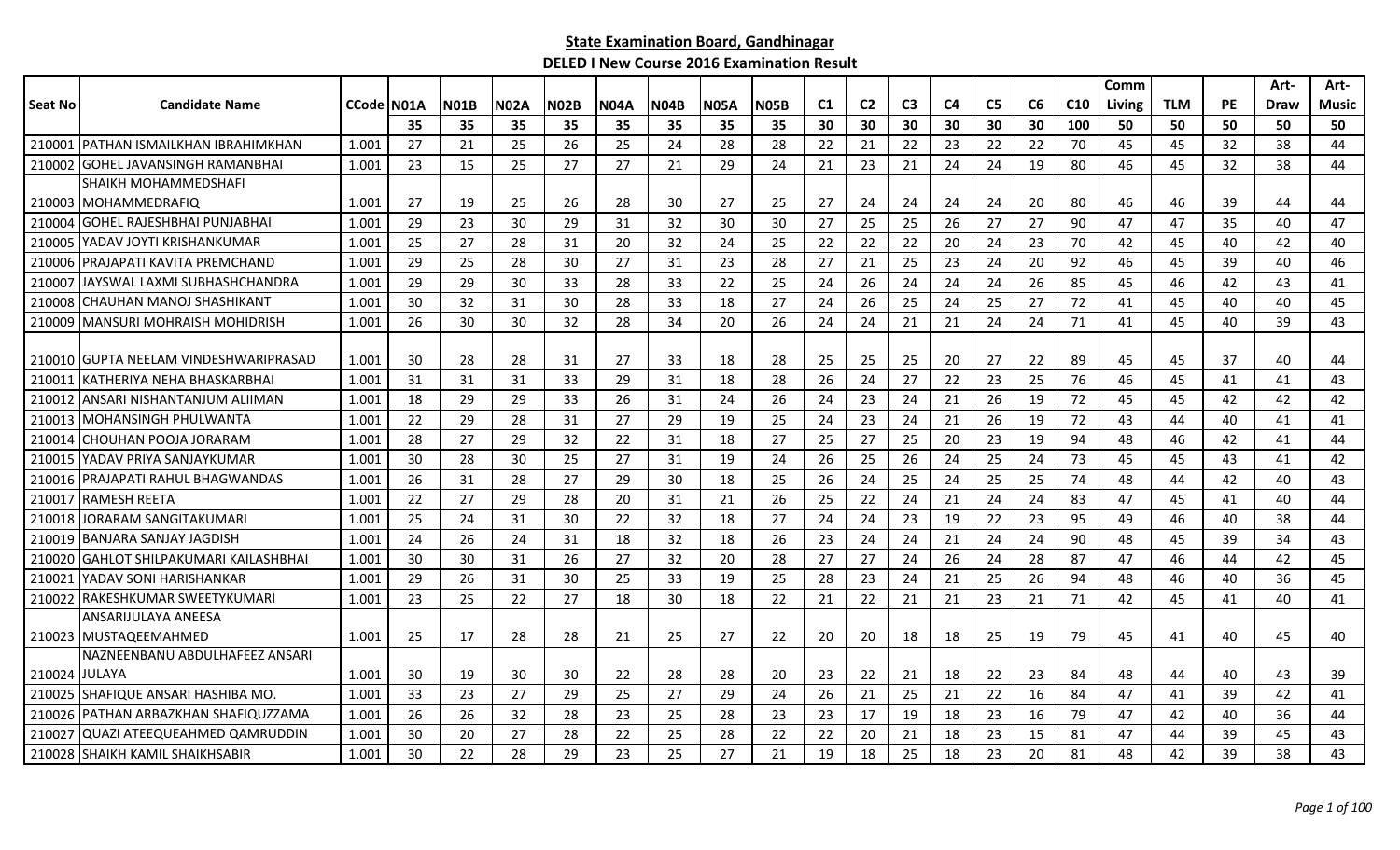|               |                                          |                    |     |             |             |             |             |             |             |             |     |                |                |                |                |    |                 | Comm          |            |           | Art- | Art-         |
|---------------|------------------------------------------|--------------------|-----|-------------|-------------|-------------|-------------|-------------|-------------|-------------|-----|----------------|----------------|----------------|----------------|----|-----------------|---------------|------------|-----------|------|--------------|
| Seat No       | <b>Candidate Name</b>                    | <b>CCode IN01A</b> |     | <b>N01B</b> | <b>N02A</b> | <b>N02B</b> | <b>N04A</b> | <b>N04B</b> | <b>N05A</b> | <b>N05B</b> | C1  | C <sub>2</sub> | C <sub>3</sub> | C <sub>4</sub> | C <sub>5</sub> | C6 | C <sub>10</sub> | <b>Living</b> | <b>TLM</b> | <b>PE</b> | Draw | <b>Music</b> |
|               |                                          |                    | 35  | 35          | 35          | 35          | 35          | 35          | 35          | 35          | 30  | 30             | 30             | 30             | 30             | 30 | 100             | 50            | 50         | 50        | 50   | 50           |
|               | SHABNAMBANU MOHAMMED YUNUS               |                    |     |             |             |             |             |             |             |             |     |                |                |                |                |    |                 |               |            |           |      |              |
|               | 210029 MANSURI                           | 1.001              | 19  | 19          | 27          | 27          | 18          | 23          | 24          | 22          | 22  | 22             | 23             | 19             | 23             | 23 | 88              | 47            | 41         | 37        | 44   | 42           |
|               | 210030 SHAH MUBEEN SUPDUSHAH             | 1.001              | 29  | 15          | 28          | 26          | 21          | 22          | 19          | 22          | 21  | 18             | 21             | 17             | 25             | 16 | 83              | 46            | 42         | 45        | 36   | 43           |
| 210031        | IPATHAN MUJEEBKHAN YUSUFKHAN             | 1.001              | 29  | 18          | 26          | 30          | 18          | 20          | 25          | 19          | 20  | 21             | 19             | 18             | 22             | 17 | 83              | 45            | 42         | 39        | 42   | 43           |
| 210032        | <b>IPATHAN MURTUZA IDRISKHAN</b>         | 1.001              | 29  | 19          | 30          | 30          | 20          | 24          | 29          | 25          | 26  | 22             | 22             | 19             | 21             | 22 | 83              | 46            | 41         | 36        | 41   | 43           |
| 210033        | SAIYED MUSADDIQUE GULAMRASOOL            | 1.001              | 28  | 18          | 32          | 25          | 23          | 23          | 27          | 24          | 22  | 24             | 28             | 22             | 26             | 24 | 85              | 46            | 44         | 44        | 42   | 45           |
| 210034        | IANSARI NAZMINBANU ABDULTAHIR            | 1.001              | AB  | AB          | AB          | AB          | AB          | AB          | AB          | AB          | AB  | AB             | AB             | AB             | AB             | AB | AB              | AB            | AB         | AB        | AB   | AB           |
|               | ANSARIJULAYA RUKHSARBANU                 |                    |     |             |             |             |             |             |             |             |     |                |                |                |                |    |                 |               |            |           |      |              |
|               | 210035 RAFIQAHMED                        | 1.001              | -31 | 20          | 32          | 30          | 20          | 30          | 28          | 27          | -28 | 29             | 26             | 24             | 27             | 24 | 90              | 49            | 42         | 41        | 43   | 43           |
|               | 210036 ANSARIJULAYA SHABNAM ANWARALI     | 1.001              | 28  | 21          | 30          | 27          | 22          | 23          | 30          | 22          | 22  | 18             | 25             | 18             | 23             | 23 | 83              | 49            | 42         | 38        | 43   | 43           |
|               |                                          |                    |     |             |             |             |             |             |             |             |     |                |                |                |                |    |                 |               |            |           |      |              |
|               | 210037 SHAIKHSIPAI SHABNAMBANU IQBALBHAI | 1.001              | 27  | 18          | 25          | 23          | 21          | 26          | 24          | 25          | 25  | 21             | 24             | 18             | 23             | 21 | 83              | 49            | 41         | 38        | 43   | 43           |
|               | SHAHEZARIBANU MOHAMMED ZAKIR             |                    |     |             |             |             |             |             |             |             |     |                |                |                |                |    |                 |               |            |           |      |              |
|               | 210038 SHAIKH                            | 1.001              | 33  | 22          | 32          | 29          | 27          | 29          | 26          | 22          | 21  | 20             | 25             | 21             | 24             | 21 | 89              | 46            | 44         | 38        | 42   | 44           |
|               | SAGUFTAPARVIN MOHAMMED HANIF             |                    |     |             |             |             |             |             |             |             |     |                |                |                |                |    |                 |               |            |           |      |              |
| 210039 SHAIKH |                                          | 1.001              | 32  | 21          | 31          | 29          | 26          | 26          | 30          | 26          | 26  | -24            | 26             | 21             | 24             | 22 | 88              | 49            | 42         | 42        | 43   | 42           |
|               | 210040 QURESHI ZAKIYA MOHAMMEDKHALID     | 1.001              | 33  | 25          | 32          | 30          | 23          | 31          | 30          | 28          | 28  | 28             | 28             | 24             | 26             | 22 | 83              | 47            | 42         | 44        | 44   | 44           |
| 210041        | ITHAKOR ANISHA NARESHKUMAR               | 1.002              | 26  | 21          | 30          | 28          | 29          | 29          | 28          | 23          | 23  | 25             | 25             | 24             | 24             | 25 | 96              | 41            | 47         | 45        | 41   | 43           |
| 210042        | RABHADIYA ANITABEN NATVARBHAI            | 1.002              | 24  | 23          | 30          | 28          | 29          | 30          | 31          | 23          | 26  | 26             | 25             | 26             | 23             | 24 | 94              | 41            | 47         | 45        | 41   | 41           |
| 210043        | <b>ITHAKOR APEKSHA NARESHKUMAR</b>       | 1.002              | 25  | 28          | 28          | 25          | 30          | 29          | 30          | 27          | 22  | 23             | 25             | 25             | 26             | 26 | 97              | 41            | 47         | 43        | 42   | 46           |
| 210044        | IRATHOD ARCHANABEN AJITKUMAR             | 1.002              | 24  | 24          | 28          | 27          | 29          | 29          | 28          | 27          | 21  | 23             | 21             | 20             | 24             | 26 | 96              | 42            | 47         | 40        | 46   | 46           |
|               | 210045 KUBHURIYA ARUNABEN GULABSINH      | 1.002              | 22  | 31          | 28          | 28          | 29          | 29          | 28          | 26          | 23  | 22             | 25             | 25             | 27             | 27 | 96              | 44            | 47         | 45        | 44   | 47           |
|               | 210046 BARIA ASHABAHEN RANJANSINH        | 1.002              | 21  | 20          | 24          | 19          | 26          | 23          | 26          | 23          | 25  | 23             | 25             | 25             | 25             | 22 | 96              | 44            | 47         | 44        | 46   | 42           |
| 210047        | VAGHELA ASHABEN VINODBHAI                | 1.002              | 30  | 24          | 26          | 25          | 29          | 29          | 32          | 28          | 21  | 23             | 26             | 22             | 25             | 23 | 99              | 46            | 47         | 45        | 45   | 46           |
| 210048        | <b>IMAKWANA BELABEN CHIMANLAL</b>        | 1.002              | 25  | 19          | 25          | 23          | 29          | 30          | 26          | 24          | 25  | 23             | 19             | 19             | 25             | 25 | 95              | 42            | 46         | 44        | 40   | 47           |
| 210049        | MODI CHHAYABEN GOVINDBHAI                | 1.002              | 29  | 25          | 27          | 28          | 32          | 31          | 28          | 28          | 26  | 25             | 27             | 20             | 26             | 22 | 90              | 42            | 46         | 44        | 40   | 42           |
|               |                                          |                    |     |             |             |             |             |             |             |             |     |                |                |                |                |    |                 |               |            |           |      |              |
|               | 210050   MAKWANA FALGUNABEN HITENDRABHAI | 1.002              | AB  | AB          | AB          | AB          | AB          | AB          | AB          | AB          | AB  | AB             | AB             | AB             | AB.            | AB | AB              | AB            | AB         | AB        | AB   | AB           |
| 210051        | <b>IDESAI HIRALBEN GANESHBHAI</b>        | 1.002              | 25  | 24          | 21          | 25          | 33          | 30          | 23          | 28          | 25  | 26             | 22             | 24             | 22             | 23 | 91              | 42            | 47         | 45        | 40   | 43           |
| 210052        | IBARIA JASUMATIBAHEN JAYDIPSINH          | 1.002              | 24  | 22          | 21          | 27          | 32          | 29          | 29          | 26          | 25  | 25             | 24             | 25             | 25             | 23 | 95              | 43            | 47         | 45        | 47   | 44           |
| 210053        | <b>IDORIYA JAYABEN MOHANBHAI</b>         | 1.002              | 27  | 21          | 25          | 24          | 28          | 27          | 27          | 24          | 25  | 25             | 25             | 24             | 24             | 23 | 95              | 41            | 46         | 46        | 44   | 46           |
|               | 210054 GARASIYA JAYABEN RAMABHAI         | 1.002              | 20  | 25          | 27          | 28          | 32          | 23          | 29          | 27          | 22  | 23             | 24             | 24             | 19             | 22 | 91              | 41            | 46         | 40        | 39   | 43           |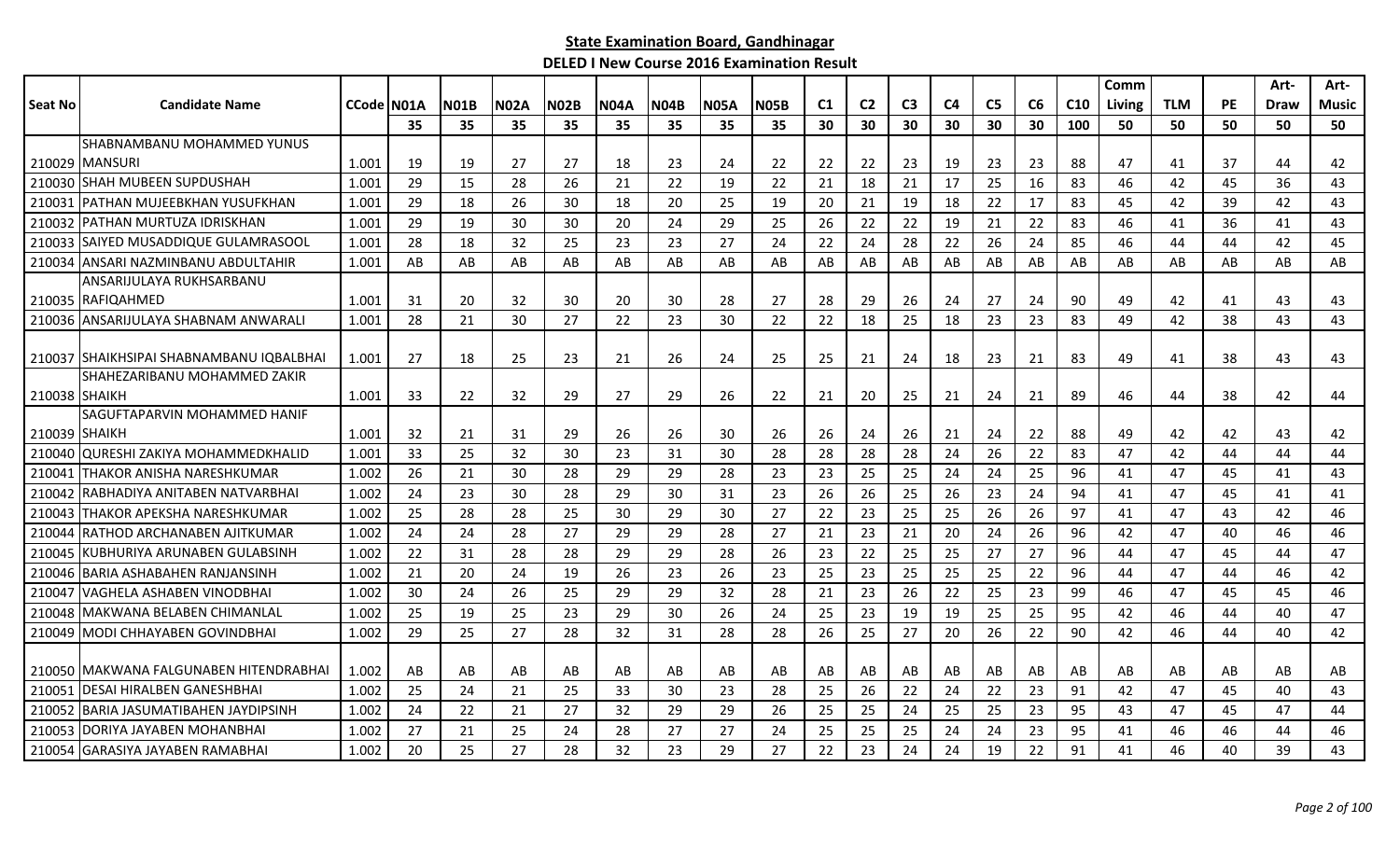|         |                                          |                    |     |             |             |             |             |             |             |             |                |                |                |                |                |    |     | Comm          |            |    | Art- | Art-         |
|---------|------------------------------------------|--------------------|-----|-------------|-------------|-------------|-------------|-------------|-------------|-------------|----------------|----------------|----------------|----------------|----------------|----|-----|---------------|------------|----|------|--------------|
| Seat No | <b>Candidate Name</b>                    | <b>CCode IN01A</b> |     | <b>N01B</b> | <b>N02A</b> | <b>N02B</b> | <b>N04A</b> | <b>N04B</b> | <b>N05A</b> | <b>N05B</b> | C <sub>1</sub> | C <sub>2</sub> | C <sub>3</sub> | C <sub>4</sub> | C <sub>5</sub> | C6 | C10 | <b>Living</b> | <b>TLM</b> | PE | Draw | <b>Music</b> |
|         |                                          |                    | 35  | 35          | 35          | 35          | 35          | 35          | 35          | 35          | 30             | 30             | 30             | 30             | 30             | 30 | 100 | 50            | 50         | 50 | 50   | 50           |
|         | 210055 RAVAL JAYSHREEBAHEN AMRUTBHAI     | 1.002              | 18  | 21          | 25          | 24          | 30          | 19          | 29          | 21          | 20             | 21             | 24             | 24             | 22             | 20 | 95  | 38            | 47         | 42 | 39   | 41           |
|         | <b>MAKWANA JIGNISHABEN</b>               |                    |     |             |             |             |             |             |             |             |                |                |                |                |                |    |     |               |            |    |      |              |
|         | 210056 RAJENDRAKUMAR                     | 1.002              | -29 | 24          | 28          | 27          | 29          | 28          | 32          | 28          | 25             | 22             | 26             | 25             | 23             | 23 | 89  | 43            | 49         | 42 | 43   | 44           |
|         | 210057 KHANT JYOTIKABAHEN VIKRAMSINH     | 1.002              | 25  | 30          | 26          | 28          | 32          | 31          | 33          | 28          | 25             | 27             | 26             | 24             | 26             | 27 | 95  | 47            | 47         | 45 | 42   | 45           |
|         | 210058 VAGHELA KAJALBAHEN GIRISHBHAI     | 1.002              | 28  | 31          | 27          | 27          | 33          | 31          | 33          | 28          | 25             | 24             | 28             | 24             | 27             | 26 | 93  | 49            | 48         | 44 | 46   | 48           |
|         | 210059 RABHADIYA KAPILABEN VASANTBHAI    | 1.002              | 28  | 25          | 25          | 29          | 33          | 30          | 33          | 28          | 27             | 24             | 28             | 24             | 25             | 24 | 95  | 47            | 49         | 44 | 42   | 45           |
|         | 210060 BHARVAD KAVITABEN KARSHANBHAI     | 1.002              | 27  | 26          | 29          | 25          | 31          | 30          | 29          | 26          | 20             | 28             | 28             | 28             | 27             | 23 | 96  | 46            | 47         | 46 | 43   | 43           |
|         | 210061 CHAUHAN KHUSHBUBEN GAUTAMKUMAR    | 1.002              | 30  | 26          | 29          | 28          | 31          | 31          | 32          | 29          | 25             | 25             | 25             | 20             | 21             | 20 | 96  | 41            | 47         | 45 | 41   | 41           |
| 210062  | IZUNZA KOMAL GOVINDBHAI                  | 1.002              | 29  | 29          | 27          | 26          | 31          | 28          | 28          | 30          | 25             | 22             | 26             | 24             | 20             | 21 | 89  | 43            | 47         | 45 | 39   | 45           |
|         | 210063 PARMAR KOMALBEN JAYESHKUMAR       | 1.002              | 29  | 31          | 28          | 30          | 33          | 29          | 31          | 26          | 20             | 22             | 24             | 24             | 23             | 21 | 95  | 43            | 46         | 44 | 41   | 45           |
| 210064  | RANA KRISHNABEN MAHESHBHAI               | 1.002              | 22  | 31          | 27          | 27          | 33          | 31          | 33          | 28          | 27             | 24             | 27             | 20             | 24             | 23 | 94  | 47            | 48         | 45 | 42   | 47           |
|         | 210065 PARMAR KRUTIKA MAGANBHAI          | 1.002              | 27  | 28          | 29          | 27          | 31          | 28          | 32          | 28          | 25             | 22             | 24             | 20             | 21             | 20 | 90  | 39            | 46         | 44 | 42   | 42           |
|         | 210066 SHAH MAITRI RAJESHKUMAR           | 1.002              | 22  | 30          | 28          | 30          | 31          | 32          | 33          | 29          | 26             | 22             | 23             | 19             | 26             | 23 | 95  | 46            | 49         | 43 | 41   | 44           |
| 210067  | <b>ASODIYA MANALI SURESHKUMAR</b>        | 1.002              | 23  | 30          | 28          | 23          | 29          | 28          | 30          | 20          | 25             | 25             | 19             | 19             | 23             | 21 | 94  | 40            | 47         | 40 | 42   | 44           |
| 210068  | IBARIA MANISHABAHEN SARTANSINH           | 1.002              | 26  | 29          | 28          | 25          | 31          | 24          | 30          | 24          | 25             | 22             | 25             | 23             | 24             | 24 | 98  | 46            | 47         | 45 | 40   | 45           |
| 210069  | MISHRA MAYURI MOHANBHAI                  | 1.002              | 25  | 26          | 27          | 27          | 29          | 25          | 29          | 23          | 27             | 25             | 24             | 20             | 22             | 24 | 90  | 45            | 48         | 43 | 41   | 43           |
|         | 210070 PARMAR MITAL MAGANBHAI            | 1.002              | 25  | 27          | 25          | 25          | 32          | 27          | 29          | 26          | 20             | 20             | 21             | 21             | 25             | 25 | 90  | 40            | 47         | 41 | 41   | 43           |
|         | 210071 CHAUHAN NEHA KALIDAS              | 1.002              | 21  | 25          | 26          | 27          | 33          | 23          | 30          | 25          | -20            | 25             | 27             | 22             | 26             | 25 | 95  | 47            | 48         | 44 | 42   | 47           |
|         | 210072 PANCHAL POOJA SURESHBHAI          | 1.002              | 22  | 26          | 28          | 32          | 33          | 28          | 32          | 27          | 28             | 26             | 26             | 25             | 27             | 24 | 95  | 48            | 48         | 43 | 43   | 46           |
|         | 210073 BARIA PRAGNABEN PRAVINSINH        | 1.002              | 24  | 27          | 27          | 28          | 32          | 30          | 31          | 27          | 23             | 23             | 24             | 24             | 25             | 24 | 97  | 43            | 47         | 41 | 44   | 41           |
| 210074  | KATARA PRIYA HIRABHAI                    | 1.002              | 24  | 23          | 24          | 27          | 28          | 29          | 31          | 24          | 20             | 26             | 24             | 24             | 22             | 22 | 95  | 47            | 47         | 42 | 40   | 43           |
| 210075  | IMETALIYA PRIYA DHIRUBHAI                | 1.002              | 20  | 27          | 23          | 26          | 25          | 26          | 32          | 24          | 20             | 23             | 24             | 24             | 25             | 24 | 94  | 44            | 47         | 45 | 42   | 44           |
|         | 210076 BARIA PRIYANKABAHEN RAMESHBHAI    | 1.002              | 24  | 26          | 28          | 30          | 28          | 33          | 30          | 25          | 27             | 27             | 26             | 26             | 25             | 27 | 97  | 45            | 46         | 47 | 45   | 44           |
|         | 210077 BHARWAD RAJAL BAKULBHAI           | 1.002              | 20  | 27          | 26          | 24          | 26          | 26          | 29          | 29          | 26             | 27             | 26             | 20             | 26             | 27 | 93  | 49            | 48         | 45 | 41   | 45           |
|         | 210078   DHAMLE RANJANBAHEN LABHASHANKAR | 1.002              | 27  | 30          | 28          | 33          | 33          | 27          | 33          | 30          | 28             | 27             | 26             | 25             | 26             | 25 | 98  | 49            | 48         | 46 | 43   | 47           |
|         | 210079 SHUKLA RASHMI VIKRAMBHAI          | 1.002              | 26  | 28          | 26          | 30          | 27          | 30          | 32          | 30          | 25             | 25             | 22             | 22             | 24             | 23 | 93  | 47            | 48         | 44 | 44   | 47           |
|         | 210080 VAGADIYA REKHABEN LAXMANBHAI      | 1.002              | 28  | 25          | 28          | 31          | 22          | 27          | 32          | 29          | 26             | 26             | 23             | 22             | 23             | 25 | 95  | 45            | 46         | 43 | 46   | 43           |
|         | 210081 PARMAR RICHITA NATVARBHAI         | 1.002              | 26  | 27          | 28          | 22          | 27          | 25          | 32          | 30          | 26             | 27             | 19             | 20             | 21             | 20 | 88  | 46            | 47         | 41 | 41   | 49           |
|         | 210082 PATEL RINKUBEN BHARATSINH         | 1.002              | 21  | 26          | 25          | 28          | 27          | 24          | 31          | 27          | 25             | 25             | 25             | 22             | 26             | 27 | 95  | 45            | 47         | 41 | 45   | 42           |
|         | 210083 RATHOD SEEMABEN VIJAYBHAI         | 1.002              | 29  | 27          | 28          | 28          | 30          | 28          | 32          | 30          | 25             | 23             | 25             | 27             | 26             | 25 | 90  | 44            | 48         | 44 | 42   | 44           |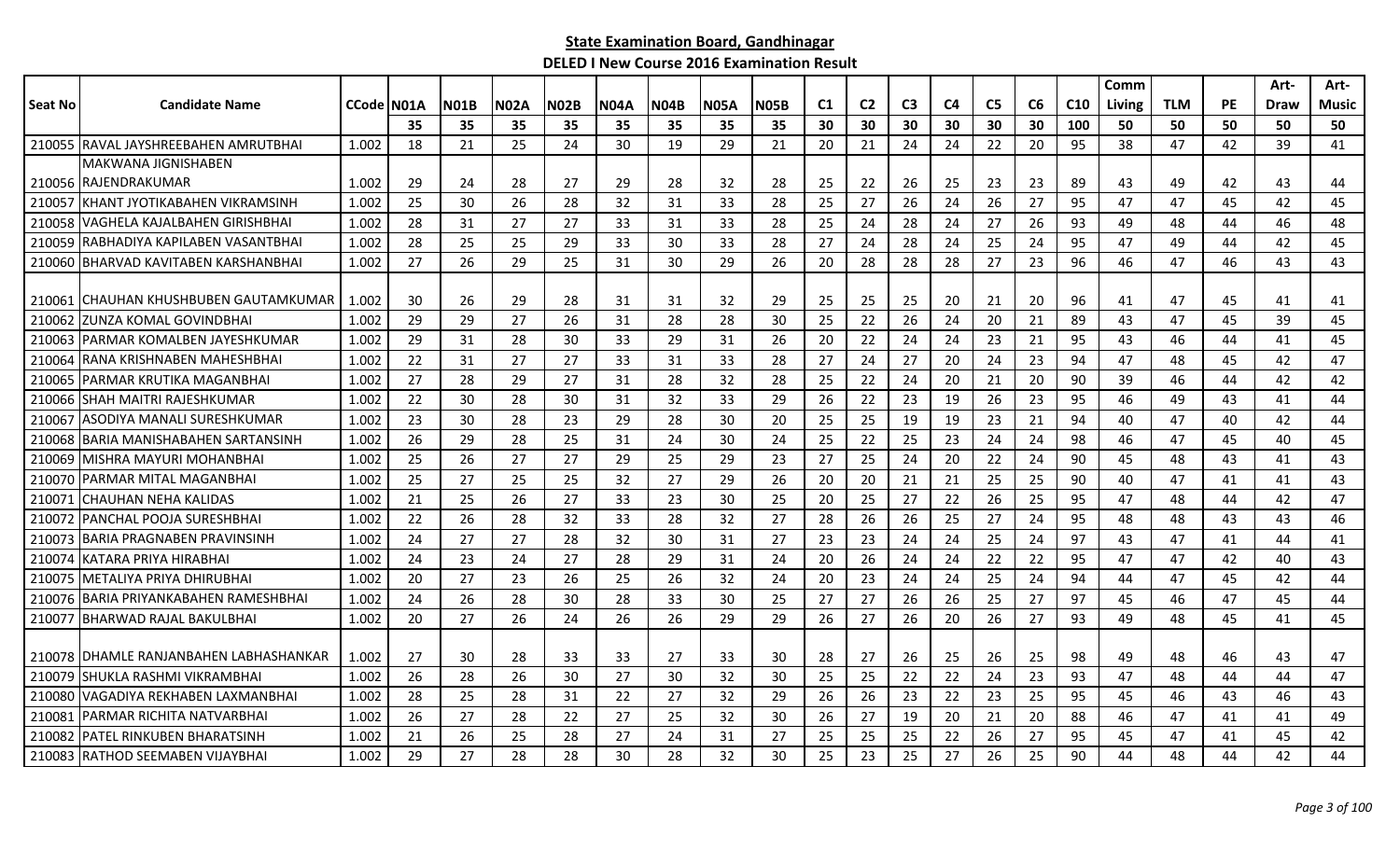|         |                                           |            |     |             |             |             |             |             |             |             |    |                |                |                |                |    |                 | Comm   |            |           | Art- | Art-  |
|---------|-------------------------------------------|------------|-----|-------------|-------------|-------------|-------------|-------------|-------------|-------------|----|----------------|----------------|----------------|----------------|----|-----------------|--------|------------|-----------|------|-------|
| Seat No | <b>Candidate Name</b>                     | CCode N01A |     | <b>N01B</b> | <b>N02A</b> | <b>N02B</b> | <b>N04A</b> | <b>N04B</b> | <b>N05A</b> | <b>N05B</b> | C1 | C <sub>2</sub> | C <sub>3</sub> | C <sub>4</sub> | C <sub>5</sub> | C6 | C <sub>10</sub> | Living | <b>TLM</b> | <b>PE</b> | Draw | Music |
|         |                                           |            | 35  | 35          | 35          | 35          | 35          | 35          | 35          | 35          | 30 | 30             | 30             | 30             | 30             | 30 | 100             | 50     | 50         | 50        | 50   | 50    |
|         |                                           |            |     |             |             |             |             |             |             |             |    |                |                |                |                |    |                 |        |            |           |      |       |
|         | 210084 ITHAKOR SHEETALBAHEN NATAVARBHAI   | 1.002      | -21 | 24          | 27          | 24          | 27          | 27          | 30          | 29          | 23 | 24             | 26             | 26             | 24             | 25 | 95              | 48     | 46         | 42        | 41   | 45    |
| 210085  | THAKKAR SHRUTI VIJAYKUMAR                 | 1.002      | 29  | 30          | 28          | 28          | 29          | 33          | 31          | 26          | 26 | 26             | 26             | 27             | 25             | 28 | 96              | 49     | 48         | 41        | 41   | 47    |
|         | 210086 DARJI SONALBEN MAHESHKUMAR         | 1.002      | 21  | 25          | 23          | 26          | 28          | 26          | 32          | 29          | 25 | 26             | 19             | 19             | 23             | 25 | 96              | 45     | 48         | 44        | 42   | 46    |
|         | 210087   PARMAR SUNITA RAMESHBHAI         | 1.002      | 21  | 29          | 28          | 25          | 28          | 28          | 31          | 28          | 25 | 27             | 22             | 19             | 22             | 24 | 95              | 44     | 46         | 41        | 41   | 46    |
|         | 210088 DAMOR SUNITABEN KANTIBHAI          | 1.002      | 28  | 26          | 25          | 26          | 27          | 25          | 32          | 27          | 20 | 22             | 19             | 19             | 26             | 27 | 90              | 44     | 46         | 41        | 41   | 42    |
| 210089  | IJADAV URVASHI KANTILAL                   | 1.002      | 31  | 20          | 30          | 26          | 28          | 32          | 29          | 31          | 25 | 26             | 27             | 24             | 26             | 23 | 96              | 49     | 46         | 41        | 39   | 49    |
| 210090  | <b>AMIN VAIBHAVI JAGDISHBHAI</b>          | 1.002      | 28  | 23          | 24          | 23          | 23          | 20          | 30          | 27          | 26 | 26             | 25             | 25             | 26             | 24 | 97              | 47     | 46         | 41        | 40   | 45    |
| 210091  | IKAPADIYA YAMINI PUNAMCHAND               | 1.002      | 30  | 30          | 24          | 26          | 30          | 26          | 30          | 24          | 27 | 24             | 26             | 26             | 24             | 26 | 97              | 48     | 46         | 47        | 42   | 45    |
| 210094  | MAKWANA ABHISHEK ANILBHAI                 | 1.003      | 27  | 21          | 26          | 21          | 21          | 20          | 30          | 31          | 21 | 19             | 18             | 18             | 18             | 18 | 76              | 40     | 45         | 41        | 43   | 45    |
|         |                                           |            |     |             |             |             |             |             |             |             |    |                |                |                |                |    |                 |        |            |           |      |       |
|         | 210095 CHHANIYARA ASHOKKUMAR KHEMABHAI    | 1.003      | 24  | 16          | 24          | 27          | 25          | 21          | 29          | 28          | 21 | 18             | 18             | 18             | 18             | 22 | 86              | 42     | 45         | 42        | 44   | 45    |
|         |                                           |            |     |             |             |             |             |             |             |             |    |                |                |                |                |    |                 |        |            |           |      |       |
|         | 210096 GARASIYA DHANPALSINH NAVALSINGBHAI | 1.003      | AB  | AB          | AB          | AB          | AB          | AB          | AB          | AB          | 8  | 8              | 7              | 7              | 8              | 9  | AB              | 36     | AB         | AB        | AB   | AB    |
| 210097  | IGADHAVI DILIPDAN GAGJIDAN                | 1.003      | 21  | 18          | 20          | 23          | 29          | 20          | 29          | 27          | 18 | 17             | 18             | 18             | 18             | 18 | 76              | 40     | 43         | 42        | 44   | 46    |
| 210098  | İTRIVEDI DIPAKKUMAR BHARATKUMAR           | 1.003      | AB  | AB          | AB          | AB          | AB          | AB          | AB          | AB          | 22 | 22             | 19             | 20             | 18             | 19 | 79              | 40     | 44         | 43        | 42   | 45    |
|         | 210099   DAVE GAURAV BHARATBHAI           | 1.003      | AB  | AB          | AB          | AB          | AB          | AB          | AB          | AB          | 14 | 12             | $\overline{7}$ | 11             | 10             | 9  | 74              | 34     | 43         | AB        | AB   | AB    |
|         | 210100 VARAIYA ILIYAS UASMANBHAI          | 1.003      | 28  | 29          | 28          | 29          | 30          | 30          | 33          | 28          | 25 | 23             | 23             | 24             | 22             | 27 | 87              | 47     | 46         | 44        | 44   | 45    |
|         | 210101   PATEL JAYKUMAR RAKESHBHAI        | 1.003      | 30  | 29          | 30          | 28          | 31          | 31          | 33          | 28          | 26 | 22             | 23             | 23             | 23             | 28 | 89              | 49     | 47         | 47        | 45   | 46    |
|         | 210102 RATHOD JIGNESH DHIRAJLAL           | 1.003      | 30  | 22          | 29          | 27          | 29          | 31          | 31          | 28          | 21 | 20             | 19             | 21             | 20             | 23 | 86              | 42     | 45         | 45        | 43   | 45    |
|         |                                           |            |     |             |             |             |             |             |             |             |    |                |                |                |                |    |                 |        |            |           |      |       |
|         | 210103 CHAUHAN JIGNESHKUMAR BHUPATBHAI    | 1.003      | -29 | 21          | 27          | 29          | 32          | 31          | 33          | 30          | 26 | 23             | 22             | 23             | 25             | 28 | 85              | 44     | 46         | 42        | 46   | 45    |
| 210104  | IKORDIYA JIGNESHKUMAR UDAYBHAI            | 1.003      | 30  | 28          | 27          | 27          | 31          | 30          | 33          | 29          | 19 | 17             | 18             | 19             | 19             | 18 | 75              | 40     | 47         | 42        | 48   | 45    |
|         |                                           |            |     |             |             |             |             |             |             |             |    |                |                |                |                |    |                 |        |            |           |      |       |
|         | 210105 CHANDRESHA KAMLESHKUMAR MANILAL    | 1.003      | -21 | 22          | 26          | 26          | 26          | 21          | 31          | 27          | 19 | 19             | 18             | 18             | 21             | 23 | 73              | 41     | 39         | 38        | 44   | 45    |
|         | 210106 DAMOR KIRITBHAI KALUBHAI           | 1.003      | 19  | 22          | 23          | 25          | 28          | 22          | 29          | 27          | 24 | 19             | 18             | 18             | 21             | 18 | 85              | 42     | 44         | 40        | 42   | 44    |
|         | 210107   PATEL KISHANKUMAR VINODBHAI      | 1.003      | 32  | 26          | 29          | 30          | 31          | 32          | 32          | 29          | 24 | 22             | 21             | 22             | 22             | 27 | 89              | 47     | 47         | 45        | 46   | 45    |
| 210108  | IGADHAVI KISHORDAN LAXMANDAN              | 1.003      | 19  | 19          | 27          | 27          | 26          | 27          | 29          | 25          | 19 | 19             | 18             | 18             | 18             | 18 | 74              | 40     | 44         | 41        | 42   | 46    |
|         | 210109   PATEL KULDIP MUKESHBHAI          | 1.003      | 30  | 22          | 27          | 28          | 27          | 31          | 29          | 29          | 25 | 23             | 21             | 21             | 23             | 27 | 88              | 49     | 49         | 46        | 46   | 47    |
|         | 210110 DABHI MAYUR DHANJIBHAI             | 1.003      | 27  | 31          | 30          | 29          | 32          | 33          | 30          | 29          | 20 | 18             | 18             | 19             | 18             | 18 | 76              | 39     | 44         | 41        | 43   | 46    |
|         | 210111 CHAUHAN MAYURKUMAR SHAMJIBHAI      | 1.003      | AB  | AB          | AB          | AB          | AB          | AB          | AB          | AB          | 24 | 21             | 22             | 22             | 19             | 20 | 86              | 49     | 47         | 38        | 43   | 46    |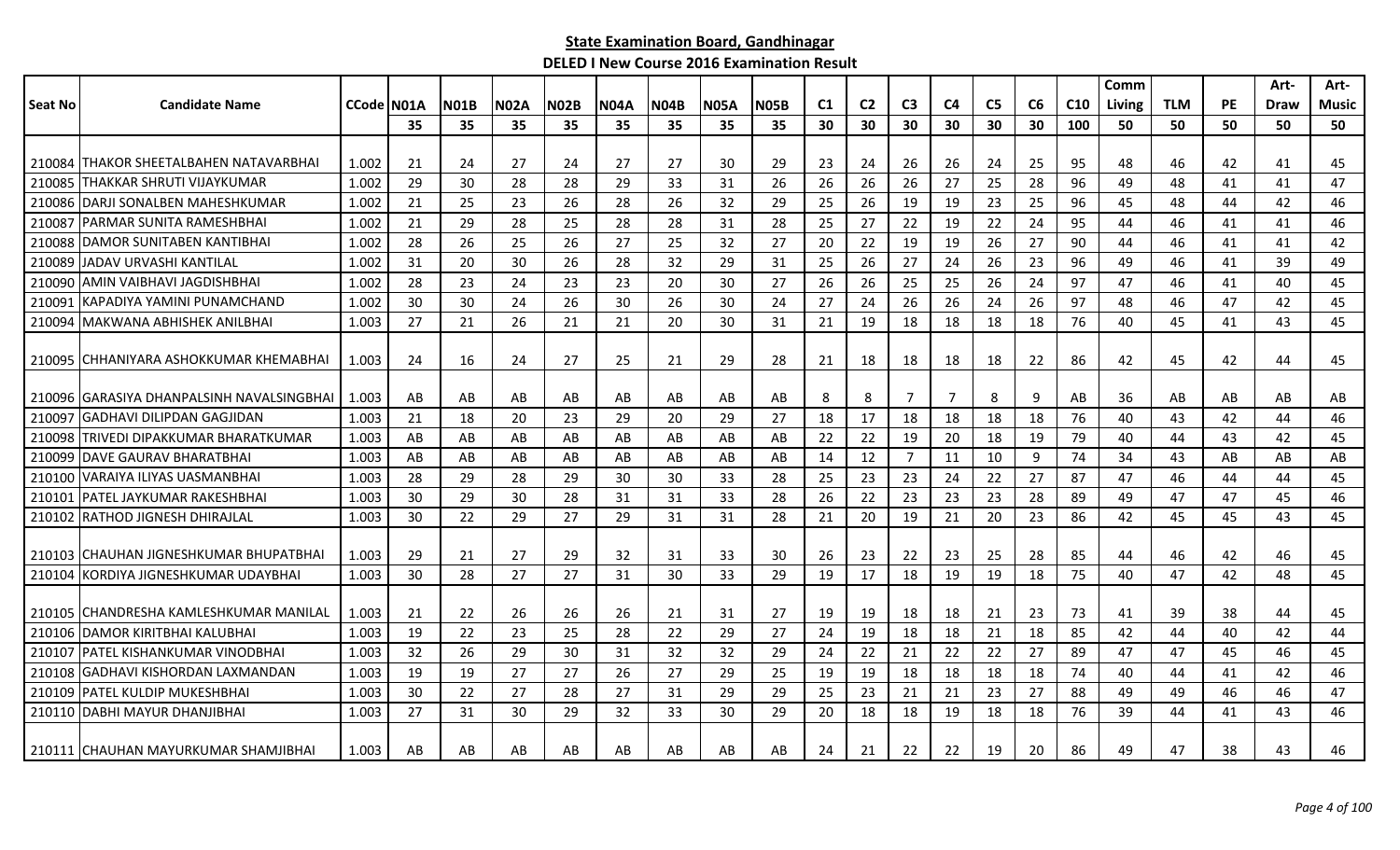|         |                                         |            |    |             |             |             |             |      |             |             |                |                |                |                |                |                |                 | Comm   |            |    | Art-        | Art-  |
|---------|-----------------------------------------|------------|----|-------------|-------------|-------------|-------------|------|-------------|-------------|----------------|----------------|----------------|----------------|----------------|----------------|-----------------|--------|------------|----|-------------|-------|
| Seat No | <b>Candidate Name</b>                   | CCode N01A |    | <b>N01B</b> | <b>N02A</b> | <b>N02B</b> | <b>N04A</b> | N04B | <b>N05A</b> | <b>N05B</b> | C1             | C <sub>2</sub> | C <sub>3</sub> | C <sub>4</sub> | C <sub>5</sub> | C6             | C <sub>10</sub> | Living | <b>TLM</b> | PE | <b>Draw</b> | Music |
|         |                                         |            | 35 | 35          | 35          | 35          | 35          | 35   | 35          | 35          | 30             | 30             | 30             | 30             | 30             | 30             | 100             | 50     | 50         | 50 | 50          | 50    |
|         |                                         |            |    |             |             |             |             |      |             |             |                |                |                |                |                |                |                 |        |            |    |             |       |
|         | 210112 CHAUHAN MEHULBHAI DHARAMSIBHAI   | 1.003      | 29 | 24          | 31          | 30          | 31          | 30   | 32          | 30          | -19            | 19             | 20             | 20             | 18             | 18             | 73              | 41     | 42         | 39 | 43          | 45    |
|         | 210113 RATHOD NIKUNJ KIRITKUMAR         | 1.003      | 29 | 25          | 31          | 25          | 27          | 32   | 28          | 27          | 23             | 20             | 21             | 21             | 21             | 25             | 86              | 44     | 45         | 41 | 44          | 45    |
|         | 210114 IPATEL NISHANTKUMAR DINESHKUMAR  | 1.003      | 29 | 22          | 27          | 27          | 30          | 31   | 29          | 30          | 26             | 21             | 21             | 22             | 21             | 20             | 84              | 48     | 47         | 45 | 45          | 47    |
| 210115  | IGESAPRA PAPUBHAI BHIKHABHAI            | 1.003      | 32 | 28          | 32          | 28          | 28          | 28   | 28          | 27          | 26             | 22             | 22             | 22             | 22             | 24             | 87              | 44     | 47         | 40 | 43          | 45    |
|         | 210116 IMALIVAD PARESHKUMAR ARVINDBHAI  | 1.003      | 22 | 19          | 28          | 21          | 24          | 25   | 25          | 27          | 21             | 20             | 18             | 19             | 20             | 18             | 80              | 42     | 45         | 40 | 42          | 45    |
| 210117  | <b>PRAJAPATI PARESHKUMAR PUJABHAI</b>   | 1.003      | 32 | 28          | 32          | 29          | 30          | 34   | 31          | 27          | 29             | 25             | 26             | 24             | 24             | 25             | 88              | 49     | 49         | 42 | 46          | 46    |
| 210118  | IBHAMTA PRABHU GANESHBHAI               | 1.003      | AB | AB          | 30          | -28         | 30          | 24   | AB          | AB          | 21             | 21             | 20             | 21             | -20            | 24             | 81              | 43     | 45         | 44 | 44          | 45    |
| 210119  | THAKOR RAJENDRAKUMAR FATAJI             | 1.003      | AB | AB          | AB          | AB          | AB          | AB   | AB          | AB          | 4              | 10             | 8              | 11             | 8              | $\overline{7}$ | AB              | 32     | AB         | AB | AB          | AB    |
| 210120  | <b>THAKOR RAJUBHAI BABUJI</b>           | 1.003      | AB | AB          | AB          | AB          | AB          | AB   | AB          | AB          | $\overline{4}$ | 11             | 8              | 12             | 8              | $\overline{7}$ | AB              | 32     | AB         | AB | AB          | AB    |
| 210121  | VAGDIYA RAVIKUMAR MANJIBHAI             | 1.003      | 30 | 27          | 31          | 28          | 32          | 32   | 29          | 26          | 21             | 20             | 20             | 20             | 20             | 19             | 86              | 45     | 47         | 42 | 43          | 45    |
| 210122  | BAVALIYA SHIVABHAI RAYABHAI             | 1.003      | 27 | 19          | 28          | 26          | 32          | 33   | 29          | 31          | 19             | 19             | 18             | 20             | 18             | 18             | 79              | 39     | 44         | 44 | 43          | 45    |
| 210123  | IGEDIYA SUMITKUMAR HARJIVANDAS          | 1.003      | 21 | 22          | 23          | 24          | 30          | 17   | 25          | 24          | 19             | 19             | 18             | 18             | 19             | 19             | 74              | 40     | 44         | 44 | 44          | 42    |
| 210124  | SHEKH TARIFBHAI SHABBIRBHAI             | 1.003      | 28 | 25          | 28          | 27          | 31          | 27   | 30          | 28          | 26             | 24             | 24             | 22             | 22             | 20             | 87              | 49     | 47         | 43 | 43          | 45    |
| 210125  | IDIYA VIJAYBHAI KHANJIBHAI              | 1.003      | 31 | 30          | 31          | 28          | 32          | 30   | 31          | 30          | 28             | 23             | 26             | 26             | 26             | 27             | 92              | 49     | 47         | 43 | 46          | 46    |
| 210126  | <b>BARAD VIRAMDEVSINH LAXMANBHAI</b>    | 1.003      | 32 | 31          | 30          | 27          | 33          | 31   | 31          | 29          | 26             | 24             | 22             | 21             | 23             | 24             | 86              | 44     | 46         | 45 | 42          | 46    |
| 210127  | IZALA VISHNUKUMAR RAMANSINHJI           | 1.003      | 30 | 29          | 27          | 29          | 32          | 31   | 31          | 32          | 25             | 21             | 21             | 20             | 22             | 28             | 89              | 46     | 47         | 44 | 47          | 46    |
|         | 210128 SHIHORI VIVEK AJAYBHAI           | 1.003      | 31 | 25          | 31          | 28          | 32          | 28   | 32          | 30          | 24             | 22             | 20             | 22             | 22             | 27             | 87              | 44     | 46         | 46 | 44          | 46    |
|         | 210129   PATEL YASHKUMAR KANUBHAI       | 1.003      | 28 | 34          | 30          | 32          | 33          | 33   | 32          | 31          | 27             | 24             | 24             | 25             | 23             | 29             | 90              | 48     | 49         | 47 | 47          | 46    |
| 210130  | ISOLANKI YUVRAJSINH NATVARSINH          | 1.003      | 30 | 30          | 23          | 33          | 31          | 30   | 31          | 28          | 27             | 25             | 24             | 23             | 24             | 26             | 85              | 49     | 47         | 45 | 47          | 46    |
| 210134  | <b>IMALEK AMIRAJKHAN RASULKHAN</b>      | 1.005      | 25 | 22          | 25          | 24          | 30          | 24   | 30          | 29          | 26             | 26             | 25             | 25             | 26             | 27             | 95              | 46     | 49         | 43 | 45          | 46    |
|         | 210135 SOLANKI ASHOKBHAI GUJARABHAI     | 1.005      | 28 | 24          | 31          | 30          | 24          | 24   | 29          | 27          | 26             | 26             | 26             | 26             | 26             | 26             | 93              | 47     | 48         | 38 | 33          | 45    |
|         | 210136 CHAUHAN ASHVINKUMAR RAMJIBHAI    | 1.005      | AB | AB          | AB          | AB          | AB          | AB   | AB          | AB          | 22             | 21             | 23             | 24             | 22             | 23             | 86              | 43     | 48         | 37 | 33          | 45    |
|         | 210137   PANCHAL CHIRAG SURESHBHAI      | 1.005      | 25 | 23          | 26          | 26          | 26          | 20   | 29          | 27          | 24             | 23             | 24             | 24             | 24             | 26             | 90              | 45     | 47         | 35 | 33          | 43    |
|         | 210138 ISODHA DHARMENDRASINH BHARATSINH | 1.005      | 30 | 27          | 30          | 30          | 29          | 30   | 30          | 25          | -26            | 25             | 26             | 25             | 25             | 27             | 94              | 46     | 49         | 46 | 34          | 47    |
|         | 210139 MAKVANA DILIPBHAI PREMJIBHAI     | 1.005      | AB | AB          | AB          | AB          | AB          | AB   | AB          | AB          | 22             | 23             | 23             | 23             | 24             | 25             | 85              | 43     | 48         | 34 | 32          | 44    |
| 210140  | RATHVA DILIPKUMAR PRAVINBHAI            | 1.005      | 32 | 27          | 31          | 32          | 32          | 30   | 32          | 27          | 26             | 25             | 26             | 26             | 26             | 27             | 92              | 46     | 48         | 42 | 34          | 44    |
| 210141  | SENAVA GAUTAMBHAI KANAIYALAL            | 1.005      | 27 | 22          | 26          | 31          | 31          | 28   | 33          | 29          | 26             | 26             | 25             | 26             | 26             | 27             | 95              | 46     | 48         | 41 | 36          | 44    |
|         | 210142 MACHHI HARSHADKUMAR RAIJIBHAI    | 1.005      | 33 | 29          | 26          | 28          | 28          | 25   | 33          | 28          | 26             | 27             | 26             | 26             | 26             | 26             | 96              | 48     | 48         | 41 | 35          | 47    |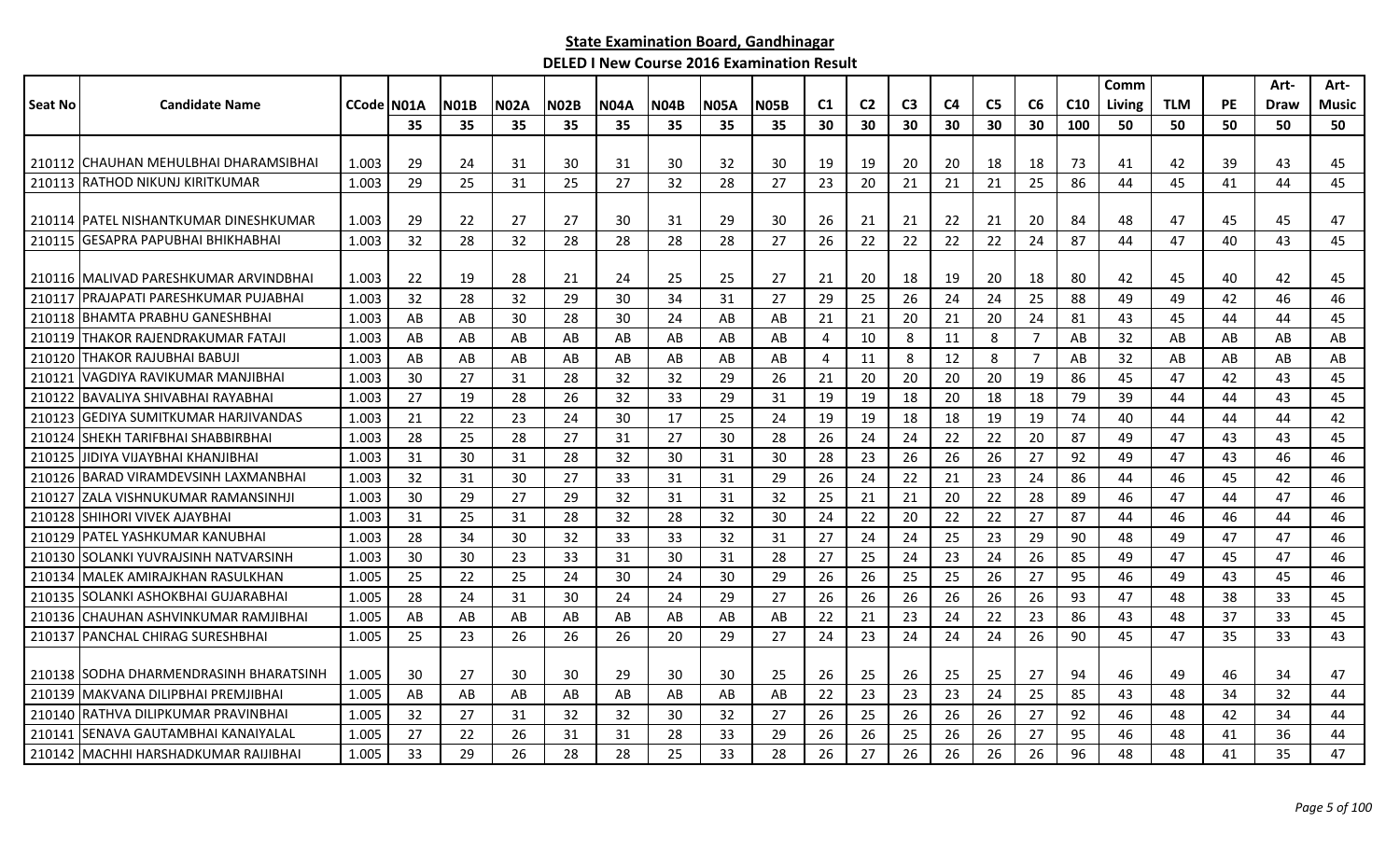|         |                                          |                    |     |      |      |      |             |             |             |             |                |                |                |    |                |                |                 | Comm   |            |           | Art- | Art-         |
|---------|------------------------------------------|--------------------|-----|------|------|------|-------------|-------------|-------------|-------------|----------------|----------------|----------------|----|----------------|----------------|-----------------|--------|------------|-----------|------|--------------|
| Seat No | <b>Candidate Name</b>                    | <b>CCode IN01A</b> |     | N01B | N02A | NO2B | <b>N04A</b> | <b>N04B</b> | <b>N05A</b> | <b>N05B</b> | C <sub>1</sub> | C <sub>2</sub> | C <sub>3</sub> | C4 | C <sub>5</sub> | C6             | C <sub>10</sub> | Living | <b>TLM</b> | <b>PE</b> | Draw | <b>Music</b> |
|         |                                          |                    | 35  | 35   | 35   | 35   | 35          | 35          | 35          | 35          | 30             | 30             | 30             | 30 | 30             | 30             | 100             | 50     | 50         | 50        | 50   | 50           |
|         | 210143 SADHU HITENDRAKUMAR VINODBHAI     | 1.005              | AB  | AB   | AB   | AB   | AB          | AB          | AB          | AB          | 14             | 12             | 16             | 14 | 15             | $\overline{7}$ | 91              | 40     | AB         | AB        | AB   | AB           |
| 210144  | VAGHELA JIGAR RAJNIKANT                  | 1.005              | 27  | 26   | 31   | 28   | 32          | 29          | 32          | 27          | 25             | 25             | 25             | 26 | 27             | 26             | 95              | 46     | 49         | 44        | 45   | 45           |
| 210145  | IDAMOR MAHESHBHAI KALUBHAI               | 1.005              | 29  | 26   | 27   | 31   | 32          | 27          | 32          | 29          | 26             | 25             | 26             | 26 | 25             | 26             | 92              | 46     | 48         | 40        | 34   | 47           |
| 210146  | KOPATEL MAHESHBHAI BACHUBHAI             | 1.005              | AB  | AB   | AB   | AB   | AB          | AB          | AB          | AB          | 11             | 8              | 12             | 14 | 8              | 7              | 83              | 40     | AB         | AB        | AB   | AB           |
| 210147  | KATARA MAHESHKUMAR GALABHAI              | 1.005              | 27  | 26   | 28   | -31  | 33          | 28          | 31          | 29          | 26             | 26             | 26             | 26 | 26             | 26             | 91              | 46     | 48         | 37        | 33   | 42           |
| 210148  | ITHAKOR MANUJI ALKHAJI                   | 1.005              | 33  | 26   | 29   | 32   | 33          | 31          | 31          | 29          | 27             | 26             | 26             | 25 | 25             | 27             | 97              | 47     | 49         | 42        | 40   | 45           |
| 210149  | BANAVALI MAYUR PRAVINCHANDRA             | 1.005              | 23  | 23   | 27   | 29   | 31          | 25          | 26          | 25          | 25             | 25             | 25             | 25 | 25             | 25             | 93              | 45     | 48         | 35        | 40   | 43           |
|         |                                          |                    |     |      |      |      |             |             |             |             |                |                |                |    |                |                |                 |        |            |           |      |              |
|         | 210150   LAKHAVARA NIKHILKUMAR ASHOKBHAI | 1.005              | 30  | 27   | 28   | 29   | 30          | 29          | 29          | 28          | 25             | 25             | 25             | 26 | 25             | 27             | 95              | 45     | 49         | 40        | 29   | 41           |
| 210151  | IDABHI NILESHKUMAR NATVARSINH            | 1.005              | 31  | 26   | 28   | 31   | 29          | 23          | 28          | 28          | 24             | 22             | 24             | 25 | 24             | 26             | 89              | 44     | 49         | 38        | 38   | 40           |
| 210152  | IRATHOD NILESHKUMAR KIRITSINH            | 1.005              | 30  | 23   | 29   | 30   | 32          | 28          | 32          | 29          | 26             | 26             | 26             | 26 | 25             | 28             | 92              | 46     | 49         | 46        | 38   | 45           |
|         | 210153 MAKWANA PRAKASHBHAI AMRATBHAI     | 1.005              | 29  | 23   | 28   | 24   | 32          | 26          | 30          | 28          | 22             | 21             | 23             | 24 | 22             | 24             | 87              | 43     | 48         | 39        | 37   | 42           |
| 210154  | IDABHI PRAVINSINH PUNAMBHAI              | 1.005              | 29  | 25   | 28   | 33   | 33          | 27          | 32          | 30          | 26             | 25             | 26             | 26 | 25             | 27             | 95              | 46     | 49         | 41        | 44   | 46           |
|         | 210155 CHAUHAN RAJENDRASINH RATANSINH    | 1.005              | 27  | 22   | 27   | 31   | 30          | 23          | 32          | 28          | 26             | 24             | 26             | 26 | 25             | 27             | 95              | 46     | 49         | 42        | 39   | 44           |
|         |                                          |                    |     |      |      |      |             |             |             |             |                |                |                |    |                |                |                 |        |            |           |      |              |
|         | 210156 CHAUDHARI RAJESHKUMAR BHIKHABHAI  | 1.005              | -28 | 29   | 29   | -29  | 33          | 16          | 30          | 23          | 25             | 23             | 25             | 25 | 25             | 24             | 91              | 45     | 48         | 42        | -28  | 40           |
| 210157  | BARAIYA RASIKBHAI DEKABHAI               | 1.005              | AB  | AB   | AB   | AB   | AB          | AB          | AB          | AB          | 11             | 5              | 6              | 5  | 11             | $\overline{7}$ | 85              | 40     | AB         | AB        | AB   | AB           |
|         | 210158 MAKWANA RASIKBHAI BHAIRAMBHAI     | 1.005              | AB  | AB   | AB   | AB   | AB          | AB          | AB          | AB          | 21             | 20             | 23             | 22 | 23             | 24             | 85              | 43     | 48         | 37        | 37   | 40           |
|         | 210159 LAKHAVARA SAHIL DAHYAJI           | 1.005              | 27  | 27   | 29   | 32   | 32          | 29          | 33          | 27          | 26             | 26             | 25             | 26 | 25             | 27             | 96              | 46     | 49         | 41        | 44   | 46           |
|         | 210160 RATHOD YUVRAJSINH RAJENDRASINH    | 1.005              | 31  | 28   | 28   | 30   | 33          | 31          | 32          | 27          | 27             | 27             | 27             | 26 | 26             | 28             | 96              | 48     | 49         | 46        | 45   | 45           |
| 210162  | PAGI ASHABEN SURMABHAI                   | 1.006              | 24  | 26   | 29   | 27   | 33          | 24          | 32          | 30          | 25             | 26             | 25             | 24 | 26             | 27             | 87              | 46     | 44         | 43        | 40   | 47           |
| 210163  | IBHATT MANISHA SHAIESHBHAI               | 1.006              | 20  | 21   | 28   | 26   | 31          | 22          | 32          | 26          | 26             | 26             | 26             | 25 | 27             | 27             | 89              | 47     | 44         | 46        | 44   | 48           |
| 210165  | <b>ISOLANKI ANKITABEN KISHORBHAI</b>     | 1.007              | AB  | AB   | AB   | AB   | AB          | AB          | AB          | AB          | 22             | 24             | 24             | 22 | 25             | 21             | 89              | 43     | 46         | 41        | 47   | 45           |
|         | 210166   DESAI ASHABEN LALJIBHAI         | 1.007              | 24  | 25   | 28   | 30   | 29          | 31          | 32          | 30          | 24             | 24             | 23             | 25 | 26             | 26             | 93              | 48     | 47         | 41        | 48   | 46           |
| 210167  | IDABHI BHAKTI RASIKLAL                   | 1.007              | 21  | 23   | 28   | 27   | 23          | 25          | 33          | 28          | 25             | 26             | 25             | 25 | 26             | 26             | 96              | 48     | 49         | 44        | 49   | 48           |
|         |                                          |                    |     |      |      |      |             |             |             |             |                |                |                |    |                |                |                 |        |            |           |      |              |
|         | 210168   PARMAR BHAKTIBAHEN HARESHKUMAR  | 1.007              | 19  | 21   | 24   | 26   | 24          | 23          | 29          | 28          | 22             | 25             | 22             | 24 | 24             | 26             | 95              | 46     | 49         | 44        | 49   | 46           |
|         |                                          |                    |     |      |      |      |             |             |             |             |                |                |                |    |                |                |                 |        |            |           |      |              |
|         | 210169 CHAUHAN BHOOMIKABEN NILESHBHAI    | 1.007              | 20  | 13   | 19   | 24   | 23          | 28          | 31          | 26          | 24             | 23             | 23             | 23 | 23             | 26             | 94              | 46     | 47         | 44        | 47   | 45           |
|         | 210170 IJAYPAL BHUMIKA TRIBHOVANDAS      | 1.007              | 22  | 19   | 24   | 25   | 25          | 28          | 33          | 27          | 23             | 25             | 21             | 23 | 22             | 26             | 94              | 46     | 46         | 42        | 47   | 45           |
| 210171  | <b>BHAVSAR DEVYANGI MAHESHBHAI</b>       | 1.007              | 26  | 24   | 28   | 26   | 28          | 27          | 31          | 25          | 26             | 25             | 26             | 27 | 28             | 27             | 96              | 49     | 48         | 45        | 49   | 48           |
|         | 210172 VASUDIYA DIXITABEN HARISHBHAI     | 1.007              | 27  | 24   | 28   | 28   | 29          | 24          | 33          | 28          | 25             | 26             | 24             | 25 | 26             | 27             | 94              | 47     | 47         | 45        | 47   | 46           |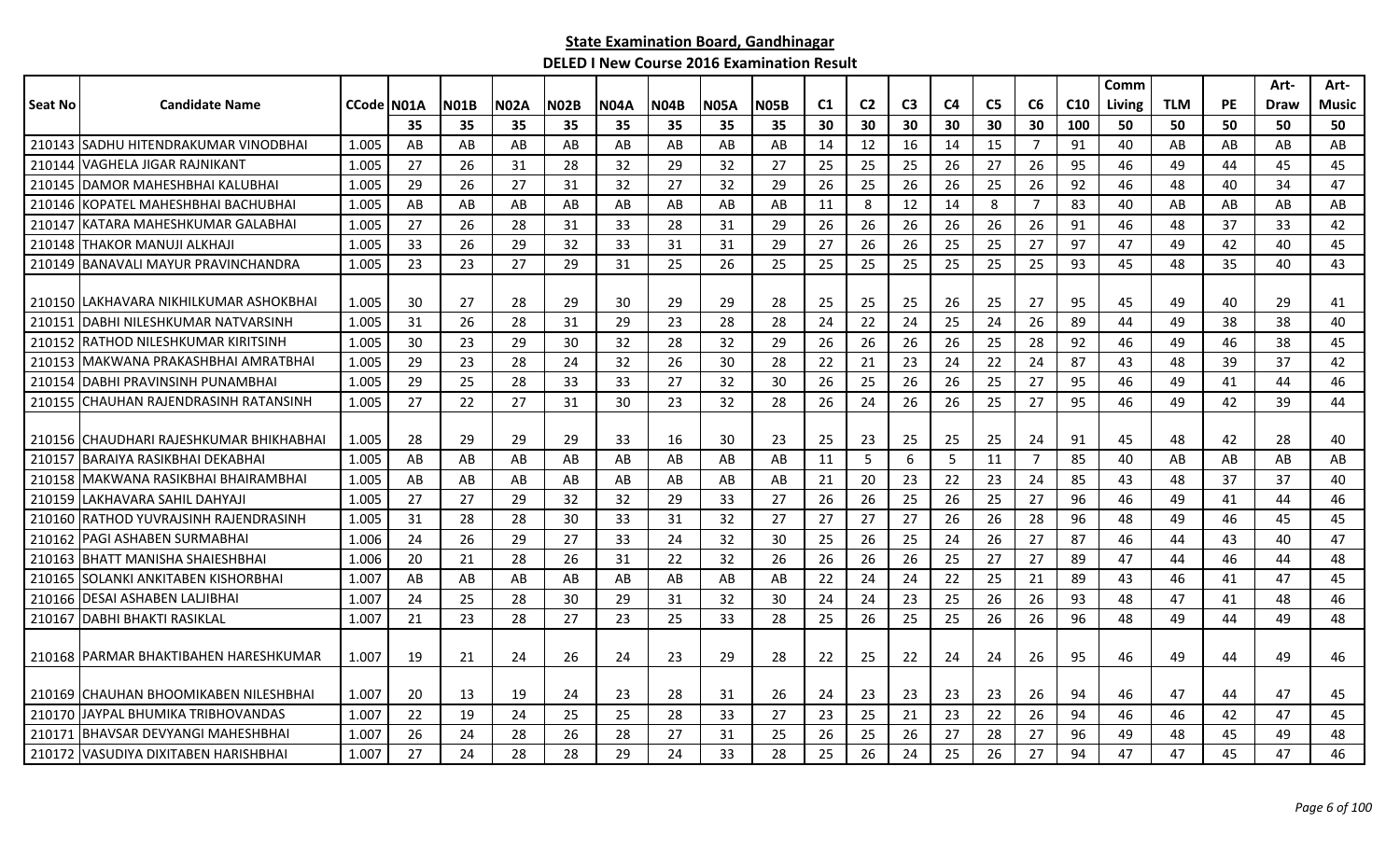|                |                                            |            |    |             |             |             |             |             |             |             |    |                |                |                |                |    |     | Comm   |            |           | Art- | Art-         |
|----------------|--------------------------------------------|------------|----|-------------|-------------|-------------|-------------|-------------|-------------|-------------|----|----------------|----------------|----------------|----------------|----|-----|--------|------------|-----------|------|--------------|
| <b>Seat No</b> | <b>Candidate Name</b>                      | CCode N01A |    | <b>N01B</b> | <b>N02A</b> | <b>N02B</b> | <b>NO4A</b> | <b>N04B</b> | <b>N05A</b> | <b>N05B</b> | C1 | C <sub>2</sub> | C <sub>3</sub> | C <sub>4</sub> | C <sub>5</sub> | C6 | C10 | Living | <b>TLM</b> | <b>PE</b> | Draw | <b>Music</b> |
|                |                                            |            | 35 | 35          | 35          | 35          | 35          | 35          | 35          | 35          | 30 | 30             | 30             | 30             | 30             | 30 | 100 | 50     | 50         | 50        | 50   | 50           |
|                | 210173 SADHU FALGUNIBEN SHANKARDAS         | 1.007      | 23 | 29          | 31          | 29          | 29          | 30          | 32          | 25          | 25 | 27             | 24             | 25             | 26             | 27 | 95  | 47     | 48         | 45        | 49   | 47           |
|                |                                            |            |    |             |             |             |             |             |             |             |    |                |                |                |                |    |     |        |            |           |      |              |
|                | 210174   PATEL MAHESHVARIBEN HARSHADKUMAR  | 1.007      | 19 | 26          | 23          | 28          | 27          | 21          | 28          | 27          | 24 | 24             | 24             | -27            | 24             | 22 | 92  | 43     | 47         | 44        | 49   | 46           |
| 210175         | <b>VAGHELA NIRALI DOLATSINH</b>            | 1.007      | 20 | 23          | 25          | 28          | 24          | 31          | 33          | 30          | 21 | 24             | 22             | 25             | 23             | 21 | 94  | 46     | 48         | 46        | 47   | 46           |
|                | 210176 SOLANKI NISHA MUKESHBHAI            | 1.007      | 28 | 26          | 24          | 26          | 30          | 26          | 31          | 24          | 23 | 24             | 22             | 25             | 24             | 23 | 93  | 45     | 48         | 45        | 47   | 46           |
|                | 210177 VAGHELA PARULBEN NATVARLAL          | 1.007      | 20 | 21          | 27          | 30          | 28          | 32          | 31          | 24          | 23 | 23             | 22             | 23             | 24             | 22 | 94  | 44     | 49         | 44        | 47   | 46           |
| 210178         | ISOLANKI PRIYANKA NARENDRABHAI             | 1.007      | 21 | 27          | 25          | 25          | 24          | 29          | 30          | 25          | 23 | 24             | 22             | 24             | 26             | 24 | 93  | 45     | 47         | 44        | 47   | 46           |
| 210179         | <b>PARMAR RAMILABEN KANTILAL</b>           | 1.007      | 21 | 30          | 28          | 30          | 26          | 27          | 32          | 24          | 23 | 23             | 23             | 23             | 26             | 25 | 92  | 46     | 48         | 43        | 47   | 47           |
|                |                                            |            |    |             |             |             |             |             |             |             |    |                |                |                |                |    |     |        |            |           |      |              |
|                | 210180 SOLANKI RANJANBAHEN JITENDRAKUMAR   | 1.007      | 21 | 28          | 28          | 30          | 29          | 31          | 30          | 26          | 25 | 25             | 23             | -25            | 25             | 24 | 94  | 46     | 48         | 43        | 49   | 45           |
| 210181         | lMAKWANA ROSHANI RAJUBHAI                  | 1.007      | 27 | 30          | 26          | 31          | 27          | 23          | 31          | 27          | 20 | 24             | 21             | 25             | 21             | 20 | 92  | 46     | 47         | 44        | 49   | 45           |
| 210182         | VARMA SAKSHI SUNILKUMAR                    | 1.007      | 26 | 30          | 27          | 31          | 28          | 32          | 31          | 26          | 27 | 28             | 26             | 27             | 24             | 25 | 97  | 46     | 48         | 46        | 49   | 48           |
| 210183         | RABARI SHEETALBEN NARANBHAI                | 1.007      | 24 | 29          | 29          | 27          | 27          | 25          | 30          | 23          | 22 | 24             | 25             | 24             | 20             | 20 | 93  | 47     | 48         | 45        | 46   | 44           |
| 210184         | BHAGAT SHRADDHABEN BHUPATBHAI              | 1.007      | 24 | 22          | 32          | 30          | 27          | 23          | 29          | 27          | 24 | 25             | 22             | 22             | 25             | 24 | 96  | 47     | 49         | 46        | 47   | 47           |
| 210185         | <b>SOLANKI SHREEJI NARENDRABHAI</b>        | 1.007      | 24 | 25          | 31          | 25          | 29          | 21          | 28          | 26          | 22 | 25             | 20             | 22             | 23             | 25 | 94  | 45     | 47         | 45        | 48   | 45           |
| 210186         | <b>GURJAR VAISHALI MOTIBHAI</b>            | 1.007      | 25 | 22          | 29          | 25          | 28          | 28          | 29          | 26          | 25 | 26             | 24             | 25             | 24             | 23 | 91  | 42     | 47         | 42        | 47   | 46           |
| 210187         | IMAKWANA VARSHABEN MOTIBHAI                | 1.007      | 23 | 31          | 31          | 30          | 29          | 28          | 31          | 28          | 23 | 25             | 24             | 25             | 24             | 25 | 94  | 46     | 48         | 44        | 47   | 47           |
|                | 210188 CHASIYA VILASBEN PRAVINBHAI         | 1.007      | 22 | 28          | 29          | 25          | 26          | 25          | 29          | 28          | 21 | 22             | 22             | 23             | 22             | 23 | 94  | 43     | 47         | 41        | 49   | 47           |
| 210194         | SHAIKH AFNANBANU NIZAMUDDIN                | 2.001      | 24 | 25          | 30          | 28          | 31          | 34          | 28          | 29          | 21 | 20             | 23             | 23             | 21             | 20 | 97  | 48     | 46         | 42        | 43   | 45           |
| 210195         | PATEL AMI BABULAL                          | 2.001      | 26 | 20          | 33          | 30          | 32          | 29          | 30          | 29          | 24 | 23             | 24             | 24             | 24             | 18 | 97  | 49     | 46         | 43        | 46   | 44           |
| 210196         | IBARIA DIVYABEN VIJAYKUMAR                 | 2.001      | 28 | 23          | 31          | 26          | 30          | 32          | 30          | 28          | 23 | 23             | 25             | 23             | 22             | 20 | 98  | 49     | 46         | 42        | 45   | 44           |
| 210197         | IRANGREJ JAHERABANU SABIRHUSSAIN           | 2.001      | 26 | 21          | 28          | 30          | 31          | 29          | 31          | 29          | 24 | 23             | 21             | 22             | 22             | 22 | 97  | 48     | 48         | 42        | 47   | 45           |
|                | 210198 ISHARMA KALPANA DINESHBHAI          | 2.001      | 29 | 25          | 30          | 30          | 32          | 32          | 32          | 30          | 25 | 27             | 28             | 27             | 28             | 27 | 99  | 49     | 46         | 46        | 43   | 46           |
|                | 210199 SHREEMALI KOMALBEN JAGDISHBHAI      | 2.001      | 26 | 26          | 28          | 30          | 29          | 33          | 30          | 28          | 24 | 24             | 26             | 25             | 28             | 22 | 99  | 49     | 46         | 44        | 44   | 46           |
|                |                                            |            |    |             |             |             |             |             |             |             |    |                |                |                |                |    |     |        |            |           |      |              |
|                | 210200 SHAHAMDAR KOUSARBANU ABDULSHA       | 2.001      | 20 | 21          | 24          | 26          | 28          | 30          | 29          | 26          | 22 | 22             | 24             | 24             | 24             | 15 | 98  | 48     | 47         | 41        | 46   | 44           |
|                |                                            |            |    |             |             |             |             |             |             |             |    |                |                |                |                |    |     |        |            |           |      |              |
|                | 210201   PRAJAPATI KRUPABEN SUBHASHCHANDRA | 2.001      | 26 | 21          | 28          | 32          | 30          | 30          | 31          | 30          | 24 | 26             | 27             | -25            | 23             | 20 | 99  | 49     | 47         | 44        | 46   | 45           |
|                |                                            |            |    |             |             |             |             |             |             |             |    |                |                |                |                |    |     |        |            |           |      |              |
|                | 210202 PRAJAPATI NIKITABAHEN JAYSUKHBHAI   | 2.001      | 23 | 25          | 30          | 28          | 31          | 32          | 32          | 31          | 24 | 23             | 20             | 25             | 22             | 18 | 97  | 49     | 47         | 43        | 45   | 45           |
| 210203         | IPATEL PINALBEN BIPINBHAI                  | 2.001      | 28 | 25          | 27          | 29          | 31          | 31          | 33          | 29          | 24 | 23             | 27             | 27             | 27             | 27 | 99  | 49     | 47         | 46        | 47   | 46           |
|                | 210204 PATEL SAMIYABANU SIDDIKBHAI         | 2.001      | 25 | 29          | 30          | 30          | 32          | 31          | 31          | 29          | 22 | 25             | 25             | 25             | 24             | 24 | 97  | 48     | 48         | 42        | 46   | 46           |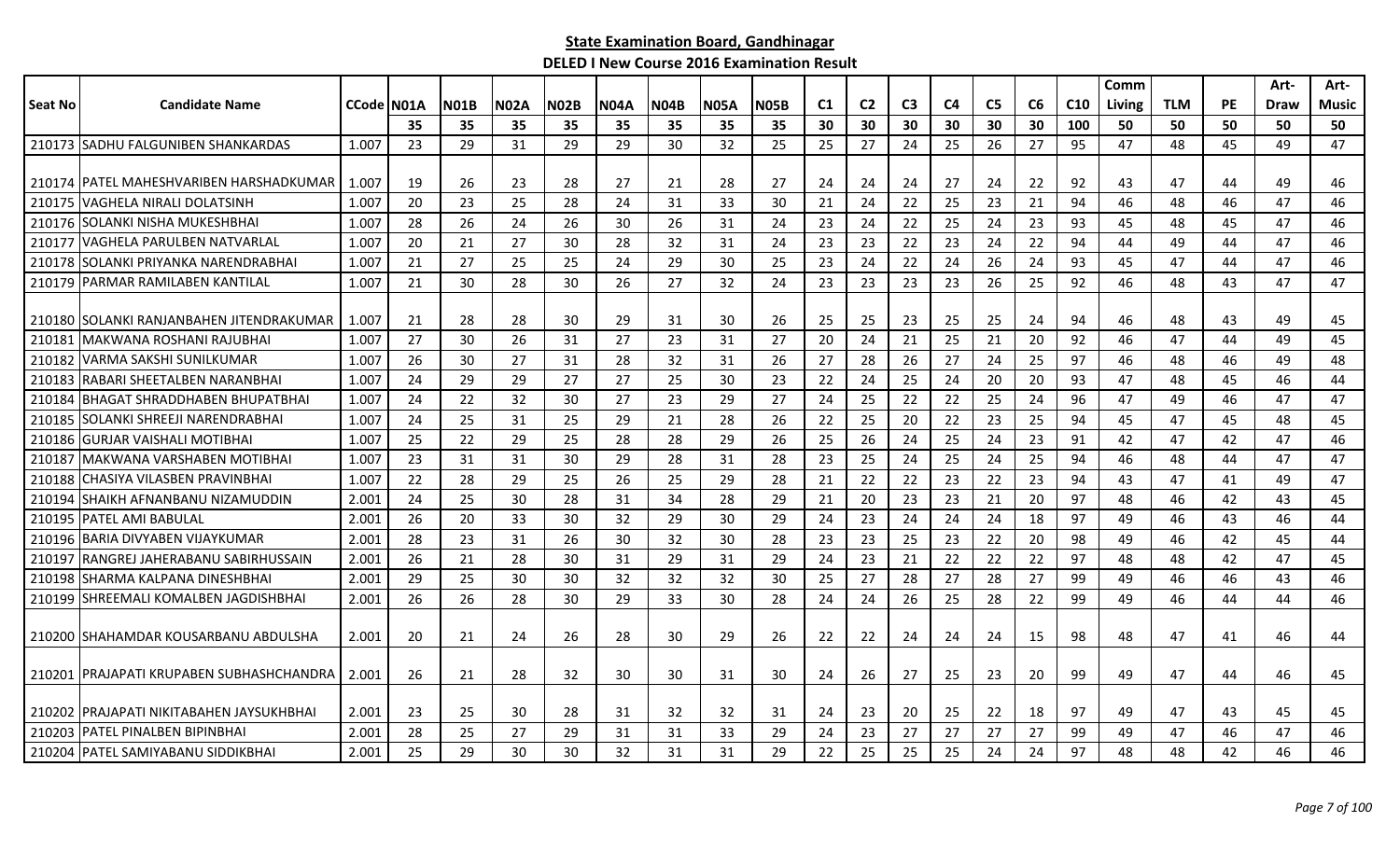|         |                                       |                    |    |             |             |      |             |             |      |             |                |                |    |                |                |    |                 | Comm   |            |           | Art- | Art-  |
|---------|---------------------------------------|--------------------|----|-------------|-------------|------|-------------|-------------|------|-------------|----------------|----------------|----|----------------|----------------|----|-----------------|--------|------------|-----------|------|-------|
| Seat No | <b>Candidate Name</b>                 | <b>CCode IN01A</b> |    | <b>N01B</b> | <b>N02A</b> | NO2B | <b>N04A</b> | <b>NO4B</b> | N05A | <b>N05B</b> | C <sub>1</sub> | C <sub>2</sub> | C3 | C <sub>4</sub> | C <sub>5</sub> | C6 | C <sub>10</sub> | Living | <b>TLM</b> | <b>PE</b> | Draw | Music |
|         |                                       |                    | 35 | 35          | 35          | 35   | 35          | 35          | 35   | 35          | 30             | 30             | 30 | 30             | 30             | 30 | 100             | 50     | 50         | 50        | 50   | 50    |
|         | 210205 SHAIKH SANIYA ASARAFBHAI       | 2.001              | 22 | 21          | 23          | 27   | 24          | 26          | 32   | 29          | 21             | 21             | 25 | 22             | 21             | 16 | 98              | 49     | 47         | 45        | 45   | 45    |
|         | 210206 MACWAN SELOMITA RAJESHBHAI     | 2.001              | 24 | 21          | 25          | 25   | 26          | 26          | 31   | 29          | 20             | 23             | 26 | 23             | 24             | 22 | 98              | 49     | 46         | 44        | 41   | 46    |
|         | SIDDIQUI SHAHNOORSULTANA              |                    |    |             |             |      |             |             |      |             |                |                |    |                |                |    |                 |        |            |           |      |       |
|         | 210207 SHAKILAHMED                    | 2.001              | 32 | 29          | 27          | 29   | 32          | 30          | 31   | 31          | 22             | 22             | 26 | 25             | 24             | 25 | 98              | 49     | 46         | 43        | 45   | 46    |
|         | 210208 PARMAR SNEHABEN LAVJIBHAI      | 2.001              | 32 | 28          | 29          | 33   | 29          | 33          | 29   | 30          | 25             | 24             | 26 | 27             | 24             | 22 | 99              | 49     | 47         | 44        | 46   | 46    |
|         | PATHAN TABASSUMARA                    |                    |    |             |             |      |             |             |      |             |                |                |    |                |                |    |                 |        |            |           |      |       |
|         | 210209 IMOHAMMADMUZAFFAR              | 2.001              | 26 | 25          | 27          | 31   | 28          | 28          | 28   | 27          | 23             | 22             | 25 | 23             | 24             | 23 | 98              | 49     | 47         | 43        | 45   | 46    |
|         | 210210 PATEL UZMA MUSTAQUEBHAI        | 2.001              | 33 | 33          | 29          | 32   | 33          | 32          | 33   | 30          | 28             | 26             | 28 | 27             | 27             | 27 | 99              | 49     | 48         | 45        | 45   | 48    |
|         | 210213 CHAUHAN ALPA DINESHBHAI        | 2.002              | 32 | 30          | 30          | 30   | 32          | 33          | 33   | 30          | 28             | 28             | 26 | 25             | 25             | 29 | 99              | 48     | 44         | 42        | 43   | 46    |
|         | 210214   PATEL ANITABEN GHANSHYAMBHAI | 2.002              | 27 | 27          | 28          | 30   | 24          | 33          | 31   | 29          | 26             | 25             | 24 | 24             | 24             | 27 | 99              | 47     | 44         | 45        | 46   | 45    |
| 210215  | THAKOR ARUNABEN DINESHBHAI            | 2.002              | 22 | 25          | 26          | 24   | 25          | 31          | 32   | 27          | 23             | 23             | 23 | 22             | 22             | 28 | 98              | 46     | 41         | 43        | 44   | 45    |
|         | 210216 SHARMA ASMITA RAMESHBHAI       | 2.002              | 30 | 26          | 27          | 30   | 28          | 32          | 30   | 27          | 27             | 24             | 23 | 24             | 24             | 26 | 98              | 46     | 42         | 43        | 44   | 42    |
|         | 210217 SINDDHA BHOOMIBEN MANUBHAI     | 2.002              | 32 | 25          | 31          | 29   | 31          | 30          | 31   | 26          | 27             | 26             | 23 | 24             | 24             | 26 | 98              | 47     | 42         | 45        | 44   | 44    |
|         | 210218 PATEL DARSHITA SUNILBHAI       | 2.002              | AB | AB          | AB          | AB   | AB          | AB          | AB   | AB          | AB             | AB             | AB | AB             | AB             | AB | AB              | AB     | AB         | AB        | AB   | AB    |
|         | 210219 MAHERIYA GAYTRIBEN KIRITBHAI   | 2.002              | 24 | 29          | 28          | 27   | 26          | 24          | 30   | 28          | 23             | 20             | 21 | 21             | 21             | 22 | 98              | 45     | 41         | 43        | 43   | 44    |
|         | 210220 THAKOR HARSHABEN HITESHKUMAR   | 2.002              | 21 | 25          | 31          | 29   | 27          | 30          | 28   | 24          | 22             | 20             | 20 | 21             | 22             | 21 | 97              | 48     | 43         | 44        | 45   | 44    |
| 210221  | VANANI HEENABEN KARMSHIBHAI           | 2.002              | 23 | 25          | 31          | 27   | 29          | 28          | 30   | 26          | 22             | 20             | 22 | 21             | 22             | 20 | 97              | 45     | 42         | 42        | 43   | 45    |
| 210222  | ICHOSLA HIRAL MOTIBHAI                | 2.002              | 26 | 28          | 31          | 32   | 32          | 33          | 27   | 29          | 28             | 29             | 25 | 28             | 28             | 29 | 99              | 49     | 43         | 46        | 44   | 45    |
| 210223  | RAOL HITESHVARIBA JAYDIPSINH          | 2.002              | AB | AB          | AB          | AB   | AB          | AB          | AB   | AB          | AB             | AB             | AB | AB             | AB             | AB | AB              | AB     | AB         | AB        | AB   | AB    |
| 210224  | ISOLANKI JYOTIKABAHEN SHIVABHAI       | 2.002              | 25 | 24          | 32          | 26   | 32          | 27          | 30   | 29          | 25             | 22             | 20 | 21             | 21             | 24 | 97              | 42     | 33         | 43        | 45   | 44    |
|         | 210225 MAHERIYA KAJALBEN VASRAMBHAI   | 2.002              | AB | AB          | AB          | AB   | AB          | AB          | AB   | AB          | 22             | 23             | 21 | 22             | 23             | 21 | 97              | 43     | 43         | 44        | 43   | 45    |
|         | 210226 PATHAN KARISHMABANU GULABKHAN  | 2.002              | 26 | 28          | 23          | 31   | 27          | 31          | 27   | 28          | 23             | 23             | 23 | 24             | 22             | 26 | 97              | 46     | 42         | 43        | 43   | 45    |
|         | 210227 SURANI KINJAL KANUBHAI         | 2.002              | 31 | 27          | 25          | 30   | 27          | 32          | 28   | 27          | 25             | 24             | 22 | 24             | 23             | 27 | 98              | 44     | 43         | 42        | 44   | 45    |
| 210228  | MAKWANA KOMALBEN MAVJIBHAI            | 2.002              | 31 | 24          | 28          | 31   | 29          | 32          | 26   | 28          | 29             | 26             | 24 | 26             | 25             | 27 | 98              | 47     | 43         | 43        | 44   | 43    |
|         | 210229   PATELIYA LAXMIBEN MAFATBHAI  | 2.002              | 30 | 23          | 27          | 30   | 26          | 28          | 33   | 28          | 27             | 24             | 23 | 21             | 23             | 25 | 97              | 45     | 39         | 44        | 43   | 43    |
| 210230  | lVAGHELA MAMTABAHEN KARSANBHAI        | 2.002              | 30 | 30          | 29          | 32   | 31          | 30          | 32   | 31          | 28             | 26             | 27 | 27             | 26             | 28 | 98              | 47     | 41         | 44        | 44   | 44    |
| 210231  | IPARMAR MAMTABEN BHIKHABHAI           | 2.002              | 26 | 18          | 26          | 29   | 28          | 32          | 30   | 29          | 27             | 24             | 26 | 26             | 24             | 26 | 97              | 42     | 39         | 45        | 44   | 43    |
|         | 210232 ATALIYA MANSIBEN RAVINDRASINH  | 2.002              | 33 | 26          | 29          | 32   | 32          | 34          | 32   | 30          | 24             | 24             | 24 | 24             | 27             | 28 | 97              | 42     | 39         | 44        | 43   | 43    |
|         | 210233 RATHOD MAYABAHEN MOBATSANG     | 2.002              | 32 | 27          | 28          | 33   | 32          | 33          | 33   | 30          | 29             | 28             | 29 | 28             | 28             | 29 | 99              | 46     | 44         | 44        | 45   | 42    |
|         | 210234 PRAJAPATI MAYABEN CHHANABHAI   | 2.002              | 24 | 21          | 27          | 26   | 27          | 30          | 27   | 26          | 25             | 20             | 24 | 23             | 24             | 27 | 98              | 44     | 41         | 43        | 42   | 44    |
| 210235  | NAYAK MOHINIBEN NAYANKUMAR            | 2.002              | 30 | 20          | 28          | 28   | 29          | 30          | 30   | 27          | 29             | 26             | 25 | 26             | 25             | 25 | 99              | 48     | 41         | 44        | 42   | 46    |
|         | 210236 KOLIPATEL NETALBEN HEMUBHAI    | 2.002              | 28 | 30          | 29          | 29   | 32          | 32          | 31   | 29          | 28             | 25             | 26 | 23             | 25             | 28 | 99              | 47     | 41         | 43        | 41   | 46    |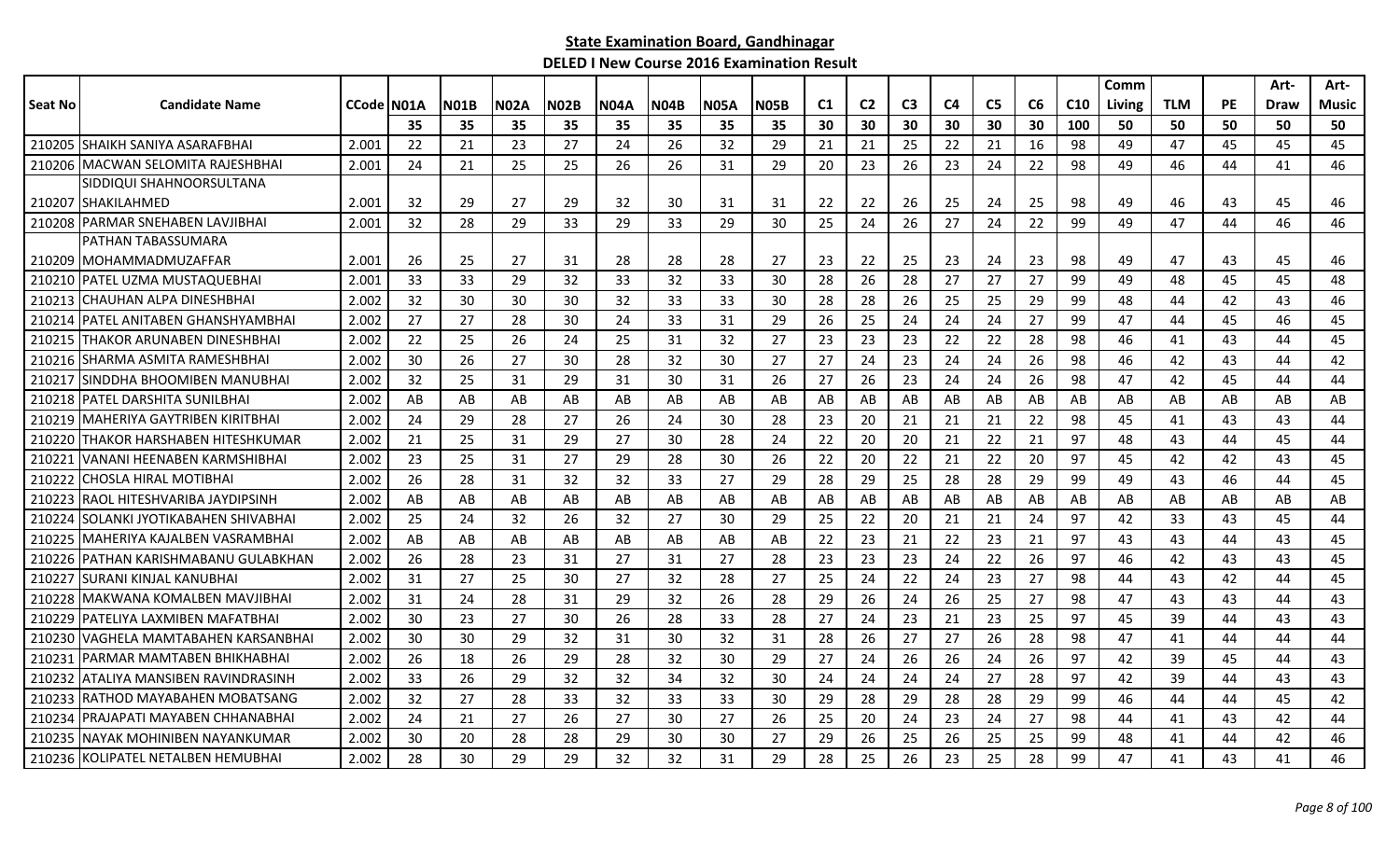|                |                                        |            |     |             |             |             |             |             |             |             |                |                |                |    |                |    |                 | Comm   |            |           | Art-        | Art-  |
|----------------|----------------------------------------|------------|-----|-------------|-------------|-------------|-------------|-------------|-------------|-------------|----------------|----------------|----------------|----|----------------|----|-----------------|--------|------------|-----------|-------------|-------|
| <b>Seat No</b> | <b>Candidate Name</b>                  | CCode N01A |     | <b>N01B</b> | <b>N02A</b> | <b>N02B</b> | <b>N04A</b> | <b>N04B</b> | <b>N05A</b> | <b>N05B</b> | C <sub>1</sub> | C <sub>2</sub> | C <sub>3</sub> | C4 | C <sub>5</sub> | C6 | C <sub>10</sub> | Living | <b>TLM</b> | <b>PE</b> | <b>Draw</b> | Music |
|                |                                        |            | 35  | 35          | 35          | 35          | 35          | 35          | 35          | 35          | 30             | 30             | 30             | 30 | 30             | 30 | 100             | 50     | 50         | 50        | 50          | 50    |
|                | 210237 MER PARULBEN DILIPBHAI          | 2.002      | 29  | 30          | 26          | 25          | 33          | 31          | 31          | 26          | 28             | 26             | 24             | 24 | 24             | 28 | 99              | 46     | 41         | 43        | 43          | 45    |
| 210238         | <b>IRAVAL PAYALBEN MANILAL</b>         | 2.002      | 28  | 31          | 25          | 33          | 33          | 31          | 28          | 29          | 27             | 27             | 24             | 24 | 24             | 28 | 98              | 45     | 41         | 42        | 44          | 46    |
| 210239         | ITHAKKAR POOJA JAGDISHCHANDRA          | 2.002      | 27  | 29          | 22          | 31          | 33          | 29          | 29          | 28          | 26             | 27             | 22             | 24 | 24             | 23 | 99              | 48     | 42         | 44        | 43          | 45    |
|                | 210240 THAKOR PRAGNABEN BHARATBHAI     | 2.002      | 23  | 28          | 26          | 31          | 32          | 28          | 27          | 29          | 26             | 22             | 22             | 22 | 23             | 24 | 99              | 43     | 42         | 43        | 42          | 46    |
|                | 210241 CHAUHAN RANJANBEN GHANSHYAMBHAI | 2.002      | AB  | AB          | AB          | AB          | AB          | AB          | AB          | AB          | AB             | AB             | AB             | AB | AB             | AB | AB              | AB     | AB         | AB        | AB          | AB    |
| 210242         | ISOLANKI REKHABAHEN CHATURBHAI         | 2.002      | 20  | 21          | 16          | 29          | 30          | 22          | 27          | 28          | 19             | 19             | 18             | 18 | 18             | 20 | 97              | 41     | 36         | 43        | 44          | 42    |
| 210243         | ISHARMA RIDDHIBEN JAYESHKUMAR          | 2.002      | 31  | 28          | 24          | 31          | 29          | 27          | 31          | 27          | 26             | 26             | 27             | 27 | 27             | 28 | 99              | 48     | 42         | 43        | 43          | 43    |
| 210244         | PATEL RINKAL NAGARBHAI                 | 2.002      | 30  | 28          | 26          | 32          | 32          | 30          | 31          | 28          | 27             | 25             | 22             | 22 | 25             | 22 | 99              | 48     | 40         | 42        | 43          | 43    |
| 210245         | TIMALIYA RIZAVANA KASAMBHAI            | 2.002      | 29  | 28          | 29          | 32          | 33          | 31          | 29          | 27          | 28             | 27             | 23             | 23 | 24             | 23 | 98              | 41     | 45         | 41        | 45          | 45    |
| 210246         | IPRAJAPATI RUTVIKABEN KANTIBHAI        | 2.002      | 32  | 32          | 27          | 28          | 33          | 32          | 33          | 28          | 28             | 27             | 24             | 25 | 25             | 29 | 99              | 48     | 45         | 43        | 43          | 46    |
|                | 210247 JADAV SEJALBEN CHIMANBHAI       | 2.002      | 30  | 28          | 24          | 27          | 31          | 28          | 27          | 24          | 25             | 21             | 22             | 22 | 23             | 23 | 97              | 45     | 41         | 41        | 43          | 43    |
|                | 210248 THAKOR SEJALBEN MAHENDRABHAI    | 2.002      | 31  | 18          | 26          | 27          | 31          | 22          | 25          | 28          | 22             | 23             | 21             | 24 | 23             | 22 | 97              | 43     | 39         | 42        | 43          | 43    |
| 210249         | <b>IPARMAR SONIYA RAJESHBHAI</b>       | 2.002      | 29  | 20          | 27          | 30          | 32          | 27          | 25          | 25          | 20             | 21             | 19             | 19 | 19             | 23 | 97              | 42     | 43         | 41        | 43          | 43    |
|                |                                        |            |     |             |             |             |             |             |             |             |                |                |                |    |                |    |                 |        |            |           |             |       |
|                | 210250 PATHAN SUHANABANU ABDULRAHEMAN  | 2.002      | -27 | -24         | 20          | 28          | 33          | 24          | 27          | 27          | 21             | 19             | 18             | 19 | 20             | 21 | 98              | 43     | 43         | 41        | 41          | 44    |
| 21025          | SHARMA TEJASHWINI KRISHNAKANT          | 2.002      | 28  | 22          | 27          | 29          | 33          | 29          | 28          | 26          | 24             | 27             | 21             | 23 | 24             | 25 | 99              | 48     | 41         | 43        | 45          | 44    |
| 210252         | IMAKVANA VASNTIBAHEN PRATAPBHAI        | 2.002      | 29  | 21          | 31          | 29          | 32          | 31          | 28          | 27          | 28             | 27             | 26             | 26 | 26             | 28 | 99              | 48     | 40         | 43        | 43          | 45    |
| 210253         | IRANGA BHARATBHAI MALABHAI             | 2.022      | 29  | 24          | 29          | 26          | 33          | 28          | 28          | 24          | 20             | 19             | 20             | 18 | 19             | 20 | 75              | 37     | 30         | 45        | 36          | 39    |
| 210254         | JOSHI CHIRAGKUMAR KANTILAL             | 2.022      | 30  | 19          | 26          | 24          | 33          | 27          | 31          | 29          | 15             | 16             | 15             | 16 | 15             | 16 | 60              | 33     | 29         | 44        | 35          | 35    |
|                | 210255 JANI HASITABEN MATHURBHAI       | 2.022      | 34  | 25          | 30          | 31          | 33          | 32          | 33          | 30          | 16             | 16             | 15             | 16 | 16             | 17 | 65              | 32     | 33         | 42        | 36          | 44    |
|                | 210256 PANDYA KASHYAP AMBASHANKARBHAI  | 2.022      | 23  | 28          | 32          | 29          | 29          | 31          | 31          | 30          | 17             | 15             | 15             | 15 | 15             | 16 | 75              | 34     | 32         | 41        | 35          | 35    |
| 210257         | IBARAIYA MAYURIBEN LILADHARBHAI        | 2.022      | 23  | 26          | 30          | 29          | 28          | 26          | 32          | 29          | 15             | 16             | 16             | 15 | 16             | 16 | 65              | 30     | 31         | 44        | 36          | 44    |
| 210258         | <b>PANDYA NISHA RASMIKANT</b>          | 2.022      | 17  | 18          | 27          | 27          | 27          | 22          | 23          | 25          | 19             | 20             | 19             | 16 | 16             | 18 | 75              | 37     | 31         | 42        | 37          | 40    |
| 210259         | PAL SAROJBEN JAGDISHBHAI               | 2.022      | 12  | 19          | 27          | 25          | 27          | 23          | 31          | 24          | 16             | 15             | 15             | 16 | 16             | 15 | 60              | 32     | 34         | 41        | 34          | 38    |
|                | 210260 KHORASIYA AARTI NARENDRABHAI    | 3.002      | 29  | 25          | 29          | 30          | 32          | 30          | 34          | 32          | 26             | 25             | 26             | 27 | 28             | 28 | 92              | 47     | 47         | 42        | 39          | 43    |
| 210261         | IRATHOD ANKITA BHANUBHAI               | 3.002      | 29  | 24          | 29          | 29          | 30          | 26          | 28          | 28          | 27             | 26             | 25             | 26 | 27             | 26 | 98              | 48     | 46         | 42        | 39          | 40    |
| 210262         | IVALA ARATIBAHEN MULJIBHAI             | 3.002      | 30  | 26          | 31          | 30          | 33          | 32          | 33          | 31          | 28             | 28             | 28             | 27 | 27             | 26 | 97              | 49     | 47         | 41        | 41          | 44    |
| 210263         | GOHIL ATITHI RAJESHKUMAR               | 3.002      | 31  | 31          | 27          | 30          | 33          | 32          | 32          | 28          | 25             | 24             | 24             | 25 | 25             | 25 | 97              | 48     | 47         | 40        | 42          | 45    |
| 210264         | PARMAR AVANIBEN MAHENDRABHAI           | 3.002      | 34  | 33          | 31          | 30          | 34          | 34          | 33          | 31          | 29             | 28             | 26             | 24 | 24             | 24 | 97              | 47     | 47         | 41        | 45          | 45    |
|                | 210265 VALA DANESHWARIBEN ASHOKBHAI    | 3.002      | 29  | 29          | 28          | 30          | 31          | 28          | 33          | 31          | 27             | 26             | 27             | 28 | 27             | 27 | 96              | 48     | 46         | 41        | 45          | 39    |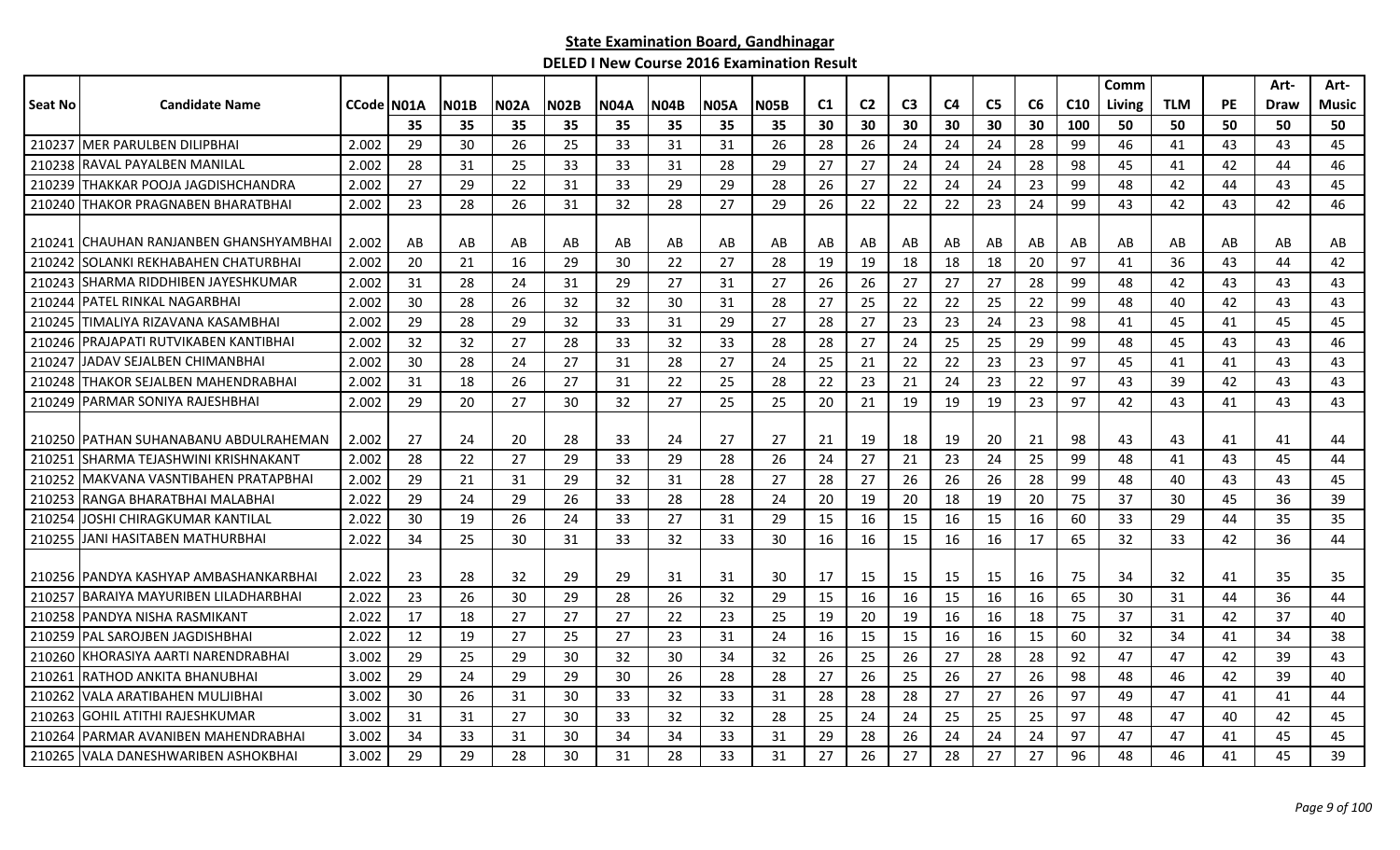|         |                                       |                    |    |             |      |             |             |      |             |             |    |                |                |                |                |    |                 | Comm   |            |           | Art- | Art-  |
|---------|---------------------------------------|--------------------|----|-------------|------|-------------|-------------|------|-------------|-------------|----|----------------|----------------|----------------|----------------|----|-----------------|--------|------------|-----------|------|-------|
| Seat No | <b>Candidate Name</b>                 | <b>CCode IN01A</b> |    | <b>N01B</b> | N02A | <b>N02B</b> | <b>N04A</b> | N04B | <b>N05A</b> | <b>N05B</b> | C1 | C <sub>2</sub> | C <sub>3</sub> | C <sub>4</sub> | C <sub>5</sub> | C6 | C <sub>10</sub> | Living | <b>TLM</b> | <b>PE</b> | Draw | Music |
|         |                                       |                    | 35 | 35          | 35   | 35          | 35          | 35   | 35          | 35          | 30 | 30             | 30             | 30             | 30             | 30 | 100             | 50     | 50         | 50        | 50   | 50    |
|         | 210266 DAVE DARSHANA ATULBHAI         | 3.002              | 29 | 32          | 24   | 30          | 33          | 32   | 33          | 31          | 28 | 27             | 27             | 27             | 27             | 27 | 99              | 49     | 45         | 39        | 42   | 43    |
| 210267  | VASOYA DAXABEN DHIRAJLAL              | 3.002              | 25 | 30          | 26   | 27          | 23          | 19   | 32          | 27          | 22 | 23             | 21             | 22             | 23             | 24 | 95              | 46     | 47         | 39        | 41   | 37    |
| 210268  | CHAVDA DOLI MADHAVBHAI                | 3.002              | 23 | 30          | 32   | 33          | 31          | 21   | 26          | 27          | 23 | 21             | 20             | 21             | 22             | 23 | 96              | 48     | 46         | 38        | 39   | 41    |
| 210269  | SHIHORA HETAL DEPAKBHAI               | 3.002              | 28 | 28          | 33   | 29          | 33          | 29   | 30          | 27          | 21 | 22             | 21             | 21             | 23             | 25 | 97              | 48     | 46         | 40        | 46   | 42    |
|         | 210270 PATHAR HINABEN HIMMATBHAI      | 3.002              | 21 | 26          | 26   | 31          | 30          | 21   | 27          | 24          | 20 | 20             | 21             | 21             | 23             | 23 | 97              | 48     | 47         | 43        | 42   | 43    |
| 210271  | IBATADA JYOTIBAHEN MERAMBHAI          | 3.002              | 28 | 25          | 31   | 31          | 32          | 28   | 33          | 28          | 27 | 27             | 27             | 26             | 27             | 27 | 99              | 49     | 45         | 44        | 46   | 46    |
| 210272  | GALATHIYA KAJAL JENTILAL              | 3.002              | 28 | 27          | 30   | 31          | 24          | 28   | 32          | 28          | 28 | 28             | 27             | 27             | 26             | 27 | 97              | 48     | 46         | 40        | 44   | 39    |
| 210273  | JETHAVA KAJAL JAYANTIBHAI             | 3.002              | 31 | 24          | 31   | 29          | 31          | 26   | 31          | 29          | 27 | 27             | 26             | 28             | 27             | 26 | 99              | 48     | 47         | 40        | 43   | 43    |
| 210274  | JUVADARIYA KAJALBEN JIVRAJBHAI        | 3.002              | 30 | 27          | 32   | 31          | 32          | 24   | 31          | 28          | 29 | 28             | 27             | 27             | 26             | 27 | 98              | 49     | 47         | 43        | 45   | 42    |
| 210275  | IMANJARIYA KIRAN GABHARUBHAI          | 3.002              | 24 | 26          | 31   | 26          | 31          | 23   | 31          | 29          | 20 | 21             | 20             | 20             | 23             | 25 | 95              | 47     | 48         | 39        | 43   | 42    |
| 210276  | <b>JGALATHIYA KOMALBEN JENTILAL</b>   | 3.002              | 30 | 28          | 31   | 32          | 33          | 33   | 33          | 31          | 28 | 27             | 27             | 28             | 29             | 27 | 98              | 49     | 49         | 39        | 48   | 44    |
| 210277  | IVALA KOMALBEN MAJBUTBHAI             | 3.002              | 30 | 28          | 29   | 26          | 31          | 29   | 28          | 27          | 27 | 28             | 27             | 27             | 28             | 27 | 98              | 49     | 45         | 39        | 42   | 41    |
|         | 210278 VALA MANSI SURESHBHAI          | 3.002              | 19 | 23          | 28   | 25          | 30          | 27   | 33          | 29          | 28 | 27             | 27             | 26             | 27             | 28 | 97              | 48     | 43         | 39        | 43   | 44    |
| 210279  | lVIRANI MONIKA RAJESHBHAI             | 3.002              | 28 | 27          | 29   | 34          | 34          | 23   | 33          | 32          | 27 | 26             | 27             | 27             | 25             | 25 | 98              | 49     | 45         | 43        | 47   | 42    |
| 210280  | SOLANKI PARASBEN RAMESHBHAI           | 3.002              | 27 | 23          | 27   | 31          | 30          | 28   | 31          | 29          | 25 | 20             | 21             | 20             | 20             | 21 | 93              | 48     | 46         | 41        | 45   | 43    |
| 210281  | <b>BHUVA PRATIKSHA DILIPBHAI</b>      | 3.002              | AB | AB          | AB   | AB          | AB          | AB   | AB          | AB          | AB | AB             | AB             | AB             | AB             | AB | AB              | AB     | AB         | AB        | AB   | AB    |
| 210282  | MIYANI PRUTHABEN PARBATBHAI           | 3.002              | 33 | 27          | 29   | 33          | 31          | 32   | 34          | 32          | 28 | 28             | 27             | 29             | 29             | 28 | 97              | 49     | 47         | 41        | 48   | 44    |
| 210283  | LABHAKA REKHABEN LAKHABHAI            | 3.002              | 29 | 23          | 28   | 31          | 29          | 28   | 28          | 28          | 28 | 28             | 27             | 26             | 27             | 27 | 97              | 49     | 48         | 39        | 45   | 46    |
| 210284  | <b>IDELVANIYA SONALBEN MUKESHBHAI</b> | 3.002              | 27 | 26          | 26   | 30          | 30          | 26   | 29          | 32          | 20 | 21             | 25             | 26             | 28             | 27 | 97              | 49     | 45         | 44        | 43   | 48    |
|         | 210285 VALA SONALBEN CHAMPUBHA        | 3.002              | 30 | 26          | 28   | 32          | 31          | 29   | 31          | 32          | 26 | 25             | 25             | 26             | 27             | 28 | 97              | 49     | 47         | 41        | 45   | 46    |
| 210288  | IMANGUKIYA AKSHITA ASHWINBHAI         | 3.003              | 27 | 23          | 29   | 32          | 28          | 32   | 32          | 28          | 27 | 28             | 27             | 27             | 27             | 28 | 91              | 46     | 46         | 40        | 34   | 45    |
| 210289  | RAVAIYA ANJALIBEN ISHVARBHAI          | 3.003              | 29 | 25          | 28   | 30          | 30          | 27   | 33          | 31          | 25 | 26             | 27             | 28             | 28             | 28 | 94              | 44     | 46         | 39        | 38   | 43    |
| 210290  | <b>IBARAIYA ASMITABEN SMBHUBHAI</b>   | 3.003              | 22 | 21          | 28   | 30          | 27          | 21   | 25          | 31          | 24 | 25             | 28             | 29             | 29             | 27 | 95              | 42     | 45         | 39        | 34   | 43    |
|         | DUDHREJIYA BHUMIKABAHEN               |                    |    |             |      |             |             |      |             |             |    |                |                |                |                |    |                 |        |            |           |      |       |
| 210291  | <b>IHARJIVANDAS</b>                   | 3.003              | 25 | 22          | 27   | 28          | 28          | 26   | 25          | 28          | 25 | 24             | 28             | 27             | 28             | 28 | 92              | 42     | 41         | 39        | 36   | 46    |
| 210292  | RAMANA DAKSHABEN KANUBHAI             | 3.003              | 30 | 31          | 32   | 30          | 29          | 30   | 30          | 32          | 25 | 25             | 27             | 27             | 28             | 28 | 94              | 47     | 40         | 38        | 44   | 42    |
| 210293  | BAGADA DAMYNTIBEN NANJIBHAI           | 3.003              | 17 | 23          | 21   | 24          | 29          | 14   | 25          | 26          | 22 | 21             | 27             | 27             | 28             | 26 | 92              | 47     | 36         | 38        | 41   | 43    |
| 210294  | ICHAUHAN DAYABEN NARSHIBHAI           | 3.003              | 33 | 30          | 30   | 32          | 32          | 28   | 31          | 32          | 24 | 24             | 28             | 26             | 28             | 27 | 93              | 49     | 46         | 40        | 43   | 45    |
|         | 210295 GELATAR DIPALI PRAKASHBHAI     | 3.003              | 24 | 27          | 31   | 32          | 27          | 33   | 31          | 30          | 25 | 26             | 28             | 26             | 26             | 26 | 94              | 41     | 41         | 39        | 38   | 44    |
|         | 210296 RAJYAGURU DIPTIBEN GUNVANTBHAI | 3.003              | 33 | 28          | 30   | 32          | 29          | 34   | 29          | 30          | 27 | 27             | 27             | 29             | 27             | 28 | 95              | 49     | 48         | 41        | 39   | 46    |
| 210297  | lCHAUHAN HETAL MOHANBHAI              | 3.003              | 25 | 27          | 25   | 33          | 29          | 31   | 29          | 30          | 26 | 26             | 27             | 29             | 27             | 26 | 94              | 45     | 41         | 42        | 42   | 47    |
|         | 210298 TALSANIYA HETAL KANTIBHAI      | 3.003              | 27 | 28          | 27   | 30          | 23          | 25   | 27          | 30          | 25 | 24             | 28             | 27             | 28             | 28 | 96              | 42     | 40         | 42        | 38   | 46    |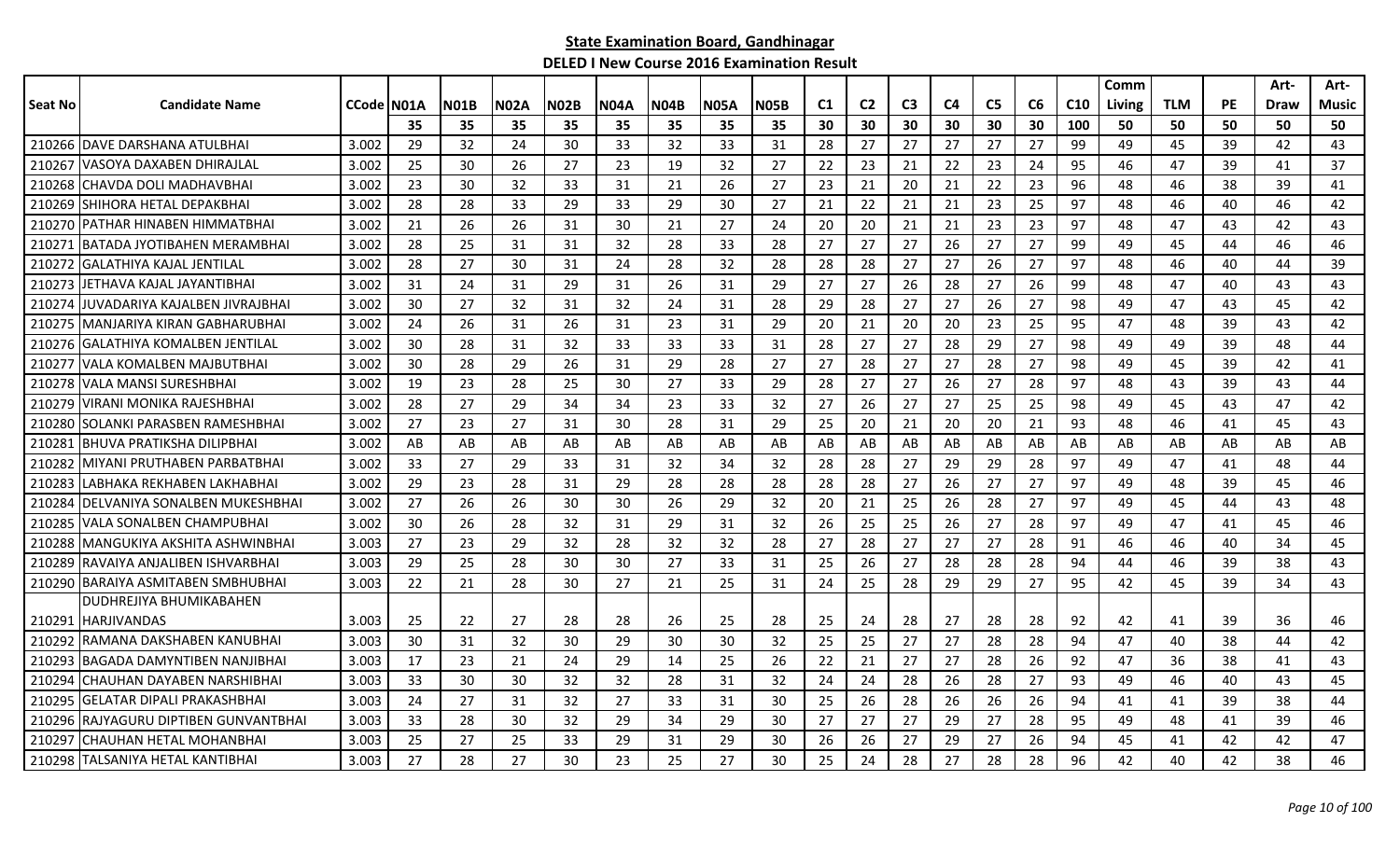|         |                                       |            |     |             |             |             |             |             |             |             |                |                |                |                |                |    |                 | Comm   |            |           | Art-        | Art-         |
|---------|---------------------------------------|------------|-----|-------------|-------------|-------------|-------------|-------------|-------------|-------------|----------------|----------------|----------------|----------------|----------------|----|-----------------|--------|------------|-----------|-------------|--------------|
| Seat No | <b>Candidate Name</b>                 | CCode N01A |     | <b>N01B</b> | <b>N02A</b> | <b>N02B</b> | <b>N04A</b> | <b>N04B</b> | <b>N05A</b> | <b>N05B</b> | C <sub>1</sub> | C <sub>2</sub> | C <sub>3</sub> | C <sub>4</sub> | C <sub>5</sub> | C6 | C <sub>10</sub> | Living | <b>TLM</b> | <b>PE</b> | <b>Draw</b> | <b>Music</b> |
|         |                                       |            | 35  | 35          | 35          | 35          | 35          | 35          | 35          | 35          | 30             | 30             | 30             | 30             | 30             | 30 | 100             | 50     | 50         | 50        | 50          | 50           |
|         | 210299 CHUDASAMA HETALBEN BHAKABHAI   | 3.003      | 25  | 30          | 27          | 31          | 29          | 29          | 29          | 30          | 27             | 28             | 27             | 27             | 28             | 27 | 96              | 44     | 46         | 47        | 34          | 43           |
| 210300  | DIHORA HETALBEN TULSHIBHAI            | 3.003      | 23  | 30          | 29          | 32          | 24          | 21          | 26          | 27          | 26             | 25             | 27             | 26             | 27             | 26 | 97              | 46     | 46         | 47        | 40          | 45           |
| 210301  | PARMAR HETALBEN KANTIBHAI             | 3.003      | 20  | 25          | 23          | 25          | 23          | 24          | 27          | 23          | 26             | 25             | 28             | 27             | 26             | 26 | 97              | 46     | 40         | 39        | 39          | 41           |
| 210302  | <b>SHYAL HETALBEN MITHABHAI</b>       | 3.003      | -26 | 30          | 30          | 30          | 26          | 28          | 27          | 25          | 25             | 26             | 27             | 26             | 27             | 27 | 95              | 44     | 41         | 40        | 41          | 43           |
| 210303  | IBHEDA HINA ASHVINBHAI                | 3.003      | 25  | 30          | 29          | 31          | 22          | 24          | 27          | 25          | 26             | 27             | 27             | 29             | 28             | 28 | 96              | 48     | 41         | 42        | 36          | 42           |
| 210304  | <b>IDAVE HINABEN RAMESHBHAI</b>       | 3.003      | 30  | 29          | 29          | 30          | 29          | 27          | 31          | 24          | 24             | 25             | 27             | 28             | 27             | 28 | 97              | 44     | 41         | 41        | 37          | 47           |
| 210305  | <b>I</b> SHUKAL HIRAL KIRITBHAI       | 3.003      | 27  | 25          | 30          | 31          | 24          | 29          | 33          | 24          | 24             | 25             | 27             | 29             | 27             | 28 | 97              | 47     | 44         | 41        | 41          | 42           |
| 210306  | JANI HIRALBEN SURESHKUMAR             | 3.003      | 32  | 29          | 30          | 29          | 28          | 31          | 32          | 29          | 25             | 24             | 28             | 29             | 28             | 28 | 96              | 48     | 45         | 46        | 36          | 45           |
| 210307  | <b>DABHI JIGNABEN HIFABHAI</b>        | 3.003      | 33  | 32          | 33          | 32          | 31          | 30          | 32          | 29          | 26             | 27             | 29             | 28             | 25             | 28 | 97              | 47     | 46         | 42        | 43          | 47           |
| 210308  | IRATHOD JIGNABEN HITENDRABHAI         | 3.003      | 24  | 29          | 29          | 29          | 24          | 26          | 31          | 25          | 26             | 26             | 28             | 27             | 26             | 26 | 93              | 47     | 42         | 41        | 37          | 41           |
| 210309  | IRAMANA KAILASBEN BUDHABHAI           | 3.003      | 29  | 31          | 27          | 29          | 28          | 25          | 30          | 28          | 26             | 26             | 29             | 26             | 27             | 27 | 95              | 41     | 42         | 41        | 44          | 44           |
|         | 210310 DABHI KAJALBEN RAVJIBHAI       | 3.003      | 27  | 27          | 25          | 31          | 30          | 25          | 28          | 24          | 26             | 27             | 28             | 28             | 27             | 26 | 92              | 45     | 45         | 40        | 45          | 44           |
| 210311  | IMAYADA KAJALBEN SADUDBHAI            | 3.003      | 24  | 27          | 23          | 30          | 24          | 22          | 27          | 23          | 27             | 26             | 27             | 28             | 27             | 26 | 93              | 41     | 40         | 40        | 36          | 41           |
| 210312  | IRATHOD KAJALBEN VISHRAMBHAI          | 3.003      | 27  | 28          | 28          | 30          | 26          | 27          | 30          | 24          | 26             | 27             | 27             | 28             | 27             | 27 | 97              | 48     | 43         | 40        | 38          | 47           |
| 210313  | DODIYA KAVITA VIJAYBHAI               | 3.003      | 33  | 27          | 28          | 30          | 29          | 28          | 32          | 28          | 24             | 25             | 26             | 28             | 25             | 27 | 96              | 43     | 39         | 41        | 42          | 46           |
| 210314  | <b>GOHIL KOMAL SURESHBHAI</b>         | 3.003      | 26  | 28          | 26          | 32          | 28          | 30          | 25          | 28          | 26             | 27             | 27             | 29             | 26             | 28 | 98              | 38     | 43         | 41        | 40          | 42           |
| 210315  | IBARAIYA KOMALBEN NAROTAMBHAI         | 3.003      | 28  | 31          | 28          | 32          | 27          | 27          | 29          | 32          | 26             | 27             | 26             | 29             | 26             | 28 | 98              | 43     | 45         | 44        | 33          | 43           |
| 210316  | <b>IPARMAR MAYABAHEN GORDHANBHAI</b>  | 3.003      | 32  | 29          | 27          | 31          | 27          | 26          | 29          | 31          | 25             | 24             | 26             | 29             | 26             | 28 | 97              | 47     | 44         | 42        | 33          | 48           |
| 210317  | IPUROHIT MILINDA VINODRAY             | 3.003      | 25  | 29          | 26          | 28          | 26          | 24          | 23          | 28          | 23             | 23             | 27             | 28             | 24             | 26 | 96              | 39     | 37         | 42        | 34          | 47           |
| 210318  | THORIYA MITALBEN MUKESHBHAI           | 3.003      | 28  | 28          | 28          | 30          | 26          | 27          | 28          | 27          | 26             | 26             | 28             | 29             | 26             | 28 | 98              | 44     | 48         | 42        | 34          | 48           |
| 210319  | JANI MRUDALEEBEN BHARATBHAI           | 3.003      | 30  | 28          | 31          | 31          | 31          | 30          | 32          | 30          | 28             | 28             | 27             | 27             | 28             | 26 | 92              | 45     | 46         | 43        | 45          | 45           |
| 210320  | IVALA NILAMBEN MAVJIBHAI              | 3.003      | 25  | 25          | 29          | 31          | 25          | 30          | 29          | 26          | 25             | 25             | 28             | 22             | 25             | 28 | 97              | 45     | 43         | 41        | 37          | 44           |
| 210321  | <b>TRIVEDI NIRALI HARSHDBHAI</b>      | 3.003      | 28  | 30          | 29          | 30          | 28          | 32          | 30          | 27          | 27             | 28             | 27             | 28             | 27             | 28 | 97              | 48     | 42         | 41        | 32          | 44           |
| 210322  | IBARAIYA PALLAVIBEN VANRAJBHAI        | 3.003      | 27  | 20          | 28          | 30          | 30          | 28          | 27          | 29          | 26             | 27             | 28             | 29             | 27             | 28 | 98              | 45     | 44         | 41        | 32          | 44           |
|         |                                       |            |     |             |             |             |             |             |             |             |                |                |                |                |                |    |                 |        |            |           |             |              |
| 210323  | IBAMBHANIYA PARVATIBEN GHUSABHAI      | 3.003      | 29  | 22          | 28          | 32          | 33          | 28          | 27          | 32          | 27             | 25             | 27             | 27             | 27             | 28 | 98              | 47     | 47         | 43        | 34          | 47           |
| 210324  | <b>IDIHORA PAYALBEN HIRABHAI</b>      | 3.003      | 19  | 18          | 27          | 32          | 32          | 24          | 28          | 29          | 26             | 27             | 28             | 26             | 26             | 28 | 98              | 42     | 45         | 42        | 34          | 44           |
|         | 210325   MAHETA POOJABEN JAYSUKHBHAI  | 3.003      | 24  | 21          | 27          | 30          | 33          | 27          | 30          | 29          | 28             | 28             | 27             | 27             | 27             | 28 | 98              | 47     | 46         | 42        | 36          | 49           |
|         |                                       |            |     |             |             |             |             |             |             |             |                |                |                |                |                |    |                 |        |            |           |             |              |
|         | 210326 GOHIL POONAMBAHEN VALLABHABHAI | 3.003      | 22  | 21          | 28          | 30          | 33          | 27          | 32          | 29          | 24             | 25             | 27             | 28             | 24             | 28 | 99              | 44     | 44         | 41        | 45          | 44           |
| 210327  | GOSAI PRIYAL BHUPATGIRI               | 3.003      | 29  | 25          | 32          | 30          | 33          | 28          | 30          | 30          | 27             | 28             | 27             | 27             | 27             | 28 | 97              | 39     | 41         | 41        | 34          | 45           |
|         | 210328 CHOVATIYA PRIYALBEN MAHESHBHAI | 3.003      | 25  | 29          | 27          | 30          | 33          | 21          | 30          | 28          | 26             | 25             | 27             | 27             | 27             | 27 | 92              | 47     | 45         | 41        | 44          | 44           |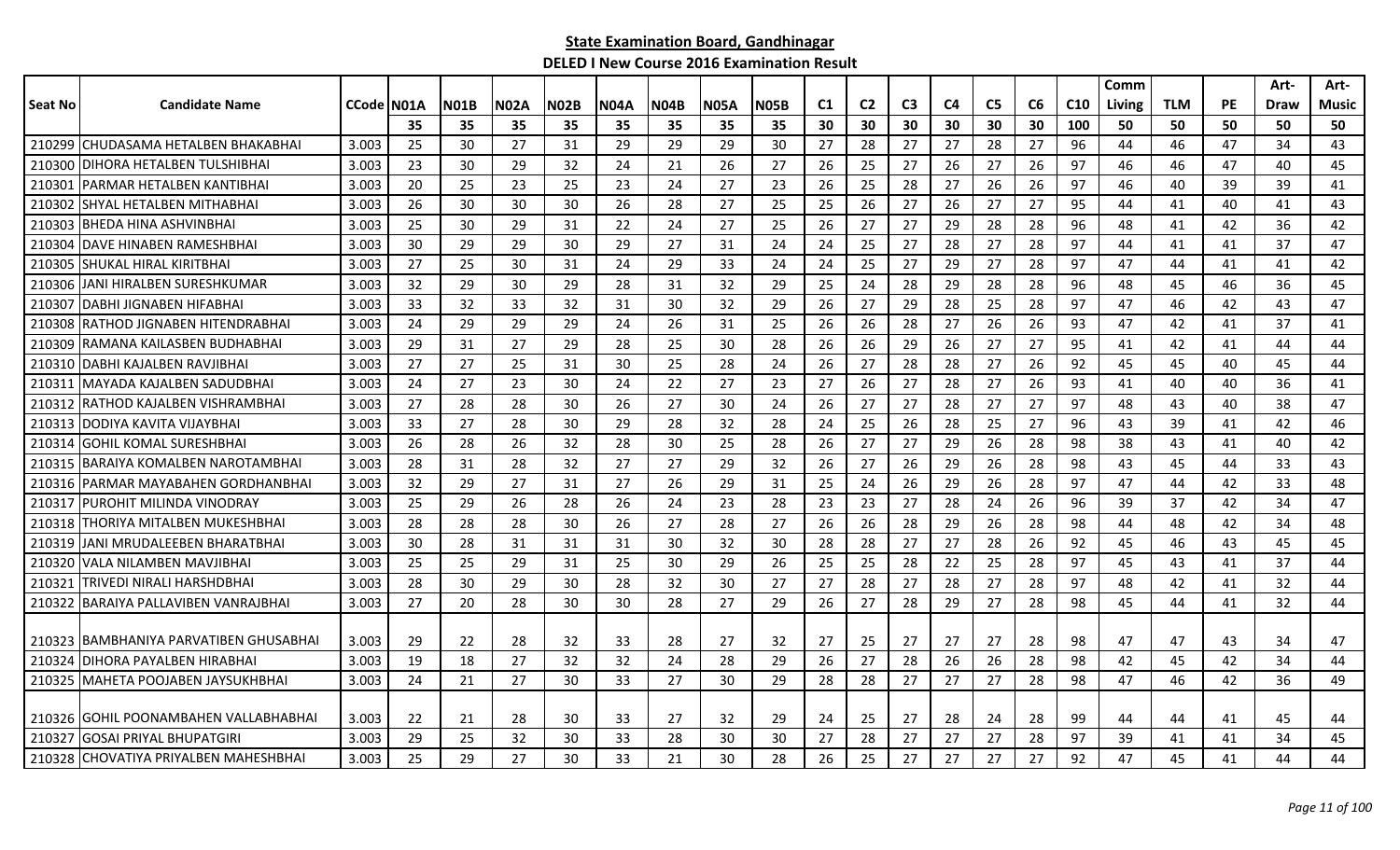|         |                                          |             |    |             |             |             |             |             |             |             |                |                |                |    |                |    |                 | Comm   |            |    | Art- | Art-  |
|---------|------------------------------------------|-------------|----|-------------|-------------|-------------|-------------|-------------|-------------|-------------|----------------|----------------|----------------|----|----------------|----|-----------------|--------|------------|----|------|-------|
| Seat No | <b>Candidate Name</b>                    | CCode IN01A |    | <b>N01B</b> | <b>N02A</b> | <b>N02B</b> | <b>N04A</b> | <b>N04B</b> | <b>N05A</b> | <b>N05B</b> | C <sub>1</sub> | C <sub>2</sub> | C <sub>3</sub> | C4 | C <sub>5</sub> | C6 | C <sub>10</sub> | Living | <b>TLM</b> | PE | Draw | Music |
|         |                                          |             | 35 | 35          | 35          | 35          | 35          | 35          | 35          | 35          | 30             | 30             | 30             | 30 | 30             | 30 | 100             | 50     | 50         | 50 | 50   | 50    |
|         | 210329 BARAIYA PRIYANKABEN BHARATBHAI    | 3.003       | 22 | 26          | 23          | 30          | 32          | 21          | 28          | 28          | 27             | 28             | 28             | 29 | 26             | 27 | 95              | 44     | 45         | 41 | 32   | 45    |
| 210330  | KANTARIYA PUSHPABEN DINESHBHAI           | 3.003       | 22 | 29          | 27          | 28          | 31          | 32          | 27          | 29          | 25             | 26             | 27             | 27 | 26             | 28 | 92              | 47     | 39         | 42 | 34   | 40    |
| 210331  | IJETHAVA RADHIKA PRAKASHBHAI             | 3.003       | 18 | 29          | 25          | 29          | 33          | 28          | 30          | 29          | 26             | 27             | 28             | 28 | 27             | 27 | 96              | 40     | 44         | 42 | 34   | 43    |
|         | 210332 JJANI RITABEN MANUBHAI            | 3.003       | 24 | 25          | 29          | 27          | 32          | 20          | 30          | 25          | 27             | 28             | 27             | 29 | 26             | 28 | 97              | 48     | 45         | 41 | 40   | 44    |
|         | 210333   DUDHREJIYA SARSVATI PRITAMBHAI  | 3.003       | 26 | 28          | 29          | 29          | 29          | 22          | 30          | 27          | 27             | 28             | 28             | 29 | 26             | 28 | 97              | 48     | 47         | 41 | 44   | 49    |
| 210334  | <b>MANDAVIYA SHITAL KISHORBHAI</b>       | 3.003       | 24 | 28          | 31          | 28          | 29          | 27          | 30          | 30          | 25             | 26             | 27             | 29 | 26             | 28 | 98              | 45     | 46         | 41 | 38   | 43    |
| 210335  | JOSHI SHRADDHABEN RAMNIKLAL              | 3.003       | 18 | 23          | 24          | 21          | 26          | 23          | 23          | 22          | 25             | 25             | 27             | 27 | 26             | 28 | 98              | 45     | 42         | 41 | 39   | 42    |
| 210336  | JANI SONALBEN RAMESHBHAI                 | 3.003       | 24 | 29          | 25          | 28          | 31          | 28          | 29          | 28          | 26             | 27             | 28             | 28 | 27             | 28 | 97              | 41     | 44         | 40 | 42   | 44    |
| 210337  | ISIMARIYA SONALBEN ASHOKBHAI             | 3.003       | 22 | 28          | 26          | 30          | 28          | 29          | 31          | 32          | 28             | 27             | 28             | 29 | 27             | 28 | 97              | 43     | 45         | 41 | 38   | 41    |
|         | 210338 BARAIYA SRUSHTIBEN MANSUKHBHAI    | 3.003       | 25 | 30          | 29          | 31          | 29          | 27          | 31          | 28          | 26             | 27             | 28             | 27 | 27             | 28 | 97              | 48     | 46         | 47 | 37   | 41    |
| 210339  | <b>JPARMAR USHABEN DEVSHIBHAI</b>        | 3.003       | 18 | 29          | 30          | 32          | 31          | 27          | 33          | 30          | 26             | 27             | 27             | 28 | 26             | 28 | 96              | 44     | 46         | 41 | 42   | 45    |
|         | 210340 RATHOD VANDANABEN VINODRAI        | 3.003       | 28 | 30          | 28          | 31          | 31          | 31          | 32          | 30          | 26             | 26             | 28             | 29 | 27             | 28 | 97              | 47     | 46         | 41 | 40   | 44    |
|         |                                          |             |    |             |             |             |             |             |             |             |                |                |                |    |                |    |                 |        |            |    |      |       |
|         | 210351 IPANDYA ABHAYKUMAR SHARADKUMAR    | 3.008       | AB | AB          | AB          | AB          | AB          | AB          | AB          | AB          | 28             | 25             | 28             | 27 | 27             | 28 | 97              | 45     | AB         | AB | AB   | AB    |
| 210352  | ISOLANKI ASHA SOMABHAI                   | 3.008       | AB | AB          | AB          | AB          | AB          | AB          | AB          | AB          | 28             | 29             | 29             | 28 | 29             | 28 | 97              | 47     | 32         | 35 | 38   | 37    |
| 210353  | SOLANKI ASHOKKUMAR RUPABHAI              | 3.008       | AB | AB          | AB          | AB          | AB          | AB          | AB          | AB          | 29             | 29             | 28             | 28 | 29             | 29 | 96              | 47     | AB         | AB | AB   | AB    |
| 210354  | MADHAD ASMITABEN RAMESHBHAI              | 3.008       | 10 | 20          | 20          | 32          | 22          | 18          | 30          | 22          | 28             | 29             | 28             | 28 | 29             | 29 | 95              | 46     | 31         | 33 | 45   | 42    |
|         |                                          |             |    |             |             |             |             |             |             |             |                |                |                |    |                |    |                 |        |            |    |      |       |
|         | 210355 ISAGATHIYA BHARATKUMAR SANJAYBHAI | 3.008       | 20 | 20          | 23          | 29          | 30          | 16          | 31          | 26          | 28             | 27             | 28             | 28 | 26             | 28 | 97              | 45     | 43         | 33 | 38   | 38    |
|         | 210356 PARMAR DAXIT NATUBHAI             | 3.008       | AB | AB          | AB          | AB          | AB          | AB          | AB          | AB          | 28             | 29             | 28             | 28 | 29             | 29 | 97              | 45     | AB         | AB | AB   | AB    |
| 210357  | IMADHAD DAYABEN RAMESHBHAI               | 3.008       | 11 | 23          | 23          | 28          | 22          | 18          | 31          | 21          | 28             | 29             | 28             | 28 | 29             | 29 | 97              | 47     | 30         | 34 | 37   | 37    |
|         | 210358 VARVEDIYA DHARMESH HIMMATBHAI     | 3.008       | 15 | 25          | 21          | 30          | 23          | 22          | 31          | 27          | 28             | 29             | 28             | 28 | 29             | 29 | 97              | 46     | 41         | 38 | 40   | 36    |
| 210359  | <b>IMER DHARMESHKUMAR BHUPATBHAI</b>     | 3.008       | 24 | 26          | 27          | 32          | 30          | 26          | 33          | 27          | 28             | 28             | 27             | 28 | 27             | 25 | 97              | 45     | 31         | 36 | 40   | 36    |
| 210360  | JADAV GHANSHYAM RAMESHBHAI               | 3.008       | 13 | 25          | 26          | 29          | 26          | 19          | 32          | 28          | 28             | 29             | 28             | 28 | 29             | 29 | 97              | 46     | 40         | 34 | 44   | 47    |
| 210361  | LIMBADIYA GITABEN HASMUKHBHAI            | 3.008       | AB | AB          | AB          | AB          | AB          | AB          | AB          | AB          | 28             | 28             | 27             | 28 | 27             | 26 | 97              | 45     | AB         | AB | AB   | AB    |
| 210362  | IPARMAR HEMALBA DILAVARSINGH             | 3.008       | 15 | 19          | 23          | 22          | 13          | 10          | 21          | 25          | 28             | 29             | 28             | 28 | 29             | 29 | 97              | 47     | AB         | AB | 42   | 40    |
| 210363  | ISAGTHIYA JAYESH MEGHJIBHAI              | 3.008       | AB | AB          | AB          | AB          | AB          | AB          | AB          | AB          | 28             | 29             | 28             | 28 | 29             | 29 | 97              | 47     | 34         | 34 | 44   | 39    |
| 210364  | <b>ICHAVDA JYOTSNABEN PALABHAI</b>       | 3.008       | 20 | 22          | 29          | 24          | 23          | 10          | 30          | 29          | 28             | 29             | 28             | 28 | 29             | 29 | 97              | 47     | 38         | 31 | 43   | 42    |
|         | 210365 JAMOD KALPESH ZAVERBHAI           | 3.008       | 19 | 25          | 29          | 23          | 24          | 8           | 26          | 30          | 29             | 28             | 28             | 29 | 28             | 29 | 97              | 47     | 36         | 36 | 42   | 38    |
|         | MAKWANA KANCHANBAHEN                     |             |    |             |             |             |             |             |             |             |                |                |                |    |                |    |                 |        |            |    |      |       |
|         | 210366 KARSHANBHAI                       | 3.008       | AB | AB          | AB          | AB          | AB          | AB          | AB          | AB          | 28             | 29             | 28             | 28 | 29             | 29 | 97              | 46     | AB         | AB | AB   | AB    |
|         | 210367 KANALA KOMALBEN KANUBHAI          | 3.008       | AB | AB          | AB          | AB          | AB          | AB          | AB          | AB          | 28             | 29             | 28             | 28 | 29             | 29 | 97              | 47     | AB         | AB | AB   | AB    |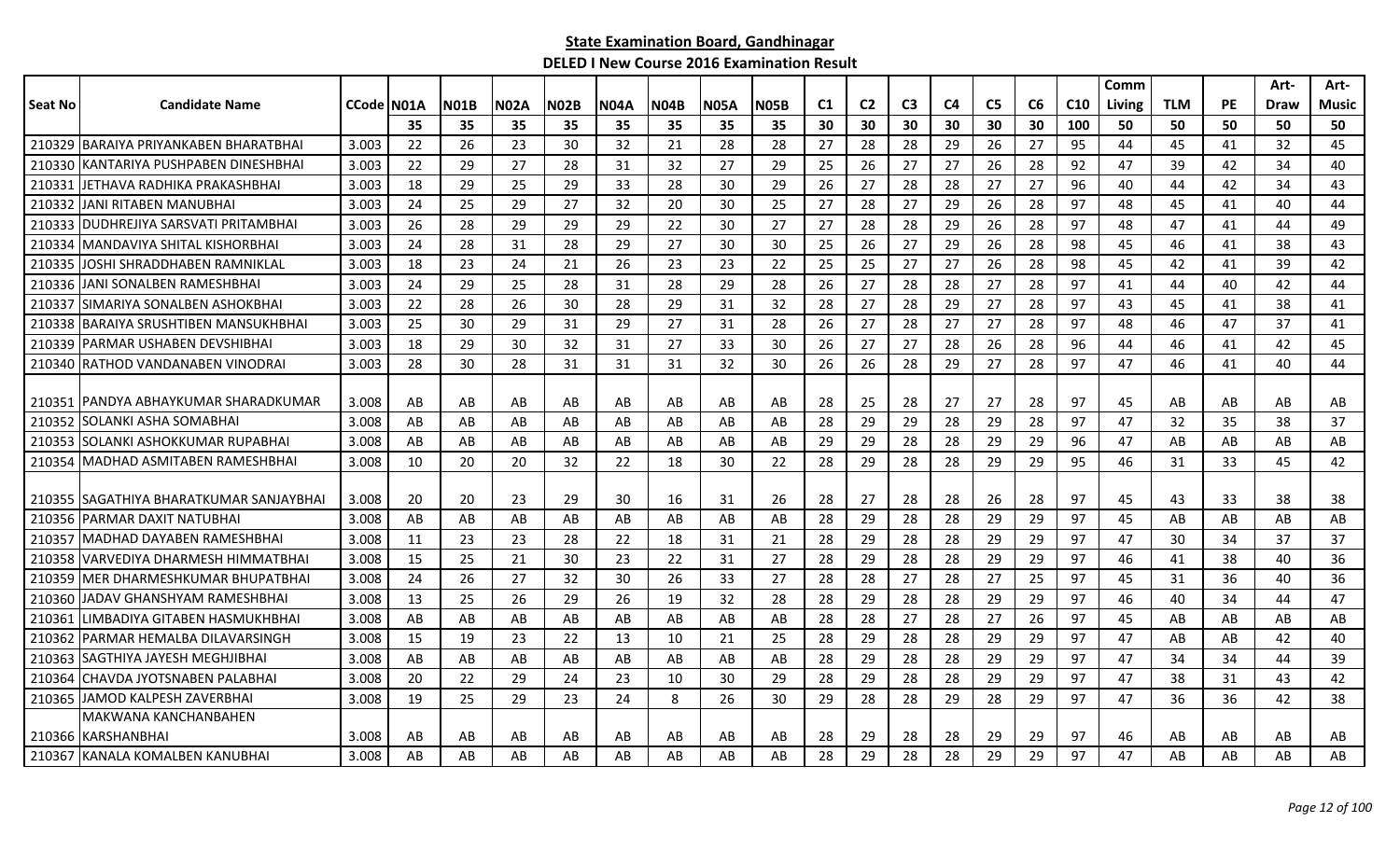|         |                                        |            |     |             |             |             |             |                |             |             |                |                |                |    |                |    |                 | Comm   |            |           | Art-        | Art-  |
|---------|----------------------------------------|------------|-----|-------------|-------------|-------------|-------------|----------------|-------------|-------------|----------------|----------------|----------------|----|----------------|----|-----------------|--------|------------|-----------|-------------|-------|
| Seat No | <b>Candidate Name</b>                  | CCode N01A |     | <b>N01B</b> | <b>N02A</b> | <b>N02B</b> | <b>N04A</b> | <b>N04B</b>    | <b>N05A</b> | <b>N05B</b> | C <sub>1</sub> | C <sub>2</sub> | C <sub>3</sub> | C4 | C <sub>5</sub> | C6 | C <sub>10</sub> | Living | <b>TLM</b> | <b>PE</b> | <b>Draw</b> | Music |
|         |                                        |            | 35  | 35          | 35          | 35          | 35          | 35             | 35          | 35          | 30             | 30             | 30             | 30 | 30             | 30 | 100             | 50     | 50         | 50        | 50          | 50    |
|         | 210368 MENIYA KOMALBEN JAYNTILAL       | 3.008      | 19  | 19          | 24          | 21          | 23          | 6              | 27          | 25          | 28             | 29             | 28             | 28 | 29             | 29 | 97              | 46     | 35         | 36        | 47          | 40    |
|         | 210369 IMER MANISH BHUPATBHAI          | 3.008      | 23  | 22          | 29          | 26          | 29          | 15             | 30          | 28          | 28             | 29             | 28             | 28 | 29             | 29 | 97              | 47     | 27         | 39        | 40          | 35    |
|         | 210370 PITHIYA MANISHA DEVARKHI        | 3.008      | 21  | 18          | 27          | 26          | 27          | 13             | 31          | 28          | 28             | 29             | 28             | 28 | 29             | 29 | 95              | 46     | 44         | 36        | 43          | 45    |
| 210371  | IBHESANIYA MANISHABEN NATUBHAI         | 3.008      | AB  | AB          | AB          | AB          | AB          | AB.            | AB          | AB          | 28             | 28             | 29             | 28 | 27             | 26 | 96              | 45     | AB         | AB        | AB          | AB    |
| 210372  | CHAVDA NAYNABEN BHAYABHAI              | 3.008      | 18  | 14          | AB          | AB          | 24          | $\overline{7}$ | 33          | 26          | 27             | 28             | 26             | 28 | 28             | 27 | 97              | 46     | 38         | 36        | 41          | 41    |
| 210373  | IMARU NITINKUMAR GOVINDBHAI            | 3.008      | AB  | AB          | AB          | AB          | AB          | AB             | AB          | AB          | 28             | 28             | 28             | 28 | 29             | 29 | 95              | 46     | AB         | AB        | AB          | AB    |
| 210374  | <b>IPARMAR PARITABEN BALABHAI</b>      | 3.008      | AB  | AB          | AB          | AB          | AB          | AB             | AB          | AB          | 28             | 29             | 28             | 28 | 29             | 29 | 96              | 47     | AB         | AB        | AB          | AB    |
|         | 210375 PARMAR RAHUL MANUBHAI           | 3.008      | AB  | AB          | AB          | AB          | AB          | AB             | AB          | AB          | 28             | 29             | 28             | 28 | 28             | 28 | 97              | 46     | AB         | AB        | AB          | AB    |
|         | 210376 PARMAR RANJANBEN MULJIBHAI      | 3.008      | AB  | AB          | AB          | AB          | AB          | AB             | AB          | AB          | 28             | 29             | 28             | 28 | 29             | 29 | 97              | 46     | AB         | AB        | AB          | AB    |
| 210377  | IMAHIDA SONALBEN KESHUBHAI             | 3.008      | 11  | 10          | 22          | 18          | 13          | $\overline{7}$ | 19          | 21          | 28             | 29             | 28             | 28 | 29             | 29 | 97              | 47     | 35         | 35        | 48          | 44    |
|         | 210378 KALAPARA VIJAY MAGANBHAI        | 3.008      | 18  | 20          | 26          | 24          | 27          | 19             | 29          | 34          | 28             | 29             | 28             | 28 | 28             | 28 | 97              | 45     | 32         | 34        | 36          | 38    |
| 210379  | ISAGATHIYA VIJAYBHAI SANJAYBHAI        | 3.008      | 18  | 19          | 24          | 20          | 22          | 17             | 30          | 32          | 28             | 29             | 28             | 28 | 29             | 29 | 97              | 46     | 37         | 36        | 37          | 38    |
|         | 210380 MANKOLIYA VIPUL KARAMSHIBHAI    | 3.008      | 20  | 12          | 27          | 22          | 21          | 12             | 30          | 33          | 28             | 29             | 28             | 28 | 28             | 28 | 95              | 47     | 41         | 36        | 38          | 41    |
| 21038   | ICHOTALIYA ZARNA VINODKUMAR            | 3.008      | 22  | 20          | 21          | 19          | 22          | 27             | 28          | 32          | 29             | 28             | 29             | 28 | 28             | 29 | 97              | 47     | 36         | 34        | 36          | 39    |
| 210387  | <b>BHAD ANKITABEN MAGANBHAI</b>        | 3.010      | AB  | AB          | AB          | AB          | AB          | AB             | AB          | AB          | 25             | 25             | 24             | 25 | 24             | 25 | 92              | 42     | AB         | AB        | AB          | AB    |
| 210388  | BHAYANI ASMITABEN PRAVINBHAI           | 3.010      | 16  | 19          | 28          | 25          | 26          | 23             | 31          | 33          | 28             | 29             | 29             | 28 | 29             | 28 | 97              | 47     | 33         | 36        | AB          | AB    |
| 210389  | IMORI ASMITABEN DEVDASBHAI             | 3.010      | 23  | 20          | 28          | 27          | 31          | 29             | 31          | 30          | 29             | 29             | 28             | 28 | 29             | 29 | 96              | 47     | AB         | 37        | 44          | 42    |
| 210390  | AMABALIYA DAXABEN MANSUKHBHAI          | 3.010      | 21  | 20          | 28          | 22          | 24          | 11             | 33          | 33          | 28             | 29             | 28             | 28 | 29             | 29 | 95              | 46     | 30         | 32        | 41          | 40    |
| 210391  | IPARMAR HETALBEN RAMESHBHAI            | 3.010      | AB  | AB          | AB          | AB          | AB          | AB             | AB          | AB          | 24             | 25             | 24             | 22 | 24             | 25 | 92              | 43     | AB         | AB        | AB          | AB    |
|         |                                        |            |     |             |             |             |             |                |             |             |                |                |                |    |                |    |                 |        |            |           |             |       |
|         | 210392 ICHAUDHARI HIMMATBHAI ZAVERBHAI | 3.010      | -15 | 17          | 24          | 20          | 19          | 21             | 25          | 32          | 28             | 29             | 28             | 28 | 29             | 29 | 97              | 45     | AB         | AB        | AB          | AB    |
| 210393  | ISOLANKI JAGRUTIBEN LALJIBHAI          | 3.010      | AB  | AB          | AB          | AB          | AB          | AB.            | AB          | AB          | 28             | 29             | 28             | 28 | 29             | 29 | 97              | 47     | 37         | 34        | 44          | 43    |
| 210394  | IZAPADIYA KAJAL RAMESHBHAI             | 3.010      | 14  | 17          | 26          | 21          | 18          | 8              | 27          | 31          | 28             | 29             | 28             | 28 | 29             | 29 | 97              | 46     | AB         | AB        | 36          | 36    |
| 210395  | KHETARIYA KAJALBEN KANJIBHAI           | 3.010      | AB  | AB          | AB          | AB          | AB          | AB             | AB          | AB          | 22             | 24             | 24             | 25 | 24             | 24 | 92              | 42     | AB         | AB        | AB          | AB    |
| 210396  | SARVAIYA KALPESH DAYABHAI              | 3.010      | 19  | 16          | 25          | 24          | 26          | 25             | 27          | 32          | -28            | 29             | 28             | 28 | 29             | 29 | 97              | 46     | AB         | 35        | 43          | 36    |
| 210397  | <b>DER KRUPA AMKUBHAI</b>              | 3.010      | AB  | AB          | AB          | AB          | AB          | AB             | AB          | AB          | 28             | 24             | 24             | 25 | 25             | 24 | 92              | 42     | 32         | AB        | AB          | AB    |
|         | 210398 ZAMPADIYA MAHESBHAI SOMABHAI    | 3.010      | -21 | 20          | 26          | 28          | 28          | 19             | 32          | 28          | 28             | 29             | 28             | 28 | 29             | 29 | 97              | 47     | 34         | 35        | 39          | 42    |
|         |                                        |            |     |             |             |             |             |                |             |             |                |                |                |    |                |    |                 |        |            |           |             |       |
|         | 210399 ZAMPADIYA MANSUKHBHAI SOMABHAI  | 3.010      | 18  | 20          | 23          | 26          | 24          | 20             | 30          | 33          | 28             | 29             | 28             | 28 | 29             | 29 | 97              | 47     | 40         | 34        | 37          | 36    |
|         | 210400 IMETRA MEERABEN DEHURBHAI       | 3.010      | 24  | 18          | 29          | 25          | 27          | 25             | 27          | 30          | 28             | 29             | 28             | 28 | 29             | 29 | 97              | 47     | 47         | 34        | 48          | 48    |
|         | 210401 MORI MEETABEN DEVDASBHAI        | 3.010      | AB  | AB          | AB          | AB          | AB          | AB             | AB          | AB          | 29             | 28             | 28             | 29 | 28             | 29 | 97              | 47     | AB         | 33        | AB          | AB    |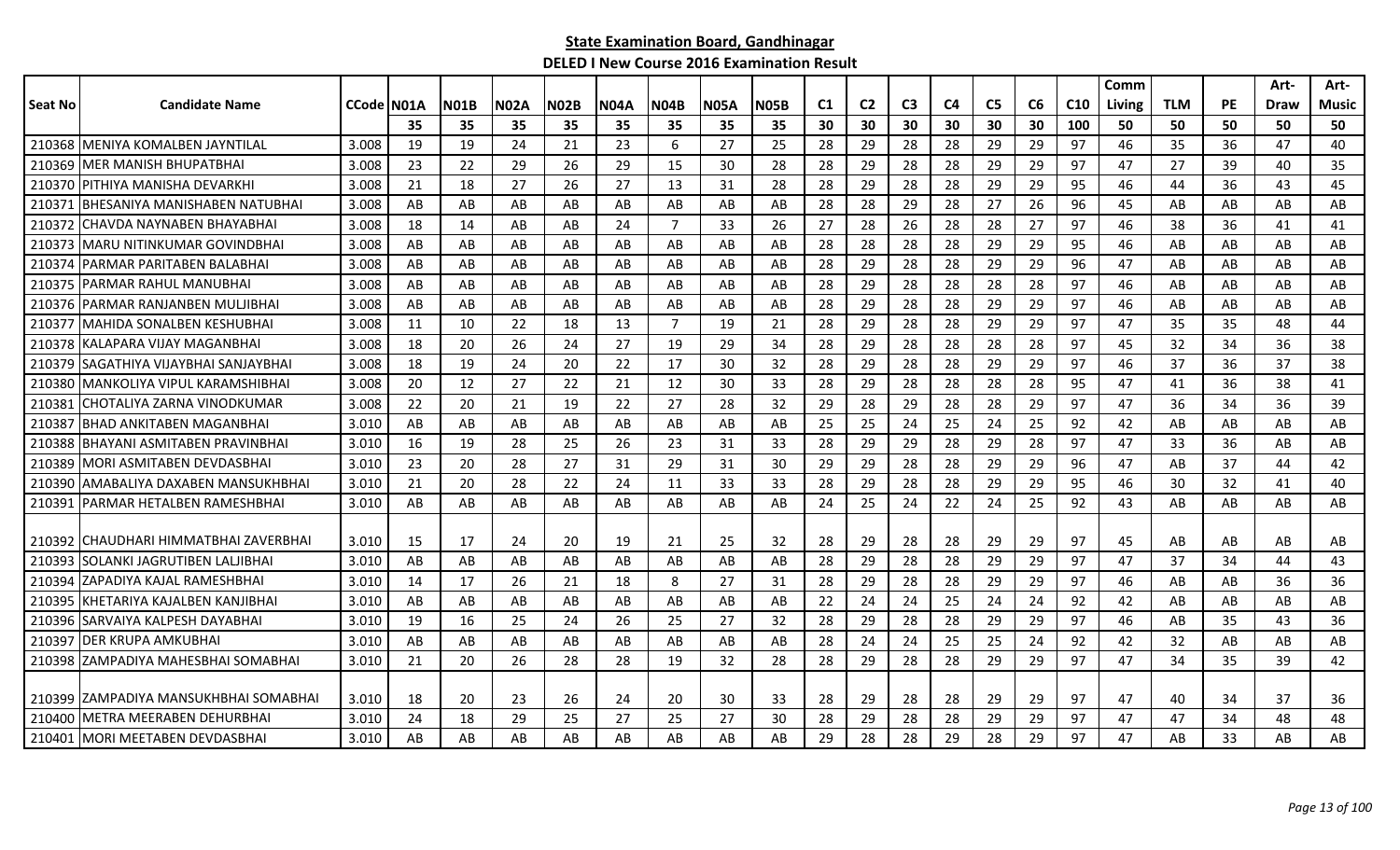|                |                                         |            |     |             |      |             |             |      |             |             |    |                |                |                |                |    |                 | Comm   |            |           | Art- | Art-  |
|----------------|-----------------------------------------|------------|-----|-------------|------|-------------|-------------|------|-------------|-------------|----|----------------|----------------|----------------|----------------|----|-----------------|--------|------------|-----------|------|-------|
| <b>Seat No</b> | <b>Candidate Name</b>                   | CCode N01A |     | <b>N01B</b> | N02A | <b>N02B</b> | <b>N04A</b> | N04B | <b>N05A</b> | <b>NO5B</b> | C1 | C <sub>2</sub> | C <sub>3</sub> | C <sub>4</sub> | C <sub>5</sub> | C6 | C <sub>10</sub> | Living | <b>TLM</b> | <b>PE</b> | Draw | Music |
|                |                                         |            | 35  | 35          | 35   | 35          | 35          | 35   | 35          | 35          | 30 | 30             | 30             | 30             | 30             | 30 | 100             | 50     | 50         | 50        | 50   | 50    |
|                | CHUDASAMA NARENDRAKUMAR                 |            |     |             |      |             |             |      |             |             |    |                |                |                |                |    |                 |        |            |           |      |       |
|                | 210402 MANJIBHAI                        | 3.010      | -11 | 3           | 13   | 13          | 23          | 6    | 20          | 24          | 28 | 29             | 28             | 28             | 29             | 29 | 97              | 46     | 41         | 32        | 39   | 36    |
| 210403         | <b>IPARMAR NIKUNJ DAYABHAI</b>          | 3.010      | 13  | 12          | AB   | AB          | 23          | 8    | 27          | 22          | 28 | 29             | 28             | 28             | 29             | 29 | 97              | 47     | 38         | 33        | 36   | 37    |
|                | 210404 CHAUDHARI NISHABEN AMARSINHBHAI  | 3.010      | 17  | 22          | 25   | 26          | 28          | 25   | 31          | 32          | 28 | 29             | 28             | 28             | 29             | 29 | 97              | 46     | 30         | 35        | 41   | 37    |
| 210405         | IPATHAR PRAGNABEN RAMESHBHAI            | 3.010      | 30  | 22          | 28   | 30          | 29          | 19   | 31          | 34          | 28 | 29             | 28             | 28             | 29             | 29 | 97              | 47     | 43         | 38        | 45   | 46    |
|                | 210406 RATHOD PRAVIN DHANJIBHAI         | 3.010      | 23  | 19          | 26   | 31          | 23          | 11   | 28          | 31          | 28 | 29             | 28             | 28             | 29             | 29 | 95              | 46     | 45         | 34        | 39   | 46    |
| 210407         | BAVALIYA PRAVINBHAI VALLABHBHAI         | 3.010      | 14  | 20          | 20   | 30          | 24          | 31   | 32          | 34          | 28 | 28             | 29             | 28             | 27             | 26 | 96              | 42     | 40         | 34        | 38   | 39    |
|                | 210408 PARMAR PUSHPABEN BUDHABHAI       | 3.010      | AB  | AB          | AB   | AB          | AB          | AB   | AB          | AB          | 22 | 24             | 25             | 22             | 25             | 24 | 92              | 46     | AB         | AB        | AB   | AB    |
|                | 210409 JADAV RAHULBHAI CHHAGANBHAI      | 3.010      | 15  | 16          | AB   | AB          | AB          | AB   | AB          | AB          | 28 | 28             | 28             | 28             | 29             | 29 | 95              | 46     | AB         | 38        | AB   | AB    |
| 210410         | DHORALIYA RAJUBHAI CHHAGANBHAI          | 3.010      | 21  | 21          | 25   | 28          | 18          | 12   | 30          | 32          | 28 | 29             | 28             | 28             | 29             | 29 | 96              | 47     | 37         | 35        | 36   | 42    |
| 210411         | <b>GAMIT RANAJITBHAI CHETANBHAI</b>     | 3.010      | AB  | AB          | AB   | AB          | AB          | AB   | AB          | AB          | 28 | 29             | 28             | 28             | 28             | 28 | 97              | 46     | 30         | 35        | 38   | 37    |
| 210412         | IBAVALIYA RANJIT GAMBHUBHAI             | 3.010      | 18  | 15          | 19   | 27          | 26          | 18   | 26          | 29          | 28 | 29             | 28             | 28             | 29             | 29 | 97              | 46     | 29         | 37        | 38   | 44    |
|                | 210413 MEVASIYA RANJIT BHOLABHAI        | 3.010      | AB  | AB          | AB   | AB          | AB          | AB   | AB          | AB          | 28 | 29             | 28             | 28             | 29             | 29 | 97              | 47     | 35         | AB        | 39   | 42    |
| 210414         | ICHAUDHRY ROHITKUMAR CHUNILAL           | 3.010      | AB  | AB          | AB   | AB          | AB          | AB   | AB          | AB          | 28 | 29             | 28             | 28             | 28             | 28 | 97              | 45     | AB         | AB        | AB   | AB    |
| 210415         | JANIYALIYA SAJANBEN DAYABHAI            | 3.010      | 22  | 20          | 26   | 29          | 30          | 15   | 28          | 33          | 28 | 29             | 28             | 28             | 29             | 29 | 97              | 46     | 30         | 37        | 39   | 40    |
| 210416         | IGOHIL SANJAYKUMAR BHUPATBHAI           | 3.010      | AB  | AB          | AB   | AB          | AB          | AB   | AB          | AB          | 28 | 29             | 28             | 28             | 28             | 28 | 95              | 47     | AB         | 33        | AB   | AB    |
| 210417         | VASANTSWAMI SAROJBEN TULSIDAS           | 3.010      | 23  | 22          | 28   | 32          | 28          | 21   | 27          | 28          | 29 | 28             | 29             | 28             | 28             | 29 | 97              | 47     | 39         | 31        | 49   | 48    |
|                | 210418 IMAJIRANA SHRAVANBHAI KARSANBHAI | 3.010      | 18  | 20          | 25   | 32          | 28          | 28   | 28          | 28          | 28 | 29             | 28             | 28             | 29             | 29 | 97              | 46     | 35         | 36        | 40   | 36    |
|                | 210419 IMORI SMITABEN DEVDASBHAI        | 3.010      | 23  | 24          | 28   | 29          | 29          | 22   | 31          | 32          | 28 | 29             | 28             | 28             | 29             | 29 | 97              | 47     | AB         | 36        | AB   | AB    |
|                | 210420 BAVALIYA SONALBEN BHUPATBHAI     | 3.010      | 27  | 26          | 21   | 32          | 28          | 25   | 30          | 29          | 28 | 29             | 28             | 28             | 29             | 29 | 97              | 47     | 32         | 34        | 44   | 42    |
|                | 210421 KALIYA SURESH MASHRUBHAI         | 3.010      | 21  | 22          | 28   | 32          | 30          | 25   | 25          | 29          | 28 | 28             | 28             | 28             | 29             | 29 | 96              | 46     | 47         | 33        | 38   | 44    |
|                | 210422 JADAV VIJAY DHARMSHIBHAI         | 3.010      | 13  | 15          | 20   | 26          | 20          | 8    | 27          | 27          | 28 | 29             | 28             | 28             | 28             | 28 | 95              | 45     | 28         | 35        | 38   | 36    |
| 210434         | VAGHASIYA AARATIBEN NARANBHAI           | 3.011      | 16  | 13          | 18   | 19          | 19          | 12   | 28          | 27          | 28 | 29             | 28             | 28             | 29             | 29 | 97              | 47     | 42         | 33        | 41   | 46    |
| 210435         | <b>IDER AJAY BAVKUBHAI</b>              | 3.011      | 18  | 15          | 25   | 28          | 26          | 17   | 25          | 26          | 27 | 27             | 28             | 28             | 28             | 28 | 95              | 45     | AB         | 37        | 36   | 36    |
| 210436         | <b>ISASUKIYA ASMITABEN ODHAVAJIBHAI</b> | 3.011      | 14  | 19          | 22   | 29          | 27          | 9    | 28          | 26          | 28 | 29             | 28             | 28             | 29             | 29 | 95              | 46     | 31         | 33        | AB   | AB    |
| 210437         | <b>GOHIL DAKSHABEN RAGHUBHAI</b>        | 3.011      | 16  | 18          | 24   | 30          | 30          | -23  | 25          | 30          | 28 | 29             | 28             | 28             | 29             | 29 | 95              | 45     | 40         | 35        | 48   | 45    |
|                | 210438 ZAPADIYA DAYABEN RAMESHBHAI      | 3.011      | 15  | 18          | 20   | 27          | 20          | -14  | 19          | 23          | 28 | 29             | 28             | 28             | 28             | 28 | 97              | 45     | AB         | AB        | AB   | AB    |
| 210439         | MAISURIYA HARSHABEN AMRUTLAL            | 3.011      | -12 | 22          | 20   | 24          | 20          | 10   | 26          | 24          | 28 | 29             | 28             | 28             | 29             | 29 | 97              | 47     | 39         | 34        | 48   | 45    |
| 210440         | GOSAI HIRENKUMAR BALDEVGIRI             | 3.011      | q   | 13          | 24   | 25          | 12          | 11   | 23          | 22          | 28 | 29             | 28             | 28             | 28             | 28 | 95              | 42     | 38         | 34        | 43   | 47    |
|                | 210441 VALA JAGDISHBHAI ALABHAI         | 3.011      | AB  | AB          | AB   | AB          | AB          | AB   | AB          | AB          | 25 | 25             | 25             | 26             | 29             | 29 | 97              | 46     | AB         | AB        | AB   | AB    |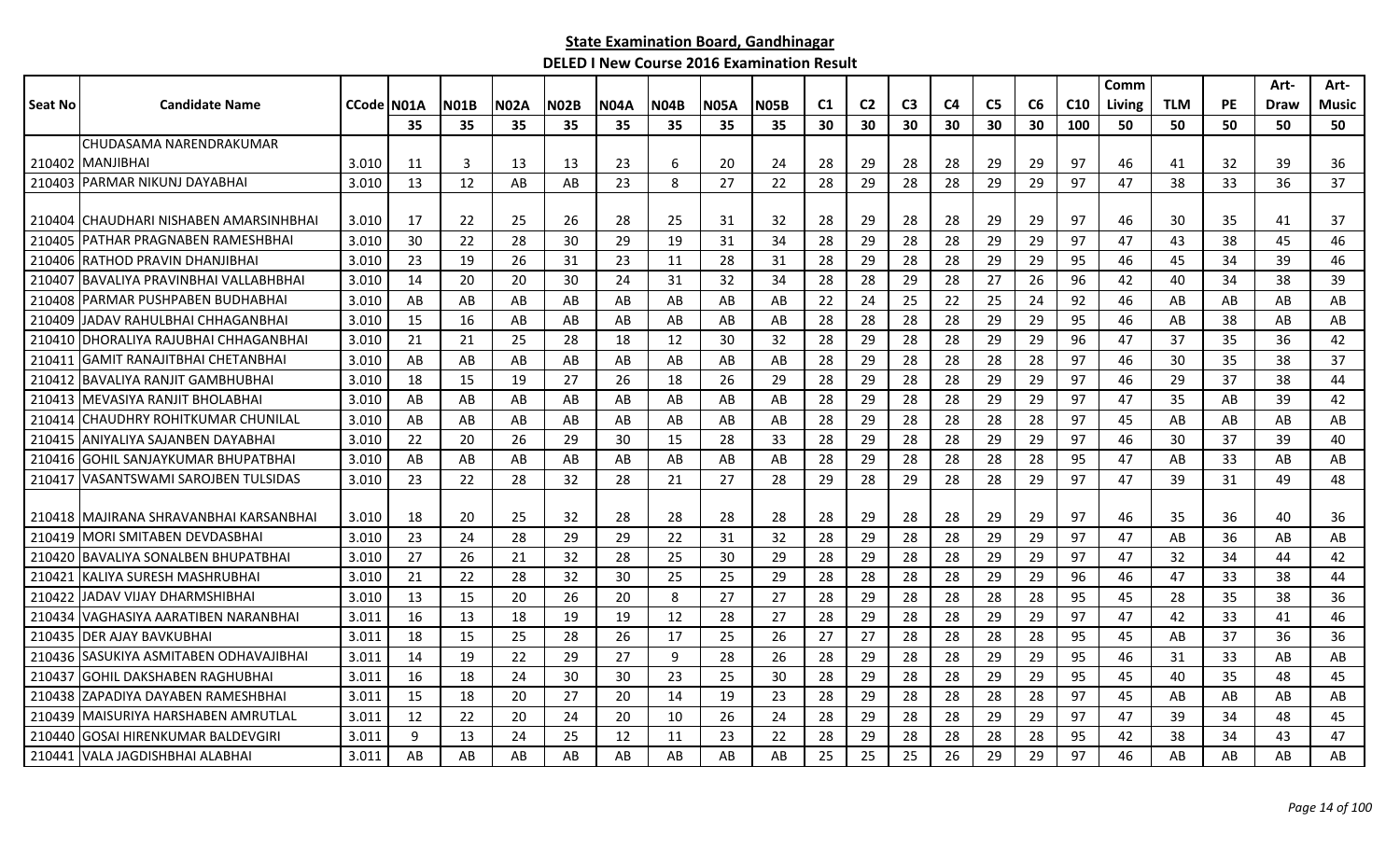|         |                                          |                    |     |                |             |             |      |             |             |      |                |                |                |    |                |    |                 | Comm   |            |    | Art- | Art-  |
|---------|------------------------------------------|--------------------|-----|----------------|-------------|-------------|------|-------------|-------------|------|----------------|----------------|----------------|----|----------------|----|-----------------|--------|------------|----|------|-------|
| Seat No | <b>Candidate Name</b>                    | <b>CCode IN01A</b> |     | <b>N01B</b>    | <b>N02A</b> | <b>N02B</b> | N04A | <b>N04B</b> | <b>N05A</b> | N05B | C <sub>1</sub> | C <sub>2</sub> | C <sub>3</sub> | C4 | C <sub>5</sub> | C6 | C <sub>10</sub> | Living | <b>TLM</b> | PE | Draw | Music |
|         |                                          |                    | 35  | 35             | 35          | 35          | 35   | 35          | 35          | 35   | 30             | 30             | 30             | 30 | 30             | 30 | 100             | 50     | 50         | 50 | 50   | 50    |
|         | 210442 SOLANKI KAJALBEN KANTIBHAI        | 3.011              | 19  | 19             | 26          | 30          | 20   | 19          | 22          | 27   | 28             | 29             | 28             | 28 | 29             | 29 | 97              | 45     | 32         | 35 | 36   | 38    |
|         | 210443 KAKADIYA KALAVATI JAYSUKHBHAI     | 3.011              | AB  | AB             | AB          | AB          | AB   | AB          | AB          | AB   | 28             | 29             | 28             | 28 | 29             | 29 | 97              | 44     | AB         | AB | AB   | AB    |
| 210444  | <b>IKHIMSURIYA KISHAN RAMJIBHAI</b>      | 3.011              | -15 | 18             | 27          | 25          | 22   | 25          | 24          | 27   | 28             | 29             | 28             | 28 | 29             | 29 | 97              | 47     | 46         | 34 | 47   | 43    |
|         | 210445 RATHOD KISHOR LALJIBHAI           | 3.011              | -15 | 22             | 28          | 28          | 21   | 21          | 31          | 28   | 28             | 29             | 28             | 28 | 29             | 29 | 97              | 47     | 42         | 33 | 36   | 38    |
|         | 210446 SOLANKI LALJIBHAI NARANBHAI       | 3.011              | 6   | 18             | 18          | 22          | 11   | -9          | 18          | 21   | 28             | 29             | 28             | 28 | 29             | 29 | 97              | 45     | 32         | 34 | 44   | 40    |
|         | 210447 VAGHELA LATABEN KESHAVBHAI        | 3.011              | 16  | 19             | 26          | 24          | 25   | 20          | 27          | 24   | 28             | 29             | 28             | 28 | 29             | 29 | 97              | 45     | AB         | 34 | AB   | AB    |
| 210448  | <b>GOHIL MITALBEN KANUBHAI</b>           | 3.011              | AB  | AB             | AB          | AB          | AB   | AB.         | AB          | AB   | 27             | 28             | 28             | 27 | 27             | 27 | 94              | 45     | AB         | 33 | AB   | AB    |
| 210449  | VAGHELA NAYNABEN KESHAVBHAI              | 3.011              | 16  | 19             | 25          | 23          | 23   | 18          | 24          | 22   | 28             | 29             | 28             | 28 | 29             | 29 | 97              | 45     | AB         | 34 | AB   | AB    |
|         | 210450 GIDIYA PARULBEN DAYABHAI          | 3.011              | 6   | 22             | 26          | 22          | 19   | 13          | 22          | 24   | 28             | 29             | 28             | 28 | 29             | 29 | 97              | 46     | 38         | 33 | 44   | 41    |
|         | 210451   MAKAVANA PRAVINA RASIKBHAI      | 3.011              | 22  | 22             | 29          | 29          | 30   | 26          | 26          | 31   | 28             | 29             | 28             | 28 | 29             | 29 | 97              | 46     | 43         | 34 | 45   | 44    |
|         | 210452 KHAVADIYA SANJAY NANJIBHAI        | 3.011              | 18  | 18             | 25          | 29          | 18   | 20          | 23          | 27   | 28             | 29             | 28             | 28 | 29             | 29 | 97              | 45     | 39         | 35 | 36   | 37    |
|         | 210453   PARMAR SANJAYKUMAR KANTIBHAI    | 3.011              | AB  | AB             | AB          | AB          | 18   | 11          | 18          | 22   | 28             | 29             | 28             | 28 | 29             | 29 | 95              | 45     | 36         | 34 | 38   | 47    |
|         | 210454 VANALIYA SURESH JAGABHAI          | 3.011              | AB  | AB             | AB          | AB          | AB   | AB          | AB          | AB   | 26             | 28             | 27             | 27 | 27             | 26 | 95              | 45     | AB         | AB | AB   | AB    |
|         |                                          |                    |     |                |             |             |      |             |             |      |                |                |                |    |                |    |                 |        |            |    |      |       |
|         | 210455 BAJANIYA UARVASHIBAHEN DINESHBHAI | 3.011              | -19 | 21             | 28          | 27          | 24   | 15          | 23          | 26   | 28             | 29             | 28             | 28 | 29             | 29 | 97              | 47     | 39         | 35 | 43   | 44    |
|         | 210456 MAKVANA USHABEN MULJIBHAI         | 3.011              | -15 | 22             | 18          | 24          | -20  | 15          | 19          | 20   | 28             | 29             | 28             | 28 | 29             | 29 | 97              | 47     | 37         | AB | 41   | 44    |
| 210459  | IPARMAR BHAVNA MAVJIBHAI                 | 3.012              | 19  | 20             | 22          | 26          | 17   | 18          | 24          | 18   | 24             | 25             | 23             | 24 | 25             | 26 | 84              | 43     | 39         | 40 | 44   | 36    |
| 210460  | <b>CHAVDA CHIRAG RAMESHBHAI</b>          | 3.012              | 5   | .5             | 14          | 22          | 11   | 13          | 31          | 13   | 24             | 23             | 24             | 22 | 23             | 24 | 75              | AB     | AB         | AB | AB   | AB    |
| 210461  | <b>CHAVDA DAYA SAMATBHAI</b>             | 3.012              | AB  | AB             | AB          | AB          | AB   | AB          | AB          | AB   | AB             | AB             | AB             | AB | AB             | AB | AB              | AB     | AB         | AB | AB   | AB    |
| 210462  | IBORANIYA DEVANGKUMAR VIJAYBHAI          | 3.012              | 24  | 13             | 25          | 26          | 22   | 17          | 26          | 23   | 25             | 24             | 25             | 26 | 25             | 24 | 91              | 45     | 36         | 42 | 38   | 47    |
| 210463  | <b>MAHIDA JAGRUTI MANSUKHBHAI</b>        | 3.012              | -13 | 15             | 24          | 18          | 27   | 12          | 28          | 21   | 23             | 22             | 23             | 24 | 23             | 22 | 75              | AB     | AB         | AB | AB   | AB    |
| 210464  | IKHUMAN JYOTI JIVRAJBHAI                 | 3.012              | 24  | 21             | 25          | 30          | 30   | 21          | 29          | 26   | 24             | 25             | 23             | 25 | 26             | 26 | 88              | 44     | 34         | 42 | 38   | 39    |
| 210465  | PARMAR KIRAN MANUBHAI                    | 3.012              | 13  | 22             | 22          | 27          | 24   | 18          | 20          | 21   | 23             | 22             | 24             | 23 | 22             | 22 | 90              | 42     | 41         | 41 | 39   | 44    |
| 210466  | <b>RATHOD KIRTI RAMESHBHAI</b>           | 3.012              | 15  | 12             | 17          | 25          | 23   | 16          | 18          | 19   | 24             | 25             | 26             | 24 | 25             | 24 | 89              | 43     | 47         | 43 | 43   | 43    |
| 210467  | PARMAR KOMALBEN KESHAVBHAI               | 3.012              | 18  | 9              | 22          | 24          | 24   | 15          | 24          | 24   | 23             | 22             | 21             | 22 | 24             | 21 | 86              | 41     | 34         | 41 | 36   | 48    |
| 210468  | <b>IPARMAR RINKAL MANUHAI</b>            | 3.012              | 19  | 15             | 22          | 27          | 21   | 17          | 21          | 19   | 24             | 23             | 22             | 23 | 21             | 22 | 87              | 42     | 39         | 40 | 40   | 39    |
| 210469  | THAKER RUTU ASHVINKUMAR                  | 3.012              | 6   | $\overline{7}$ | 18          | 20          | 8    | 3           | 24          | 14   | 23             | 24             | 24             | 21 | 24             | 24 | 82              | 41     | 33         | 41 | 36   | 48    |
|         | 210470 HELAIYA SEJAL RAMESHBHAI          | 3.012              | 13  | 22             | 17          | 22          | 20   | 12          | AB          | AB   | 23             | 24             | 24             | 24 | 25             | 26 | 81              | 41     | 36         | 40 | 45   | 45    |
|         | 210471 CHAVDA YOGESH RAMESHBHAI          | 3.012              | 8   | 18             | 20          | 13          | 12   | 11          | 28          | 19   | 22             | 23             | 21             | 20 | 21             | 22 | 75              | AB     | AB         | AB | AB   | AB    |
|         | 210487 MAKVANA DAXABEN MULJIBHAI         | 3.014              | 10  | 18             | 19          | 17          | 21   | 5           | 29          | 19   | 28             | 28             | 25             | 28 | 27             | 28 | 97              | 45     | 33         | 36 | AB   | AB    |
| 210488  | VISHNU DOLI KISHORBHAI                   | 3.014              | AB  | AB             | AB          | AB          | AB   | AB          | AB          | AB   | 28             | 29             | 29             | 28 | 29             | 28 | 97              | 47     | AB         | AB | AB   | AB    |
|         | 210489 DEVMURARI HINABEN ASHOKBHAI       | 3.014              | AB  | AB             | AB          | AB          | AB   | AB          | AB          | AB   | 29             | 29             | 28             | 28 | 29             | 29 | 96              | 47     | 35         | 36 | 47   | 38    |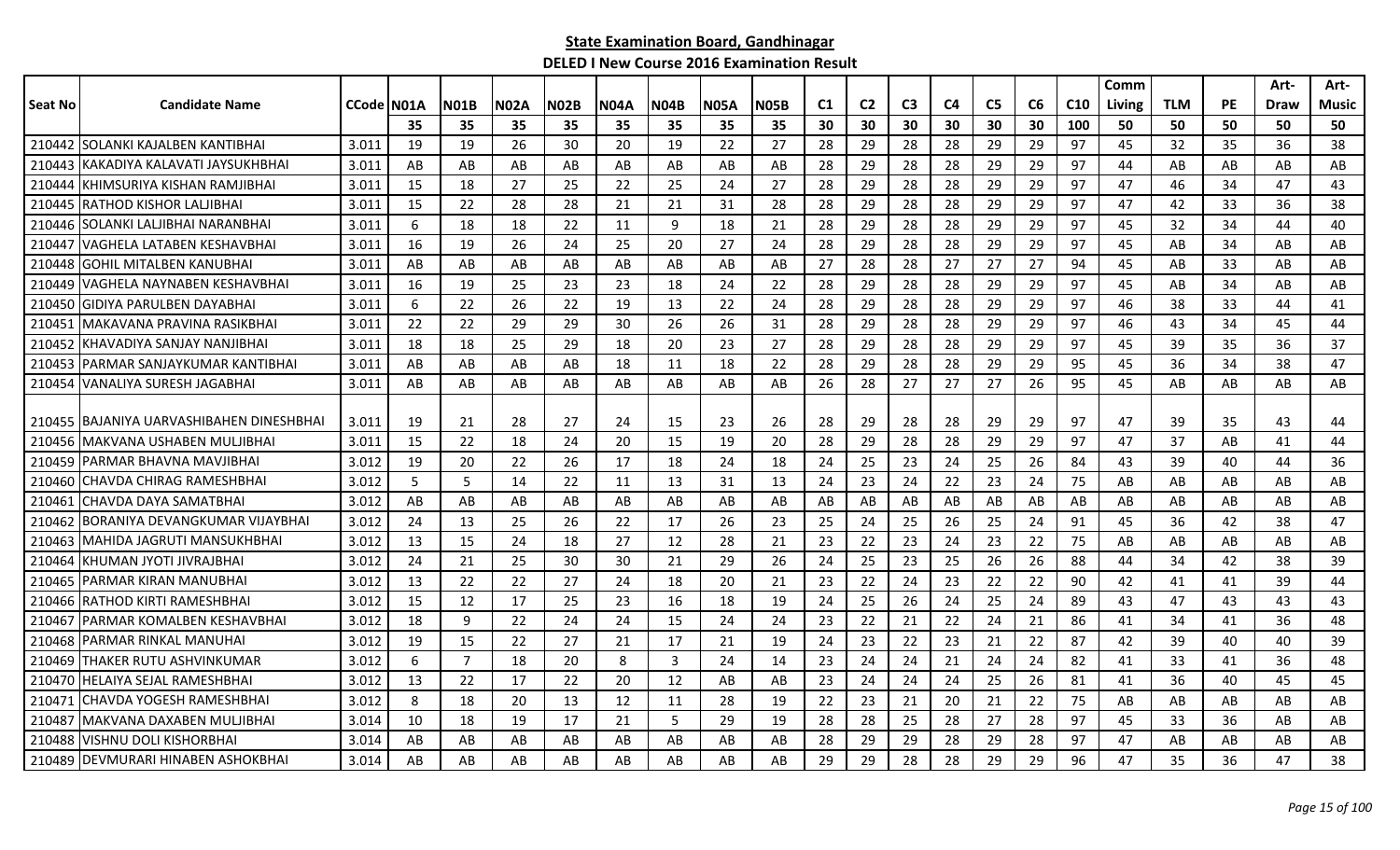|         |                                        |                    |    |             |      |             |             |      |             |             |    |                |                |    |                |    |     | Comm   |            |    | Art- | Art-  |
|---------|----------------------------------------|--------------------|----|-------------|------|-------------|-------------|------|-------------|-------------|----|----------------|----------------|----|----------------|----|-----|--------|------------|----|------|-------|
| Seat No | <b>Candidate Name</b>                  | <b>CCode IN01A</b> |    | <b>N01B</b> | N02A | <b>N02B</b> | <b>N04A</b> | NO4B | <b>N05A</b> | <b>N05B</b> | C1 | C <sub>2</sub> | C <sub>3</sub> | C4 | C <sub>5</sub> | C6 | C10 | Living | <b>TLM</b> | PE | Draw | Music |
|         |                                        |                    | 35 | 35          | 35   | 35          | 35          | 35   | 35          | 35          | 30 | 30             | 30             | 30 | 30             | 30 | 100 | 50     | 50         | 50 | 50   | 50    |
|         | 210490 DEVMURARI JALPABEN ASHOKBHAI    | 3.014              | AB | AB          | AB   | AB          | AB          | AB   | AB          | AB          | 28 | 29             | 28             | 28 | 29             | 29 | 95  | 46     | 36         | 35 | 46   | 47    |
| 210491  | ICHAVADA KOKILABEN VASHRAMBHAI         | 3.014              | AB | AB          | AB   | AB          | AB          | AB   | AB          | AB          | 28 | 28             | 27             | 27 | 27             | 26 | 97  | 46     | AB         | AB | AB   | AB    |
| 210492  | MAKVANA KOMALBEN KARSHANBHAI           | 3.014              | AB | AB          | AB   | AB          | AB          | AB   | AB          | AB          | 28 | 29             | 28             | 28 | 29             | 29 | 97  | 45     | AB         | AB | AB   | AB    |
| 210493  | IMARU MANISHABEN MAHESHBHAI            | 3.014              | AB | AB          | AB   | AB          | AB          | AB   | AB          | AB          | 28 | 29             | 28             | 28 | 29             | 29 | 97  | 47     | 29         | AB | AB   | AB    |
| 210494  | JADAV PURIBEN FALJIBHAI                | 3.014              | 19 | 13          | 20   | 25          | 19          | 8    | 26          | 20          | 28 | 29             | 28             | 28 | 29             | 29 | 97  | 46     | 29         | 37 | 45   | 43    |
| 210495  | ISOHALIYA PUSHPABEN PREMJIBHAI         | 3.014              | 22 | 22          | 24   | 29          | 26          | 9    | 31          | 24          | 28 | 27             | 28             | 28 | 28             | 25 | 97  | 45     | 28         | 36 | 46   | 39    |
| 210496  | IMARU RANJITBHAI KAMLESHBHAI           | 3.014              | AB | AB          | AB   | AB          | AB          | AB   | AB          | AB          | 28 | 29             | 28             | 28 | 29             | 29 | 97  | 46     | AB         | AB | AB   | AB    |
| 210497  | RATHOD SANJAYBHAI RAMJIBHAI            | 3.014              | 23 | 25          | 21   | 24          | 21          | 11   | 31          | 20          | 28 | 28             | 25             | 28 | 28             | 26 | 97  | 46     | 31         | 36 | 46   | 36    |
| 210498  | <b>BABARIYA SHITAL MOHANBHAI</b>       | 3.014              | AB | AB          | AB   | AB          | AB          | AB   | AB          | AB          | 28 | 29             | 28             | 28 | 29             | 29 | 97  | 47     | 30         | 35 | 40   | 36    |
| 210499  | VALA SHOBHNABEN ALABHAI                | 3.014              | 24 | 26          | 23   | 26          | 30          | 6    | 30          | 25          | 28 | 29             | 28             | 28 | 29             | 29 | 97  | 47     | 44         | 37 | 44   | 39    |
|         | 210500 PURABIYA SHWETA JAYESHBHAI      | 3.014              | AB | AB          | AB   | AB          | AB          | AB   | AB          | AB          | 28 | 29             | 28             | 28 | 29             | 29 | 97  | 47     | AB         | AB | AB   | AB    |
|         |                                        |                    |    |             |      |             |             |      |             |             |    |                |                |    |                |    |     |        |            |    |      |       |
| 210501  | ICHAVADA URMILABEN VASHARAMBHAI        | 3.014              | AB | AB          | AB   | AB          | AB          | AB   | AB          | AB          | 29 | 28             | 28             | 29 | 28             | 29 | 97  | 47     | AB         | AB | AB   | AB    |
|         | 210502 MARU URMILABEN GOVINDBHAI       | 3.014              | AB | AB          | AB   | AB          | AB          | AB   | AB          | AB          | 28 | 29             | 28             | 28 | 29             | 29 | 97  | 46     | 30         | AB | AB   | AB    |
| 210503  | OLAKIYA VARSHABEN MANSUKHBHAI          | 3.014              | AB | AB          | AB   | AB          | AB          | AB   | AB          | AB          | 28 | 29             | 28             | 28 | 29             | 29 | 97  | 47     | AB         | AB | 39   | 47    |
| 210504  | CHAUHAN VIDHYABEN PRAGJIBHAI           | 3.014              | AB | AB          | AB   | AB          | AB          | AB   | AB          | AB          | 28 | 29             | 28             | 28 | 29             | 29 | 97  | 46     | AB         | AB | AB   | AB    |
| 210505  | ISAV VIJAYKUMAR DAHYABHAI              | 3.014              | AB | AB          | AB   | AB          | AB          | AB   | AB          | AB          | 28 | 29             | 28             | 28 | 29             | 29 | 97  | 47     | AB         | AB | AB   | AB    |
| 210512  | BARIA AJAYKUMAR RANJANSINH             | 4.001              | 28 | 20          | 27   | 31          | 28          | 31   | 30          | 30          | 26 | 24             | 26             | 25 | 25             | 27 | 91  | 45     | 40         | 33 | 34   | 39    |
| 210513  | IPARMAR AJAYSINH VIJAYSINH             | 4.001              | AB | AB          | AB   | AB          | AB          | AB   | AB          | AB          | AB | AB             | AB             | AB | AB             | AB | 88  | 41     | AB         | AB | AB   | AB    |
| 210514  | IBARIA ALPESHKUMAR NARAVATSINH         | 4.001              | 32 | 21          | 31   | 31          | 30          | 29   | 28          | 32          | 26 | 27             | 26             | 27 | 26             | 28 | 88  | 44     | 42         | 43 | 31   | 42    |
|         | 210515   PADHIYAR ARPITKUMAR LALJIBHAI | 4.001              | AB | AB          | AB   | AB          | AB          | AB   | AB          | AB          | AB | AB             | AB             | AB | AB             | AB | 89  | 36     | AB         | AB | AB   | AB    |
| 210516  | SINDHA BHUPATSINH DILIPSINH            | 4.001              | 30 | 26          | 32   | 28          | 32          | 32   | 32          | 34          | 27 | 27             | 27             | 27 | 27             | 27 | 94  | 47     | 44         | 46 | 36   | 38    |
| 210517  | IPANDYA DHRUVAL BHANUPRASAD            | 4.001              | 31 | 25          | 31   | 30          | 26          | 32   | 32          | 31          | 25 | 25             | 24             | 26 | 25             | 27 | 87  | 45     | 41         | 43 | 27   | 43    |
|         |                                        |                    |    |             |      |             |             |      |             |             |    |                |                |    |                |    |     |        |            |    |      |       |
|         | 210518 PARMAR DHRUVESHKUMAR KIRANKUMAR | 4.001              | AB | AB          | AB   | AB          | AB          | AB   | AB          | AB          | AB | AB             | AB             | AB | AB             | AB | 90  | 40     | AB         | AB | AB   | AB    |
| 210519  | <b>GOHIL GANPATSINH CHANDRASINH</b>    | 4.001              | 23 | 18          | 23   | 18          | 23          | 26   | 29          | 28          | 24 | 26             | 23             | 25 | 26             | 26 | 87  | 47     | 41         | 42 | 28   | 38    |
| 210520  | PADHIYAR HARDEEPSINH BABUBHAI          | 4.001              | AB | AB          | AB   | AB          | AB          | AB   | AB          | AB          | AB | AB             | AB             | AB | AB             | AB | 90  | 38     | AB         | AB | AB   | AB    |
| 210521  | KHANT HARDIPKUMAR RAYSINGBHAI          | 4.001              | 29 | 20          | 26   | 24          | 31          | 30   | 29          | 29          | 27 | 26             | 26             | 27 | 26             | 29 | 84  | 47     | 41         | 38 | 42   | 39    |
| 210522  | JADAV JIGNESHKUMAR MANUBHAI            | 4.001              | 28 | 20          | 29   | 23          | 32          | 31   | 32          | 29          | 25 | 26             | 25             | 26 | 27             | 28 | 95  | 49     | 43         | 44 | 44   | 45    |
| 210523  | PANCHAL KETANKUMAR DIPAKBHAI           | 4.001              | 27 | 20          | 30   | 25          | 32          | 31   | 30          | 29          | 26 | 25             | 23             | 24 | 25             | 27 | 87  | 45     | 41         | 39 | 28   | 42    |
| 210524  | <b>BARIA KIRITKUMAR RAJESINH</b>       | 4.001              | AB | AB          | AB   | AB          | AB          | AB   | AB          | AB          | AB | AB             | AB             | AB | AB             | AB | 86  | 38     | AB         | AB | AB   | AB    |
|         | 210525 VAGHELA MAYURKUMAR KISHORBHAI   | 4.001              | 24 | 21          | 31   | 26          | 29          | 29   | 30          | 30          | 26 | 26             | 25             | 24 | 25             | 27 | 88  | 44     | 37         | 41 | 36   | 39    |
|         |                                        |                    |    |             |      |             |             |      |             |             |    |                |                |    |                |    |     |        |            |    |      |       |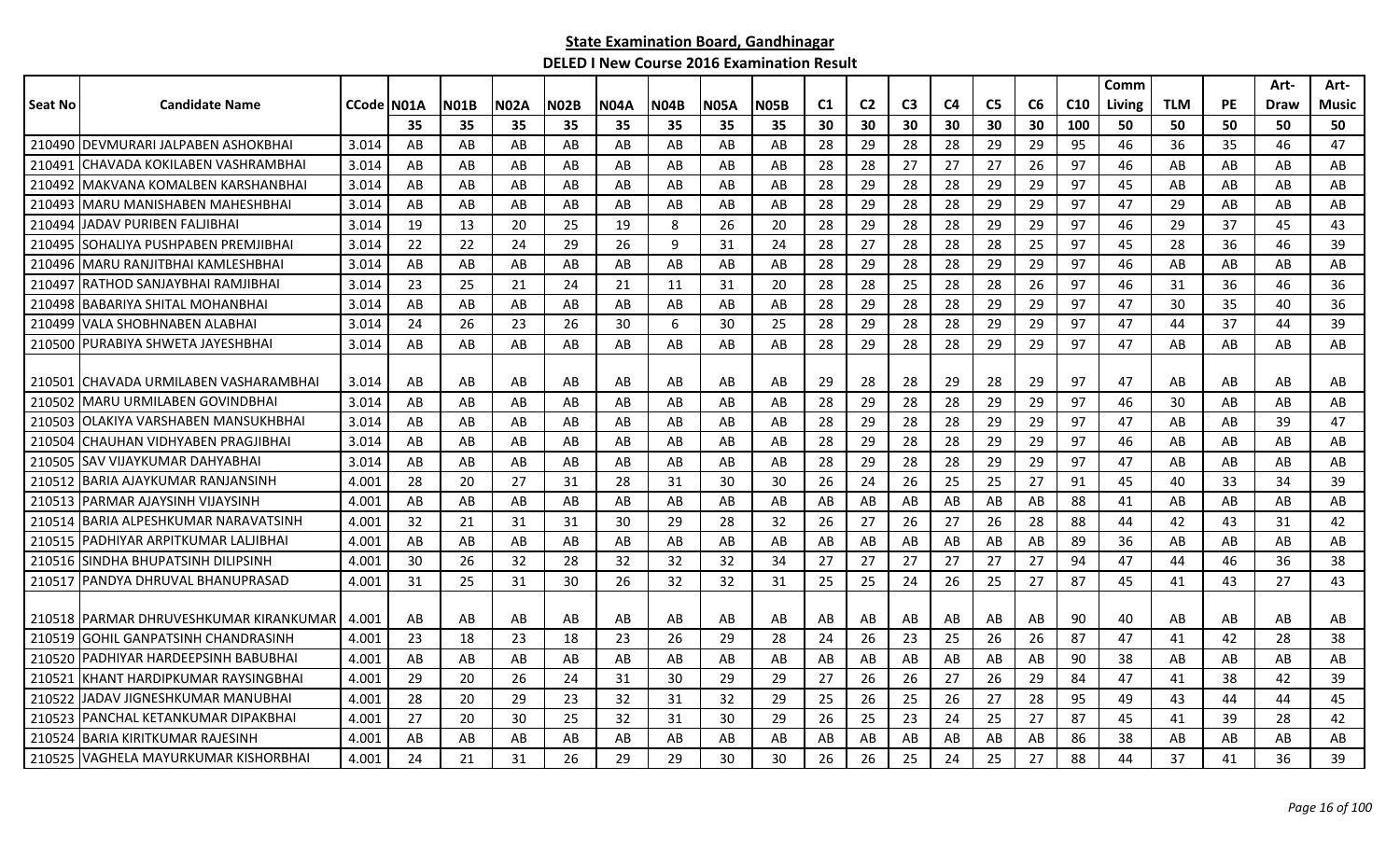|         |                                         |            |    |             |      |             |             |             |             |      |                |                |                |    |                |    |     | Comm   |            |    | Art- | Art-  |
|---------|-----------------------------------------|------------|----|-------------|------|-------------|-------------|-------------|-------------|------|----------------|----------------|----------------|----|----------------|----|-----|--------|------------|----|------|-------|
| Seat No | <b>Candidate Name</b>                   | CCode N01A |    | <b>N01B</b> | N02A | <b>N02B</b> | <b>N04A</b> | <b>N04B</b> | <b>N05A</b> | N05B | C <sub>1</sub> | C <sub>2</sub> | C <sub>3</sub> | C4 | C <sub>5</sub> | C6 | C10 | Living | <b>TLM</b> | PE | Draw | Music |
|         |                                         |            | 35 | 35          | 35   | 35          | 35          | 35          | 35          | 35   | 30             | 30             | 30             | 30 | 30             | 30 | 100 | 50     | 50         | 50 | 50   | 50    |
|         | 210526 RATHWA MILANKUMAR JADIYABHAI     | 4.001      | 24 | 18          | 26   | 28          | 29          | 26          | 25          | 28   | 24             | 26             | 21             | 24 | 24             | 27 | 79  | 42     | 38         | 39 | 41   | 41    |
| 210527  | PARGI PARIMALKUMAR PRABHUBHAI           | 4.001      | AB | AB          | AB   | AB          | AB          | AB          | AB          | AB   | AB             | AB             | AB             | AB | AB             | AB | 84  | 36     | AB         | AB | AB   | AB    |
| 210528  | <b>JPATEL PARTHKUMAR ASHWINBHAI</b>     | 4.001      | 18 | 19          | 22   | 22          | 29          | 26          | 30          | 28   | 27             | 24             | 23             | 26 | 23             | 29 | 83  | 38     | 41         | 43 | 36   | 44    |
| 210529  | IPARMAR PRAKASHBHAI BHARATSINH          | 4.001      | AB | AB          | AB   | AB          | AB          | AB          | AB          | AB   | 6              | 6              | -5             | 6  | 5              | AB | 86  | 37     | AB         | AB | AB   | AB    |
|         | 210530 TALPADA PRIYANKKUMAR KANTIBHAI   | 4.001      | AB | AB          | AB   | AB          | AB          | AB          | AB          | AB   | 6              | 5              | 6              | 6  | 6              | AB | 90  | 37     | AB         | AB | 31   | 42    |
|         |                                         |            |    |             |      |             |             |             |             |      |                |                |                |    |                |    |     |        |            |    |      |       |
| 210531  | IRATHWA RAHULBHAI RANGUDIYABHAI         | 4.001      | 24 | 26          | 27   | 26          | 31          | 30          | 31          | 31   | 26             | 25             | 18             | 23 | 25             | 28 | 87  | 42     | 35         | 41 | 34   | 39    |
| 210532  | IPARMAR RAJENDRASINH KESHARISINH        | 4.001      | 22 | 19          | 28   | 26          | 29          | 26          | 28          | 32   | 26             | 26             | 23             | 22 | 26             | 27 | 94  | 46     | 41         | 40 | 34   | 41    |
| 210533  | <b>IRAVAL SANJAYKUMAR BALVANTSINH</b>   | 4.001      | AB | AB          | AB   | AB          | AB          | AB          | AB          | AB   | AB             | AB             | AB             | AB | AB             | AB | 82  | 39     | AB         | AB | AB   | AB    |
| 210534  | ISOLANKI SANJAYKUMAR KANTIBHAI          | 4.001      | AB | AB          | AB   | AB          | AB          | AB          | AB          | AB   | 6              | 5              | $\overline{7}$ | AB | 5              | AB | 93  | 41     | AB         | AB | 41   | 43    |
| 210535  | <b>IZALA SANKET UDESINH</b>             | 4.001      | 15 | 14          | 28   | 24          | 20          | 24          | 32          | 26   | 24             | 26             | 22             | 23 | 23             | 26 | 89  | 44     | 39         | 37 | 28   | 42    |
|         | 210536   PATEL TEJASKUMAR KANTIBHAI     | 4.001      | 22 | 20          | 27   | 20          | 28          | 31          | 31          | 30   | 26             | 26             | 26             | 27 | 27             | 28 | 92  | 49     | 45         | 46 | 36   | 44    |
| 210537  | <b>IBHOI VIPULKUMAR KANTIBHAI</b>       | 4.001      | 20 | 20          | 27   | 27          | 27          | 27          | 32          | 28   | 26             | 25             | 25             | 27 | 26             | 28 | 95  | 47     | 42         | 42 | 37   | 43    |
|         | 210538 JJAYASHVAL VIRESH VINOD          | 4.001      | 12 | 18          | 25   | 23          | 24          | 25          | 28          | 26   | 25             | 22             | 23             | 23 | 24             | 26 | 84  | 41     | 34         | 37 | 34   | 37    |
| 210539  | IPARGI VIRSINGBHAI CHAMPABHAI           | 4.001      | 25 | 22          | 29   | 27          | 29          | 29          | 32          | 28   | 26             | 24             | 25             | 26 | 25             | 27 | 85  | 44     | 40         | 44 | 30   | 39    |
| 210540  | PARMAR VISHALKUMAR DINESHBHAI           | 4.001      | AB | AB          | AB   | AB          | AB          | AB          | AB          | AB   | AB             | AB             | AB             | AB | AB             | AB | 91  | 38     | AB         | AB | AB   | AB    |
| 210541  | PADHIYAR YASHDEEPSINH BABUBHAI          | 4.001      | 22 | 23          | 29   | 30          | 32          | 31          | 31          | 30   | 26             | 25             | 24             | 25 | 26             | 27 | 94  | 46     | 43         | 45 | 47   | 45    |
| 21055   | VALA ALPABEN DILEEPKUMAR                | 4.002      | AB | AB          | AB   | AB          | AB          | AB          | AB          | AB   | AB             | AB             | AB             | AB | AB             | AB | AB  | 40     | AB         | AB | AB   | AB    |
| 210552  | lGOHIL ASHABAHEN AJITSINH               | 4.002      | 30 | 24          | 29   | 18          | 32          | 22          | 32          | 30   | 22             | 20             | 24             | 27 | 25             | 25 | 88  | 46     | 40         | 42 | 40   | 38    |
| 210553  | ICHUNARA BHAVANABEN NATUBHAI            | 4.002      | 26 | 22          | 28   | 23          | 30          | 23          | 30          | 28   | 23             | 22             | 26             | 25 | 24             | 24 | 88  | 43     | 40         | 42 | 46   | 44    |
| 210554  | <b>IHARIJAN BHAVIKABEN VALLAVBHAI</b>   | 4.002      | 19 | 14          | 20   | 19          | 24          | 13          | 24          | 25   | 21             | 16             | 22             | 25 | 24             | 22 | 90  | 41     | 41         | 43 | 36   | 38    |
| 210555  | ROHIT BHAVIKABEN GOVINDBHAI             | 4.002      | 30 | 21          | 23   | 24          | 24          | 12          | 29          | 23   | 20             | 16             | 19             | 24 | 22             | 20 | 86  | 41     | 38         | 38 | 35   | 38    |
|         |                                         |            |    |             |      |             |             |             |             |      |                |                |                |    |                |    |     |        |            |    |      |       |
|         | 210556 SOLANKI BHAVISHABEN NAYNESHKUMAR | 4.002      | 25 | 18          | 25   | 26          | 27          | 12          | 31          | 26   | -19            | 18             | 22             | 26 | 27             | 24 | 90  | 46     | 39         | 42 | 38   | 41    |
| 210557  | <b>IDHOBI BHOOMIBEN ASHOKBHAI</b>       | 4.002      | 29 | 27          | 25   | 19          | 28          | 26          | 31          | 28   | 22             | 18             | 22             | 24 | 27             | 23 | 92  | 45     | 44         | 46 | 46   | 45    |
|         | 210558 MALIVAD DAXABEN UMESHBHAI        | 4.002      | 30 | 28          | 29   | 27          | 32          | 24          | 32          | 31   | 22             | 21             | 24             | 27 | 27             | 25 | 90  | 46     | 41         | 42 | 40   | 44    |
| 210559  | THAKOR GRISHMABEN CHIMANBHAI            | 4.002      | 24 | 23          | 23   | 19          | 27          | 19          | 30          | 27   | 22             | 19             | 21             | 25 | 26             | 23 | 92  | 43     | 40         | 43 | 38   | 43    |
| 210560  | ITALPADA HETALBEN VIJAYBHAI             | 4.002      | 20 | 20          | 27   | 25          | 26          | 18          | 28          | 24   | 19             | 19             | 16             | 21 | 22             | 21 | 86  | 45     | 42         | 42 | 39   | 44    |
| 210561  | CHAUHAN HIRALBEN RATABHAI               | 4.002      | 20 | 14          | 25   | 19          | 23          | 9           | 30          | 27   | 19             | 18             | 19             | 22 | 23             | 21 | 84  | 38     | 38         | 38 | 33   | 40    |
| 210562  | <b>IMALIVAD ILABAHEN RAMESHBHAI</b>     | 4.002      | 30 | 23          | 29   | 29          | 28          | 27          | 32          | 30   | 24             | 22             | 26             | 27 | 27             | 23 | 90  | 48     | 42         | 44 | 41   | 43    |
| 210563  | VAGHELA JAGRUTIBEN HARSHADBHAI          | 4.002      | 24 | 26          | 29   | 18          | 26          | 20          | 30          | 28   | 23             | 21             | 21             | 26 | 26             | 23 | 86  | 38     | 41         | 42 | 33   | 39    |
|         | 210564 PARMAR KAJALBEN RAMESHBHAI       | 4.002      | 25 | 18          | 24   | 20          | 25          | 21          | 31          | 25   | 21             | 20             | 25             | 26 | 26             | 22 | 92  | 44     | 43         | 44 | 39   | 43    |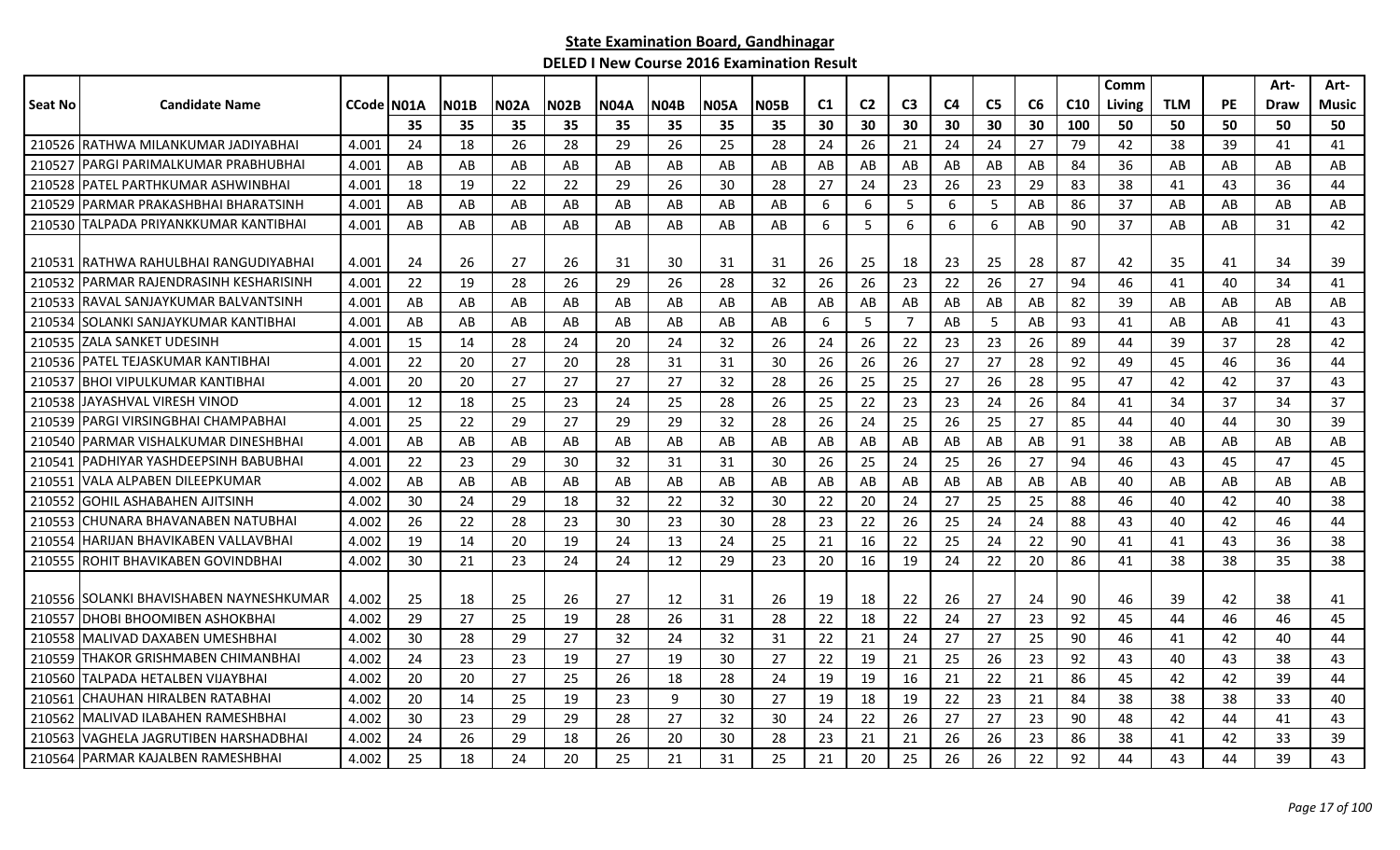|                |                                         |            |     |             |             |             |             |             |             |             |                |                |                |                |                |    |     | Comm   |            |           | Art-        | Art-         |
|----------------|-----------------------------------------|------------|-----|-------------|-------------|-------------|-------------|-------------|-------------|-------------|----------------|----------------|----------------|----------------|----------------|----|-----|--------|------------|-----------|-------------|--------------|
| <b>Seat No</b> | <b>Candidate Name</b>                   | CCode N01A |     | <b>N01B</b> | <b>N02A</b> | <b>N02B</b> | <b>N04A</b> | <b>N04B</b> | <b>N05A</b> | <b>N05B</b> | C <sub>1</sub> | C <sub>2</sub> | C <sub>3</sub> | C <sub>4</sub> | C <sub>5</sub> | C6 | C10 | Living | <b>TLM</b> | <b>PE</b> | <b>Draw</b> | <b>Music</b> |
|                |                                         |            | 35  | 35          | 35          | 35          | 35          | 35          | 35          | 35          | 30             | 30             | 30             | 30             | 30             | 30 | 100 | 50     | 50         | 50        | 50          | 50           |
| 210565         | <b>IGOHEL KETKIBEN MAHENDRABHAI</b>     | 4.002      | 22  | 20          | 24          | 18          | 24          | 27          | 27          | 26          | 21             | 20             | 22             | 23             | 22             | 20 | 94  | 39     | 40         | 44        | 37          | 41           |
| 210566         | IPADHIYAR KOMALBEN MOHANSINH            | 4.002      | 24  | 26          | 29          | 29          | 32          | 28          | 29          | 30          | 22             | 23             | 24             | 27             | 28             | 26 | 94  | 47     | 43         | 46        | 41          | 45           |
| 210567         | ISOLANKI MANISHABEN KANUBHAI            | 4.002      | 26  | 24          | 24          | 26          | 31          | 30          | 27          | 29          | 22             | 22             | 26             | 27             | 27             | 25 | 88  | 43     | 43         | 43        | 38          | 38           |
| 210568         | <b>IVAGHELA MANISHABEN CHIMANBHAI</b>   | 4.002      | 26  | 29          | 23          | 25          | 31          | 28          | 30          | 30          | 23             | 23             | 27             | 27             | 26             | 25 | 60  | 38     | 39         | 42        | 36          | 39           |
| 210569         | IKAPATEL MANSIBEN KANUBHAI              | 4.002      | 26  | 29          | 29          | 27          | 26          | 29          | 29          | 30          | 24             | 24             | 26             | 28             | 26             | 25 | 94  | 46     | 43         | 45        | 38          | 42           |
|                | 210570 PURABIYA MITTALBEN NAGINBHAI     | 4.002      | 22  | 26          | 26          | 21          | 26          | 20          | 23          | 29          | 21             | 20             | 25             | 24             | 26             | 25 | 88  | 39     | 40         | 41        | 35          | 45           |
| 21057          | PATEL NISHABEN RAJUBHAI                 | 4.002      | 27  | 27          | 28          | 25          | 27          | 20          | 32          | 30          | 19             | 22             | 21             | 26             | 24             | 21 | 92  | 46     | 42         | 42        | 34          | 45           |
| 210572         | <b>GOHIL PRAGNABAHEN GANPATSINH</b>     | 4.002      | 22  | 25          | 28          | 23          | 28          | 14          | 30          | 25          | 19             | 18             | 21             | 21             | 23             | 15 | 90  | 39     | 41         | 39        | 38          | 40           |
|                |                                         |            |     |             |             |             |             |             |             |             |                |                |                |                |                |    |     |        |            |           |             |              |
| 210573         | <b>JDHOBI PREKSHABEN RAJENDRAKUMAR</b>  | 4.002      | -27 | 27          | 26          | 21          | 29          | 30          | 28          | 29          | 22             | 20             | 25             | 27             | 27             | 24 | 94  | 43     | 45         | 46        | 45          | 44           |
| 210574         | <b>ITHAKOR RITABEN NATUBHAI</b>         | 4.002      | 27  | 29          | 32          | 27          | 26          | 27          | 33          | 30          | 23             | 22             | 26             | 27             | 28             | 24 | 94  | 48     | 41         | 46        | 41          | 43           |
|                | 210575 TALPADA SHRADDHA BHAILALBHAI     | 4.002      | 25  | 23          | 27          | 21          | 27          | 20          | 30          | 27          | 18             | 20             | 21             | 23             | 26             | 24 | 88  | 41     | 45         | 46        | 39          | 46           |
|                | 210576 TALPADA SONALBEN VIJAYBHAI       | 4.002      | 25  | 16          | 29          | 18          | 19          | 22          | 30          | 23          | 22             | 20             | 23             | 24             | 24             | 26 | 88  | 46     | 40         | 41        | 41          | 40           |
| 210577         | IRATHOD SURABHIBEN KALPESHBHAI          | 4.002      | 25  | 18          | 27          | 18          | 21          | 21          | 32          | 26          | 22             | 20             | 22             | 25             | 26             | 24 | 94  | 42     | 46         | 46        | 43          | 43           |
|                | 210578 BARIYA SUSILABEN BHUPATSINH      | 4.002      | 32  | 25          | 33          | 25          | 25          | 27          | 33          | 30          | 22             | 23             | 25             | 26             | 25             | 24 | 86  | 47     | 41         | 45        | 37          | 40           |
|                |                                         |            |     |             |             |             |             |             |             |             |                |                |                |                |                |    |     |        |            |           |             |              |
|                | 210579 ITALPADA URMILABEN GHANSHYAMBHAI | 4.002      | 24  | 25          | 31          | 29          | 29          | 28          | 29          | 27          | 19             | 19             | 21             | 24             | 26             | 22 | 90  | 45     | 43         | 43        | 37          | 42           |
|                |                                         |            |     |             |             |             |             |             |             |             |                |                |                |                |                |    |     |        |            |           |             |              |
|                | 210580 SODHAPARMAR VILASHBEN MAHESHBHAI | 4.002      | 20  | 24          | 25          | 22          | 21          | 23          | 28          | 25          | 19             | 20             | 16             | 21             | 24             | 21 | 86  | 41     | 42         | 42        | 36          | 41           |
| 210581         | IPATEL YUGMABEN RAMESHBHAI              | 4.002      | 27  | 23          | 27          | 18          | 27          | 31          | 30          | 26          | 21             | 21             | 23             | 27             | 25             | 22 | 96  | 43     | 45         | 45        | 38          | 43           |
| 210599         | PADHIYAR ARJUNBHAI PRATAPSANG           | 4.003      | AB  | AB          | AB          | AB          | AB          | AB          | AB          | AB          | AB             | AB             | AB             | AB             | AB             | AB | AB  | 30     | AB         | AB        | AB          | AB           |
| 210600         | PARMAR BALAVANTSINH SHIVABHAI           | 4.003      | -15 | 15          | 24          | 22          | 23          | 23          | 32          | 24          | 20             | 19             | 17             | 21             | 16             | 17 | 76  | 37     | 40         | 40        | 38          | 39           |
| 210601         | PANCHAL BHUMIKBHAI ARVINDBHAI           | 4.003      | 20  | 14          | 20          | 12          | 18          | 21          | 30          | 23          | 19             | 21             | 20             | 25             | 19             | 19 | 83  | 46     | 41         | 43        | 37          | 40           |
| 210602         | PAREKH BRIJESHKUMAR ASHWINBHAI          | 4.003      | 14  | 8           | 17          | 11          | 19          | 24          | 22          | 21          | 22             | 21             | 21             | 22             | 22             | 17 | 69  | 33     | 42         | 41        | 36          | 36           |
| 210603         | <b>CHARPOT GAURAVKUMAR MALABHAI</b>     | 4.003      | 18  | 11          | 26          | 14          | 19          | 23          | 29          | 23          | 26             | 24             | 23             | 24             | 20             | 17 | 74  | 36     | 40         | 44        | 38          | 40           |
| 210604         | THAKOR JANAKSINH BHAGAJI                | 4.003      | AB  | AB          | AB          | AB          | AB          | AB          | AB          | AB          | 18             | 22             | 23             | 21             | 22             | 17 | 72  | 37     | 37         | 36        | 40          | 35           |
| 210605         | ISOLANKI JAYDIPSINH BAHADURSINH         | 4.003      | 15  | 7           | 17          | 15          | 22          | 24          | 31          | 25          | 22             | 23             | 22             | 23             | 19             | 18 | 73  | 38     | 43         | 37        | 40          | 39           |
|                |                                         |            |     |             |             |             |             |             |             |             |                |                |                |                |                |    |     |        |            |           |             |              |
|                | 210606 PADHIYAR JAYENDRASINH PRATAPSINH | 4.003      | AB  | AB          | AB          | AB          | AB          | AB          | AB          | AB          | AB             | AB             | AB             | AB             | AB             | AB | AB  | 31     | AB         | AB        | AB          | AB           |
| 210607         | IPAREKH JIMITKUMAR NAVNITBHAI           | 4.003      | 11  | 13          | 24          | 21          | 22          | 21          | 28          | 23          | 20             | 22             | 20             | 20             | 21             | 17 | 65  | 36     | 39         | 37        | 36          | 33           |
| 210608         | THAKOR KISHANBHAI KABHAIBHAI            | 4.003      | 12  | 9           | 20          | 21          | 21          | 14          | 28          | 21          | 21             | 20             | 20             | 24             | 20             | 18 | 80  | 43     | 40         | 41        | 42          | 35           |
|                | 210609 CHRISTY MIHIRKUMAR NANJIBHAI     | 4.003      | 22  | 29          | 30          | 23          | 28          | 27          | 31          | 26          | 22             | 24             | 24             | 25             | 23             | 20 | 81  | 44     | 44         | 43        | 44          | 44           |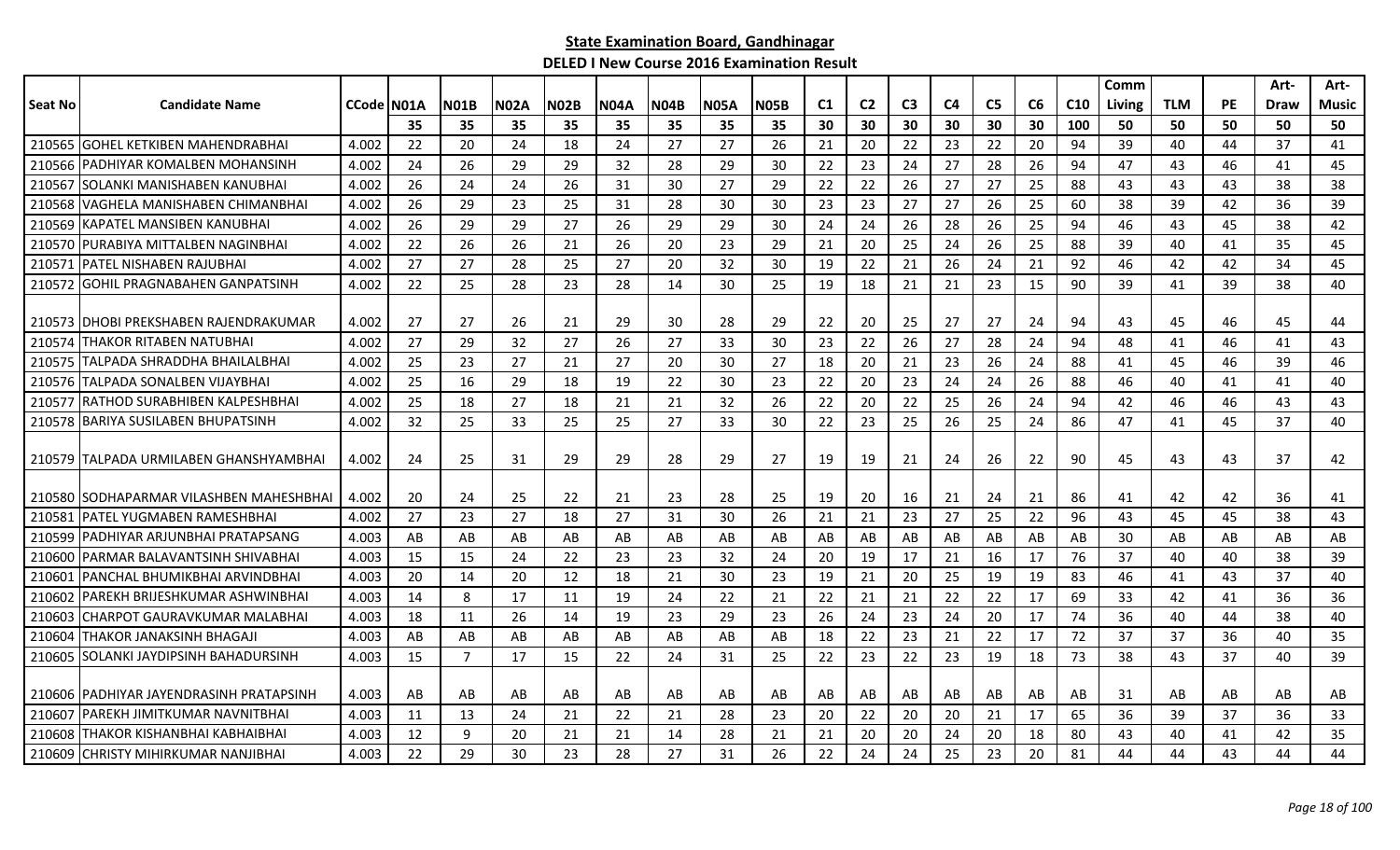|         |                                          |            |    |             |             |             |             |             |             |             |    |                |                |                |                |                |     | Comm   |            |           | Art- | Art-         |
|---------|------------------------------------------|------------|----|-------------|-------------|-------------|-------------|-------------|-------------|-------------|----|----------------|----------------|----------------|----------------|----------------|-----|--------|------------|-----------|------|--------------|
| Seat No | <b>Candidate Name</b>                    | CCode N01A |    | <b>N01B</b> | <b>N02A</b> | <b>N02B</b> | <b>NO4A</b> | <b>N04B</b> | <b>N05A</b> | <b>N05B</b> | C1 | C <sub>2</sub> | C <sub>3</sub> | C <sub>4</sub> | C <sub>5</sub> | C6             | C10 | Living | <b>TLM</b> | <b>PE</b> | Draw | <b>Music</b> |
|         |                                          |            | 35 | 35          | 35          | 35          | 35          | 35          | 35          | 35          | 30 | 30             | 30             | 30             | 30             | 30             | 100 | 50     | 50         | 50        | 50   | 50           |
|         |                                          |            |    |             |             |             |             |             |             |             |    |                |                |                |                |                |     |        |            |           |      |              |
|         | 210610   THAKOR NARENDRAKUMAR MANUBHAI   | 4.003      | 20 | 26          | 22          | 26          | 21          | 25          | 31          | 24          | 21 | 22             | 22             | 21             | 19             | 17             | 77  | 43     | 41         | 39        | 43   | 41           |
| 210611  | <b>THAKOR PINKESHKUMAR NARAYANJI</b>     | 4.003      | AB | AB          | AB          | AB          | AB          | AB          | AB          | AB          | 24 | 22             | 22             | 22             | 22             | 17             | 66  | 38     | 40         | 39        | 42   | 34           |
|         | THAKOR RAKESHKUMAR                       |            |    |             |             |             |             |             |             |             |    |                |                |                |                |                |     |        |            |           |      |              |
|         | 210612 IJAYENDRAKUMAR                    | 4.003      | 22 | 27          | 27          | 25          | 25          | 27          | 27          | 26          | 25 | 24             | 25             | -21            | 22             | 18             | 72  | 37     | 40         | 38        | 36   | 42           |
|         | 210613 SOLANKI RANJITKUMAR JAGDISHBHAI   | 4.003      | 23 | 25          | 24          | 24          | 21          | 24          | 29          | 26          | 21 | 24             | 21             | 26             | 21             | 17             | 81  | 46     | 44         | 42        | 43   | 42           |
|         | 210614 VYAS RAVIKANT TRIBHOVANBHAI       | 4.003      | 23 | 24          | 27          | 24          | 22          | 23          | 28          | 26          | 26 | 27             | 24             | 26             | 25             | 17             | 76  | 47     | 44         | 45        | 42   | 40           |
|         | 210615 VANKAR RITESHKUMAR CHHAGANBHAI    | 4.003      | AB | AB          | AB          | AB          | AB          | AB          | AB          | AB          | 21 | 20             | 22             | 21             | 18             | 17             | 65  | 33     | 43         | 44        | 40   | 44           |
| 210616  | IPATEL RUSHABHKUMAR JAYESHBHAI           | 4.003      | 11 | 22          | AB          | AB          | AB.         | AB          | AB          | AB          | 18 | 21             | 22             | 25             | 16             | 19             | 63  | 43     | 47         | 46        | 38   | 44           |
| 210617  | THAKOR SAMIRBHAI PRAKASHBHAI             | 4.003      | 23 | 25          | 27          | 23          | 27          | 27          | 25          | 25          | 25 | 25             | 25             | 25             | 25             | 17             | 79  | 43     | 39         | 43        | 43   | 40           |
|         | 210618 PADHIYAR SANDIPSINH ARJUNSINH     | 4.003      | 22 | 28          | 29          | 29          | 28          | 30          | 32          | 29          | 24 | 25             | 21             | 26             | 23             | 17             | 83  | 48     | 46         | 47        | 43   | 45           |
|         |                                          |            |    |             |             |             |             |             |             |             |    |                |                |                |                |                |     |        |            |           |      |              |
|         | 210619   PANCHAL SANJAYKUMAR HASMUKHBHAI | 4.003      | AB | AB          | AB          | AB          | 24          | 25          | AB          | AB          | 25 | 23             | 21             | -21            | 20             | 18             | 68  | 41     | 43         | 45        | 38   | 42           |
|         | 210620 MAHIDA TAPANSINH JASHVANTSINH     | 4.003      | 26 | 28          | 31          | 30          | 31          | 33          | 30          | 25          | 25 | 24             | 26             | 26             | 22             | 19             | 75  | 38     | 44         | 43        | 41   | 39           |
| 210621  | <b>BORIYA VALABHAI BHUPATBHAI</b>        | 4.003      | 26 | 27          | 31          | 21          | 28          | 32          | 28          | 27          | 26 | 27             | 25             | 27             | 22             | 21             | 88  | 49     | 48         | 47        | 43   | 46           |
| 210630  | <b>ITHAKOR ARPITABEN RAJESHKUMAR</b>     | 4.004      | 29 | 30          | 27          | 27          | 33          | 33          | 29          | 30          | 24 | 24             | 26             | 25             | 27             | 27             | 93  | 48     | 47         | 44        | 36   | 46           |
| 210631  | <b>BHOI ARUNABEN CHAMPAKLAL</b>          | 4.004      | 22 | 30          | 27          | 26          | 33          | 28          | 29          | 29          | 20 | 20             | 18             | 19             | 23             | 23             | 89  | 41     | 44         | 38        | 39   | 37           |
|         | 210632 VHORA ARZUBEN ABBASBHAI           | 4.004      | 26 | 30          | 31          | 27          | 31          | 31          | 29          | 27          | 25 | 24             | 23             | 22             | 25             | 26             | 91  | 46     | 46         | 40        | 38   | 39           |
|         | 210633 SAIYED BADARANNISHA INAYATALI     | 4.004      | 30 | 31          | 34          | 30          | 34          | 31          | 32          | 30          | 26 | 25             | 26             | 25             | 27             | 27             | 93  | 49     | 47         | 40        | 44   | 39           |
| 210634  | IRAVAL DHARTIBEN SOMABHAI                | 4.004      | 23 | 32          | 31          | 29          | 29          | 20          | 32          | 29          | 23 | 22             | 21             | 21             | 25             | 25             | 91  | 47     | 44         | 40        | 46   | 43           |
|         | 210635 PADHIYAR GEETABEN NARENDRASINH    | 4.004      | 27 | 28          | 30          | 30          | 31          | 30          | 28          | 29          | 23 | 21             | 22             | 22             | 24             | 24             | 88  | 42     | 43         | 38        | 36   | 43           |
|         | 210636 PARMAR GITABEN MAFATBHAI          | 4.004      | 31 | 28          | 33          | 27          | 29          | 29          | 32          | 30          | 24 | 24             | 23             | 23             | 25             | 26             | 87  | 44     | 45         | 38        | 39   | 42           |
| 210637  | ROHIT GITABEN HARIBHAI                   | 4.004      | 24 | 23          | 27          | 30          | 30          | 22          | 32          | 28          | 18 | 19             | 20             | 19             | 22             | 23             | 84  | 38     | 46         | 38        | 40   | 41           |
| 210638  | <b>GOHIL HIRALBA BAHADURSINH</b>         | 4.004      | 30 | 29          | 30          | 30          | 34          | 30          | 33          | 32          | 27 | 26             | 25             | 26             | 27             | 28             | 93  | 49     | 47         | 40        | 44   | 47           |
| 210639  | <b>PADHIYAR KAJALBEN RAMESHBHAI</b>      | 4.004      | 31 | 27          | 29          | 30          | 33          | 24          | 31          | 30          | 25 | 23             | 25             | 23             | 26             | 27             | 89  | 43     | 46         | 42        | 44   | 46           |
| 210640  | PANDYA KRISHNABEN DILIPKUMAR             | 4.004      | 29 | 29          | 31          | 28          | 31          | 29          | 33          | 28          | 25 | 25             | 25             | 25             | 26             | 26             | 94  | 49     | 48         | 42        | 43   | 47           |
| 210641  | <b>DESAI LOMABEN GOVINDBHAI</b>          | 4.004      | AB | AB          | AB          | AB          | AB          | AB          | AB          | AB          | 16 | 16             | 14             | 17             | $\overline{7}$ | $\overline{7}$ | 87  | 37     | AB         | AB        | AB   | AB           |
| 210642  | ROHIT MIRALBEN PRAVINBHAI                | 4.004      | 21 | 19          | 28          | 22          | 26          | 22          | 30          | 28          | 19 | 19             | 20             | 19             | 22             | 22             | 89  | 46     | 45         | 38        | 38   | 42           |
| 210643  | CHAVDA NIMISHABEN ARVINDBHAI             | 4.004      | 22 | 24          | 29          | 26          | 28          | 25          | 30          | 29          | 21 | 20             | 18             | 19             | 22             | 23             | 86  | 45     | 45         | 38        | 36   | 40           |
| 210644  | SOLANKI PRIYANKABEN RAMESHBHAI           | 4.004      | 28 | 22          | 27          | 24          | 31          | 28          | 32          | 29          | 23 | 20             | 22             | 20             | 26             | 27             | 92  | 43     | 48         | 38        | 45   | 44           |
|         | 210645 THAKOR RINKUBEN VITTHALBHAI       | 4.004      | 26 | 22          | 26          | 26          | 24          | 25          | 26          | 27          | 21 | 21             | 23             | 20             | 23             | 24             | 88  | 45     | 45         | 40        | 39   | 41           |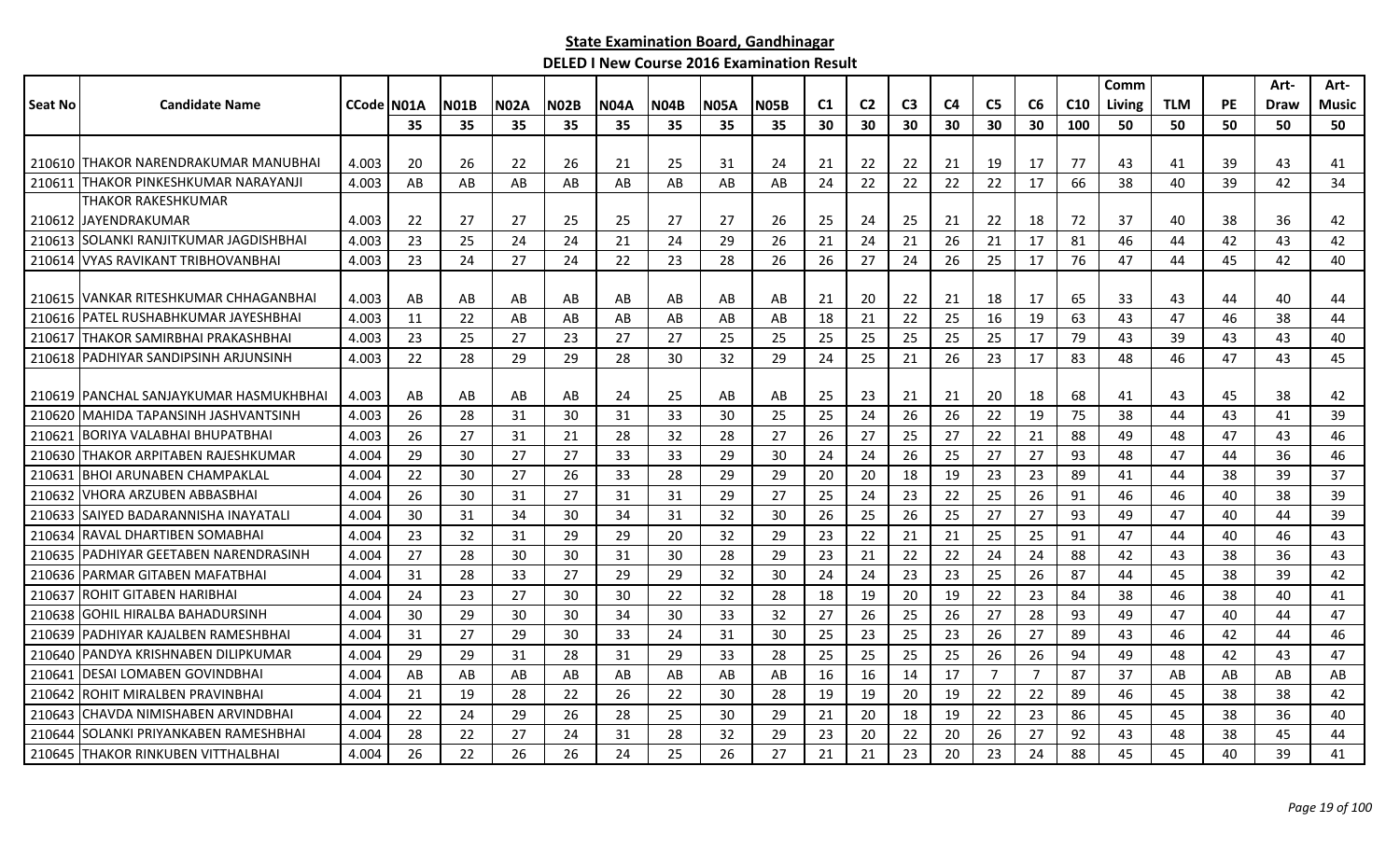|         |                                       |            |    |      |      |             |             |      |             |             |     |                |                |                |                |    |     | Comm   |            |    | Art- | Art-  |
|---------|---------------------------------------|------------|----|------|------|-------------|-------------|------|-------------|-------------|-----|----------------|----------------|----------------|----------------|----|-----|--------|------------|----|------|-------|
| Seat No | <b>Candidate Name</b>                 | CCode N01A |    | N01B | N02A | <b>N02B</b> | <b>N04A</b> | NO4B | <b>N05A</b> | <b>N05B</b> | C1  | C <sub>2</sub> | C <sub>3</sub> | C <sub>4</sub> | C <sub>5</sub> | C6 | C10 | Living | <b>TLM</b> | PE | Draw | Music |
|         |                                       |            | 35 | 35   | 35   | 35          | 35          | 35   | 35          | 35          | 30  | 30             | 30             | 30             | 30             | 30 | 100 | 50     | 50         | 50 | 50   | 50    |
|         | 210646 SOLANKI ROSHNIBEN DHIRAJBHAI   | 4.004      | 29 | 25   | 27   | 26          | 26          | 26   | 32          | 29          | 21  | 21             | 22             | 23             | 24             | 23 | 91  | 47     | 45         | 42 | 35   | 45    |
| 210647  | THAKOR SHILABEN KANUBHAI              | 4.004      | 30 | 28   | 32   | 29          | 31          | 27   | 32          | 29          | 24  | 23             | 22             | 23             | 26             | 25 | 89  | 45     | 45         | 40 | 38   | 40    |
| 210650  | VYAS AVINASH DIPAKBHAI                | 4.005      | 24 | 20   | 25   | 24          | 19          | 28   | 22          | 20          | -16 | 18             | 16             | 17             | 16             | 19 | 79  | 35     | 41         | 35 | 42   | 35    |
| 210651  | IROHIT ARPITABEN GANESHBHAI           | 4.006      | 20 | 14   | 23   | 25          | 25          | 19   | 30          | 28          | 21  | 21             | 22             | 22             | 22             | 21 | 85  | 43     | 40         | 41 | 40   | 42    |
| 210652  | IPARMAR HIRALBEN BALVANTBHAI          | 4.006      | 22 | 17   | 27   | 25          | 26          | 22   | 26          | 27          | 21  | 21             | 22             | 23             | 23             | 23 | 85  | 44     | 41         | 41 | 41   | 40    |
| 210653  | <b>IPATHAN PARVINBANU NAJIRKHAN</b>   | 4.006      | 30 | 24   | 27   | 28          | 25          | 24   | 29          | 27          | 21  | 21             | 22             | 22             | 23             | 22 | 84  | 42     | 42         | 44 | 39   | 44    |
| 210658  | IDESAI BALDEVBHAI MANJIBHAI           | 5.002      | 27 | 24   | 28   | 26          | 31          | 27   | 32          | 26          | 18  | 23             | 20             | 22             | 23             | 26 | 87  | 43     | 46         | 45 | 48   | 40    |
| 210659  | CHAUHAN CHANDRASINH PADAMSINH         | 5.002      | 27 | 25   | 28   | 30          | 31          | 31   | 33          | 27          | 24  | 23             | 26             | 25             | 25             | 24 | 87  | 40     | 47         | 45 | 41   | 43    |
| 210660  | CHAUDHARI DHANJIBHAI HEMABHAI         | 5.002      | 32 | 31   | 29   | 32          | 31          | 30   | 32          | 28          | 23  | 27             | 26             | 25             | 26             | 28 | 89  | 40     | 47         | 45 | 42   | 41    |
| 210661  | <b>BAROT DILIPKUMAR SHANKARJI</b>     | 5.002      | 22 | 22   | 22   | 30          | 28          | 29   | 32          | 24          | 18  | 19             | 21             | 21             | 21             | 20 | 89  | 42     | 45         | 46 | 39   | 42    |
| 210662  | ICHAUHAN DISHA GANESHKUMAR            | 5.002      | 23 | 23   | 28   | 29          | 30          | 26   | 30          | 27          | 20  | 21             | 22             | 23             | 22             | 27 | 88  | 39     | 46         | 46 | 43   | 43    |
| 210663  | BIHARI FIRADAUS MURADKHAN             | 5.002      | 27 | 26   | 27   | 26          | 29          | 25   | 32          | 25          | 22  | 23             | 24             | 23             | 23             | 26 | 87  | 42     | 46         | 45 | 45   | 42    |
|         | 210664 DESAI JAGRUTIBEN LEMBABHAI     | 5.002      | 16 | 18   | 23   | 22          | 25          | 16   | 29          | 23          | 17  | 21             | 16             | 20             | 18             | 17 | 87  | 41     | 47         | 46 | 43   | 43    |
|         |                                       |            |    |      |      |             |             |      |             |             |     |                |                |                |                |    |     |        |            |    |      |       |
|         | 210665 IMAKVANA MAYURIBEN MAHESHKUMAR | 5.002      | 18 | 26   | 29   | 23          | 28          | 23   | 27          | 25          | 18  | 20             | 21             | 24             | 21             | 27 | 85  | 39     | 45         | 46 | 45   | 42    |
|         | 210666 ICHAVADA MUKESHKUMAR CHAMANJI  | 5.002      | 24 | 27   | 27   | 31          | 29          | 25   | 32          | 30          | 22  | 22             | 23             | 22             | 23             | 21 | 90  | 41     | 46         | 46 | 47   | 40    |
| 210667  | PARMAR NAMRATABEN JESINGBHAI          | 5.002      | 20 | 18   | 32   | 29          | 28          | 30   | 27          | 25          | 21  | 19             | 22             | 24             | 21             | 24 | 87  | 40     | 45         | 46 | 46   | 42    |
| 210668  | GAUSWAMI NIKITABEN BHAGVANGIRI        | 5.002      | 21 | 20   | 23   | 23          | 25          | 29   | 31          | 27          | 20  | 24             | 21             | 23             | 23             | 22 | 86  | 38     | 45         | 48 | 40   | 44    |
| 210669  | PADHIYAR NIKITABEN NANJIBHAI          | 5.002      | 26 | 30   | 30   | 30          | 28          | 31   | 33          | 28          | 22  | 25             | 24             | 23             | 25             | 24 | 86  | 41     | 46         | 47 | 46   | 42    |
| 210670  | IPARMAR NIMIBEN DASHARATHJI           | 5.002      | 19 | 18   | 22   | 22          | 22          | 27   | 28          | 25          | 17  | 20             | 20             | 21             | 21             | 20 | 84  | 40     | 44         | 46 | 42   | 43    |
| 210671  | ICHAUDHARY REKHABEN SHAMALBHAI        | 5.002      | 19 | 24   | 22   | 23          | 25          | 24   | 26          | 25          | 18  | 18             | 23             | 22             | 23             | 21 | 85  | 39     | 45         | 47 | 39   | 41    |
| 210672  | <b>IDAVE RINKUBEN LAVJIRAM</b>        | 5.002      | 28 | 27   | 29   | 29          | 28          | 25   | 29          | 27          | 22  | 21             | 27             | 22             | 24             | 27 | 89  | 41     | 46         | 47 | 46   | 45    |
| 210673  | ISANDHI SAMIRAKAUSHAR JAVEDBHAI       | 5.002      | 30 | 30   | 29   | 30          | 27          | 29   | 28          | 28          | 25  | 28             | 27             | 27             | 26             | 28 | 89  | 43     | 47         | 47 | 48   | 42    |
| 210674  | <b>IDESAI SHEETALBEN LEMBABHAI</b>    | 5.002      | 23 | 24   | 29   | 29          | 26          | 28   | 27          | 26          | 21  | 23             | 23             | 26             | 23             | 24 | 83  | 40     | 46         | 45 | 45   | 44    |
| 210675  | ISIDI TANJILA AYYUBKHAN               | 5.002      | 31 | 27   | 33   | 31          | 31          | 29   | 28          | 28          | 24  | 25             | 27             | 25             | 26             | 28 | 86  | 44     | 46         | 45 | 48   | 44    |
| 210676  | THAKOR TIKAJI BABAJ                   | 5.002      | 23 | 25   | 25   | 28          | 26          | 21   | 29          | 24          | 18  | 21             | 24             | 23             | 23             | 24 | 86  | 44     | 46         | 45 | 45   | 41    |
| 210677  | <b>I</b> DESAI VARSHA ARJUNBHAI       | 5.002      | 26 | 23   | 24   | 28          | 27          | 28   | 31          | 27          | 20  | 24             | 21             | 23             | 22             | 18 | 88  | 41     | 46         | 48 | 47   | 41    |
| 210678  | <b>TRIVEDI VIPULKUMAR PRAKASHBHAI</b> | 5.002      | 31 | 28   | 29   | 27          | 27          | 27   | 32          | 29          | 22  | 24             | 22             | 23             | 24             | 27 | 85  | 42     | 47         | 48 | 48   | 43    |
| 210679  | <b>IBHATIYA ZALAKBEN MAHESHKUMAR</b>  | 5.002      | 26 | 23   | 28   | 24          | 26          | 28   | 27          | 29          | 18  | 22             | 20             | 21             | 23             | 24 | 82  | 44     | 46         | 45 | 38   | 44    |
| 210680  | SOLANKI BHAVANABEN KANTILAL           | 5.003      | 30 | 29   | 29   | 29          | 29          | 30   | 29          | 29          | 26  | 26             | 26             | 27             | 28             | 28 | 96  | 46     | 46         | 47 | 48   | 45    |
| 210681  | IDHRANGI GEETABEN MANCHHABHAI         | 5.003      | 23 | 24   | 29   | 29          | 28          | 31   | 28          | 26          | 23  | 25             | 24             | 23             | 28             | 28 | 94  | 43     | 45         | 47 | 46   | 45    |
|         | 210682 MAKWANA GEETABEN KALUBHAI      | 5.003      | 22 | 22   | 28   | 25          | 25          | 24   | 31          | 28          | 22  | 24             | 24             | 23             | 26             | 27 | 95  | 43     | 43         | 45 | 48   | 46    |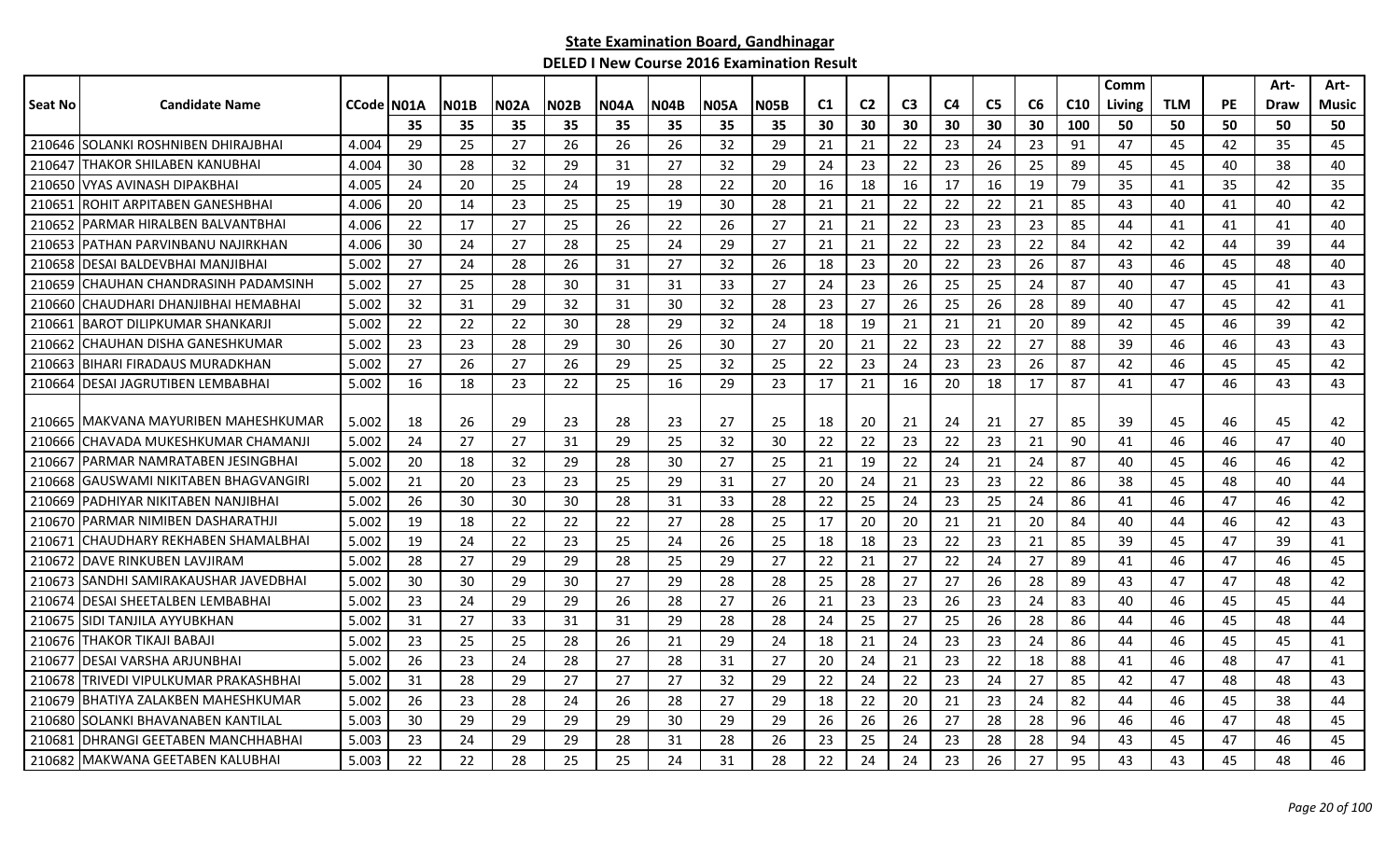|                |                                          |                   |    |              |                |              |                |      |                |             |     |                |                |    |                |    |     | Comm   |            |           | Art- | Art-         |
|----------------|------------------------------------------|-------------------|----|--------------|----------------|--------------|----------------|------|----------------|-------------|-----|----------------|----------------|----|----------------|----|-----|--------|------------|-----------|------|--------------|
| <b>Seat No</b> | <b>Candidate Name</b>                    | <b>CCode N01A</b> |    | <b>N01B</b>  | <b>N02A</b>    | <b>N02B</b>  | <b>N04A</b>    | N04B | N05A           | <b>N05B</b> | C1  | C <sub>2</sub> | C <sub>3</sub> | C4 | C <sub>5</sub> | C6 | C10 | Living | <b>TLM</b> | <b>PE</b> | Draw | <b>Music</b> |
|                |                                          |                   | 35 | 35           | 35             | 35           | 35             | 35   | 35             | 35          | 30  | 30             | 30             | 30 | 30             | 30 | 100 | 50     | 50         | 50        | 50   | 50           |
| 210683         | SHRIMALI HETALBEN BABULAL                | 5.003             | 22 | 16           | 28             | 27           | 32             | 27   | 31             | 29          | 23  | 24             | 24             | 23 | 27             | 25 | 96  | 43     | 45         | 45        | 45   | 46           |
|                |                                          |                   |    |              |                |              |                |      |                |             |     |                |                |    |                |    |     |        |            |           |      |              |
| 210684         | ICHAUDHARY KALPANABAHEN FALJIBHAI        | 5.003             | 15 | 18           | 20             | 23           | 32             | 22   | 27             | 30          | 22  | 23             | 23             | 22 | 26             | 26 | 95  | 43     | 41         | 44        | 43   | 45           |
| 210685         | TARAL MADHUBEN KHEMABHAI                 | 5.003             | 21 | 23           | 30             | 26           | 29             | 24   | 31             | 27          | 23  | 24             | 24             | 23 | 26             | 26 | 94  | 44     | 45         | 46        | 45   | 47           |
| 210686         | lVADNATHANI MAFIBEN LILABHAI             | 5.003             | 24 | 18           | 28             | 23           | 31             | 24   | 29             | 30          | 26  | 27             | 25             | 26 | 27             | 29 | 93  | 46     | 46         | 49        | 48   | 46           |
| 210687         | <b>PADHIYAR MAYURI ASHOKBHAI</b>         | 5.003             | 27 | 26           | 29             | 26           | 31             | 30   | 29             | 33          | 26  | 27             | 27             | 26 | 27             | 28 | 96  | 46     | 46         | 47        | 47   | 45           |
| 210688         | PARMAR MENAXIBEN MANUBHAI                | 5.003             | 27 | 19           | 28             | 28           | 27             | 23   | 28             | 24          | 24  | 24             | 25             | 23 | 27             | 26 | 97  | 44     | 47         | 48        | 43   | 47           |
| 210689         | METIYA MINABEN MANABHAI                  | 5.003             | 28 | 19           | 29             | 27           | 31             | 28   | 30             | 24          | 24  | 26             | 26             | 24 | 27             | 27 | 97  | 43     | 45         | 48        | 43   | 45           |
| 210690         | <b>BHILECHA NEETABEN NANAJIBHAI</b>      | 5.003             | 25 | 23           | 26             | 25           | 30             | 26   | 25             | 26          | 22  | 24             | 24             | 26 | 26             | 26 | 93  | 43     | 44         | 47        | 44   | 47           |
| 21069          | CHAUDHARY NISHABEN KALUBHAI              | 5.003             | 24 | 25           | 31             | 25           | 30             | 25   | 28             | 28          | 23  | 23             | 24             | 23 | 27             | 27 | 97  | 43     | 45         | 47        | 47   | 48           |
| 210692         | PADHIYAR NITABEN BABUJI                  | 5.003             | 18 | 19           | 27             | 26           | 30             | 21   | 25             | 25          | 24  | 23             | 23             | 24 | 27             | 26 | 94  | 43     | 43         | 46        | 43   | 47           |
|                | 210693 BHUTEDIYA PINKABEN BABUBHAI       | 5.003             | 20 | 22           | 27             | 27           | 29             | 26   | 31             | 29          | 22  | 23             | 24             | 24 | 26             | 28 | 96  | 45     | 44         | 47        | 43   | 47           |
|                | 210694 MEJIYATAR PINKIBAHEN PARATHIBHAI  | 5.003             | 26 | 24           | 28             | 29           | 30             | 20   | 31             | 29          | 24  | 25             | 25             | 26 | 26             | 25 | 95  | 46     | 45         | 46        | 44   | 48           |
|                | PRAJAPATI PRIYANKABAHEN                  |                   |    |              |                |              |                |      |                |             |     |                |                |    |                |    |     |        |            |           |      |              |
|                | 210695 GANGARAMBHAI                      | 5.003             | 18 | 23           | 25             | 26           | 24             | 18   | 29             | 26          | 22  | 26             | 25             | 25 | 26             | 28 | 96  | 45     | 45         | 47        | 46   | 46           |
| 210696         | <b>DESAI RINKUBEN AMIBHAI</b>            | 5.003             | 28 | 29           | 33             | 28           | 32             | 26   | 31             | 31          | 27  | 27             | 27             | 28 | 28             | 29 | 96  | 46     | 46         | 48        | 46   | 47           |
| 210697         | SAI ROJMINBANU AFAJALSHAH                | 5.003             | AB | AB           | AB             | AB           | AB             | AB   | AB             | AB          | 14  | 13             | 14             | 17 | 10             | 8  | 94  | 43     | AB         | AB        | AB   | AB           |
| 210698         | lPATEL RUCHA GHANSHYAMBHAI               | 5.003             | 3  | $\mathbf{0}$ | $\overline{7}$ | $\mathbf{0}$ | $\overline{2}$ | 1    | $\overline{2}$ | 4           | 17  | 20             | 17             | 19 | 25             | 26 | 94  | 43     | 41         | 46        | 44   | 45           |
| 210699         | SOLANKI SADHANABEN KANUBHAI              | 5.003             | 29 | 28           | 24             | 25           | 33             | 26   | 29             | 29          | 25  | 26             | 26             | 25 | 28             | 29 | 97  | 46     | 44         | 46        | 47   | 47           |
|                | 210700 CHAUDHARY SEJALBEN CHELABHAI      | 5.003             | 20 | 19           | 23             | 26           | 27             | 23   | 29             | 24          | 24  | 25             | 25             | 24 | 27             | 28 | 96  | 43     | 44         | 46        | 45   | 45           |
| 210701         | MALUNA SHANTABEN CHHAGANBHAI             | 5.003             | 27 | 24           | 23             | 27           | 33             | 29   | 26             | 24          | 23  | 26             | 25             | 27 | 27             | 28 | 96  | 43     | 45         | 47        | 47   | 48           |
|                |                                          |                   |    |              |                |              |                |      |                |             |     |                |                |    |                |    |     |        |            |           |      |              |
| 210702         | SHRIMALI TWINKALBEN NARESHKUMAR          | 5.003             | 24 | 29           | 28             | 30           | 32             | 26   | 27             | 26          | -24 | 26             | 24             | 24 | 28             | 28 | 97  | 43     | 44         | 47        | 46   | 48           |
| 210703         | lMAKWANA VANITABEN MANILAL               | 5.003             | 28 | 24           | 26             | 30           | 31             | 23   | 33             | 26          | 26  | 26             | 27             | 27 | 27             | 28 | 96  | 43     | 45         | 47        | 45   | 46           |
| 210704         | <b>IVASAVA ANJANABEN CHHOTUBHAI</b>      | 6.005             | 26 | 26           | 31             | 28           | 33             | 26   | 30             | 28          | 25  | 26             | 24             | 27 | 25             | 23 | 95  | 47     | 35         | 33        | 40   | 32           |
|                |                                          |                   |    |              |                |              |                |      |                |             |     |                |                |    |                |    |     |        |            |           |      |              |
|                | 210705   VASAVA ANKITABAHEN HITENDRABHAI | 6.005             | 28 | 20           | 30             | 26           | 30             | 21   | 27             | 25          | 27  | 28             | 27             | 28 | 26             | 28 | 96  | 48     | 36         | 32        | 36   | 31           |
| 210706         | IVASAVA DARSHANABEN GURUBHAI             | 6.005             | 23 | 16           | 27             | 22           | 25             | 18   | 23             | 20          | 24  | 23             | 25             | 26 | 25             | 23 | 94  | 47     | 34         | 27        | 39   | 35           |
| 210707         | VASAVA JAYESHBHAI JATARIYABHAI           | 6.005             | 18 | 10           | 23             | 15           | 10             | 6    | 32             | 21          | 20  | 21             | 20             | 23 | 21             | 19 | 89  | 45     | 31         | 29        | 30   | 27           |
| 210708         | VASAVA KALPESHBHAI CHHAGANBHAI           | 6.005             | 21 | 20           | 30             | 29           | 27             | 19   | 30             | 26          | 25  | 22             | 23             | 24 | 22             | 20 | 95  | 47     | 33         | 35        | 39   | 32           |
| 210709         | VASAVA KANKUBEN HARISINGBHAI             | 6.005             | AB | AB           | AB             | AB           | AB             | AB   | AB             | AB          | AB  | AB             | AB             | AB | AB             | AB | AB  | AB     | AB         | AB        | AB   | AB           |
|                | 210710 VASAVA KISHANKUMAR BUDHIYABHAI    | 6.005             | 25 | 15           | 26             | 27           | 25             | 18   | 28             | 21          | 26  | 27             | 25             | 26 | 25             | 25 | 96  | 48     | 30         | 33        | 43   | 32           |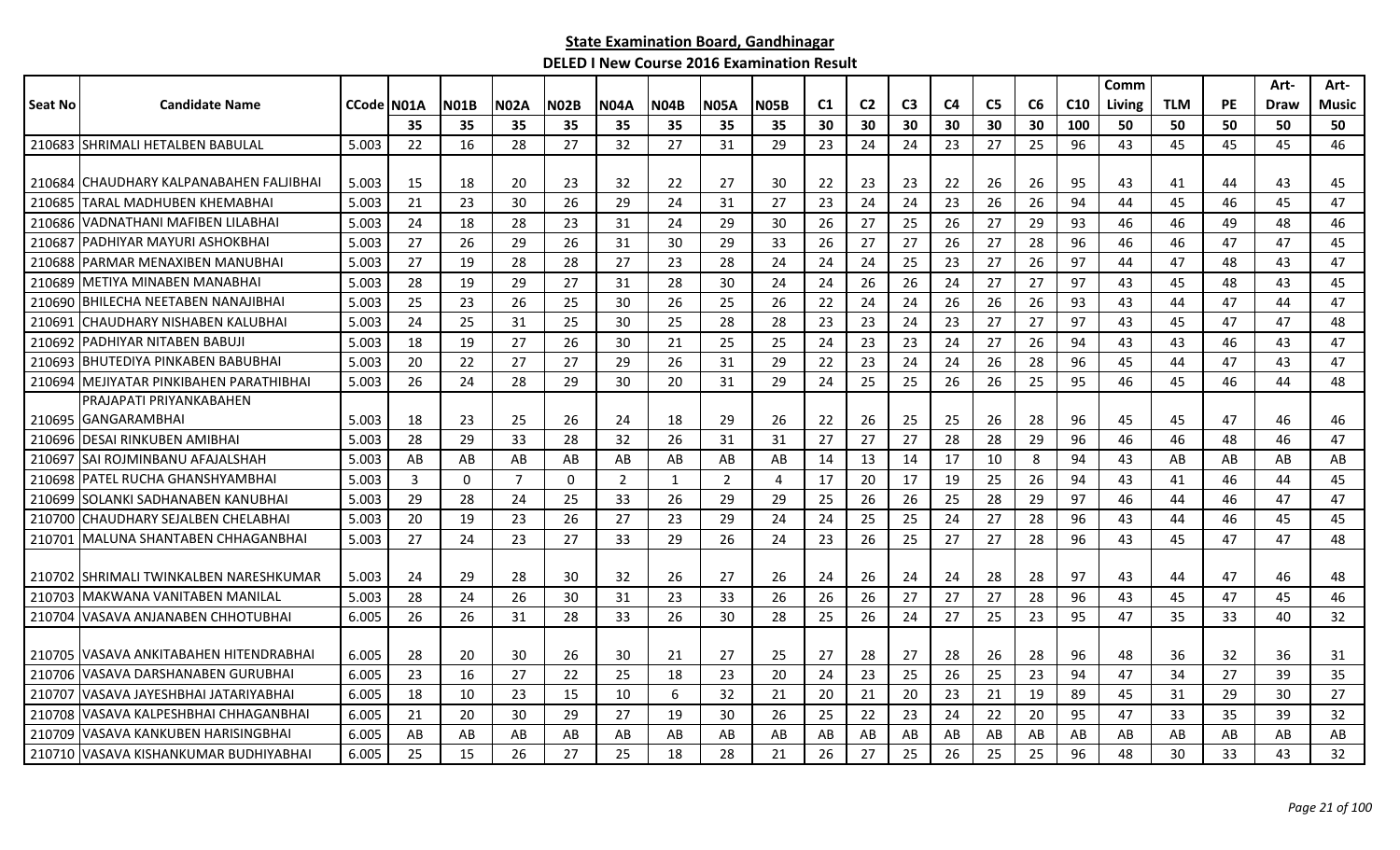|         |                                       |                    |    |             |      |             |      |      |             |             |                |                |                |                |                |                |                 | Comm   |            |           | Art- | Art-  |
|---------|---------------------------------------|--------------------|----|-------------|------|-------------|------|------|-------------|-------------|----------------|----------------|----------------|----------------|----------------|----------------|-----------------|--------|------------|-----------|------|-------|
| Seat No | <b>Candidate Name</b>                 | <b>CCode IN01A</b> |    | <b>N01B</b> | N02A | <b>N02B</b> | N04A | N04B | <b>N05A</b> | <b>N05B</b> | C <sub>1</sub> | C <sub>2</sub> | C <sub>3</sub> | C <sub>4</sub> | C <sub>5</sub> | C <sub>6</sub> | C <sub>10</sub> | Living | <b>TLM</b> | <b>PE</b> | Draw | Music |
|         |                                       |                    | 35 | 35          | 35   | 35          | 35   | 35   | 35          | 35          | 30             | 30             | 30             | 30             | 30             | 30             | 100             | 50     | 50         | 50        | 50   | 50    |
|         | <b>KADVA LUKMAN</b>                   |                    |    |             |      |             |      |      |             |             |                |                |                |                |                |                |                 |        |            |           |      |       |
|         | 210711 IMUHAMMEDHANIFYUSUF            | 6.005              | 25 | 18          | 24   | 30          | 28   | 18   | 32          | 27          | 21             | 22             | 23             | 24             | 25             | 25             | 80              | 40     | 36         | 37        | 43   | 31    |
|         | 210712 VASAVA NILESHBHAI DILSINGBHAI  | 6.005              | 23 | 22          | 26   | 30          | 26   | 18   | 29          | 25          | 22             | 21             | 20             | 23             | 24             | 20             | 90              | 46     | 34         | 31        | 35   | 30    |
|         | 210713 TADVI NIRUBEN BHANABHAI        | 6.005              | 17 | 13          | 25   | 25          | 19   | 11   | 20          | 18          | 22             | 23             | 22             | 23             | 23             | 20             | 92              | 46     | 31         | 31        | 35   | 31    |
| 210714  | TADVI PARULBHAI NATVARBHAI            | 6.005              | 15 | 14          | 16   | 27          | 14   | 13   | 11          | 18          | 21             | 22             | 21             | 23             | 22             | 20             | 91              | 47     | 29         | 27        | 40   | 31    |
|         | 210715 VASAVA PINALBEN SHANTILAL      | 6.005              | 26 | 24          | 28   | 30          | 25   | 18   | 20          | 20          | 23             | 24             | 25             | 24             | 23             | 22             | 94              | 47     | 30         | 32        | 33   | 32    |
|         | 210716 VASAVA RAJESHBHAI AMARSING     | 6.005              | 24 | 20          | 28   | 26          | 23   | 19   | 24          | 28          | 26             | 24             | 25             | 24             | 24             | 23             | 96              | 48     | 30         | 28        | 38   | 29    |
|         | 210717 VASAVA RAKESHBHAI GAMBHIRBHAI  | 6.005              | 25 | 20          | 28   | 32          | 25   | 23   | 27          | 28          | 24             | 25             | 25             | 24             | 23             | 25             | 94              | 46     | 29         | 32        | 30   | 35    |
| 210718  | VASAVA RASHMIKABEN SHANKARBHAI        | 6.005              | 26 | 18          | 27   | 31          | 24   | 18   | 27          | 22          | 25             | 25             | 24             | 24             | 25             | 24             | 95              | 47     | 31         | 37        | 43   | 37    |
| 210719  | VASAVA RINABEN AMRUTBHAI              | 6.005              | 22 | 22          | 22   | 31          | 23   | 8    | 21          | 20          | 23             | 22             | 21             | 24             | 23             | 20             | 93              | 46     | 31         | 27        | 42   | 33    |
| 210720  | VASAVA ROSHANABEN DALPATBHAI          | 6.005              | 24 | 19          | 26   | 30          | 25   | 10   | 18          | 23          | 22             | 23             | 23             | 22             | 21             | 20             | 95              | 48     | 30         | 27        | 46   | 33    |
| 210721  | IVASAVA SANGITABEN MAGANBHAI          | 6.005              | 18 | 18          | 22   | 29          | 24   | 11   | 18          | 19          | 25             | 25             | 26             | 24             | 23             | 23             | 97              | 48     | 30         | 32        | 40   | 38    |
| 210722  | VASAVA SHARMILABEN NATVARBHAI         | 6.005              | 25 | 24          | 28   | 29          | 26   | 21   | 27          | 25          | 24             | 23             | 23             | 24             | 24             | 22             | 92              | 47     | 31         | 30        | 41   | 32    |
| 210723  | VASAVA SHEELABEN SURSINGBHAI          | 6.005              | 25 | 22          | 29   | 30          | 25   | 17   | 28          | 25          | 25             | 24             | 25             | 25             | 25             | 24             | 93              | 47     | 32         | 30        | 41   | 36    |
| 210724  | lVASAVA SHITALKUMAR SURSINGBHAI       | 6.005              | 14 | 15          | 27   | 25          | 22   | 3    | 18          | 21          | 21             | 20             | 21             | 20             | 20             | 19             | 88              | 45     | 35         | 27        | 34   | 31    |
| 210725  | VASAVA SNEHABEN JALAMSINGBHAI         | 6.005              | 17 | 19          | 26   | 28          | 24   | 19   | 30          | 25          | 23             | 23             | 24             | 24             | 23             | 24             | 94              | 46     | 31         | 27        | 47   | 41    |
| 210726  | VASAVA SONALBEN MAHESHBHAI            | 6.005              | 18 | 18          | 21   | 21          | 21   | 5    | 15          | 26          | 20             | 21             | 21             | 20             | 20             | 18             | 91              | 46     | 30         | 27        | 39   | 35    |
| 210727  | VASAVA URVISHKUMAR VIJAYBHAI          | 6.005              | 25 | 19          | 23   | 30          | 23   | 4    | 27          | 26          | 26             | 25             | 26             | 26             | 25             | 25             | 96              | 48     | 30         | 30        | 38   | 29    |
| 210728  | VASAVA VAISHALIBEN KARAMSING          | 6.005              | 24 | 21          | 27   | 30          | 29   | 14   | 20          | 30          | 26             | 25             | 25             | 26             | 25             | 24             | 93              | 47     | 39         | 29        | 43   | 35    |
|         | 210729 VASAVA VARSHABEN SHANKARBHAI   | 6.005              | 25 | 27          | 30   | 28          | 23   | 9    | 24          | 27          | 26             | 25             | 26             | 25             | 26             | 24             | 95              | 47     | 31         | 35        | 39   | 37    |
|         | 210732 BARAIYA ASHVINKUMAR DINESHBHAI | 7.001              | 28 | 30          | 29   | 28          | 28   | 30   | 28          | 28          | 26             | 27             | 26             | 26             | 26             | 26             | 94              | 47     | 48         | 48        | 47   | 48    |
| 210733  | KHACHAR AVIRATBHAI JAYESHBHAI         | 7.001              | 25 | 30          | 26   | 25          | 12   | 18   | 27          | 26          | 27             | 28             | 27             | 26             | 27             | 26             | 96              | 48     | 48         | 48        | 48   | 49    |
| 210734  | BARAIYA BHADRESHKUMAR BABULAL         | 7.001              | 26 | 31          | 28   | 29          | 27   | 18   | 28          | 25          | 28             | 28             | 28             | 28             | 29             | 28             | 98              | 48     | 49         | 49        | 49   | 48    |
|         | 210735   DHANDHALA BHARGAV BHARATBHAI | 7.001              | 18 | 28          | 18   | 19          | 20   | 19   | 31          | 24          | 25             | 25             | 25             | 26             | 26             | 28             | 94              | 45     | 48         | 49        | 48   | 48    |
| 210736  | JOGRANA BHAVESH PETHABHAI             | 7.001              | 25 | 27          | 19   | 23          | 24   | 18   | 33          | 25          | 28             | 28             | 28             | 28             | 27             | 27             | 96              | 48     | 48         | 49        | 47   | 47    |
| 210737  | SILHAR DHAVALKUMAR MUKUNDRAY          | 7.001              | 31 | 31          | 30   | 28          | 30   | 30   | 32          | 28          | 28             | 28             | 28             | 28             | 27             | 27             | 97              | 48     | 48         | 48        | 48   | 49    |
| 210738  | ASARI DHRUVRAJ MAGANBHAI              | 7.001              | 23 | 25          | 27   | 22          | 25   | 28   | 24          | 21          | 27             | 28             | 27             | 28             | 28             | 27             | 96              | 48     | 49         | 48        | 47   | 48    |
|         | 210739 KOSHVAH DURGAPRASAD BABULAL    | 7.001              | 27 | 30          | 27   | 25          | 33   | 29   | 29          | 24          | 29             | 29             | 29             | 28             | 29             | 28             | 98              | 49     | 49         | 49        | 48   | 49    |
|         | 210740 BARAIYA HARDIKKUMAR SHANTILAL  | 7.001              | 22 | 30          | 24   | 24          | 29   | 26   | 28          | 26          | 25             | 27             | 25             | 26             | 26             | 25             | 93              | 45     | 48         | 49        | 46   | 46    |
| 210741  | SHAH HARDIKKUMAR KISHORBHAI           | 7.001              | 27 | 24          | 24   | 27          | 27   | 29   | 32          | 25          | 29             | 28             | 29             | 28             | 28             | 28             | 98              | 48     | 49         | 48        | 49   | 49    |
|         | 210742   BARAIYA HARESHBHAI HIRABHAI  | 7.001              | 18 | 22          | 18   | 21          | 20   | 19   | 23          | 23          | 27             | 28             | 27             | 28             | 28             | 26             | 96              | 48     | 49         | 49        | 48   | 49    |
|         | 210743 GOHIL JAYDIP PRADYUMANSINH     | 7.001              | 13 | 22          | 23   | 22          | 19   | 13   | 21          | 24          | 26             | 27             | 26             | 27             | 27             | 25             | 95              | 47     | 48         | 49        | 47   | 48    |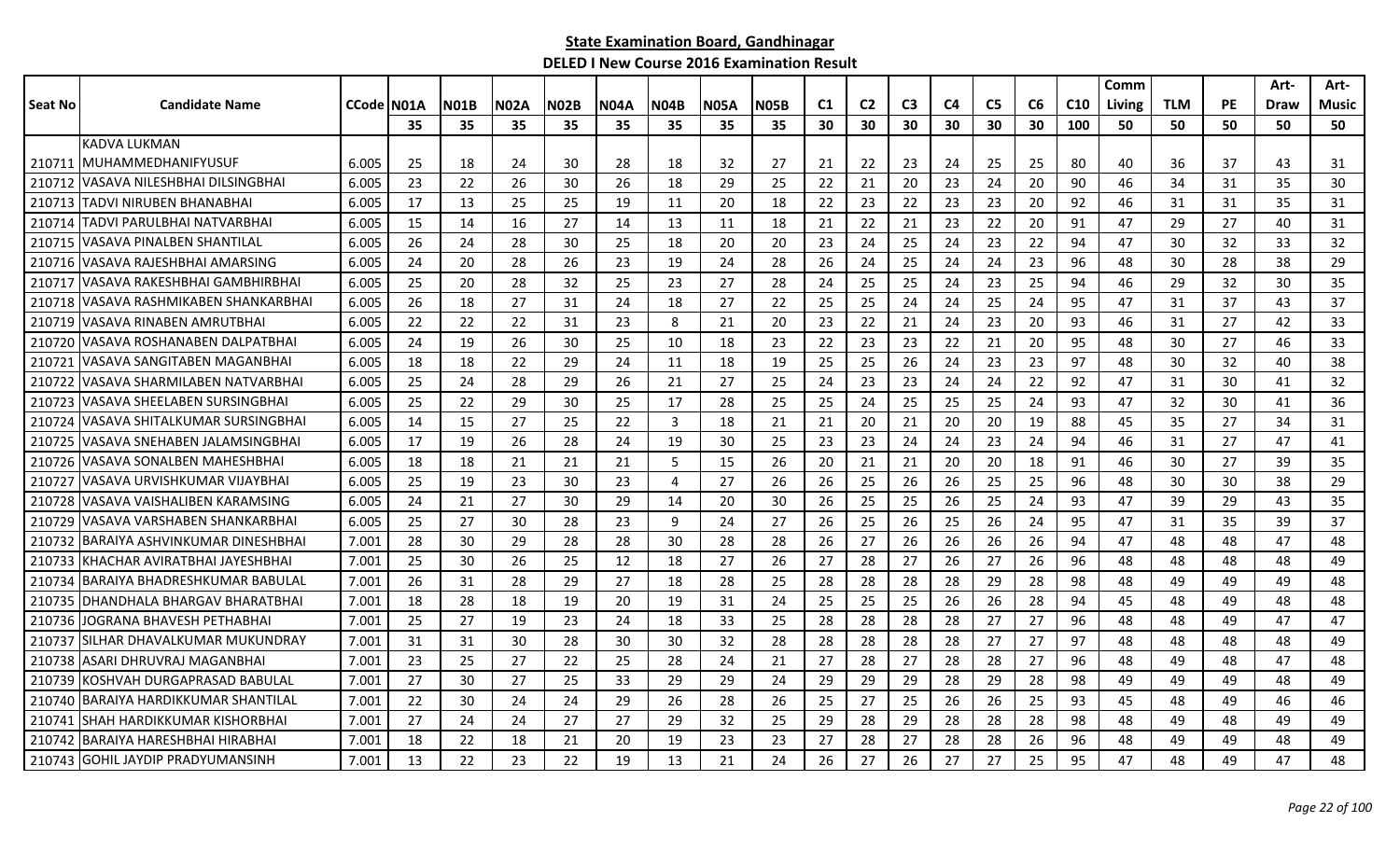|         |                                           |            |     |      |             |             |             |             |             |             |                |                |                |                |                |    |                 | Comm   |            |           | Art-        | Art-  |
|---------|-------------------------------------------|------------|-----|------|-------------|-------------|-------------|-------------|-------------|-------------|----------------|----------------|----------------|----------------|----------------|----|-----------------|--------|------------|-----------|-------------|-------|
| Seat No | <b>Candidate Name</b>                     | CCode N01A |     | NO1B | <b>N02A</b> | <b>N02B</b> | <b>N04A</b> | <b>N04B</b> | <b>N05A</b> | <b>N05B</b> | C <sub>1</sub> | C <sub>2</sub> | C <sub>3</sub> | C <sub>4</sub> | C <sub>5</sub> | C6 | C <sub>10</sub> | Living | <b>TLM</b> | <b>PE</b> | <b>Draw</b> | Music |
|         |                                           |            | 35  | 35   | 35          | 35          | 35          | 35          | 35          | 35          | 30             | 30             | 30             | 30             | 30             | 30 | 100             | 50     | 50         | 50        | 50          | 50    |
|         |                                           |            |     |      |             |             |             |             |             |             |                |                |                |                |                |    |                 |        |            |           |             |       |
|         | 210744 JJADEJA MAYURDHVAJSINH DILAVARSINH | 7.001      | 26  | 22   | 30          | 25          | 32          | 30          | 28          | 25          | 27             | 27             | 27             | 28             | 28             | 25 | 96              | 47     | 48         | 49        | 48          | 47    |
|         | 210745 GOSWAMI MAYURGIRI RAMESHGIRI       | 7.001      | 21  | 16   | 20          | 18          | 22          | 24          | 23          | 22          | 27             | 28             | 27             | 27             | 28             | 25 | 96              | 48     | 48         | 48        | 48          | 48    |
|         | 210746 LAKHANI MITULBHAI AMIRALI          | 7.001      | 20  | 18   | 18          | 24          | 22          | 23          | 22          | 25          | 27             | 27             | 26             | 27             | 27             | 25 | 96              | 47     | 49         | 48        | 47          | 47    |
|         | 210747 BHAMANI NITESHBHAI PARSOTTAMBHAI   | 7.001      | 26  | 24   | 27          | 26          | 26          | 29          | 28          | 29          | 27             | 29             | 27             | 28             | 28             | 26 | 98              | 48     | 49         | 49        | 48          | 49    |
| 210748  | YADAV PARESHBHAI LALAJIBHAI               | 7.001      | 29  | 23   | 28          | 25          | 24          | 28          | 32          | 27          | 28             | 28             | 28             | 28             | 28             | 27 | 96              | 48     | 49         | 48        | 48          | 49    |
|         | 210749 GOHIL PUSHPRAJSINH RAMESHSINH      | 7.001      | 18  | 20   | 22          | 23          | 24          | 23          | 26          | 25          | 26             | 27             | 26             | 27             | 26             | 26 | 95              | 46     | 48         | 48        | 47          | 48    |
| 210750  | JOSHI RAVI BABUBHAI                       | 7.001      | 20  | 18   | 19          | 22          | 20          | 18          | 30          | 24          | 27             | 28             | 27             | 28             | 27             | 26 | 95              | 48     | 48         | 49        | 48          | 47    |
| 210751  | IBARAIYA RINESHKUMAR DINUBHAI             | 7.001      | 26  | 18   | 20          | 23          | 15          | 19          | 33          | 24          | 25             | 27             | 25             | 27             | 26             | 25 | 94              | 46     | 48         | 49        | 46          | 46    |
| 210752  | <b>ZUNZA SURESHBHAI BHUTHABHAI</b>        | 7.001      | 24  | 22   | 25          | 23          | 19          | 19          | 30          | 26          | 25             | 26             | 25             | 27             | 26             | 25 | 93              | 45     | 48         | 48        | 46          | 46    |
| 210753  | IDABHI VIPULBHAI BHUPATBHAI               | 7.001      | 30  | 24   | 30          | 27          | 26          | 28          | 28          | 28          | 29             | 29             | 29             | 28             | 29             | 28 | 98              | 49     | 49         | 49        | 49          | 49    |
|         | 210755   MOBH AARATIBEN TAKHATSANGBHAI    | 7.003      | 31  | 25   | 31          | 30          | 29          | 34          | 28          | 31          | 28             | 29             | 28             | 29             | 28             | 29 | 99              | 49     | 48         | 49        | 49          | 48    |
|         | 210756 SARVAIYA ALPABEN MAKABHAI          | 7.003      | 32  | 27   | 30          | 29          | 30          | 32          | 33          | 29          | 28             | 28             | 28             | 29             | 28             | 29 | 98              | 50     | 48         | 49        | 49          | 48    |
| 210757  | <b>IPANOT ASHABEN MANUBHAI</b>            | 7.003      | 28  | 25   | 31          | 23          | 26          | 31          | 31          | 28          | 27             | 28             | 27             | 28             | 28             | 27 | 96              | 49     | 49         | 49        | 49          | 49    |
|         | 210758 JJANI ASMITABAHEN RATANJIBHAI      | 7.003      | 33  | 27   | 33          | 31          | 30          | 33          | 31          | 28          | 29             | 29             | 28             | 29             | 28             | 29 | 98              | 50     | 49         | 49        | 49          | 49    |
|         | 210759 IPANDYA ASMITABAHEN BHANUSHANKAR   | 7.003      | -24 | 25   | 32          | 28          | 30          | 31          | 24          | 27          | 28             | 28             | 28             | 28             | 28             | 28 | 96              | 49     | 47         | 49        | 49          | 48    |
| 210760  | CHAUHAN ASMITABEN BHIMJIBHAI              | 7.003      | 31  | 22   | 31          | 26          | 28          | 29          | 28          | 26          | 28             | 28             | 28             | 28             | 29             | 28 | 97              | 49     | 48         | 49        | 48          | 48    |
| 210761  | IDANGAR ASMITABEN DHIRUBHAI               | 7.003      | 27  | 19   | 26          | 28          | 27          | 24          | 20          | 26          | 29             | 28             | 28             | 29             | 28             | 28 | 98              | 50     | 49         | 48        | 48          | 49    |
|         | 210762 MAKWANA AXITABEN SHAMJIBHAI        | 7.003      | 31  | 19   | 30          | 30          | 30          | 21          | 27          | 26          | 28             | 28             | 29             | 28             | 29             | 28 | 98              | 49     | 49         | 49        | 49          | 49    |
|         | 210763 SARVAIYA BHAVNABEN BALABHAI        | 7.003      | 27  | 33   | 32          | 24          | -26         | 27          | 23          | 29          | 28             | 29             | 28             | 28             | 27             | 28 | 99              | 50     | 48         | 48        | 48          | 49    |
| 210764  | <b>I</b> GOHIL BHUMIBA NATUBHA            | 7.003      | 25  | 32   | 33          | 31          | 30          | 31          | 30          | 26          | 28             | 28             | 29             | 27             | 28             | 29 | 98              | 49     | 48         | 49        | 48          | 49    |
| 210765  | ICHAUHAN DAXABAHEN BABUBHAI               | 7.003      | 27  | 29   | 30          | 28          | 30          | 27          | 32          | 28          | 28             | 28             | 29             | 27             | 28             | 29 | 98              | 50     | 48         | 49        | 49          | 49    |
|         | 210766 GOHEL DHARABEN RAJESHKUMAR         | 7.003      | 25  | 30   | 34          | 28          | 30          | 32          | 30          | 30          | 28             | 27             | 28             | 27             | 28             | 27 | 99              | 49     | 48         | 49        | 48          | 49    |
| 210767  | JAMBUCHA DIPMALA ARVINDBHAI               | 7.003      | 25  | 28   | 31          | 30          | 28          | 30          | 32          | 30          | 28             | 28             | 29             | 28             | 29             | 28 | 99              | 49     | 48         | 49        | 49          | 49    |
|         | 210768 PARMAR DIVYABEN BHARATBHAI         | 7.003      | 28  | 30   | 27          | 28          | 28          | 31          | 27          | 28          | 28             | 28             | 29             | 27             | 28             | 27 | 99              | 50     | 48         | 49        | 49          | 49    |
| 210769  | IGOHIL GAYATRIBA RAJENDRASINH             | 7.003      | 26  | 28   | 31          | 31          | 25          | 32          | 28          | 27          | 28             | 27             | 28             | 27             | 28             | 28 | 99              | 49     | 49         | 49        | 49          | 49    |
|         | 210770 SANGANI HARSHABEN BHUPATBHAI       | 7.003      | 32  | 29   | 32          | 30          | 28          | 31          | 33          | 26          | 28             | 29             | 27             | 28             | 29             | 28 | 99              | 50     | 48         | 49        | 49          | 49    |
| 210771  | VAGHELA HEENA RAJUBHAI                    | 7.003      | 15  | 18   | 23          | 19          | 12          | 15          | 27          | 19          | 26             | 27             | 26             | 27             | 26             | 27 | 90              | 49     | 48         | 47        | 48          | 49    |
|         | 210772 CHANDLIYA HETASVIBEN BAKULESHBHAI  | 7.003      | 31  | 30   | 31          | 32          | 30          | 33          | 33          | 30          | 29             | 28             | 29             | 28             | 29             | 28 | 99              | 50     | 48         | 49        | 49          | 49    |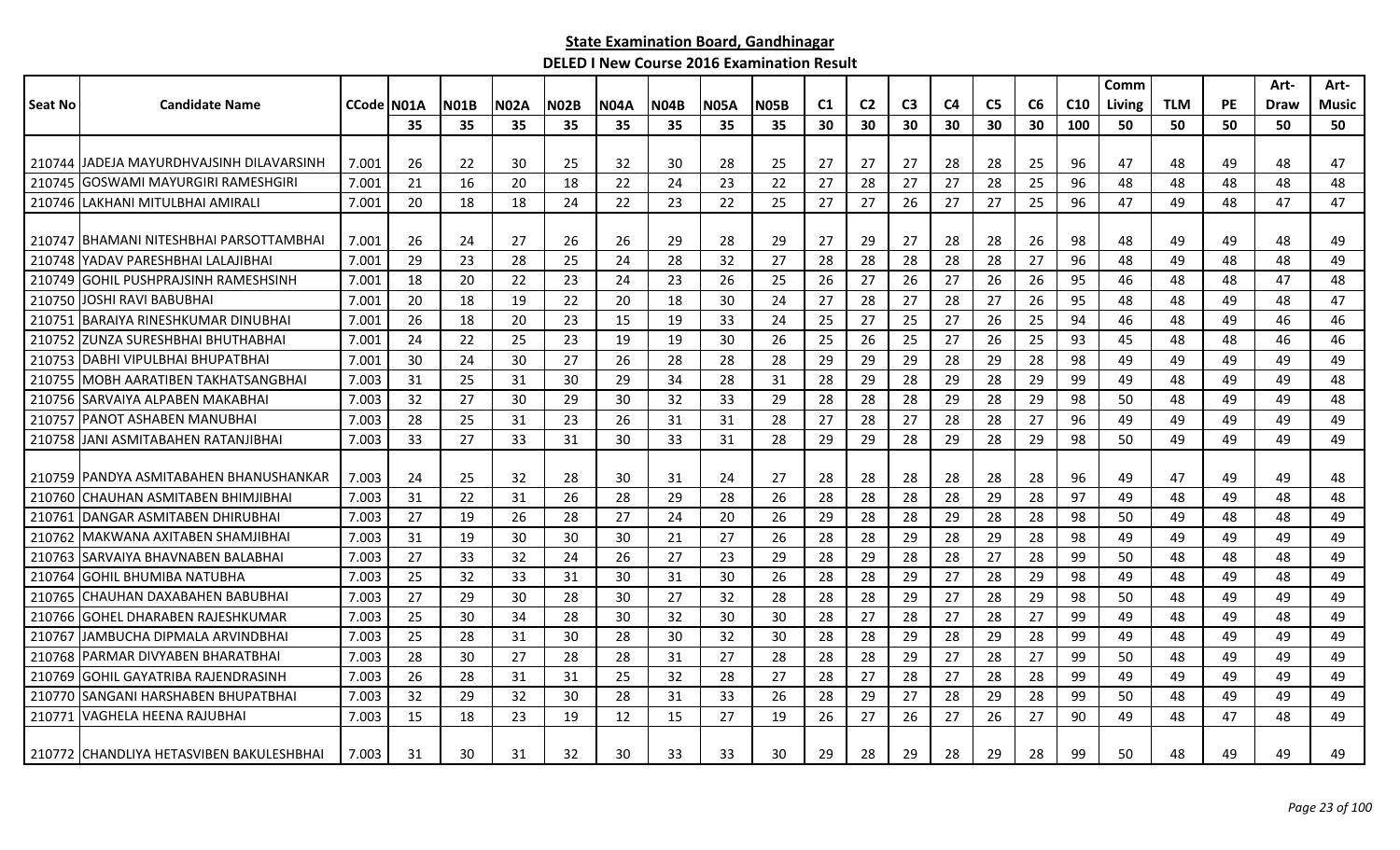|                |                                        |             |    |             |             |             |             |             |             |             |                |                |                |    |                |    |                 | Comm   |            |           | Art-        | Art-         |
|----------------|----------------------------------------|-------------|----|-------------|-------------|-------------|-------------|-------------|-------------|-------------|----------------|----------------|----------------|----|----------------|----|-----------------|--------|------------|-----------|-------------|--------------|
| <b>Seat No</b> | <b>Candidate Name</b>                  | CCode IN01A |    | <b>N01B</b> | <b>N02A</b> | <b>N02B</b> | <b>N04A</b> | <b>N04B</b> | <b>N05A</b> | <b>N05B</b> | C <sub>1</sub> | C <sub>2</sub> | C <sub>3</sub> | C4 | C <sub>5</sub> | C6 | C <sub>10</sub> | Living | <b>TLM</b> | <b>PE</b> | <b>Draw</b> | <b>Music</b> |
|                |                                        |             | 35 | 35          | 35          | 35          | 35          | 35          | 35          | 35          | 30             | 30             | 30             | 30 | 30             | 30 | 100             | 50     | 50         | 50        | 50          | 50           |
|                | 210773 JJETHAVA HIRALBEN JODHABHAI     | 7.003       | 31 | 29          | 30          | 31          | 30          | 28          | 32          | 31          | 28             | 27             | 28             | 27 | 28             | 29 | 98              | 49     | 48         | 49        | 49          | 49           |
| 210774         | BHALIYA JAGRUTIBEN BABUBHAI            | 7.003       | 30 | 28          | 30          | 27          | 29          | 27          | 28          | 31          | 28             | 29             | 28             | 28 | 27             | 28 | 98              | 49     | 48         | 49        | 48          | 49           |
| 210775         | <b>GOHIL JAGRUTIBEN PARBATBHAI</b>     | 7.003       | 28 | 31          | 30          | 30          | 31          | 30          | 32          | 31          | 28             | 28             | 27             | 28 | 29             | 27 | 99              | 50     | 49         | 49        | 48          | 49           |
| 210776         | JOSHI JANAVI MANISHBHAI                | 7.003       | 29 | 32          | 31          | 29          | 30          | 31          | 31          | 30          | 29             | 29             | 29             | 28 | 29             | 29 | 99              | 49     | 49         | 49        | 48          | 48           |
| 210777         | <b>PARMAR JANKIBEN JITENDRABHAI</b>    | 7.003       | 28 | 21          | 31          | 31          | -29         | 32          | 33          | 31          | 29             | 28             | 29             | 29 | 28             | 29 | 99              | 50     | 48         | 49        | 49          | 49           |
| 210778         | <b>SONDARAVA JASHIBEN BHOLABHAI</b>    | 7.003       | 30 | 22          | 27          | 29          | 28          | 29          | 31          | 28          | 28             | 27             | 28             | 27 | 28             | 29 | 99              | 49     | 48         | 49        | 48          | 48           |
| 210779         | IRAMANA JULEEBEN RATILAL               | 7.003       | 27 | 21          | 29          | 25          | 31          | 30          | 30          | 26          | 28             | 28             | 27             | 29 | 28             | 28 | 98              | 50     | 49         | 49        | 47          | 48           |
| 210780         | <b>ASARI JULIUS MAGANBHAI</b>          | 7.003       | 20 | 20          | 26          | 26          | 26          | 29          | 22          | 23          | 28             | 28             | 29             | 28 | 28             | 29 | 98              | 49     | 49         | 49        | 49          | 49           |
| 210781         | KANTARIYA JYOTIBEN MANSUKHBHAI         | 7.003       | 27 | 24          | 28          | 27          | 33          | 31          | 33          | 27          | 28             | 28             | 29             | 28 | 29             | 28 | 99              | 49     | 48         | 49        | 49          | 48           |
| 210782         | IBAMBHANIYA KAJAL KALUBHAI             | 7.003       | 30 | 27          | 29          | 28          | 31          | 30          | 32          | 29          | 28             | 27             | 28             | 27 | 28             | 29 | 99              | 50     | 49         | 49        | 48          | 49           |
| 210783         | <b>IBHATT KAJALBEN JAGDISHRAY</b>      | 7.003       | 28 | 29          | 30          | 32          | 31          | 32          | 34          | 32          | 28             | 29             | 28             | 29 | 29             | 28 | 99              | 49     | 49         | 49        | 49          | 49           |
| 210784         | ICHAUHAN KAJALBEN BHARATBHAI           | 7.003       | 25 | 22          | 29          | 30          | 26          | 29          | 27          | 28          | 28             | 27             | 28             | 27 | 29             | 28 | 98              | 50     | 49         | 49        | 48          | 49           |
| 210785         | DABHI KAJALBEN BHUPATBHAI              | 7.003       | 27 | 25          | 31          | 30          | 30          | 31          | 29          | 27          | 28             | 28             | 29             | 28 | 28             | 27 | 99              | 49     | 48         | 49        | 48          | 48           |
| 210786         | IDHAPA KAJALBEN RAGHAVBHAI             | 7.003       | 30 | 25          | 31          | 31          | 31          | 32          | 30          | 30          | 29             | 28             | 29             | 28 | 29             | 28 | 99              | 50     | 49         | 49        | 49          | 49           |
| 210787         | <b>GARUDA KALPANABEN MANJIBHAI</b>     | 7.003       | 19 | 33          | 29          | 30          | -29         | 32          | 30          | 28          | 28             | 27             | 28             | 27 | 28             | 29 | 99              | 49     | 48         | 49        | 48          | 48           |
| 210788         | GAJJAR KINJALBEN ARAVINDBHAI           | 7.003       | 24 | 32          | 31          | 27          | 28          | 27          | 31          | 27          | 28             | 27             | 28             | 28 | 28             | 27 | 99              | 49     | 48         | 49        | 48          | 49           |
| 210789         | <b>IKHATSURIYA KOMAL YOGESHBHAI</b>    | 7.003       | 26 | 30          | 32          | 29          | 27          | 32          | 28          | 28          | 29             | 28             | 28             | 29 | 28             | 29 | 99              | 50     | 49         | 49        | 47          | 49           |
|                |                                        |             |    |             |             |             |             |             |             |             |                |                |                |    |                |    |                 |        |            |           |             |              |
|                | 210790 CHAUHAN KOMALBEN LAKHAMANBHAI   | 7.003       | 32 | 30          | 32          | 30          | 29          | 30          | 32          | 29          | 28             | 27             | 29             | 28 | 29             | 28 | 99              | 49     | 48         | 49        | 48          | 48           |
| 210791         | <b>BAMBHANIYA LAKHUBEN NANUBHAI</b>    | 7.003       | 24 | 32          | 33          | 26          | -29         | 26          | 28          | 28          | 28             | 28             | 27             | 29 | 28             | 29 | 99              | 50     | 49         | 49        | 49          | 49           |
| 210792         | <b>IPATEL MADHAVIBEN BHADRESHBHAI</b>  | 7.003       | 28 | 32          | 32          | 27          | 31          | 29          | 27          | 28          | 28             | 29             | 28             | 29 | 28             | 28 | 99              | 49     | 48         | 49        | 48          | 49           |
| 210793         | IBHATTI MAKSUDABEN MUSTAKBHAI          | 7.003       | 26 | 23          | 32          | 26          | -28         | 33          | 28          | 24          | 29             | 28             | 29             | 28 | 28             | 29 | 99              | 50     | 49         | 49        | 48          | 48           |
| 210794         | MAKWANA MANISHABEN BHOLABHAI           | 7.003       | 28 | 20          | 29          | 26          | 28          | 33          | 27          | 25          | 28             | 27             | 28             | 27 | 29             | 28 | 98              | 49     | 48         | 48        | 48          | 48           |
| 210795         | YADAV MANSIBAHEN RAMESHBHAI            | 7.003       | 30 | 24          | 33          | 28          | 32          | 31          | 30          | 30          | 29             | 28             | 28             | 29 | 28             | 29 | 99              | 49     | 49         | 49        | 48          | 49           |
| 210796         | <b>GOHEL MAYURIBEN ARVINDBHAI</b>      | 7.003       | 28 | 21          | 31          | 24          | 27          | 33          | 28          | 27          | 27             | 28             | 27             | 27 | 27             | 28 | 98              | 50     | 48         | 49        | 48          | 49           |
| 210797         | IJANI MENABEN BHUPATBHAI               | 7.003       | 26 | 25          | 23          | 23          | 30          | 32          | 31          | 25          | 28             | 27             | 28             | 27 | 27             | 28 | 99              | 49     | 48         | 49        | 48          | 48           |
|                | 210798 BORICHA NAMRATA PANKAJBHAI      | 7.003       | 23 | 21          | 29          | 23          | 25          | 21          | 24          | 22          | 28             | 27             | 28             | 27 | 28             | 27 | 98              | 50     | 47         | 49        | 48          | 49           |
|                |                                        |             |    |             |             |             |             |             |             |             |                |                |                |    |                |    |                 |        |            |           |             |              |
|                | 210799   RAMANUJ NAMRATA BHUPENDRABHAI | 7.003       | 28 | 23          | 30          | 32          | 28          | 33          | 28          | 27          | 28             | 29             | 28             | 28 | 29             | 28 | 99              | 49     | 48         | 49        | 48          | 48           |
|                |                                        |             |    |             |             |             |             |             |             |             |                |                |                |    |                |    |                 |        |            |           |             |              |
|                | 210800 IMAKWANA NARMADABEN RAMESHBHAI  | 7.003       | 26 | 25          | 30          | 30          | 31          | 30          | 28          | 28          | 28             | 29             | 28             | 29 | 28             | 28 | 99              | 50     | 48         | 49        | 49          | 48           |
|                | 210801 SOLANKI NAYNABEN RAJUBHAI       | 7.003       | 23 | 23          | 30          | 26          | 25          | 31          | 27          | 24          | 28             | 28             | 27             | 27 | 29             | 28 | 99              | 49     | 49         | 49        | 49          | 49           |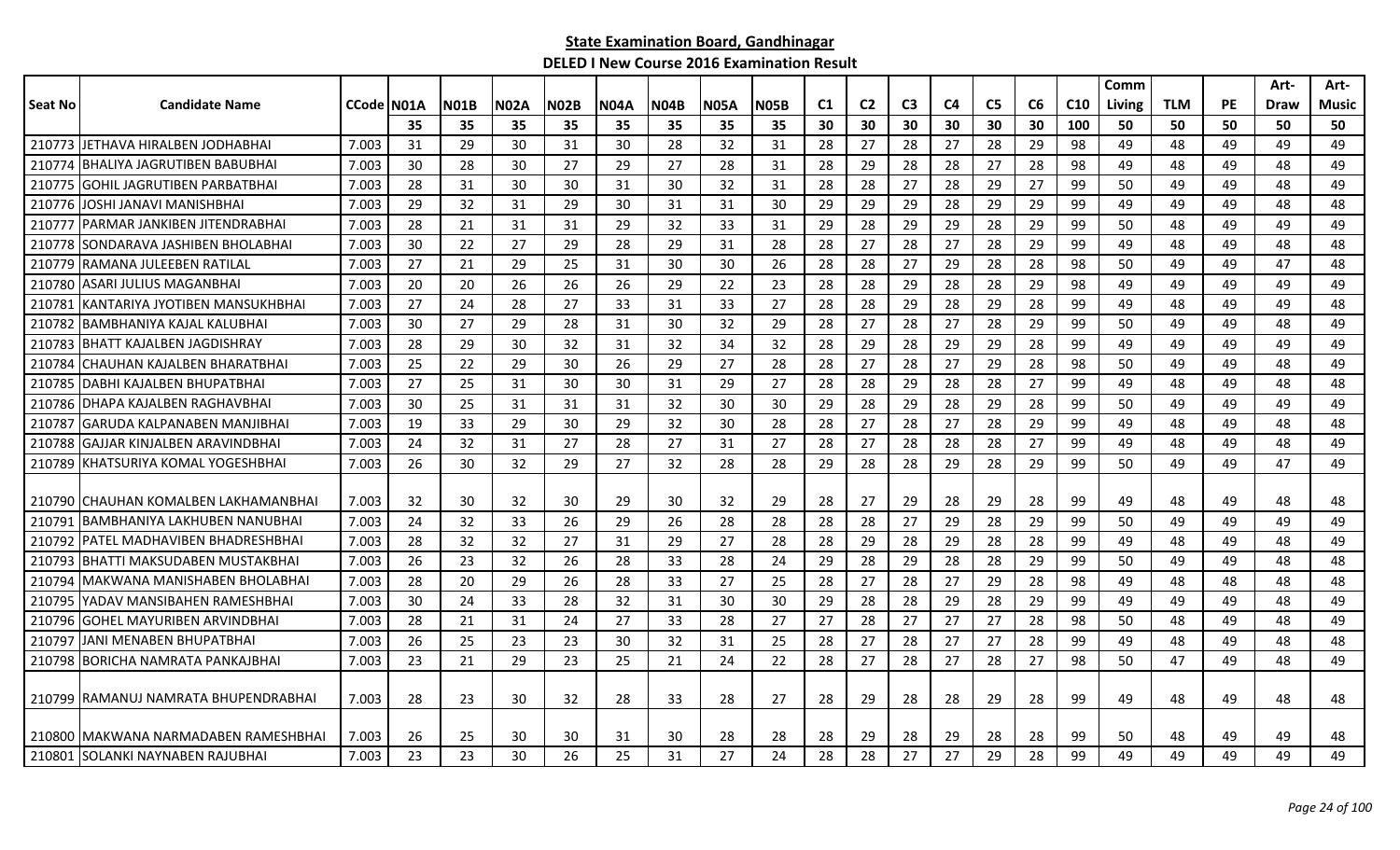|                |                                         |            |    |      |             |             |             |             |             |             |                |                |                |                |                |    |                 | Comm   |            |           | Art-        | Art-         |
|----------------|-----------------------------------------|------------|----|------|-------------|-------------|-------------|-------------|-------------|-------------|----------------|----------------|----------------|----------------|----------------|----|-----------------|--------|------------|-----------|-------------|--------------|
| <b>Seat No</b> | <b>Candidate Name</b>                   | CCode N01A |    | NO1B | <b>N02A</b> | <b>N02B</b> | <b>N04A</b> | <b>N04B</b> | <b>N05A</b> | <b>N05B</b> | C <sub>1</sub> | C <sub>2</sub> | C <sub>3</sub> | C <sub>4</sub> | C <sub>5</sub> | C6 | C <sub>10</sub> | Living | <b>TLM</b> | <b>PE</b> | <b>Draw</b> | <b>Music</b> |
|                |                                         |            | 35 | 35   | 35          | 35          | 35          | 35          | 35          | 35          | 30             | 30             | 30             | 30             | 30             | 30 | 100             | 50     | 50         | 50        | 50          | 50           |
| 210802         | <b>IBARAIYA NEETABEN FAFABHAI</b>       | 7.003      | 29 | 25   | 32          | 28          | 32          | 32          | 29          | 27          | 28             | 28             | 27             | 29             | 27             | 29 | 99              | 49     | 47         | 49        | 49          | 48           |
| 210803         | KHODIFAD NIDHI PARSHOTTAMBHAI           | 7.003      | 26 | 26   | 30          | 26          | 28          | 26          | 27          | 26          | 28             | 27             | 27             | 28             | 27             | 28 | 99              | 50     | 48         | 49        | 49          | 49           |
| 210804         | ICHAUHAN NIKITABEN VINODBHAI            | 7.003      | 28 | 25   | 31          | 28          | 32          | 29          | 29          | 27          | 28             | 27             | 27             | 28             | 27             | 27 | 99              | 49     | 48         | 49        | 49          | 49           |
|                |                                         |            |    |      |             |             |             |             |             |             |                |                |                |                |                |    |                 |        |            |           |             |              |
|                | 210805 LADHAVA NILPABEN RAVISHANKARBHAI | 7.003      | 28 | 26   | 33          | 30          | 33          | 31          | 33          | 26          | 28             | 29             | 28             | 28             | 29             | 28 | 99              | 50     | 48         | 49        | 48          | 49           |
| 210806         | KANOJIYA PALAKBEN BATUKBHAI             | 7.003      | 28 | 25   | 33          | 29          | 30          | 30          | 31          | 28          | 29             | 28             | 29             | 28             | 28             | 29 | 99              | 49     | 48         | 49        | 48          | 49           |
| 210807         | CHAUHAN POOJABEN RAMESHBHAI             | 7.003      | 23 | 26   | 31          | 29          | 26          | 24          | 25          | 27          | 27             | 28             | 27             | 28             | 27             | 28 | 98              | 50     | 47         | 49        | 49          | 48           |
| 210808         | PARMAR RAMBHABEN VALJIBHAI              | 7.003      | 29 | 30   | 33          | 29          | 30          | 32          | 32          | 29          | 28             | 29             | 28             | 28             | 29             | 28 | 99              | 49     | 49         | 49        | 48          | 49           |
| 210809         | <b>GOHIL RAVINABEN GHANSHYAMBHAI</b>    | 7.003      | 28 | 30   | 32          | 31          | 34          | 32          | 33          | 29          | 29             | 29             | 29             | 29             | 29             | 28 | 99              | 49     | 48         | 49        | 49          | 49           |
|                |                                         |            |    |      |             |             |             |             |             |             |                |                |                |                |                |    |                 |        |            |           |             |              |
| 210810         | BAMBHANIYA RIDDHIBEN JAGDISHBHAI        | 7.003      | 30 | 33   | 33          | 31          | 32          | 33          | 33          | 31          | 29             | 29             | 28             | 29             | 29             | 29 | 99              | 50     | 48         | 49        | 48          | 48           |
| 21081          | BARAIYA RINKAL KALYANBHAI               | 7.003      | 27 | 32   | 29          | 28          | 30          | 29          | 31          | 29          | 28             | 27             | 29             | 28             | 28             | 29 | 99              | 49     | 48         | 49        | 48          | 48           |
| 210812         | PANDYA RINKALBEN MAVJIBHAI              | 7.003      | 28 | 30   | 30          | 27          | 31          | 34          | 30          | 27          | 27             | 28             | 27             | 26             | 27             | 27 | 90              | 50     | 48         | 48        | 48          | 48           |
| 210813         | PARMAR RUPALBEN BHARATBHAI              | 7.003      | 26 | 25   | 30          | 24          | 31          | 29          | 26          | 28          | 28             | 27             | 28             | 27             | 28             | 27 | 99              | 49     | 47         | 49        | 48          | 49           |
| 210814         | DHAPA SANGEETABEN GIRDHARBHAI           | 7.003      | 25 | 21   | 29          | 24          | 22          | 25          | 25          | 28          | 27             | 27             | 26             | 28             | 28             | 26 | 99              | 50     | 48         | 49        | 48          | 48           |
| 210815         | JOGDIYA SARLABEN RATANJIBHAI            | 7.003      | 21 | 21   | 31          | 24          | 25          | 21          | 29          | 24          | 25             | 24             | 25             | 25             | 24             | 25 | 98              | 49     | 47         | 48        | 48          | 49           |
| 210816         | BARAIYA SEJALBEN NANJIBHAI              | 7.003      | 22 | 21   | 30          | 22          | 27          | 33          | 31          | 27          | 27             | 28             | 27             | 27             | 28             | 27 | 99              | 49     | 48         | 49        | 49          | 48           |
| 210817         | <b>BARAIYA SEJALBEN HARGOVINDBHAI</b>   | 7.003      | 29 | 22   | 30          | 27          | 29          | 30          | 28          | 28          | -28            | 27             | 29             | 27             | 28             | 29 | 99              | 50     | 48         | 49        | 48          | 48           |
| 210818         | CHAUHAN SEJALBEN MAKABHAI               | 7.003      | 24 | 22   | 30          | 26          | 28          | 25          | 26          | 27          | 28             | 28             | 27             | 28             | 27             | 29 | 99              | 49     | 48         | 49        | 49          | 48           |
|                |                                         |            |    |      |             |             |             |             |             |             |                |                |                |                |                |    |                 |        |            |           |             |              |
|                | 210819 CHUDASAMA SEJALBEN BAHADURBHAI   | 7.003      | 28 | 23   | 30          | 29          | 30          | 30          | 29          | 30          | 28             | 29             | 28             | 28             | 29             | 28 | 99              | 50     | 48         | 49        | 49          | 49           |
| 210820         | DABHI SHITALBEN VALLABHBHAI             | 7.003      | 27 | 20   | 31          | 28          | 29          | 28          | 32          | 26          | 28             | 27             | 28             | 29             | 28             | 29 | 99              | 49     | 48         | 49        | 48          | 49           |
| 210821         | MAHIDA SHITALBEN KALUBHAI               | 7.003      | 26 | 23   | 31          | 28          | 28          | 28          | 33          | 27          | 28             | 27             | 28             | 29             | 27             | 29 | 99              | 50     | 47         | 49        | 49          | 48           |
| 210822         | SOLANKI SHITALBEN BABUBHAI              | 7.003      | 26 | 21   | 28          | 25          | 26          | 23          | 24          | 25          | 27             | 27             | 26             | 27             | 26             | 26 | 98              | 49     | 47         | 48        | 48          | 48           |
|                |                                         |            |    |      |             |             |             |             |             |             |                |                |                |                |                |    |                 |        |            |           |             |              |
| 210823         | IBARAIYA SHOBHABEN PARSHOTAMBHAI        | 7.003      | 28 | 30   | 24          | 27          | 27          | 26          | 26          | 31          | 28             | 27             | 28             | 27             | 27             | 28 | 99              | 49     | 48         | 49        | 49          | 49           |
| 210824         | MAKWANA SHOBHABEN BABUBHAI              | 7.003      | 31 | 28   | 26          | 30          | 33          | 28          | 29          | 24          | 28             | 27             | 28             | 29             | 27             | 29 | 99              | 50     | 49         | 48        | 48          | 49           |
| 210825         | llakum shradhdhaben bharatbhai          | 7.003      | 28 | 28   | 28          | 27          | 32          | 31          | 27          | 27          | 28             | 27             | 28             | 27             | 29             | 27 | 99              | 49     | 48         | 49        | 48          | 49           |
| 210826         | <b>VAKANI SHRADHDHABEN JAYANTILAL</b>   | 7.003      | 27 | 30   | 32          | 28          | 32          | 30          | 32          | 28          | 28             | 27             | 27             | 28             | 28             | 29 | 99              | 50     | 48         | 49        | 48          | 48           |
| 210827         | HIRVANI SIMRAN KANAIYALAI               | 7.003      | 27 | 28   | 28          | 24          | 32          | 26          | 33          | 29          | 28             | 27             | 29             | 28             | 27             | 29 | 99              | 49     | 48         | 49        | 48          | 48           |
| 210828         | CHAVDA SMITABEN HASMUKHBHAI             | 7.003      | 24 | 29   | 31          | 24          | 32          | 34          | 31          | 29          | 28             | 27             | 29             | 27             | 29             | 28 | 99              | 50     | 49         | 49        | 48          | 48           |
|                | 210829 KANTARIYA SONALBEN MANJIBHAI     | 7.003      | 26 | 29   | 29          | 25          | 33          | 30          | 27          | 30          | 27             | 28             | 27             | 27             | 28             | 28 | 99              | 49     | 48         | 49        | 48          | 49           |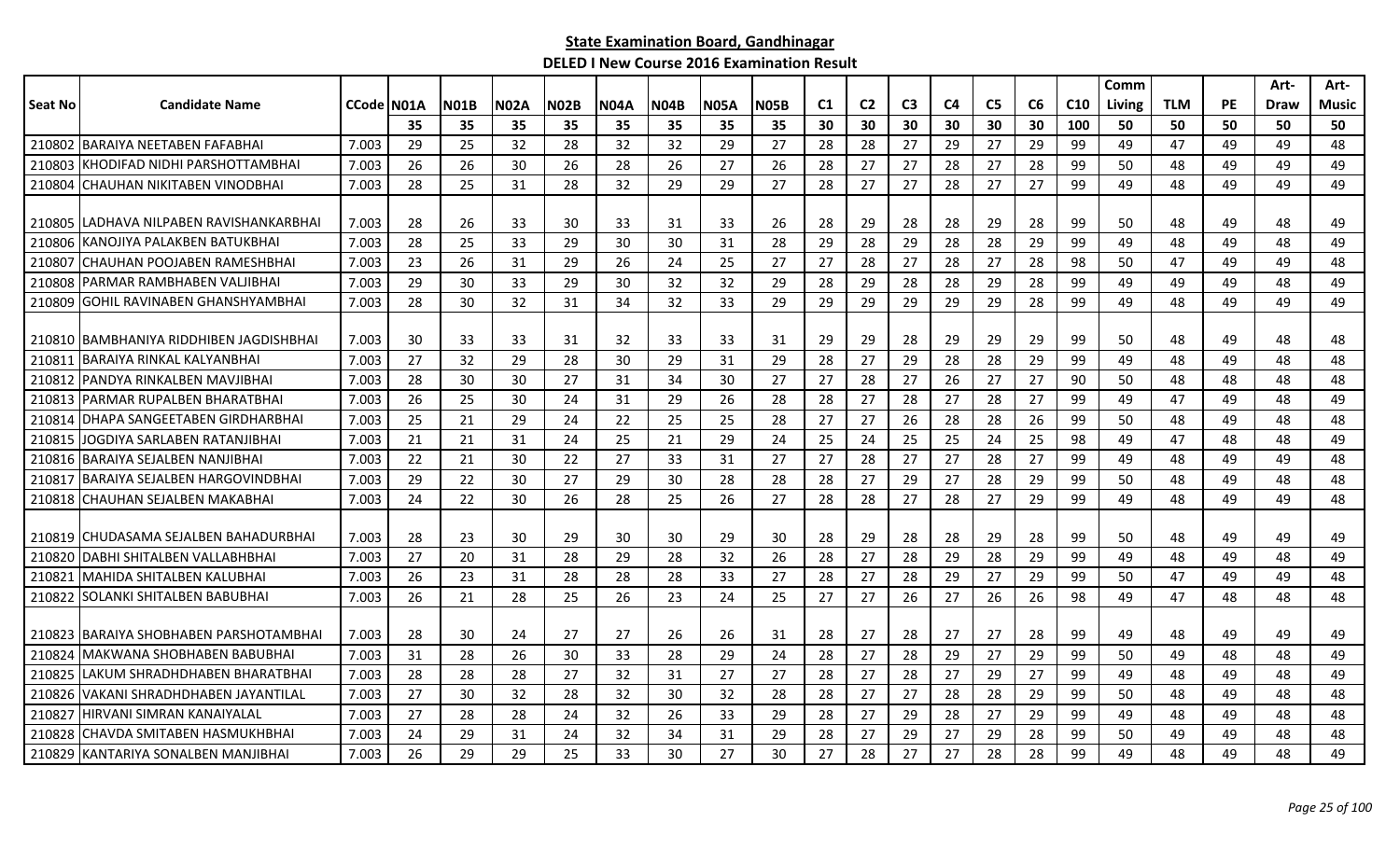|                |                                        |                    |     |             |             |             |      |             |             |             |                |                |                |                |                |    |                 | Comm   |            |           | Art-        | Art-  |
|----------------|----------------------------------------|--------------------|-----|-------------|-------------|-------------|------|-------------|-------------|-------------|----------------|----------------|----------------|----------------|----------------|----|-----------------|--------|------------|-----------|-------------|-------|
| <b>Seat No</b> | <b>Candidate Name</b>                  | <b>CCode IN01A</b> |     | <b>N01B</b> | <b>N02A</b> | <b>N02B</b> | N04A | <b>N04B</b> | <b>N05A</b> | <b>N05B</b> | C <sub>1</sub> | C <sub>2</sub> | C <sub>3</sub> | C <sub>4</sub> | C <sub>5</sub> | C6 | C <sub>10</sub> | Living | <b>TLM</b> | <b>PE</b> | <b>Draw</b> | Music |
|                |                                        |                    | 35  | 35          | 35          | 35          | 35   | 35          | 35          | 35          | 30             | 30             | 30             | 30             | 30             | 30 | 100             | 50     | 50         | 50        | 50          | 50    |
| 210830         | İCHAUHAN TWINKAL SHASHIKANTBHAI        | 7.003              | 27  | 27          | 31          | 26          | 32   | 31          | 23          | 28          | 28             | 27             | 29             | 28             | 27             | 29 | 99              | 49     | 48         | 49        | 47          | 49    |
| 210831         | <b>MARU USHABEN GOVINDBHAI</b>         | 7.003              | 22  | 25          | 32          | 26          | 30   | 30          | 26          | 28          | 27             | 28             | 27             | 26             | 27             | 28 | 98              | 50     | 48         | 48        | 48          | 49    |
|                |                                        |                    |     |             |             |             |      |             |             |             |                |                |                |                |                |    |                 |        |            |           |             |       |
|                | 210832 MAKWANA VAISHALIBEN BHAGVANBHAI | 7.003              | -26 | 23          | 33          | 27          | 32   | 32          | 29          | 27          | 28             | 29             | 29             | 28             | 29             | 28 | 99              | 49     | 49         | 49        | 49          | 46    |
| 210833         | IPARMAR VAISHALIBEN HIMMATBHAI         | 7.003              | 28  | 30          | 34          | 29          | 33   | 32          | 32          | 30          | 29             | 28             | 29             | 28             | 29             | 28 | 99              | 50     | 49         | 49        | 49          | 48    |
| 210834         | ROHEDA VARSHA AMULMAL                  | 7.003              | 32  | 31          | 34          | 30          | 32   | 31          | 32          | 28          | 28             | 29             | 28             | 29             | 28             | 29 | 99              | 49     | 48         | 49        | 48          | 48    |
|                | 210835 JANI VIRALBEN MUKESHBHAI        | 7.003              | 31  | 32          | 32          | 28          | 33   | 30          | 29          | 33          | 28             | 29             | 28             | 28             | 29             | 28 | 99              | 50     | 49         | 49        | 48          | 48    |
|                | 210836 KANTARIYA YOGITABEN GABHABHAI   | 7.003              | 33  | 23          | 34          | 29          | 26   | 29          | 32          | 32          | 29             | 28             | 27             | 28             | 29             | 27 | 99              | 49     | 48         | 49        | 48          | 49    |
| 210838         | IRATHOD ARTIBEN KARSHANBHAI            | 7.008              | 29  | 21          | 32          | 30          | 29   | 30          | 28          | 32          | 29             | 29             | 29             | 28             | 29             | 29 | 100             | 47     | 48         | 48        | 48          | 49    |
| 210839         | VIRASH ASMITABEN DAHYABHAI             | 7.008              | AB  | AB          | AB          | AB          | AB   | AB          | AB          | AB          | 11             | 11             | 28             | 28             | AB             | AB | 98              | 40     | AB         | AB        | AB          | AB    |
| 210840         | BHALIYA AVANIBEN VALLABHBHAI           | 7.008              | 23  | 19          | 30          | 25          | 27   | 27          | 32          | 28          | 29             | 29             | 28             | 29             | 29             | 29 | 100             | 48     | 48         | 48        | 49          | 49    |
| 210841         | IJANI DIVYABEN HASMUKHBHAI             | 7.008              | 30  | 22          | 31          | 24          | 29   | 29          | 32          | 29          | 29             | 29             | 29             | 29             | 29             | 29 | 100             | 46     | 49         | 49        | 49          | 49    |
| 210842         | KATARIYA HETALBEN RAMESHBHAI           | 7.008              | 31  | 27          | 33          | 31          | 33   | 32          | 33          | 30          | 29             | 29             | 29             | 28             | 29             | 29 | 99              | 48     | 49         | 48        | 49          | 49    |
|                | 210843 VALA HIRALBEN JITENDRAKUMAR     | 7.008              | 26  | 20          | 26          | 27          | 29   | 20          | 33          | 29          | 29             | 29             | 29             | 28             | 29             | 29 | 99              | 48     | 49         | 48        | 48          | 49    |
| 210844         | VAGHELA JALPABEN RAMESHBHAI            | 7.008              | 31  | 32          | 32          | 31          | 32   | 33          | 32          | 29          | 29             | 29             | 29             | 29             | 29             | 29 | 100             | 49     | 49         | 49        | 49          | 49    |
| 210845         | <b>RATHOD JAYSHRIBEN GOVINDBHAI</b>    | 7.008              | 20  | 22          | 21          | 18          | 19   | 13          | 25          | 26          | 29             | 28             | 28             | 28             | 29             | 29 | 99              | 47     | 48         | 48        | 48          | 48    |
| 210846         | <b>BARAIYA KAJALBEN LAVJIBHAI</b>      | 7.008              | 20  | 26          | 27          | 20          | 28   | 25          | 28          | 27          | 29             | 29             | 28             | 28             | 29             | 29 | 100             | 48     | 48         | 48        | 49          | 49    |
| 210847         | JOLIYA KAJALBEN RANABHAI               | 7.008              | 28  | 32          | 32          | 29          | 32   | 28          | 31          | 30          | 29             | 29             | 29             | 29             | 29             | 29 | 100             | 47     | 48         | 48        | 48          | 49    |
| 210848         | IBELIM KASHMIRABEN BAPALBHAI           | 7.008              | 27  | 27          | 25          | 27          | 27   | 30          | 27          | 30          | 29             | 29             | 29             | 29             | 29             | 29 | 100             | 48     | 47         | 48        | 49          | 49    |
| 210849         | <b>BAMBHNIYA KESHUBHAI UKABHAI</b>     | 7.008              | 28  | 32          | 31          | 31          | 32   | 32          | 30          | 29          | 29             | 29             | 28             | 29             | 29             | 29 | 100             | 49     | 48         | 49        | 49          | 49    |
|                |                                        |                    |     |             |             |             |      |             |             |             |                |                |                |                |                |    |                 |        |            |           |             |       |
|                | 210850 KUNVARIYA KRISHNABEN NARESHBHAI | 7.008              | 21  | 28          | 26          | 27          | 27   | 26          | 25          | 28          | 29             | 29             | 29             | 28             | 29             | 29 | 99              | 48     | 48         | 49        | 48          | 48    |
| 210851         | BAMBHANIYA MANISHABEN UKABHAI          | 7.008              | 30  | 28          | 30          | 26          | 33   | 29          | 31          | 30          | 29             | 29             | 29             | 28             | 29             | 29 | 100             | 49     | 48         | 49        | 48          | 49    |
| 210852         | JOLIYA MANISHABEN MANUBHAI             | 7.008              | 30  | 30          | 31          | 29          | 30   | 31          | 26          | 32          | 29             | 29             | 28             | 28             | 29             | 29 | 100             | 48     | 48         | 49        | 49          | 49    |
| 210853         | KANTARIYA MANISHABEN VAGHABHAI         | 7.008              | 22  | 30          | 28          | 25          | 29   | 31          | 28          | 27          | 29             | 28             | 28             | 28             | 29             | 29 | 100             | 47     | 48         | 48        | 48          | 49    |
| 210854         | JANI MITALBEN RAMESHBHAI               | 7.008              | 18  | 19          | 19          | 19          | 24   | 20          | 30          | 18          | 29             | 28             | 29             | 28             | 29             | 29 | 100             | 48     | 48         | 49        | 48          | 48    |
| 210855         | IBHEDA NAMRATABEN ASHOKBHAI            | 7.008              | 26  | 29          | 27          | 26          | 23   | 20          | 26          | 21          | 29             | 29             | 28             | 28             | 28             | 29 | 99              | 47     | 47         | 48        | 48          | 48    |
|                | 210856 IMEHTA POOJABEN KIRITBHAI       | 7.008              | 24  | 26          | 28          | 24          | 31   | 31          | 33          | 25          | 29             | 29             | 29             | 29             | 29             | 29 | 100             | 49     | 49         | 48        | 49          | 49    |
| 210857         | <b>ROT SHAILIBEN KODARBHAI</b>         | 7.008              | 25  | 27          | 31          | 24          | 28   | 32          | 31          | 26          | 29             | 29             | 29             | 29             | 29             | 29 | 100             | 47     | 49         | 48        | 49          | 49    |
|                | 210858 VAJA TRUSHABA GHANSHYAMSINH     | 7.008              | 28  | 31          | 29          | 25          | 31   | 31          | 30          | 28          | 29             | 29             | 29             | 29             | 29             | 29 | 100             | 48     | 49         | 49        | 48          | 49    |
|                | 210859 IDHANDHALYA VINUBHAI MATHURBHAI | 7.008              | 29  | 30          | 31          | 28          | 31   | 31          | 32          | 30          | 29             | 29             | 29             | 29             | 29             | 29 | 99              | 49     | 49         | 49        | 48          | 49    |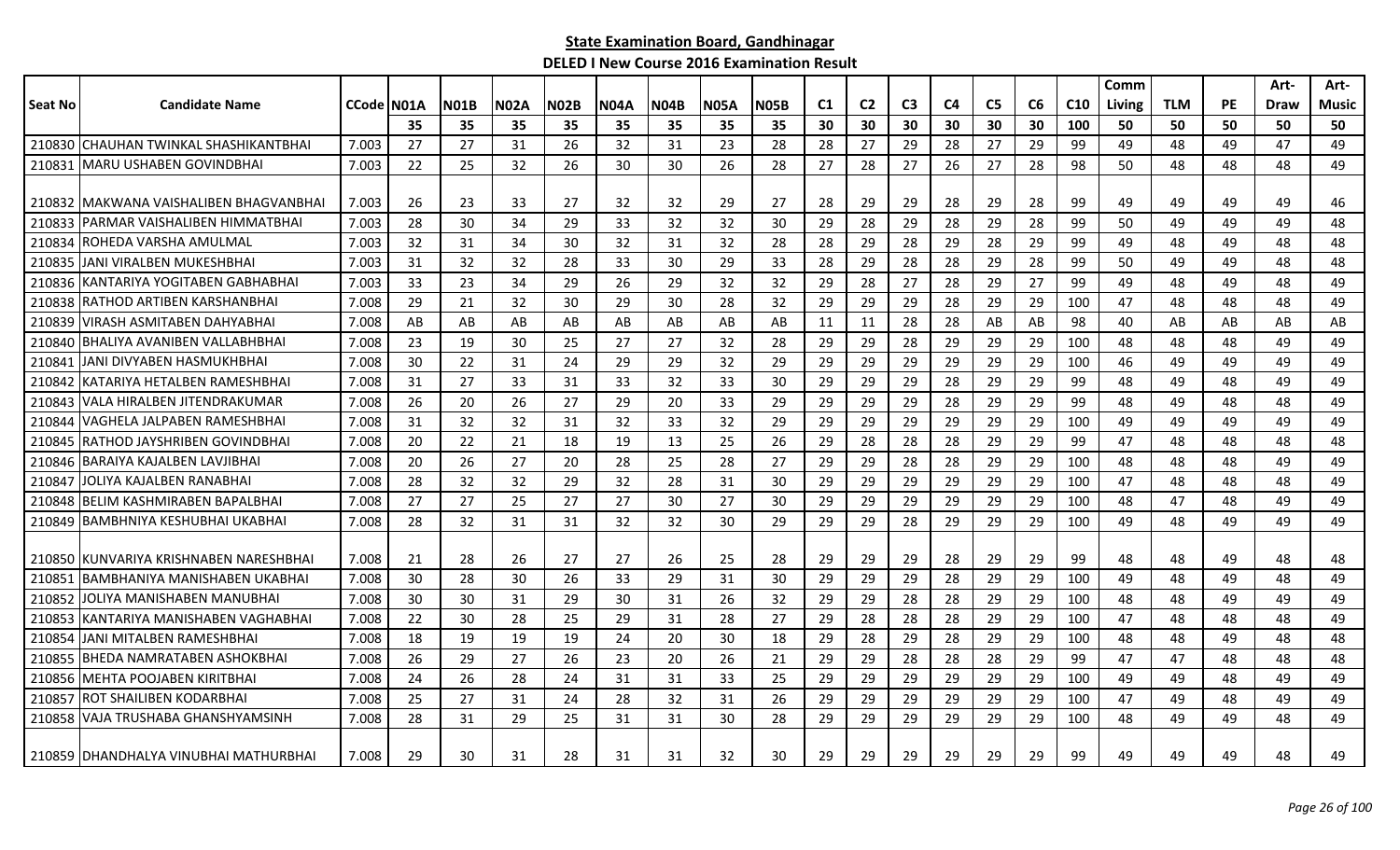| Seat No<br><b>Candidate Name</b><br>CCode N01A<br><b>N04A</b><br>C <sub>1</sub><br>C <sub>2</sub><br>C <sub>3</sub><br>C <sub>5</sub><br>C6<br><b>TLM</b><br>PE<br><b>N01B</b><br>N02A<br><b>N02B</b><br><b>N04B</b><br><b>N05A</b><br>N05B<br>C4<br>C <sub>10</sub><br>Music<br>Living<br>Draw<br>35<br>35<br>35<br>35<br>30<br>30<br>30<br>30<br>30<br>30<br>100<br>50<br>50<br>35<br>35<br>35<br>35<br>50<br>50<br>50<br>CHAUHAN ALPESHBHAI TULSHIBHAI<br>210860<br>7.012<br>29<br>30<br>29<br>30<br>33<br>30<br>30<br>28<br>27<br>28<br>27<br>28<br>28<br>93<br>48<br>48<br>49<br>49<br>49<br>31<br>27<br>26<br>49<br>210861<br>RATNU ASHABEN GAMBHIRBHAI<br>7.012<br>17<br>28<br>29<br>27<br>29<br>26<br>30<br>22<br>27<br>26<br>26<br>26<br>90<br>48<br>49<br>48<br>48<br>BARAIYA CHETANABEN CHANDUBHAI<br>31<br>32<br>29<br>27<br>28<br>27<br>27<br>92<br>210862<br>7.012<br>30<br>30<br>30<br>31<br>32<br>28<br>26<br>49<br>49<br>49<br>48<br>48<br>30<br>22<br>22<br>85<br>ISARVAIYA DILIPKUMAR POLABHAI<br>7.012<br>21<br>25<br>27<br>25<br>22<br>23<br>24<br>21<br>21<br>22<br>22<br>48<br>49<br>48<br>48<br>48<br>210863<br>29<br>27<br>DHANDHALYA JALPABEN ASHOKBHAI<br>7.012<br>29<br>24<br>32<br>27<br>27<br>26<br>28<br>28<br>92<br>48<br>49<br>48<br>49<br>210864<br>29<br>30<br>29<br>27<br>48<br>27<br>27<br>29<br>28<br>29<br>28<br>32<br>31<br>30<br>27<br>26<br>26<br>27<br>27<br>92<br>48<br>49<br>49<br>48<br>210865<br>ICHUDASAMA JYOTIBEN VINUBHAI<br>7.012<br>48<br>27<br>ICHAUHAN KISHORBHAI PANCHABAHI<br>7.012<br>25<br>28<br>26<br>24<br>29<br>26<br>28<br>26<br>27<br>26<br>27<br>27<br>90<br>48<br>48<br>48<br>48<br>210866<br>34<br>49<br>ITALIYA MITHILKUMAR PRAVINBHAI<br>27<br>26<br>27<br>27<br>7.012<br>27<br>28<br>28<br>30<br>27<br>27<br>26<br>90<br>48<br>49<br>48<br>48<br>48<br>210867<br>25<br>26<br>33<br>ALANI NISHA MAHESHBHAI<br>30<br>24<br>27<br>27<br>93<br>48<br>210868<br>7.012<br>25<br>28<br>28<br>29<br>25<br>27<br>27<br>26<br>28<br>28<br>48<br>48<br>49<br>48<br>28<br>27<br>26<br>27<br>27<br>27<br>93<br>49<br>7.012<br>22<br>27<br>23<br>23<br>26<br>26<br>25<br>49<br>49<br>49<br>49<br>210869<br>PANDYA PRAGNABEN HIMMATBHAI<br>24<br>28<br>30<br>30<br>31<br>29<br>23<br>24<br>25<br>26<br>26<br>85<br>48<br>210870<br>BARAIYA SHIVAMBHAI JINABHAI<br>7.012<br>28<br>29<br>29<br>25<br>49<br>49<br>49<br>49<br>22<br>27<br>27<br>23<br>27<br>27<br>93<br>48<br>210871<br>IJANI VASHISHTH PIYUSHBHAI<br>7.012<br>24<br>22<br>18<br>26<br>27<br>26<br>28<br>49<br>49<br>49<br>49<br>28<br>24<br>18<br>28<br>22<br>79<br>42<br>46<br>210872<br>ICHAUHAN ARVINDSINH MAKANSINH<br>8.001<br>28<br>26<br>27<br>29<br>29<br>23<br>26<br>25<br>25<br>20<br>45<br>47<br>47<br>12<br>18<br>20<br>22<br>23<br>25<br>23<br>80<br>43<br>36<br>210873<br>JADAV BANKIMKUMAR VIKRAMSINH<br>8.001<br>24<br>17<br>23<br>28<br>24<br>20<br>23<br>40<br>45<br>44<br><b>BARIA CHIMANBHAI NARSING</b><br>26<br>22<br>25<br>36<br>210874<br>8.001<br>18<br>14<br>28<br>22<br>26<br>28<br>24<br>24<br>24<br>25<br>74<br>43<br>45<br>41<br>16<br>41<br>PATEL DALPATKUMAR SHANABHAI<br>22<br>29<br>29<br>24<br>26<br>25<br>46<br>210875<br>8.001<br>20<br>28<br>27<br>29<br>25<br>26<br>26<br>26<br>83<br>46<br>47<br>48<br>46<br>23<br>210876 BARIA DHARMENDRASINH JASHVANTSINH<br>8.001<br>-21<br>24<br>27<br>29<br>27<br>26<br>29<br>30<br>19<br>25<br>25<br>18<br>24<br>81<br>45<br>40<br>45<br>46<br>34<br>26<br>CHAUHAN DIGVIJAYSINH PRAVINSINH<br>19<br>20<br>30<br>27<br>25<br>22<br>77<br>33<br>210877<br>8.001<br>18<br>15<br>22<br>24<br>24<br>24<br>43<br>40<br>44<br>44<br>14<br><b>RAVAL HEMANTKUMAR GOVINDBHAI</b><br>8.001<br>AB<br>AB<br>21<br>17<br>24<br>24<br>27<br>23<br>24<br>25<br>AB<br>AB<br>AB<br>AB<br>AB<br>44<br>43<br>45<br>45<br>30<br>210878<br>75<br>PATEL HITESHKUMAR CHHATRASINH<br>20<br>18<br>21<br>19<br>22<br>21<br>21<br>24<br>42<br>46<br>38<br>210879<br>8.001<br>20<br>21<br>25<br>24<br>24<br>22<br>40<br>46<br>22<br>18<br>26<br>23<br>25<br>25<br>83<br>46<br>47<br>47<br>210880<br>IPATEL ISHVARBHAI SABATBHAI<br>8.001<br>18<br>26<br>23<br>29<br>24<br>24<br>25<br>26<br>42<br>45<br>22<br>PATEL JAYDIPKUMAR MOTIBHAI<br>8.001<br>18<br>19<br>25<br>22<br>25<br>24<br>20<br>20<br>21<br>22<br>20<br>76<br>37<br>21088<br>26<br>20<br>44<br>42<br>45<br>43<br>RATHVA JIGNESHBHAI BABUSING<br>26<br>23<br>26<br>25<br>23<br>79<br>48<br>8.001<br>19<br>23<br>27<br>23<br>24<br>28<br>24<br>23<br>46<br>45<br>47<br>210882<br>26<br>44<br>VANKAR MINESHKUMAR JAYANTILAL<br>22<br>24<br>27<br>29<br>25<br>24<br>27<br>24<br>26<br>25<br>80<br>40<br>210883<br>8.001<br>27<br>27<br>28<br>24<br>45<br>44<br>44<br>48<br>26<br>22<br>26<br>77<br>24<br>20<br>29<br>27<br>27<br>25<br>31<br>26<br>25<br>26<br>25<br>47<br>45<br>45<br>46<br>48<br>210884<br>BARIA NAVNEETKUMAR BHIMSINH<br>8.001<br>21<br>20<br>27<br>30<br>25<br>24<br>25<br>22<br>24<br>21<br>76<br>43<br>210885<br>IBARIA NITINKUMAR VIKRAMSINH<br>8.001<br>24<br>24<br>18<br>24<br>40<br>47<br>41<br>45<br>74<br>PATEL PRAKASHKUMAR FULSINGBHAI<br>8.001<br>12<br>18<br>21<br>28<br>22<br>26<br>22<br>21<br>25<br>21<br>22<br>24<br>25<br>44<br>AB<br>AB<br>210886<br>16<br>41<br>AB<br>IPATEL SURESHBHAI LAXMANBHAI<br>11<br>9<br>15<br>15<br>18<br>13<br>30<br>20<br>21<br>23<br>19<br>21<br>23<br>24<br>75<br>44<br>40<br>45<br>41<br>41<br>210887<br>8.001<br>22<br>19<br>27<br>22<br>23<br>25<br>75<br>210888<br>PATEL UMESHKUMAR BALWANTBHAI<br>8.001<br>27<br>23<br>20<br>28<br>23<br>24<br>25<br>24<br>46<br>43<br>46<br>46<br>45<br>VAIRAGI AISHWARYABAHEN<br>210917 SATISHKUMAR<br>8.002<br>29<br>9<br>32<br>28<br>28<br>48<br>24<br>23<br>25<br>24<br>26<br>28<br>27<br>29<br>29<br>96<br>48<br>48<br>48<br>48 |  |  |  |  |  |  |  |  |  | Comm |  | Art- | Art- |
|---------------------------------------------------------------------------------------------------------------------------------------------------------------------------------------------------------------------------------------------------------------------------------------------------------------------------------------------------------------------------------------------------------------------------------------------------------------------------------------------------------------------------------------------------------------------------------------------------------------------------------------------------------------------------------------------------------------------------------------------------------------------------------------------------------------------------------------------------------------------------------------------------------------------------------------------------------------------------------------------------------------------------------------------------------------------------------------------------------------------------------------------------------------------------------------------------------------------------------------------------------------------------------------------------------------------------------------------------------------------------------------------------------------------------------------------------------------------------------------------------------------------------------------------------------------------------------------------------------------------------------------------------------------------------------------------------------------------------------------------------------------------------------------------------------------------------------------------------------------------------------------------------------------------------------------------------------------------------------------------------------------------------------------------------------------------------------------------------------------------------------------------------------------------------------------------------------------------------------------------------------------------------------------------------------------------------------------------------------------------------------------------------------------------------------------------------------------------------------------------------------------------------------------------------------------------------------------------------------------------------------------------------------------------------------------------------------------------------------------------------------------------------------------------------------------------------------------------------------------------------------------------------------------------------------------------------------------------------------------------------------------------------------------------------------------------------------------------------------------------------------------------------------------------------------------------------------------------------------------------------------------------------------------------------------------------------------------------------------------------------------------------------------------------------------------------------------------------------------------------------------------------------------------------------------------------------------------------------------------------------------------------------------------------------------------------------------------------------------------------------------------------------------------------------------------------------------------------------------------------------------------------------------------------------------------------------------------------------------------------------------------------------------------------------------------------------------------------------------------------------------------------------------------------------------------------------------------------------------------------------------------------------------------------------------------------------------------------------------------------------------------------------------------------------------------------------------------------------------------------------------------------------------------------------------------------------------------------------------------------------------------------------------------------------------------------------------------------------------------------------------------------------------------------------------------------------------------------------------------------------------------------------------------------------------------------------------------------------------------------------------------------------------------------------------------------------------------------------------------------------------------------------------------------------------------------------------------------------------------------------------------------------------------------------------------------------------------------------------------------------------------------------------------------------------------------------------------------------------------------------------------------------------------------------------------------------------------------------------------------------------------------------------------------------------------------------------------------------------------------------------------------------------|--|--|--|--|--|--|--|--|--|------|--|------|------|
|                                                                                                                                                                                                                                                                                                                                                                                                                                                                                                                                                                                                                                                                                                                                                                                                                                                                                                                                                                                                                                                                                                                                                                                                                                                                                                                                                                                                                                                                                                                                                                                                                                                                                                                                                                                                                                                                                                                                                                                                                                                                                                                                                                                                                                                                                                                                                                                                                                                                                                                                                                                                                                                                                                                                                                                                                                                                                                                                                                                                                                                                                                                                                                                                                                                                                                                                                                                                                                                                                                                                                                                                                                                                                                                                                                                                                                                                                                                                                                                                                                                                                                                                                                                                                                                                                                                                                                                                                                                                                                                                                                                                                                                                                                                                                                                                                                                                                                                                                                                                                                                                                                                                                                                                                                                                                                                                                                                                                                                                                                                                                                                                                                                                                                                                                                                 |  |  |  |  |  |  |  |  |  |      |  |      |      |
|                                                                                                                                                                                                                                                                                                                                                                                                                                                                                                                                                                                                                                                                                                                                                                                                                                                                                                                                                                                                                                                                                                                                                                                                                                                                                                                                                                                                                                                                                                                                                                                                                                                                                                                                                                                                                                                                                                                                                                                                                                                                                                                                                                                                                                                                                                                                                                                                                                                                                                                                                                                                                                                                                                                                                                                                                                                                                                                                                                                                                                                                                                                                                                                                                                                                                                                                                                                                                                                                                                                                                                                                                                                                                                                                                                                                                                                                                                                                                                                                                                                                                                                                                                                                                                                                                                                                                                                                                                                                                                                                                                                                                                                                                                                                                                                                                                                                                                                                                                                                                                                                                                                                                                                                                                                                                                                                                                                                                                                                                                                                                                                                                                                                                                                                                                                 |  |  |  |  |  |  |  |  |  |      |  |      |      |
|                                                                                                                                                                                                                                                                                                                                                                                                                                                                                                                                                                                                                                                                                                                                                                                                                                                                                                                                                                                                                                                                                                                                                                                                                                                                                                                                                                                                                                                                                                                                                                                                                                                                                                                                                                                                                                                                                                                                                                                                                                                                                                                                                                                                                                                                                                                                                                                                                                                                                                                                                                                                                                                                                                                                                                                                                                                                                                                                                                                                                                                                                                                                                                                                                                                                                                                                                                                                                                                                                                                                                                                                                                                                                                                                                                                                                                                                                                                                                                                                                                                                                                                                                                                                                                                                                                                                                                                                                                                                                                                                                                                                                                                                                                                                                                                                                                                                                                                                                                                                                                                                                                                                                                                                                                                                                                                                                                                                                                                                                                                                                                                                                                                                                                                                                                                 |  |  |  |  |  |  |  |  |  |      |  |      |      |
|                                                                                                                                                                                                                                                                                                                                                                                                                                                                                                                                                                                                                                                                                                                                                                                                                                                                                                                                                                                                                                                                                                                                                                                                                                                                                                                                                                                                                                                                                                                                                                                                                                                                                                                                                                                                                                                                                                                                                                                                                                                                                                                                                                                                                                                                                                                                                                                                                                                                                                                                                                                                                                                                                                                                                                                                                                                                                                                                                                                                                                                                                                                                                                                                                                                                                                                                                                                                                                                                                                                                                                                                                                                                                                                                                                                                                                                                                                                                                                                                                                                                                                                                                                                                                                                                                                                                                                                                                                                                                                                                                                                                                                                                                                                                                                                                                                                                                                                                                                                                                                                                                                                                                                                                                                                                                                                                                                                                                                                                                                                                                                                                                                                                                                                                                                                 |  |  |  |  |  |  |  |  |  |      |  |      |      |
|                                                                                                                                                                                                                                                                                                                                                                                                                                                                                                                                                                                                                                                                                                                                                                                                                                                                                                                                                                                                                                                                                                                                                                                                                                                                                                                                                                                                                                                                                                                                                                                                                                                                                                                                                                                                                                                                                                                                                                                                                                                                                                                                                                                                                                                                                                                                                                                                                                                                                                                                                                                                                                                                                                                                                                                                                                                                                                                                                                                                                                                                                                                                                                                                                                                                                                                                                                                                                                                                                                                                                                                                                                                                                                                                                                                                                                                                                                                                                                                                                                                                                                                                                                                                                                                                                                                                                                                                                                                                                                                                                                                                                                                                                                                                                                                                                                                                                                                                                                                                                                                                                                                                                                                                                                                                                                                                                                                                                                                                                                                                                                                                                                                                                                                                                                                 |  |  |  |  |  |  |  |  |  |      |  |      |      |
|                                                                                                                                                                                                                                                                                                                                                                                                                                                                                                                                                                                                                                                                                                                                                                                                                                                                                                                                                                                                                                                                                                                                                                                                                                                                                                                                                                                                                                                                                                                                                                                                                                                                                                                                                                                                                                                                                                                                                                                                                                                                                                                                                                                                                                                                                                                                                                                                                                                                                                                                                                                                                                                                                                                                                                                                                                                                                                                                                                                                                                                                                                                                                                                                                                                                                                                                                                                                                                                                                                                                                                                                                                                                                                                                                                                                                                                                                                                                                                                                                                                                                                                                                                                                                                                                                                                                                                                                                                                                                                                                                                                                                                                                                                                                                                                                                                                                                                                                                                                                                                                                                                                                                                                                                                                                                                                                                                                                                                                                                                                                                                                                                                                                                                                                                                                 |  |  |  |  |  |  |  |  |  |      |  |      |      |
|                                                                                                                                                                                                                                                                                                                                                                                                                                                                                                                                                                                                                                                                                                                                                                                                                                                                                                                                                                                                                                                                                                                                                                                                                                                                                                                                                                                                                                                                                                                                                                                                                                                                                                                                                                                                                                                                                                                                                                                                                                                                                                                                                                                                                                                                                                                                                                                                                                                                                                                                                                                                                                                                                                                                                                                                                                                                                                                                                                                                                                                                                                                                                                                                                                                                                                                                                                                                                                                                                                                                                                                                                                                                                                                                                                                                                                                                                                                                                                                                                                                                                                                                                                                                                                                                                                                                                                                                                                                                                                                                                                                                                                                                                                                                                                                                                                                                                                                                                                                                                                                                                                                                                                                                                                                                                                                                                                                                                                                                                                                                                                                                                                                                                                                                                                                 |  |  |  |  |  |  |  |  |  |      |  |      |      |
|                                                                                                                                                                                                                                                                                                                                                                                                                                                                                                                                                                                                                                                                                                                                                                                                                                                                                                                                                                                                                                                                                                                                                                                                                                                                                                                                                                                                                                                                                                                                                                                                                                                                                                                                                                                                                                                                                                                                                                                                                                                                                                                                                                                                                                                                                                                                                                                                                                                                                                                                                                                                                                                                                                                                                                                                                                                                                                                                                                                                                                                                                                                                                                                                                                                                                                                                                                                                                                                                                                                                                                                                                                                                                                                                                                                                                                                                                                                                                                                                                                                                                                                                                                                                                                                                                                                                                                                                                                                                                                                                                                                                                                                                                                                                                                                                                                                                                                                                                                                                                                                                                                                                                                                                                                                                                                                                                                                                                                                                                                                                                                                                                                                                                                                                                                                 |  |  |  |  |  |  |  |  |  |      |  |      |      |
|                                                                                                                                                                                                                                                                                                                                                                                                                                                                                                                                                                                                                                                                                                                                                                                                                                                                                                                                                                                                                                                                                                                                                                                                                                                                                                                                                                                                                                                                                                                                                                                                                                                                                                                                                                                                                                                                                                                                                                                                                                                                                                                                                                                                                                                                                                                                                                                                                                                                                                                                                                                                                                                                                                                                                                                                                                                                                                                                                                                                                                                                                                                                                                                                                                                                                                                                                                                                                                                                                                                                                                                                                                                                                                                                                                                                                                                                                                                                                                                                                                                                                                                                                                                                                                                                                                                                                                                                                                                                                                                                                                                                                                                                                                                                                                                                                                                                                                                                                                                                                                                                                                                                                                                                                                                                                                                                                                                                                                                                                                                                                                                                                                                                                                                                                                                 |  |  |  |  |  |  |  |  |  |      |  |      |      |
|                                                                                                                                                                                                                                                                                                                                                                                                                                                                                                                                                                                                                                                                                                                                                                                                                                                                                                                                                                                                                                                                                                                                                                                                                                                                                                                                                                                                                                                                                                                                                                                                                                                                                                                                                                                                                                                                                                                                                                                                                                                                                                                                                                                                                                                                                                                                                                                                                                                                                                                                                                                                                                                                                                                                                                                                                                                                                                                                                                                                                                                                                                                                                                                                                                                                                                                                                                                                                                                                                                                                                                                                                                                                                                                                                                                                                                                                                                                                                                                                                                                                                                                                                                                                                                                                                                                                                                                                                                                                                                                                                                                                                                                                                                                                                                                                                                                                                                                                                                                                                                                                                                                                                                                                                                                                                                                                                                                                                                                                                                                                                                                                                                                                                                                                                                                 |  |  |  |  |  |  |  |  |  |      |  |      |      |
|                                                                                                                                                                                                                                                                                                                                                                                                                                                                                                                                                                                                                                                                                                                                                                                                                                                                                                                                                                                                                                                                                                                                                                                                                                                                                                                                                                                                                                                                                                                                                                                                                                                                                                                                                                                                                                                                                                                                                                                                                                                                                                                                                                                                                                                                                                                                                                                                                                                                                                                                                                                                                                                                                                                                                                                                                                                                                                                                                                                                                                                                                                                                                                                                                                                                                                                                                                                                                                                                                                                                                                                                                                                                                                                                                                                                                                                                                                                                                                                                                                                                                                                                                                                                                                                                                                                                                                                                                                                                                                                                                                                                                                                                                                                                                                                                                                                                                                                                                                                                                                                                                                                                                                                                                                                                                                                                                                                                                                                                                                                                                                                                                                                                                                                                                                                 |  |  |  |  |  |  |  |  |  |      |  |      |      |
|                                                                                                                                                                                                                                                                                                                                                                                                                                                                                                                                                                                                                                                                                                                                                                                                                                                                                                                                                                                                                                                                                                                                                                                                                                                                                                                                                                                                                                                                                                                                                                                                                                                                                                                                                                                                                                                                                                                                                                                                                                                                                                                                                                                                                                                                                                                                                                                                                                                                                                                                                                                                                                                                                                                                                                                                                                                                                                                                                                                                                                                                                                                                                                                                                                                                                                                                                                                                                                                                                                                                                                                                                                                                                                                                                                                                                                                                                                                                                                                                                                                                                                                                                                                                                                                                                                                                                                                                                                                                                                                                                                                                                                                                                                                                                                                                                                                                                                                                                                                                                                                                                                                                                                                                                                                                                                                                                                                                                                                                                                                                                                                                                                                                                                                                                                                 |  |  |  |  |  |  |  |  |  |      |  |      |      |
|                                                                                                                                                                                                                                                                                                                                                                                                                                                                                                                                                                                                                                                                                                                                                                                                                                                                                                                                                                                                                                                                                                                                                                                                                                                                                                                                                                                                                                                                                                                                                                                                                                                                                                                                                                                                                                                                                                                                                                                                                                                                                                                                                                                                                                                                                                                                                                                                                                                                                                                                                                                                                                                                                                                                                                                                                                                                                                                                                                                                                                                                                                                                                                                                                                                                                                                                                                                                                                                                                                                                                                                                                                                                                                                                                                                                                                                                                                                                                                                                                                                                                                                                                                                                                                                                                                                                                                                                                                                                                                                                                                                                                                                                                                                                                                                                                                                                                                                                                                                                                                                                                                                                                                                                                                                                                                                                                                                                                                                                                                                                                                                                                                                                                                                                                                                 |  |  |  |  |  |  |  |  |  |      |  |      |      |
|                                                                                                                                                                                                                                                                                                                                                                                                                                                                                                                                                                                                                                                                                                                                                                                                                                                                                                                                                                                                                                                                                                                                                                                                                                                                                                                                                                                                                                                                                                                                                                                                                                                                                                                                                                                                                                                                                                                                                                                                                                                                                                                                                                                                                                                                                                                                                                                                                                                                                                                                                                                                                                                                                                                                                                                                                                                                                                                                                                                                                                                                                                                                                                                                                                                                                                                                                                                                                                                                                                                                                                                                                                                                                                                                                                                                                                                                                                                                                                                                                                                                                                                                                                                                                                                                                                                                                                                                                                                                                                                                                                                                                                                                                                                                                                                                                                                                                                                                                                                                                                                                                                                                                                                                                                                                                                                                                                                                                                                                                                                                                                                                                                                                                                                                                                                 |  |  |  |  |  |  |  |  |  |      |  |      |      |
|                                                                                                                                                                                                                                                                                                                                                                                                                                                                                                                                                                                                                                                                                                                                                                                                                                                                                                                                                                                                                                                                                                                                                                                                                                                                                                                                                                                                                                                                                                                                                                                                                                                                                                                                                                                                                                                                                                                                                                                                                                                                                                                                                                                                                                                                                                                                                                                                                                                                                                                                                                                                                                                                                                                                                                                                                                                                                                                                                                                                                                                                                                                                                                                                                                                                                                                                                                                                                                                                                                                                                                                                                                                                                                                                                                                                                                                                                                                                                                                                                                                                                                                                                                                                                                                                                                                                                                                                                                                                                                                                                                                                                                                                                                                                                                                                                                                                                                                                                                                                                                                                                                                                                                                                                                                                                                                                                                                                                                                                                                                                                                                                                                                                                                                                                                                 |  |  |  |  |  |  |  |  |  |      |  |      |      |
|                                                                                                                                                                                                                                                                                                                                                                                                                                                                                                                                                                                                                                                                                                                                                                                                                                                                                                                                                                                                                                                                                                                                                                                                                                                                                                                                                                                                                                                                                                                                                                                                                                                                                                                                                                                                                                                                                                                                                                                                                                                                                                                                                                                                                                                                                                                                                                                                                                                                                                                                                                                                                                                                                                                                                                                                                                                                                                                                                                                                                                                                                                                                                                                                                                                                                                                                                                                                                                                                                                                                                                                                                                                                                                                                                                                                                                                                                                                                                                                                                                                                                                                                                                                                                                                                                                                                                                                                                                                                                                                                                                                                                                                                                                                                                                                                                                                                                                                                                                                                                                                                                                                                                                                                                                                                                                                                                                                                                                                                                                                                                                                                                                                                                                                                                                                 |  |  |  |  |  |  |  |  |  |      |  |      |      |
|                                                                                                                                                                                                                                                                                                                                                                                                                                                                                                                                                                                                                                                                                                                                                                                                                                                                                                                                                                                                                                                                                                                                                                                                                                                                                                                                                                                                                                                                                                                                                                                                                                                                                                                                                                                                                                                                                                                                                                                                                                                                                                                                                                                                                                                                                                                                                                                                                                                                                                                                                                                                                                                                                                                                                                                                                                                                                                                                                                                                                                                                                                                                                                                                                                                                                                                                                                                                                                                                                                                                                                                                                                                                                                                                                                                                                                                                                                                                                                                                                                                                                                                                                                                                                                                                                                                                                                                                                                                                                                                                                                                                                                                                                                                                                                                                                                                                                                                                                                                                                                                                                                                                                                                                                                                                                                                                                                                                                                                                                                                                                                                                                                                                                                                                                                                 |  |  |  |  |  |  |  |  |  |      |  |      |      |
|                                                                                                                                                                                                                                                                                                                                                                                                                                                                                                                                                                                                                                                                                                                                                                                                                                                                                                                                                                                                                                                                                                                                                                                                                                                                                                                                                                                                                                                                                                                                                                                                                                                                                                                                                                                                                                                                                                                                                                                                                                                                                                                                                                                                                                                                                                                                                                                                                                                                                                                                                                                                                                                                                                                                                                                                                                                                                                                                                                                                                                                                                                                                                                                                                                                                                                                                                                                                                                                                                                                                                                                                                                                                                                                                                                                                                                                                                                                                                                                                                                                                                                                                                                                                                                                                                                                                                                                                                                                                                                                                                                                                                                                                                                                                                                                                                                                                                                                                                                                                                                                                                                                                                                                                                                                                                                                                                                                                                                                                                                                                                                                                                                                                                                                                                                                 |  |  |  |  |  |  |  |  |  |      |  |      |      |
|                                                                                                                                                                                                                                                                                                                                                                                                                                                                                                                                                                                                                                                                                                                                                                                                                                                                                                                                                                                                                                                                                                                                                                                                                                                                                                                                                                                                                                                                                                                                                                                                                                                                                                                                                                                                                                                                                                                                                                                                                                                                                                                                                                                                                                                                                                                                                                                                                                                                                                                                                                                                                                                                                                                                                                                                                                                                                                                                                                                                                                                                                                                                                                                                                                                                                                                                                                                                                                                                                                                                                                                                                                                                                                                                                                                                                                                                                                                                                                                                                                                                                                                                                                                                                                                                                                                                                                                                                                                                                                                                                                                                                                                                                                                                                                                                                                                                                                                                                                                                                                                                                                                                                                                                                                                                                                                                                                                                                                                                                                                                                                                                                                                                                                                                                                                 |  |  |  |  |  |  |  |  |  |      |  |      |      |
|                                                                                                                                                                                                                                                                                                                                                                                                                                                                                                                                                                                                                                                                                                                                                                                                                                                                                                                                                                                                                                                                                                                                                                                                                                                                                                                                                                                                                                                                                                                                                                                                                                                                                                                                                                                                                                                                                                                                                                                                                                                                                                                                                                                                                                                                                                                                                                                                                                                                                                                                                                                                                                                                                                                                                                                                                                                                                                                                                                                                                                                                                                                                                                                                                                                                                                                                                                                                                                                                                                                                                                                                                                                                                                                                                                                                                                                                                                                                                                                                                                                                                                                                                                                                                                                                                                                                                                                                                                                                                                                                                                                                                                                                                                                                                                                                                                                                                                                                                                                                                                                                                                                                                                                                                                                                                                                                                                                                                                                                                                                                                                                                                                                                                                                                                                                 |  |  |  |  |  |  |  |  |  |      |  |      |      |
|                                                                                                                                                                                                                                                                                                                                                                                                                                                                                                                                                                                                                                                                                                                                                                                                                                                                                                                                                                                                                                                                                                                                                                                                                                                                                                                                                                                                                                                                                                                                                                                                                                                                                                                                                                                                                                                                                                                                                                                                                                                                                                                                                                                                                                                                                                                                                                                                                                                                                                                                                                                                                                                                                                                                                                                                                                                                                                                                                                                                                                                                                                                                                                                                                                                                                                                                                                                                                                                                                                                                                                                                                                                                                                                                                                                                                                                                                                                                                                                                                                                                                                                                                                                                                                                                                                                                                                                                                                                                                                                                                                                                                                                                                                                                                                                                                                                                                                                                                                                                                                                                                                                                                                                                                                                                                                                                                                                                                                                                                                                                                                                                                                                                                                                                                                                 |  |  |  |  |  |  |  |  |  |      |  |      |      |
|                                                                                                                                                                                                                                                                                                                                                                                                                                                                                                                                                                                                                                                                                                                                                                                                                                                                                                                                                                                                                                                                                                                                                                                                                                                                                                                                                                                                                                                                                                                                                                                                                                                                                                                                                                                                                                                                                                                                                                                                                                                                                                                                                                                                                                                                                                                                                                                                                                                                                                                                                                                                                                                                                                                                                                                                                                                                                                                                                                                                                                                                                                                                                                                                                                                                                                                                                                                                                                                                                                                                                                                                                                                                                                                                                                                                                                                                                                                                                                                                                                                                                                                                                                                                                                                                                                                                                                                                                                                                                                                                                                                                                                                                                                                                                                                                                                                                                                                                                                                                                                                                                                                                                                                                                                                                                                                                                                                                                                                                                                                                                                                                                                                                                                                                                                                 |  |  |  |  |  |  |  |  |  |      |  |      |      |
|                                                                                                                                                                                                                                                                                                                                                                                                                                                                                                                                                                                                                                                                                                                                                                                                                                                                                                                                                                                                                                                                                                                                                                                                                                                                                                                                                                                                                                                                                                                                                                                                                                                                                                                                                                                                                                                                                                                                                                                                                                                                                                                                                                                                                                                                                                                                                                                                                                                                                                                                                                                                                                                                                                                                                                                                                                                                                                                                                                                                                                                                                                                                                                                                                                                                                                                                                                                                                                                                                                                                                                                                                                                                                                                                                                                                                                                                                                                                                                                                                                                                                                                                                                                                                                                                                                                                                                                                                                                                                                                                                                                                                                                                                                                                                                                                                                                                                                                                                                                                                                                                                                                                                                                                                                                                                                                                                                                                                                                                                                                                                                                                                                                                                                                                                                                 |  |  |  |  |  |  |  |  |  |      |  |      |      |
|                                                                                                                                                                                                                                                                                                                                                                                                                                                                                                                                                                                                                                                                                                                                                                                                                                                                                                                                                                                                                                                                                                                                                                                                                                                                                                                                                                                                                                                                                                                                                                                                                                                                                                                                                                                                                                                                                                                                                                                                                                                                                                                                                                                                                                                                                                                                                                                                                                                                                                                                                                                                                                                                                                                                                                                                                                                                                                                                                                                                                                                                                                                                                                                                                                                                                                                                                                                                                                                                                                                                                                                                                                                                                                                                                                                                                                                                                                                                                                                                                                                                                                                                                                                                                                                                                                                                                                                                                                                                                                                                                                                                                                                                                                                                                                                                                                                                                                                                                                                                                                                                                                                                                                                                                                                                                                                                                                                                                                                                                                                                                                                                                                                                                                                                                                                 |  |  |  |  |  |  |  |  |  |      |  |      |      |
|                                                                                                                                                                                                                                                                                                                                                                                                                                                                                                                                                                                                                                                                                                                                                                                                                                                                                                                                                                                                                                                                                                                                                                                                                                                                                                                                                                                                                                                                                                                                                                                                                                                                                                                                                                                                                                                                                                                                                                                                                                                                                                                                                                                                                                                                                                                                                                                                                                                                                                                                                                                                                                                                                                                                                                                                                                                                                                                                                                                                                                                                                                                                                                                                                                                                                                                                                                                                                                                                                                                                                                                                                                                                                                                                                                                                                                                                                                                                                                                                                                                                                                                                                                                                                                                                                                                                                                                                                                                                                                                                                                                                                                                                                                                                                                                                                                                                                                                                                                                                                                                                                                                                                                                                                                                                                                                                                                                                                                                                                                                                                                                                                                                                                                                                                                                 |  |  |  |  |  |  |  |  |  |      |  |      |      |
|                                                                                                                                                                                                                                                                                                                                                                                                                                                                                                                                                                                                                                                                                                                                                                                                                                                                                                                                                                                                                                                                                                                                                                                                                                                                                                                                                                                                                                                                                                                                                                                                                                                                                                                                                                                                                                                                                                                                                                                                                                                                                                                                                                                                                                                                                                                                                                                                                                                                                                                                                                                                                                                                                                                                                                                                                                                                                                                                                                                                                                                                                                                                                                                                                                                                                                                                                                                                                                                                                                                                                                                                                                                                                                                                                                                                                                                                                                                                                                                                                                                                                                                                                                                                                                                                                                                                                                                                                                                                                                                                                                                                                                                                                                                                                                                                                                                                                                                                                                                                                                                                                                                                                                                                                                                                                                                                                                                                                                                                                                                                                                                                                                                                                                                                                                                 |  |  |  |  |  |  |  |  |  |      |  |      |      |
|                                                                                                                                                                                                                                                                                                                                                                                                                                                                                                                                                                                                                                                                                                                                                                                                                                                                                                                                                                                                                                                                                                                                                                                                                                                                                                                                                                                                                                                                                                                                                                                                                                                                                                                                                                                                                                                                                                                                                                                                                                                                                                                                                                                                                                                                                                                                                                                                                                                                                                                                                                                                                                                                                                                                                                                                                                                                                                                                                                                                                                                                                                                                                                                                                                                                                                                                                                                                                                                                                                                                                                                                                                                                                                                                                                                                                                                                                                                                                                                                                                                                                                                                                                                                                                                                                                                                                                                                                                                                                                                                                                                                                                                                                                                                                                                                                                                                                                                                                                                                                                                                                                                                                                                                                                                                                                                                                                                                                                                                                                                                                                                                                                                                                                                                                                                 |  |  |  |  |  |  |  |  |  |      |  |      |      |
|                                                                                                                                                                                                                                                                                                                                                                                                                                                                                                                                                                                                                                                                                                                                                                                                                                                                                                                                                                                                                                                                                                                                                                                                                                                                                                                                                                                                                                                                                                                                                                                                                                                                                                                                                                                                                                                                                                                                                                                                                                                                                                                                                                                                                                                                                                                                                                                                                                                                                                                                                                                                                                                                                                                                                                                                                                                                                                                                                                                                                                                                                                                                                                                                                                                                                                                                                                                                                                                                                                                                                                                                                                                                                                                                                                                                                                                                                                                                                                                                                                                                                                                                                                                                                                                                                                                                                                                                                                                                                                                                                                                                                                                                                                                                                                                                                                                                                                                                                                                                                                                                                                                                                                                                                                                                                                                                                                                                                                                                                                                                                                                                                                                                                                                                                                                 |  |  |  |  |  |  |  |  |  |      |  |      |      |
|                                                                                                                                                                                                                                                                                                                                                                                                                                                                                                                                                                                                                                                                                                                                                                                                                                                                                                                                                                                                                                                                                                                                                                                                                                                                                                                                                                                                                                                                                                                                                                                                                                                                                                                                                                                                                                                                                                                                                                                                                                                                                                                                                                                                                                                                                                                                                                                                                                                                                                                                                                                                                                                                                                                                                                                                                                                                                                                                                                                                                                                                                                                                                                                                                                                                                                                                                                                                                                                                                                                                                                                                                                                                                                                                                                                                                                                                                                                                                                                                                                                                                                                                                                                                                                                                                                                                                                                                                                                                                                                                                                                                                                                                                                                                                                                                                                                                                                                                                                                                                                                                                                                                                                                                                                                                                                                                                                                                                                                                                                                                                                                                                                                                                                                                                                                 |  |  |  |  |  |  |  |  |  |      |  |      |      |
|                                                                                                                                                                                                                                                                                                                                                                                                                                                                                                                                                                                                                                                                                                                                                                                                                                                                                                                                                                                                                                                                                                                                                                                                                                                                                                                                                                                                                                                                                                                                                                                                                                                                                                                                                                                                                                                                                                                                                                                                                                                                                                                                                                                                                                                                                                                                                                                                                                                                                                                                                                                                                                                                                                                                                                                                                                                                                                                                                                                                                                                                                                                                                                                                                                                                                                                                                                                                                                                                                                                                                                                                                                                                                                                                                                                                                                                                                                                                                                                                                                                                                                                                                                                                                                                                                                                                                                                                                                                                                                                                                                                                                                                                                                                                                                                                                                                                                                                                                                                                                                                                                                                                                                                                                                                                                                                                                                                                                                                                                                                                                                                                                                                                                                                                                                                 |  |  |  |  |  |  |  |  |  |      |  |      |      |
|                                                                                                                                                                                                                                                                                                                                                                                                                                                                                                                                                                                                                                                                                                                                                                                                                                                                                                                                                                                                                                                                                                                                                                                                                                                                                                                                                                                                                                                                                                                                                                                                                                                                                                                                                                                                                                                                                                                                                                                                                                                                                                                                                                                                                                                                                                                                                                                                                                                                                                                                                                                                                                                                                                                                                                                                                                                                                                                                                                                                                                                                                                                                                                                                                                                                                                                                                                                                                                                                                                                                                                                                                                                                                                                                                                                                                                                                                                                                                                                                                                                                                                                                                                                                                                                                                                                                                                                                                                                                                                                                                                                                                                                                                                                                                                                                                                                                                                                                                                                                                                                                                                                                                                                                                                                                                                                                                                                                                                                                                                                                                                                                                                                                                                                                                                                 |  |  |  |  |  |  |  |  |  |      |  |      |      |
|                                                                                                                                                                                                                                                                                                                                                                                                                                                                                                                                                                                                                                                                                                                                                                                                                                                                                                                                                                                                                                                                                                                                                                                                                                                                                                                                                                                                                                                                                                                                                                                                                                                                                                                                                                                                                                                                                                                                                                                                                                                                                                                                                                                                                                                                                                                                                                                                                                                                                                                                                                                                                                                                                                                                                                                                                                                                                                                                                                                                                                                                                                                                                                                                                                                                                                                                                                                                                                                                                                                                                                                                                                                                                                                                                                                                                                                                                                                                                                                                                                                                                                                                                                                                                                                                                                                                                                                                                                                                                                                                                                                                                                                                                                                                                                                                                                                                                                                                                                                                                                                                                                                                                                                                                                                                                                                                                                                                                                                                                                                                                                                                                                                                                                                                                                                 |  |  |  |  |  |  |  |  |  |      |  |      |      |
|                                                                                                                                                                                                                                                                                                                                                                                                                                                                                                                                                                                                                                                                                                                                                                                                                                                                                                                                                                                                                                                                                                                                                                                                                                                                                                                                                                                                                                                                                                                                                                                                                                                                                                                                                                                                                                                                                                                                                                                                                                                                                                                                                                                                                                                                                                                                                                                                                                                                                                                                                                                                                                                                                                                                                                                                                                                                                                                                                                                                                                                                                                                                                                                                                                                                                                                                                                                                                                                                                                                                                                                                                                                                                                                                                                                                                                                                                                                                                                                                                                                                                                                                                                                                                                                                                                                                                                                                                                                                                                                                                                                                                                                                                                                                                                                                                                                                                                                                                                                                                                                                                                                                                                                                                                                                                                                                                                                                                                                                                                                                                                                                                                                                                                                                                                                 |  |  |  |  |  |  |  |  |  |      |  |      |      |
|                                                                                                                                                                                                                                                                                                                                                                                                                                                                                                                                                                                                                                                                                                                                                                                                                                                                                                                                                                                                                                                                                                                                                                                                                                                                                                                                                                                                                                                                                                                                                                                                                                                                                                                                                                                                                                                                                                                                                                                                                                                                                                                                                                                                                                                                                                                                                                                                                                                                                                                                                                                                                                                                                                                                                                                                                                                                                                                                                                                                                                                                                                                                                                                                                                                                                                                                                                                                                                                                                                                                                                                                                                                                                                                                                                                                                                                                                                                                                                                                                                                                                                                                                                                                                                                                                                                                                                                                                                                                                                                                                                                                                                                                                                                                                                                                                                                                                                                                                                                                                                                                                                                                                                                                                                                                                                                                                                                                                                                                                                                                                                                                                                                                                                                                                                                 |  |  |  |  |  |  |  |  |  |      |  |      |      |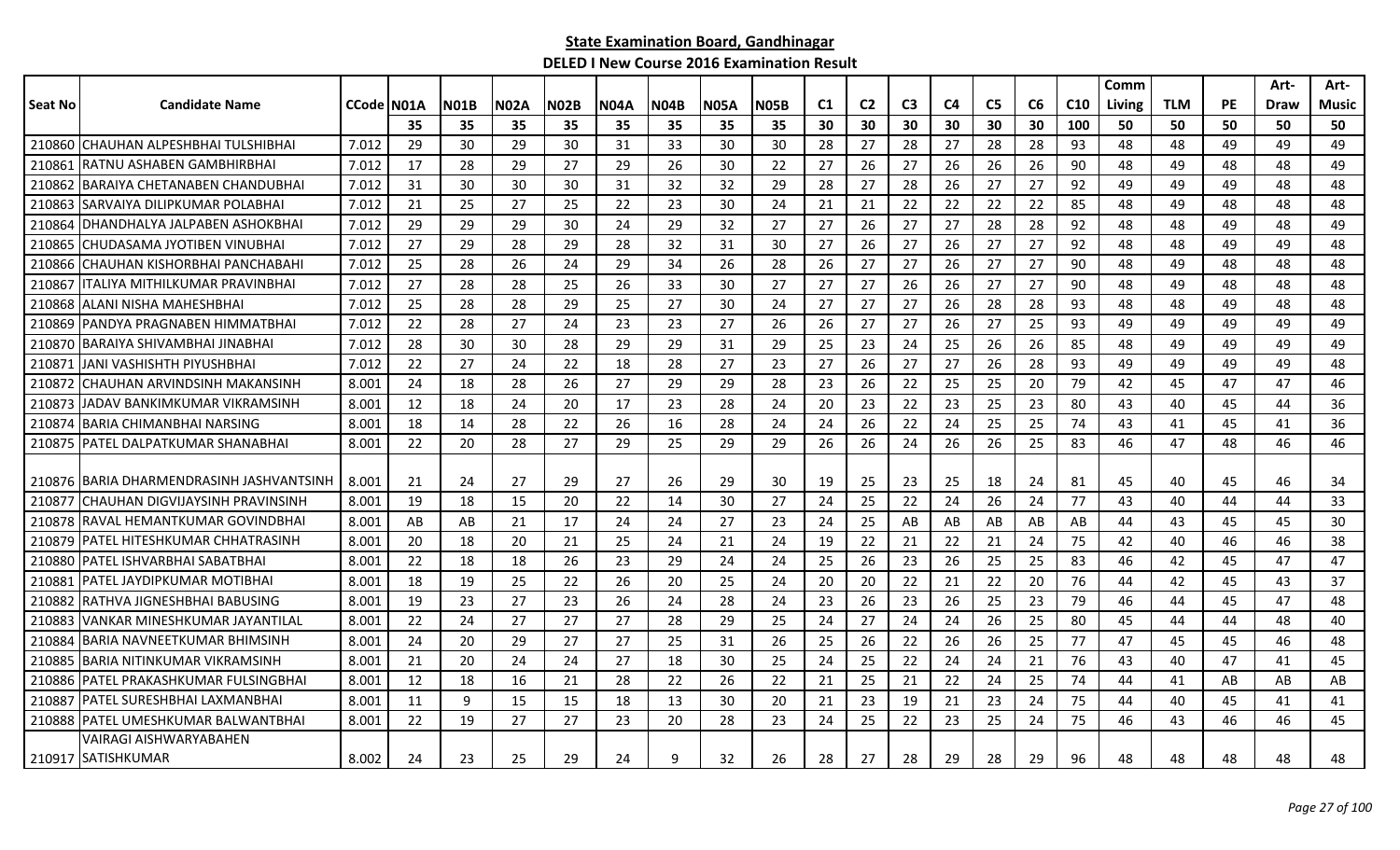|                |                                        |            |    |             |             |             |                |             |             |             |     |                |                |    |                |    |                 | Comm   |            |           | Art- | Art-  |
|----------------|----------------------------------------|------------|----|-------------|-------------|-------------|----------------|-------------|-------------|-------------|-----|----------------|----------------|----|----------------|----|-----------------|--------|------------|-----------|------|-------|
| <b>Seat No</b> | <b>Candidate Name</b>                  | CCode N01A |    | <b>N01B</b> | <b>N02A</b> | <b>N02B</b> | <b>N04A</b>    | <b>N04B</b> | <b>N05A</b> | <b>N05B</b> | C1  | C <sub>2</sub> | C <sub>3</sub> | C4 | C <sub>5</sub> | C6 | C <sub>10</sub> | Living | <b>TLM</b> | <b>PE</b> | Draw | Music |
|                |                                        |            | 35 | 35          | 35          | 35          | 35             | 35          | 35          | 35          | 30  | 30             | 30             | 30 | 30             | 30 | 100             | 50     | 50         | 50        | 50   | 50    |
|                | 210918 RAVAT ANITABEN KESHARSINH       | 8.002      | 22 | 22          | 25          | 30          | 25             | 11          | 30          | 26          | 25  | 26             | 25             | 26 | 27             | 27 | 96              | 48     | 46         | 47        | 47   | 45    |
| 210919         | IHATHILA ANJANABEN KAMLESHBHAI         | 8.002      | 23 | 22          | 29          | 29          | 28             | 9           | 30          | 29          | 27  | 26             | 27             | 27 | 28             | 28 | 95              | 48     | 46         | 48        | 45   | 46    |
|                | 210920 RATHOD ANJANABEN DINESHBHAI     | 8.002      | 26 | 22          | 30          | 28          | 29             | 14          | 31          | 30          | 26  | 26             | 27             | 27 | 27             | 28 | 95              | 47     | 46         | 46        | 45   | 47    |
| 210921         | IPATEL ARATIBAHEN HITESHKUMAR          | 8.002      | 27 | 19          | 26          | 20          | 20             | 11          | 29          | 23          | 24  | 23             | 23             | 23 | 25             | 23 | 95              | 47     | 48         | 45        | 46   | 47    |
| 210922         | IBHABHOR ASMITABEN VIRSINGBHAI         | 8.002      | 25 | 18          | 20          | 20          | 23             | 11          | 28          | 27          | 28  | 27             | 27             | 27 | 27             | 27 | 94              | 47     | 46         | 48        | 47   | 45    |
| 210923         | CHAUHAN AVANIBEN ANILBHAI              | 8.002      | 21 | 19          | 24          | 22          | 23             | 19          | 31          | 27          | 27  | 28             | 26             | 26 | 27             | 26 | 93              | 47     | 48         | 47        | 43   | 46    |
| 210924         | IDHAMOT BHAVNABEN MANILAL              | 8.002      | 30 | 24          | 32          | 26          | 30             | 21          | 30          | 30          | 28  | 28             | 29             | 27 | 27             | 29 | 95              | 48     | 46         | 48        | 43   | 48    |
| 210925         | <b>IBARIA DAXABEN JAGDISHBHAI</b>      | 8.002      | 28 | 23          | 30          | 26          | 26             | 12          | 31          | 30          | 28  | 27             | 26             | 27 | 27             | 27 | 92              | 47     | 46         | 46        | 43   | 48    |
|                | DAMOR DHARMISHTABEN                    |            |    |             |             |             |                |             |             |             |     |                |                |    |                |    |                 |        |            |           |      |       |
| 210926         | <b>ICHANDRASINGBHAI</b>                | 8.002      | 25 | 20          | 26          | 24          | 24             | 7           | 27          | 24          | 27  | 26             | 26             | 26 | 28             | 27 | 95              | 46     | 46         | 47        | 45   | 47    |
| 210927         | <b>IDAMOR DIPIKABEN GAMIRSINH</b>      | 8.002      | 23 | 18          | 29          | 24          | 25             | 8           | 27          | 28          | -28 | 27             | 27             | 25 | 27             | 28 | 93              | 47     | 46         | 46        | 46   | 46    |
| 210928         | IBAMANIA DIVYANIBEN BHARATBHAI         | 8.002      | 6  | 16          | 15          | 19          | $\overline{7}$ | 9           | 13          | 23          | 25  | 25             | 25             | 26 | 27             | 24 | 81              | 48     | 46         | 47        | 42   | 46    |
| 210929         | <b>IPATEL HINABEN BADHARBHAI</b>       | 8.002      | 19 | 18          | 20          | 23          | 22             | 18          | 25          | 30          | 26  | 26             | 25             | 27 | 28             | 26 | 95              | 47     | 46         | 46        | 45   | 46    |
| 210930         | IVASAIYA JAGRUTIBEN RAVISHANKAR        | 8.002      | 15 | 18          | 20          | 27          | 18             | 16          | 26          | 27          | 22  | 26             | 25             | 25 | 27             | 24 | 95              | 48     | 48         | 46        | 43   | 45    |
| 210931         | IPATEL JIGNASABEN BHARATBHAI           | 8.002      | 24 | 24          | 28          | 28          | 27             | 28          | 28          | 27          | 25  | 26             | 27             | 27 | 27             | 28 | 95              | 46     | 48         | 46        | 46   | 47    |
|                |                                        |            |    |             |             |             |                |             |             |             |     |                |                |    |                |    |                 |        |            |           |      |       |
|                | 210932 IMACHHAR JIGNASHABEN RAMESHBHAI | 8.002      | 22 | 15          | 25          | 28          | 27             | 23          | 24          | 27          | -23 | 25             | 24             | 25 | 22             | 16 | 95              | 46     | 48         | 47        | 48   | 46    |
| 210933         | <b>ISANGADA JOSHNABEN SHIVRAMBHAI</b>  | 8.002      | 31 | 21          | 28          | 30          | 25             | 25          | 31          | 28          | 27  | 27             | 26             | 27 | 27             | 28 | 95              | 46     | 45         | 47        | 46   | 45    |
| 210934         | <b>IPATEL JYOTIKABEN DIPSINGBHAI</b>   | 8.002      | 26 | 29          | 27          | 29          | 25             | 22          | 28          | 29          | 27  | 28             | 28             | 26 | 27             | 29 | 94              | 47     | 45         | 48        | 46   | 47    |
| 210935         | IPARGI KALPANABEN SAJJANSINH           | 8.002      | 29 | 27          | 27          | 30          | 23             | 21          | 32          | 27          | 26  | 27             | 28             | 27 | 27             | 28 | 93              | 47     | 47         | 46        | 47   | 48    |
|                | 210936 JUMA KALPANABEN BHARATBHAI      | 8.002      | 29 | 29          | 28          | 30          | 30             | 22          | 25          | 27          | 28  | 28             | 28             | 29 | 28             | 29 | 95              | 48     | 48         | 48        | 47   | 46    |
|                |                                        |            |    |             |             |             |                |             |             |             |     |                |                |    |                |    |                 |        |            |           |      |       |
| 210937         | IMACHHAR KOMALBEN GHANSHYAMBHAI        | 8.002      | 26 | 29          | 28          | 30          | 29             | 23          | 29          | 29          | 27  | 27             | 27             | 26 | 27             | 28 | 95              | 46     | 48         | 47        | 49   | 47    |
| 210938         | <b>BARIA MANISHABEN RAMESHBHAI</b>     | 8.002      | 27 | 30          | 28          | 30          | 31             | 25          | 30          | 27          | 28  | 27             | 27             | 28 | 27             | 28 | 93              | 46     | 47         | 46        | 47   | 45    |
| 210939         | PATEL MANISHABEN RAYSINH               | 8.002      | 32 | 26          | 29          | 30          | 31             | 24          | 33          | 29          | 28  | 28             | 28             | 29 | 28             | 29 | 96              | 48     | 49         | 48        | 46   | 48    |
| 210940         | PAGI MINAXIBAHEN BABUBHAI              | 8.002      | 28 | 20          | 26          | 30          | 29             | 23          | 32          | 28          | 27  | 27             | 25             | 27 | 27             | 28 | 95              | 48     | 47         | 47        | 45   | 45    |
| 210941         | ISUTHAR MONIKABEN PRAHLADBHAI          | 8.002      | 32 | 28          | 28          | 30          | 31             | 33          | 32          | 30          | 28  | 28             | 29             | 29 | 29             | 29 | 96              | 48     | 49         | 49        | 49   | 47    |
| 210942         | IGARASIYA NAYANABEN VAGHJIBHAI         | 8.002      | 19 | 13          | 26          | 24          | 24             | 19          | 31          | 29          | 27  | 26             | 27             | 26 | 27             | 27 | 95              | 48     | 48         | 46        | 45   | 45    |
|                | 210943 MACHHI NIKITABEN BHARATBHAI     | 8.002      | 24 | 18          | 27          | 27          | 28             | 29          | 32          | 29          | 28  | 28             | 27             | 29 | 28             | 28 | 95              | 48     | 48         | 48        | 45   | 48    |
| 210944         | <b>IDANGI NIRALIBEN RAJESHBHAI</b>     | 8.002      | 13 | 14          | 20          | 17          | 22             | 16          | 27          | 25          | 26  | 26             | 25             | 26 | 27             | 25 | 94              | 47     | 46         | 48        | 44   | 46    |
| 210945         | ISANGADA PINALBEN MOHANBHAI            | 8.002      | 28 | 20          | 28          | 25          | 29             | 18          | 31          | 27          | 24  | 26             | 25             | 26 | 27             | 25 | 94              | 47     | 46         | 46        | 44   | 45    |
|                | 210946 NINAMA PUSHPABEN RAMANBHAI      | 8.002      | 29 | 22          | 28          | 25          | 31             | 25          | 32          | 27          | 25  | 26             | 26             | 26 | 27             | 27 | 95              | 48     | 46         | 46        | 48   | 46    |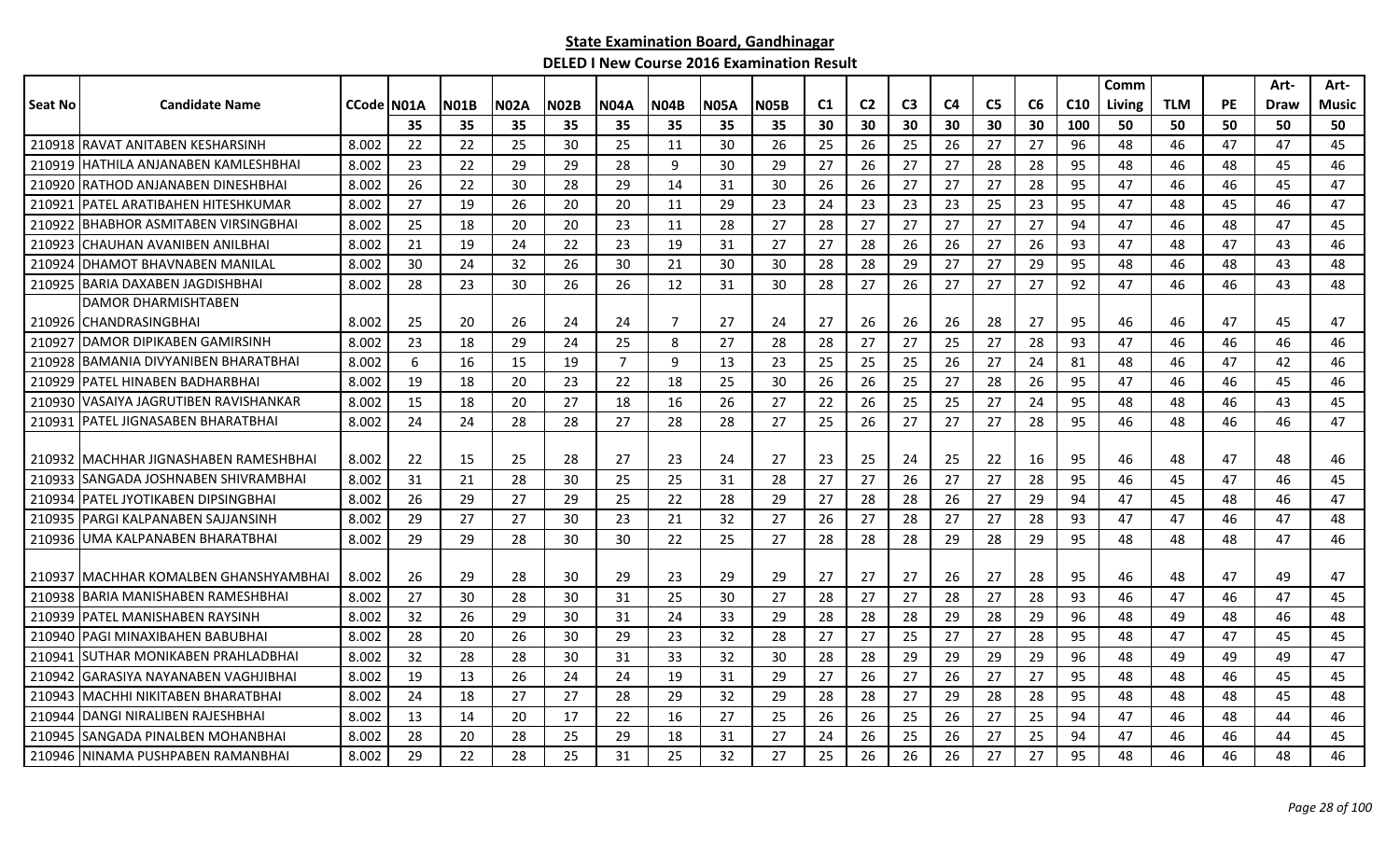|         |                                       |                    |    |             |      |             |      |      |             |      |                |                |                |    |                |    |                 | Comm   |            |           | Art- | Art-  |
|---------|---------------------------------------|--------------------|----|-------------|------|-------------|------|------|-------------|------|----------------|----------------|----------------|----|----------------|----|-----------------|--------|------------|-----------|------|-------|
| Seat No | <b>Candidate Name</b>                 | <b>CCode IN01A</b> |    | <b>N01B</b> | N02A | <b>N02B</b> | N04A | N04B | <b>N05A</b> | N05B | C <sub>1</sub> | C <sub>2</sub> | C <sub>3</sub> | C4 | C <sub>5</sub> | C6 | C <sub>10</sub> | Living | <b>TLM</b> | <b>PE</b> | Draw | Music |
|         |                                       |                    | 35 | 35          | 35   | 35          | 35   | 35   | 35          | 35   | 30             | 30             | 30             | 30 | 30             | 30 | 100             | 50     | 50         | 50        | 50   | 50    |
|         | 210947 PITHAYA RADHIKABEN SHANKARLAL  | 8.002              | 31 | 22          | 28   | 28          | 30   | 27   | 30          | 31   | 26             | 26             | 26             | 27 | 27             | 28 | 92              | 48     | 47         | 46        | 47   | 44    |
| 210948  | RAVAT RAMILABEN BABUBHA               | 8.002              | 25 | 17          | 27   | 24          | 25   | 29   | 30          | 27   | 24             | 26             | 26             | 26 | 27             | 26 | 95              | 49     | 47         | 47        | 48   | 45    |
| 210949  | <b>SELOT RINJUBEN RATANSINH</b>       | 8.002              | 21 | 14          | 22   | 23          | 24   | 22   | 28          | 26   | 25             | 26             | 26             | 26 | 27             | 27 | 95              | 48     | 46         | 48        | 46   | 46    |
| 210950  | VALVAI RINKUBEN DHULABHAI             | 8.002              | 25 | 20          | 26   | 26          | 31   | 13   | 29          | 29   | 26             | 26             | 25             | 27 | 28             | 27 | 95              | 48     | 46         | 47        | 45   | 45    |
| 210951  | IBHABHOR SANTOSHIBEN TAJSINGBHAI      | 8.002              | 20 | 14          | 18   | 24          | 25   | 15   | 29          | 29   | 28             | 27             | 25             | 27 | 27             | 27 | 93              | 46     | 48         | 47        | 44   | 45    |
| 210952  | ISELOT SARJANBEN KANSINGBHAI          | 8.002              | 24 | 20          | 24   | 29          | 30   | 16   | 30          | 28   | -27            | 27             | 27             | 27 | 26             | 27 | 95              | 48     | 46         | 47        | 47   | 48    |
|         | 210953 DAMOR SAROJBEN SARTANBHAI      | 8.002              | 27 | 18          | 28   | 26          | 31   | 12   | 28          | 28   | 27             | 26             | 26             | 26 | 27             | 26 | 94              | 46     | 46         | 47        | 47   | 46    |
| 210954  | RAVAT SEJALBEN RAMESHKUMAR            | 8.002              | 27 | 19          | 31   | 28          | 32   | 15   | 31          | 26   | 26             | 27             | 25             | 27 | 27             | 26 | 95              | 47     | 47         | 48        | 48   | 47    |
| 210955  | IBARIA SHOBHANABEN VINODBHAI          | 8.002              | 31 | 25          | 30   | 29          | 32   | 26   | 30          | 28   | 28             | 28             | 28             | 28 | 27             | 28 | 93              | 49     | 48         | 49        | 46   | 46    |
| 210956  | PRAJAPATI SONALBEN BHAGVANDAS         | 8.002              | 18 | 17          | 18   | 25          | 24   | 10   | 27          | 25   | 23             | 26             | 25             | 25 | 26             | 24 | 94              | 49     | 46         | 46        | 44   | 46    |
| 210957  | <b>BHABHOR SUNANDABEN ATULBHAI</b>    | 8.002              | 24 | 19          | 30   | 23          | 31   | 9    | 30          | 25   | 27             | 26             | 26             | 27 | 26             | 26 | 94              | 46     | 47         | 47        | 47   | 46    |
| 210958  | BARIA TINKALBEN JAGATSINH             | 8.002              | 22 | 21          | 28   | 27          | 30   | 14   | 30          | 27   | 26             | 26             | 26             | 26 | 28             | 27 | 93              | 47     | 46         | 47        | 46   | 45    |
| 210959  | IBARIA URMILABEN DESINGBHAI           | 8.002              | 26 | 20          | 25   | 30          | 27   | 11   | 29          | 26   | 28             | 27             | 28             | 26 | 27             | 28 | 92              | 47     | 46         | 46        | 47   | 48    |
|         | 210960   PALAS VAISHALIBEN RAMESHBHAI | 8.002              | 18 | 17          | 21   | 25          | 24   | 18   | 26          | 26   | 24             | 26             | 25             | 26 | 27             | 27 | 92              | 48     | 47         | 47        | 45   | 46    |
| 210961  | IDAMOR VARSHABEN GULABSINH            | 8.002              | 28 | 18          | 29   | 31          | 30   | 22   | 30          | 30   | 27             | 27             | 27             | 27 | 27             | 28 | 94              | 46     | 47         | 48        | 46   | 45    |
| 210980  | CHAVDA AKRUTIBEN DINESHCHANDRA        | 8.004              | 32 | 24          | 32   | 31          | 31   | 26   | 30          | 32   | 28             | 29             | 28             | 29 | 29             | 28 | 92              | 47     | 47         | 48        | 48   | 47    |
| 21098   | BARIA ANKITABEN KANUBHAI              | 8.004              | 29 | 22          | 28   | 33          | 30   | 25   | 32          | 26   | 27             | 29             | 27             | 29 | 28             | 27 | 91              | 47     | 47         | 47        | 48   | 48    |
| 210982  | <b>BARIA ARCHANABEN KASTURBHAI</b>    | 8.004              | 30 | 24          | 29   | 29          | 30   | 22   | 31          | 30   | 26             | 28             | 26             | 28 | 27             | 26 | 87              | 44     | 45         | 46        | 46   | 47    |
| 210983  | KHARADIYA BABITABEN DIPUBHAI          | 8.004              | 32 | 26          | 30   | 32          | 26   | 23   | 32          | 32   | 28             | 27             | 28             | 27 | 29             | 27 | 92              | 45     | 46         | 48        | 45   | 47    |
| 210984  | IBHABHOR BHAVNABEN BACHUBHAI          | 8.004              | 22 | 13          | 17   | 23          | 22   | 17   | 28          | 24   | 25             | 28             | 25             | 28 | 26             | 26 | 86              | 44     | 45         | 46        | 45   | 46    |
| 210985  | IBHABHOR BINALBEN RAMSINGHBHAI        | 8.004              | 29 | 23          | 26   | 31          | 30   | 24   | 32          | 31   | 26             | 27             | 26             | 26 | 26             | 26 | 90              | 44     | 47         | 46        | 48   | 46    |
| 210986  | <b>IBHURIYA CHETANABEN DINESHBHAI</b> | 8.004              | 32 | 22          | 31   | 31          | 30   | 23   | 32          | 26   | 26             | 26             | 26             | 25 | 27             | 26 | 90              | 44     | 47         | 46        | 48   | 46    |
| 210987  | PALAS DARSHNABEN MANGALSINH           | 8.004              | 32 | 26          | 30   | 31          | 27   | 25   | 32          | 29   | 27             | 26             | 27             | 25 | 26             | 27 | 90              | 46     | 45         | 48        | 48   | 46    |
| 210988  | NINAMA DAXABEN BHERUBHAI              | 8.004              | 16 | 14          | 23   | 26          | 25   | 19   | 27          | 28   | 26             | 26             | 26             | 26 | 26             | 26 | 88              | 45     | 45         | 46        | 48   | 45    |
| 210989  | PITHAYA DIPMALABEN DINESHKUMAR        | 8.004              | 27 | 22          | 27   | 25          | 29   | 26   | 31          | 29   | 27             | 27             | 27             | 27 | 27             | 27 | 89              | 45     | 45         | 46        | 46   | 46    |
| 210990  | KATARA HANSABEN JAGDISHBHAI           | 8.004              | 28 | 17          | 24   | 26          | 26   | 22   | 30          | 26   | 26             | 28             | 26             | 28 | 26             | 26 | 87              | 45     | 45         | 46        | 45   | 46    |
| 210991  | HADA HEMLATABEN RAMANBHAI             | 8.004              | 23 | 21          | 29   | 27          | 29   | 25   | 32          | 26   | 26             | 27             | 26             | 27 | 27             | 26 | 88              | 45     | 45         | 48        | 46   | 48    |
| 210992  | IBARJOD JINALBEN VECHATBHAI           | 8.004              | 32 | 22          | 29   | 29          | 29   | 27   | 30          | 29   | 28             | 27             | 28             | 27 | 28             | 28 | 92              | 46     | 47         | 48        | 46   | 48    |
| 210993  | ICHAUHAN JOSHILABEN AMARSINH          | 8.004              | 31 | 24          | 28   | 32          | 30   | 26   | 33          | 28   | 27             | 27             | 27             | 27 | 27             | 27 | 92              | 45     | 45         | 46        | 47   | 47    |
| 210994  | IBAMANIYA KALPANABEN MADUBHAI         | 8.004              | 31 | 23          | 29   | 32          | 29   | 33   | 33          | 28   | 28             | 28             | 28             | 28 | 29             | 28 | 93              | 45     | 47         | 48        | 49   | 48    |
| 210995  | TALATI KHUSALI ROHITKUMAR             | 8.004              | 20 | 26          | 27   | 31          | 24   | 24   | 31          | 29   | 26             | 29             | 26             | 29 | 26             | 26 | 85              | 46     | 45         | 46        | 45   | 48    |
|         | 210996 BHABHOR KINJALBEN RAMSING      | 8.004              | 30 | 25          | 27   | 32          | 30   | 31   | 33          | 31   | 27             | 27             | 27             | 27 | 28             | 26 | 91              | 45     | 46         | 48        | 46   | 47    |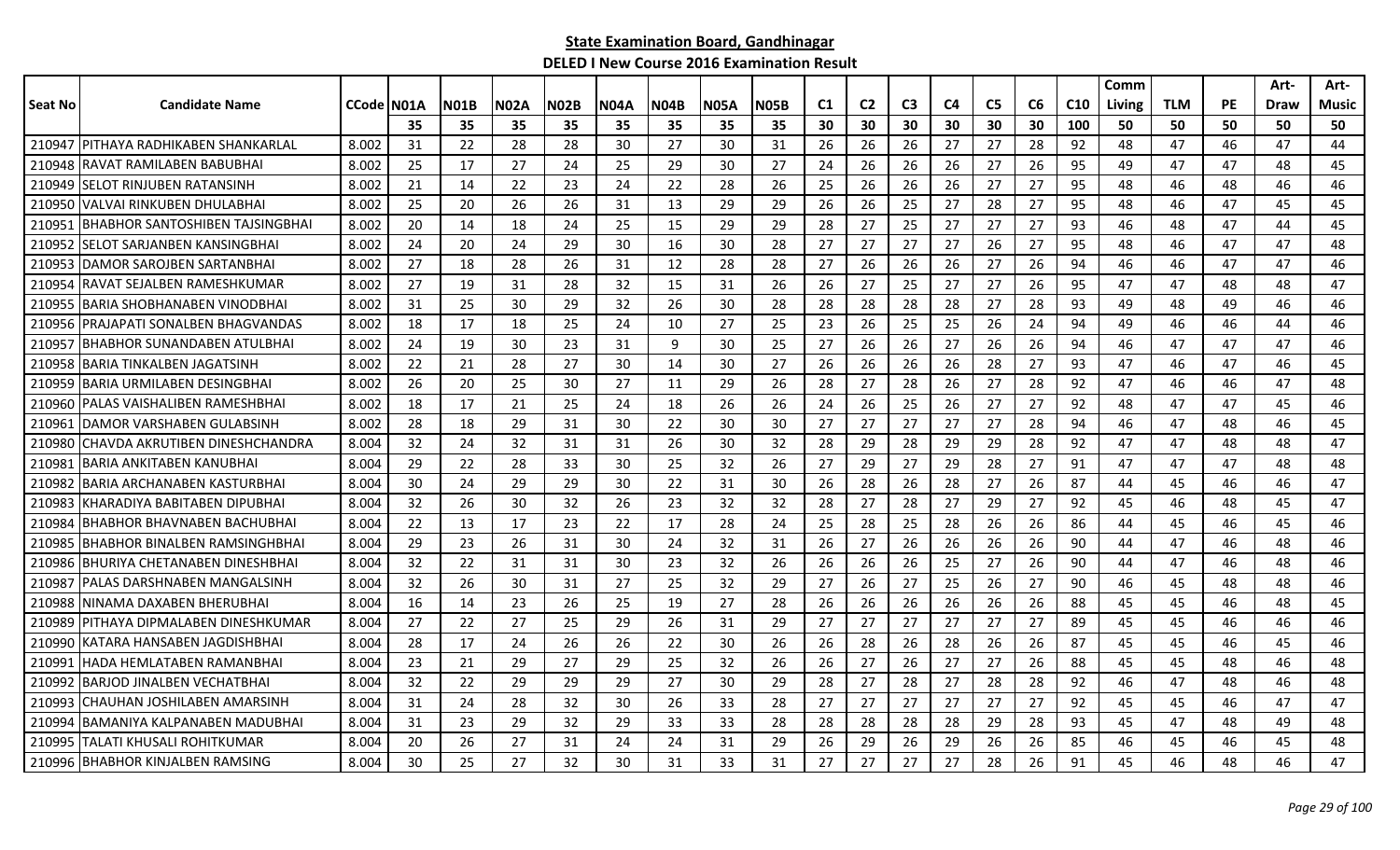|         |                                        |            |    |             |             |             |             |             |             |             |                |                |                |                |                |    |                 | Comm   |            |           | Art-        | Art-         |
|---------|----------------------------------------|------------|----|-------------|-------------|-------------|-------------|-------------|-------------|-------------|----------------|----------------|----------------|----------------|----------------|----|-----------------|--------|------------|-----------|-------------|--------------|
| Seat No | <b>Candidate Name</b>                  | CCode N01A |    | <b>N01B</b> | <b>N02A</b> | <b>N02B</b> | <b>N04A</b> | <b>N04B</b> | <b>N05A</b> | <b>N05B</b> | C <sub>1</sub> | C <sub>2</sub> | C <sub>3</sub> | C <sub>4</sub> | C <sub>5</sub> | C6 | C <sub>10</sub> | Living | <b>TLM</b> | <b>PE</b> | <b>Draw</b> | <b>Music</b> |
|         |                                        |            | 35 | 35          | 35          | 35          | 35          | 35          | 35          | 35          | 30             | 30             | 30             | 30             | 30             | 30 | 100             | 50     | 50         | 50        | 50          | 50           |
| 210997  | <b>ICHAREL KOKILABEN CHAMPAKLAL</b>    | 8.004      | 29 | 24          | 26          | 30          | 27          | 19          | 33          | 26          | AB             | AB             | AB             | AB             | AB             | AB | AB              | AB     | AB         | AB        | AB          | AB           |
| 210998  | IRATHOD KUSUMBEN JAVSINH               | 8.004      | 26 | 30          | 27          | 32          | 32          | 23          | 33          | 29          | 26             | 28             | 26             | 28             | 26             | 27 | 90              | 45     | 46         | 46        | 48          | 47           |
| 210999  | IKHARADIYA LALITABEN DIPUBHAI          | 8.004      | 27 | 27          | 28          | 29          | 30          | 28          | 32          | 27          | 27             | 27             | 27             | 27             | 27             | 27 | 91              | 46     | 47         | 48        | 46          | 48           |
|         | 211000 BARIYA MANISHABEN DALABHAI      | 8.004      | 28 | 28          | 27          | 28          | 28          | 28          | 33          | 30          | 26             | 27             | 26             | 27             | 29             | 26 | 87              | 46     | 46         | 46        | 45          | 45           |
| 211001  | <b>IBHABHOR MANISHABEN MANSINGBHAI</b> | 8.004      | 27 | 22          | 25          | 24          | 29          | 24          | 32          | 26          | 26             | 27             | 26             | 27             | 28             | 26 | 86              | 45     | 48         | 46        | 45          | 44           |
|         | 211002 IMAKVANA MANISHABEN KAMLESHBHAI | 8.004      | 33 | 30          | 29          | 30          | 31          | 29          | 32          | 33          | 28             | 27             | 28             | 27             | 27             | 27 | 90              | 47     | 46         | 47        | 45          | 47           |
| 211003  | lMEDA NILAMBEN RAJUBHAI                | 8.004      | 25 | 20          | 24          | 28          | 30          | 28          | 31          | 29          | 26             | 27             | 26             | 27             | 29             | 26 | 88              | 46     | 46         | 46        | 46          | 46           |
| 211004  | PARGI NILAMBEN BABUBHAI                | 8.004      | 26 | 22          | 28          | 29          | 30          | 25          | 23          | 27          | 26             | 25             | 26             | 25             | 26             | 26 | 87              | 45     | 46         | 46        | 46          | 47           |
| 211005  | NINAMA PARVATIBEN KALUBHAI             | 8.004      | 20 | 21          | 25          | 29          | 29          | 22          | 24          | 23          | 25             | 26             | 25             | 26             | 26             | 25 | 87              | 45     | 45         | 46        | 47          | 46           |
| 211006  | IPARMAR PAYALBEN RAJESHBHAI            | 8.004      | 22 | 25          | 27          | 30          | 29          | 29          | 29          | 30          | 25             | 26             | 25             | 26             | 27             | 25 | 90              | 47     | 46         | 46        | 46          | 46           |
| 211007  | <b>PITHAYA PINALBEN ASHOKBHAI</b>      | 8.004      | 31 | 18          | 29          | 29          | 31          | 31          | 30          | 26          | 27             | 27             | 27             | 27             | 26             | 27 | 90              | 45     | 45         | 46        | 47          | 47           |
|         | 211008 BHABHOR PRAGNABEN BHARATKUMAR   | 8.004      | 30 | 26          | 28          | 30          | 29          | 28          | 32          | 26          | 28             | 28             | 28             | 28             | 26             | 28 | 93              | 45     | 47         | 48        | 47          | 48           |
| 211009  | RATHOD PRITIKABEN NAVALSINH            | 8.004      | 33 | 29          | 32          | 29          | 33          | 29          | 33          | 31          | 27             | 26             | 27             | 26             | 27             | 27 | 92              | 45     | 46         | 48        | 47          | 46           |
| 211010  | AMALIYAR PRIYANKABEN BABALSINH         | 8.004      | 29 | 28          | 28          | 28          | 25          | 29          | 31          | 27          | 25             | 26             | 25             | 26             | 26             | 25 | 90              | 45     | 45         | 46        | 46          | 46           |
| 211011  | IDAMOR PRIYANKABEN CHHAGANBHAI         | 8.004      | 15 | 20          | 24          | 25          | 22          | 19          | 30          | 23          | 25             | 26             | 25             | 26             | 27             | 26 | 89              | 45     | 45         | 46        | 45          | 45           |
| 211012  | HATHILA PRIYANKABEN SHANTILAL          | 8.004      | 24 | 24          | 30          | 25          | 31          | 28          | 32          | 27          | 26             | 27             | 26             | 27             | 28             | 26 | 89              | 45     | 46         | 46        | 46          | 46           |
| 211013  | <b>PARGI PRIYANKABEN RADHESINHBHAI</b> | 8.004      | 27 | 26          | 30          | 27          | 31          | 27          | 31          | 25          | 26             | 27             | 26             | 27             | 27             | 26 | 89              | 44     | 46         | 46        | 46          | 46           |
| 211014  | ISANGADA PUSPABEN PUNABHAI             | 8.004      | 28 | 26          | 28          | 28          | 30          | 26          | 30          | 28          | 27             | 27             | 26             | 27             | 29             | 25 | 90              | 45     | 45         | 47        | 46          | 47           |
| 211015  | IBARIA RADHABEN MUKESHBHAI             | 8.004      | 31 | 25          | 28          | 28          | 32          | 28          | 29          | 30          | 26             | 27             | 26             | 27             | 26             | 26 | 90              | 46     | 45         | 46        | 45          | 47           |
|         | 211016 BILWAL RAJULABEN SHAKARABHAI    | 8.004      | 24 | 20          | 28          | 29          | 32          | 24          | 31          | 24          | 26             | 26             | 26             | 26             | 28             | 26 | 87              | 45     | 45         | 46        | 46          | 46           |
|         | 211017 IPARMAR RASHMIKABEN CHHATRASINH | 8.004      | 32 | 25          | 29          | 32          | 32          | 30          | 32          | 28          | 28             | 28             | 27             | 28             | 29             | 27 | 91              | 45     | 45         | 47        | 46          | 48           |
| 211018  | <b>IMEDA RITABEN RAMANBHAI</b>         | 8.004      | 31 | 24          | 29          | 32          | 33          | 32          | 33          | 29          | 27             | 27             | 27             | 27             | 26             | 27 | 93              | 45     | 46         | 47        | 47          | 47           |
| 211019  | <b>BHABHOR SAREKHABEN HARSINGBHAI</b>  | 8.004      | 18 | 22          | 29          | 31          | 32          | 26          | 33          | 21          | 25             | 26             | 25             | 26             | 27             | 25 | 87              | 44     | 45         | 46        | 49          | 46           |
|         | 211020 DALAL SEEMA SOYABBHAI           | 8.004      | 26 | 26          | 33          | 29          | 33          | 29          | 31          | 27          | 26             | 27             | 26             | 27             | 29             | 25 | 85              | 43     | 46         | 46        | 49          | 46           |
| 211021  | IKATARA SHAKUNTALABEN KHATUBHAI        | 8.004      | 28 | 26          | 29          | 32          | 32          | 23          | 31          | 27          | 26             | 27             | 26             | 27             | 28             | 26 | 87              | 45     | 46         | 46        | 45          | 46           |
| 211022  | DAMOR SHITALBEN RAMESHBHAI             | 8.004      | 28 | 23          | 27          | 31          | 33          | 23          | 33          | 29          | 26             | 27             | 26             | 27             | 27             | 26 | 88              | 44     | 46         | 46        | 45          | 46           |
| 211023  | DAMOR SIDHESHWARIBEN DILIPBHAI         | 8.004      | 29 | 26          | 27          | 30          | 31          | 27          | 33          | 29          | 28             | 27             | 27             | 27             | 29             | 27 | 90              | 45     | 46         | 46        | 45          | 48           |
|         | 211024 PARMAR SNEHALBEN DALSING        | 8.004      | 26 | 25          | 27          | 32          | 33          | 31          | 33          | 29          | 28             | 29             | 28             | 29             | 26             | 28 | 92              | 46     | 45         | 48        | 45          | 48           |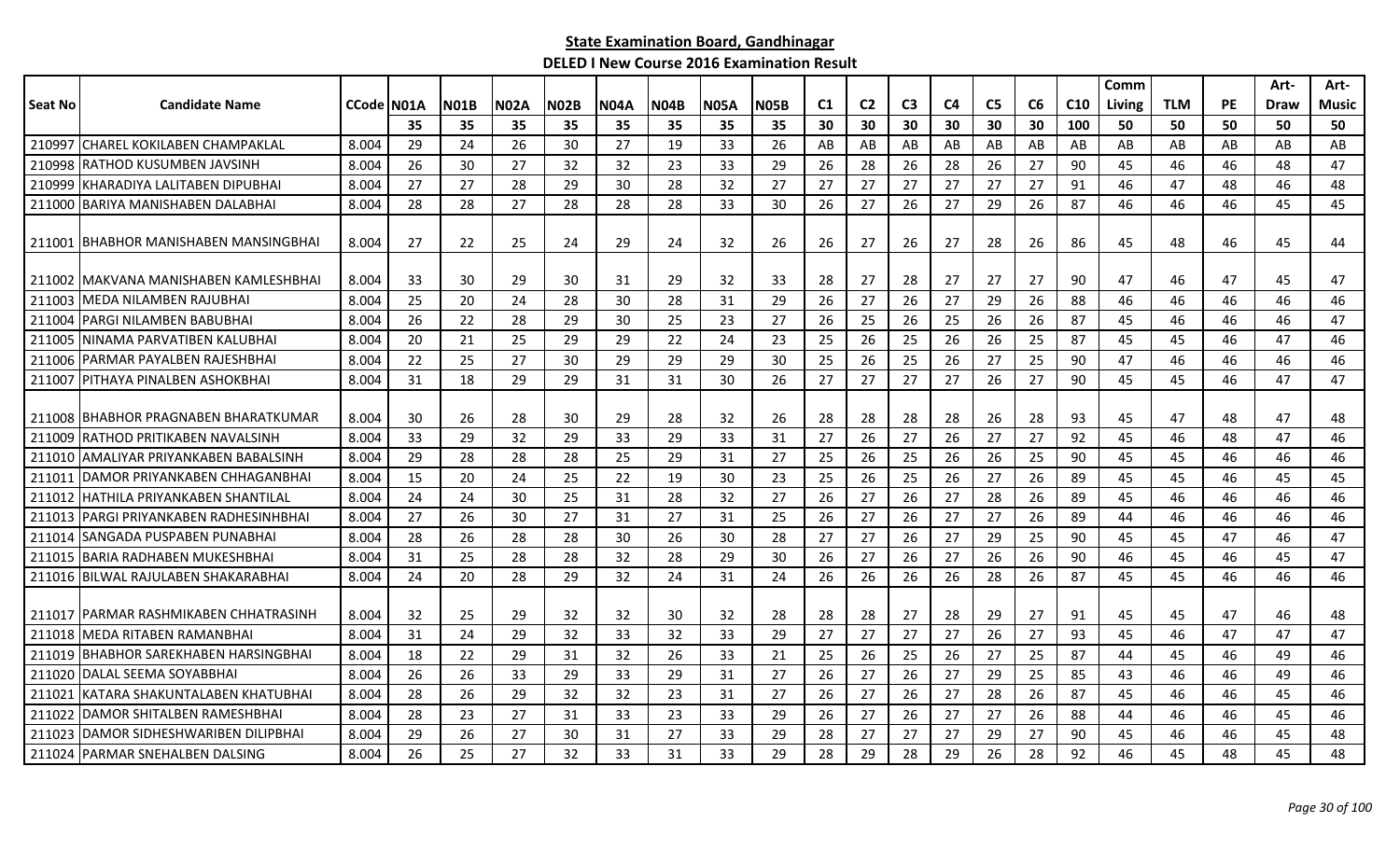|                |                                           |            |    |             |             |             |             |                |             |             |                |                |                |    |                |    |                 | Comm   |            |           | Art-        | Art-  |
|----------------|-------------------------------------------|------------|----|-------------|-------------|-------------|-------------|----------------|-------------|-------------|----------------|----------------|----------------|----|----------------|----|-----------------|--------|------------|-----------|-------------|-------|
| <b>Seat No</b> | <b>Candidate Name</b>                     | CCode N01A |    | <b>N01B</b> | <b>N02A</b> | <b>N02B</b> | <b>N04A</b> | <b>N04B</b>    | <b>N05A</b> | <b>N05B</b> | C <sub>1</sub> | C <sub>2</sub> | C <sub>3</sub> | C4 | C <sub>5</sub> | C6 | C <sub>10</sub> | Living | <b>TLM</b> | <b>PE</b> | <b>Draw</b> | Music |
|                |                                           |            | 35 | 35          | 35          | 35          | 35          | 35             | 35          | 35          | 30             | 30             | 30             | 30 | 30             | 30 | 100             | 50     | 50         | 50        | 50          | 50    |
| 211025         | <b>SELOT SONALBEN MANUBHAI</b>            | 8.004      | 24 | 23          | 26          | 28          | 30          | 28             | 33          | 26          | 26             | 27             | 26             | 27 | 26             | 26 | 87              | 46     | 46         | 46        | 45          | 45    |
| 211026         | <b>BHABHOR SUNITABEN MOTEEBHAI</b>        | 8.004      | 17 | 18          | 24          | 23          | 29          | 28             | 31          | 27          | 26             | 27             | 26             | 27 | 27             | 26 | 86              | 45     | 47         | 46        | 46          | 45    |
| 211027         | DAMOR SURBHIBEN MAHESHKUMAR               | 8.004      | 27 | 25          | 28          | 28          | 32          | 31             | 32          | 31          | 28             | 27             | 27             | 27 | 26             | 27 | 89              | 45     | 47         | 46        | 47          | 48    |
| 211028         | <b>BHURIYA SUREKHABEN SOBANBHAI</b>       | 8.004      | 19 | 24          | 26          | 26          | 29          | 29             | 33          | 29          | -26            | 27             | 26             | 27 | 26             | 26 | 89              | 44     | 46         | 46        | 48          | 46    |
| 211029         | PARMAR USHABEN KANUBHAI                   | 8.004      | 23 | 23          | 26          | 28          | 30          | 27             | 32          | 28          | 27             | 27             | 26             | 27 | 27             | 25 | 90              | 44     | 47         | 46        | 46          | 47    |
| 211030         | PRAJAPATI VARSHABEN SHANTILAL             | 8.004      | 19 | 23          | 25          | 23          | 31          | 24             | 31          | 29          | 26             | 27             | 26             | 27 | 26             | 26 | 86              | 44     | 45         | 46        | 45          | 44    |
| 21103          | DAMOR VEENABEN MALSINGBHAI                | 8.004      | 29 | 23          | 28          | 27          | 31          | 25             | 33          | 29          | 27             | 28             | 27             | 28 | 27             | 25 | 88              | 45     | 46         | 48        | 46          | 46    |
| 211050         | KATARA ANILBHAI NAVALSINH                 | 8.005      | 23 | 22          | 26          | 27          | 25          | 24             | 32          | 25          | 28             | 23             | 25             | 24 | 26             | 26 | 95              | 45     | 47         | 47        | 46          | 47    |
| 21105          | GANAVA ARVINDBHAI JALIYABHAI              | 8.005      | 25 | 24          | 30          | 29          | 31          | 24             | 31          | 30          | 27             | 25             | 27             | 24 | 27             | 28 | 97              | 46     | 48         | 48        | 48          | 49    |
| 211052         | CHAUHAN DINESHBHAI SHANKARBHAI            | 8.005      | 20 | 19          | 22          | 28          | 31          | 23             | 31          | 29          | 28             | 25             | 27             | 25 | 27             | 27 | 95              | 45     | 47         | 47        | 46          | 47    |
| 211053         | PATEL KAMLESH KALSINGBHAI                 | 8.005      | 25 | 21          | 25          | 26          | 27          | 23             | 32          | 27          | 28             | 24             | 26             | 24 | 26             | 27 | 96              | 45     | 47         | 47        | 44          | 47    |
| 211054         | PATEL MAHESHBHAI SARDARBHAI               | 8.005      | 30 | 25          | 31          | 29          | 27          | 26             | 31          | 28          | 28             | 26             | 26             | 24 | 26             | 27 | 97              | 47     | 48         | 48        | 47          | 48    |
| 211055         | VANKAR MANHARKUMAR AMRSINH                | 8.005      | AB | AB          | AB          | AB          | AB          | AB.            | AB          | AB          | AB             | AB             | AB             | AB | AB             | AB | 90              | 40     | AB         | AB        | AB.         | AB    |
| 211056         | PATEL RAJESHBHAI JUVNSINH                 | 8.005      | 24 | 25          | 27          | 25          | 30          | 26             | 24          | 26          | 28             | 24             | 27             | 23 | 26             | 27 | 96              | 46     | 47         | 47        | 48          | 47    |
| 21105          | GANAVA RAMESHBHAI DEVABHAI                | 8.005      | 21 | 12          | 19          | 22          | 18          | 13             | 20          | 18          | 24             | 24             | 25             | 22 | 25             | 25 | 95              | 44     | 47         | 47        | 46          | 47    |
| 211058         | TAVIYAD YOGESHBHAI VICHHIYABHAI           | 8.005      | 33 | 28          | 28          | 30          | 30          | 27             | 33          | 30          | 28             | 27             | 26             | 24 | 27             | 28 | 97              | 46     | 48         | 47        | 46          | 48    |
| 211075         | IDANGI ANILKUMAR TERSINH                  | 8.008      | 21 | 22          | 24          | 24          | 29          | 21             | 25          | 25          | 22             | 21             | 23             | 21 | 23             | 22 | 81              | 40     | 44         | 42        | 40          | 40    |
| 211076         | <b>VALAND BIJALBEN RAMESHBHAI</b>         | 8.008      | 19 | 18          | 28          | 26          | 29          | 14             | 28          | 28          | 23             | 22             | 22             | 22 | 22             | 23 | 83              | 40     | 45         | 41        | 42          | 43    |
|                |                                           |            |    |             |             |             |             |                |             |             |                |                |                |    |                |    |                 |        |            |           |             |       |
|                | 211077 ISISODIYA DIPAKKUMAR BHUPENDRASINH | 8.008      | 11 | 13          | 20          | 20          | 20          | 8              | 20          | 18          | 21             | 22             | 23             | 22 | 23             | 21 | 78              | 41     | 45         | 40        | 46          | 41    |
| 211078         | DINDOR JITENDRAKUMAR GULABSINH            | 8.008      | 11 | 9           | 19          | 18          | 19          | 8              | 18          | 20          | AB             | AB             | AB             | AB | AB             | AB | AB              | 40     | AB         | AB        | AB          | AB    |
| 211079         | NINAMA KIRANKUMAR DILIPBHAI               | 8.008      | 18 | 12          | 21          | 30          | 25          | $\overline{7}$ | 25          | 19          | 21             | 22             | 23             | 22 | 23             | 21 | 81              | 38     | 44         | 40        | 41          | 43    |
| 211080         | SANGADA MAHESHBHAI LIMSINGBHAI            | 8.008      | AB | AB          | AB          | AB          | AB          | AB             | AB          | AB          | 21             | 22             | 23             | 22 | 23             | 21 | 78              | 40     | 46         | 42        | 47          | 43    |
|                |                                           |            |    |             |             |             |             |                |             |             |                |                |                |    |                |    |                 |        |            |           |             |       |
| 21108          | KISHORI MANISHBHAI SHAHENDRABHAI          | 8.008      | AB | AB          | AB          | AB          | AB          | AB             | AB          | AB          | AB             | AB             | AB             | AB | AB             | AB | AB              | 43     | AB         | AB        | AB          | AB    |
| 211082         | NISARTA NIRUBEN RATANBHAI                 | 8.008      | AB | AB          | AB          | AB          | AB          | AB             | AB          | AB          | AB             | AB             | AB             | AB | AB             | AB | AB              | 40     | AB         | AB        | AB          | AB    |
| 211083         | IBARIA RAHULKUMAR RAMESHBHAI              | 8.008      | 8  | 5           | 15          | 18          | 14          | $\overline{7}$ | 21          | 20          | 22             | 21             | 21             | 21 | 21             | 22 | 75              | 43     | 44         | 41        | 41          | 41    |
| 211084         | KATARA RAJESHBHAI LALJIBHAI               | 8.008      | 5  | 20          | 24          | 26          | 26          | 20             | 25          | 22          | 20             | 22             | 21             | 22 | 21             | 20 | 78              | 40     | 35         | 40        | 44          | 43    |
| 211085         | IKATARA RAJUBHAI VIRSINGBHAI              | 8.008      | 28 | 27          | 28          | 29          | 28          | 28             | 27          | 27          | 21             | 22             | 21             | 23 | 21             | 22 | 78              | 40     | 35         | 40        | 43          | 43    |
|                | 211086 BHABHOR RAKSHABEN KALUBHAI         | 8.008      | 14 | 19          | 19          | 23          | 23          | 18             | 18          | 19          | 21             | 22             | 23             | 22 | 21             | 24 | 76              | 38     | 43         | 41        | 43          | 45    |
|                | 211087 CHAREL SAHESHKUMAR VICHHIYABHAI    | 8.008      | AB | AB          | AB          | AB          | AB          | AB             | AB          | AB          | AB             | AB             | AB             | AB | AB             | AB | AB              | 43     | AB         | AB        | AB          | AB    |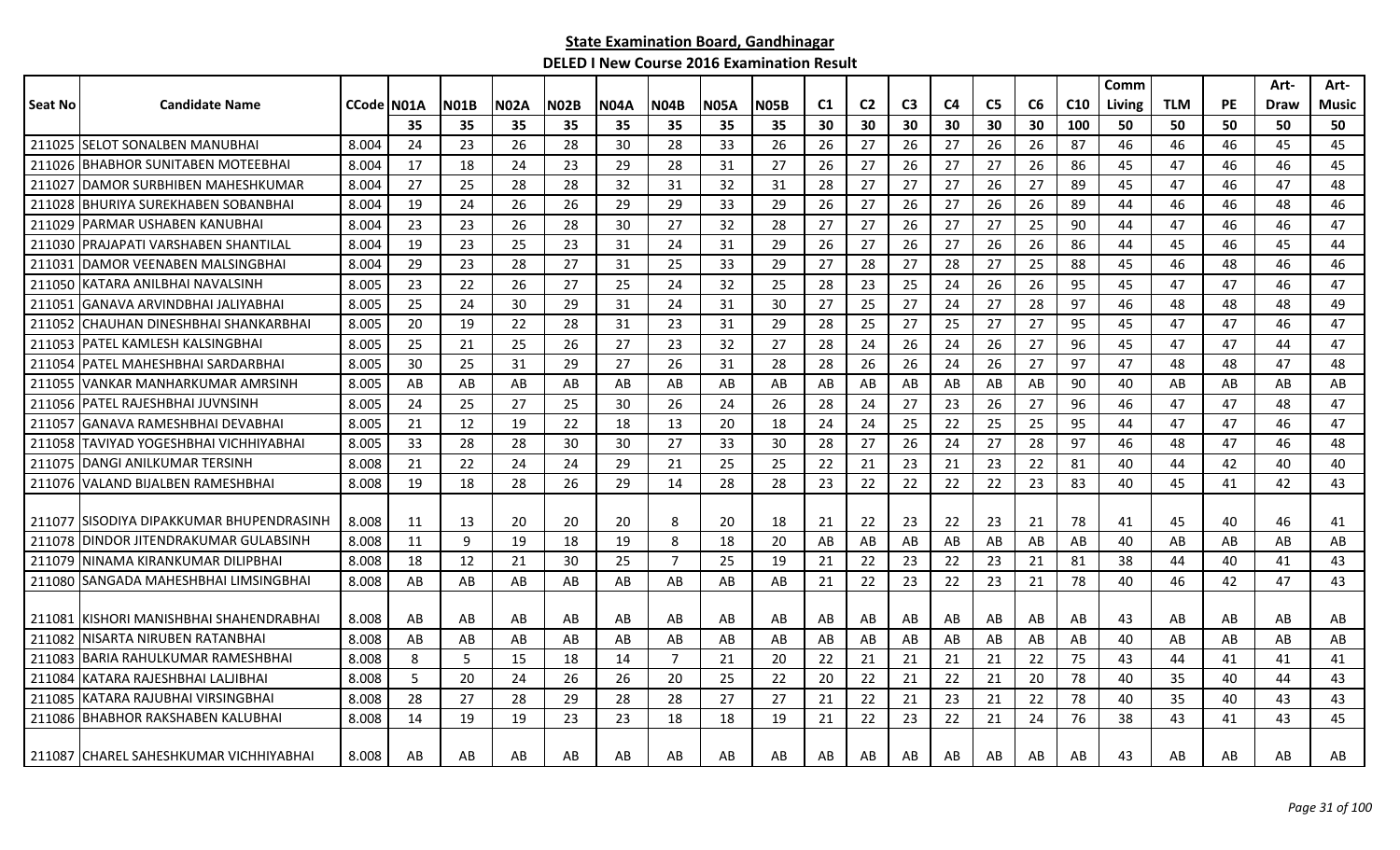|         |                                            |            |                |             |             |             |             |             |             |             |                |                |                |    |                |    |                 | Comm   |            |           | Art- | Art-  |
|---------|--------------------------------------------|------------|----------------|-------------|-------------|-------------|-------------|-------------|-------------|-------------|----------------|----------------|----------------|----|----------------|----|-----------------|--------|------------|-----------|------|-------|
| Seat No | <b>Candidate Name</b>                      | CCode N01A |                | <b>N01B</b> | <b>N02A</b> | <b>N02B</b> | <b>N04A</b> | <b>N04B</b> | <b>N05A</b> | <b>N05B</b> | C <sub>1</sub> | C <sub>2</sub> | C <sub>3</sub> | C4 | C <sub>5</sub> | C6 | C <sub>10</sub> | Living | <b>TLM</b> | <b>PE</b> | Draw | Music |
|         |                                            |            | 35             | 35          | 35          | 35          | 35          | 35          | 35          | 35          | 30             | 30             | 30             | 30 | 30             | 30 | 100             | 50     | 50         | 50        | 50   | 50    |
|         | 211088 BHABHOR SARTANBHAI KOYABHAI         | 8.008      | AB             | AB          | AB          | AB          | AB          | AB          | AB          | AB          | AB             | AB             | AB             | AB | AB             | AB | AB              | 40     | AB         | AB        | AB   | AB    |
| 211089  | <b>IDAMOR SHITALBEN VIRABHAI</b>           | 8.008      | $\overline{3}$ | 6           | 12          | 18          | 18          | 3           | 12          | 9           | 21             | 23             | 21             | 23 | 21             | 23 | 75              | 43     | 41         | 40        | 41   | 44    |
|         | 211090 SATHIYA SIKANDAR GAFAR              | 8.008      | AB             | AB          | AB          | AB          | AB          | AB          | AB          | AB          | AB             | AB             | AB             | AB | AB             | AB | AB              | 40     | AB         | AB        | AB   | AB    |
| 211091  | KATARA SUMITRABEN LALSINH                  | 8.008      | AB             | AB          | AB          | AB          | AB          | AB          | AB          | AB          | AB             | AB             | AB             | AB | AB             | AB | AB              | 40     | AB         | AB        | AB   | AB    |
| 211092  | <b>MAHIDA SURYABEN SHANKARBHAI</b>         | 8.008      | AB             | AB          | AB          | AB          | AB          | AB          | AB          | AB          | 22             | 22             | 24             | 22 | 21             | 23 | 75              | 44     | 44         | 45        | 43   | 47    |
|         | 211093 DINDOR UDESINH DIPSINHBHAI          | 8.008      | AB             | AB          | AB          | AB          | AB          | AB          | AB          | AB          | AB             | AB             | AB             | AB | AB             | AB | AB              | 40     | AB         | AB        | AB   | AB    |
| 211094  | <b>ISOLANKI VARSHABEN KANUBHAI</b>         | 8.008      | 26             | 20          | 28          | 32          | 29          | 12          | 28          | 24          | 25             | 24             | 23             | 24 | 23             | 25 | 83              | 44     | 43         | 42        | 46   | 44    |
| 211095  | IMALIVAD VIKRAMBHAI CHUNILAL               | 8.008      | 17             | 15          | 21          | 30          | 18          | 12          | 18          | 18          | 22             | 21             | 22             | 21 | 22             | 23 | 78              | 43     | 43         | 42        | 42   | 46    |
| 211104  | IMALEK ANISHABANU AKBARBHAI                | 9.001      | 18             | 25          | 27          | 32          | 31          | 29          | 32          | 30          | 22             | 23             | 25             | 27 | 24             | 25 | 95              | 49     | 45         | 40        | 43   | 44    |
| 211105  | ICHAUHAN ANJANABEN JAGDISHBHAI             | 9.001      | 27             | 29          | 29          | 31          | 33          | 29          | 33          | 31          | 20             | 23             | 27             | 24 | 25             | 27 | 94              | 49     | 44         | 42        | 43   | 43    |
|         | 211106 MANVAR ARPITABEN BALDEVBHAI         | 9.001      | 19             | 20          | 27          | 28          | 24          | 22          | 30          | 32          | 19             | 22             | 21             | 24 | 24             | 23 | 96              | 48     | 45         | 42        | 43   | 43    |
| 211107  | <b>OD ASHABEN DINUBHAI</b>                 | 9.001      | 33             | 31          | 31          | 31          | 33          | 31          | 34          | 33          | 28             | 29             | 29             | 28 | 27             | 29 | 96              | 49     | 47         | 42        | 44   | 45    |
|         |                                            |            |                |             |             |             |             |             |             |             |                |                |                |    |                |    |                 |        |            |           |      |       |
|         | 211108 PATEL BHAGAVATIBAHEN BADHARSINH     | 9.001      | 33             | 28          | 32          | 33          | 32          | 29          | 33          | 34          | 28             | 28             | 29             | 28 | 28             | 29 | 96              | 49     | 47         | 43        | 44   | 45    |
| 211109  | <b>VALA BHAGYASHRIBA CHATURSINH</b>        | 9.001      | 24             | 30          | 29          | 31          | 30          | 26          | 32          | 31          | 22             | 24             | 29             | 26 | 24             | 26 | 94              | 47     | 45         | 44        | 43   | 45    |
|         | 211110 PRAJAPATI BHARGAVI PANKAJBHAI       | 9.001      | 25             | 24          | 24          | 32          | 27          | 26          | 32          | 30          | 21             | 20             | 20             | 22 | 22             | 22 | 94              | 47     | 45         | 43        | 42   | 43    |
|         | 211111   MACHHI BHAVANABEN NATHABHAI       | 9.001      | 28             | 25          | 30          | 33          | 31          | 29          | 34          | 34          | 24             | 26             | 28             | 28 | 28             | 28 | 95              | 48     | 45         | 43        | 44   | 44    |
|         |                                            |            |                |             |             |             |             |             |             |             |                |                |                |    |                |    |                 |        |            |           |      |       |
|         | 211112 IPRAJAPATI DIPIKABAHEN MAHENDRABHAI | 9.001      | 28             | 27          | 30          | 31          | 32          | 25          | 31          | 32          | 28             | 22             | 25             | 26 | 28             | 27 | 94              | 49     | 45         | 43        | 43   | 43    |
|         | 211113 PRAJAPATI DIXITA RASIKLAL           | 9.001      | 18             | 21          | 22          | 20          | 32          | 27          | 32          | 32          | 21             | 22             | 22             | 25 | 24             | 24 | 94              | 48     | 48         | 43        | 42   | 45    |
|         | 211114 KHANT HANSABEN LAXMANBHAI           | 9.001      | 32             | 26          | 31          | 32          | 32          | 28          | 32          | 32          | 24             | 27             | 27             | 24 | 27             | 26 | 94              | 49     | 46         | 44        | 41   | 44    |
|         | 211115 KHANT HETALBEN SHANKARBHAI          | 9.001      | 27             | 23          | 30          | 29          | 33          | 23          | 30          | 32          | 22             | 27             | 24             | 24 | 26             | 22 | 95              | 48     | 45         | 42        | 41   | 46    |
|         | 211116 PRAJAPATI HETALBEN RAMANBHAI        | 9.001      | 31             | 21          | 31          | 31          | 33          | 29          | 33          | 31          | 25             | 26             | 26             | 24 | 24             | 24 | 95              | 49     | 46         | 42        | 41   | 46    |
| 211117  | <b>THAKOR HIRALBEN BALUJI</b>              | 9.001      | 20             | 20          | 25          | 26          | 21          | 19          | 32          | 27          | 19             | 19             | 19             | 21 | 24             | 20 | 95              | 47     | 44         | 39        | 40   | 42    |
|         | 211118 DAMOR JALPABEN MASURBHAI            | 9.001      | 27             | 24          | 28          | 30          | 28          | 24          | 25          | 31          | 24             | 25             | 22             | 26 | 27             | 25 | 94              | 48     | 45         | 42        | 44   | 44    |
|         |                                            |            |                |             |             |             |             |             |             |             |                |                |                |    |                |    |                 |        |            |           |      |       |
|         | 211119 PARMAR JIGNASABEN NAROTTAMBHAI      | 9.001      | 29             | 23          | 25          | 27          | 27          | 27          | 29          | 31          | 26             | 24             | 25             | 23 | 24             | 22 | 94              | 47     | 45         | 42        | 42   | 41    |
|         | 211120 CHAUHAN KINJALBEN GULABSINH         | 9.001      | 20             | 24          | 26          | 30          | 31          | 30          | 33          | 32          | 23             | 25             | 24             | 25 | 26             | 28 | 94              | 49     | 46         | 45        | 43   | 43    |
|         |                                            |            |                |             |             |             |             |             |             |             |                |                |                |    |                |    |                 |        |            |           |      |       |
|         | 211121 ICHAVADA KOMALBEN HARGOVANBHAI      | 9.001      | 32             | 30          | 32          | 30          | 32          | 32          | 34          | 32          | 29             | 29             | 28             | 26 | 28             | 28 | 95              | 47     | 48         | 42        | 43   | 45    |
|         | 211122 PATEL MALLIKABEN RATILAL            | 9.001      | 32             | 25          | 29          | 29          | 33          | 28          | 32          | 32          | 19             | 25             | 24             | 25 | 26             | 26 | 93              | 48     | 45         | 42        | 40   | 42    |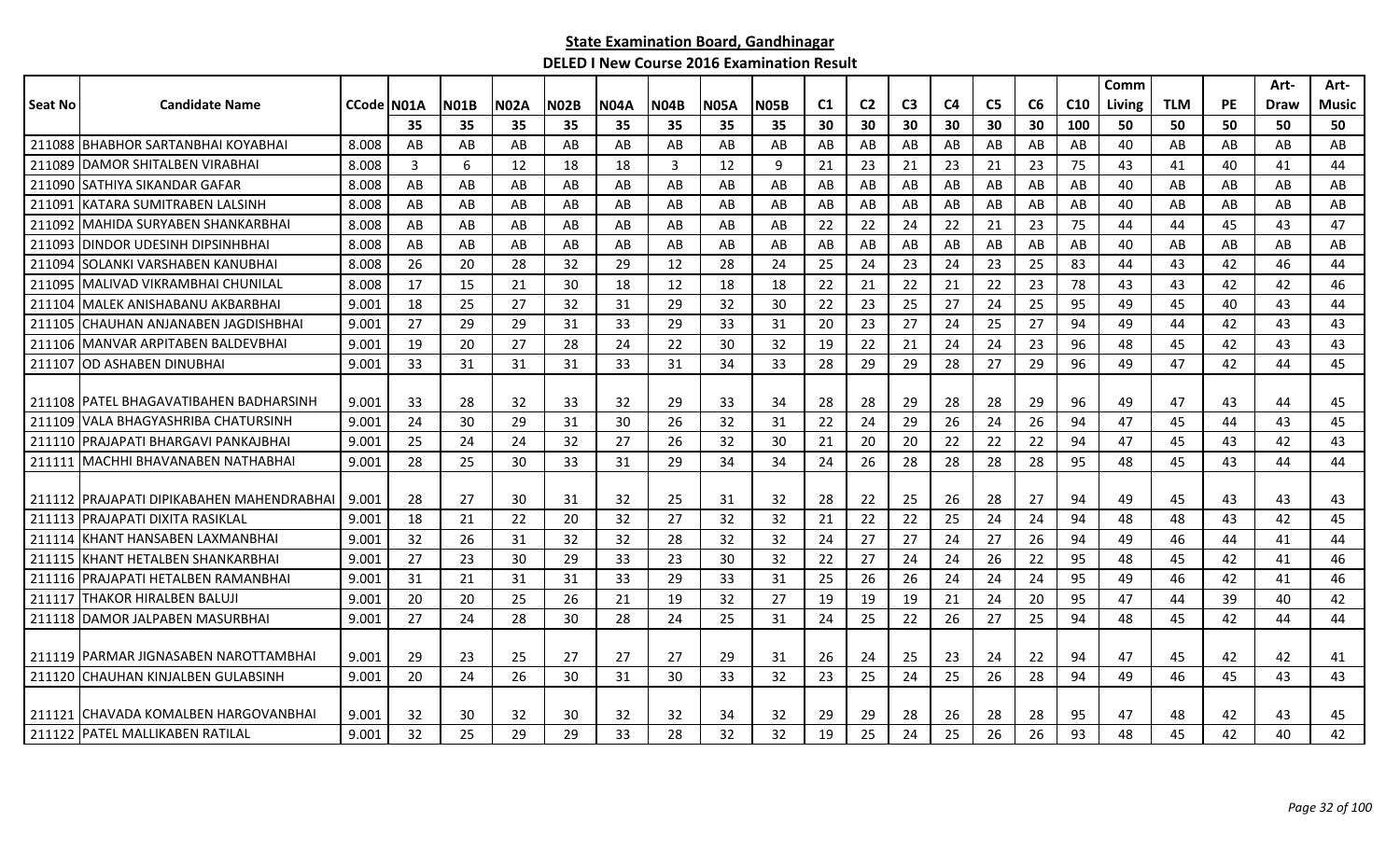|         |                                         |                    |     |             |             |             |             |             |             |             |                |                |                |                |                |    |                 | Comm   |            |           | Art-        | Art-  |
|---------|-----------------------------------------|--------------------|-----|-------------|-------------|-------------|-------------|-------------|-------------|-------------|----------------|----------------|----------------|----------------|----------------|----|-----------------|--------|------------|-----------|-------------|-------|
| Seat No | <b>Candidate Name</b>                   | <b>CCode IN01A</b> |     | <b>N01B</b> | <b>N02A</b> | <b>N02B</b> | <b>N04A</b> | <b>N04B</b> | <b>N05A</b> | <b>N05B</b> | C <sub>1</sub> | C <sub>2</sub> | C <sub>3</sub> | C <sub>4</sub> | C <sub>5</sub> | C6 | C <sub>10</sub> | Living | <b>TLM</b> | <b>PE</b> | <b>Draw</b> | Music |
|         |                                         |                    | 35  | 35          | 35          | 35          | 35          | 35          | 35          | 35          | 30             | 30             | 30             | 30             | 30             | 30 | 100             | 50     | 50         | 50        | 50          | 50    |
|         |                                         |                    |     |             |             |             |             |             |             |             |                |                |                |                |                |    |                 |        |            |           |             |       |
|         | 211123 CHAUHAN MALTIBEN SURESHCHANDRA   | 9.001              | -28 | 21          | 29          | 30          | 29          | 21          | 25          | 32          | 19             | 27             | 22             | 25             | 25             | 26 | 93              | 48     | 44         | 42        | 41          | 45    |
| 211124  | NAYAK MANSI HARSHADKUMAR                | 9.001              | 30  | 22          | 30          | 28          | 32          | 27          | 31          | 32          | 20             | 26             | 23             | 24             | 26             | 27 | 93              | 47     | 46         | 42        | 40          | 44    |
| 211125  | <b>JADAV NAMRATA HARSHADBHAI</b>        | 9.001              | 26  | 24          | 30          | 31          | 32          | 28          | 30          | 31          | 22             | 24             | 25             | 25             | 26             | 21 | 93              | 47     | 46         | 42        | 41          | 43    |
|         | 211126 RAVAL NAYANABEN RAMESHBHAI       | 9.001              | 30  | 26          | 31          | 31          | 33          | 28          | 30          | 30          | 23             | 28             | 26             | 26             | 26             | 27 | 95              | 49     | 45         | 42        | 41          | 43    |
| 211127  | IRATHAVI NILPABEN JAYMALBHAI            | 9.001              | 31  | 25          | 29          | 31          | 32          | 33          | 30          | 31          | 24             | 27             | 28             | 28             | 28             | 29 | 97              | 49     | 45         | 44        | 45          | 41    |
|         | 211128 BARIA NIRANJANABEN PRAVINSINH    | 9.001              | 33  | 27          | 32          | 34          | 34          | 31          | 29          | 32          | 26             | 28             | 29             | 27             | 28             | 29 | 93              | 48     | 45         | 42        | 44          | 41    |
| 211129  | CHAVADA PAYAL RATILAL                   | 9.001              | 29  | 23          | 31          | 29          | 30          | 30          | 27          | 30          | 20             | 25             | 24             | 24             | 27             | 27 | 94              | 48     | 47         | 43        | 44          | 46    |
| 211130  | KHANT PRIYANKABEN MOTIBHAI              | 9.001              | 31  | 26          | 28          | 33          | 33          | 31          | 30          | 29          | 25             | 27             | 28             | 26             | 27             | 29 | 97              | 48     | 46         | 38        | 42          | 45    |
| 211131  | PARMAR PRIYANKABEN RAJESHBHAI           | 9.001              | 30  | 23          | 28          | 29          | 32          | 32          | 28          | 29          | 22             | 25             | 22             | 26             | 27             | 24 | 96              | 48     | 45         | 39        | 43          | 45    |
|         |                                         |                    |     |             |             |             |             |             |             |             |                |                |                |                |                |    |                 |        |            |           |             |       |
| 211132  | IGHANCHI RAMISHABAHEN HAJIAFZALBHAI     | 9.001              | 28  | 24          | 28          | 30          | 32          | 29          | 32          | 31          | 23             | 26             | 24             | 26             | 27             | 24 | 94              | 49     | 45         | 39        | 41          | 45    |
| 211133  | ISOLANKI RAVINABAHEN SURESHBHAI         | 9.001              | 24  | 20          | 27          | 29          | 29          | 27          | 31          | 28          | 22             | 21             | 24             | 22             | 26             | 25 | 94              | 48     | 47         | 39        | 42          | 46    |
| 211134  | IPATEL RIDDHIBEN JITENDRAKUMAR          | 9.001              | 25  | 18          | 28          | 28          | 30          | 28          | 31          | 24          | 19             | 25             | 23             | 23             | 24             | 19 | 93              | 47     | 46         | 38        | 41          | 44    |
|         | 211135 PANDYA RINALBEN MAHENDRABHAI     | 9.001              | 28  | 25          | 29          | 25          | 30          | 25          | 32          | 28          | 22             | 26             | 24             | 26             | 25             | 25 | 93              | 46     | 47         | 42        | 41          | 45    |
|         | 211136 KHANT SANGITABEN PRAPAPBHAI      | 9.001              | 28  | 24          | 29          | 30          | 33          | 31          | 32          | 31          | 22             | 26             | 24             | 26             | 25             | 25 | 93              | 48     | 44         | 40        | 40          | 44    |
| 211137  | CHAUHAN SHAKUNTLABEN ABHESINH           | 9.001              | 29  | 26          | 32          | 30          | 29          | 29          | 32          | 28          | 22             | 23             | 25             | 26             | 24             | 23 | 93              | 48     | 43         | 43        | 41          | 44    |
| 211138  | NAYAK SRUSHTI KAMLESHBHAI               | 9.001              | 26  | 28          | 32          | 30          | 31          | 31          | 29          | 28          | 23             | 26             | 26             | 26             | 27             | 24 | 94              | 48     | 46         | 35        | 43          | 44    |
| 211139  | <b>IPATEL URVIBEN RAJENDRAKUMAR</b>     | 9.001              | 30  | 29          | 31          | 30          | 32          | 31          | 32          | 32          | 25             | 27             | 26             | 28             | 29             | 27 | 95              | 49     | 48         | 38        | 43          | 44    |
|         | 211140 NAYI VAIBHAVIBEN MUKESHBHAI      | 9.001              | 23  | 21          | 29          | 30          | 30          | 30          | 30          | 25          | 24             | 25             | 24             | 24             | 27             | 26 | 94              | 46     | 46         | 40        | 44          | 45    |
| 211141  | KHANT VIDHITABEN LAKSHMANBHAI           | 9.001              | 29  | 26          | 30          | 30          | 33          | 31          | 32          | 30          | 19             | 21             | 24             | 24             | 25             | 21 | 93              | 48     | 45         | 36        | 43          | 43    |
|         | 211147 DAMOR ALPABEN ISHVARBHAI         | 9.002              | 26  | 23          | 25          | 29          | 30          | 26          | 29          | 28          | 25             | 23             | 25             | 22             | 21             | 22 | 93              | 48     | 45         | 41        | 43          | 47    |
|         | 211148 RATHOD ANAMIKABEN SULTANSINH     | 9.002              | 29  | 27          | 28          | 29          | 32          | 31          | 33          | 28          | 26             | 25             | 26             | 27             | 26             | 28 | 96              | 48     | 48         | 46        | 47          | 48    |
| 211149  | ISELOT ARUNABEN GIRVATBHAI              | 9.002              | 25  | 18          | 23          | 26          | 28          | 23          | 29          | 22          | 22             | 22             | 23             | 21             | 23             | 22 | 93              | 45     | 44         | 42        | 41          | 46    |
|         | 211150 DAMOR BHAGAVATIBEN DEVAJIBHAI    | 9.002              | 24  | 27          | 28          | 29          | 31          | 26          | 31          | 27          | 23             | 24             | 24             | 23             | 21             | 22 | 94              | 47     | 44         | 40        | 41          | 46    |
| 211151  | <b>RAVAT DAMINIBEN MANILAL</b>          | 9.002              | 20  | 19          | 26          | 30          | 29          | 23          | 28          | 28          | 26             | 24             | 25             | 24             | 26             | 26 | 96              | 49     | 48         | 45        | 42          | 48    |
| 211152  | IVAGHELA GAYATRIBEN VIKRAMSINH          | 9.002              | 25  | 23          | 29          | 27          | 27          | 25          | 30          | 28          | 23             | 23             | 24             | 24             | 22             | 26 | 91              | 45     | 45         | 42        | 40          | 47    |
| 211153  | <b>GORI GEETABEN JESHINGBHAI</b>        | 9.002              | 23  | 24          | 29          | 22          | 26          | 26          | 28          | 29          | 24             | 25             | 24             | 24             | 23             | 25 | 95              | 47     | 45         | 42        | 40          | 48    |
|         | 211154 PARGI ILABEN MAHENDRABHAI        | 9.002              | 16  | 13          | 18          | 17          | 23          | 18          | 26          | 26          | 20             | 20             | 21             | 21             | 23             | 22 | 90              | 47     | 44         | 33        | 40          | 47    |
|         |                                         |                    |     |             |             |             |             |             |             |             |                |                |                |                |                |    |                 |        |            |           |             |       |
|         | 211155   BHABHOR JASHODABEN RAMSINGBHAI | 9.002              | 28  | 24          | 29          | 25          | 27          | 25          | 29          | 30          | 26             | 22             | 23             | 23             | 24             | 25 | 94              | 47     | 46         | 33        | 42          | 46    |
|         | 211156 CHAUHAN JAYABEN NANJIBHAI        | 9.002              | 31  | 29          | 31          | 28          | 30          | 26          | 31          | 31          | 28             | 28             | 27             | 27             | 25             | 28 | 97              | 49     | 48         | 44        | 44          | 47    |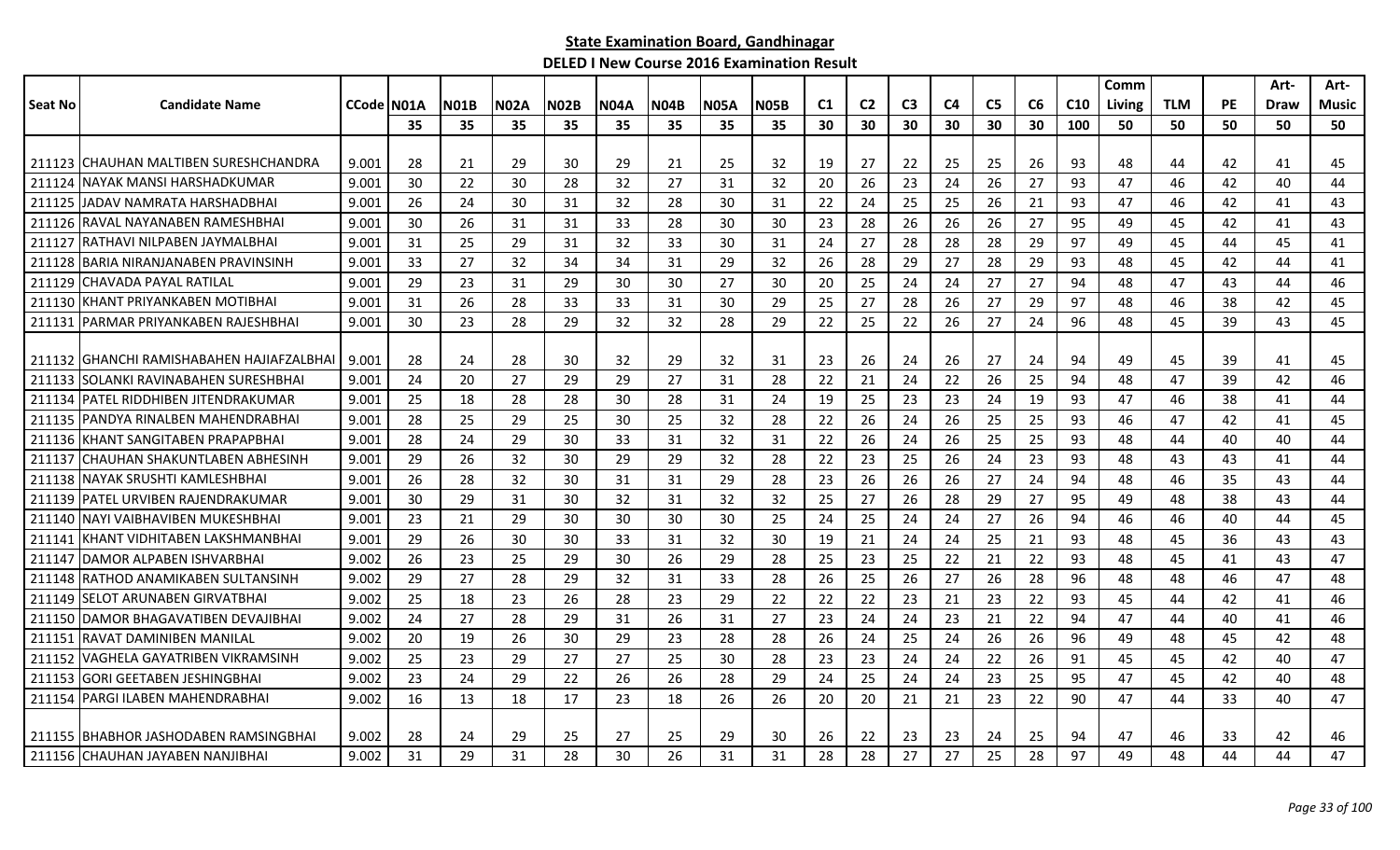|                |                                         |                     |    |             |             |             |      |             |             |             |    |                |                |                |                |                |                 | Comm   |            |           | Art- | Art-         |
|----------------|-----------------------------------------|---------------------|----|-------------|-------------|-------------|------|-------------|-------------|-------------|----|----------------|----------------|----------------|----------------|----------------|-----------------|--------|------------|-----------|------|--------------|
| <b>Seat No</b> | <b>Candidate Name</b>                   | <b>CCode   NO1A</b> |    | <b>N01B</b> | <b>N02A</b> | <b>N02B</b> | N04A | <b>N04B</b> | <b>N05A</b> | <b>N05B</b> | C1 | C <sub>2</sub> | C <sub>3</sub> | C <sub>4</sub> | C <sub>5</sub> | C <sub>6</sub> | C <sub>10</sub> | Living | <b>TLM</b> | <b>PE</b> | Draw | <b>Music</b> |
|                |                                         |                     | 35 | 35          | 35          | 35          | 35   | 35          | 35          | 35          | 30 | 30             | 30             | 30             | 30             | 30             | 100             | 50     | 50         | 50        | 50   | 50           |
| 211157         | IPARMAR JAYASHRIBEN BHIKHABHAI          | 9.002               | 32 | 31          | 29          | 26          | 32   | 33          | 31          | 30          | 25 | 25             | 25             | 25             | 25             | 26             | 93              | 44     | 45         | 42        | 42   | 47           |
|                |                                         |                     |    |             |             |             |      |             |             |             |    |                |                |                |                |                |                 |        |            |           |      |              |
|                | 211158 BAMANIYA JYOTSANABEN ALPESHKUMAR | 9.002               | 27 | 27          | 30          | 23          | 33   | 26          | 31          | 29          | 26 | 24             | 24             | 23             | 24             | 24             | 95              | 48     | 45         | 42        | 41   | 47           |
| 211159         | NINAMA KALPNABEN BHARATBHAI             | 9.002               | 28 | 27          | 30          | 26          | 32   | 22          | 29          | 25          | 25 | 26             | 26             | 24             | 20             | 25             | 94              | 49     | 44         | 39        | 41   | 47           |
| 211160         | DHAMOT KINJALBEN MAHESHBHAI             | 9.002               | 27 | 20          | 28          | 27          | 31   | 25          | 30          | 24          | 21 | 21             | 25             | 22             | 20             | 21             | 92              | 45     | 44         | 40        | 41   | 47           |
| 211161         | RAVAL MAMATABEN AMARATBHAI              | 9.002               | 26 | 29          | 30          | 28          | 27   | 29          | 32          | 30          | 23 | 25             | 26             | 26             | 25             | 27             | 94              | 48     | 47         | 40        | 44   | 47           |
|                | 211162 SANGADIYA MANISHA ANUBHAI        | 9.002               | 25 | 24          | 25          | 20          | 31   | 32          | 30          | 29          | 21 | 25             | 27             | 23             | 25             | 27             | 94              | 46     | 45         | 40        | 42   | 46           |
| 211163         | CHAREL MANISHABEN NANABHAI              | 9.002               | 27 | 25          | 28          | 31          | 33   | 32          | 28          | 31          | 25 | 23             | 24             | 22             | 22             | 26             | 94              | 49     | 46         | 40        | 43   | 46           |
| 211164         | IDAMOR MEENABAHEN RATNABHAI             | 9.002               | 17 | 27          | 23          | 27          | 32   | 26          | 30          | 28          | 23 | 21             | 23             | 22             | 21             | 23             | 90              | 44     | 44         | 42        | 40   | 46           |
| 211165         | PATELIYA NAYNABAHEN ATAMSINH            | 9.002               | 31 | 24          | 32          | 29          | 33   | 31          | 33          | 32          | 25 | 27             | 28             | 26             | 26             | 28             | 91              | 48     | 45         | 41        | 41   | 46           |
| 211166         | <b>CHARPOT NEETABEN SHANABHAI</b>       | 9.002               | 30 | 27          | 31          | 31          | 33   | 26          | 25          | 30          | 25 | 22             | 27             | 26             | 25             | 26             | 95              | 48     | 47         | 43        | 43   | 46           |
| 211167         | DINDOR NITABEN SALAMBHAI                | 9.002               | 27 | 20          | 27          | 29          | 32   | 21          | 29          | 23          | 23 | 22             | 26             | 23             | 23             | 23             | 93              | 46     | 47         | 40        | 43   | 46           |
| 211168         | IDAMOR PARULBEN ARVINDBHAI              | 9.002               | 23 | 18          | 26          | 24          | 28   | 21          | 26          | 24          | 20 | 24             | 20             | 21             | 22             | 20             | 91              | 47     | 45         | 41        | 42   | 46           |
| 211169         | PATEL REEMABEN RAJESHBHAI               | 9.002               | 29 | 33          | 28          | 31          | 34   | 32          | 32          | 31          | 29 | 28             | 28             | 29             | 27             | 29             | 95              | 48     | 48         | 45        | 45   | 48           |
| 211170         | VASONIYA REENABEN ARJUNBHAI             | 9.002               | 21 | 24          | 25          | 23          | 31   | -16         | 27          | 29          | 20 | 21             | 22             | 22             | 21             | 20             | 88              | 46     | 44         | 42        | 42   | 46           |
| 211171         | THAKER RIDDHI PRAVINBHAI                | 9.002               | 28 | 24          | 26          | 25          | 31   | 27          | 27          | 29          | 24 | 26             | 27             | 26             | 23             | 27             | 96              | 49     | 48         | 43        | 45   | 48           |
| 211172         | DAMOR RINABEN NARVATBHAI                | 9.002               | 23 | 26          | 26          | 27          | 33   | 23          | 31          | 30          | 22 | 23             | 22             | 22             | 20             | 20             | 93              | 44     | 44         | 42        | 41   | 46           |
| 211173         | VAGHELA RINKALBEN DILIPSINH             | 9.002               | 28 | 24          | 25          | 29          | 31   | 19          | 28          | 30          | 20 | 21             | 24             | 21             | 21             | 20             | 89              | 42     | 45         | 40        | 40   | 45           |
| 211174         | IDINDOR RINKUBEN DEVABHAI               | 9.002               | 18 | 18          | 24          | 27          | 23   | 31          | 28          | 28          | 21 | 21             | 23             | 21             | 22             | 23             | 94              | 46     | 45         | 40        | 38   | 46           |
| 211175         | İCHAREL SHITALBEN NANABHAI              | 9.002               | 31 | 27          | 30          | 30          | 32   | 32          | 32          | 32          | 23 | 23             | 20             | 24             | 20             | 20             | 91              | 47     | 45         | 40        | 39   | 47           |
|                | 211176 DAMOR SONALBEN KALUBHAI          | 9.002               | 26 | 19          | 26          | 29          | 29   | 22          | 30          | 28          | 23 | 23             | 24             | 24             | 20             | 20             | 91              | 45     | 45         | 40        | 40   | 46           |
| 211177         | ITAVIYAD TEENABEN BABUBHAI              | 9.002               | 21 | 20          | 22          | 27          | 29   | 24          | 25          | 25          | 20 | 22             | 21             | 24             | 20             | 23             | 90              | 48     | 47         | 40        | 40   | 46           |
|                | 211178 DAMOR VANITABEN SHANKARBHAI      | 9.002               | 25 | 23          | 24          | 29          | 31   | 24          | 26          | 30          | 22 | 26             | 24             | 21             | 22             | 22             | 92              | 47     | 45         | 40        | 39   | 46           |
|                |                                         |                     |    |             |             |             |      |             |             |             |    |                |                |                |                |                |                 |        |            |           |      |              |
|                | 211180 SANGADA DAKSHABEN BHURSINGBHAI   | 9.015               | AB | AB          | AB          | AB          | AB   | AB          | AB          | AB          | 25 | 27             | 26             | 28             | 26             | 28             | 85              | 46     | AB         | AB        | AB   | AB           |
| 21118          | DAMOR KAPILABEN DITANJAI                | 9.015               | AB | AB          | AB          | AB          | AB   | AB          | AB          | AB          | 26 | 26             | 27             | 28             | 28             | 27             | 80              | 47     | 39         | 39        | 40   | 43           |
| 211182         | BARIA NANDABEN MANSUKHBHAI              | 9.015               | AB | AB          | AB          | AB          | AB   | AB          | AB          | AB          | 28 | 27             | 26             | 26             | 27             | 27             | 82              | 46     | 38         | 39        | 40   | 41           |
| 211183         | IDAMOR NITABEN CHUNILAL                 | 9.015               | AB | AB          | AB          | AB          | AB   | AB          | AB          | AB          | 27 | 27             | 27             | 25             | 26             | 26             | 80              | 48     | AB         | AB        | AB   | AB           |
| 211184         | CHAREL PRITINABEN RAMESHBHAI            | 9.015               | AB | AB          | AB          | AB          | AB   | AB          | AB          | AB          | 29 | 28             | 28             | 27             | 25             | 28             | 85              | 46     | 42         | 39        | 42   | 37           |
|                | 211185 TAVIAD SEJALBEN RAMANBHAI        | 9.015               | AB | AB          | AB          | AB          | AB   | AB          | AB          | AB          | 27 | 28             | 26             | 27             | 26             | 26             | 80              | 47     | AB         | AB        | AB   | AB           |
|                | 211186 DAMOR SHAKUNTLABEN KALABHAI      | 9.015               | AB | AB          | AB          | AB          | AB   | AB          | AB          | AB          | 25 | 25             | 26             | 27             | 29             | 29             | 83              | 48     | 40         | 42        | 41   | 41           |
|                | 211187 RATHOD USHABEN MAHENDRABHAI      | 9.015               | AB | AB          | AB          | AB          | AB   | AB          | AB          | AB          | 29 | 29             | 26             | 25             | 26             | 26             | 84              | 46     | 40         | 39        | 42   | 40           |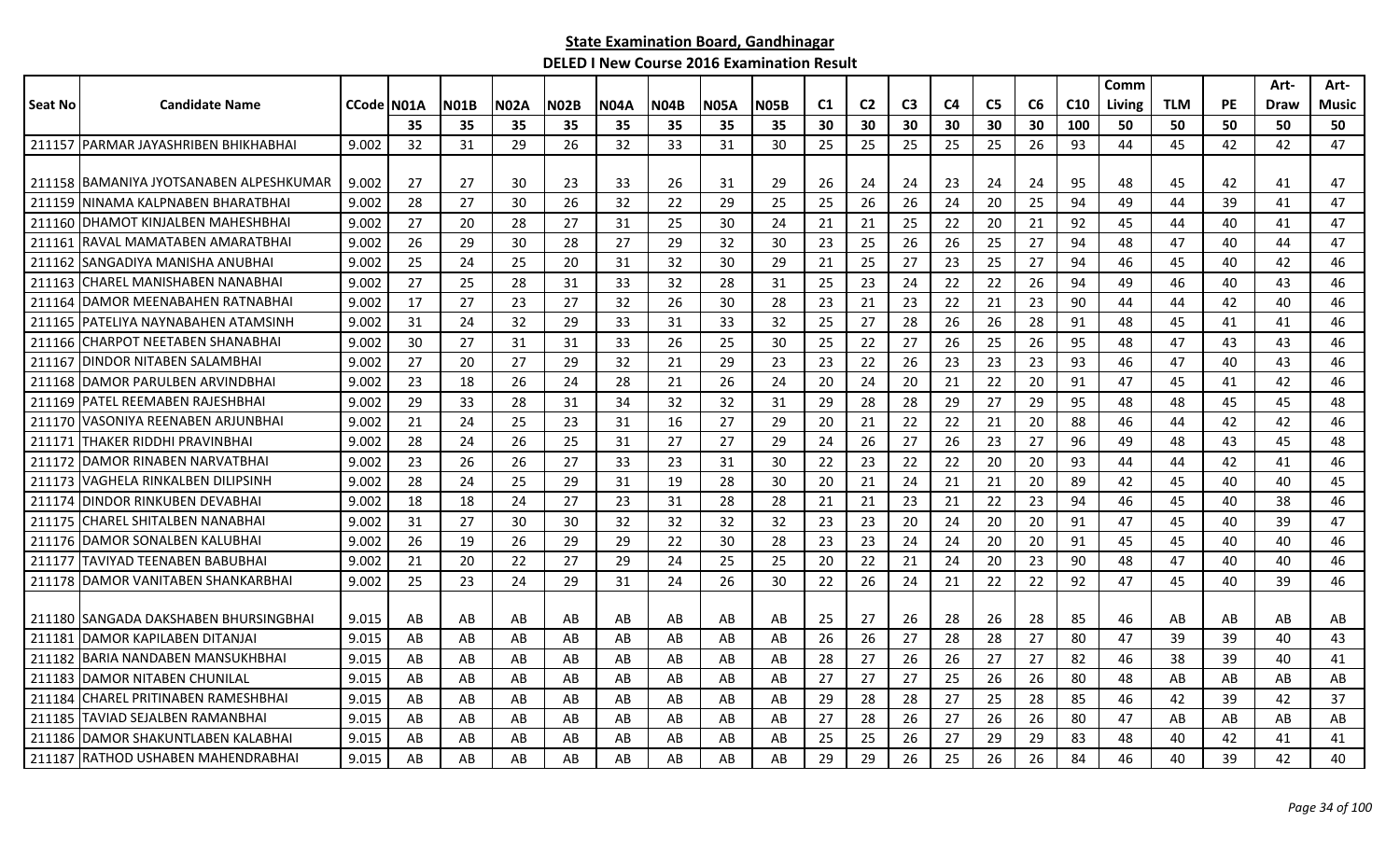|                |                                     |                    |     |             |      |             |             |             |             |             |    |                |                |                |                |    |     | Comm   |            |           | Art-        | Art-         |
|----------------|-------------------------------------|--------------------|-----|-------------|------|-------------|-------------|-------------|-------------|-------------|----|----------------|----------------|----------------|----------------|----|-----|--------|------------|-----------|-------------|--------------|
| <b>Seat No</b> | <b>Candidate Name</b>               | <b>CCode IN01A</b> |     | <b>N01B</b> | N02A | <b>N02B</b> | <b>N04A</b> | <b>N04B</b> | <b>N05A</b> | <b>N05B</b> | C1 | C <sub>2</sub> | C <sub>3</sub> | C <sub>4</sub> | C <sub>5</sub> | C6 | C10 | Living | <b>TLM</b> | <b>PE</b> | <b>Draw</b> | <b>Music</b> |
|                |                                     |                    | 35  | 35          | 35   | 35          | 35          | 35          | 35          | 35          | 30 | 30             | 30             | 30             | 30             | 30 | 100 | 50     | 50         | 50        | 50          | 50           |
| 211191         | IBHURIYA JAGDISHBHAI KANJIBHAI      | 9.034              | AB  | AB          | AB   | AB          | AB          | AB          | AB          | AB          | AB | AB             | AB             | AB             | AB             | AB | AB  | 45     | AB         | AB        | AB          | AB           |
| 211192         | BHARWAD RONAK DAHYABHAI             | 9.034              | 20  | 20          | 23   | 26          | 28          | 23          | 23          | 21          | 29 | 29             | 30             | 30             | 30             | 30 | 99  | 47     | 44         | 42        | 44          | 40           |
| 211194         | KATESHIYA ALPABEN MANJIBHAI         | 10.002             | 29  | 20          | 29   | 26          | 28          | 26          | 21          | 27          | 23 | 23             | 23             | 21             | 25             | 25 | 86  | 39     | 46         | 44        | 46          | 38           |
|                | 211195   MAKRANI ASHABANU MEHBOOB   | 10.002             | 32  | 23          | 31   | -29         | 29          | 30          | 33          | 31          | 24 | 26             | 26             | 25             | 26             | 26 | 86  | 41     | 46         | 46        | 48          | 40           |
| 211196         | KHAMBHALA BHAVUBEN SUDABHAI         | 10.002             | 28  | 24          | 30   | 30          | 29          | 26          | 29          | 30          | 25 | 25             | 25             | 25             | 28             | 29 | 89  | 41     | 46         | 46        | 46          | 41           |
| 211197         | VAGHELA DEVIBEN LAKHMANBHAI         | 10.002             | 30  | 23          | 31   | 29          | 31          | 26          | 29          | 31          | 23 | 23             | 23             | 22             | 24             | 25 | 88  | 41     | 45         | 45        | 43          | 40           |
| 211198         | MARDIYA DIMPAL JITENDRABHAI         | 10.002             | 29  | 20          | 30   | 30          | 29          | 31          | 32          | 32          | 25 | 26             | 24             | 25             | 27             | 28 | 92  | 41     | 46         | 47        | 46          | 42           |
| 211199         | DANGAR GAYATRI GOVINDBHAI           | 10.002             | 27  | 21          | 30   | 30          | 31          | 29          | 30          | 29          | 23 | 24             | 24             | 24             | 27             | 27 | 89  | 38     | 46         | 46        | 45          | 40           |
| 211200         | CHAUHAN HIRVA SUDHIRSINH            | 10.002             | 29  | 27          | 31   | 30          | 30          | 30          | 29          | 29          | 27 | 26             | 26             | 24             | 26             | 27 | 89  | 39     | 45         | 46        | 42          | 40           |
| 21120          | RATHOD JALPABEN ARJANBHAI           | 10.002             | 24  | 22          | 30   | 30          | 31          | 27          | 30          | 26          | 22 | 24             | 24             | 22             | 25             | 27 | 86  | 41     | 47         | 45        | 48          | 40           |
| 211202         | KADAVALA JAYSHRIBEN NATHABHAI       | 10.002             | -31 | 24          | 28   | 25          | 30          | 25          | 29          | 29          | 24 | 22             | 23             | 22             | 25             | 27 | 88  | 40     | 45         | 46        | 43          | 42           |
| 211203         | JOSHI JYOTSNA BHANUSHANKARBHAI      | 10.002             | 30  | 20          | 27   | 27          | 29          | 27          | 30          | 29          | 22 | 23             | 24             | 22             | 25             | 27 | 88  | 42     | 46         | 47        | 44          | 42           |
| 211204         | ICHAVDA KAJAL DAYALJIBHAI           | 10.002             | 31  | 22          | 26   | 26          | 28          | 29          | 29          | 26          | 23 | 25             | 24             | 22             | 23             | 27 | 87  | 41     | 46         | 46        | 45          | 40           |
| 211205         | IRATHOD MADHAVIBEN PRAVINBHAI       | 10.002             | 29  | 22          | 27   | 28          | 29          | 32          | 30          | 26          | 24 | 24             | 25             | 24             | 26             | 28 | 87  | 42     | 48         | 47        | 46          | 43           |
| 211206         | LAKHOTRA MADHU KHIMA                | 10.002             | 29  | 18          | 28   | 25          | 28          | 29          | 29          | 27          | 22 | 25             | 23             | 22             | 25             | 27 | 91  | 38     | 45         | 46        | 43          | 43           |
| 21120          | NANDANIYA MADHUBEN DEVSHIBHAI       | 10.002             | 28  | 20          | 26   | 28          | 29          | 28          | 29          | 26          | 22 | 23             | 25             | 22             | 28             | 27 | 90  | 39     | 45         | 47        | 44          | 42           |
| 21120          | CHUDASAMA MANSI ATULBHAI            | 10.002             | 25  | 21          | 27   | 28          | 24          | 29          | 28          | 28          | 22 | 22             | 25             | 21             | 26             | 25 | 88  | 40     | 46         | 46        | 46          | 42           |
| 211209         | GOSAI MEERA RANJANPURI              | 10.002             | 26  | 23          | 26   | 29          | 27          | 32          | 24          | 27          | 22 | 23             | 25             | 24             | 25             | 26 | 87  | 39     | 45         | 46        | 45          | 41           |
| 211210         | IPARMAR MITAL JAYANTIBHAI           | 10.002             | 28  | 19          | 27   | 29          | 26          | 33          | 29          | 27          | 24 | 25             | 23             | 24             | 26             | 27 | 87  | 40     | 45         | 45        | 45          | 42           |
| 211211         | KARANGIYA NEERUBEN GOVINDBHAI       | 10.002             | 29  | 25          | 25   | 25          | 27          | 30          | 25          | 26          | 24 | 24             | 24             | 23             | 26             | 25 | 87  | 41     | 46         | 46        | 47          | 43           |
| 211212         | <b>GOHIL PARAS NATVARBHAI</b>       | 10.002             | 31  | 27          | 27   | 30          | 28          | 30          | 26          | 29          | 24 | 25             | 24             | 22             | 25             | 27 | 88  | 41     | 45         | 46        | 44          | 42           |
| 211213         | JADEJA RAJALBA JAYAPALSINH          | 10.002             | 30  | 27          | 28   | 30          | 29          | 32          | 30          | 30          | 24 | 22             | 24             | 24             | 24             | 28 | 88  | 40     | 45         | 45        | 43          | 43           |
| 211214         | IKANZARIA RAMILA GOVINDHBHAI        | 10.002             | 28  | 27          | 28   | 27          | 31          | 31          | 31          | 27          | 23 | 24             | 23             | 24             | 26             | 27 | 85  | 40     | 47         | 46        | 46          | 41           |
|                | MARVIYAPARMAR RASHMITA              |                    |     |             |      |             |             |             |             |             |    |                |                |                |                |    |     |        |            |           |             |              |
|                | 211215 DAYALJEEBHAI                 | 10.002             | 28  | 28          | 28   | 27          | 30          | 27          | 30          | 26          | 21 | 22             | 24             | 20             | 24             | 28 | 89  | 39     | 45         | 46        | 44          | 42           |
| 211216         | <b>GOHIL REEMA PRAFULBHAI</b>       | 10.002             | AB  | AB          | AB   | AB          | AB          | AB          | AB          | AB          | 20 | 13             | 16             | 21             | 14             | 17 | 88  | 35     | 46         | 46        | AB          | 42           |
| 211217         | RATADIYA SAPANA ARAJANBHAI          | 10.002             | AB  | AB          | AB   | AB          | AB          | AB          | AB          | AB          | 25 | 15             | 24             | 16             | 18             | 28 | 86  | 34     | 47         | 47        | AB          | 43           |
| 211218         | IBHANUSHALI SHAILY JAYESHBHAI       | 10.002             | 34  | 29          | 30   | 32          | 33          | 33          | 33          | 33          | 26 | 25             | 30             | 25             | 27             | 28 | 88  | 40     | 47         | 46        | 45          | 41           |
| 211219         | KHAMBHALA SHITALBEN SUDABHAI        | 10.002             | 27  | 29          | 28   | 32          | 30          | 31          | 33          | 32          | 25 | 26             | 26             | 25             | 27             | 28 | 91  | 42     | 48         | 46        | 46          | 40           |
| 211220         | PARMAR SHRADDHABEN SURESHBHAI       | 10.002             | 29  | 29          | 28   | 30          | 30          | 32          | 33          | 27          | 25 | 26             | 26             | 24             | 28             | 27 | 90  | 44     | 47         | 46        | 46          | 42           |
| 211221         | JADEJA TEJALBA RUPSANG              | 10.002             | 30  | 29          | 29   | 32          | 30          | 32          | 32          | 31          | 24 | 24             | 25             | 22             | 24             | 28 | 89  | 40     | 45         | 47        | 45          | 42           |
|                | 211222 CHANCHIYA VANDANA PREMJIBHAI | 10.002             | 28  | 18          | 27   | 26          | 27          | 30          | 28          | 29          | 19 | 21             | 18             | 18             | 19             | 19 | 85  | 36     | 46         | 46        | 44          | 41           |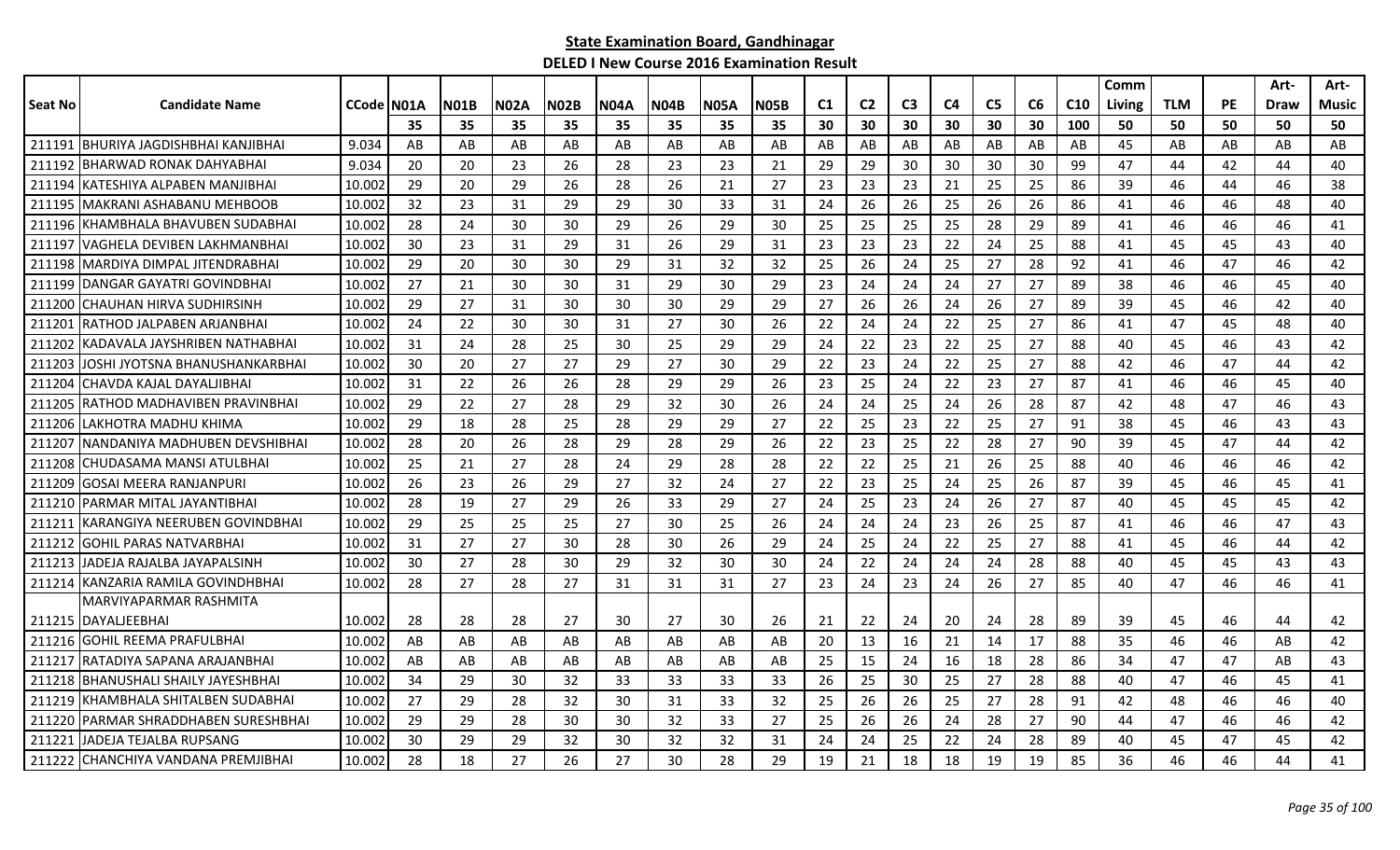| C <sub>3</sub><br>Seat No<br><b>Candidate Name</b><br>CCode N01A<br><b>N04A</b><br>C <sub>1</sub><br>C <sub>2</sub><br>C <sub>4</sub><br>C <sub>5</sub><br>C6<br>C <sub>10</sub><br><b>TLM</b><br><b>PE</b><br>NO1B<br>N02A<br><b>N02B</b><br><b>N04B</b><br><b>N05A</b><br>N05B<br>Music<br>Living<br>Draw<br>35<br>35<br>35<br>35<br>35<br>35<br>35<br>30<br>30<br>30<br>30<br>30<br>30<br>100<br>50<br>50<br>50<br>50<br>50<br>35<br>IRATHOD VANDANA ARJANBHAI<br>10.002<br>22<br>27<br>22<br>42<br>211223<br>26<br>27<br>25<br>26<br>30<br>23<br>25<br>25<br>22<br>23<br>26<br>86<br>41<br>46<br>46<br>44<br>30<br>28<br>28<br>28<br>43<br>211224<br>MEGHNATHI ALPABEN BHAVANGAR<br>10.004<br>21<br>31<br>32<br>30<br>28<br>32<br>30<br>28<br>28<br>28<br>96<br>48<br>43<br>47<br>45<br>IKANZARIYA BHOOMIKA BABULAL<br>27<br>10.004<br>30<br>23<br>30<br>25<br>31<br>31<br>28<br>27<br>28<br>27<br>28<br>95<br>47<br>47<br>40<br>211225<br>26<br>27<br>45<br>44<br>211226 SOLANKI BHUMIKA VIRABHAI<br>10.004<br>32<br>26<br>32<br>33<br>31<br>27<br>28<br>27<br>28<br>28<br>96<br>39<br>31<br>31<br>29<br>27<br>47<br>46<br>43<br>44<br>28<br>26<br>33<br>32<br>34<br>32<br>28<br>28<br>28<br>28<br>28<br>28<br>96<br>48<br>46<br>46<br>43<br>211227<br>KHAMBHAYTA HETAL KISHORBHAI<br>10.004<br>31<br>28<br>48<br>24<br>24<br>27<br>27<br>27<br>10.004<br>23<br>30<br>27<br>29<br>20<br>28<br>27<br>27<br>27<br>95<br>46<br>43<br>41<br>211228<br>KANDORIYA JASHUBEN DESURBHAI<br>43<br>44<br>27<br>30<br>21<br>28<br>18<br>30<br>27<br>27<br>27<br>27<br>27<br>27<br>95<br>46<br>45<br>211229<br> DALSANIYA KHYATI CHANDULAL<br>10.004<br>28<br>20<br>43<br>44<br>41<br>28<br>IRATHOD MAHIMA YOGESHBHAI<br>10.004<br>25<br>18<br>28<br>22<br>24<br>29<br>23<br>27<br>28<br>27<br>27<br>28<br>96<br>47<br>45<br>45<br>41<br>211230<br>20<br>44<br>PARMAR NEETABEN PRAVINBHAI<br>10.004<br>32<br>23<br>32<br>35<br>28<br>27<br>28<br>27<br>28<br>27<br>96<br>40<br>21123<br>31<br>32<br>26<br>33<br>48<br>45<br>45<br>45<br>28<br>39<br>NAKUM SUMITABEN HIRABHAI<br>10.004<br>25<br>18<br>24<br>27<br>19<br>26<br>32<br>28<br>28<br>28<br>28<br>28<br>96<br>47<br>211232<br>31<br>44<br>45<br>45<br>28<br>INASALPURI TABBASSUM KASAM<br>10.004<br>32<br>24<br>31<br>31<br>32<br>28<br>31<br>30<br>28<br>28<br>28<br>28<br>28<br>96<br>48<br>41<br>211233<br>45<br>45<br>44<br>10.004<br>29<br>23<br>32<br>26<br>28<br>27<br>25<br>28<br>28<br>28<br>28<br>28<br>28<br>96<br>48<br>42<br>47<br>45<br>43<br>211234<br>AGRAVAT VINABEN RATILAL<br>19<br>25<br>44<br>48<br>28<br>25<br>26<br>31<br>31<br>28<br>22<br>24<br>17<br>23<br>22<br>25<br>89<br>49<br>47<br>47<br>211235 KATIRA ASMITABEN DILIPBHAI<br>11.001<br>31<br>211236 MEVADA ASMITABEN BABUBHAI<br>22<br>48<br>32<br>25<br>28<br>29<br>30<br>30<br>30<br>28<br>23<br>22<br>18<br>25<br>24<br>87<br>50<br>48<br>45<br>11.001<br>46<br>SISODIYA CHANDRAVATIBEN<br>25<br>28<br>26<br>27<br>27<br>30<br>25<br>23<br>15<br>22<br>22<br>24<br>83<br>43<br>45<br>211237 MANSINHBHAI<br>11.001<br>24<br>21<br>49<br>46<br>46<br>25<br>211238<br>KHARA DAXABEN ARJANBHAI<br>11.001<br>31<br>26<br>31<br>31<br>30<br>31<br>30<br>27<br>25<br>25<br>26<br>27<br>26<br>92<br>50<br>47<br>45<br>45<br>46<br>45<br>VALA DHARABEN KISHORBHAI<br>28<br>27<br>32<br>30<br>28<br>24<br>26<br>21<br>23<br>24<br>25<br>90<br>50<br>34<br>211239<br>11.001<br>26<br>29<br>31<br>47<br>46<br>SOLANKI DIXITABEN HIRABHAI<br>32<br>27<br>30<br>29<br>23<br>23<br>21<br>25<br>23<br>27<br>86<br>42<br>45<br>211240<br>11.001<br>29<br>25<br>29<br>22<br>49<br>47<br>46<br>IMAKWANA GEETABEN DANABHAI<br>29<br>27<br>22<br>47<br>211241<br>11.001<br>28<br>30<br>28<br>28<br>29<br>31<br>22<br>25<br>16<br>24<br>24<br>88<br>49<br>47<br>46<br>43<br>32<br>PARMAR HARSHA DESABHAI<br>11.001<br>31<br>26<br>26<br>29<br>28<br>28<br>28<br>22<br>25<br>20<br>25<br>25<br>26<br>91<br>49<br>47<br>47<br>41<br>48<br>211242<br>25<br>47<br>28<br>28<br>32<br>29<br>32<br>30<br>29<br>25<br>23<br>26<br>24<br>93<br>50<br>47<br>47<br>ICHAUHAN HARSHABEN NANJIBHAI<br>11.001<br>29<br>28<br>48<br>211243<br>CHAVADA HARSHABEN NAGABHAI<br>27<br>21<br>30<br>29<br>32<br>27<br>25<br>22<br>22<br>18<br>25<br>20<br>85<br>49<br>46<br>40<br>45<br>11.001<br>21<br>24<br>46<br>211244<br>30<br>24<br>23<br>85<br>SHINGALA HARSHABEN BAVANJIBHAI<br>11.001<br>28<br>30<br>31<br>29<br>32<br>27<br>26<br>24<br>16<br>23<br>24<br>49<br>48<br>43<br>46<br>211245<br>46<br>CHAVDA HETALBEN RAYASINHBHAI<br>25<br>23<br>25<br>27<br>95<br>49<br>29<br>25<br>29<br>31<br>30<br>34<br>28<br>26<br>26<br>27<br>50<br>47<br>43<br>211246<br>11.001<br>48<br>22<br>24<br>22<br>16<br>21<br>23<br>83<br>47<br>47<br>21124<br>JADAV HETALBEN VIRJIBHAI<br>11.001<br>26<br>30<br>30<br>33<br>31<br>26<br>20<br>24<br>49<br>47<br>46<br>25<br>23<br>SOLANKI HINABEN PUNJABHAI<br>11.001<br>28<br>26<br>30<br>32<br>30<br>31<br>27<br>23<br>15<br>25<br>83<br>50<br>48<br>46<br>40<br>46<br>211248<br>30<br>24<br><b>JAJAKIYA HIRALBEN RAMESHBHAI</b><br>25<br>30<br>29<br>30<br>24<br>22<br>17<br>24<br>26<br>83<br>211249<br>11.001<br>28<br>30<br>28<br>22<br>25<br>49<br>47<br>47<br>45<br>47<br>24<br>15<br>27<br>27<br>27<br>22<br>18<br>19<br>24<br>74<br>48<br>47<br>42<br>45<br>KARMATA JAGRUTIBEN SEJABHAI<br>11.001<br>19<br>22<br>21<br>21<br>17<br>46<br>211250<br>27<br>46<br>34<br>30<br>33<br>29<br>30<br>32<br>28<br>24<br>26<br>27<br>27<br>27<br>29<br>89<br>50<br>47<br>44<br>211251<br>PARMAR JASHODABEN GOVINDBHAI<br>11.001<br>48<br>PATAT JIMISHABEN ARAJANBHAI<br>32<br>30<br>30<br>33<br>29<br>25<br>22<br>22<br>24<br>23<br>87<br>50<br>45<br>48<br>211252<br>11.001<br>29<br>30<br>29<br>25<br>48<br>47<br>33<br>32<br>30<br>32<br>32<br>29<br>33<br>29<br>24<br>20<br>25<br>24<br>26<br>86<br>50<br>47<br>211253 PARMAR MANISHABEN BALUBHAI<br>11.001<br>26<br>48<br>45<br>48 |  |  |  |  |  |  |  |  |  | Comm |  | Art- | Art- |
|----------------------------------------------------------------------------------------------------------------------------------------------------------------------------------------------------------------------------------------------------------------------------------------------------------------------------------------------------------------------------------------------------------------------------------------------------------------------------------------------------------------------------------------------------------------------------------------------------------------------------------------------------------------------------------------------------------------------------------------------------------------------------------------------------------------------------------------------------------------------------------------------------------------------------------------------------------------------------------------------------------------------------------------------------------------------------------------------------------------------------------------------------------------------------------------------------------------------------------------------------------------------------------------------------------------------------------------------------------------------------------------------------------------------------------------------------------------------------------------------------------------------------------------------------------------------------------------------------------------------------------------------------------------------------------------------------------------------------------------------------------------------------------------------------------------------------------------------------------------------------------------------------------------------------------------------------------------------------------------------------------------------------------------------------------------------------------------------------------------------------------------------------------------------------------------------------------------------------------------------------------------------------------------------------------------------------------------------------------------------------------------------------------------------------------------------------------------------------------------------------------------------------------------------------------------------------------------------------------------------------------------------------------------------------------------------------------------------------------------------------------------------------------------------------------------------------------------------------------------------------------------------------------------------------------------------------------------------------------------------------------------------------------------------------------------------------------------------------------------------------------------------------------------------------------------------------------------------------------------------------------------------------------------------------------------------------------------------------------------------------------------------------------------------------------------------------------------------------------------------------------------------------------------------------------------------------------------------------------------------------------------------------------------------------------------------------------------------------------------------------------------------------------------------------------------------------------------------------------------------------------------------------------------------------------------------------------------------------------------------------------------------------------------------------------------------------------------------------------------------------------------------------------------------------------------------------------------------------------------------------------------------------------------------------------------------------------------------------------------------------------------------------------------------------------------------------------------------------------------------------------------------------------------------------------------------------------------------------------------------------------------------------------------------------------------------------------------------------------------------------------------------------------------------------------------------------------------------------------------------------------------------------------------------------------------------------------------------------------------------------------------------------------------------------------------------------------------------------------------------------------------------------------------------------------------------------------------------------------------------------------------------------------------------------------------------------------------------------------------------------------------------------------------------------------------------------------------------------------------------------------------------------------------------------------------------------------------------------------------------------------------------------------------------------------------------------------------------------------------------------------------------------------------------------------------------------------------------------------------------------------------------------------------------------|--|--|--|--|--|--|--|--|--|------|--|------|------|
|                                                                                                                                                                                                                                                                                                                                                                                                                                                                                                                                                                                                                                                                                                                                                                                                                                                                                                                                                                                                                                                                                                                                                                                                                                                                                                                                                                                                                                                                                                                                                                                                                                                                                                                                                                                                                                                                                                                                                                                                                                                                                                                                                                                                                                                                                                                                                                                                                                                                                                                                                                                                                                                                                                                                                                                                                                                                                                                                                                                                                                                                                                                                                                                                                                                                                                                                                                                                                                                                                                                                                                                                                                                                                                                                                                                                                                                                                                                                                                                                                                                                                                                                                                                                                                                                                                                                                                                                                                                                                                                                                                                                                                                                                                                                                                                                                                                                                                                                                                                                                                                                                                                                                                                                                                                                                                                                                                                                                                                                                                                                                                                                                                                                                                                                                                                                                                                                                                                            |  |  |  |  |  |  |  |  |  |      |  |      |      |
|                                                                                                                                                                                                                                                                                                                                                                                                                                                                                                                                                                                                                                                                                                                                                                                                                                                                                                                                                                                                                                                                                                                                                                                                                                                                                                                                                                                                                                                                                                                                                                                                                                                                                                                                                                                                                                                                                                                                                                                                                                                                                                                                                                                                                                                                                                                                                                                                                                                                                                                                                                                                                                                                                                                                                                                                                                                                                                                                                                                                                                                                                                                                                                                                                                                                                                                                                                                                                                                                                                                                                                                                                                                                                                                                                                                                                                                                                                                                                                                                                                                                                                                                                                                                                                                                                                                                                                                                                                                                                                                                                                                                                                                                                                                                                                                                                                                                                                                                                                                                                                                                                                                                                                                                                                                                                                                                                                                                                                                                                                                                                                                                                                                                                                                                                                                                                                                                                                                            |  |  |  |  |  |  |  |  |  |      |  |      |      |
|                                                                                                                                                                                                                                                                                                                                                                                                                                                                                                                                                                                                                                                                                                                                                                                                                                                                                                                                                                                                                                                                                                                                                                                                                                                                                                                                                                                                                                                                                                                                                                                                                                                                                                                                                                                                                                                                                                                                                                                                                                                                                                                                                                                                                                                                                                                                                                                                                                                                                                                                                                                                                                                                                                                                                                                                                                                                                                                                                                                                                                                                                                                                                                                                                                                                                                                                                                                                                                                                                                                                                                                                                                                                                                                                                                                                                                                                                                                                                                                                                                                                                                                                                                                                                                                                                                                                                                                                                                                                                                                                                                                                                                                                                                                                                                                                                                                                                                                                                                                                                                                                                                                                                                                                                                                                                                                                                                                                                                                                                                                                                                                                                                                                                                                                                                                                                                                                                                                            |  |  |  |  |  |  |  |  |  |      |  |      |      |
|                                                                                                                                                                                                                                                                                                                                                                                                                                                                                                                                                                                                                                                                                                                                                                                                                                                                                                                                                                                                                                                                                                                                                                                                                                                                                                                                                                                                                                                                                                                                                                                                                                                                                                                                                                                                                                                                                                                                                                                                                                                                                                                                                                                                                                                                                                                                                                                                                                                                                                                                                                                                                                                                                                                                                                                                                                                                                                                                                                                                                                                                                                                                                                                                                                                                                                                                                                                                                                                                                                                                                                                                                                                                                                                                                                                                                                                                                                                                                                                                                                                                                                                                                                                                                                                                                                                                                                                                                                                                                                                                                                                                                                                                                                                                                                                                                                                                                                                                                                                                                                                                                                                                                                                                                                                                                                                                                                                                                                                                                                                                                                                                                                                                                                                                                                                                                                                                                                                            |  |  |  |  |  |  |  |  |  |      |  |      |      |
|                                                                                                                                                                                                                                                                                                                                                                                                                                                                                                                                                                                                                                                                                                                                                                                                                                                                                                                                                                                                                                                                                                                                                                                                                                                                                                                                                                                                                                                                                                                                                                                                                                                                                                                                                                                                                                                                                                                                                                                                                                                                                                                                                                                                                                                                                                                                                                                                                                                                                                                                                                                                                                                                                                                                                                                                                                                                                                                                                                                                                                                                                                                                                                                                                                                                                                                                                                                                                                                                                                                                                                                                                                                                                                                                                                                                                                                                                                                                                                                                                                                                                                                                                                                                                                                                                                                                                                                                                                                                                                                                                                                                                                                                                                                                                                                                                                                                                                                                                                                                                                                                                                                                                                                                                                                                                                                                                                                                                                                                                                                                                                                                                                                                                                                                                                                                                                                                                                                            |  |  |  |  |  |  |  |  |  |      |  |      |      |
|                                                                                                                                                                                                                                                                                                                                                                                                                                                                                                                                                                                                                                                                                                                                                                                                                                                                                                                                                                                                                                                                                                                                                                                                                                                                                                                                                                                                                                                                                                                                                                                                                                                                                                                                                                                                                                                                                                                                                                                                                                                                                                                                                                                                                                                                                                                                                                                                                                                                                                                                                                                                                                                                                                                                                                                                                                                                                                                                                                                                                                                                                                                                                                                                                                                                                                                                                                                                                                                                                                                                                                                                                                                                                                                                                                                                                                                                                                                                                                                                                                                                                                                                                                                                                                                                                                                                                                                                                                                                                                                                                                                                                                                                                                                                                                                                                                                                                                                                                                                                                                                                                                                                                                                                                                                                                                                                                                                                                                                                                                                                                                                                                                                                                                                                                                                                                                                                                                                            |  |  |  |  |  |  |  |  |  |      |  |      |      |
|                                                                                                                                                                                                                                                                                                                                                                                                                                                                                                                                                                                                                                                                                                                                                                                                                                                                                                                                                                                                                                                                                                                                                                                                                                                                                                                                                                                                                                                                                                                                                                                                                                                                                                                                                                                                                                                                                                                                                                                                                                                                                                                                                                                                                                                                                                                                                                                                                                                                                                                                                                                                                                                                                                                                                                                                                                                                                                                                                                                                                                                                                                                                                                                                                                                                                                                                                                                                                                                                                                                                                                                                                                                                                                                                                                                                                                                                                                                                                                                                                                                                                                                                                                                                                                                                                                                                                                                                                                                                                                                                                                                                                                                                                                                                                                                                                                                                                                                                                                                                                                                                                                                                                                                                                                                                                                                                                                                                                                                                                                                                                                                                                                                                                                                                                                                                                                                                                                                            |  |  |  |  |  |  |  |  |  |      |  |      |      |
|                                                                                                                                                                                                                                                                                                                                                                                                                                                                                                                                                                                                                                                                                                                                                                                                                                                                                                                                                                                                                                                                                                                                                                                                                                                                                                                                                                                                                                                                                                                                                                                                                                                                                                                                                                                                                                                                                                                                                                                                                                                                                                                                                                                                                                                                                                                                                                                                                                                                                                                                                                                                                                                                                                                                                                                                                                                                                                                                                                                                                                                                                                                                                                                                                                                                                                                                                                                                                                                                                                                                                                                                                                                                                                                                                                                                                                                                                                                                                                                                                                                                                                                                                                                                                                                                                                                                                                                                                                                                                                                                                                                                                                                                                                                                                                                                                                                                                                                                                                                                                                                                                                                                                                                                                                                                                                                                                                                                                                                                                                                                                                                                                                                                                                                                                                                                                                                                                                                            |  |  |  |  |  |  |  |  |  |      |  |      |      |
|                                                                                                                                                                                                                                                                                                                                                                                                                                                                                                                                                                                                                                                                                                                                                                                                                                                                                                                                                                                                                                                                                                                                                                                                                                                                                                                                                                                                                                                                                                                                                                                                                                                                                                                                                                                                                                                                                                                                                                                                                                                                                                                                                                                                                                                                                                                                                                                                                                                                                                                                                                                                                                                                                                                                                                                                                                                                                                                                                                                                                                                                                                                                                                                                                                                                                                                                                                                                                                                                                                                                                                                                                                                                                                                                                                                                                                                                                                                                                                                                                                                                                                                                                                                                                                                                                                                                                                                                                                                                                                                                                                                                                                                                                                                                                                                                                                                                                                                                                                                                                                                                                                                                                                                                                                                                                                                                                                                                                                                                                                                                                                                                                                                                                                                                                                                                                                                                                                                            |  |  |  |  |  |  |  |  |  |      |  |      |      |
|                                                                                                                                                                                                                                                                                                                                                                                                                                                                                                                                                                                                                                                                                                                                                                                                                                                                                                                                                                                                                                                                                                                                                                                                                                                                                                                                                                                                                                                                                                                                                                                                                                                                                                                                                                                                                                                                                                                                                                                                                                                                                                                                                                                                                                                                                                                                                                                                                                                                                                                                                                                                                                                                                                                                                                                                                                                                                                                                                                                                                                                                                                                                                                                                                                                                                                                                                                                                                                                                                                                                                                                                                                                                                                                                                                                                                                                                                                                                                                                                                                                                                                                                                                                                                                                                                                                                                                                                                                                                                                                                                                                                                                                                                                                                                                                                                                                                                                                                                                                                                                                                                                                                                                                                                                                                                                                                                                                                                                                                                                                                                                                                                                                                                                                                                                                                                                                                                                                            |  |  |  |  |  |  |  |  |  |      |  |      |      |
|                                                                                                                                                                                                                                                                                                                                                                                                                                                                                                                                                                                                                                                                                                                                                                                                                                                                                                                                                                                                                                                                                                                                                                                                                                                                                                                                                                                                                                                                                                                                                                                                                                                                                                                                                                                                                                                                                                                                                                                                                                                                                                                                                                                                                                                                                                                                                                                                                                                                                                                                                                                                                                                                                                                                                                                                                                                                                                                                                                                                                                                                                                                                                                                                                                                                                                                                                                                                                                                                                                                                                                                                                                                                                                                                                                                                                                                                                                                                                                                                                                                                                                                                                                                                                                                                                                                                                                                                                                                                                                                                                                                                                                                                                                                                                                                                                                                                                                                                                                                                                                                                                                                                                                                                                                                                                                                                                                                                                                                                                                                                                                                                                                                                                                                                                                                                                                                                                                                            |  |  |  |  |  |  |  |  |  |      |  |      |      |
|                                                                                                                                                                                                                                                                                                                                                                                                                                                                                                                                                                                                                                                                                                                                                                                                                                                                                                                                                                                                                                                                                                                                                                                                                                                                                                                                                                                                                                                                                                                                                                                                                                                                                                                                                                                                                                                                                                                                                                                                                                                                                                                                                                                                                                                                                                                                                                                                                                                                                                                                                                                                                                                                                                                                                                                                                                                                                                                                                                                                                                                                                                                                                                                                                                                                                                                                                                                                                                                                                                                                                                                                                                                                                                                                                                                                                                                                                                                                                                                                                                                                                                                                                                                                                                                                                                                                                                                                                                                                                                                                                                                                                                                                                                                                                                                                                                                                                                                                                                                                                                                                                                                                                                                                                                                                                                                                                                                                                                                                                                                                                                                                                                                                                                                                                                                                                                                                                                                            |  |  |  |  |  |  |  |  |  |      |  |      |      |
|                                                                                                                                                                                                                                                                                                                                                                                                                                                                                                                                                                                                                                                                                                                                                                                                                                                                                                                                                                                                                                                                                                                                                                                                                                                                                                                                                                                                                                                                                                                                                                                                                                                                                                                                                                                                                                                                                                                                                                                                                                                                                                                                                                                                                                                                                                                                                                                                                                                                                                                                                                                                                                                                                                                                                                                                                                                                                                                                                                                                                                                                                                                                                                                                                                                                                                                                                                                                                                                                                                                                                                                                                                                                                                                                                                                                                                                                                                                                                                                                                                                                                                                                                                                                                                                                                                                                                                                                                                                                                                                                                                                                                                                                                                                                                                                                                                                                                                                                                                                                                                                                                                                                                                                                                                                                                                                                                                                                                                                                                                                                                                                                                                                                                                                                                                                                                                                                                                                            |  |  |  |  |  |  |  |  |  |      |  |      |      |
|                                                                                                                                                                                                                                                                                                                                                                                                                                                                                                                                                                                                                                                                                                                                                                                                                                                                                                                                                                                                                                                                                                                                                                                                                                                                                                                                                                                                                                                                                                                                                                                                                                                                                                                                                                                                                                                                                                                                                                                                                                                                                                                                                                                                                                                                                                                                                                                                                                                                                                                                                                                                                                                                                                                                                                                                                                                                                                                                                                                                                                                                                                                                                                                                                                                                                                                                                                                                                                                                                                                                                                                                                                                                                                                                                                                                                                                                                                                                                                                                                                                                                                                                                                                                                                                                                                                                                                                                                                                                                                                                                                                                                                                                                                                                                                                                                                                                                                                                                                                                                                                                                                                                                                                                                                                                                                                                                                                                                                                                                                                                                                                                                                                                                                                                                                                                                                                                                                                            |  |  |  |  |  |  |  |  |  |      |  |      |      |
|                                                                                                                                                                                                                                                                                                                                                                                                                                                                                                                                                                                                                                                                                                                                                                                                                                                                                                                                                                                                                                                                                                                                                                                                                                                                                                                                                                                                                                                                                                                                                                                                                                                                                                                                                                                                                                                                                                                                                                                                                                                                                                                                                                                                                                                                                                                                                                                                                                                                                                                                                                                                                                                                                                                                                                                                                                                                                                                                                                                                                                                                                                                                                                                                                                                                                                                                                                                                                                                                                                                                                                                                                                                                                                                                                                                                                                                                                                                                                                                                                                                                                                                                                                                                                                                                                                                                                                                                                                                                                                                                                                                                                                                                                                                                                                                                                                                                                                                                                                                                                                                                                                                                                                                                                                                                                                                                                                                                                                                                                                                                                                                                                                                                                                                                                                                                                                                                                                                            |  |  |  |  |  |  |  |  |  |      |  |      |      |
|                                                                                                                                                                                                                                                                                                                                                                                                                                                                                                                                                                                                                                                                                                                                                                                                                                                                                                                                                                                                                                                                                                                                                                                                                                                                                                                                                                                                                                                                                                                                                                                                                                                                                                                                                                                                                                                                                                                                                                                                                                                                                                                                                                                                                                                                                                                                                                                                                                                                                                                                                                                                                                                                                                                                                                                                                                                                                                                                                                                                                                                                                                                                                                                                                                                                                                                                                                                                                                                                                                                                                                                                                                                                                                                                                                                                                                                                                                                                                                                                                                                                                                                                                                                                                                                                                                                                                                                                                                                                                                                                                                                                                                                                                                                                                                                                                                                                                                                                                                                                                                                                                                                                                                                                                                                                                                                                                                                                                                                                                                                                                                                                                                                                                                                                                                                                                                                                                                                            |  |  |  |  |  |  |  |  |  |      |  |      |      |
|                                                                                                                                                                                                                                                                                                                                                                                                                                                                                                                                                                                                                                                                                                                                                                                                                                                                                                                                                                                                                                                                                                                                                                                                                                                                                                                                                                                                                                                                                                                                                                                                                                                                                                                                                                                                                                                                                                                                                                                                                                                                                                                                                                                                                                                                                                                                                                                                                                                                                                                                                                                                                                                                                                                                                                                                                                                                                                                                                                                                                                                                                                                                                                                                                                                                                                                                                                                                                                                                                                                                                                                                                                                                                                                                                                                                                                                                                                                                                                                                                                                                                                                                                                                                                                                                                                                                                                                                                                                                                                                                                                                                                                                                                                                                                                                                                                                                                                                                                                                                                                                                                                                                                                                                                                                                                                                                                                                                                                                                                                                                                                                                                                                                                                                                                                                                                                                                                                                            |  |  |  |  |  |  |  |  |  |      |  |      |      |
|                                                                                                                                                                                                                                                                                                                                                                                                                                                                                                                                                                                                                                                                                                                                                                                                                                                                                                                                                                                                                                                                                                                                                                                                                                                                                                                                                                                                                                                                                                                                                                                                                                                                                                                                                                                                                                                                                                                                                                                                                                                                                                                                                                                                                                                                                                                                                                                                                                                                                                                                                                                                                                                                                                                                                                                                                                                                                                                                                                                                                                                                                                                                                                                                                                                                                                                                                                                                                                                                                                                                                                                                                                                                                                                                                                                                                                                                                                                                                                                                                                                                                                                                                                                                                                                                                                                                                                                                                                                                                                                                                                                                                                                                                                                                                                                                                                                                                                                                                                                                                                                                                                                                                                                                                                                                                                                                                                                                                                                                                                                                                                                                                                                                                                                                                                                                                                                                                                                            |  |  |  |  |  |  |  |  |  |      |  |      |      |
|                                                                                                                                                                                                                                                                                                                                                                                                                                                                                                                                                                                                                                                                                                                                                                                                                                                                                                                                                                                                                                                                                                                                                                                                                                                                                                                                                                                                                                                                                                                                                                                                                                                                                                                                                                                                                                                                                                                                                                                                                                                                                                                                                                                                                                                                                                                                                                                                                                                                                                                                                                                                                                                                                                                                                                                                                                                                                                                                                                                                                                                                                                                                                                                                                                                                                                                                                                                                                                                                                                                                                                                                                                                                                                                                                                                                                                                                                                                                                                                                                                                                                                                                                                                                                                                                                                                                                                                                                                                                                                                                                                                                                                                                                                                                                                                                                                                                                                                                                                                                                                                                                                                                                                                                                                                                                                                                                                                                                                                                                                                                                                                                                                                                                                                                                                                                                                                                                                                            |  |  |  |  |  |  |  |  |  |      |  |      |      |
|                                                                                                                                                                                                                                                                                                                                                                                                                                                                                                                                                                                                                                                                                                                                                                                                                                                                                                                                                                                                                                                                                                                                                                                                                                                                                                                                                                                                                                                                                                                                                                                                                                                                                                                                                                                                                                                                                                                                                                                                                                                                                                                                                                                                                                                                                                                                                                                                                                                                                                                                                                                                                                                                                                                                                                                                                                                                                                                                                                                                                                                                                                                                                                                                                                                                                                                                                                                                                                                                                                                                                                                                                                                                                                                                                                                                                                                                                                                                                                                                                                                                                                                                                                                                                                                                                                                                                                                                                                                                                                                                                                                                                                                                                                                                                                                                                                                                                                                                                                                                                                                                                                                                                                                                                                                                                                                                                                                                                                                                                                                                                                                                                                                                                                                                                                                                                                                                                                                            |  |  |  |  |  |  |  |  |  |      |  |      |      |
|                                                                                                                                                                                                                                                                                                                                                                                                                                                                                                                                                                                                                                                                                                                                                                                                                                                                                                                                                                                                                                                                                                                                                                                                                                                                                                                                                                                                                                                                                                                                                                                                                                                                                                                                                                                                                                                                                                                                                                                                                                                                                                                                                                                                                                                                                                                                                                                                                                                                                                                                                                                                                                                                                                                                                                                                                                                                                                                                                                                                                                                                                                                                                                                                                                                                                                                                                                                                                                                                                                                                                                                                                                                                                                                                                                                                                                                                                                                                                                                                                                                                                                                                                                                                                                                                                                                                                                                                                                                                                                                                                                                                                                                                                                                                                                                                                                                                                                                                                                                                                                                                                                                                                                                                                                                                                                                                                                                                                                                                                                                                                                                                                                                                                                                                                                                                                                                                                                                            |  |  |  |  |  |  |  |  |  |      |  |      |      |
|                                                                                                                                                                                                                                                                                                                                                                                                                                                                                                                                                                                                                                                                                                                                                                                                                                                                                                                                                                                                                                                                                                                                                                                                                                                                                                                                                                                                                                                                                                                                                                                                                                                                                                                                                                                                                                                                                                                                                                                                                                                                                                                                                                                                                                                                                                                                                                                                                                                                                                                                                                                                                                                                                                                                                                                                                                                                                                                                                                                                                                                                                                                                                                                                                                                                                                                                                                                                                                                                                                                                                                                                                                                                                                                                                                                                                                                                                                                                                                                                                                                                                                                                                                                                                                                                                                                                                                                                                                                                                                                                                                                                                                                                                                                                                                                                                                                                                                                                                                                                                                                                                                                                                                                                                                                                                                                                                                                                                                                                                                                                                                                                                                                                                                                                                                                                                                                                                                                            |  |  |  |  |  |  |  |  |  |      |  |      |      |
|                                                                                                                                                                                                                                                                                                                                                                                                                                                                                                                                                                                                                                                                                                                                                                                                                                                                                                                                                                                                                                                                                                                                                                                                                                                                                                                                                                                                                                                                                                                                                                                                                                                                                                                                                                                                                                                                                                                                                                                                                                                                                                                                                                                                                                                                                                                                                                                                                                                                                                                                                                                                                                                                                                                                                                                                                                                                                                                                                                                                                                                                                                                                                                                                                                                                                                                                                                                                                                                                                                                                                                                                                                                                                                                                                                                                                                                                                                                                                                                                                                                                                                                                                                                                                                                                                                                                                                                                                                                                                                                                                                                                                                                                                                                                                                                                                                                                                                                                                                                                                                                                                                                                                                                                                                                                                                                                                                                                                                                                                                                                                                                                                                                                                                                                                                                                                                                                                                                            |  |  |  |  |  |  |  |  |  |      |  |      |      |
|                                                                                                                                                                                                                                                                                                                                                                                                                                                                                                                                                                                                                                                                                                                                                                                                                                                                                                                                                                                                                                                                                                                                                                                                                                                                                                                                                                                                                                                                                                                                                                                                                                                                                                                                                                                                                                                                                                                                                                                                                                                                                                                                                                                                                                                                                                                                                                                                                                                                                                                                                                                                                                                                                                                                                                                                                                                                                                                                                                                                                                                                                                                                                                                                                                                                                                                                                                                                                                                                                                                                                                                                                                                                                                                                                                                                                                                                                                                                                                                                                                                                                                                                                                                                                                                                                                                                                                                                                                                                                                                                                                                                                                                                                                                                                                                                                                                                                                                                                                                                                                                                                                                                                                                                                                                                                                                                                                                                                                                                                                                                                                                                                                                                                                                                                                                                                                                                                                                            |  |  |  |  |  |  |  |  |  |      |  |      |      |
|                                                                                                                                                                                                                                                                                                                                                                                                                                                                                                                                                                                                                                                                                                                                                                                                                                                                                                                                                                                                                                                                                                                                                                                                                                                                                                                                                                                                                                                                                                                                                                                                                                                                                                                                                                                                                                                                                                                                                                                                                                                                                                                                                                                                                                                                                                                                                                                                                                                                                                                                                                                                                                                                                                                                                                                                                                                                                                                                                                                                                                                                                                                                                                                                                                                                                                                                                                                                                                                                                                                                                                                                                                                                                                                                                                                                                                                                                                                                                                                                                                                                                                                                                                                                                                                                                                                                                                                                                                                                                                                                                                                                                                                                                                                                                                                                                                                                                                                                                                                                                                                                                                                                                                                                                                                                                                                                                                                                                                                                                                                                                                                                                                                                                                                                                                                                                                                                                                                            |  |  |  |  |  |  |  |  |  |      |  |      |      |
|                                                                                                                                                                                                                                                                                                                                                                                                                                                                                                                                                                                                                                                                                                                                                                                                                                                                                                                                                                                                                                                                                                                                                                                                                                                                                                                                                                                                                                                                                                                                                                                                                                                                                                                                                                                                                                                                                                                                                                                                                                                                                                                                                                                                                                                                                                                                                                                                                                                                                                                                                                                                                                                                                                                                                                                                                                                                                                                                                                                                                                                                                                                                                                                                                                                                                                                                                                                                                                                                                                                                                                                                                                                                                                                                                                                                                                                                                                                                                                                                                                                                                                                                                                                                                                                                                                                                                                                                                                                                                                                                                                                                                                                                                                                                                                                                                                                                                                                                                                                                                                                                                                                                                                                                                                                                                                                                                                                                                                                                                                                                                                                                                                                                                                                                                                                                                                                                                                                            |  |  |  |  |  |  |  |  |  |      |  |      |      |
|                                                                                                                                                                                                                                                                                                                                                                                                                                                                                                                                                                                                                                                                                                                                                                                                                                                                                                                                                                                                                                                                                                                                                                                                                                                                                                                                                                                                                                                                                                                                                                                                                                                                                                                                                                                                                                                                                                                                                                                                                                                                                                                                                                                                                                                                                                                                                                                                                                                                                                                                                                                                                                                                                                                                                                                                                                                                                                                                                                                                                                                                                                                                                                                                                                                                                                                                                                                                                                                                                                                                                                                                                                                                                                                                                                                                                                                                                                                                                                                                                                                                                                                                                                                                                                                                                                                                                                                                                                                                                                                                                                                                                                                                                                                                                                                                                                                                                                                                                                                                                                                                                                                                                                                                                                                                                                                                                                                                                                                                                                                                                                                                                                                                                                                                                                                                                                                                                                                            |  |  |  |  |  |  |  |  |  |      |  |      |      |
|                                                                                                                                                                                                                                                                                                                                                                                                                                                                                                                                                                                                                                                                                                                                                                                                                                                                                                                                                                                                                                                                                                                                                                                                                                                                                                                                                                                                                                                                                                                                                                                                                                                                                                                                                                                                                                                                                                                                                                                                                                                                                                                                                                                                                                                                                                                                                                                                                                                                                                                                                                                                                                                                                                                                                                                                                                                                                                                                                                                                                                                                                                                                                                                                                                                                                                                                                                                                                                                                                                                                                                                                                                                                                                                                                                                                                                                                                                                                                                                                                                                                                                                                                                                                                                                                                                                                                                                                                                                                                                                                                                                                                                                                                                                                                                                                                                                                                                                                                                                                                                                                                                                                                                                                                                                                                                                                                                                                                                                                                                                                                                                                                                                                                                                                                                                                                                                                                                                            |  |  |  |  |  |  |  |  |  |      |  |      |      |
|                                                                                                                                                                                                                                                                                                                                                                                                                                                                                                                                                                                                                                                                                                                                                                                                                                                                                                                                                                                                                                                                                                                                                                                                                                                                                                                                                                                                                                                                                                                                                                                                                                                                                                                                                                                                                                                                                                                                                                                                                                                                                                                                                                                                                                                                                                                                                                                                                                                                                                                                                                                                                                                                                                                                                                                                                                                                                                                                                                                                                                                                                                                                                                                                                                                                                                                                                                                                                                                                                                                                                                                                                                                                                                                                                                                                                                                                                                                                                                                                                                                                                                                                                                                                                                                                                                                                                                                                                                                                                                                                                                                                                                                                                                                                                                                                                                                                                                                                                                                                                                                                                                                                                                                                                                                                                                                                                                                                                                                                                                                                                                                                                                                                                                                                                                                                                                                                                                                            |  |  |  |  |  |  |  |  |  |      |  |      |      |
|                                                                                                                                                                                                                                                                                                                                                                                                                                                                                                                                                                                                                                                                                                                                                                                                                                                                                                                                                                                                                                                                                                                                                                                                                                                                                                                                                                                                                                                                                                                                                                                                                                                                                                                                                                                                                                                                                                                                                                                                                                                                                                                                                                                                                                                                                                                                                                                                                                                                                                                                                                                                                                                                                                                                                                                                                                                                                                                                                                                                                                                                                                                                                                                                                                                                                                                                                                                                                                                                                                                                                                                                                                                                                                                                                                                                                                                                                                                                                                                                                                                                                                                                                                                                                                                                                                                                                                                                                                                                                                                                                                                                                                                                                                                                                                                                                                                                                                                                                                                                                                                                                                                                                                                                                                                                                                                                                                                                                                                                                                                                                                                                                                                                                                                                                                                                                                                                                                                            |  |  |  |  |  |  |  |  |  |      |  |      |      |
|                                                                                                                                                                                                                                                                                                                                                                                                                                                                                                                                                                                                                                                                                                                                                                                                                                                                                                                                                                                                                                                                                                                                                                                                                                                                                                                                                                                                                                                                                                                                                                                                                                                                                                                                                                                                                                                                                                                                                                                                                                                                                                                                                                                                                                                                                                                                                                                                                                                                                                                                                                                                                                                                                                                                                                                                                                                                                                                                                                                                                                                                                                                                                                                                                                                                                                                                                                                                                                                                                                                                                                                                                                                                                                                                                                                                                                                                                                                                                                                                                                                                                                                                                                                                                                                                                                                                                                                                                                                                                                                                                                                                                                                                                                                                                                                                                                                                                                                                                                                                                                                                                                                                                                                                                                                                                                                                                                                                                                                                                                                                                                                                                                                                                                                                                                                                                                                                                                                            |  |  |  |  |  |  |  |  |  |      |  |      |      |
|                                                                                                                                                                                                                                                                                                                                                                                                                                                                                                                                                                                                                                                                                                                                                                                                                                                                                                                                                                                                                                                                                                                                                                                                                                                                                                                                                                                                                                                                                                                                                                                                                                                                                                                                                                                                                                                                                                                                                                                                                                                                                                                                                                                                                                                                                                                                                                                                                                                                                                                                                                                                                                                                                                                                                                                                                                                                                                                                                                                                                                                                                                                                                                                                                                                                                                                                                                                                                                                                                                                                                                                                                                                                                                                                                                                                                                                                                                                                                                                                                                                                                                                                                                                                                                                                                                                                                                                                                                                                                                                                                                                                                                                                                                                                                                                                                                                                                                                                                                                                                                                                                                                                                                                                                                                                                                                                                                                                                                                                                                                                                                                                                                                                                                                                                                                                                                                                                                                            |  |  |  |  |  |  |  |  |  |      |  |      |      |
|                                                                                                                                                                                                                                                                                                                                                                                                                                                                                                                                                                                                                                                                                                                                                                                                                                                                                                                                                                                                                                                                                                                                                                                                                                                                                                                                                                                                                                                                                                                                                                                                                                                                                                                                                                                                                                                                                                                                                                                                                                                                                                                                                                                                                                                                                                                                                                                                                                                                                                                                                                                                                                                                                                                                                                                                                                                                                                                                                                                                                                                                                                                                                                                                                                                                                                                                                                                                                                                                                                                                                                                                                                                                                                                                                                                                                                                                                                                                                                                                                                                                                                                                                                                                                                                                                                                                                                                                                                                                                                                                                                                                                                                                                                                                                                                                                                                                                                                                                                                                                                                                                                                                                                                                                                                                                                                                                                                                                                                                                                                                                                                                                                                                                                                                                                                                                                                                                                                            |  |  |  |  |  |  |  |  |  |      |  |      |      |
|                                                                                                                                                                                                                                                                                                                                                                                                                                                                                                                                                                                                                                                                                                                                                                                                                                                                                                                                                                                                                                                                                                                                                                                                                                                                                                                                                                                                                                                                                                                                                                                                                                                                                                                                                                                                                                                                                                                                                                                                                                                                                                                                                                                                                                                                                                                                                                                                                                                                                                                                                                                                                                                                                                                                                                                                                                                                                                                                                                                                                                                                                                                                                                                                                                                                                                                                                                                                                                                                                                                                                                                                                                                                                                                                                                                                                                                                                                                                                                                                                                                                                                                                                                                                                                                                                                                                                                                                                                                                                                                                                                                                                                                                                                                                                                                                                                                                                                                                                                                                                                                                                                                                                                                                                                                                                                                                                                                                                                                                                                                                                                                                                                                                                                                                                                                                                                                                                                                            |  |  |  |  |  |  |  |  |  |      |  |      |      |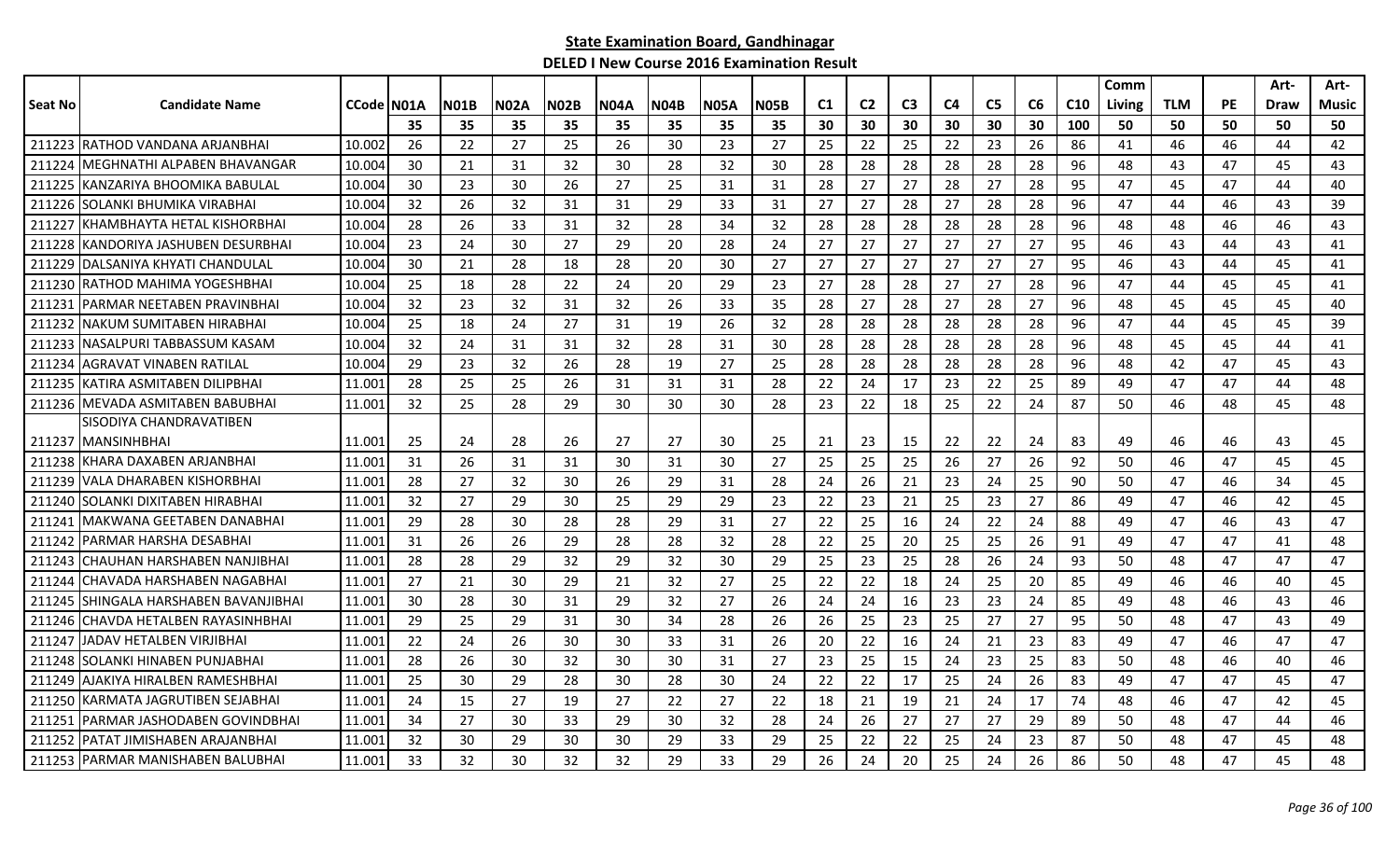|         |                                          |            |    |             |      |             |             |             |             |             |                |                |                |                |                |    |                 | Comm   |            |           | Art-        | Art-  |
|---------|------------------------------------------|------------|----|-------------|------|-------------|-------------|-------------|-------------|-------------|----------------|----------------|----------------|----------------|----------------|----|-----------------|--------|------------|-----------|-------------|-------|
| Seat No | <b>Candidate Name</b>                    | CCode N01A |    | <b>N01B</b> | N02A | <b>N02B</b> | <b>N04A</b> | <b>N04B</b> | <b>N05A</b> | <b>N05B</b> | C <sub>1</sub> | C <sub>2</sub> | C <sub>3</sub> | C <sub>4</sub> | C <sub>5</sub> | C6 | C <sub>10</sub> | Living | <b>TLM</b> | <b>PE</b> | <b>Draw</b> | Music |
|         |                                          |            | 35 | 35          | 35   | 35          | 35          | 35          | 35          | 35          | 30             | 30             | 30             | 30             | 30             | 30 | 100             | 50     | 50         | 50        | 50          | 50    |
|         | 211254 SOLANKI MINTUBEN PUNJABHAI        | 11.001     | 29 | 32          | 30   | 31          | 32          | 30          | 32          | 29          | 21             | 22             | 21             | 23             | 22             | 26 | 86              | 50     | 47         | 46        | 42          | 47    |
| 211255  | <b>JADAV NAYNABEN BHANAJIBHAI</b>        | 11.001     | 31 | 33          | 30   | 30          | 29          | 28          | 32          | 26          | 23             | 23             | 21             | 24             | 23             | 26 | 77              | 50     | 46         | 47        | 46          | 46    |
| 211256  | IRAM NIDDHIBEN NARANBHAI                 | 11.001     | 33 | 35          | 30   | 33          | 30          | 29          | 33          | 28          | 23             | 24             | 21             | 25             | 22             | 27 | 87              | 50     | 47         | 47        | 45          | 47    |
| 211257  | INALIYAPARA PAYALBEN BHUPATBHAI          | 11.001     | 31 | 33          | 30   | 29          | 30          | 30          | 31          | 29          | 24             | 21             | 23             | 24             | 20             | 26 | 86              | 50     | 48         | 49        | 45          | 46    |
|         | 211258   MORI PRATIXABEN ARJANBHAI       | 11.001     | 29 | 29          | 28   | 24          | 27          | 28          | 31          | 27          | 23             | 23             | 23             | 24             | 22             | 23 | 88              | 50     | 48         | 48        | 45          | 47    |
| 211259  | IRANVA PRIYANKA MANSUKHBHAI              | 11.001     | 25 | 18          | 21   | 19          | 28          | 25          | 27          | 24          | 22             | 20             | 17             | 23             | 20             | 25 | 82              | 49     | 48         | 47        | 44          | 46    |
| 211260  | SOLANKI RAVINA JAYASUKH                  | 11.001     | 24 | 27          | 29   | 28          | 30          | 30          | 30          | 28          | 23             | 21             | 22             | 24             | 20             | 26 | 80              | 48     | 47         | 47        | 46          | 47    |
| 211261  | IPITHIYA RAVINABEN VIRAMBHAI             | 11.001     | 31 | 30          | 30   | 27          | 29          | 28          | 31          | 24          | 23             | 22             | 23             | 23             | 20             | 27 | 89              | 49     | 47         | 46        | 45          | 48    |
| 211262  | IMAKAVANA RIDDHIBEN PRAFULLBHAI          | 11.001     | 31 | 24          | 30   | 25          | 28          | 27          | 30          | 28          | 21             | 23             | 24             | 23             | 20             | 25 | 87              | 50     | 48         | 46        | 44          | 48    |
| 211263  | <b>GOJIYA SANJUBEN JETHABHAI</b>         | 11.001     | 28 | 28          | 30   | 26          | 27          | 29          | 32          | 26          | 22             | 21             | 23             | 25             | 23             | 28 | 86              | 50     | 49         | 46        | 45          | 47    |
| 211264  | ISARVAIYA SARLABEN KUMBHABHAI            | 11.001     | 27 | 28          | 29   | 28          | 29          | 26          | 31          | 29          | 23             | 23             | 20             | 23             | 23             | 26 | 86              | 50     | 47         | 49        | 42          | 47    |
|         | 211265 KARANGIYA SEEMABEN MASARIBHAI     | 11.001     | AB | AB          | AB   | AB          | AB          | AB          | AB          | AB          | AB             | AB             | AB             | AB             | AB             | AB | AB              | 46     | AB         | 47        | AB          | AB    |
|         | 211266 DANGAR SHWETABEN JAGDISHBHAI      | 11.001     | 25 | 23          | 22   | 19          | 30          | 26          | 32          | 29          | 25             | 22             | 22             | 23             | 19             | 24 | 83              | 48     | 48         | 47        | 42          | 47    |
| 211267  | ISOLANKI SUNITABEN GOVINDBHAI            | 11.001     | 25 | 23          | 19   | 22          | 27          | 25          | 27          | 30          | 19             | 19             | 18             | 23             | 20             | 23 | 81              | 49     | 47         | 46        | 45          | 46    |
|         |                                          |            |    |             |      |             |             |             |             |             |                |                |                |                |                |    |                 |        |            |           |             |       |
|         | 211268   MORVADIYA TRUPTIBEN MANSUKHBHAI | 11.001     | 32 | 35          | 33   | 30          | 30          | 34          | 29          | 32          | 24             | 26             | 22             | 27             | 27             | 28 | 94              | 50     | 49         | 47        | 48          | 48    |
| 211269  | PATAT VARSHABEN MESURBHAI                | 11.001     | 25 | 30          | 29   | 27          | 31          | 30          | 27          | 30          | 23             | 24             | 18             | 22             | 26             | 24 | 87              | 49     | 48         | 47        | 46          | 46    |
| 211274  | CHAVDA AKTABEN BHUPATBHAI                | 11.003     | 26 | 22          | 25   | 27          | 25          | 29          | 34          | 27          | 25             | 27             | 26             | 26             | 26             | 26 | 96              | 48     | 49         | 47        | 40          | 48    |
| 211275  | IPAMPANIYA ANKITABEN ARASIBHAI           | 11.003     | 28 | 25          | 28   | 29          | 31          | 27          | 33          | 32          | 26             | 25             | 27             | 25             | 26             | 27 | 95              | 48     | 45         | 48        | 43          | 48    |
|         | 211276 CHAVDA BHARATIBEN VALABHAI        | 11.003     | 28 | 20          | 27   | 26          | 26          | 29          | 32          | 26          | 24             | 24             | 21             | 25             | 25             | 26 | 95              | 47     | 48         | 47        | 40          | 47    |
|         |                                          |            |    |             |      |             |             |             |             |             |                |                |                |                |                |    |                 |        |            |           |             |       |
|         | 211277 BAMBHANIYA BHARTIBEN BHIKHABHAI   | 11.003     | 27 | 29          | 31   | 28          | 29          | 31          | 34          | 28          | 25             | 24             | 26             | 25             | 26             | 25 | 95              | 47     | 47         | 48        | 40          | 48    |
|         | 211278 MOKARIYA CHANDRIKABEN DEVABHAI    | 11.003     | 28 | 28          | 26   | 25          | 25          | 29          | 34          | 25          | 25             | 25             | 24             | 26             | 26             | 26 | 95              | 47     | 48         | 48        | 39          | 47    |
| 211279  | SOLANKI CHETNABEN KARSHANBHAI            | 11.003     | 28 | 25          | 28   | 32          | 27          | 27          | 25          | 26          | 25             | 25             | 25             | 25             | 24             | 23 | 95              | 45     | 49         | 48        | 40          | 48    |
| 211280  | JOTVA DAXA HAMIRBHAI                     | 11.003     | 30 | 28          | 27   | 33          | 29          | 25          | 28          | 27          | 26             | 24             | 26             | 24             | 25             | 24 | 94              | 47     | 46         | 47        | 42          | 48    |
| 21128   | PARMAR DAXABEN DEVABHAI                  | 11.003     | 32 | 29          | 27   | 33          | 29          | 30          | 33          | 30          | 27             | 26             | 27             | 27             | 27             | 26 | 95              | 47     | 46         | 47        | 43          | 47    |
| 211282  | SOLANKI DAXABEN KANABHAI                 | 11.003     | 32 | 31          | 32   | 33          | 33          | 32          | 34          | 30          | 28             | 26             | 27             | 27             | 27             | 25 | 95              | 48     | 49         | 49        | 38          | 48    |
| 211283  | IBARAD DISHABEN ASHVINKUMAR              | 11.003     | 29 | 28          | 29   | 31          | 31          | 30          | 33          | 29          | 26             | 22             | 24             | 25             | 26             | 26 | 95              | 48     | 47         | 47        | 45          | 49    |
| 211284  | IPAIDA FALGUNI RAMNIKBHAI                | 11.003     | 34 | 31          | 34   | 33          | 33          | 32          | 33          | 30          | 29             | 27             | 28             | 28             | 27             | 28 | 96              | 49     | 49         | 48        | 42          | 49    |
| 211285  | IPANDYA GIRIJA PARESHBHAI                | 11.003     | 22 | 21          | 17   | 33          | 24          | 29          | 26          | 26          | 22             | 22             | 23             | 24             | 24             | 24 | 96              | 49     | 49         | 48        | 42          | 49    |
| 211286  | SOLANKI GITABEN BACHUBHAI                | 11.003     | 27 | 29          | 28   | 31          | 27          | 28          | 33          | 27          | 24             | 24             | 25             | 24             | 25             | 26 | 94              | 46     | 47         | 48        | 39          | 48    |
|         | 211287 VYAS HARISHREE PRAVINCHANDRA      | 11.003     | 30 | 27          | 31   | 31          | 29          | 31          | 24          | 28          | 25             | 23             | 24             | 25             | 25             | 26 | 96              | 47     | 49         | 49        | 41          | 48    |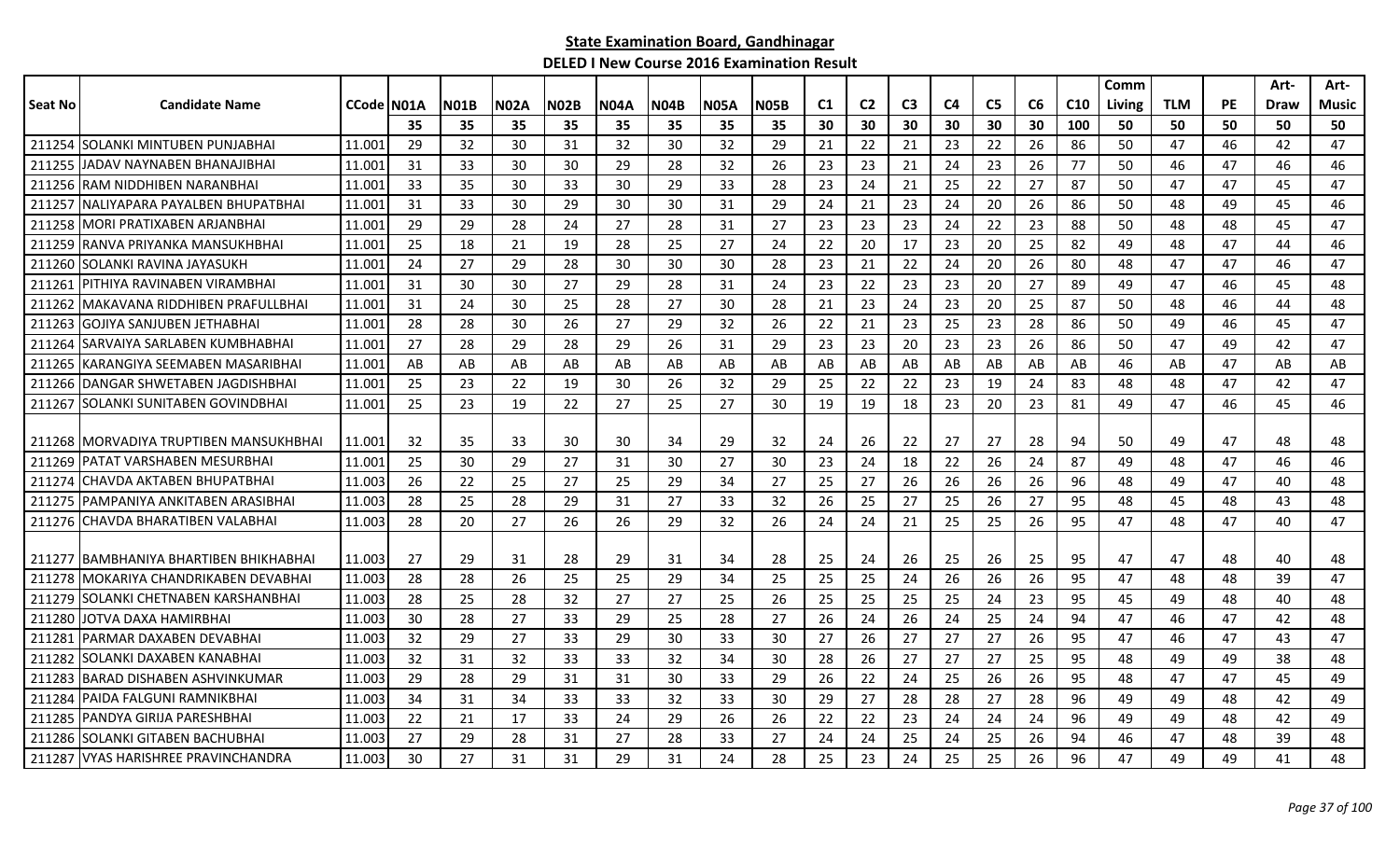|         |                                        |            |     |             |             |             |             |      |             |             |                |                |                |                |                |    |                 | Comm   |            |           | Art- | Art-         |
|---------|----------------------------------------|------------|-----|-------------|-------------|-------------|-------------|------|-------------|-------------|----------------|----------------|----------------|----------------|----------------|----|-----------------|--------|------------|-----------|------|--------------|
| Seat No | <b>Candidate Name</b>                  | CCode N01A |     | <b>N01B</b> | <b>NO2A</b> | <b>N02B</b> | <b>N04A</b> | N04B | <b>N05A</b> | <b>N05B</b> | C <sub>1</sub> | C <sub>2</sub> | C <sub>3</sub> | C <sub>4</sub> | C <sub>5</sub> | C6 | C <sub>10</sub> | Living | <b>TLM</b> | <b>PE</b> | Draw | <b>Music</b> |
|         |                                        |            | 35  | 35          | 35          | 35          | 35          | 35   | 35          | 35          | 30             | 30             | 30             | 30             | 30             | 30 | 100             | 50     | 50         | 50        | 50   | 50           |
|         | 211288 SOLANKI HEMIBEN BHIMABHAI       | 11.003     | 21  | 26          | 27          | 30          | 28          | 29   | 25          | 25          | 24             | 21             | 25             | 24             | 26             | 23 | 94              | 46     | 45         | 47        | 39   | 48           |
| 211289  | IBARAD HETALBEN ABHESINHBHAI           | 11.003     | 23  | 19          | 22          | 28          | 29          | 29   | 26          | 28          | 25             | 23             | 25             | 25             | 25             | 25 | 96              | 46     | 45         | 48        | 42   | 49           |
| 211290  | IBARAD HIRAL NARANBHAI                 | 11.003     | 30  | 23          | 29          | 32          | 27          | 28   | 26          | 24          | 25             | 23             | 23             | 24             | 25             | 23 | 96              | 45     | 49         | 47        | 39   | 48           |
|         | 211291   PITHIYA HIRALBEN ARJANBHAI    | 11.003     | 27  | 22          | 26          | 32          | 28          | 29   | 26          | 29          | 25             | 24             | 25             | 24             | 25             | 25 | 95              | 46     | 49         | 49        | 43   | 48           |
|         | 211292 CHUDASAMA JAGRUTI VIRA          | 11.003     | 28  | 16          | 21          | 30          | 29          | 26   | 29          | 31          | 25             | 24             | 24             | 24             | 24             | 23 | 95              | 48     | 48         | 48        | 43   | 48           |
|         | 211293 MORI JALPABEN LABHUBHAI         | 11.003     | 29  | 26          | 30          | 33          | 31          | 29   | 32          | 32          | 27             | 28             | 26             | 27             | 27             | 29 | 95              | 48     | 49         | 47        | 44   | 48           |
| 211294  | IZALA JIGNABEN NARANBHAI               | 11.003     | 30  | 18          | 26          | 32          | 28          | 27   | 25          | 29          | 26             | 27             | 26             | 28             | 26             | 27 | 94              | 47     | 47         | 48        | 35   | 49           |
|         | 211295 VAGHELA JYOTI RUDABHAI          | 11.003     | 25  | 19          | 20          | 31          | 27          | 22   | 29          | 31          | 23             | 25             | 26             | 26             | 24             | 25 | 95              | 47     | 47         | 47        | 31   | 49           |
| 211296  | CHAVDA KAJALBEN VALINGBHAI             | 11.003     | 29  | 23          | 22          | 29          | 29          | 26   | 32          | 30          | 25             | 22             | 25             | 24             | 23             | 25 | 95              | 45     | 47         | 48        | 42   | 48           |
| 211297  | <b>IMER KAJALBEN NAGABHAI</b>          | 11.003     | 26  | 18          | 22          | 32          | 29          | 28   | 28          | 29          | 25             | 24             | 25             | 26             | 26             | 24 | 96              | 48     | 49         | 48        | 45   | 49           |
| 211298  | IDODIA KRISHNABEN KANJIBHAI            | 11.003     | 31  | 18          | 23          | 32          | 31          | 30   | 28          | 30          | 25             | 24             | 24             | 24             | 26             | 27 | 93              | 49     | 46         | 48        | 42   | 49           |
| 211299  | IORA KRISHNABEN JITENDRABHAI           | 11.003     | 30  | 19          | 22          | 33          | 31          | 28   | 32          | 30          | 25             | 25             | 25             | 24             | 26             | 26 | 94              | 48     | 48         | 48        | 44   | 49           |
|         |                                        |            |     |             |             |             |             |      |             |             |                |                |                |                |                |    |                 |        |            |           |      |              |
|         | 211300   MAHETA KRUPABEN NARENDRAKUMAR | 11.003     | 25  | 18          | 18          | 31          | 27          | 20   | 26          | 25          | 24             | 22             | 22             | 24             | 24             | 26 | 94              | 47     | 46         | 48        | 38   | 49           |
|         | 211301 JAKHOTRA MAMTA RAMDEVBHAI       | 11.003     | 28  | 19          | 24          | 31          | 30          | 20   | 29          | 26          | 26             | 26             | 25             | 24             | 26             | 27 | 94              | 46     | 46         | 48        | 42   | 48           |
|         |                                        |            |     |             |             |             |             |      |             |             |                |                |                |                |                |    |                 |        |            |           |      |              |
|         | 211302 CHUDASAMA MANISHABEN BHIKHABHAI | 11.003     | -29 | 19          | 20          | 28          | 25          | 19   | 27          | 29          | 23             | 24             | 21             | 24             | 24             | 22 | 94              | 46     | 46         | 46        | 29   | 49           |
|         | 211303 BARAD MANJRIKABEN NATHABHAI     | 11.003     | 26  | 24          | 22          | 31          | 28          | 25   | 33          | 31          | 24             | 25             | 26             | 24             | 25             | 25 | 94              | 47     | 47         | 48        | 31   | 49           |
| 211304  | VAJA MITTALBEN MANSUKHBHAI             | 11.003     | 28  | 24          | 26          | 23          | 31          | 24   | 31          | 27          | 22             | 21             | 20             | 23             | 24             | 21 | 94              | 48     | 46         | 48        | 35   | 48           |
|         | 211305 MURABIYA NIDHI DINESHBHAI       | 11.003     | 29  | 24          | 29          | 25          | 33          | 29   | 31          | 26          | 23             | 24             | 25             | 25             | 23             | 24 | 94              | 49     | 45         | 48        | 43   | 49           |
|         | 211306 NAGHERA NIPABEN BHAGVANBHAI     | 11.003     | 27  | 23          | 29          | 26          | 30          | 23   | 33          | 30          | 25             | 25             | 23             | 23             | 25             | 26 | 94              | 47     | 49         | 47        | 39   | 48           |
|         | 211307 BHARGA NISHABEN DEVAYATBHAI     | 11.003     | 23  | 24          | 27          | 23          | 30          | 22   | 32          | 27          | 24             | 23             | 21             | 23             | 24             | 26 | 94              | 45     | 46         | 47        | 44   | 49           |
| 211308  | CHAVDA NITALBEN MENSIBHAI              | 11.003     | 26  | 19          | 28          | 30          | 31          | 31   | 33          | 31          | 25             | 26             | 25             | 24             | 26             | 27 | 94              | 48     | 48         | 48        | 42   | 48           |
| 211309  | SOLANKI PAYALBEN HAMIRBHAI             | 11.003     | 28  | 24          | 32          | 30          | 33          | 31   | 32          | 31          | 26             | 25             | 25             | 24             | 25             | 26 | 93              | 48     | 48         | 49        | 42   | 48           |
|         | 211310 JETHAVA POOJA RAJESHBHAI        | 11.003     | 23  | 20          | 27          | 29          | 32          | 21   | 32          | 27          | 24             | 24             | 25             | 24             | 24             | 26 | 95              | 49     | 49         | 47        | 39   | 48           |
|         | 211311 PAMPANIYA PRAVINA NATHABHAI     | 11.003     | 28  | 23          | 29          | 31          | 33          | 25   | 33          | 30          | 26             | 25             | 27             | 26             | 26             | 27 | 93              | 48     | 46         | 48        | 39   | 49           |
| 211312  | <b>VALA PRAVINA BHIKHABHAI</b>         | 11.003     | 28  | 24          | 29          | 28          | 29          | 30   | 32          | 29          | 25             | 27             | 27             | 26             | 26             | 25 | 95              | 47     | 49         | 48        | 43   | 49           |
|         | 211313   MER PRAVINABEN NATHABHAI      | 11.003     | -31 | 24          | 31          | 31          | 33          | 29   | 32          | 30          | 26             | 26             | 26             | 26             | 26             | 27 | 93              | 48     | 46         | 48        | 42   | 48           |
|         | 211314 SOLANKI PRITEEBEN BHUPATBHAI    | 11.003     | 30  | 21          | 30          | 29          | 31          | 29   | 32          | 30          | 25             | 25             | 25             | 25             | 27             | 27 | 95              | 47     | 49         | 47        | 44   | 48           |
|         | 211315 KACHHADIYA PRIYANKA ASHOKBHAI   | 11.003     | 26  | 20          | 27          | 27          | 31          | 26   | 30          | 28          | 26             | 25             | 25             | 26             | 26             | 26 | 95              | 46     | 49         | 47        | 42   | 48           |
|         | 211316 PARMAR PRIYANKABEN KESHARBHAI   | 11.003     | 27  | 28          | 26          | 28          | 30          | 31   | 33          | 27          | 27             | 26             | 25             | 25             | 26             | 27 | 96              | 49     | 49         | 47        | 42   | 48           |
|         | 211317 GHODADRA RANJAN LAKHMAN         | 11.003     | 29  | 29          | 25          | 29          | 24          | 31   | 33          | 27          | 26             | 27             | 27             | 26             | 27             | 30 | 94              | 46     | 48         | 48        | 44   | 48           |
|         |                                        |            |     |             |             |             |             |      |             |             |                |                |                |                |                |    |                 |        |            |           |      |              |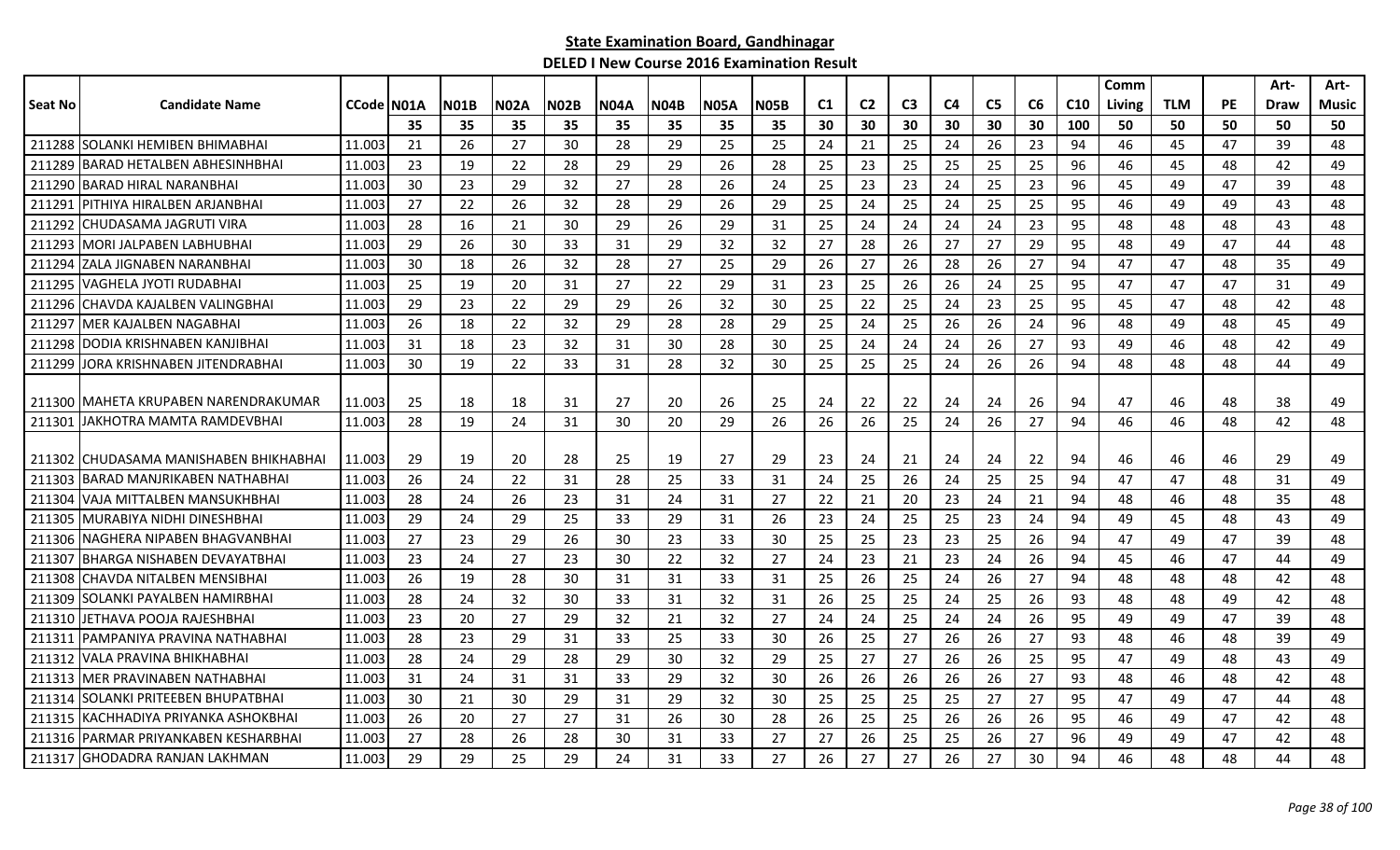|                |                                         |             |                |             |             |             |             |                |             |             |                |                |                |                |                |    |                 | Comm   |            |           | Art-        | Art-         |
|----------------|-----------------------------------------|-------------|----------------|-------------|-------------|-------------|-------------|----------------|-------------|-------------|----------------|----------------|----------------|----------------|----------------|----|-----------------|--------|------------|-----------|-------------|--------------|
| <b>Seat No</b> | <b>Candidate Name</b>                   | CCode IN01A |                | <b>N01B</b> | <b>N02A</b> | <b>N02B</b> | <b>N04A</b> | <b>N04B</b>    | <b>N05A</b> | <b>N05B</b> | C <sub>1</sub> | C <sub>2</sub> | C <sub>3</sub> | C <sub>4</sub> | C <sub>5</sub> | C6 | C <sub>10</sub> | Living | <b>TLM</b> | <b>PE</b> | <b>Draw</b> | <b>Music</b> |
|                |                                         |             | 35             | 35          | 35          | 35          | 35          | 35             | 35          | 35          | 30             | 30             | 30             | 30             | 30             | 30 | 100             | 50     | 50         | 50        | 50          | 50           |
|                | 211318 SOLANKI RIDDHIBEN PUNJABHAI      | 11.003      | 14             | 18          | 18          | 24          | 18          | 20             | 31          | 23          | 23             | 21             | 22             | 26             | 21             | 23 | 95              | 46     | 47         | 47        | 37          | 49           |
|                | <b>GANGANA SHOBHANABEN</b>              |             |                |             |             |             |             |                |             |             |                |                |                |                |                |    |                 |        |            |           |             |              |
|                | 211319 CHAMPRAJBHAI                     | 11.003      | -18            | 26          | 22          | 25          | 29          | 27             | 24          | 29          | 25             | 25             | 25             | 25             | 25             | 25 | 94              | 45     | 48         | 47        | 34          | 48           |
|                |                                         |             |                |             |             |             |             |                |             |             |                |                |                |                |                |    |                 |        |            |           |             |              |
|                | 211320 IRAYTHATHTHA SHRIYA JAGDISHKUMAR | 11.003      | 31             | 30          | 30          | 31          | 28          | 32             | 32          | 28          | 27             | 27             | 26             | 27             | 28             | 29 | 96              | 49     | 48         | 49        | 44          | 49           |
| 211321         | <b>JOSHI TRUPTIBEN LALJIBHAI</b>        | 11.003      | 33             | 31          | 32          | 32          | 31          | 32             | 33          | 28          | 26             | 27             | 27             | 26             | 27             | 29 | 94              | 46     | 47         | 48        | 43          | 49           |
| 211322         | ISARVAIYA VARSHABEN BHAVUBHAI           | 11.003      | 27             | 30          | 28          | 26          | 27          | 23             | 33          | 29          | 26             | 26             | 24             | 25             | 26             | 26 | 94              | 47     | 45         | 48        | 41          | 49           |
|                | 211325 KARETHA KOMALBEN GOVINDBHAI      | 11.005      | 21             | 21          | 20          | 22          | 29          | 22             | 27          | 26          | 28             | 29             | 29             | 28             | 28             | 28 | 95              | 45     | 45         | 45        | 33          | 47           |
| 211326         | ISINHAR MIRABEN ANIRUDHABHAI            | 11.005      | 24             | 21          | 20          | 14          | 30          | 29             | 30          | 27          | 29             | 29             | 29             | 29             | 29             | 28 | 97              | 46     | 45         | 47        | 33          | 47           |
| 211327         | INAGAR SUNNY JITESHBHAI                 | 11.005      | 13             | 6           | 13          | 18          | 28          | 26             | 18          | 24          | 28             | 28             | 27             | 28             | 27             | 27 | 95              | 43     | 45         | 47        | 35          | 45           |
| 211329         | IPARMAR MILANKUMAR JENTILAL             | 11.006      | AB             | AB          | AB          | AB          | AB          | AB             | AB          | AB          | 10             | 10             | 11             | 11             | 10             | 10 | 84              | 35     | AB         | AB        | AB          | AB           |
| 211330         | ISOLANKI RAMILABEN KHUSHALBHAI          | 11.006      | 26             | 20          | 24          | 19          | 19          | 22             | 23          | 28          | 21             | 21             | 21             | 21             | 21             | 21 | 92              | 45     | 44         | 47        | 38          | 47           |
| 211331         | IDAFADA USHABEN GORADHANBHAI            | 11.006      | 23             | 20          | 22          | 25          | 23          | 25             | 31          | 27          | 22             | 22             | 21             | 22             | 21             | 20 | 92              | 42     | 45         | 47        | 38          | 47           |
|                | 211332 GIDA VARSHABEN KHIMAJIBHAI       | 11.006      | 18             | 19          | 17          | 18          | 18          | 21             | 24          | 23          | 22             | 23             | 23             | 23             | 22             | 20 | 94              | 44     | 45         | 47        | 34          | 49           |
|                | 211335   MAKADIYA ANILKUMAR AMUBHAI     | 11.007      | 19             | 27          | 26          | 28          | 19          | 10             | 32          | 23          | 25             | 25             | 26             | 25             | 25             | 20 | 90              | 41     | 48         | 42        | 34          | 48           |
| 211336         | IBHAJGOTAR ARJUNBHAI GOVINDBHAI         | 11.007      | $\overline{2}$ | 18          | 13          | 28          | 5           | $\overline{0}$ | 13          | 19          | 23             | 23             | 22             | 23             | 22             | 20 | 86              | 32     | AB         | 40        | AB          | 47           |
| 211337         | <b>IMAJGUL ASIF FARUK</b>               | 11.007      | AB             | AB          | AB          | AB          | AB          | AB             | AB          | AB          | 25             | 25             | 24             | 25             | 23             | 25 | 88              | 42     | 48         | 42        | 33          | 48           |
| 211338         | <b>RATHOD BALU DEVSHI</b>               | 11.007      | 12             | 24          | 22          | 26          | 23          | 19             | 24          | 18          | 21             | 22             | 22             | 23             | 21             | 23 | 84              | 32     | AB         | 41        | AB          | 45           |
|                | 211339 VALA DAYABHAI MENSIBHAI          | 11.007      | 28             | 26          | 23          | 25          | 23          | 18             | 27          | 25          | 29             | 29             | 28             | 29             | 28             | 27 | 95              | 47     | 48         | 45        | 39          | 47           |
|                | 211340   CHHELANA HARDASHBHAI GAGUBHAI  | 11.007      | AB             | AB          | AB          | AB          | AB          | AB             | AB          | AB          | 25             | 26             | 27             | 28             | 28             | 27 | 92              | 46     | 48         | 43        | 34          | 45           |
|                | 211341 VALA HEMANT KARSHAN              | 11.007      | 11             | 13          | 5           | 18          | 9           | 8              | 18          | 18          | 21             | 22             | 21             | 22             | 21             | 23 | 84              | 33     | AB         | 41        | AB          | 44           |
| 211342         | <b>IPARMAR HIRAL DIPAK</b>              | 11.007      | 29             | 27          | 29          | 26          | 27          | 20             | 22          | 29          | 27             | 28             | 28             | 29             | 28             | 28 | 94              | 47     | 49         | 43        | 35          | 46           |
| 211343         | <b>CHANDPA KAPILABEN SAVDAS</b>         | 11.007      | 28             | 29          | 31          | 29          | 31          | 24             | 31          | 34          | 29             | 29             | 28             | 29             | 28             | 27 | 95              | 48     | 49         | 42        | 36          | 45           |
| 211344         | <b>VALA LALJI KALABHAI</b>              | 11.007      | 15             | 19          | 20          | 26          | 21          | 11             | 24          | 29          | 21             | 22             | 21             | 22             | 21             | 22 | 84              | 35     | AB         | 39        | AB          | 45           |
| 211345         | <b>IBAMANIYA MAHESH KANTIBHAI</b>       | 11.007      | 18             | 23          | 24          | 29          | 21          | 20             | 26          | 27          | 22             | 21             | 22             | 21             | 22             | 21 | 83              | 34     | AB         | 41        | AB          | 46           |
|                | 211346 RATHOD NARESH KANABHAI           | 11.007      | 16             | 23          | 18          | 28          | 22          | 8              | 18          | 23          | 23             | 23             | 21             | 23             | 22             | 20 | 85              | 34     | AB         | 41        | AB          | 47           |
|                | 211347 CHAVADA NILAM BIJAL              | 11.007      | AB             | AB          | AB          | AB          | AB          | AB             | AB          | AB          | 25             | 25             | 24             | 26             | 27             | 24 | 90              | 45     | 48         | 39        | 35          | 47           |
|                | 211348 JADAV NIRIKSHABEN NATHABHAI      | 11.007      | 19             | 23          | 22          | 32          | 21          | 20             | 22          | 21          | 29             | 29             | 28             | 29             | 28             | 29 | 95              | 47     | 49         | 45        | 36          | 49           |
|                |                                         |             |                |             |             |             |             |                |             |             |                |                |                |                |                |    |                 |        |            |           |             |              |
|                | 211349 ICHANDAPA NIRMALABEN VALLABHBHAI | 11.007      | q              | 20          | 14          | 23          | 14          | 18             | 18          | 21          | 25             | 27             | 26             | 25             | 28             | 27 | 92              | 46     | 49         | 41        | 38          | 45           |
| 211350         | VAJA PRATIKSHABEN KANABHAI              | 11.007      | 16             | 20          | 20          | 30          | 20          | 8              | 24          | 28          | 26             | 27             | 26             | 27             | 25             | 28 | 91              | 45     | 47         | 42        | 33          | 46           |
|                | 211351 PARMAR RAVIKUMAR DIPAKBHAI       | 11.007      | 13             | 21          | AB          | AB          | AB          | AB             | AB          | AB          | 23             | 22             | 22             | 22             | 22             | 20 | 85              | 35     | AB         | 37        | 33          | 45           |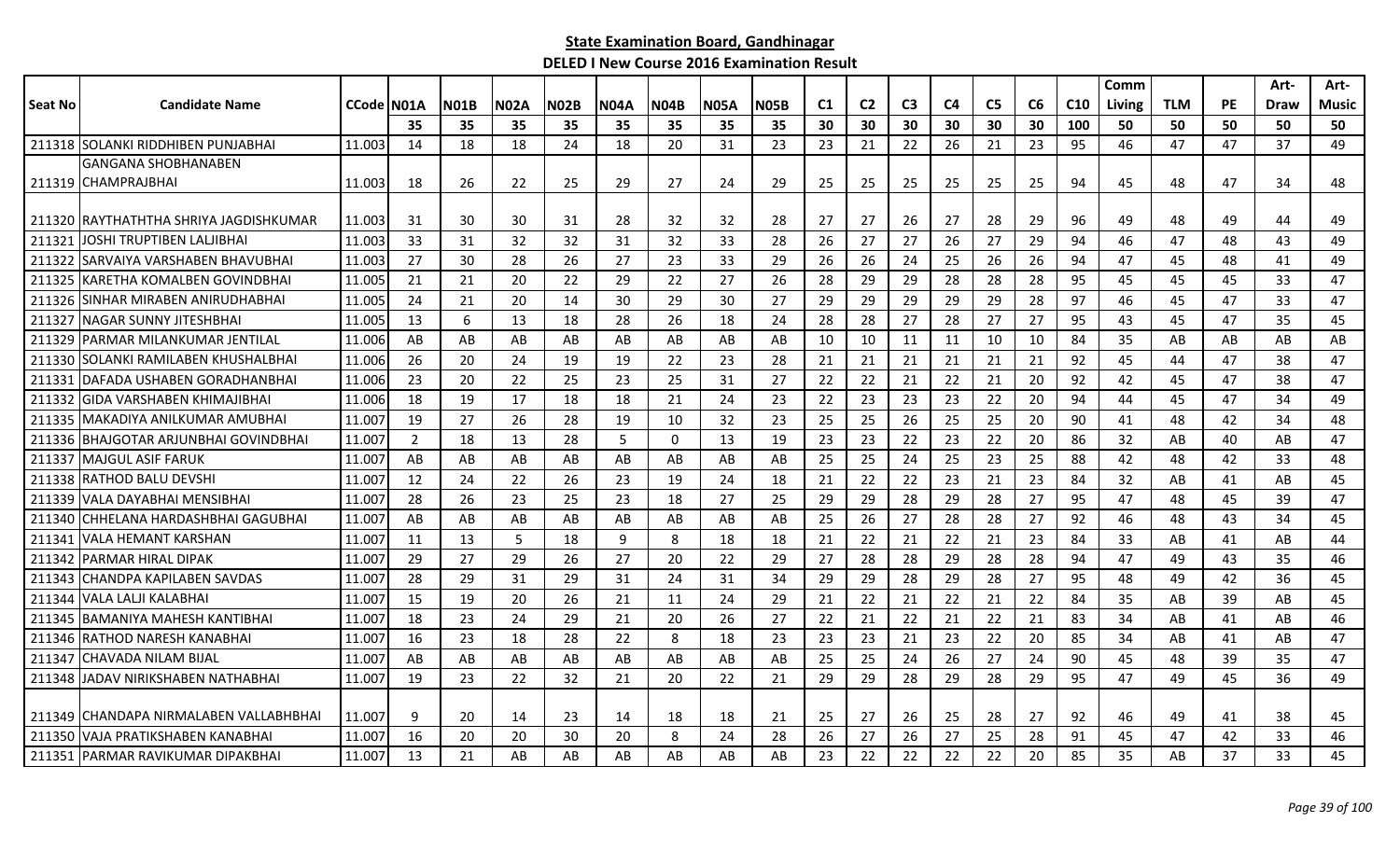|         |                                          |                    |     |             |             |             |             |             |             |      |    |                |                |    |                |    |                 | Comm   |            |           | Art-        | Art-         |
|---------|------------------------------------------|--------------------|-----|-------------|-------------|-------------|-------------|-------------|-------------|------|----|----------------|----------------|----|----------------|----|-----------------|--------|------------|-----------|-------------|--------------|
| Seat No | <b>Candidate Name</b>                    | <b>CCode IN01A</b> |     | <b>N01B</b> | <b>N02A</b> | <b>N02B</b> | <b>N04A</b> | <b>N04B</b> | <b>N05A</b> | N05B | C1 | C <sub>2</sub> | C <sub>3</sub> | C4 | C <sub>5</sub> | C6 | C <sub>10</sub> | Living | <b>TLM</b> | <b>PE</b> | <b>Draw</b> | <b>Music</b> |
|         |                                          |                    | 35  | 35          | 35          | 35          | 35          | 35          | 35          | 35   | 30 | 30             | 30             | 30 | 30             | 30 | 100             | 50     | 50         | 50        | 50          | 50           |
| 211352  | lVINJUDA SANGITA BALUBHAI                | 11.007             | 12  | 18          | 23          | 28          | 18          | 12          | 23          | 19   | 27 | 27             | 26             | 28 | 27             | 26 | 92              | 45     | 48         | 40        | 37          | 45           |
| 211353  | VAJA SAPANABEN NATHABHAI                 | 11.007             | 24  | 25          | 25          | 31          | 25          | 21          | 30          | 26   | 27 | 26             | 27             | 28 | 27             | 26 | 91              | 46     | 49         | 42        | 36          | 45           |
| 211354  | CHAVDA SURESH NARANBHAI                  | 11.007             | 19  | 21          | 22          | 29          | 23          | 26          | 21          | 25   | 28 | 27             | 28             | 27 | 28             | 27 | 94              | 47     | 49         | 46        | 40          | 46           |
|         | 211355 VALA SURESH KANA                  | 11.007             | AB  | AB          | AB          | AB          | AB          | AB          | AB          | AB   | 23 | 23             | 21             | 22 | 21             | 20 | 84              | 36     | AB         | 40        | AB          | AB           |
|         |                                          |                    |     |             |             |             |             |             |             |      |    |                |                |    |                |    |                 |        |            |           |             |              |
|         | 211356 IDHOLAKIA TARUNKUMAR JAGADISHBHAI | 11.007             | 14  | 22          | 23          | 26          | AB          | AB          | 22          | 21   | 25 | 26             | 27             | 25 | 25             | 25 | 90              | 45     | 49         | 40        | 33          | 46           |
| 211361  | <b>ISAGARKA ANJUBEN EBHABHAI</b>         | 11.009             | 22  | 20          | 23          | 24          | 21          | 27          | 30          | 26   | 26 | 26             | 27             | 25 | 27             | 28 | 92              | 47     | 42         | 47        | 33          | 46           |
| 211362  | THAKKAR BHAVIKABAHEN JAYANTILAL          | 11.009             | 19  | 20          | 27          | 30          | 28          | 30          | 24          | 27   | 25 | 27             | 28             | 25 | 27             | 28 | 93              | 47     | 40         | 47        | AB          | 49           |
| 211363  | LODHIYA CHANDRESH JAMANDAS               | 11.009             | 18  | 12          | 23          | 16          | 18          | 11          | 24          | 25   | 27 | 27             | 28             | 27 | 27             | 28 | 93              | 47     | 41         | 47        | 35          | 48           |
| 211364  | CHAVADA DIVYABEN NARENDRABHAI            | 11.009             | 30  | 20          | 30          | 30          | 31          | 28          | 33          | 30   | 25 | 28             | 28             | 25 | 27             | 27 | 94              | 46     | 43         | 47        | 31          | 48           |
| 211365  | MONPARA HETAL JIVRAJBHAI                 | 11.009             | 26  | 23          | 25          | 26          | 24          | 22          | 28          | 28   | 25 | 27             | 28             | 25 | 27             | 27 | 92              | 46     | 43         | 46        | 32          | 48           |
| 211366  | IBHATT JAGRUTI GUNVANTRAY                | 11.009             | 18  | 18          | 24          | 24          | 25          | 24          | 30          | 28   | 25 | 27             | 27             | 26 | 27             | 27 | 93              | 46     | 41         | 47        | 29          | 49           |
| 211367  | IMESVANIYA JAY LALITKUMAR                | 11.009             | 18  | 15          | 24          | 24          | 27          | 26          | 26          | 29   | 27 | 26             | 27             | 26 | 26             | 28 | 93              | 46     | 42         | 47        | 30          | 46           |
|         |                                          |                    |     |             |             |             |             |             |             |      |    |                |                |    |                |    |                 |        |            |           |             |              |
|         | 211368   LAKKAD KOMALKUMAR PARSOTAMBHAI  | 11.009             | -23 | 20          | 25          | 28          | 27          | 27          | 28          | 26   | 25 | 27             | 27             | 26 | 27             | 27 | 94              | 46     | 42         | 47        | 36          | 45           |
| 211369  | DAVE MINAKUMARI BHAISANKAR               | 11.009             | 21  | 20          | 24          | 25          | 27          | 26          | 29          | 27   | 26 | 26             | 27             | 25 | 27             | 28 | 93              | 47     | 41         | 47        | 33          | 48           |
| 211370  | JOBANPUTRA VANDANA CHANDULAL             | 11.009             | 20  | 21          | 28          | 22          | 28          | 28          | 30          | 29   | 25 | 27             | 28             | 26 | 27             | 28 | 92              | 47     | 42         | 47        | 33          | 45           |
| 211371  | <b>KACHHOT VINABAHEN BALUBHAI</b>        | 11.009             | 26  | 26          | 28          | 29          | 27          | 24          | 33          | 31   | 26 | 26             | 28             | 26 | 27             | 28 | 94              | 47     | 41         | 47        | 33          | 48           |
| 211373  | <b>BHAJGOTAR BHAVNABEN LALJIBHAI</b>     | 11.014             | 28  | 27          | 30          | 33          | 30          | 26          | 29          | 29   | 29 | 28             | 29             | 29 | 28             | 28 | 90              | 47     | 43         | 46        | 45          | 47           |
| 211374  | IMAKVANA BHAVNABEN UGABHAI               | 11.014             | 18  | 18          | 18          | 20          | AB          | AB          | AB          | AB   | 22 | 23             | 24             | 23 | 22             | 23 | 81              | 39     | 44         | 45        | 45          | 46           |
| 211375  | IBHEDA DIPAKBHAI VAGHABHAI               | 11.014             | 11  | 22          | 25          | 25          | 26          | 16          | 24          | 19   | 23 | 22             | 24             | 25 | 22             | 22 | 80              | 34     | 42         | 45        | 46          | 46           |
|         | 211376 RATHOD DIPEEKABEN BABUBHAI        | 11.014             | AB  | AB          | AB          | AB          | AB          | AB          | AB          | AB   | 24 | 22             | 23             | 22 | 24             | 21 | 78              | 36     | AB         | AB        | AB          | AB           |
| 211377  | <b>SOSA HANSABEN BALUBHAI</b>            | 11.014             | 29  | 28          | 28          | 25          | 29          | 18          | 28          | 28   | 28 | 28             | 28             | 29 | 29             | 29 | 90              | 47     | 43         | 45        | 47          | 49           |
| 211378  | PARMAR HINABEN KARSANBHAI                | 11.014             | 14  | 19          | 18          | 27          | 20          | 8           | 21          | 16   | 23 | 22             | 24             | 23 | 21             | 22 | 79              | 33     | 43         | 45        | 46          | 46           |
| 211379  | SOSA JALPABEN PRATAPBHAI                 | 11.014             | 27  | 28          | 28          | 28          | 29          | 28          | 28          | 29   | 29 | 27             | 28             | 29 | 28             | 28 | 90              | 47     | 44         | 46        | 45          | 49           |
| 211380  | CHUDASAMA JAYDIPBHAI DILIPBHAI           | 11.014             | 24  | 26          | 24          | 30          | 25          | 25          | 29          | 26   | 29 | 28             | 29             | 28 | 29             | 28 | 90              | 46     | 45         | 45        | 43          | 46           |
| 211381  | IVADHEL KETANKUMAR PREMJIBHAI            | 11.014             | AB  | AB          | AB          | AB          | AB          | AB          | AB          | AB   | 24 | 23             | 23             | 22 | 23             | 25 | 81              | 34     | AB         | AB        | AB          | AB           |
| 211382  | VADHEL MAHESHKUMAR SAMATBHAI             | 11.014             | AB  | AB          | AB          | AB          | AB          | AB          | AB          | AB   | 22 | 21             | 22             | 23 | 24             | 21 | 78              | 35     | AB         | AB        | AB          | AB           |
| 211383  | <b>VAZA MANEESHABEN GOVINDBHAI</b>       | 11.014             | AB  | AB          | AB          | AB          | AB          | AB          | AB          | AB   | 23 | 22             | 24             | 21 | 22             | 23 | 76              | 33     | AB         | AB        | AB          | AB           |
| 211384  | IVADHEL MAYURKUMAR PRAVINBHAI            | 11.014             | 24  | 26          | 28          | 31          | 32          | 15          | 29          | 28   | 21 | 23             | 22             | 24 | 21             | 22 | 78              | 33     | 45         | 46        | 47          | 46           |
|         | VADHEL NARENDRAKUMAR                     |                    |     |             |             |             |             |             |             |      |    |                |                |    |                |    |                 |        |            |           |             |              |
|         | 211385 PARSOTAMBHAI                      | 11.014             | AB  | AB          | AB          | AB          | AB          | AB          | AB          | AB   | 22 | 23             | 24             | 20 | 22             | 22 | 77              | 35     | AB         | AB        | AB          | AB           |
|         |                                          |                    |     |             |             |             |             |             |             |      |    |                |                |    |                |    |                 |        |            |           |             |              |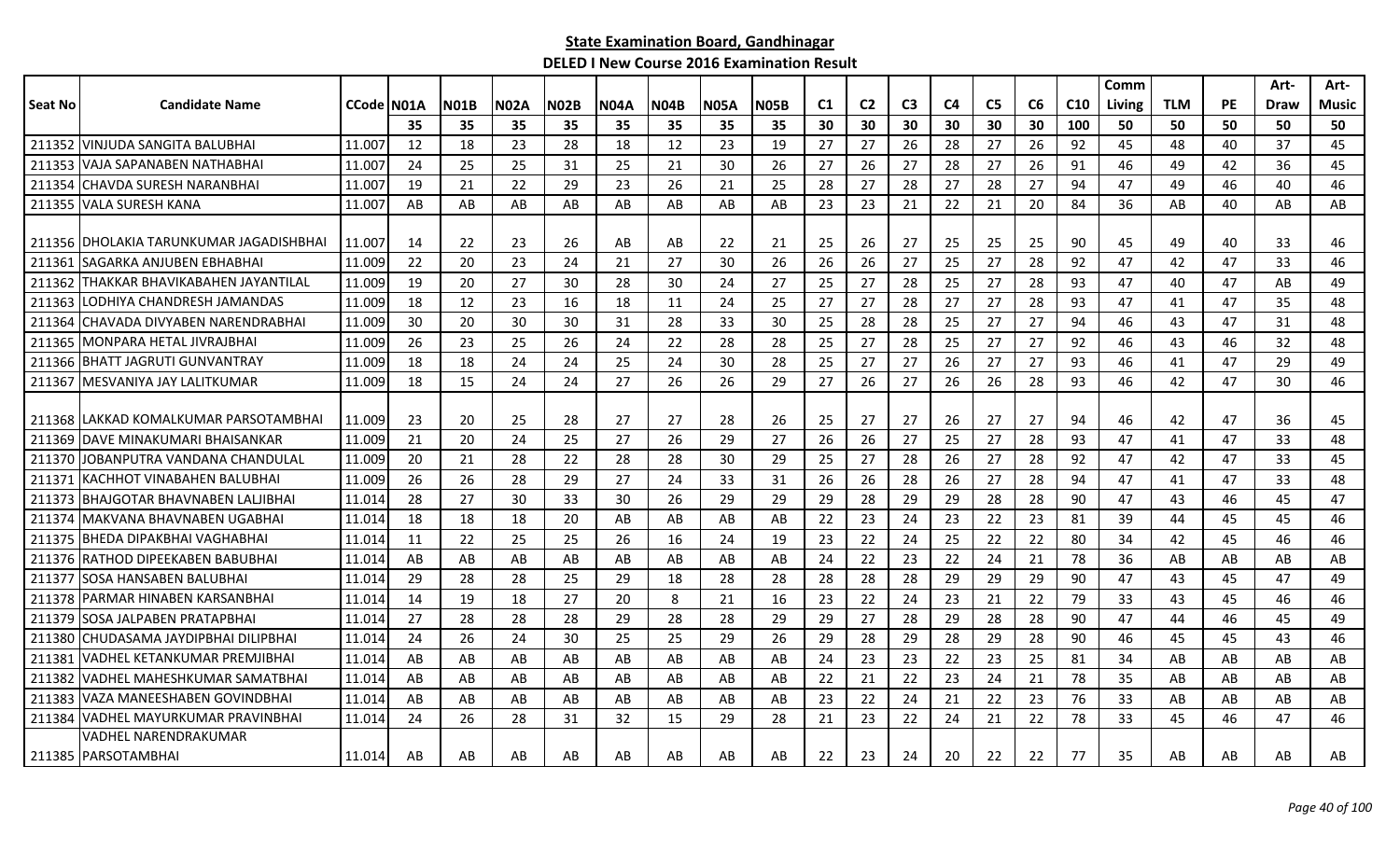|                |                                         |                   |     |             |             |             |             |                |             |             |    |                |                |                |                |    |     | Comm   |            |    | Art- | Art-  |
|----------------|-----------------------------------------|-------------------|-----|-------------|-------------|-------------|-------------|----------------|-------------|-------------|----|----------------|----------------|----------------|----------------|----|-----|--------|------------|----|------|-------|
| <b>Seat No</b> | <b>Candidate Name</b>                   | <b>CCode N01A</b> |     | <b>N01B</b> | <b>N02A</b> | <b>N02B</b> | <b>N04A</b> | <b>N04B</b>    | <b>N05A</b> | <b>N05B</b> | C1 | C <sub>2</sub> | C <sub>3</sub> | C <sub>4</sub> | C <sub>5</sub> | C6 | C10 | Living | <b>TLM</b> | PE | Draw | Music |
|                |                                         |                   | 35  | 35          | 35          | 35          | 35          | 35             | 35          | 35          | 30 | 30             | 30             | 30             | 30             | 30 | 100 | 50     | 50         | 50 | 50   | 50    |
| 211386         | <b>VADHEL NILAMBEN BHAGVANBHAI</b>      | 11.014            | 21  | 20          | 26          | 28          | 23          | 14             | 24          | 26          | 28 | 27             | 29             | 27             | 28             | 28 | 88  | 45     | 44         | 45 | 47   | 47    |
| 211387         | KHARA PRABHABEN JETHABHAI               | 11.014            | 28  | 28          | 30          | 31          | 30          | 23             | 30          | 27          | 29 | 28             | 28             | 28             | 29             | 29 | 89  | 46     | 44         | 45 | 47   | 47    |
| 211388         | SOSA PRITESHKUMAR KHIMJIBHAI            | 11.014            | AB  | AB          | AB          | AB          | AB          | AB             | AB          | AB          | 22 | 22             | 21             | 23             | 22             | 22 | 77  | 35     | AB         | AB | AB   | AB    |
| 211389         | SOSA RAJUBEN BABUBHAI                   | 11.014            | 21  | 24          | 26          | 30          | 23          | -23            | 27          | 26          | 21 | 23             | 22             | 21             | 22             | 21 | 75  | 36     | 45         | 45 | 47   | 48    |
| 211390         | BHEDA RAMESHKUMAR JIVABHAI              | 11.014            | 23  | 26          | 27          | 29          | 25          | 27             | 30          | 31          | 23 | 22             | 21             | 22             | 23             | 21 | 76  | 35     | 41         | 45 | 47   | 46    |
| 211391         | MEVADA ROHITKUMAR BABUBHAI              | 11.014            | 26  | 27          | 28          | 24          | 32          | 28             | 27          | 20          | 28 | 29             | 28             | 29             | 28             | 29 | 90  | 47     | 44         | 45 | 46   | 46    |
|                |                                         |                   |     |             |             |             |             |                |             |             |    |                |                |                |                |    |     |        |            |    |      |       |
| 211392         | ISONDARAVA SANDHYABEN BHIMABHAI         | 11.014            | AB  | AB          | AB          | AB          | AB          | AB             | AB          | AB          | 26 | 27             | 26             | 26             | 28             | 28 | 86  | 28     | AB         | AB | AB   | AB    |
| 211393         | RATHOD SEJALBEN NATHABHAI               | 11.014            | 20  | 24          | 18          | 20          | 18          | 13             | 25          | 26          | 28 | 27             | 28             | 29             | 28             | 27 | 88  | 45     | 45         | 45 | 47   | 47    |
| 211394         | <b>SOSA TARUNABEN BABUBHAI</b>          | 11.014            | 25  | 25          | 24          | 26          | 26          | 19             | 24          | 29          | 29 | 27             | 28             | 29             | 28             | 28 | 89  | 46     | 45         | 45 | 47   | 49    |
| 211401         | SOLANKI ASMITABEN HAMIRBHAI             | 11.018            | AB  | AB          | AB          | AB          | AB          | AB             | AB          | AB          | 27 | 28             | 26             | 24             | 27             | 28 | 95  | 46     | AB         | AB | AB   | AB    |
| 211402         | SEVARA DIVYABEN PITHABHAI               | 11.018            | 26  | 24          | 19          | 24          | 21          | 24             | 23          | 27          | 27 | 28             | 27             | 28             | 28             | 27 | 96  | 49     | 48         | 47 | 48   | 48    |
| 211403         | <b>VADHER GITABEN KARSHAN</b>           | 11.018            | 26  | 26          | 24          | 27          | 26          | 25             | 22          | 28          | 26 | 27             | 27             | 28             | 26             | 24 | 95  | 47     | 48         | 47 | 48   | 47    |
| 211404         | lKATHAD HARSHABEN CHHAGANBHAI           | 11.018            | 25  | 22          | 15          | 25          | 18          | 21             | 23          | 28          | 27 | 28             | 27             | 28             | 26             | 27 | 96  | 48     | 48         | 47 | 48   | 48    |
| 211405         | VANIA HEENABEN MULJIBHAI                | 11.018            | 24  | 27          | 23          | 30          | 28          | 21             | 27          | 30          | 28 | 28             | 29             | 29             | 28             | 28 | 97  | 48     | 49         | 47 | 48   | 48    |
| 211406         | RATHOD HETALBEN LALAJI                  | 11.018            | AB  | AB          | AB          | AB          | AB          | AB             | AB          | AB          | AB | AB             | AB             | AB             | AB             | AB | AB  | AB     | AB         | AB | AB   | AB    |
| 211407         | <b>GOHEL JAGRUTI DHARAMASHBHAI</b>      | 11.018            | 22  | 18          | 19          | 28          | 22          | 22             | 22          | 27          | 28 | 28             | 29             | 29             | 29             | 28 | 97  | 49     | 48         | 48 | 48   | 48    |
| 211408         | <b>GOHEL JAYESHKUMAR CHHAGANBHAI</b>    | 11.018            | 13  | 4           | 10          | 9           | 4           | $\overline{3}$ | 10          | 6           | 26 | 27             | 28             | 27             | 26             | 28 | 94  | 47     | 48         | 47 | 48   | 48    |
| 211409         | <b>GOHEL JYOTI CHHAGANLAL</b>           | 11.018            | 12  | 12          | 14          | 14          | 21          | 10             | 18          | 18          | 27 | 28             | 27             | 28             | 27             | 28 | 95  | 49     | 48         | 48 | 48   | 48    |
|                | 211410 GALCHAR KADVIBEN PUNJABHAI       | 11.018            | 27  | 21          | 19          | 22          | 22          | 18             | 24          | 23          | 28 | 27             | 28             | 27             | 28             | 28 | 96  | 49     | 48         | 47 | 47   | 47    |
| 211411         | VADHER KIRANBEN KARSHANBHAI             | 11.018            | 18  | 20          | 26          | 28          | 27          | 23             | 25          | 29          | 26 | 25             | 26             | 25             | 27             | 25 | 92  | 47     | 48         | 47 | 48   | 47    |
|                |                                         |                   |     |             |             |             |             |                |             |             |    |                |                |                |                |    |     |        |            |    |      |       |
|                | 211412   MAKADIYA LAXMIBEN LAKHAMANBHAI | 11.018            | -28 | 22          | 27          | 25          | 28          | 19             | 29          | 29          | 28 | 27             | 28             | 25             | 27             | 28 | 97  | 48     | 49         | 47 | 49   | 47    |
|                | 211413 VAJA LAXMIBEN RAJABHAI           | 11.018            | 18  | 19          | 19          | 17          | 18          | 13             | 27          | 21          | 27 | 28             | 28             | 29             | 26             | 25 | 95  | 47     | 48         | 47 | 47   | 48    |
| 211414         | SOLANKI NIRUPABEN MALDEBHAI             | 11.018            | 26  | 24          | 18          | 22          | 28          | 20             | 26          | 24          | 28 | 27             | 28             | 28             | 27             | 28 | 97  | 49     | 48         | 48 | 48   | 48    |
| 211415         | SOLANKI PRIYANKA MALDEBHAI              | 11.018            | 29  | 25          | 20          | 21          | 20          | 23             | 20          | 22          | 28 | 27             | 28             | 27             | 28             | 27 | 96  | 49     | 48         | 48 | 48   | 48    |
|                | 211416 GALCHAR RANI PUNJA               | 11.018            | 22  | 24          | 21          | 20          | 28          | 19             | 23          | 25          | 27 | 28             | 27             | 28             | 27             | 28 | 95  | 48     | 48         | 48 | 48   | 47    |
| 211417         | IMAKDIYA SANGITA BADHA                  | 11.018            | AB  | AB          | AB          | AB          | AB          | AB             | AB          | AB          | 27 | 27             | 26             | 28             | 26             | 28 | 94  | 47     | AB         | AB | AB   | AB    |
| 211418         | MAKADIYA SARSWATI GOVINBHAI             | 11.018            | 20  | 24          | 18          | 20          | 27          | 19             | 21          | 24          | 28 | 28             | 27             | 28             | 28             | 28 | 97  | 49     | 48         | 48 | 49   | 48    |
|                | 211419 MANVAR SONALBEN DEVABHAI         | 11.018            | AB  | AB          | AB          | AB          | AB          | AB             | AB          | AB          | AB | AB             | AB             | AB             | AB             | AB | AB  | AB     | AB         | AB | AB   | AB    |
| 211420         | SOLANKI TARUNA AMARABHAI                | 11.018            | 21  | 23          | 19          | 16          | 26          | 17             | 18          | 19          | 27 | 28             | 28             | 27             | 28             | 28 | 97  | 49     | 49         | 49 | 48   | 48    |
|                | 211428 BAMANIYA AJAY BHIMASI            | 11.019            | 16  | 18          | 19          | 16          | 29          | 6              | 31          | 20          | 27 | 27             | 26             | 28             | 27             | 28 | 92  | 44     | 47         | 45 | 46   | 46    |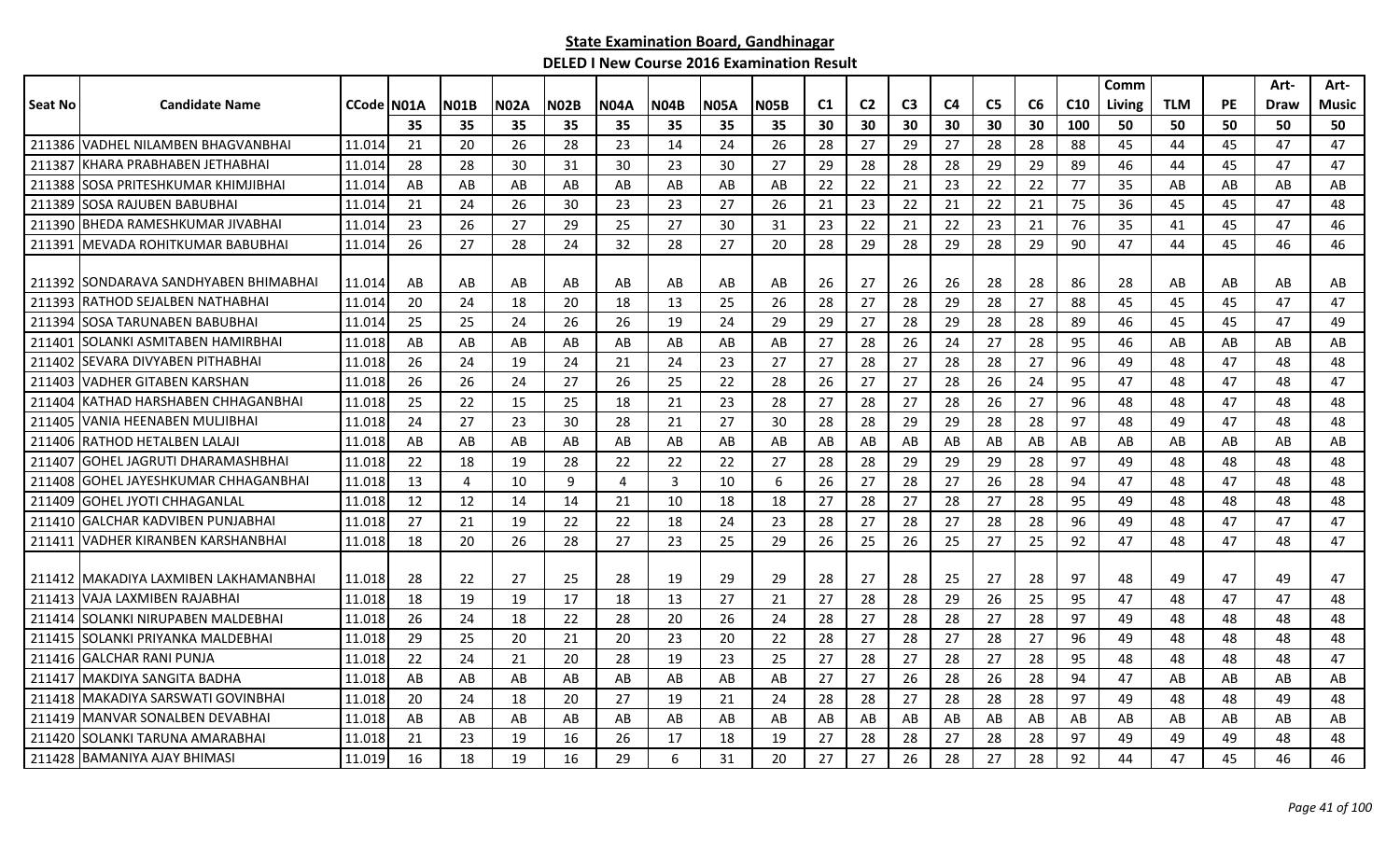|         |                                         |              |     |             |             |             |             |             |             |             |                |                |                |    |                |    |     | Comm   |            |    | Art- | Art-  |
|---------|-----------------------------------------|--------------|-----|-------------|-------------|-------------|-------------|-------------|-------------|-------------|----------------|----------------|----------------|----|----------------|----|-----|--------|------------|----|------|-------|
| Seat No | <b>Candidate Name</b>                   | CCode   NO1A |     | <b>N01B</b> | <b>N02A</b> | <b>N02B</b> | <b>N04A</b> | <b>N04B</b> | <b>N05A</b> | <b>N05B</b> | C <sub>1</sub> | C <sub>2</sub> | C <sub>3</sub> | C4 | C <sub>5</sub> | C6 | C10 | Living | <b>TLM</b> | PE | Draw | Music |
|         |                                         |              | 35  | 35          | 35          | 35          | 35          | 35          | 35          | 35          | 30             | 30             | 30             | 30 | 30             | 30 | 100 | 50     | 50         | 50 | 50   | 50    |
|         | 211429 SISODIYA AJIT BHUPATBHAI         | 11.019       | AB  | AB          | AB          | AB          | AB          | AB          | AB          | AB          | 26             | 27             | 27             | 28 | 27             | 26 | 93  | 44     | AB         | AB | AB   | AB    |
| 211430  | IBHOLA BHAVANABEN RAMSIBHAI             | 11.019       | AB  | AB          | AB          | AB          | AB          | AB          | AB          | AB          | 26             | 26             | 28             | 27 | 27             | 26 | 91  | 45     | AB         | AB | AB   | AB    |
| 211431  | <b>SOLANKI BHAVESH BHIKHABHAI</b>       | 11.019       | AB  | AB          | AB          | AB          | AB          | AB          | AB          | AB          | 26             | 29             | 27             | 29 | 27             | 27 | 90  | 44     | AB         | 46 | AB   | 46    |
| 211432  | IBARAD BHAVNABEN BHAGAVANBHAI           | 11.019       | -23 | 28          | 25          | 24          | 30          | 22          | 31          | 24          | 28             | 28             | 28             | 27 | 27             | 28 | 96  | 45     | 47         | 46 | 48   | 48    |
|         | 211433   MAKADIYA BHAVNABEN DHANJIBHAI  | 11.019       | 16  | 18          | 19          | 23          | 29          | 8           | 30          | 30          | 27             | 26             | 27             | 27 | 26             | 26 | 91  | 44     | 47         | 46 | 46   | 45    |
| 211434  | IPARMAR BHIKHABHAI KARABHAI             | 11.019       | 16  | 19          | 21          | 28          | 30          | $\mathbf 0$ | 31          | 20          | 28             | 29             | 29             | 29 | 29             | 29 | 95  | 47     | 46         | 49 | 49   | 49    |
| 211435  | IRAM DHARABEN LAXMANBHAI                | 11.019       | 22  | 24          | 25          | 25          | 20          | 23          | 31          | 27          | 27             | 27             | 28             | 27 | 27             | 28 | 92  | 45     | 47         | 47 | 49   | 47    |
| 211436  | JOTAVA DIVYA NARANBHAI                  | 11.019       | 23  | 28          | 24          | 26          | 23          | 23          | 32          | 29          | 28             | 29             | 29             | 29 | 28             | 29 | 98  | 47     | 48         | 49 | 49   | 49    |
| 211437  | JORA HINA JAGDISH                       | 11.019       | 23  | 29          | 25          | 24          | 24          | 22          | 31          | 24          | 29             | 28             | 29             | 29 | 28             | 29 | 98  | 48     | 46         | 49 | 49   | 49    |
| 211438  | BARAIYA HITENKUMAR HARISHANKAR          | 11.019       | 27  | 32          | 27          | 31          | 29          | 30          | 32          | 31          | 27             | 28             | 27             | 27 | 28             | 28 | 92  | 44     | 47         | 46 | 47   | 47    |
| 211439  | JOTVA JASMINABEN RAMSIBHAI              | 11.019       | 27  | 28          | 27          | 28          | 27          | 24          | 30          | 25          | 28             | 29             | 29             | 29 | 29             | 29 | 97  | 46     | 47         | 47 | 48   | 48    |
|         | 211440 BAGDA JAYESH BHIKHU              | 11.019       | 19  | 24          | 21          | 27          | 27          | 19          | 22          | 19          | 29             | 29             | 28             | 29 | 29             | 28 | 97  | 47     | 47         | 48 | 48   | 48    |
| 211441  | IBARAIYA JAYKUMAR GIRISHBHAI            | 11.019       | 26  | 30          | 31          | 33          | 32          | 28          | 31          | 30          | 29             | 27             | 27             | 28 | 28             | 27 | 91  | 45     | 49         | 45 | 46   | 46    |
| 211442  | SOLANKI JIGNASABEN VASABHAI             | 11.019       | 23  | 23          | 24          | 24          | 27          | 17          | 22          | 22          | 28             | 28             | 28             | 29 | 29             | 28 | 96  | 46     | 47         | 48 | 48   | 48    |
| 211443  | ZALA KAVITABEN RAMABHAI                 | 11.019       | 26  | 28          | 30          | 28          | 26          | 27          | 29          | 26          | 28             | 29             | 29             | 28 | 29             | 29 | 97  | 48     | 47         | 49 | 49   | 49    |
| 211444  | JOGADIYA KERENBEN ARJANBHAI             | 11.019       | AB  | AB          | AB          | AB          | AB          | AB          | AB          | AB          | 26             | 27             | 27             | 26 | 27             | 28 | 90  | 44     | 47         | 45 | 47   | 45    |
| 211445  | <b>BARAD KRISHNABEN BHAGAVANBHAI</b>    | 11.019       | -26 | 26          | 27          | 23          | 30          | 28          | 26          | 21          | 29             | 29             | 29             | 28 | 28             | 28 | 97  | 47     | 47         | 47 | 48   | 49    |
| 211446  | IGOHEL KUSUMBEN VIRAJIBHAI              | 11.019       | 22  | 26          | 28          | 25          | 31          | 21          | 26          | 27          | 26             | 27             | 27             | 26 | 27             | 28 | 91  | 44     | 46         | 45 | 47   | 46    |
| 211447  | IBAGDA LALITA BHIKHU                    | 11.019       | 24  | 26          | 30          | 24          | 29          | 22          | 29          | 24          | 29             | 29             | 29             | 28 | 28             | 29 | 97  | 47     | 48         | 48 | 49   | 48    |
|         | 211448 KABIRANI MAHETABBANU ALIBHAI     | 11.019       | 18  | 22          | 23          | 22          | 28          | 12          | 23          | 22          | 26             | 26             | 28             | 27 | 28             | 28 | 96  | 46     | 47         | 47 | 49   | 47    |
| 211449  | SOLANKI MAYABEN HAMIRBHAI               | 11.019       | 27  | 24          | 28          | 24          | 31          | 21          | 30          | 26          | 29             | 29             | 28             | 28 | 29             | 29 | 97  | 47     | 46         | 48 | 48   | 48    |
| 211450  | PITHIYA MEENABEN BHARATBHAI             | 11.019       | 24  | 28          | 29          | 23          | 30          | 24          | 30          | 28          | 29             | 29             | 29             | 28 | 29             | 29 | 98  | 47     | 47         | 49 | 49   | 49    |
| 211451  | SOLANKI MEETAL VASABHAI                 | 11.019       | 22  | 18          | 23          | 24          | 29          | 6           | 26          | 23          | 29             | 28             | 29             | 28 | 29             | 29 | 98  | 45     | 46         | 48 | 48   | 48    |
| 211452  | <b>PATAT MENSI VARAJANGBHAI</b>         | 11.019       | AB  | AB          | 28          | 23          | 29          | 20          | 27          | 29          | 29             | 29             | 28             | 29 | 29             | 28 | 98  | 47     | 46         | 49 | 48   | 49    |
|         |                                         |              |     |             |             |             |             |             |             |             |                |                |                |    |                |    |     |        |            |    |      |       |
|         | 211453 LAKHNOTRA MILANKUMAR NARANBHAI   | 11.019       | 28  | 21          | 26          | 21          | 29          | 21          | 25          | 25          | 29             | 29             | 29             | 29 | 28             | 28 | 97  | 46     | 47         | 46 | 48   | 49    |
|         | 211454 BATIYA MUKESHBHAI KANABHAI       | 11.019       | 27  | 24          | 31          | 27          | 32          | 21          | 28          | 30          | 27             | 26             | 26             | 27 | 28             | 27 | 95  | 44     | 46         | 45 | 46   | 46    |
|         |                                         |              |     |             |             |             |             |             |             |             |                |                |                |    |                |    |     |        |            |    |      |       |
|         | 211455 BARAIYA NARENDRAKUMAR BHARARBHAI | 11.019       | -25 | 27          | 29          | 25          | 28          | 24          | 28          | 28          | 26             | 26             | 27             | 27 | 28             | 27 | 92  | 46     | 47         | 46 | 46   | 45    |
|         | 211456 JAMHEDA NILESHKUMAR PRAFULBHAI   | 11.019       | 23  | 26          | 27          | 25          | 23          | 14          | 25          | 26          | 29             | 28             | 28             | 29 | 29             | 29 | 98  | 47     | 48         | 48 | 48   | 49    |
| 211457  | BARAD NISHABEN HIRABHAI                 | 11.019       | 28  | 29          | 30          | 26          | 28          | 27          | 27          | 30          | 28             | 28             | 29             | 28 | 29             | 29 | 97  | 47     | 45         | 47 | 48   | 47    |
|         | 211458 JJOTVA NISHABEN RAJABHAI         | 11.019       | 22  | 27          | 32          | 25          | 22          | 25          | 25          | 27          | 29             | 29             | 28             | 29 | 29             | 28 | 98  | 48     | 46         | 49 | 49   | 49    |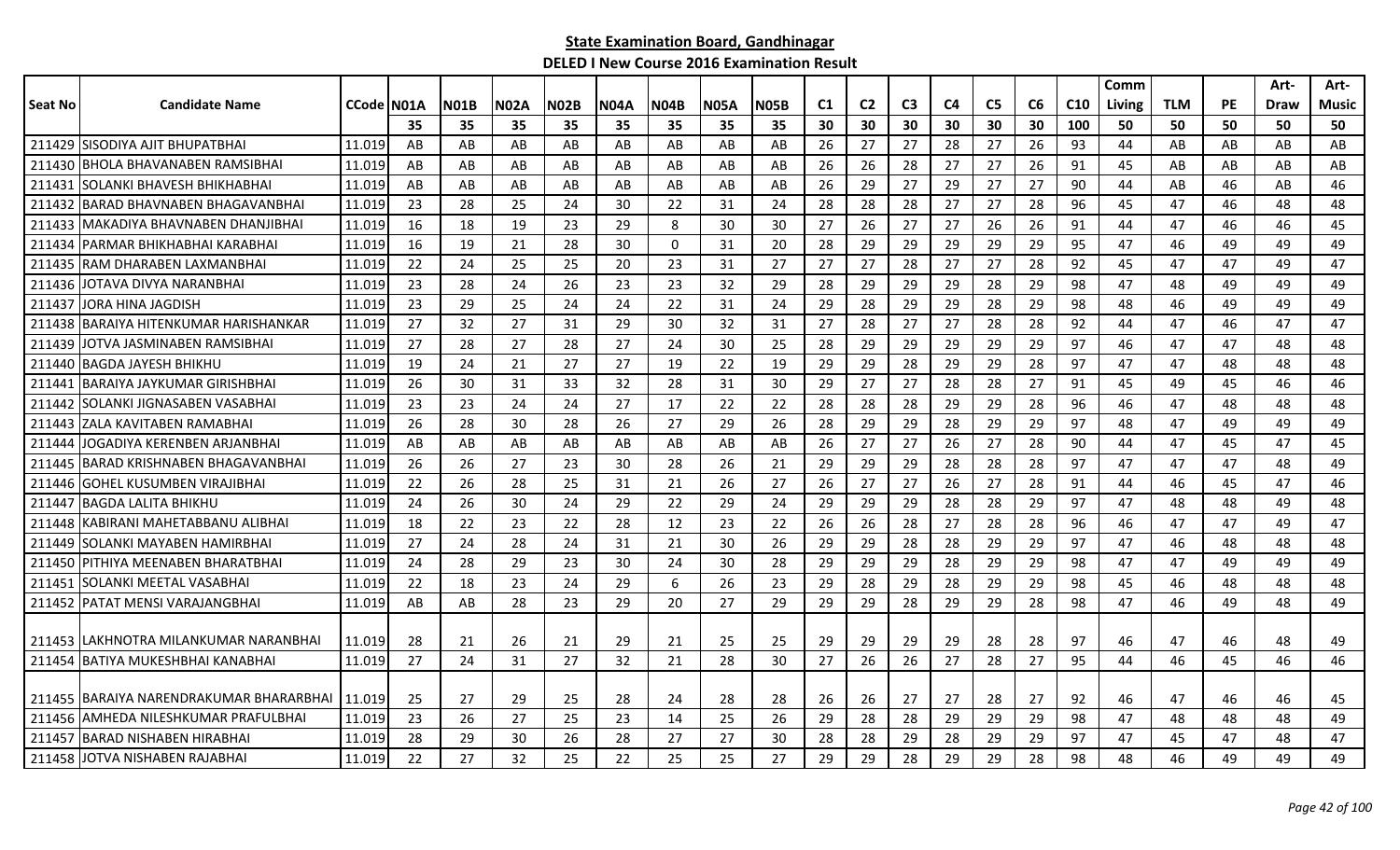|         |                                     |            |                |      |      |             |      |      |             |      |                |                |                |    |                |    |                 | Comm   |            |           | Art- | Art-  |
|---------|-------------------------------------|------------|----------------|------|------|-------------|------|------|-------------|------|----------------|----------------|----------------|----|----------------|----|-----------------|--------|------------|-----------|------|-------|
| Seat No | <b>Candidate Name</b>               | CCode N01A |                | NO1B | N02A | <b>N02B</b> | N04A | N04B | <b>N05A</b> | N05B | C <sub>1</sub> | C <sub>2</sub> | C <sub>3</sub> | C4 | C <sub>5</sub> | C6 | C <sub>10</sub> | Living | <b>TLM</b> | <b>PE</b> | Draw | Music |
|         |                                     |            | 35             | 35   | 35   | 35          | 35   | 35   | 35          | 35   | 30             | 30             | 30             | 30 | 30             | 30 | 100             | 50     | 50         | 50        | 50   | 50    |
|         | 211459 BAGDA PRABHA JETHABHAI       | 11.019     | 21             | 26   | 25   | 23          | 21   | 18   | 26          | 30   | 28             | 28             | 29             | 29 | 28             | 29 | 97              | 48     | 47         | 48        | 49   | 48    |
| 211460  | RAM PURIBEN DEVATBHAI               | 11.019     | 23             | 27   | 29   | 25          | 29   | 17   | 32          | 30   | 29             | 29             | 28             | 29 | 29             | 28 | 97              | 46     | 47         | 48        | 48   | 48    |
| 211461  | SOLANKI RAJI HIRA                   | 11.019     | 23             | 26   | 23   | 22          | 26   | 18   | 21          | 25   | 28             | 28             | 29             | 29 | 29             | 28 | 96              | 47     | 47         | 48        | 47   | 48    |
| 211462  | <b>SUCHAK RAJKUMAR KIRITBHAI</b>    | 11.019     | 22             | 27   | 28   | 20          | 23   | 22   | 29          | 25   | 29             | 29             | 29             | 28 | 28             | 29 | 97              | 48     | 46         | 46        | 48   | 46    |
| 211463  | ICHAVDA RANJITKUMAR KISHORBHAI      | 11.019     | 21             | 22   | 26   | 18          | 24   | 12   | 26          | 26   | 28             | 28             | 28             | 27 | 28             | 29 | 96              | 46     | 47         | 46        | 48   | 47    |
| 211464  | KHATARIYA RIDDHI MERAMBHAI          | 11.019     | 27             | 27   | 28   | 23          | 22   | 18   | 28          | 26   | 29             | 29             | 28             | 29 | 29             | 29 | 98              | 47     | 45         | 48        | 49   | 49    |
| 211465  | <b>IMORI RUPAL ARAJANBHAI</b>       | 11.019     | 28             | 18   | 30   | 33          | 22   | 18   | 27          | 27   | 28             | 29             | 29             | 29 | 28             | 29 | 98              | 47     | 47         | 49        | 49   | 49    |
| 211466  | SHEKH SAFVAN MAHMADTARIK            | 11.019     | $\Omega$       | 1    | 10   | 10          | 4    | 10   | 13          | 16   | 28             | 28             | 27             | 26 | 26             | 28 | 93              | 44     | 47         | 45        | 46   | 46    |
| 211467  | MAZAGUL SALIM UKABHAI               | 11.019     | AB             | AB   | AB   | AB          | AB   | AB   | AB          | AB   | 26             | 26             | 27             | 28 | 28             | 27 | 94              | 46     | AB         | 46        | AB   | 45    |
| 211468  | BARAD SANJAYKUMAR BHGAVANBHAI       | 11.019     | AB             | AB   | AB   | AB          | AB   | AB   | AB          | AB   | 26             | 26             | 28             | 27 | 26             | 28 | 91              | 47     | AB         | AB        | AB   | AB    |
| 211469  | JANI SHARMISHTHA PRAVINBHAI         | 11.019     | 30             | 26   | 29   | 31          | 30   | 21   | 31          | 29   | 29             | 29             | 29             | 28 | 29             | 28 | 97              | 45     | 47         | 48        | 48   | 47    |
| 211470  | ISOLANKI SHRADHDHABEN KALUBHAI      | 11.019     | 25             | 22   | 28   | 26          | 25   | 15   | 28          | 30   | 29             | 28             | 29             | 29 | 29             | 28 | 98              | 46     | 47         | 48        | 49   | 48    |
| 211471  | JOGADIYA VANITABEN ARAJANBHAI       | 11.019     | 18             | 14   | 18   | 29          | 18   | 7    | 23          | 26   | 26             | 26             | 27             | 28 | 26             | 28 | 91              | 45     | 47         | 46        | 46   | 46    |
| 211472  | IRATHOD VIJAYKUMAR DAYABHAI         | 11.019     | 30             | 22   | 31   | 29          | 29   | 23   | 28          | 30   | 28             | 29             | 29             | 27 | 28             | 29 | 98              | 48     | 46         | 48        | 48   | 47    |
| 211473  | VALA VISHAL KARSHANBHAI             | 11.019     | 13             | 9    | 17   | 26          | 4    | 7    | 18          | 15   | 26             | 27             | 26             | 27 | 26             | 28 | 98              | 45     | 46         | 46        | 46   | 46    |
| 211476  | JIKANI ALIMAMAD AHMADBHAI           | 11.022     | 11             | 19   | 23   | 30          | 9    | 21   | 25          | 20   | 22             | 23             | 22             | 25 | 24             | 22 | 65              | 40     | AB         | AB        | AB   | AB    |
| 211477  | VALA GIRISH NARAN                   | 11.022     | AB             | AB   | 26   | 31          | 18   | 25   | 24          | 25   | 22             | 25             | 27             | 24 | 23             | 26 | 72              | 36     | AB         | AB        | AB   | AB    |
|         | 211478 SOLANKI HEENA SALIMBHAI      | 11.022     | AB             | AB   | AB   | AB          | AB   | AB   | AB          | AB   | 22             | 21             | 20             | 23 | 24             | 22 | 80              | 39     | AB         | AB        | AB   | AB    |
|         | KARAMATA MAYURKUMAR                 |            |                |      |      |             |      |      |             |      |                |                |                |    |                |    |                 |        |            |           |      |       |
| 211479  | <b>IMERAMANBHAI</b>                 | 11.022     | 29             | 26   | 26   | 32          | 28   | 29   | 28          | 28   | 28             | 27             | 28             | 29 | 27             | 29 | 93              | 47     | 49         | 45        | 32   | 43    |
| 211482  | IMORI ASMITABEN MANSINGBHAI         | 11.023     | 33             | 30   | 30   | 31          | 29   | 28   | 31          | 31   | 28             | 29             | 29             | 28 | 29             | 29 | 98              | 49     | 47         | 43        | 48   | 45    |
| 211483  | ISOSA DIVYABEN KESHUBHAI            | 11.023     | 24             | 22   | 26   | 32          | 22   | 25   | 25          | 29   | 25             | 29             | 29             | 28 | 26             | 29 | 93              | 42     | 44         | 44        | 48   | 45    |
| 211484  | <b>ICHOTLIYA JALPABEN KALUBHA</b> I | 11.023     | 29             | 22   | 28   | 28          | 25   | 26   | 26          | 27   | 26             | 28             | 28             | 29 | 27             | 29 | 95              | 42     | 44         | 45        | 45   | 46    |
| 211485  | VALA JASAVANTEEBEN BHANABHAI        | 11.023     | 31             | 30   | 24   | 31          | 28   | 26   | 32          | 29   | 28             | 29             | 29             | 28 | 29             | 29 | 98              | 49     | 46         | 45        | 46   | 47    |
| 211486  | VAZA KADVIBEN GOPALBHAI             | 11.023     | 27             | 27   | 26   | 32          | 30   | 28   | 27          | 25   | 29             | 28             | 29             | 29 | 28             | 29 | 98              | 49     | 46         | 45        | 45   | 48    |
| 211487  | VADHEL KANCHANBEN NATHABHAI         | 11.023     | 32             | 31   | 31   | 30          | 25   | 32   | 30          | 28   | 29             | 29             | 29             | 28 | 29             | 29 | 98              | 49     | 44         | 46        | 48   | 46    |
| 211488  | VAZA PARITABEN KUMBHABHAI           | 11.023     | 28             | 30   | 30   | 26          | 27   | 23   | 27          | 26   | 26             | 28             | 28             | 28 | 27             | 29 | 94              | 43     | 43         | 47        | 48   | 47    |
| 211489  | PADVI PRADIPSING JARMANSING         | 11.023     | $\overline{4}$ | 18   | AB   | AB          | AB   | AB   | AB          | AB   | 28             | 27             | 28             | 27 | 27             | 27 | 91              | 42     | AB         | AB        | AB   | AB    |
| 211490  | SOSA RAJENDRAKUMAR DAYABHAI         | 11.023     | 14             | 24   | 26   | 32          | 29   | 23   | 25          | 27   | 28             | 29             | 28             | 28 | 29             | 28 | 96              | 45     | 44         | 45        | 46   | 45    |
| 211491  | <b>IRATHOD RANJANBEN VALJIBHAI</b>  | 11.023     | 18             | 20   | 25   | 31          | 28   | 16   | 27          | 27   | 25             | 28             | 29             | 28 | 27             | 28 | 94              | 41     | 46         | 46        | 47   | 46    |
| 211492  | IRATHOD SANGITABAHEN MANUBHAI       | 11.023     | 20             | 13   | 22   | 32          | 24   | 19   | 26          | 18   | 25             | 27             | 28             | 27 | 27             | 28 | 90              | 42     | 42         | 45        | 46   | 46    |
|         | 211493 RATHOD VILASBAHEN NARANBHAI  | 11.023     | 20             | 13   | 24   | 25          | 26   | 15   | 26          | 24   | 27             | 26             | 28             | 26 | 27             | 28 | 90              | 42     | 45         | 46        | 46   | 45    |
|         |                                     |            |                |      |      |             |      |      |             |      |                |                |                |    |                |    |                 |        |            |           |      |       |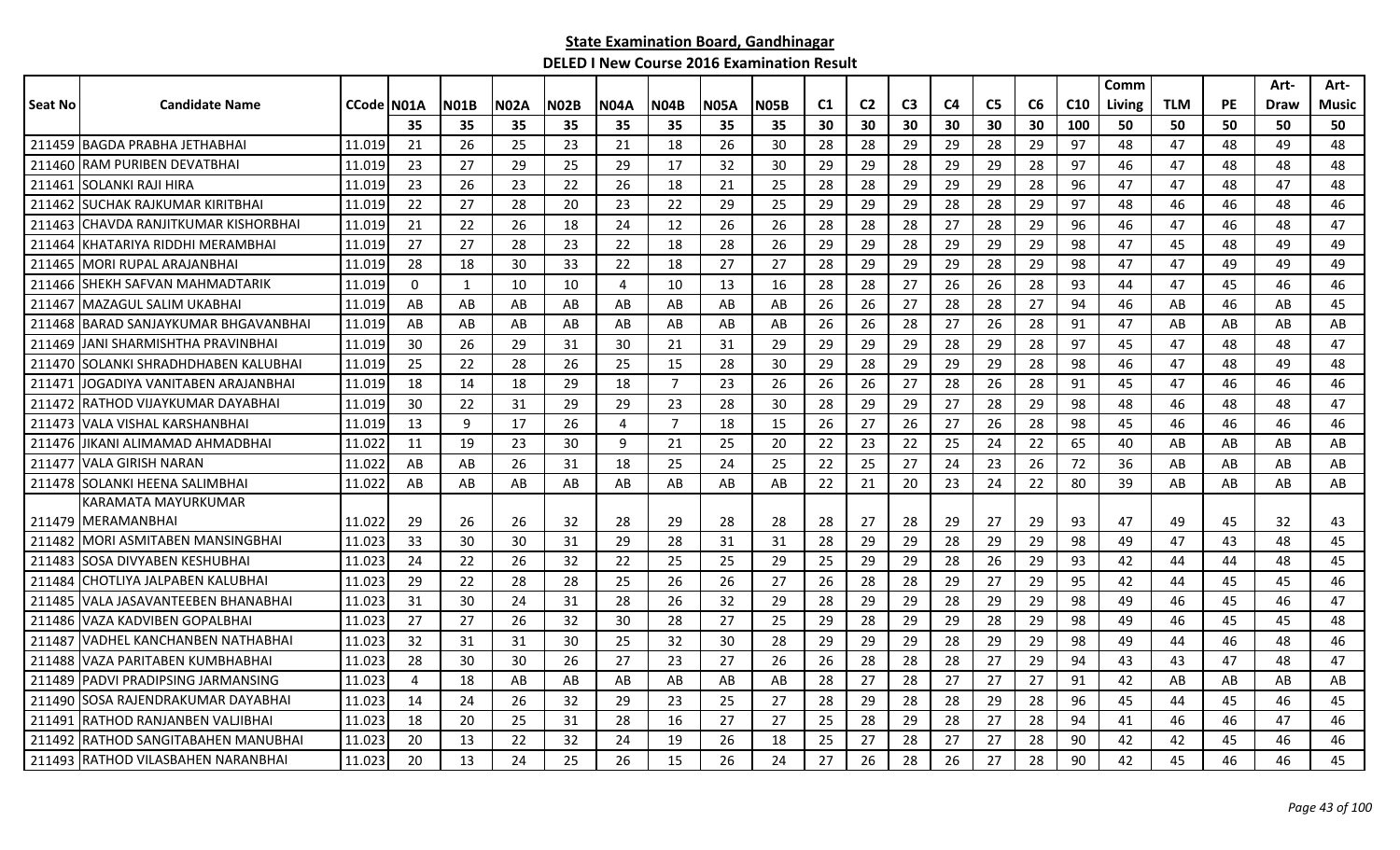| <b>Candidate Name</b><br>CCode N01A<br><b>N02B</b><br><b>N05B</b><br>C <sub>2</sub><br>C <sub>3</sub><br>C <sub>4</sub><br>C <sub>5</sub><br>C6<br>C10<br><b>TLM</b><br><b>PE</b><br>Seat No<br><b>N01B</b><br><b>N02A</b><br><b>N04A</b><br><b>N04B</b><br><b>N05A</b><br>C <sub>1</sub><br>Living<br>Draw<br>35<br>35<br>35<br>35<br>35<br>30<br>30<br>30<br>30<br>30<br>30<br>100<br>50<br>50<br>50<br>35<br>35<br>35<br>50<br>VAGHELA AARTIBEN RAMABHAI<br>211494<br>11.027<br>21<br>21<br>16<br>32<br>24<br>20<br>25<br>28<br>20<br>23<br>26<br>23<br>25<br>72<br>37<br>43<br>39<br>46<br>21<br>22<br>27<br>24<br>211495 MAKWANA AJAYKUMAR RAMJI<br>11.027<br>AB<br>AB<br>AB<br>20<br>20<br>25<br>71<br>AB<br>AB<br>AB<br>AB<br>AB<br>AB<br>AB<br>AB<br>AB<br>211496 VAJA BHAGAVTIBEN KHETABHAI<br>25<br>32<br>25<br>21<br>23<br>24<br>22<br>68<br>11.027<br>20<br>24<br>32<br>29<br>21<br>24<br>24<br>42<br>43<br>37<br>43<br>IBAMANIYA BHAVI MAHESH<br>11.027<br>AB<br>AB<br>AB<br>AB<br>AB<br>AB<br>AB<br>AB<br>AB<br>AB<br>AB<br>AB<br>211497<br>AB<br>AB<br>AB<br>AB<br>AB<br>AB<br>AB<br>21<br>211498 VADHEL BHAVNABEN DHIRUBHAI<br>AB<br>20<br>22<br>24<br>20<br>69<br>AB<br>11.027<br>AB<br>AB<br>AB<br>AB<br>AB<br>AB<br>AB<br>24<br>AB<br>AB<br>AB<br>AB<br>AB<br>AB<br>22<br>21<br>22<br>24<br>21<br>67<br>AB<br>AB<br>211499 RATHOD DHARMENDRA MAVAJIBHAI<br>11.027<br>AB<br>AB<br>AB<br>AB<br>AB<br>23<br>AB<br>AB<br>211500 PARMAR DINESHKUMAR DUDABHAI<br>11.027<br>AB<br>AB<br>AB<br>AB<br>AB<br>AB<br>AB<br>AB<br>AB<br>AB<br>AB<br>AB<br>AB<br>AB<br>AB<br>AB<br>AB<br>AB<br>AB<br>AB<br>PARMAR DINESHKUMAR RAMBHAI<br>11.027<br>25<br>19<br>25<br>30<br>21<br>32<br>22<br>AB<br>AB<br>AB<br>AB<br>AB<br>AB<br>AB<br>AB<br>AB<br>211501<br>19<br>AB<br><b>ISOSA HARESHKUMAR PREMJIBHAI</b><br>24<br>211502<br>11.027<br>AB<br>AB<br>AB<br>AB<br>AB<br>AB<br>AB<br>22<br>28<br>25<br>72<br>AB<br>AB<br>AB<br>AB<br>AB<br>20<br>21<br>211503 PARMAR HIMANSHUBHAI BHARATBHAI<br>11.027<br>18<br>31<br>25<br>21<br>AB<br>AB<br>AB<br>AB<br>-16<br>18<br>15<br>1<br>AB<br>AB<br>AB<br>AB<br>AB<br>AB<br>AB<br>ICHUDASAMA HITESH DEVAJIBHAI<br>22<br>22<br>24<br>22<br>68<br>211504<br>11.027<br>AB<br>AB<br>AB<br>AB<br>AB<br>AB<br>AB<br>AB<br>24<br>24<br>AB<br>AB<br>AB<br>AB<br>11.027<br>AB<br>AB<br>AB<br>AB<br>AB<br>AB<br>AB<br>22<br>23<br>24<br>25<br>24<br>22<br>67<br>AB<br>AB<br>AB<br>AB<br>211505 VALA JAGRUTIBEN BHAGVANBHAI<br>AB<br>AB<br>AB<br>AB<br>AB<br>AB<br>AB<br>AB<br>AB<br>211506 ISOSA JAYESHBHAI DHIRUBHAI<br>11.027<br>AB<br>AB<br>AB<br>AB<br>AB<br>AB<br>AB<br>AB<br>AB<br>AB<br>AB<br>BAMBHANIYA JIGNESHKUMAR<br>211507 BHAGAVANBHAI<br>28<br>32<br>19<br>24<br>23<br>25<br>23<br>28<br>23<br>26<br>75<br>45<br>41<br>38<br>11.027<br>-15<br>15<br>13<br>26<br>44<br>AB<br>AB<br>AB<br>AB<br>AB<br>211508 VALA JITENDRABHAI GOPALBHAI<br>11.027<br>AB<br>AB<br>AB<br>AB<br>AB<br>AB<br>AB<br>AB<br>AB<br>AB<br>AB<br>AB<br>AB<br>AB<br>22<br>23<br>BARAIYA KARISHMA DEVJI<br>11.027<br>AB<br>AB<br>AB<br>AB<br>AB<br>20<br>23<br>24<br>69<br>AB<br>AB<br>211509<br>AB<br>AB<br>AB<br>21<br>AB<br>AB<br>IBHAJGOTAR KISHANBHAI GIGABHAI<br>27<br>22<br>24<br>23<br>27<br>24<br>28<br>73<br>44<br>45<br>211510<br>11.027<br>11<br>29<br>18<br>18<br>30<br>20<br>26<br>40<br>43<br><b>SOSA LALITBHAI GANGABHAI</b><br>AB<br>AB<br>AB<br>AB<br>AB<br>211511<br>11.027<br>AB<br>AB<br>AB<br>AB<br>AB<br>AB<br>AB<br>AB<br>AB<br>AB<br>AB<br>AB<br>AB<br>AB<br>23<br>27<br>211512 RATHOD LAXMIBEN ARJANBHAI<br>11.027<br>AB<br>AB<br>AB<br>25<br>27<br>23<br>26<br>76<br>AB<br>AB<br>AB<br>AB<br>AB<br>AB<br>AB<br>AB<br>AB<br>22<br>211513 ISOSA MEHULKUMAR DAYABHAI<br>AB<br>25<br>28<br>24<br>28<br>74<br>AB<br>11.027<br>AB<br>AB<br>AB<br>AB<br>AB<br>AB<br>AB<br>25<br>AB<br>AB<br>AB<br>211514 VADHEL MINAXI KHIMJIBHAI<br>11.027<br>AB<br>AB<br>AB<br>AB<br>AB<br>AB<br>AB<br>AB<br>AB<br>AB<br>AB<br>AB<br>AB<br>AB<br>40<br>44<br>AB<br>AB<br>AB<br>211515   RATHOD MUKESHBHAI GOVINDBHAI<br>AB<br>AB<br>AB<br>11.027<br>AB<br>AB<br>AB<br>AB<br>AB<br>AB<br>AB<br>AB<br>AB<br>AB<br>AB<br>AB<br>AB<br>AB<br>AB<br>AB<br>23<br>IVALA NAMRATABEN NATHABHAI<br>11.027<br>AB<br>AB<br>AB<br>AB<br>AB<br>20<br>21<br>24<br>25<br>23<br>67<br>AB<br>AB<br>AB<br>211516<br>AB<br>AB<br>AB<br>AB<br>22<br>MAKWANA NARESH MULJIBHAI<br>24<br>27<br>28<br>72<br>211517<br>11.027<br>AB<br>AB<br>AB<br>AB<br>AB<br>AB<br>AB<br>AB<br>25<br>22<br>AB<br>AB<br>AB<br>AB<br>DHARAIYA NILESHKUMAR PREMJIBHAI<br>23<br>24<br>24<br>11.027<br>AB<br>AB<br>AB<br>AB<br>AB<br>23<br>66<br>AB<br>AB<br>AB<br>AB<br>211518<br>AB<br>AB<br>AB<br>22<br>21 |  |  |  |  |  |  |  |  |  | Comm |  | Art- | Art-  |
|--------------------------------------------------------------------------------------------------------------------------------------------------------------------------------------------------------------------------------------------------------------------------------------------------------------------------------------------------------------------------------------------------------------------------------------------------------------------------------------------------------------------------------------------------------------------------------------------------------------------------------------------------------------------------------------------------------------------------------------------------------------------------------------------------------------------------------------------------------------------------------------------------------------------------------------------------------------------------------------------------------------------------------------------------------------------------------------------------------------------------------------------------------------------------------------------------------------------------------------------------------------------------------------------------------------------------------------------------------------------------------------------------------------------------------------------------------------------------------------------------------------------------------------------------------------------------------------------------------------------------------------------------------------------------------------------------------------------------------------------------------------------------------------------------------------------------------------------------------------------------------------------------------------------------------------------------------------------------------------------------------------------------------------------------------------------------------------------------------------------------------------------------------------------------------------------------------------------------------------------------------------------------------------------------------------------------------------------------------------------------------------------------------------------------------------------------------------------------------------------------------------------------------------------------------------------------------------------------------------------------------------------------------------------------------------------------------------------------------------------------------------------------------------------------------------------------------------------------------------------------------------------------------------------------------------------------------------------------------------------------------------------------------------------------------------------------------------------------------------------------------------------------------------------------------------------------------------------------------------------------------------------------------------------------------------------------------------------------------------------------------------------------------------------------------------------------------------------------------------------------------------------------------------------------------------------------------------------------------------------------------------------------------------------------------------------------------------------------------------------------------------------------------------------------------------------------------------------------------------------------------------------------------------------------------------------------------------------------------------------------------------------------------------------------------------------------------------------------------------------------------------------------------------------------------------------------------------------------------------------------------------------------------------------------------------------------------------------------------------------------------------------------------------------------------------------------------------------------------------------------------------------------------------------------------------------------------------------------------------------------------------------------------------------------------------------|--|--|--|--|--|--|--|--|--|------|--|------|-------|
|                                                                                                                                                                                                                                                                                                                                                                                                                                                                                                                                                                                                                                                                                                                                                                                                                                                                                                                                                                                                                                                                                                                                                                                                                                                                                                                                                                                                                                                                                                                                                                                                                                                                                                                                                                                                                                                                                                                                                                                                                                                                                                                                                                                                                                                                                                                                                                                                                                                                                                                                                                                                                                                                                                                                                                                                                                                                                                                                                                                                                                                                                                                                                                                                                                                                                                                                                                                                                                                                                                                                                                                                                                                                                                                                                                                                                                                                                                                                                                                                                                                                                                                                                                                                                                                                                                                                                                                                                                                                                                                                                                                                                                                                                            |  |  |  |  |  |  |  |  |  |      |  |      | Music |
|                                                                                                                                                                                                                                                                                                                                                                                                                                                                                                                                                                                                                                                                                                                                                                                                                                                                                                                                                                                                                                                                                                                                                                                                                                                                                                                                                                                                                                                                                                                                                                                                                                                                                                                                                                                                                                                                                                                                                                                                                                                                                                                                                                                                                                                                                                                                                                                                                                                                                                                                                                                                                                                                                                                                                                                                                                                                                                                                                                                                                                                                                                                                                                                                                                                                                                                                                                                                                                                                                                                                                                                                                                                                                                                                                                                                                                                                                                                                                                                                                                                                                                                                                                                                                                                                                                                                                                                                                                                                                                                                                                                                                                                                                            |  |  |  |  |  |  |  |  |  |      |  |      | 50    |
|                                                                                                                                                                                                                                                                                                                                                                                                                                                                                                                                                                                                                                                                                                                                                                                                                                                                                                                                                                                                                                                                                                                                                                                                                                                                                                                                                                                                                                                                                                                                                                                                                                                                                                                                                                                                                                                                                                                                                                                                                                                                                                                                                                                                                                                                                                                                                                                                                                                                                                                                                                                                                                                                                                                                                                                                                                                                                                                                                                                                                                                                                                                                                                                                                                                                                                                                                                                                                                                                                                                                                                                                                                                                                                                                                                                                                                                                                                                                                                                                                                                                                                                                                                                                                                                                                                                                                                                                                                                                                                                                                                                                                                                                                            |  |  |  |  |  |  |  |  |  |      |  |      | 45    |
|                                                                                                                                                                                                                                                                                                                                                                                                                                                                                                                                                                                                                                                                                                                                                                                                                                                                                                                                                                                                                                                                                                                                                                                                                                                                                                                                                                                                                                                                                                                                                                                                                                                                                                                                                                                                                                                                                                                                                                                                                                                                                                                                                                                                                                                                                                                                                                                                                                                                                                                                                                                                                                                                                                                                                                                                                                                                                                                                                                                                                                                                                                                                                                                                                                                                                                                                                                                                                                                                                                                                                                                                                                                                                                                                                                                                                                                                                                                                                                                                                                                                                                                                                                                                                                                                                                                                                                                                                                                                                                                                                                                                                                                                                            |  |  |  |  |  |  |  |  |  |      |  |      | AB    |
|                                                                                                                                                                                                                                                                                                                                                                                                                                                                                                                                                                                                                                                                                                                                                                                                                                                                                                                                                                                                                                                                                                                                                                                                                                                                                                                                                                                                                                                                                                                                                                                                                                                                                                                                                                                                                                                                                                                                                                                                                                                                                                                                                                                                                                                                                                                                                                                                                                                                                                                                                                                                                                                                                                                                                                                                                                                                                                                                                                                                                                                                                                                                                                                                                                                                                                                                                                                                                                                                                                                                                                                                                                                                                                                                                                                                                                                                                                                                                                                                                                                                                                                                                                                                                                                                                                                                                                                                                                                                                                                                                                                                                                                                                            |  |  |  |  |  |  |  |  |  |      |  |      | 48    |
|                                                                                                                                                                                                                                                                                                                                                                                                                                                                                                                                                                                                                                                                                                                                                                                                                                                                                                                                                                                                                                                                                                                                                                                                                                                                                                                                                                                                                                                                                                                                                                                                                                                                                                                                                                                                                                                                                                                                                                                                                                                                                                                                                                                                                                                                                                                                                                                                                                                                                                                                                                                                                                                                                                                                                                                                                                                                                                                                                                                                                                                                                                                                                                                                                                                                                                                                                                                                                                                                                                                                                                                                                                                                                                                                                                                                                                                                                                                                                                                                                                                                                                                                                                                                                                                                                                                                                                                                                                                                                                                                                                                                                                                                                            |  |  |  |  |  |  |  |  |  |      |  |      | AB    |
|                                                                                                                                                                                                                                                                                                                                                                                                                                                                                                                                                                                                                                                                                                                                                                                                                                                                                                                                                                                                                                                                                                                                                                                                                                                                                                                                                                                                                                                                                                                                                                                                                                                                                                                                                                                                                                                                                                                                                                                                                                                                                                                                                                                                                                                                                                                                                                                                                                                                                                                                                                                                                                                                                                                                                                                                                                                                                                                                                                                                                                                                                                                                                                                                                                                                                                                                                                                                                                                                                                                                                                                                                                                                                                                                                                                                                                                                                                                                                                                                                                                                                                                                                                                                                                                                                                                                                                                                                                                                                                                                                                                                                                                                                            |  |  |  |  |  |  |  |  |  |      |  |      | AB    |
|                                                                                                                                                                                                                                                                                                                                                                                                                                                                                                                                                                                                                                                                                                                                                                                                                                                                                                                                                                                                                                                                                                                                                                                                                                                                                                                                                                                                                                                                                                                                                                                                                                                                                                                                                                                                                                                                                                                                                                                                                                                                                                                                                                                                                                                                                                                                                                                                                                                                                                                                                                                                                                                                                                                                                                                                                                                                                                                                                                                                                                                                                                                                                                                                                                                                                                                                                                                                                                                                                                                                                                                                                                                                                                                                                                                                                                                                                                                                                                                                                                                                                                                                                                                                                                                                                                                                                                                                                                                                                                                                                                                                                                                                                            |  |  |  |  |  |  |  |  |  |      |  |      | AB    |
|                                                                                                                                                                                                                                                                                                                                                                                                                                                                                                                                                                                                                                                                                                                                                                                                                                                                                                                                                                                                                                                                                                                                                                                                                                                                                                                                                                                                                                                                                                                                                                                                                                                                                                                                                                                                                                                                                                                                                                                                                                                                                                                                                                                                                                                                                                                                                                                                                                                                                                                                                                                                                                                                                                                                                                                                                                                                                                                                                                                                                                                                                                                                                                                                                                                                                                                                                                                                                                                                                                                                                                                                                                                                                                                                                                                                                                                                                                                                                                                                                                                                                                                                                                                                                                                                                                                                                                                                                                                                                                                                                                                                                                                                                            |  |  |  |  |  |  |  |  |  |      |  |      | AB    |
|                                                                                                                                                                                                                                                                                                                                                                                                                                                                                                                                                                                                                                                                                                                                                                                                                                                                                                                                                                                                                                                                                                                                                                                                                                                                                                                                                                                                                                                                                                                                                                                                                                                                                                                                                                                                                                                                                                                                                                                                                                                                                                                                                                                                                                                                                                                                                                                                                                                                                                                                                                                                                                                                                                                                                                                                                                                                                                                                                                                                                                                                                                                                                                                                                                                                                                                                                                                                                                                                                                                                                                                                                                                                                                                                                                                                                                                                                                                                                                                                                                                                                                                                                                                                                                                                                                                                                                                                                                                                                                                                                                                                                                                                                            |  |  |  |  |  |  |  |  |  |      |  |      | AB    |
|                                                                                                                                                                                                                                                                                                                                                                                                                                                                                                                                                                                                                                                                                                                                                                                                                                                                                                                                                                                                                                                                                                                                                                                                                                                                                                                                                                                                                                                                                                                                                                                                                                                                                                                                                                                                                                                                                                                                                                                                                                                                                                                                                                                                                                                                                                                                                                                                                                                                                                                                                                                                                                                                                                                                                                                                                                                                                                                                                                                                                                                                                                                                                                                                                                                                                                                                                                                                                                                                                                                                                                                                                                                                                                                                                                                                                                                                                                                                                                                                                                                                                                                                                                                                                                                                                                                                                                                                                                                                                                                                                                                                                                                                                            |  |  |  |  |  |  |  |  |  |      |  |      | AB    |
|                                                                                                                                                                                                                                                                                                                                                                                                                                                                                                                                                                                                                                                                                                                                                                                                                                                                                                                                                                                                                                                                                                                                                                                                                                                                                                                                                                                                                                                                                                                                                                                                                                                                                                                                                                                                                                                                                                                                                                                                                                                                                                                                                                                                                                                                                                                                                                                                                                                                                                                                                                                                                                                                                                                                                                                                                                                                                                                                                                                                                                                                                                                                                                                                                                                                                                                                                                                                                                                                                                                                                                                                                                                                                                                                                                                                                                                                                                                                                                                                                                                                                                                                                                                                                                                                                                                                                                                                                                                                                                                                                                                                                                                                                            |  |  |  |  |  |  |  |  |  |      |  |      |       |
|                                                                                                                                                                                                                                                                                                                                                                                                                                                                                                                                                                                                                                                                                                                                                                                                                                                                                                                                                                                                                                                                                                                                                                                                                                                                                                                                                                                                                                                                                                                                                                                                                                                                                                                                                                                                                                                                                                                                                                                                                                                                                                                                                                                                                                                                                                                                                                                                                                                                                                                                                                                                                                                                                                                                                                                                                                                                                                                                                                                                                                                                                                                                                                                                                                                                                                                                                                                                                                                                                                                                                                                                                                                                                                                                                                                                                                                                                                                                                                                                                                                                                                                                                                                                                                                                                                                                                                                                                                                                                                                                                                                                                                                                                            |  |  |  |  |  |  |  |  |  |      |  |      | AB    |
|                                                                                                                                                                                                                                                                                                                                                                                                                                                                                                                                                                                                                                                                                                                                                                                                                                                                                                                                                                                                                                                                                                                                                                                                                                                                                                                                                                                                                                                                                                                                                                                                                                                                                                                                                                                                                                                                                                                                                                                                                                                                                                                                                                                                                                                                                                                                                                                                                                                                                                                                                                                                                                                                                                                                                                                                                                                                                                                                                                                                                                                                                                                                                                                                                                                                                                                                                                                                                                                                                                                                                                                                                                                                                                                                                                                                                                                                                                                                                                                                                                                                                                                                                                                                                                                                                                                                                                                                                                                                                                                                                                                                                                                                                            |  |  |  |  |  |  |  |  |  |      |  |      | AB    |
|                                                                                                                                                                                                                                                                                                                                                                                                                                                                                                                                                                                                                                                                                                                                                                                                                                                                                                                                                                                                                                                                                                                                                                                                                                                                                                                                                                                                                                                                                                                                                                                                                                                                                                                                                                                                                                                                                                                                                                                                                                                                                                                                                                                                                                                                                                                                                                                                                                                                                                                                                                                                                                                                                                                                                                                                                                                                                                                                                                                                                                                                                                                                                                                                                                                                                                                                                                                                                                                                                                                                                                                                                                                                                                                                                                                                                                                                                                                                                                                                                                                                                                                                                                                                                                                                                                                                                                                                                                                                                                                                                                                                                                                                                            |  |  |  |  |  |  |  |  |  |      |  |      | AB    |
|                                                                                                                                                                                                                                                                                                                                                                                                                                                                                                                                                                                                                                                                                                                                                                                                                                                                                                                                                                                                                                                                                                                                                                                                                                                                                                                                                                                                                                                                                                                                                                                                                                                                                                                                                                                                                                                                                                                                                                                                                                                                                                                                                                                                                                                                                                                                                                                                                                                                                                                                                                                                                                                                                                                                                                                                                                                                                                                                                                                                                                                                                                                                                                                                                                                                                                                                                                                                                                                                                                                                                                                                                                                                                                                                                                                                                                                                                                                                                                                                                                                                                                                                                                                                                                                                                                                                                                                                                                                                                                                                                                                                                                                                                            |  |  |  |  |  |  |  |  |  |      |  |      | AB    |
|                                                                                                                                                                                                                                                                                                                                                                                                                                                                                                                                                                                                                                                                                                                                                                                                                                                                                                                                                                                                                                                                                                                                                                                                                                                                                                                                                                                                                                                                                                                                                                                                                                                                                                                                                                                                                                                                                                                                                                                                                                                                                                                                                                                                                                                                                                                                                                                                                                                                                                                                                                                                                                                                                                                                                                                                                                                                                                                                                                                                                                                                                                                                                                                                                                                                                                                                                                                                                                                                                                                                                                                                                                                                                                                                                                                                                                                                                                                                                                                                                                                                                                                                                                                                                                                                                                                                                                                                                                                                                                                                                                                                                                                                                            |  |  |  |  |  |  |  |  |  |      |  |      |       |
|                                                                                                                                                                                                                                                                                                                                                                                                                                                                                                                                                                                                                                                                                                                                                                                                                                                                                                                                                                                                                                                                                                                                                                                                                                                                                                                                                                                                                                                                                                                                                                                                                                                                                                                                                                                                                                                                                                                                                                                                                                                                                                                                                                                                                                                                                                                                                                                                                                                                                                                                                                                                                                                                                                                                                                                                                                                                                                                                                                                                                                                                                                                                                                                                                                                                                                                                                                                                                                                                                                                                                                                                                                                                                                                                                                                                                                                                                                                                                                                                                                                                                                                                                                                                                                                                                                                                                                                                                                                                                                                                                                                                                                                                                            |  |  |  |  |  |  |  |  |  |      |  |      | 43    |
|                                                                                                                                                                                                                                                                                                                                                                                                                                                                                                                                                                                                                                                                                                                                                                                                                                                                                                                                                                                                                                                                                                                                                                                                                                                                                                                                                                                                                                                                                                                                                                                                                                                                                                                                                                                                                                                                                                                                                                                                                                                                                                                                                                                                                                                                                                                                                                                                                                                                                                                                                                                                                                                                                                                                                                                                                                                                                                                                                                                                                                                                                                                                                                                                                                                                                                                                                                                                                                                                                                                                                                                                                                                                                                                                                                                                                                                                                                                                                                                                                                                                                                                                                                                                                                                                                                                                                                                                                                                                                                                                                                                                                                                                                            |  |  |  |  |  |  |  |  |  |      |  |      | AB    |
|                                                                                                                                                                                                                                                                                                                                                                                                                                                                                                                                                                                                                                                                                                                                                                                                                                                                                                                                                                                                                                                                                                                                                                                                                                                                                                                                                                                                                                                                                                                                                                                                                                                                                                                                                                                                                                                                                                                                                                                                                                                                                                                                                                                                                                                                                                                                                                                                                                                                                                                                                                                                                                                                                                                                                                                                                                                                                                                                                                                                                                                                                                                                                                                                                                                                                                                                                                                                                                                                                                                                                                                                                                                                                                                                                                                                                                                                                                                                                                                                                                                                                                                                                                                                                                                                                                                                                                                                                                                                                                                                                                                                                                                                                            |  |  |  |  |  |  |  |  |  |      |  |      | AB    |
|                                                                                                                                                                                                                                                                                                                                                                                                                                                                                                                                                                                                                                                                                                                                                                                                                                                                                                                                                                                                                                                                                                                                                                                                                                                                                                                                                                                                                                                                                                                                                                                                                                                                                                                                                                                                                                                                                                                                                                                                                                                                                                                                                                                                                                                                                                                                                                                                                                                                                                                                                                                                                                                                                                                                                                                                                                                                                                                                                                                                                                                                                                                                                                                                                                                                                                                                                                                                                                                                                                                                                                                                                                                                                                                                                                                                                                                                                                                                                                                                                                                                                                                                                                                                                                                                                                                                                                                                                                                                                                                                                                                                                                                                                            |  |  |  |  |  |  |  |  |  |      |  |      | 48    |
|                                                                                                                                                                                                                                                                                                                                                                                                                                                                                                                                                                                                                                                                                                                                                                                                                                                                                                                                                                                                                                                                                                                                                                                                                                                                                                                                                                                                                                                                                                                                                                                                                                                                                                                                                                                                                                                                                                                                                                                                                                                                                                                                                                                                                                                                                                                                                                                                                                                                                                                                                                                                                                                                                                                                                                                                                                                                                                                                                                                                                                                                                                                                                                                                                                                                                                                                                                                                                                                                                                                                                                                                                                                                                                                                                                                                                                                                                                                                                                                                                                                                                                                                                                                                                                                                                                                                                                                                                                                                                                                                                                                                                                                                                            |  |  |  |  |  |  |  |  |  |      |  |      | AB    |
|                                                                                                                                                                                                                                                                                                                                                                                                                                                                                                                                                                                                                                                                                                                                                                                                                                                                                                                                                                                                                                                                                                                                                                                                                                                                                                                                                                                                                                                                                                                                                                                                                                                                                                                                                                                                                                                                                                                                                                                                                                                                                                                                                                                                                                                                                                                                                                                                                                                                                                                                                                                                                                                                                                                                                                                                                                                                                                                                                                                                                                                                                                                                                                                                                                                                                                                                                                                                                                                                                                                                                                                                                                                                                                                                                                                                                                                                                                                                                                                                                                                                                                                                                                                                                                                                                                                                                                                                                                                                                                                                                                                                                                                                                            |  |  |  |  |  |  |  |  |  |      |  |      | AB    |
|                                                                                                                                                                                                                                                                                                                                                                                                                                                                                                                                                                                                                                                                                                                                                                                                                                                                                                                                                                                                                                                                                                                                                                                                                                                                                                                                                                                                                                                                                                                                                                                                                                                                                                                                                                                                                                                                                                                                                                                                                                                                                                                                                                                                                                                                                                                                                                                                                                                                                                                                                                                                                                                                                                                                                                                                                                                                                                                                                                                                                                                                                                                                                                                                                                                                                                                                                                                                                                                                                                                                                                                                                                                                                                                                                                                                                                                                                                                                                                                                                                                                                                                                                                                                                                                                                                                                                                                                                                                                                                                                                                                                                                                                                            |  |  |  |  |  |  |  |  |  |      |  |      | AB    |
|                                                                                                                                                                                                                                                                                                                                                                                                                                                                                                                                                                                                                                                                                                                                                                                                                                                                                                                                                                                                                                                                                                                                                                                                                                                                                                                                                                                                                                                                                                                                                                                                                                                                                                                                                                                                                                                                                                                                                                                                                                                                                                                                                                                                                                                                                                                                                                                                                                                                                                                                                                                                                                                                                                                                                                                                                                                                                                                                                                                                                                                                                                                                                                                                                                                                                                                                                                                                                                                                                                                                                                                                                                                                                                                                                                                                                                                                                                                                                                                                                                                                                                                                                                                                                                                                                                                                                                                                                                                                                                                                                                                                                                                                                            |  |  |  |  |  |  |  |  |  |      |  |      | 47    |
|                                                                                                                                                                                                                                                                                                                                                                                                                                                                                                                                                                                                                                                                                                                                                                                                                                                                                                                                                                                                                                                                                                                                                                                                                                                                                                                                                                                                                                                                                                                                                                                                                                                                                                                                                                                                                                                                                                                                                                                                                                                                                                                                                                                                                                                                                                                                                                                                                                                                                                                                                                                                                                                                                                                                                                                                                                                                                                                                                                                                                                                                                                                                                                                                                                                                                                                                                                                                                                                                                                                                                                                                                                                                                                                                                                                                                                                                                                                                                                                                                                                                                                                                                                                                                                                                                                                                                                                                                                                                                                                                                                                                                                                                                            |  |  |  |  |  |  |  |  |  |      |  |      | AB    |
|                                                                                                                                                                                                                                                                                                                                                                                                                                                                                                                                                                                                                                                                                                                                                                                                                                                                                                                                                                                                                                                                                                                                                                                                                                                                                                                                                                                                                                                                                                                                                                                                                                                                                                                                                                                                                                                                                                                                                                                                                                                                                                                                                                                                                                                                                                                                                                                                                                                                                                                                                                                                                                                                                                                                                                                                                                                                                                                                                                                                                                                                                                                                                                                                                                                                                                                                                                                                                                                                                                                                                                                                                                                                                                                                                                                                                                                                                                                                                                                                                                                                                                                                                                                                                                                                                                                                                                                                                                                                                                                                                                                                                                                                                            |  |  |  |  |  |  |  |  |  |      |  |      | AB    |
|                                                                                                                                                                                                                                                                                                                                                                                                                                                                                                                                                                                                                                                                                                                                                                                                                                                                                                                                                                                                                                                                                                                                                                                                                                                                                                                                                                                                                                                                                                                                                                                                                                                                                                                                                                                                                                                                                                                                                                                                                                                                                                                                                                                                                                                                                                                                                                                                                                                                                                                                                                                                                                                                                                                                                                                                                                                                                                                                                                                                                                                                                                                                                                                                                                                                                                                                                                                                                                                                                                                                                                                                                                                                                                                                                                                                                                                                                                                                                                                                                                                                                                                                                                                                                                                                                                                                                                                                                                                                                                                                                                                                                                                                                            |  |  |  |  |  |  |  |  |  |      |  |      | AB    |
|                                                                                                                                                                                                                                                                                                                                                                                                                                                                                                                                                                                                                                                                                                                                                                                                                                                                                                                                                                                                                                                                                                                                                                                                                                                                                                                                                                                                                                                                                                                                                                                                                                                                                                                                                                                                                                                                                                                                                                                                                                                                                                                                                                                                                                                                                                                                                                                                                                                                                                                                                                                                                                                                                                                                                                                                                                                                                                                                                                                                                                                                                                                                                                                                                                                                                                                                                                                                                                                                                                                                                                                                                                                                                                                                                                                                                                                                                                                                                                                                                                                                                                                                                                                                                                                                                                                                                                                                                                                                                                                                                                                                                                                                                            |  |  |  |  |  |  |  |  |  |      |  |      | AB    |
| 23<br>211519   PARMAR NILESHKUMAR DAYABHAI<br>11.027<br>AB<br>AB<br>AB<br>AB<br>21<br>24<br>21<br>23<br>25<br>67<br>AB<br>AB<br>AB<br>AB<br>AB<br>AB<br>AB<br>AB                                                                                                                                                                                                                                                                                                                                                                                                                                                                                                                                                                                                                                                                                                                                                                                                                                                                                                                                                                                                                                                                                                                                                                                                                                                                                                                                                                                                                                                                                                                                                                                                                                                                                                                                                                                                                                                                                                                                                                                                                                                                                                                                                                                                                                                                                                                                                                                                                                                                                                                                                                                                                                                                                                                                                                                                                                                                                                                                                                                                                                                                                                                                                                                                                                                                                                                                                                                                                                                                                                                                                                                                                                                                                                                                                                                                                                                                                                                                                                                                                                                                                                                                                                                                                                                                                                                                                                                                                                                                                                                           |  |  |  |  |  |  |  |  |  |      |  |      | AB    |
| 20<br>23<br>25<br>23<br>211520 VADHEL NIRUPABEN RAMSINGBHAI<br>AB<br>AB<br>AB<br>AB<br>AB<br>AB<br>AB<br>AB<br>22<br>22<br>64<br>AB<br>AB<br>40<br>43<br>11.027                                                                                                                                                                                                                                                                                                                                                                                                                                                                                                                                                                                                                                                                                                                                                                                                                                                                                                                                                                                                                                                                                                                                                                                                                                                                                                                                                                                                                                                                                                                                                                                                                                                                                                                                                                                                                                                                                                                                                                                                                                                                                                                                                                                                                                                                                                                                                                                                                                                                                                                                                                                                                                                                                                                                                                                                                                                                                                                                                                                                                                                                                                                                                                                                                                                                                                                                                                                                                                                                                                                                                                                                                                                                                                                                                                                                                                                                                                                                                                                                                                                                                                                                                                                                                                                                                                                                                                                                                                                                                                                            |  |  |  |  |  |  |  |  |  |      |  |      | 45    |
| AB<br>AB<br>211521<br>11.027<br>AB<br>AB<br>AB<br>AB<br>AB<br>AB<br>AB<br>AB<br>AB<br>AB<br>AB<br>AB<br>AB<br>AB<br>AB<br>AB<br>MAKWANA NISHA MAYA<br>AB                                                                                                                                                                                                                                                                                                                                                                                                                                                                                                                                                                                                                                                                                                                                                                                                                                                                                                                                                                                                                                                                                                                                                                                                                                                                                                                                                                                                                                                                                                                                                                                                                                                                                                                                                                                                                                                                                                                                                                                                                                                                                                                                                                                                                                                                                                                                                                                                                                                                                                                                                                                                                                                                                                                                                                                                                                                                                                                                                                                                                                                                                                                                                                                                                                                                                                                                                                                                                                                                                                                                                                                                                                                                                                                                                                                                                                                                                                                                                                                                                                                                                                                                                                                                                                                                                                                                                                                                                                                                                                                                   |  |  |  |  |  |  |  |  |  |      |  |      | AB    |
| SOSA PARASKUMAR LAKHDHIRBHAI<br>AB<br>42<br>211522<br>11.027<br>AB<br>AB<br>AB<br>AB<br>AB<br>AB<br>AB<br>AB<br>AB<br>AB<br>AB<br>AB<br>AB<br>AB<br>AB<br>AB<br>40                                                                                                                                                                                                                                                                                                                                                                                                                                                                                                                                                                                                                                                                                                                                                                                                                                                                                                                                                                                                                                                                                                                                                                                                                                                                                                                                                                                                                                                                                                                                                                                                                                                                                                                                                                                                                                                                                                                                                                                                                                                                                                                                                                                                                                                                                                                                                                                                                                                                                                                                                                                                                                                                                                                                                                                                                                                                                                                                                                                                                                                                                                                                                                                                                                                                                                                                                                                                                                                                                                                                                                                                                                                                                                                                                                                                                                                                                                                                                                                                                                                                                                                                                                                                                                                                                                                                                                                                                                                                                                                         |  |  |  |  |  |  |  |  |  |      |  |      | 45    |
| 27<br>27<br>21<br>30<br>27<br>25<br>21<br>27<br>23<br>45<br>38<br>211523 BARAIYA PIYUSHKUMAR HARJIBHAI<br>11.027<br>18<br>14<br>29<br>27<br>24<br>74<br>46<br>44                                                                                                                                                                                                                                                                                                                                                                                                                                                                                                                                                                                                                                                                                                                                                                                                                                                                                                                                                                                                                                                                                                                                                                                                                                                                                                                                                                                                                                                                                                                                                                                                                                                                                                                                                                                                                                                                                                                                                                                                                                                                                                                                                                                                                                                                                                                                                                                                                                                                                                                                                                                                                                                                                                                                                                                                                                                                                                                                                                                                                                                                                                                                                                                                                                                                                                                                                                                                                                                                                                                                                                                                                                                                                                                                                                                                                                                                                                                                                                                                                                                                                                                                                                                                                                                                                                                                                                                                                                                                                                                           |  |  |  |  |  |  |  |  |  |      |  |      | 48    |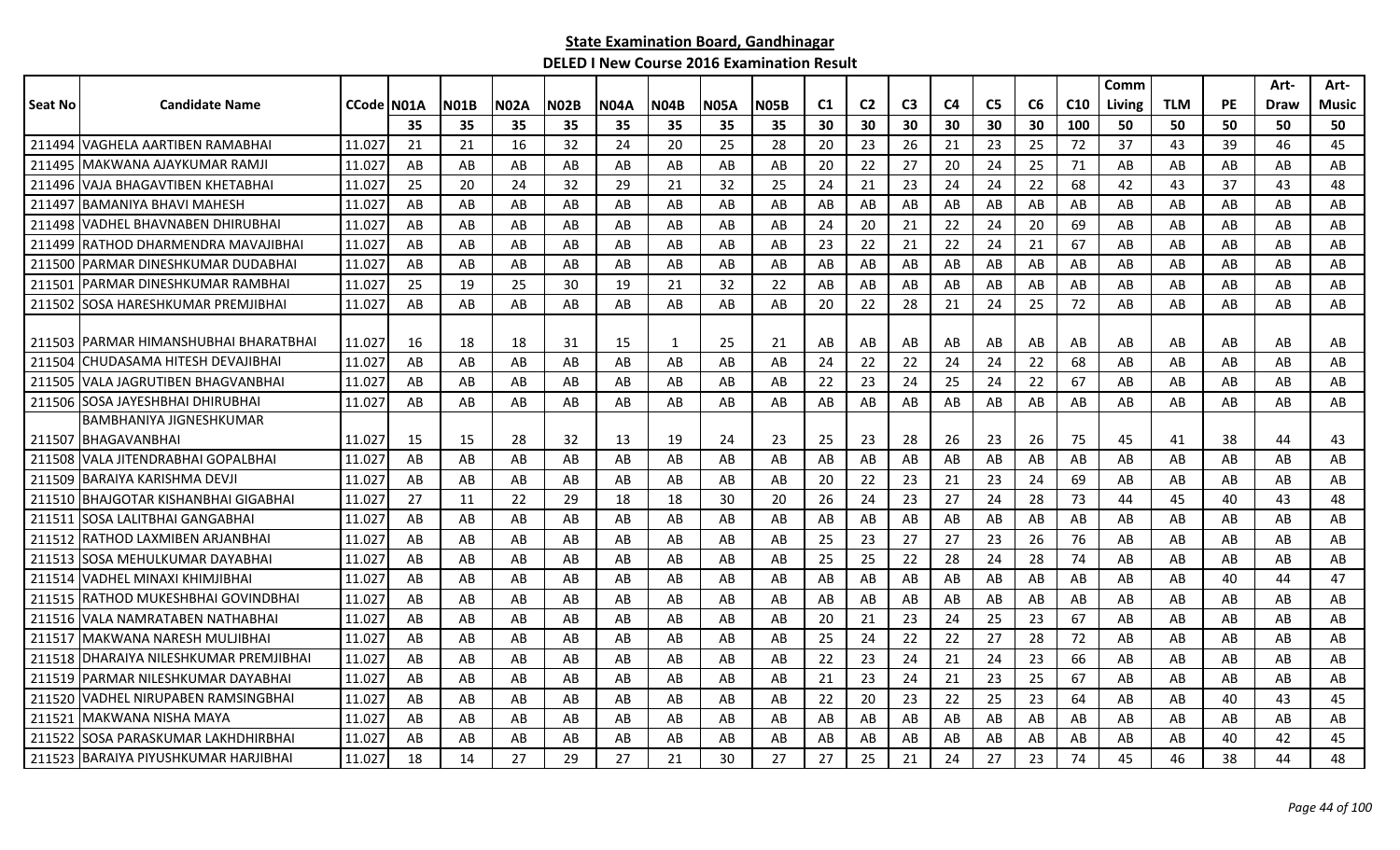|         |                                   |            |     |      |      |             |                |                |             |      |                |                |                |    |                |    |                 | Comm   |            |           | Art- | Art-  |
|---------|-----------------------------------|------------|-----|------|------|-------------|----------------|----------------|-------------|------|----------------|----------------|----------------|----|----------------|----|-----------------|--------|------------|-----------|------|-------|
| Seat No | <b>Candidate Name</b>             | CCode N01A |     | NO1B | N02A | <b>N02B</b> | N04A           | N04B           | <b>N05A</b> | N05B | C <sub>1</sub> | C <sub>2</sub> | C <sub>3</sub> | C4 | C <sub>5</sub> | C6 | C <sub>10</sub> | Living | <b>TLM</b> | <b>PE</b> | Draw | Music |
|         |                                   |            | 35  | 35   | 35   | 35          | 35             | 35             | 35          | 35   | 30             | 30             | 30             | 30 | 30             | 30 | 100             | 50     | 50         | 50        | 50   | 50    |
| 211524  | <b>SOCHA PRAKASHBHAI BALUBHAI</b> | 11.027     | AB  | AB   | AB   | AB          | AB             | AB             | AB          | AB   | AB             | AB             | AB             | AB | AB             | AB | AB              | AB     | AB         | AB        | AB   | AB    |
| 211525  | RATHOD PRAVIN MAVAJIBHAI          | 11.027     | AB  | AB   | AB   | AB          | AB             | AB             | AB          | AB   | AB             | AB             | AB             | AB | AB             | AB | AB              | AB     | AB         | AB        | AB   | AB    |
| 211526  | VAZA RINA KHETABHAI               | 11.027     | 25  | 18   | 32   | 33          | 28             | 4              | 33          | 32   | 24             | 27             | 26             | 28 | 27             | 25 | 76              | 41     | 42         | 38        | 42   | 46    |
| 211527  | IPARMAR ROHITKUMAR MALABHAI       | 11.027     | 22  | 19   | 25   | 31          | 23             | 3              | 32          | 21   | AB             | AB             | AB             | AB | AB             | AB | AB              | AB     | AB         | AB        | AB   | AB    |
| 211528  | VAJA SANGITABEN VALJIBHAI         | 11.027     | AB  | AB   | AB   | AB          | AB             | AB             | AB          | AB   | AB             | AB             | AB             | AB | AB             | AB | AB              | AB     | AB         | AB        | AB   | AB    |
| 211529  | GOHIL SATISHKUMAR HARIBHAI        | 11.027     | 13  | 15   | 20   | 29          | 22             | 18             | 22          | 27   | 23             | 28             | 26             | 23 | 27             | 28 | 74              | 45     | 41         | 38        | 41   | 48    |
|         | 211530 VAZA SAVITABEN JIVABHA     | 11.027     | AB  | AB   | AB   | AB          | AB             | AB             | AB          | AB   | AB             | AB             | AB             | AB | AB             | AB | AB              | AB     | AB         | AB        | AB   | AB    |
| 211531  | <b>VALA SHANTABEN BHAGVANBHAI</b> | 11.027     | AB  | AB   | AB   | AB          | AB             | AB.            | AB          | AB   | AB             | AB             | AB             | AB | AB             | AB | AB              | AB     | AB         | AB        | AB   | AB    |
| 211532  | BARIYA SHOBHNA DEVJI              | 11.027     | AB  | AB   | AB   | AB          | AB             | AB             | AB          | AB   | 22             | 23             | 24             | 22 | 23             | 27 | 72              | AB     | AB         | AB        | AB   | AB    |
| 211533  | <b>CHAVDA SMITABEN BECHARBHAI</b> | 11.027     | AB  | AB   | AB   | AB          | AB             | AB             | AB          | AB   | AB             | AB             | AB             | AB | AB             | AB | AB              | AB     | AB         | AB        | AB   | AB    |
| 211534  | <b>SOSA SUMITRABEN ARJANBHAI</b>  | 11.027     | AB  | AB   | AB   | AB          | AB             | AB             | AB          | AB   | 20             | 22             | 25             | 23 | 27             | 25 | 71              | AB     | AB         | AB        | AB   | AB    |
| 211535  | ISOSA SURESHKUMAR DILUBHAI        | 11.027     | AB  | AB   | AB   | AB          | AB             | AB             | AB          | AB   | 23             | 21             | 20             | 22 | 22             | 25 | 68              | AB     | AB         | AB        | AB   | AB    |
|         | 211536 PARMAR VIJAYKUMAR UGABHAI  | 11.027     | AB  | AB   | AB   | AB          | AB             | AB             | AB          | AB   | AB             | AB             | AB             | AB | AB             | AB | AB              | AB     | AB         | AB        | AB   | AB    |
|         | 211550 RANVA ASHOK RAMESHBHAI     | 11.028     | 8   | 12   | 15   | 17          | $\overline{7}$ | 12             | 10          | 13   | 26             | 27             | 26             | 27 | 26             | 25 | 95              | 45     | AB         | 44        | 46   | 41    |
| 211551  | CHAVDA BHAUTIK RAMESHBHAI         | 11.028     | AB  | AB   | AB   | AB          | AB             | AB             | AB          | AB   | 25             | 27             | 26             | 28 | 26             | 27 | 93              | 46     | AB         | AB        | AB   | AB    |
| 211552  | RANVA CHANDANI YOGESHBHAI         | 11.028     | 18  | 19   | 26   | 22          | 27             | 22             | 19          | 30   | 27             | 28             | 27             | 26 | 28             | 28 | 96              | 46     | 43         | 44        | 43   | 47    |
| 211553  | PARMAR DAYA SAMATBHAI             | 11.028     | 22  | 25   | 24   | 19          | 25             | 30             | 24          | 28   | 28             | 29             | 28             | 29 | 28             | 29 | 98              | 46     | 42         | 46        | 44   | 48    |
| 211554  | <b>GALCHAR DEVIBEN MERKHIBHAI</b> | 11.028     | 20  | 21   | 23   | 22          | 24             | 24             | 22          | 29   | 28             | 27             | 26             | 25 | 25             | 26 | 95              | 46     | 37         | 46        | 43   | 44    |
| 211555  | SOLANKI DHARABEN RATILAL          | 11.028     | 7   | 18   | 20   | 14          | 24             | 18             | 19          | 25   | 28             | 26             | 26             | 25 | 27             | 26 | 93              | 46     | 41         | 46        | 46   | 42    |
| 211556  | IGOHEL DIVYA DILSUKHBHAI          | 11.028     | 6   | 18   | 20   | 16          | 24             | 27             | 19          | 26   | 28             | 27             | 28             | 26 | 28             | 27 | 95              | 46     | 39         | 48        | 44   | 44    |
| 211557  | <b>VINZUDA GITABEN KHODABHAI</b>  | 11.028     | -25 | 18   | 29   | 26          | 24             | 9              | 23          | 26   | 29             | 28             | 29             | 28 | 28             | 29 | 98              | 46     | 45         | 48        | 47   | 47    |
| 211558  | SOLANKI JALPABEN PARSHOTAMBHAI    | 11.028     | 20  | 18   | 27   | 26          | 21             | 10             | 19          | 24   | 28             | 26             | 27             | 28 | 26             | 28 | 95              | 47     | 40         | 47        | 45   | 46    |
| 211559  | VALA JAYESH BATUKBHAI             | 11.028     | 19  | 15   | 27   | 22          | 24             | $\overline{7}$ | 21          | 23   | 28             | 28             | 28             | 29 | 28             | 28 | 97              | 46     | 44         | 46        | 48   | 47    |
| 211560  | SONDARVA KAJALBEN VALJIBHAI       | 11.028     | 24  | 19   | 25   | 26          | 18             | 18             | 18          | 26   | 29             | 28             | 29             | 28 | 29             | 28 | 98              | 47     | 40         | 47        | 44   | 47    |
| 211561  | BHASHA KHODU GOVINDBHAI           | 11.028     | 10  | 18   | 30   | 30          | 23             | 0              | 18          | 27   | 28             | 28             | 26             | 28 | 28             | 27 | 97              | 47     | 41         | 48        | 45   | 43    |
| 211562  | DAFDA KINJALBEN GOVINDBHAI        | 11.028     | 18  | 19   | 28   | 24          | 23             | 4              | 20          | 23   | 26             | 26             | 27             | 26 | 26             | 26 | 95              | 45     | AB         | AB        | AB   | AB    |
| 211563  | SOLANKI KINJALBEN RATILAL         | 11.028     | 19  | 20   | 20   | 29          | 14             | 11             | 18          | 21   | 27             | 28             | 28             | 27 | 26             | 26 | 94              | 46     | 42         | 46        | 42   | 44    |
| 211564  | IPARSANIYA KISHANKUMAR JAMNADAS   | 11.028     | 29  | 19   | 30   | 31          | 26             | 20             | 26          | 28   | 29             | 28             | 29             | 28 | 29             | 29 | 98              | 45     | 48         | 47        | 45   | 46    |
|         | 211565 CHAVDA KULDIP JAIRAJBHAI   | 11.028     | AB  | AB   | AB   | AB          | AB             | AB             | AB          | AB   | 26             | 25             | 26             | 25 | 27             | 26 | 95              | 45     | AB         | AB        | AB   | AB    |
|         | 211566 DHOKADIYA MAYUR RAMJIBHAI  | 11.028     | 18  | 18   | 25   | 28          | 20             | 22             | 20          | 24   | 28             | 29             | 28             | 29 | 28             | 29 | 97              | 45     | 44         | 47        | 43   | 44    |
| 211567  | IMIYATRA NILESHKUMAR JANTIBHAI    | 11.028     | AB  | AB   | AB   | AB          | AB             | AB             | AB          | AB   | AB             | AB             | AB             | AB | AB             | AB | AB              | AB     | AB         | AB        | AB   | AB    |
|         | 211568 MAKAVANA PARAS VAGHABHAI   | 11.028     | 16  | 19   | 28   | 31          | 23             | 21             | 19          | 24   | 28             | 26             | 27             | 28 | 27             | 28 | 98              | 46     | 41         | 46        | 47   | 40    |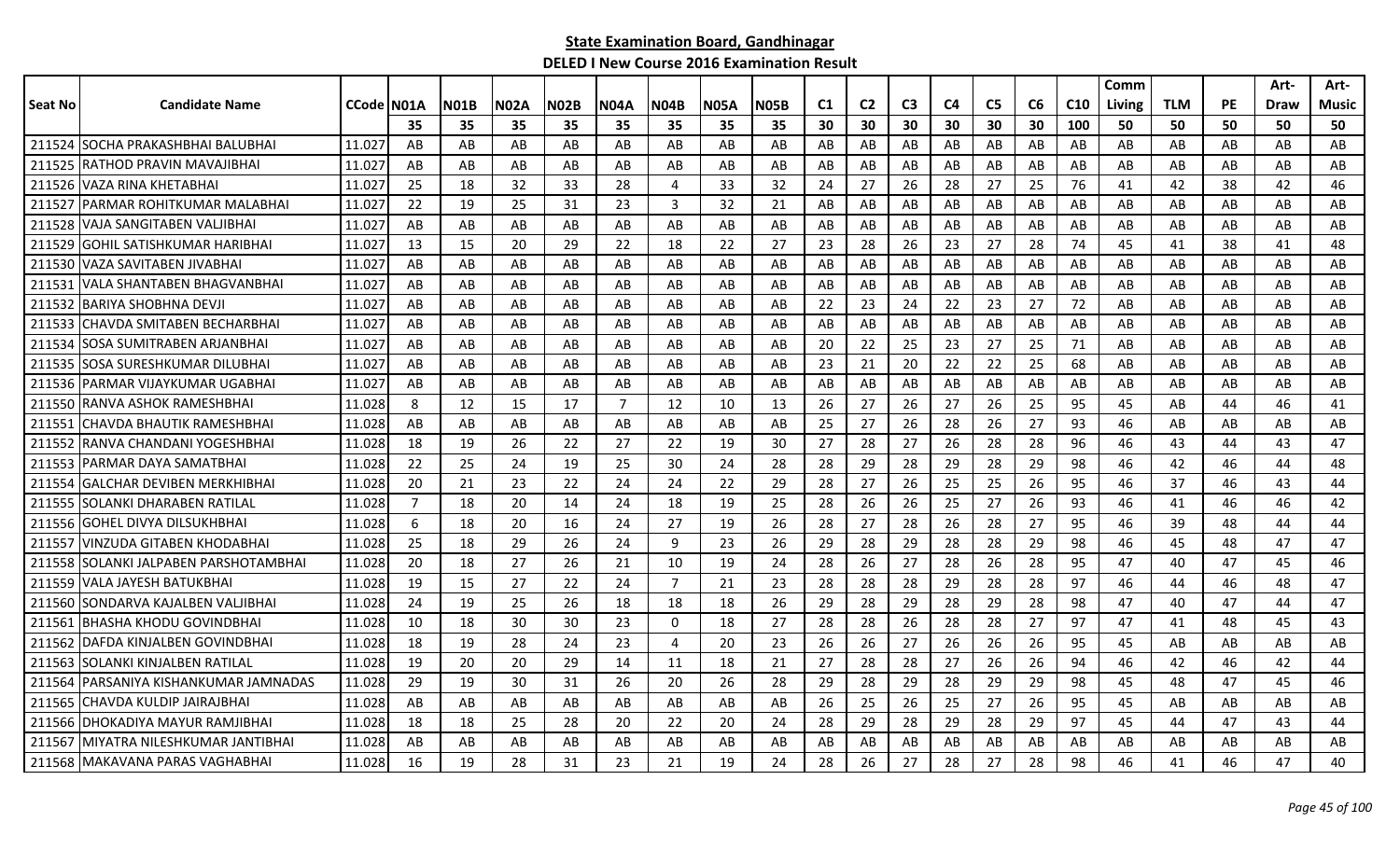|         |                                       |              |    |             |             |             |      |                |             |      |                |                |                |    |                |    |                 | Comm   |            |           | Art- | Art-  |
|---------|---------------------------------------|--------------|----|-------------|-------------|-------------|------|----------------|-------------|------|----------------|----------------|----------------|----|----------------|----|-----------------|--------|------------|-----------|------|-------|
| Seat No | <b>Candidate Name</b>                 | CCode   NO1A |    | <b>N01B</b> | <b>N02A</b> | <b>N02B</b> | N04A | <b>N04B</b>    | <b>N05A</b> | N05B | C <sub>1</sub> | C <sub>2</sub> | C <sub>3</sub> | C4 | C <sub>5</sub> | C6 | C <sub>10</sub> | Living | <b>TLM</b> | <b>PE</b> | Draw | Music |
|         |                                       |              | 35 | 35          | 35          | 35          | 35   | 35             | 35          | 35   | 30             | 30             | 30             | 30 | 30             | 30 | 100             | 50     | 50         | 50        | 50   | 50    |
| 211569  | IMAKVANA PAYALBEN INESHBHAI           | 11.028       | 18 | 23          | 26          | 30          | 20   | 22             | 18          | 21   | 26             | 27             | 28             | 26 | 28             | 26 | 95              | 45     | 41         | 46        | 48   | 46    |
| 211570  | IPARMAR PAYALBEN NARSIBHAI            | 11.028       | 19 | 18          | 27          | 30          | 18   | $\overline{7}$ | 18          | 18   | 28             | 29             | 28             | 27 | 26             | 27 | 95              | 46     | 42         | 47        | 40   | 46    |
| 211571  | <b>IKHAVDU RENSI RAMESHBHAI</b>       | 11.028       | 18 | 18          | 23          | 24          | 20   | 11             | 18          | 20   | 28             | 26             | 27             | 28 | 27             | 28 | 95              | 45     | 45         | 47        | 43   | 45    |
| 211572  | <b>IBHALIYA SADIKBHAI ADREMANBHAI</b> | 11.028       | AB | AB          | AB          | AB          | AB   | AB             | AB          | AB   | 28             | 26             | 28             | 27 | 28             | 28 | 95              | 48     | 36         | 48        | 44   | 43    |
|         | 211573 SOLANKI SANJAY KISHORBHAI      | 11.028       | AB | AB          | AB          | AB          | AB   | AB             | AB          | AB   | 26             | 25             | 26             | 27 | 26             | 25 | 95              | 45     | AB         | AB        | AB   | AB    |
| 211574  | <b>GIDA SHILPABEN JAYANTIBHAI</b>     | 11.028       | 25 | 24          | 30          | 28          | 21   | 17             | 24          | 31   | 27             | 26             | 27             | 27 | 27             | 28 | 97              | 46     | 46         | 46        | 43   | 46    |
|         | 211575   DABHI SHITALBEN JAYANTILAL   | 11.028       | AB | AB          | AB          | AB          | AB   | AB             | AB          | AB   | 28             | 27             | 26             | 28 | 28             | 27 | 95              | 46     | AB         | AB        | AB   | AB    |
|         | 211576 GIDA SHITALBEN CHANDUBHAI      | 11.028       | 23 | 21          | 29          | 30          | 24   | 20             | 22          | 24   | 28             | 26             | 25             | 26 | 26             | 27 | 95              | 45     | 43         | 46        | 47   | 45    |
| 211577  | BHATT SHIVANG PRAVINCHANDRA           | 11.028       | 23 | 22          | 29          | 30          | 28   | 22             | 21          | 25   | 29             | 28             | 29             | 28 | 29             | 29 | 98              | 43     | 45         | 46        | 44   | 47    |
| 211578  | KARMATA SONALBEN DEVABHAI             | 11.028       | 19 | 20          | 27          | 31          | 24   | 19             | 23          | 27   | 28             | 28             | 26             | 27 | 28             | 28 | 95              | 45     | 40         | 46        | 43   | 45    |
| 211585  | VANARIYA HARADAS HARJI                | 13.001       | 33 | 26          | 31          | 29          | 32   | 34             | 32          | 29   | 21             | 24             | 26             | 25 | 23             | 25 | 85              | 43     | 44         | 47        | 45   | 39    |
|         | 211586 RATHVA HIMATBHAI ANSINGBHAI    | 13.001       | 26 | 20          | 26          | 27          | 22   | 23             | 30          | 26   | 19             | 18             | 26             | 22 | 22             | 25 | 84              | 44     | 48         | 48        | 38   | 42    |
| 211587  | <b>IDANGAR HIRENKUMAR BABUBHAI</b>    | 13.001       | 30 | 26          | 28          | 26          | 29   | 29             | 31          | 30   | 27             | 26             | 28             | 24 | 25             | 28 | 88              | 46     | 43         | 47        | 39   | 46    |
| 211588  | JEPAR MAHESHKUMAR SHANKARBHAI         | 13.001       | 25 | 23          | 22          | 30          | 31   | 32             | 29          | 31   | 23             | 23             | 27             | 24 | 20             | 23 | 88              | 48     | 43         | 49        | 44   | 40    |
| 211589  | PAYAN RASHMIN VELJI                   | 13.001       | 24 | 24          | 25          | 26          | 26   | 28             | 31          | 30   | 21             | 23             | 27             | 24 | 23             | 28 | 88              | 46     | 44         | 47        | 41   | 38    |
| 211590  | <b>CHAKI SHAKUR KASAM</b>             | 13.001       | 26 | 23          | 23          | 30          | 29   | 28             | 30          | 30   | 25             | 23             | 25             | 24 | 23             | 28 | 88              | 46     | 48         | 47        | 39   | 44    |
| 211591  | SHATHIYA SIKANDAR SULTAN              | 13.001       | 30 | 25          | 29          | 30          | 30   | 31             | 29          | 30   | 26             | 21             | 27             | 25 | 24             | 29 | 92              | 49     | 46         | 49        | 41   | 45    |
|         | DHAREVADIA SUNILKUMAR                 |              |    |             |             |             |      |                |             |      |                |                |                |    |                |    |                 |        |            |           |      |       |
|         | 211592   MANSUKHBHAI                  | 13.001       | 31 | 29          | 30          | 30          | 29   | 29             | 30          | 30   | 28             | 26             | 28             | 25 | 26             | 29 | 92              | 49     | 47         | 49        | 39   | 46    |
|         | 211593 UKANI ANANDIBEN PARSOTAMBHAI   | 13.002       | 28 | 22          | 27          | 25          | 29   | 27             | 30          | 31   | 27             | 25             | 25             | 26 | 25             | 28 | 75              | 48     | 47         | 43        | 46   | 40    |
| 211594  | BODA ARTIBEN MURJIBHAI                | 13.002       | 29 | 23          | 28          | 29          | 32   | 29             | 32          | 33   | 27             | 25             | 26             | 25 | 25             | 29 | 83              | 48     | 44         | 44        | 46   | 42    |
| 211595  | IDHAYANI ASHABEN VIJAYBHAI            | 13.002       | 31 | 20          | 27          | 23          | -29  | 28             | 30          | 28   | 22             | 21             | 23             | 24 | 24             | 24 | 81              | 47     | 42         | 43        | 43   | 39    |
| 211596  | IOSHI AVANI DINESHBHAI                | 13.002       | 33 | 26          | 30          | 33          | 31   | 32             | 29          | 31   | 28             | 28             | 28             | 28 | 26             | 30 | 89              | 49     | 41         | 46        | 45   | 46    |
| 211597  | ICHAD BHARTI SHIVJIBHAI               | 13.002       | 30 | 24          | 28          | 24          | 29   | 24             | 29          | 27   | 26             | 25             | 25             | 25 | 26             | 26 | 76              | 47     | 45         | 43        | 48   | 42    |
| 211598  | lMAHESHWARI BHAVNA BHOJA              | 13.002       | 32 | 25          | 29          | 29          | 31   | 32             | 33          | 32   | 27             | 28             | 27             | 28 | 26             | 27 | 76              | 47     | 42         | 43        | 47   | 39    |
| 211599  | LUHAR BHOOMI MANJIBHAI                | 13.002       | 30 | 26          | 29          | 31          | 31   | 34             | 34          | 31   | 28             | 26             | 25             | 27 | 27             | 30 | 81              | 48     | 43         | 47        | 48   | 41    |
| 211600  | IPANDYA DAMINI ANILKUMAR              | 13.002       | 29 | 22          | 24          | 25          | 27   | 29             | 25          | 29   | 23             | 24             | 25             | 26 | 25             | 29 | 82              | 49     | 41         | 44        | 45   | 44    |
| 211601  | IHARIJAN DHANVANTI NARAN              | 13.002       | 31 | 30          | 28          | 28          | 31   | 32             | 31          | 32   | 26             | 21             | 25             | 27 | 28             | 27 | 78              | 47     | 41         | 43        | 42   | 44    |
| 211602  | ISHRIVASTAV DHRUVISHA SANJAYBHAI      | 13.002       | 30 | 28          | 28          | 28          | 31   | 32             | 30          | 31   | 26             | 24             | 25             | 27 | 28             | 30 | 80              | 48     | 43         | 45        | 47   | 43    |
| 211603  | <b>IVYAS DIVYA RAJNIKANT</b>          | 13.002       | 28 | 28          | 26          | 28          | 28   | 32             | 30          | 27   | 24             | 20             | 23             | 26 | 25             | 26 | 83              | 46     | 42         | 44        | 44   | 46    |
| 211604  | MAHESHWARI DIXITA VISANJI             | 13.002       | 29 | 28          | 22          | 27          | 28   | 28             | 30          | 29   | 26             | 22             | 24             | 25 | 27             | 28 | 74              | 44     | 42         | 41        | 42   | 41    |
|         | 211605 CHANDE FALGUNIBEN UMARSHI      | 13.002       | 25 | 25          | 22          | 21          | 25   | 20             | 23          | 24   | 23             | 18             | 22             | 23 | 24             | 26 | 74              | 46     | 41         | 43        | 40   | 41    |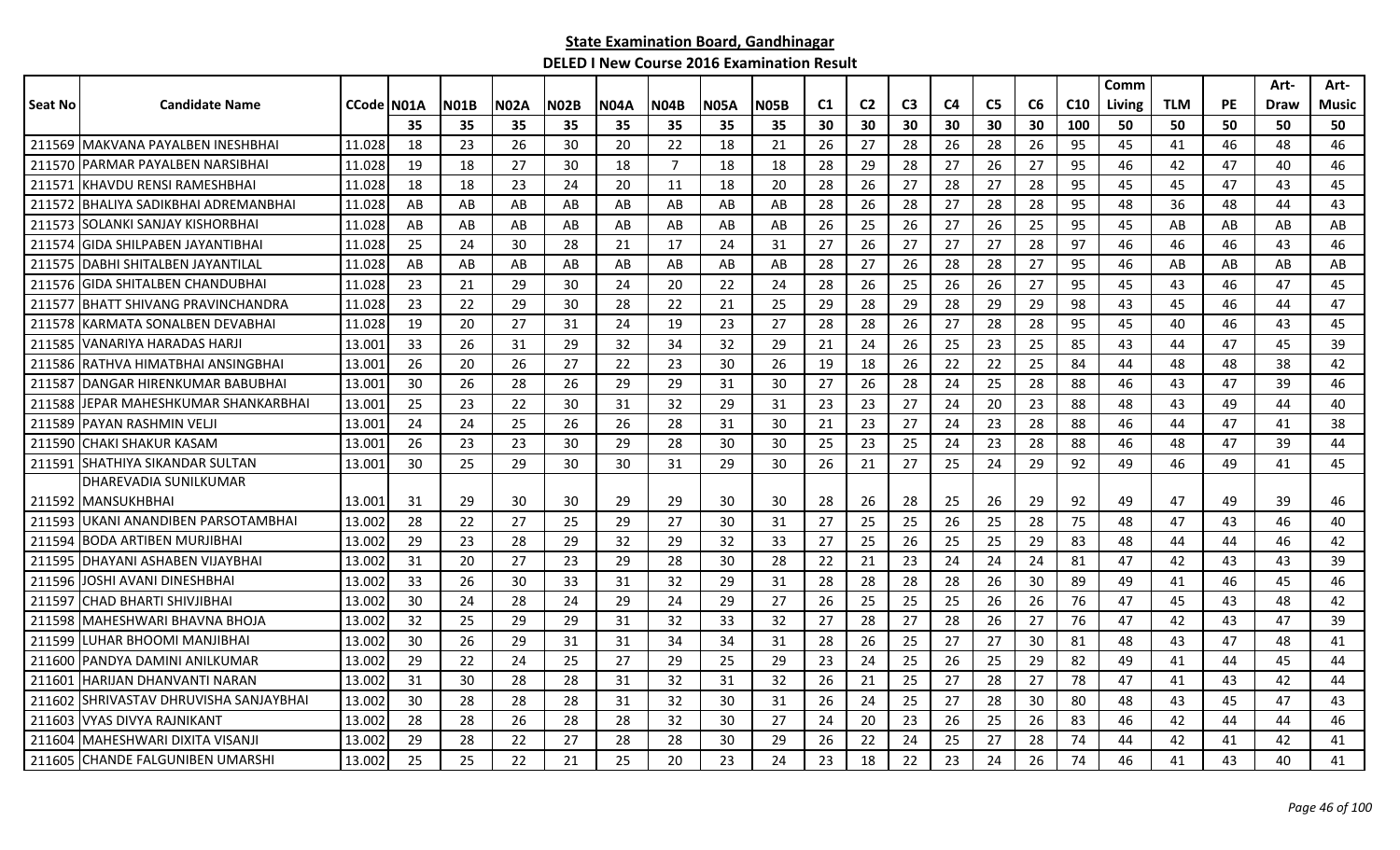|         |                                        |            |     |             |      |             |             |             |             |             |    |                |                |                |                |    |                 | Comm   |            |           | Art-        | Art-         |
|---------|----------------------------------------|------------|-----|-------------|------|-------------|-------------|-------------|-------------|-------------|----|----------------|----------------|----------------|----------------|----|-----------------|--------|------------|-----------|-------------|--------------|
| Seat No | <b>Candidate Name</b>                  | CCode N01A |     | <b>N01B</b> | N02A | <b>N02B</b> | <b>N04A</b> | <b>N04B</b> | <b>N05A</b> | <b>N05B</b> | C1 | C <sub>2</sub> | C <sub>3</sub> | C <sub>4</sub> | C <sub>5</sub> | C6 | C <sub>10</sub> | Living | <b>TLM</b> | <b>PE</b> | <b>Draw</b> | <b>Music</b> |
|         |                                        |            | 35  | 35          | 35   | 35          | 35          | 35          | 35          | 35          | 30 | 30             | 30             | 30             | 30             | 30 | 100             | 50     | 50         | 50        | 50          | 50           |
|         | 211606 MALVIYA FERIN MUKESHBHAI        | 13.002     | 27  | 28          | 23   | 28          | 29          | 24          | 31          | 27          | 26 | 23             | 25             | 25             | 25             | 28 | 78              | 47     | 44         | 43        | 46          | 43           |
| 211607  | SODHA HANSABA SHANKARSINH              | 13.002     | 30  | 31          | 30   | 30          | 30          | 31          | 32          | 27          | 26 | 25             | 24             | 26             | 24             | 28 | 76              | 49     | 42         | 45        | 43          | 44           |
| 211608  | IRUPERA HETVI MAYURBHAI                | 13.002     | 32  | 30          | 31   | 29          | 32          | 32          | 32          | 30          | 25 | 24             | 26             | 27             | 27             | 28 | 76              | 47     | 40         | 43        | 45          | 43           |
| 211609  | MAHESHWARI JANKI TEJPALBHAI            | 13.002     | 25  | 28          | 26   | 24          | -26         | 23          | 28          | 26          | 24 | 22             | 23             | 25             | 24             | 26 | 74              | 46     | 40         | 43        | 42          | 43           |
|         | 211610 HARIJAN JASHUBEN VACHIYA        | 13.002     | 32  | 29          | 34   | 28          | 32          | 28          | 33          | 30          | 27 | 26             | 25             | 27             | 26             | 28 | 76              | 47     | 41         | 43        | 42          | 42           |
| 211611  | JOSHI KHUSHBU ROHITBHAI                | 13.002     | 32  | 30          | 32   | 30          | 32          | 30          | 30          | 31          | 26 | 20             | 23             | 25             | 26             | 27 | 77              | 47     | 41         | 44        | 42          | 45           |
| 211612  | MALAM KHUSHBU HARIBHAI                 | 13.002     | 29  | 30          | 27   | 27          | 32          | 28          | 28          | 26          | 26 | 23             | 25             | 26             | 25             | 27 | 75              | 48     | 42         | 43        | 46          | 44           |
| 211613  | IPARMAR KINJALBEN RAMABHAI             | 13.002     | 32  | 26          | 30   | 30          | 32          | 25          | 26          | 25          | 25 | 21             | 24             | 23             | 25             | 26 | 75              | 47     | 45         | 42        | 42          | 42           |
| 211614  | BARARIYA KOMALBEN GOVIND               | 13.002     | 31  | 28          | 26   | 28          | 29          | 29          | 31          | 29          | 25 | 23             | 25             | 25             | 25             | 28 | 76              | 47     | 41         | 44        | 44          | 44           |
| 211615  | THACKER KRUPA MITESHKUMAR              | 13.002     | 31  | 27          | 29   | 31          | 31          | 28          | 30          | 27          | 24 | 21             | 24             | 24             | 25             | 28 | 85              | 47     | 40         | 44        | 42          | 42           |
| 211616  | ISAMA MAJINA DAUD                      | 13.002     | 28  | 24          | 24   | 28          | 26          | 23          | 27          | 25          | 24 | 22             | 25             | 22             | 27             | 26 | 85              | 47     | 40         | 42        | 40          | 43           |
| 211617  | IMAHESHWARY MALTI BABULAL              | 13.002     | 23  | 26          | 30   | 31          | 29          | 28          | 30          | 22          | 26 | 23             | 24             | 24             | 25             | 24 | 84              | 48     | 42         | 41        | 40          | 42           |
|         | 211618 GOR MANALIBEN DHANSUKHLAL       | 13.002     | 32  | 31          | 33   | 29          | 33          | 33          | 33          | 30          | 27 | 21             | 25             | 25             | 26             | 29 | 85              | 44     | 44         | 42        | 46          | 43           |
| 211619  | IGOR MARMIKA PRAVINBHA                 | 13.002     | 31  | 32          | 32   | 30          | 31          | 34          | 33          | 27          | 27 | 23             | 25             | 25             | 25             | 27 | 86              | 46     | 39         | 43        | 42          | 41           |
| 211620  | IMAHESHWARI MEENABEN JAYANT            | 13.002     | 26  | 25          | 30   | 29          | 33          | 29          | 32          | 28          | 25 | 21             | 23             | 24             | 25             | 26 | 83              | 44     | 41         | 42        | 41          | 41           |
| 211621  | IRABARI MISHA VELABHAI                 | 13.002     | 27  | 29          | 31   | 29          | 29          | 33          | 32          | 30          | 27 | 25             | 27             | 26             | 26             | 29 | 89              | 49     | 44         | 43        | 43          | 42           |
| 211622  | RATHOD MONIKABEN MOHANBHAI             | 13.002     | 30  | 32          | 32   | 31          | 28          | 32          | 32          | 31          | 25 | 23             | 24             | 25             | 27             | 28 | 86              | 47     | 42         | 46        | 45          | 43           |
| 211623  | IRATHOD NEERUBEN JETHABHAI             | 13.002     | 30  | 30          | 34   | 31          | 32          | 32          | 29          | 27          | 28 | 25             | 26             | 25             | 26             | 28 | 84              | 48     | 43         | 45        | 48          | 44           |
| 211624  | <b>IRAJPUT NILAMKUMARI UPENDRASINH</b> | 13.002     | -26 | 26          | 26   | 23          | 30          | 27          | 28          | 29          | 23 | 22             | 24             | 23             | 27             | 25 | 86              | 48     | 39         | 43        | 44          | 41           |
| 211625  | <b>IDUGARIYA NISHABEN DAMJIBHAI</b>    | 13.002     | 21  | 24          | 21   | 19          | 23          | 15          | 24          | 22          | 25 | 21             | 25             | 23             | 25             | 26 | 86              | 44     | 40         | 42        | 41          | 40           |
|         | 211626 PARMAR PAYALBEN AJABHAI         | 13.002     | 28  | 31          | 33   | 30          | 30          | 31          | 31          | 31          | 25 | 22             | 25             | 26             | 26             | 26 | 79              | 48     | 46         | 41        | 41          | 41           |
| 211627  | <b>SOLANKI PREXABEN GIJUBHAI</b>       | 13.002     | 29  | 27          | 29   | 24          | 30          | 32          | 32          | 30          | 25 | 21             | 24             | 24             | 25             | 27 | 81              | 48     | 46         | 41        | 41          | 43           |
|         |                                        |            |     |             |      |             |             |             |             |             |    |                |                |                |                |    |                 |        |            |           |             |              |
|         | 211628 RATHOD PRIYANKABEN MAHENDRABHAI | 13.002     | 28  | 28          | 26   | 23          | 29          | 26          | 33          | 26          | 25 | 23             | 22             | 24             | 26             | 29 | 80              | 48     | 43         | 41        | 45          | 42           |
| 211629  | IRATHOD RIDDHIBEN KAMLESHBHAI          | 13.002     | 31  | 30          | 30   | 28          | 28          | 31          | 32          | 31          | 25 | 22             | 24             | 24             | 27             | 29 | 81              | 47     | 41         | 45        | 44          | 42           |
| 211630  | <b>LANGAY SHABNAM MOHMMADHANIF</b>     | 13.002     | 32  | 31          | 31   | 28          | 31          | 31          | 31          | 30          | 27 | 24             | 26             | 26             | 28             | 28 | 82              | 49     | 41         | 47        | 43          | 43           |
| 211631  | IPEETHDEEYA SHIVANEE RAJENDRA          | 13.002     | 18  | 15          | 19   | 19          | 28          | 28          | 30          | 31          | 22 | 20             | 22             | 24             | 25             | 28 | 82              | 48     | 42         | 44        | 42          | 45           |
| 211632  | <b>GADHAVI SONAL KARSHAN</b>           | 13.002     | 29  | 22          | 28   | 30          | 30          | 32          | 30          | 33          | 27 | 26             | 27             | 28             | 27             | 30 | 81              | 49     | 41         | 45        | 47          | 43           |
|         | 211633 HALPANI TEJAL MANILAL           | 13.002     | 28  | 18          | 30   | 20          | 28          | 31          | 30          | 31          | 26 | 23             | 25             | 24             | 27             | 27 | 82              | 48     | 39         | 42        | 44          | 43           |
| 211634  | LJADEJA URVASHIBA KARUBHA              | 13.002     | 30  | 21          | 31   | 23          | 33          | 31          | 33          | 32          | 26 | 23             | 23             | 26             | 26             | 28 | 82              | 48     | 42         | 42        | 44          | 45           |
| 211635  | IMAHESHWARI VANITABEN JETHABHAI        | 13.002     | 28  | 22          | 29   | 23          | 31          | 29          | 32          | 29          | 25 | 24             | 25             | 25             | 27             | 27 | 80              | 48     | 40         | 42        | 44          | 43           |
|         | 211636 NAREJA YASMIN ANWAR             | 13.002     | 27  | 25          | 30   | 23          | 33          | 33          | 30          | 29          | 26 | 23             | 23             | 26             | 27             | 29 | 81              | 48     | 41         | 47        | 48          | 43           |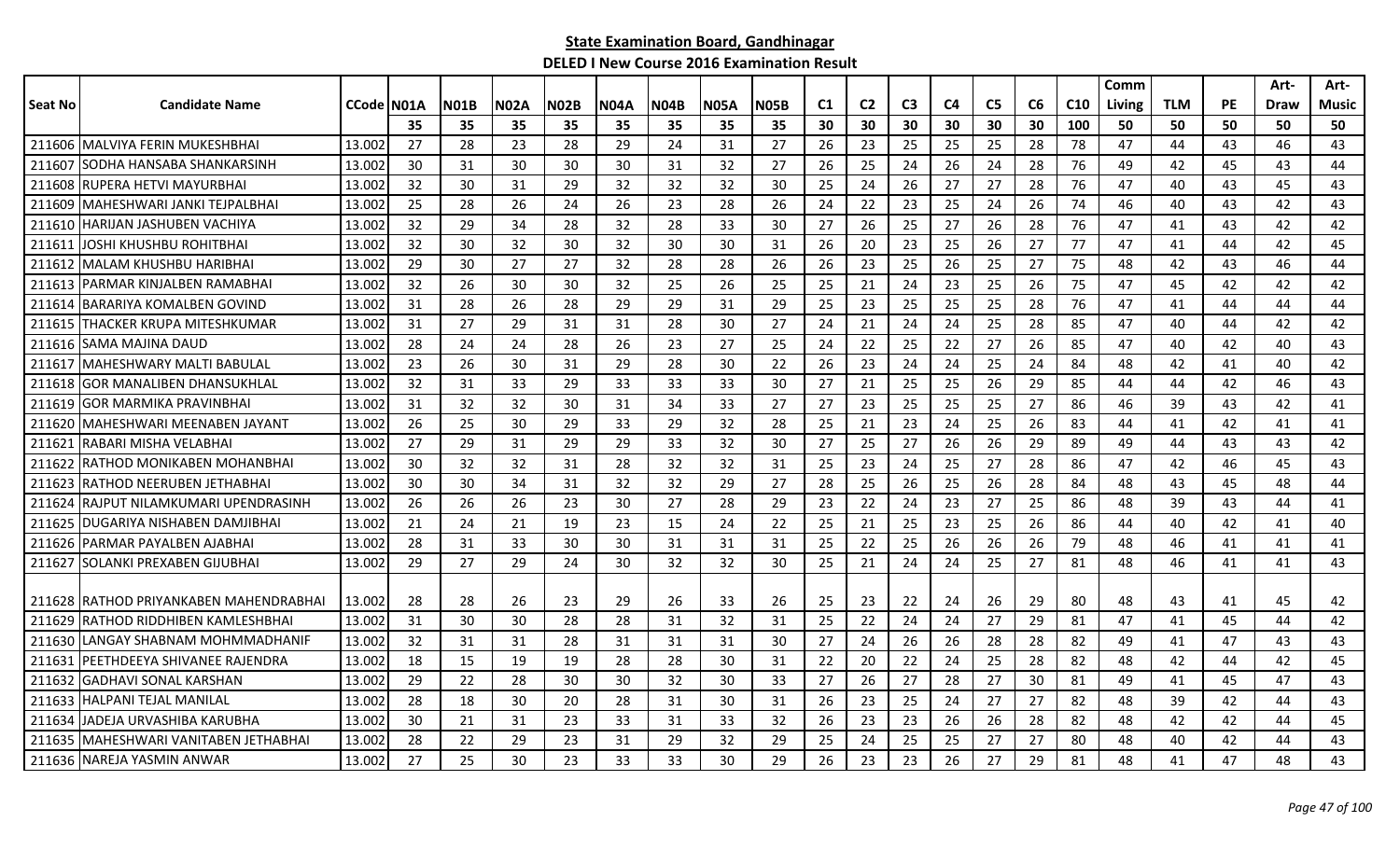|                |                                                                    |            |     |             |             |             |             |             |             |             |    |                |                |                |                |    |                 | Comm   |            |           | Art-        | Art-         |
|----------------|--------------------------------------------------------------------|------------|-----|-------------|-------------|-------------|-------------|-------------|-------------|-------------|----|----------------|----------------|----------------|----------------|----|-----------------|--------|------------|-----------|-------------|--------------|
| <b>Seat No</b> | <b>Candidate Name</b>                                              | CCode N01A |     | <b>N01B</b> | <b>N02A</b> | <b>N02B</b> | <b>N04A</b> | <b>N04B</b> | <b>N05A</b> | <b>N05B</b> | C1 | C <sub>2</sub> | C <sub>3</sub> | C <sub>4</sub> | C <sub>5</sub> | C6 | C <sub>10</sub> | Living | <b>TLM</b> | <b>PE</b> | <b>Draw</b> | <b>Music</b> |
|                |                                                                    |            | 35  | 35          | 35          | 35          | 35          | 35          | 35          | 35          | 30 | 30             | 30             | 30             | 30             | 30 | 100             | 50     | 50         | 50        | 50          | 50           |
| 211637         | lrajgor beenaben mohanlal                                          | 13.007     | 21  | 17          | 22          | 16          | 29          | 18          | 28          | 27          | 19 | 20             | 21             | 20             | 19             | 21 | 84              | 40     | 45         | 45        | 42          | 44           |
| 211638         | <b>BHATT JAGRUTI RAMESHCHANDRA</b>                                 | 13.007     | 25  | 21          | 27          | 20          | 32          | 29          | 29          | 30          | 22 | 20             | 21             | 22             | 21             | 22 | 84              | 41     | 45         | 45        | 42          | 45           |
| 211639         | KHARADI JINABEN BHIKHAJI                                           | 13.007     | 14  | 15          | 26          | 23          | 28          | 22          | 23          | 21          | 20 | 21             | 19             | 21             | 20             | 19 | 88              | 40     | 45         | 44        | 40          | 44           |
| 211640         | ANJARIYA KHYATI ASHWINBHAI                                         | 13.007     | 27  | 20          | 28          | 21          | 32          | 26          | 30          | 28          | 24 | 23             | 24             | 23             | 22             | 24 | 85              | 42     | 45         | 42        | 41          | 46           |
| 211641         | BAMBHANIYA MEETA NARSINH                                           | 13.007     | 17  | 21          | 26          | 23          | 31          | 28          | 29          | 27          | 21 | 20             | 20             | 21             | 21             | 20 | 75              | 40     | 47         | 42        | 39          | 47           |
| 211642         | AHIR NILAMBEN KANTILAL                                             | 13.007     | 24  | 24          | 31          | 29          | 32          | 33          | 28          | 29          | 25 | 26             | 25             | 26             | 26             | 25 | 89              | 46     | 45         | 48        | 44          | 45           |
| 211643         | UPADHYAY NISHA PRABHULAL                                           | 13.007     | 31  | 23          | 32          | 29          | 33          | 26          | 31          | 30          | 26 | 25             | 25             | 26             | 26             | 25 | 90              | 47     | 45         | 48        | 44          | 47           |
| 211644         | <b>SUMRA PARVIN ABDUL</b>                                          | 13.007     | 28  | 22          | 26          | 26          | 33          | 30          | 31          | 33          | 23 | 24             | 24             | 23             | 24             | 25 | 88              | 45     | 46         | 48        | 41          | 44           |
| 211645         | <b>BHATT SUSHMA KANTILAL</b>                                       | 13.007     | 28  | 29          | 29          | 27          | 31          | 30          | 31          | 26          | 24 | 24             | 24             | 25             | 25             | 24 | 87              | 44     | 47         | 45        | 40          | 46           |
| 211646         | NODE TASMINBANU ABDUL                                              | 13.007     | 28  | 27          | 31          | -29         | 32          | 32          | 32          | 27          | 22 | 21             | 21             | 21             | 21             | 22 | 73              | 41     | 46         | 49        | 39          | 47           |
| 211647         | DABHI AJAYKUMAR CHIMANBHAI                                         | 12.001     | 29  | 28          | 28          | 26          | 30          | 28          | 31          | 30          | 24 | 26             | 22             | 26             | 25             | 23 | 85              | 44     | 42         | 47        | 46          | 47           |
|                |                                                                    |            |     |             |             |             |             |             |             |             |    |                |                |                |                |    |                 |        |            |           |             |              |
| 211648         | <b>SODHAPARMAR ALPESHBHAI MOHANBHAI</b>                            | 12.001     | -26 | 25          | 28          | 27          | 29          | 26          | 30          | 21          | 24 | 23             | 22             | 24             | 23             | 23 | 87              | 45     | 43         | 43        | 44          | 44           |
| 211649         | DABHI ALPESHKUMAR KANTIBHAI                                        | 12.001     | 28  | 28          | 27          | 29          | 32          | 32          | 29          | 27          | 25 | 26             | 20             | 27             | 25             | 21 | 87              | 44     | 41         | 42        | 44          | 45           |
|                | 211650 BHARVAD BHARATKUMAR KALABHAI                                | 12.001     | 22  | 21          | 29          | 20          | 26          | 19          | 23          | 26          | 23 | 23             | 20             | 23             | 25             | 20 | 90              | 45     | 42         | 46        | 46          | 46           |
| 211651         | DABHI DIPAKKUMAR RAMESHBHAI                                        | 12.001     | 31  | 30          | 33          | 31          | 33          | 32          | 32          | 30          | 27 | 26             | 22             | 26             | 26             | 23 | 89              | 46     | 44         | 47        | 46          | 47           |
|                | 211652 ZALA JAYESHKUMAR ARVINDBHAI                                 | 12.001     | 24  | 21          | 28          | 22          | 31          | 32          | 31          | 28          | 24 | 24             | 22             | 27             | 26             | 23 | 93              | 45     | 43         | 46        | 47          | 46           |
|                | SODHAPARMAR JIGNESHKUMAR                                           |            |     |             |             |             |             |             |             |             |    |                |                |                |                |    |                 |        |            |           |             |              |
|                | 211653 GANPATBHAI                                                  | 12.001     | 21  | 24          | 24          | 18          | 25          | 19          | 24          | 22          | 23 | 20             | 21             | 23             | 23             | 19 | 90              | 45     | 44         | 43        | 44          | 44           |
|                | SODHAPARMAR NARENDRASINH                                           |            |     |             |             |             |             |             |             |             |    |                |                |                |                |    |                 |        |            |           |             |              |
|                | 211654 MAFATSINH                                                   | 12.001     | 20  | 24          | 30          | 21          | 26          | 28          | 22          | 24          | 27 | 26             | 21             | 25             | 25             | 23 | 83              | 45     | 42         | 42        | 45          | 44           |
|                | SODHAPARMAR NIKUNJKUMAR                                            |            |     |             |             |             |             |             |             |             |    |                |                |                |                |    |                 |        |            |           |             |              |
|                | 211655 JASHWANTSINH                                                | 12.001     | 26  | 23          | 26          | 21          | 19          | 16          | 25          | 29          | 24 | 24             | 20             | 22             | 21             | 20 | 80              | 39     | 42         | 43        | 46          | 45           |
|                |                                                                    |            |     |             |             |             |             |             |             |             |    |                |                |                |                |    |                 |        |            |           |             |              |
|                | 211656 SODHAPARMAR PRAVINSINH RAIJIBHAI                            | 12.001     | -26 | 23          | 29          | 23          | 27          | 26          | 29          | 30          | 24 | 26             | 22             | 25             | 26             | 21 | 87              | 44     | 43         | 46        | 46          | 45           |
| 211657         | IZALA RAKESHKUMAR JAGADISHBHAI                                     | 12.001     | 29  | 23          | 26          | 25          | 24          | 23          | 30          | 27          | 24 | 24             | 21             | 23             | 26             | 21 | 92              | 45     | 41         | 44        | 45          | 45           |
|                | KHOKHAR RIYAZAHEMAD                                                |            |     |             |             |             |             |             |             |             |    |                |                |                |                |    |                 |        |            |           |             |              |
|                | 211658   MOHAMMADHUSEN                                             | 12.001     | -24 | 24          | 28          | 25          | 26          | 30          | 28          | 24          | 25 | 26             | 22             | 26             | 26             | 23 | 87              | 45     | 42         | 47        | 47          | 47           |
| 211659         | VALAND RONAKKUMAR JAGDISHBHAI                                      | 12.001     | 26  | 27          | 24          | 23          | 21          | 25          | 27          | 23          | 25 | 26             | 20             | 27             | 24             | 21 | 88              | 46     | 46         | 46        | 46          | 47           |
|                |                                                                    | 12.001     | 30  | 28          |             | 30          | 28          | 28          | 33          | 30          | 28 |                | 24             | 26             | 27             | 23 | 92              | 47     | 47         |           | 46          |              |
|                | 211660 IMACHHI SUBHASHCHANDRA JASHUBHAI<br>DABHI VASANT GOVINDBHAI |            |     |             | 30          |             |             |             |             |             |    | 26<br>24       |                |                |                |    |                 |        |            | 46        |             | 48           |
| 211661         |                                                                    | 12.001     | 29  | 22          | 29          | 21          | 24          | 23          | 33          | 26          | 23 |                | 21             | 22             | 25             | 20 | 89              | 45     | 45         | 47        | 47          | 46           |
|                | 211662 DABHI VISHALKUMAR RAMESHBHAI                                | 12.001     | 31  | 23          | 31          | 25          | 24          | 25          | 32          | 25          | 24 | 23             | 22             | 25             | 25             | 21 | 88              | 44     | 43         | 46        | 46          | 46           |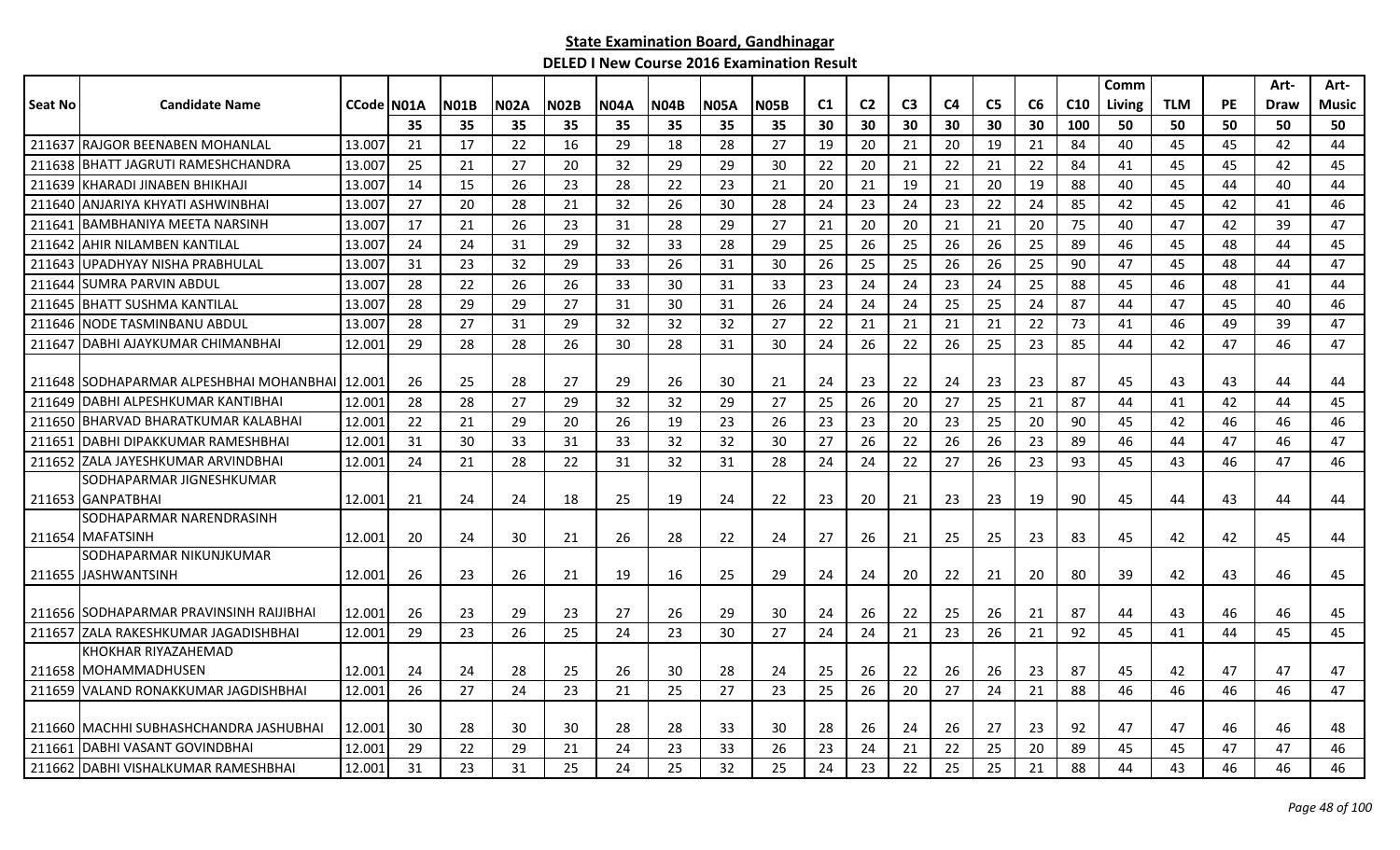|         |                                                              |                  |    |             |             |             |      |             |             |      |                |                |                |          |                |    |                 | Comm   |            |           | Art-     | Art-     |
|---------|--------------------------------------------------------------|------------------|----|-------------|-------------|-------------|------|-------------|-------------|------|----------------|----------------|----------------|----------|----------------|----|-----------------|--------|------------|-----------|----------|----------|
| Seat No | <b>Candidate Name</b>                                        | CCode   NO1A     |    | <b>N01B</b> | <b>N02A</b> | <b>N02B</b> | N04A | <b>N04B</b> | <b>N05A</b> | N05B | C <sub>1</sub> | C <sub>2</sub> | C <sub>3</sub> | C4       | C <sub>5</sub> | C6 | C <sub>10</sub> | Living | <b>TLM</b> | <b>PE</b> | Draw     | Music    |
|         |                                                              |                  | 35 | 35          | 35          | 35          | 35   | 35          | 35          | 35   | 30             | 30             | 30             | 30       | 30             | 30 | 100             | 50     | 50         | 50        | 50       | 50       |
| 211663  | <b>IDABHI VISHALKUMAR NATVARSINH</b>                         | 12.001           | 19 | 21          | 25          | 21          | 23   | 21          | 29          | 25   | 24             | 24             | 21             | 22       | 25             | 21 | 86              | 45     | 42         | 47        | 47       | 44       |
| 211666  | TALPADA AARTIBEN BHAGUBHAI                                   | 12.002           | 32 | 28          | 29          | 26          | 28   | 26          | 30          | 27   | 23             | 21             | 21             | 22       | 21             | 21 | 96              | 44     | 47         | 45        | 49       | 45       |
| 211667  | VANKAR ANJANABEN BHIKHABHAI                                  | 12.002           | 30 | 27          | 29          | 25          | 28   | 24          | 33          | 30   | 24             | 22             | 23             | 23       | 20             | 22 | 91              | 43     | 47         | 46        | 47       | 46       |
| 211668  | IPATEL ANKITABAHEN DALABHAI                                  | 12.002           | 10 | 24          | 28          | 21          | 21   | 18          | 29          | 27   | 15             | 16             | 15             | 17       | 16             | 16 | 90              | 44     | 46         | 45        | 47       | 44       |
| 211669  | IPATEL ANKITABAHEN KALPESHKUMAR                              | 12.002           | 31 | 30          | 28          | 28          | 30   | 28          | 30          | 29   | 24             | 23             | 25             | 24       | 24             | 27 | 92              | 43     | 48         | 46        | 48       | 47       |
| 211670  | IBARIA BHAMINIBEN RAMANSINH                                  | 12.002           | 32 | 29          | 29          | 26          | 27   | 22          | 33          | 28   | 22             | 21             | 22             | 21       | 20             | 23 | 90              | 44     | 47         | 46        | 48       | 46       |
| 211671  | IPATEL BHARGAVI PRAVINKUMAR                                  | 12.002           | 30 | 25          | 26          | 26          | 26   | 28          | 27          | 25   | 22             | 21             | 20             | 22       | 22             | 21 | 91              | 43     | 47         | 46        | 49       | 46       |
| 211672  | PATEL BHAVANABEN CHANDRASINH                                 | 12.002           | 32 | 28          | 30          | 25          | 27   | 24          | 30          | 26   | 22             | 25             | 22             | 20       | 21             | 22 | 89              | 45     | 48         | 46        | 46       | 45       |
| 211673  | ROHIT BHAVNABEN DINESHBHAI                                   | 12.002           | 30 | 23          | 27          | 20          | 22   | 15          | 24          | 20   | 22             | 18             | 17             | 16       | 18             | 19 | 87              | 43     | 47         | 46        | 46       | 45       |
| 211674  | PATEL CHANDANIBEN JASHVANTSINH                               | 12.002           | 26 | 26          | 26          | 25          | 20   | 24          | 22          | 20   | 20             | 17             | 17             | 16       | 17             | 17 | 87              | 44     | 47         | 45        | 46       | 45       |
| 211675  | THAKOR GEETABEN SHAILESHBHAI                                 | 12.002           | 29 | 29          | 30          | 31          | 27   | 27          | 28          | 28   | 24             | 22             | 21             | 21       | 19             | 21 | 88              | 44     | 48         | 45        | 47       | 44       |
| 211676  | IVAGHELA GITABEN GHELABHAI                                   | 12.002           | 30 | 30          | 31          | 33          | 27   | 29          | 29          | 28   | 23             | 22             | 22             | 24       | 22             | 22 | 93              | 44     | 47         | 46        | 46       | 46       |
| 211677  | IPARMAR HETALBEN BHIKHABHAI                                  | 12.002           | 18 | 12          | 22          | 24          | 13   | 8           | 18          | 24   | 16             | 15             | 16             | 15       | 17             | 17 | 85              | 44     | 47         | 46        | 45       | 44       |
| 211678  | MACHHI HIRALBEN VINODBHAI                                    | 12.002           | 29 | 30          | 30          | 32          | 24   | 25          | 29          | 31   | 24             | 21             | 24             | 16       | 22             | 21 | 95              | 45     | 48         | 46        | 49       | 47       |
| 211679  | CHAUHAN JALPABEN DINESHBHAI                                  | 12.002           | 28 | 23          | 33          | 28          | 30   | 29          | 32          | 27   | 22             | 24             | 23             | 23       | 21             | 25 | 89              | 44     | 48         | 46        | 47       | 45       |
| 211680  | PARMAR JEENALBEN DESAIBHAI                                   | 12.002           | 28 | 27          | 33          | 29          | 30   | 26          | 33          | 28   | 24             | 23             | 21             | 20       | 19             | 22 | 85              | 43     | 48         | 46        | 48       | 46       |
| 211681  | BARIA JINALBAHEN MOHANSINH                                   | 12.002           | 28 | 27          | 31          | 26          | 30   | 30          | 33          | 30   | 24             | 23             | 25             | 24       | 23             | 24 | 91              | 44     | 48         | 46        | 46       | 47       |
| 211682  | BARIA KALPNABEN GANPATBHAI                                   | 12.002           | 31 | 28          | 34          | 29          | 32   | 33          | 29          | 28   | 24             | 23             | 24             | 23       | 22             | 24 | 83              | 44     | 48         | 47        | 46       | 46       |
| 211683  | ISHAH KRUPA YOGESHBHAI                                       | 12.002           | 27 | 24          | 30          | 21          | 19   | 30          | 33          | 25   | 22             | 20             | 21             | 22       | 23             | 23 | 88              | 44     | 48         | 46        | 46       | 45       |
| 211684  | IKHANT MADHUBEN RAMANBHAI                                    | 12.002           | 29 | 21          | 33          | 26          | 32   | 31          | 33          | 31   | 25             | 25             | 24             | 22       | 23             | 24 | 90              | 45     | 47         | 46        | 46       | 46       |
|         | 211685 CHAUHAN MANISHABAHEN BHALUSINH                        |                  |    |             |             | 26          | -29  | 28          |             |      |                |                |                |          |                |    |                 |        |            | 49        | 49       |          |
|         |                                                              | 12.002           | 30 | 20          | 29          |             |      |             | 32          | 31   | 24             | 24             | 26             | 21       | 21             | 23 | 92              | 46     | 48<br>47   |           |          | 46<br>47 |
| 211686  | KHANT MANISHABAHEN RAMANBHAI<br>IRATHOD MANISHABEN VIJAYBHAI | 12.002<br>12.002 | 28 | 23          | 30          | 28          | 30   | 25          | 33          | 28   | 23             | 24             | 24             | 22       | 20             | 23 | 88              | 44     |            | 45        | 48       |          |
| 211687  | SODHA MANISHABEN SURESHBHAI                                  |                  | 28 | 24          | 30          | 23          | 29   | 24          | 28          | 23   | 20             | 22             | 19             | 17       | 18             | 22 | 87              | 44     | 48         | 46        | 46<br>47 | 45       |
| 211688  |                                                              | 12.002<br>12.002 | 25 | 28<br>23    | 30          | 19          | 31   | 23          | 27          | 25   | 23             | 24<br>20       | 23             | 22<br>20 | 21<br>19       | 24 | 89              | 45     | 47         | 46        |          | 45       |
| 211689  | TALPADA MINALBEN NARENDRABHAI                                |                  | 28 |             | 27          | 25          | 28   | 27          | 32          | 30   | 23             |                | 18             |          |                | 24 | 84              | 44     | 48         | 46        | 49       | 46       |
| 211690  | BARIA MINAXIBEN JAYANTIBHAI                                  | 12.002           | 28 | 25          | 27          | 26          | 31   | 23          | 32          | 30   | 24             | 22             | 18             | 20       | 21             | 21 | 92              | 45     | 48         | 46        | 48       | 46       |
| 211691  | VANKAR MITALBEN LALABHAI                                     | 12.002           | 28 | 25          | 26          | 25          | 29   | 26          | 31          | 26   | 22             | 20             | 20             | 20       | 18             | 21 | 95              | 44     | 48         | 46        | 45       | 45       |
| 211692  | CHAUHAN MITTALBEN PRAVINKUMAR                                | 12.002           | 29 | 26          | 31          | 26          | 31   | 26          | 32          | 30   | 23             | 23             | 24             | 20       | 21             | 22 | 92              | 43     | 48         | 46        | 46       | 46       |
| 211693  | SOLANKI NIKITABEN NATVARSINH                                 | 12.002           | 19 | 13          | 21          | 22          | 25   | 18          | 29          | 24   | 21             | 19             | 16             | 19       | 17             | 19 | 89              | 45     | 47         | 46        | 45       | 45       |
| 211694  | PRAJAPATI NILAMBEN KANTIBHAI                                 | 12.002           | 24 | 21          | 30          | 27          | 29   | 25          | 28          | 26   | 24             | 23             | 20             | 18       | 18             | 20 | 87              | 44     | 47         | 46        | 46       | 45       |
|         | 211695 PARMAR NISHABEN PUNJABHAI                             | 12.002           | 26 | 23          | 29          | 24          | 25   | 22          | 28          | 25   | 23             | 20             | 16             | 20       | 17             | 20 | 87              | 43     | 47         | 46        | 46       | 45       |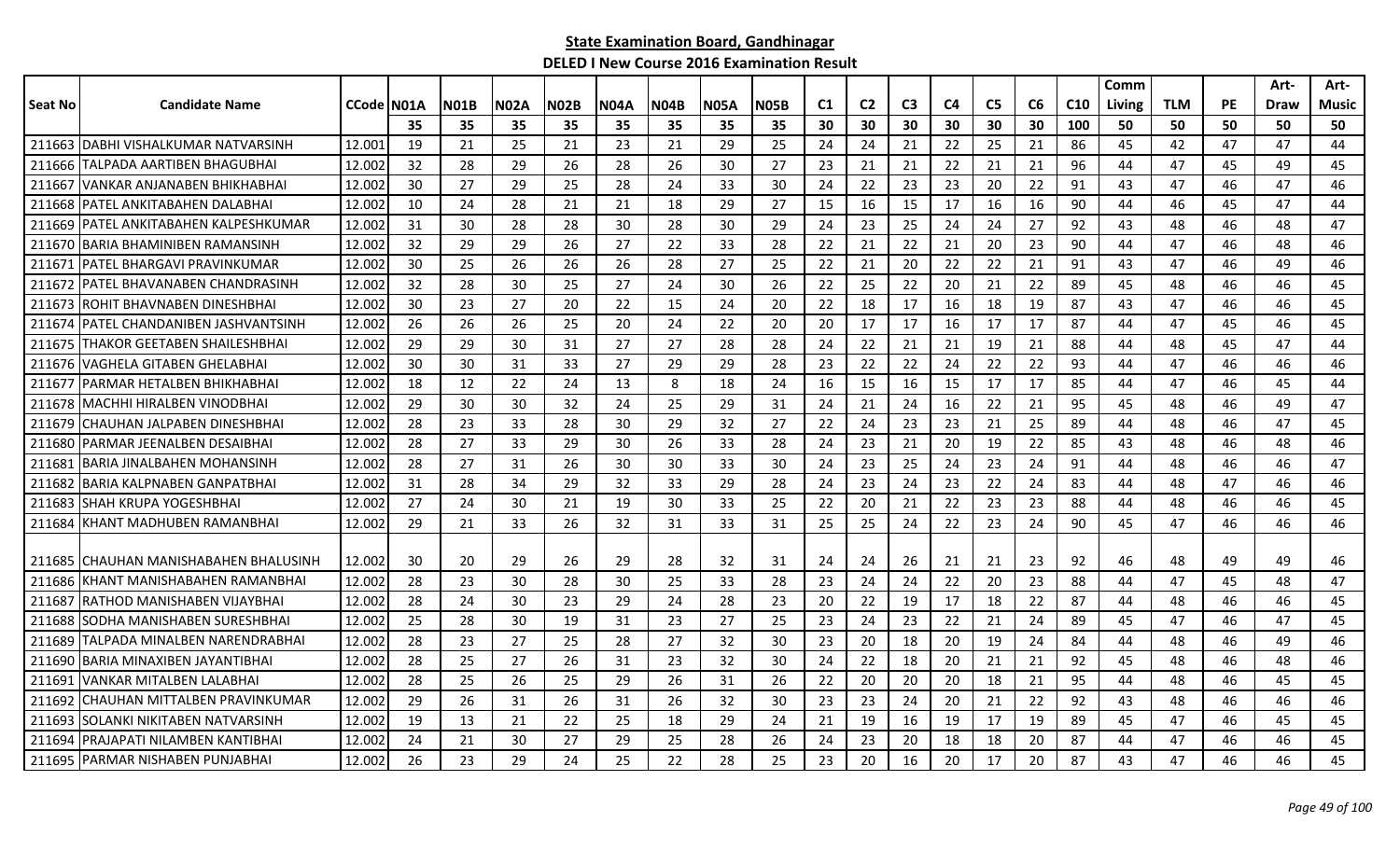|         |                                           |                    |     |             |      |              |      |             |             |             |                |                |                |                |                |                |     | Comm   |            |           | Art- | Art-  |
|---------|-------------------------------------------|--------------------|-----|-------------|------|--------------|------|-------------|-------------|-------------|----------------|----------------|----------------|----------------|----------------|----------------|-----|--------|------------|-----------|------|-------|
| Seat No | <b>Candidate Name</b>                     | <b>CCode IN01A</b> |     | <b>\01B</b> | N02A | <b>IN02B</b> | N04A | <b>N04B</b> | <b>N05A</b> | <b>NO5B</b> | C <sub>1</sub> | C <sub>2</sub> | C <sub>3</sub> | C <sub>4</sub> | C <sub>5</sub> | C6             | C10 | Living | <b>TLM</b> | <b>PE</b> | Draw | Music |
|         |                                           |                    | 35  | 35          | 35   | 35           | 35   | 35          | 35          | 35          | 30             | 30             | 30             | 30             | 30             | 30             | 100 | 50     | 50         | 50        | 50   | 50    |
|         | 211696 CHAUHAN PADMABEN KHUMANSINH        | 12.002             | 26  | 19          | 29   | 27           | 28   | 25          | 29          | 29          | 15             | 17             | 19             | 19             | 16             | 21             | 87  | 44     | 48         | 48        | 48   | 47    |
| 211697  | <b>CHAUHAN PARULBEN RAMESHBHAI</b>        | 12.002             | 23  | 24          | 30   | 26           | 29   | 20          | 33          | 25          | 21             | 18             | 17             | 15             | 16             | 20             | 93  | 44     | 48         | 46        | 48   | 46    |
| 211698  | <b>PARMAR PARULBEN BHIKHABHAI</b>         | 12.002             | 24  | 29          | 32   | 29           | 31   | 29          | 33          | 31          | 22             | 23             | 23             | 23             | 23             | 25             | 93  | 44     | 47         | 46        | 47   | 46    |
|         |                                           |                    |     |             |      |              |      |             |             |             |                |                |                |                |                |                |     |        |            |           |      |       |
|         | 211699 ISODHAPARMAR PARVATIBEN PARBATSINH | 12.002             | 30  | 30          | 31   | 29           | 25   | 28          | 32          | 32          | 24             | 25             | 24             | 25             | 23             | 26             | 88  | 45     | 47         | 46        | 47   | 46    |
| 211700  | MAKWANA PAYALBEN KANUBHAI                 | 12.002             | AB  | AB          | AB   | AB           | AB   | AB          | AB          | AB          | 13             | 10             | 11             | 12             | 3              | $\overline{3}$ | 86  | 30     | AB         | AB        | AB   | AB    |
| 211701  | <b>IDAMOR PRITIBEN BHURABHAI</b>          | 12.002             | 26  | 29          | 33   | 28           | 31   | 26          | 32          | 28          | 23             | 22             | 23             | 16             | 18             | 21             | 91  | 44     | 47         | 46        | 46   | 46    |
|         | 211702   HARIJAN PRIYANKABEN JASHVANTSINH | 12.002             | -14 | 19          | 24   | 21           | 18   | 18          | 30          | 24          | -15            | 15             | 16             | 16             | 16             | 16             | 91  | 44     | 48         | 46        | 46   | 45    |
| 211703  | IPRAJAPAT PRIYANKABEN RAMESHBHAI          | 12.002             | 27  | 24          | 30   | 24           | 25   | 24          | 33          | 28          | 22             | 23             | 21             | 20             | 19             | 22             | 91  | 44     | 48         | 48        | 47   | 46    |
| 211704  | THAKOR PRIYANKABEN ISHVARSINH             | 12.002             | 30  | 24          | 26   | 23           | 24   | 18          | 32          | 27          | 16             | 16             | 16             | 15             | 17             | 18             | 85  | 44     | 47         | 47        | 46   | 47    |
| 211705  | <b>RATHOD RAJESHVARI RAMSINH</b>          | 12.002             | 25  | 27          | 23   | 19           | 22   | 18          | 32          | 24          | 20             | 20             | 19             | 17             | 17             | 19             | 88  | 44     | 47         | 47        | 47   | 47    |
|         | 211706 RATHOD RINKUBAHEN JAVANSINH        | 12.002             | 31  | 30          | 31   | 32           | 34   | 28          | 33          | 30          | 26             | 25             | 26             | 25             | 23             | 24             | 90  | 44     | 47         | 45        | 46   | 47    |
| 211707  | IVAGHELA RINKUBEN LAXMANBHAI              | 12.002             | 31  | 25          | 29   | 27           | 23   | 26          | 32          | 29          | 23             | 21             | 18             | 21             | 20             | 22             | 89  | 44     | 47         | 45        | 47   | 46    |
| 211708  | TAVIYAD SAROJBEN RUPABHAI                 | 12.002             | 31  | 30          | 31   | 29           | 33   | 30          | 33          | 30          | 23             | 24             | 23             | 21             | 20             | 23             | 90  | 45     | 48         | 46        | 45   | 47    |
| 211709  | PARMAR SAVITABEN BHARATSINH               | 12.002             | 29  | 27          | 29   | 27           | 30   | 30          | 33          | 29          | 22             | 20             | 23             | 23             | 20             | 25             | 88  | 43     | 47         | 47        | 47   | 46    |
| 211710  | SHEKH SHAHINBANU JAFARALI                 | 12.002             | 28  | 26          | 28   | 22           | 27   | 26          | 33          | 25          | 24             | 22             | 20             | 21             | 19             | 21             | 91  | 43     | 47         | 46        | 47   | 45    |
| 211711  | IMACWAN SHAILYBEN KIRITBHAI               | 12.002             | 27  | 27          | 27   | 27           | 27   | 28          | 31          | 26          | 22             | 21             | 23             | 22             | 24             | 23             | 87  | 43     | 47         | 46        | 45   | 46    |
| 211712  | <b>PARMAR SNEHABEN VIKRAMSINH</b>         | 12.002             | 29  | 27          | 33   | 27           | 28   | 28          | 28          | 28          | 23             | 23             | 25             | 22             | 22             | 25             | 91  | 44     | 47         | 46        | 47   | 47    |
| 211713  | ROHIT SNEHALBEN GIRISHBHAI                | 12.002             | 21  | 26          | 19   | 25           | 30   | 22          | 33          | 27          | 20             | 18             | 16             | 18             | 16             | 19             | 90  | 44     | 48         | 45        | 46   | 45    |
| 211714  | KARSANI SONALBEN AMARSINH                 | 12.002             | -26 | 28          | 25   | 25           | 29   | -28         | 33          | 25          | 23             | 21             | 22             | 22             | 19             | 21             | 89  | 44     | 47         | 46        | 46   | 47    |
| 211715  | IKHANT SUMITRABEN VAGHABHAI               | 12.002             | 28  | 32          | 26   | 29           | 29   | 29          | 30          | 29          | 24             | 24             | 24             | 22             | 19             | 24             | 90  | 44     | 48         | 46        | 46   | 47    |
|         | 211716 MOMIN TABSSUM MOHAMADKALIM         | 12.002             | 30  | 24          | 23   | 29           | 29   | 28          | 32          | 29          | 23             | 24             | 24             | 22             | 20             | 24             | 95  | 44     | 48         | 46        | 48   | 47    |
| 211717  | IRATHAVA TRIPURABEN ASHOKSINH             | 12.002             | 23  | 28          | 24   | 27           | 28   | 19          | 27          | 28          | -23            | 19             | 18             | 17             | 18             | 20             | 88  | 44     | 47         | 46        | 47   | 46    |
| 211718  | ROHIT VANDANABEN DINESHBHAI               | 12.002             | 23  | 29          | 23   | 25           | 28   | 26          | 28          | 26          | 23             | 20             | 19             | 22             | 18             | 22             | 86  | 44     | 48         | 46        | 48   | 47    |
| 211719  | ROHIT VARSHABEN ISHWARBHAI                | 12.002             | 22  | 21          | 21   | 21           | 29   | 20          | 21          | 27          | 20             | 19             | 16             | 19             | 17             | 20             | 91  | 44     | 48         | 46        | 48   | 46    |
| 211720  | PARGI VINABEN JESINGBHAI                  | 12.002             | 29  | 27          | 30   | 28           | 32   | 26          | 29          | 31          | 24             | 23             | 21             | 21             | 21             | 22             | 87  | 44     | 48         | 46        | 48   | 45    |
| 211721  | <b>ITALPADA ALPESHKUMAR ARVINDBHAI</b>    | 12.003             | 29  | 26          | 29   | 27           | 26   | 23          | 28          | 26          | 22             | 21             | 19             | 22             | 25             | 23             | 91  | 42     | 44         | 42        | 44   | 43    |
| 211722  | IRATHOD HITESHKUMAR GOVINDBHAI            | 12.003             | 28  | 20          | 20   | 25           | 29   | 28          | 25          | 27          | 25             | 22             | 21             | 22             | 24             | 25             | 89  | 45     | 48         | 45        | 46   | 46    |
| 211723  | <u>IVYAS JIGNESHBHAI YOGESHBHAI</u>       | 12.003             | 23  | 22          | 26   | 18           | 25   | 24          | 27          | 23          | 25             | 24             | 23             | 25             | 24             | 26             | 95  | 48     | 48         | 44        | 44   | 44    |
|         | 211724 SOLANKI MUKESHBHAI SHANABHAI       | 12.003             | 18  | 18          | 21   | 23           | 23   | 19          | 18          | 20          | 22             | 23             | 22             | 22             | 24             | 25             | 92  | 44     | 47         | 43        | 41   | 41    |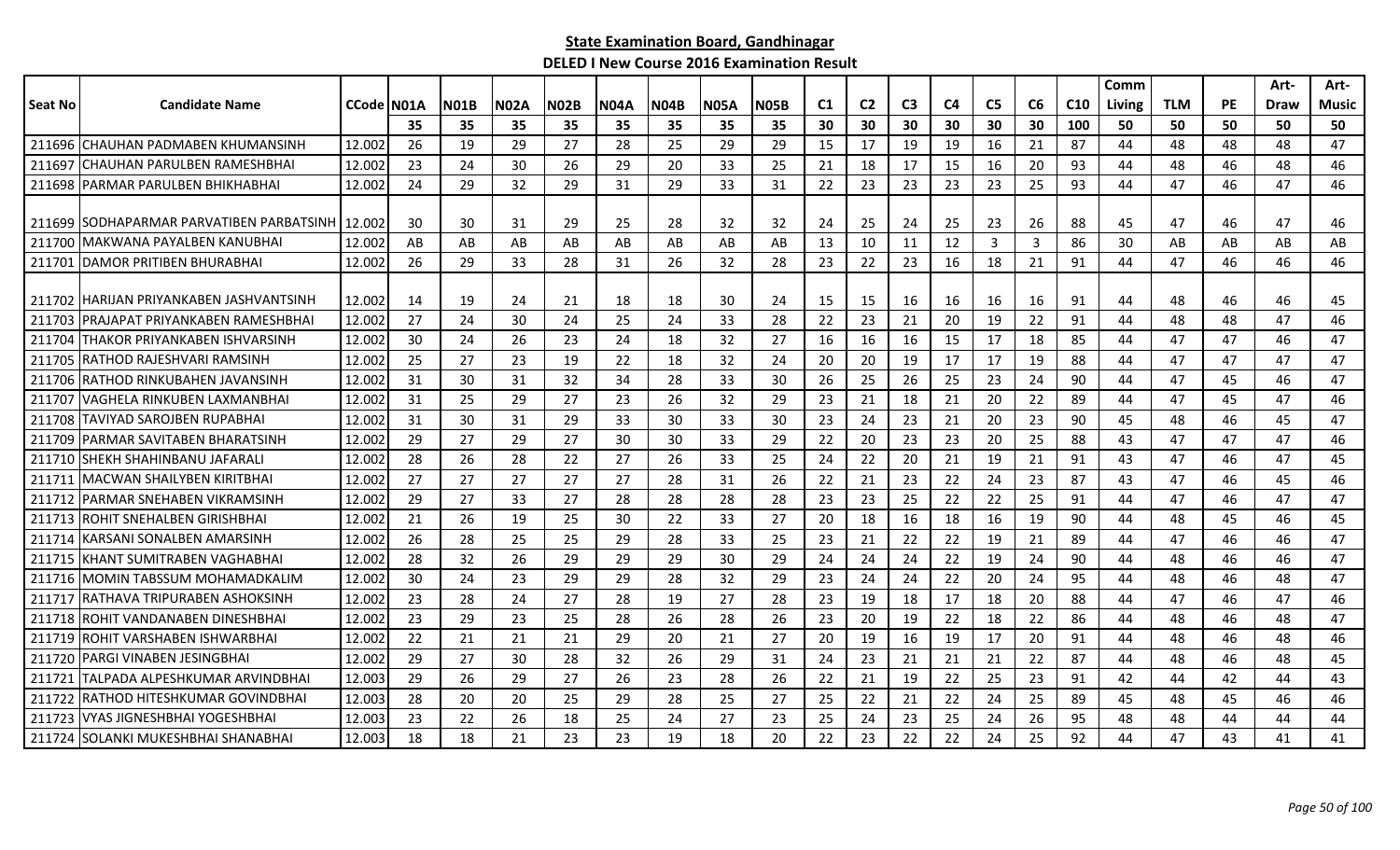|         |                                          |            |     |      |      |             |             |             |             |      |     |                |                |                |                |    |                 | Comm   |            |           | Art- | Art-  |
|---------|------------------------------------------|------------|-----|------|------|-------------|-------------|-------------|-------------|------|-----|----------------|----------------|----------------|----------------|----|-----------------|--------|------------|-----------|------|-------|
| Seat No | <b>Candidate Name</b>                    | CCode N01A |     | NO1B | N02A | <b>N02B</b> | <b>N04A</b> | <b>N04B</b> | <b>N05A</b> | N05B | C1  | C <sub>2</sub> | C <sub>3</sub> | C <sub>4</sub> | C <sub>5</sub> | C6 | C <sub>10</sub> | Living | <b>TLM</b> | <b>PE</b> | Draw | Music |
|         |                                          |            | 35  | 35   | 35   | 35          | 35          | 35          | 35          | 35   | 30  | 30             | 30             | 30             | 30             | 30 | 100             | 50     | 50         | 50        | 50   | 50    |
|         |                                          |            |     |      |      |             |             |             |             |      |     |                |                |                |                |    |                 |        |            |           |      |       |
|         | 211725 SOLANKI NARESHKUMAR RAMESHBHAI    | 12.003     | -23 | 27   | 29   | 25          | 27          | 25          | 27          | 29   | 24  | 24             | 22             | 25             | 24             | 25 | 93              | 45     | 47         | 42        | 43   | 44    |
| 211726  | <b>ISOLANKI PANKAJKUMAR RASIKBHAI</b>    | 12.003     | 29  | 27   | 29   | 23          | 28          | 28          | 29          | 25   | 26  | 23             | 23             | 24             | 26             | 26 | 95              | 48     | 48         | 41        | 46   | 42    |
| 211727  | SOLANKI PRAKASHBHAI FATESINHBHAI         | 12.003     | AB  | AB   | AB   | AB          | AB          | AB          | AB          | AB   | -19 | 21             | 19             | 21             | 22             | 22 | 89              | 42     | 47         | 42        | 45   | 43    |
|         | 211728 PANCHAL PRATIKKUMAR LALJIBHAI     | 12.003     | AB  | AB   | AB   | AB          | AB          | AB.         | AB          | AB   | -20 | 20             | 21             | 21             | 22             | 22 | 89              | 44     | 46         | 42        | 43   | 44    |
|         | 211729 CHUNARA SAGARKUMAR DINESHBHAI     | 12.003     | 26  | 23   | 29   | 24          | 27          | 27          | 32          | 24   | 22  | 21             | 22             | 22             | 24             | 25 | 89              | 44     | 46         | 43        | 44   | 44    |
|         | 211730 BHOI SATISHKUMAR JAYANTIBHAI      | 12.003     | 22  | 18   | 23   | 20          | 23          | 21          | 33          | 21   | 22  | 21             | 22             | 22             | 24             | 24 | 93              | 44     | 45         | 44        | 43   | 44    |
| 211731  | JPURABIYA VIJAYKUMAR RATANBHAI           | 12.003     | 23  | 22   | 27   | 18          | 21          | 20          | 18          | 24   | 20  | 20             | 18             | 19             | 20             | 23 | 86              | 42     | 46         | 42        | 44   | 43    |
| 211732  | IRATHOD VIJAYKUMAR GOVINDBHAI            | 12.003     | 25  | 24   | 30   | 22          | 27          | 22          | 23          | 26   | 22  | 22             | 22             | 24             | 24             | 26 | 92              | 44     | 47         | 43        | 43   | 42    |
| 211733  | <b>IRATHOD VIJAYKUMAR CHANDUBHAI</b>     | 12.003     | 22  | 19   | 24   | 19          | 20          | 18          | 32          | 23   | 22  | 23             | 22             | 22             | 23             | 25 | 90              | 45     | 46         | 42        | 43   | 43    |
| 211734  | <u>IVYAS VISHALBHAI YOGESHBHAI</u>       | 12.003     | 13  | 16   | 23   | 21          | 16          | $\Omega$    | 33          | 25   | 20  | 21             | 21             | 22             | 23             | 24 | 91              | 48     | 46         | 42        | 44   | 43    |
|         | 211745 CHAMAR AJITBHAI SAVJIBHAI         | 12.004     | AB  | AB   | AB   | AB          | AB          | AB          | AB          | AB   | AB  | AB             | AB             | AB             | AB             | AB | AB              | 35     | AB         | AB        | AB   | AB    |
|         | 211746 CHAMAR ANILKUMAR DHANABHAI        | 12.004     | AB  | AB   | AB   | AB          | AB          | AB          | AB          | AB   | 20  | 25             | 25             | 25             | 25             | 25 | 80              | 38     | 44         | 44        | 46   | 44    |
|         |                                          |            |     |      |      |             |             |             |             |      |     |                |                |                |                |    |                 |        |            |           |      |       |
|         | 211747   PARMAR DHARMENDRAKUMAR LALABHAI | 12.004     | 9   | 12   | AB   | AB          | AB          | AB          | AB          | AB   | 26  | 27             | 25             | 27             | 22             | 20 | 76              | 42     | 45         | 42        | 43   | 45    |
| 211748  | ISOLANKI DIPAKKUMAR GANESHBHAI           | 12.004     | AB  | AB   | AB   | AB          | AB          | AB          | AB          | AB   | AB  | AB             | AB             | AB             | AB             | AB | AB              | 33     | AB         | AB        | AB   | AB    |
| 211749  | PARMAR DIPIKABEN VINODCHANDRA            | 12.004     | 30  | 28   | 28   | 27          | 26          | 26          | 24          | 28   | 28  | 25             | 25             | 28             | 28             | 25 | 80              | 46     | 45         | 44        | 46   | 44    |
| 211750  | <b>CHAMAR GIRISHKUMAR SHANABHAI</b>      | 12.004     | AB  | AB   | AB   | AB          | AB          | AB          | AB          | AB   | AB  | AB             | AB             | AB             | AB             | AB | AB              | 35     | AB         | AB        | AB   | AB    |
| 211751  | IBHANGI GOVINDBHAI BHARATBHAI            | 12.004     | AB  | AB   | AB   | AB          | AB          | AB          | AB          | AB   | 20  | 25             | 20             | 25             | 25             | 25 | 75              | 44     | 43         | 45        | 47   | 46    |
| 211752  | ICHAMAR HARESHBHAI LIMBABHAI             | 12.004     | AB  | AB   | AB   | AB          | AB          | AB          | AB          | AB   | AB  | AB             | AB             | AB             | AB             | AB | AB              | 36     | AB         | AB        | AB   | AB    |
|         | 211753 THAKOR HIRALBAHEN RAMSINH         | 12.004     | 31  | 21   | 31   | 27          | 29          | 26          | 31          | 30   | 28  | 28             | 28             | 28             | 28             | 25 | 90              | 48     | 45         | 48        | 47   | 48    |
| 211754  | CHAMAR HITESHBHAI MAGANBHAI              | 12.004     | AB  | AB   | AB   | AB          | AB          | AB.         | AB          | AB   | AB  | AB             | AB             | AB             | AB             | AB | AB              | 34     | AB         | AB        | AB   | AB    |
| 211755  | IVAGADIA LALABHAI SUKHABHAI              | 12.004     | AB  | AB   | AB   | AB          | AB          | AB          | AB          | AB   | 20  | 20             | 25             | 25             | 25             | 25 | 77              | 36     | 40         | 41        | 41   | 40    |
| 211756  | ICHAMAR MAHENDRABHAI KANTIBHAI           | 12.004     | AB  | AB   | AB   | AB          | AB          | AB          | AB          | AB   | AB  | AB             | AB             | AB             | AB             | AB | AB              | 36     | AB         | AB        | AB   | AB    |
| 211757  | PARMAR MANISHABEN DADUBHAI               | 12.004     | 21  | 22   | 22   | 23          | 23          | 27          | 27          | 29   | 28  | 28             | 28             | 28             | 25             | 25 | 90              | 48     | 45         | 45        | 46   | 45    |
|         | 211758 BILWAL NILESHBHAI GENDALBHAI      | 12.004     | AB  | AB   | AB   | AB          | AB          | AB          | AB          | AB   | 28  | 25             | 28             | 28             | 25             | 26 | 95              | 45     | 44         | 46        | 45   | 45    |
|         |                                          |            |     |      |      |             |             |             |             |      |     |                |                |                |                |    |                 |        |            |           |      |       |
|         | 211759 VANKAR NIRMALABAHEN RAMESHBHAI    | 12.004     | 28  | 18   | 22   | 20          | 20          | 24          | 29          | 25   | -28 | 28             | 25             | 26             | 28             | 28 | 95              | 48     | 44         | 45        | 47   | 47    |
|         | 211760 BHOKAN PANKAJKUMAR GARVARSINH     | 12.004     | AB  | AB   | AB   | AB          | AB          | AB          | AB          | AB   | 26  | 28             | 27             | 27             | 28             | 28 | 92              | 44     | 46         | 42        | 44   | 45    |
| 211761  | CHAMAR RADHIKABEN JETHABHAI              | 12.004     | AB  | AB   | AB.  | AB          | AB          | AB.         | AB          | AB   | AB  | AB.            | AB             | AB             | AB             | AB | AB              | 35     | AB         | AB        | AB   | AB    |
|         | 211762 IDAMOR RAJKUMAR BHAGWANBHAI       | 12.004     | 24  | 19   | 26   | 25          | 22          | 26          | 26          | 27   | 20  | 25             | 25             | 20             | 25             | 25 | 85              | 42     | 42         | 44        | 46   | 44    |
|         | 211763 SINGADA RAMABEN NARSINGBHAI       | 12.004     | AB  | AB   | AB   | AB          | AB          | AB          | AB          | AB   | 22  | 25             | 25             | 25             | 25             | 25 | 75              | 37     | 42         | 42        | 45   | 45    |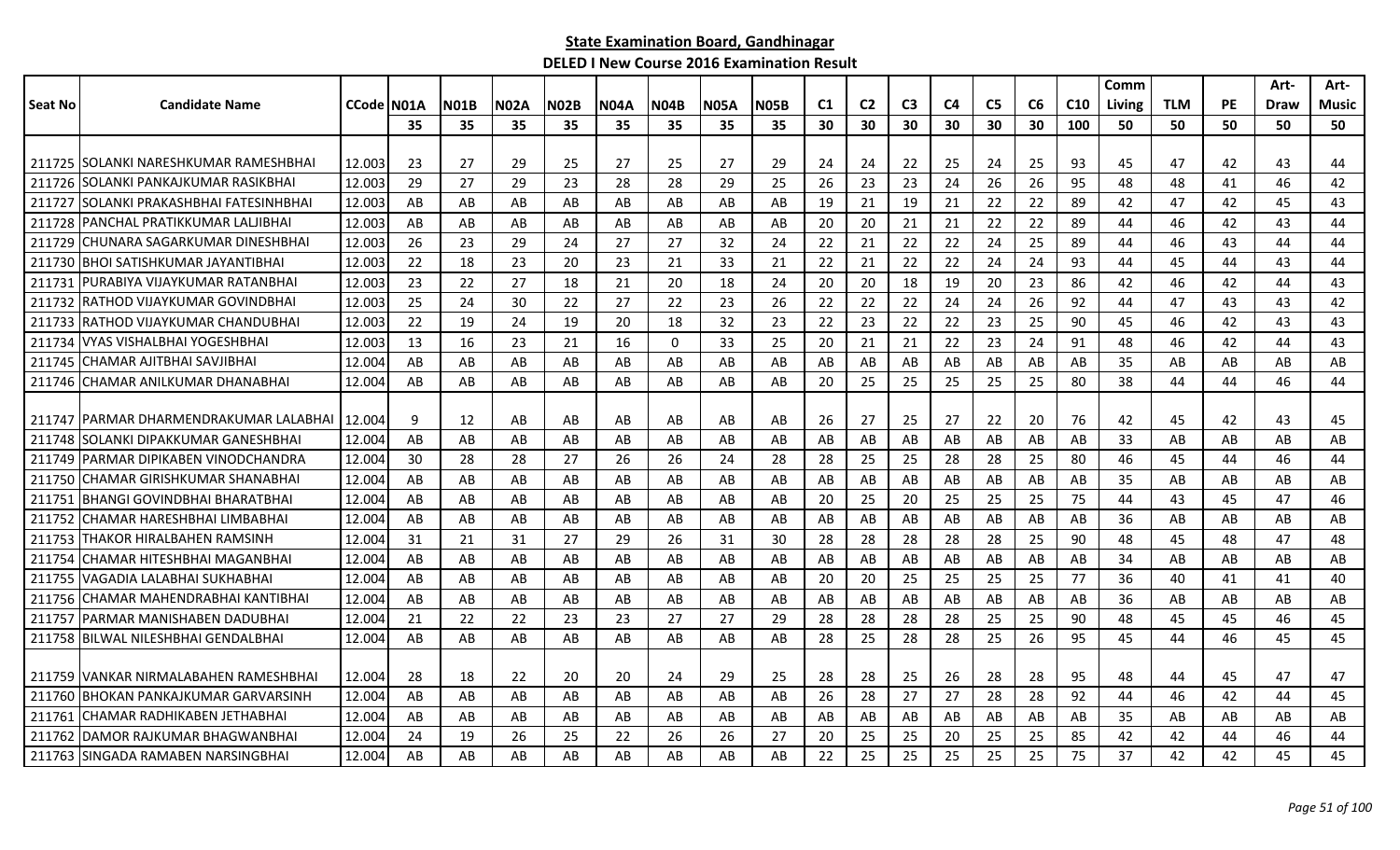|                |                                           |            |     |             |             |             |             |             |             |             |                |                |                |                |                |    |                 | Comm   |            |           | Art-        | Art-         |
|----------------|-------------------------------------------|------------|-----|-------------|-------------|-------------|-------------|-------------|-------------|-------------|----------------|----------------|----------------|----------------|----------------|----|-----------------|--------|------------|-----------|-------------|--------------|
| <b>Seat No</b> | <b>Candidate Name</b>                     | CCode N01A |     | <b>N01B</b> | <b>N02A</b> | <b>N02B</b> | <b>N04A</b> | <b>N04B</b> | <b>N05A</b> | <b>N05B</b> | C <sub>1</sub> | C <sub>2</sub> | C <sub>3</sub> | C <sub>4</sub> | C <sub>5</sub> | C6 | C <sub>10</sub> | Living | <b>TLM</b> | <b>PE</b> | <b>Draw</b> | <b>Music</b> |
|                |                                           |            | 35  | 35          | 35          | 35          | 35          | 35          | 35          | 35          | 30             | 30             | 30             | 30             | 30             | 30 | 100             | 50     | 50         | 50        | 50          | 50           |
| 211764         | <b>PARMAR RANJANBAHEN RAMABHAI</b>        | 12.004     | AB  | AB          | AB          | AB          | AB          | AB          | AB          | AB          | AB             | AB             | AB             | AB             | AB             | AB | AB              | 32     | AB         | AB        | AB          | AB           |
|                | 211765 PARGI SANJAYKUMAR NANJIBHAI        | 12.004     | 20  | 13          | 23          | 14          | 20          | 22          | 21          | 21          | 25             | 25             | 20             | 20             | 25             | 25 | 85              | 39     | 44         | 41        | 44          | 43           |
|                | 211766 PARMAR SAVITABAHEN SHANABHAI       | 12.004     | AB  | AB          | AB          | AB          | AB          | AB          | AB          | AB          | AB             | AB             | AB             | AB             | AB             | AB | AB              | 34     | AB         | AB        | AB          | AB           |
|                | 211767 PARGI SURESHKUMAR BADJIBHAI        | 12.004     | 18  | 16          | 28          | 22          | 24          | 21          | 25          | 29          | 28             | 28             | 28             | 25             | 28             | 25 | 90              | 40     | 42         | 45        | 45          | 45           |
|                | PARMAR YOGENDRASINH                       |            |     |             |             |             |             |             |             |             |                |                |                |                |                |    |                 |        |            |           |             |              |
|                | 211768 BHUPENDRASINH                      | 12.004     | -31 | 24          | 30          | 28          | 32          | 31          | 26          | 31          | 28             | 27             | 27             | 28             | 28             | 28 | 95              | 49     | 45         | 47        | 47          | 48           |
| 211771         | IPATEL ANANDKUMAR RAJNIKANT               | 12.016     | 24  | 19          | 29          | 25          | 27          | 33          | 28          | 32          | 20             | 21             | 21             | 19             | 20             | 23 | 90              | 43     | 46         | 44        | 46          | 48           |
|                | 211772   PATEL AVANIBEN MAHENDRABHAI      | 12.016     | 28  | 26          | 29          | 21          | 25          | 30          | 27          | 32          | 24             | 21             | 21             | 25             | 24             | 22 | 89              | 43     | 47         | 44        | 49          | 46           |
|                | <b>GANDHI BHAVESHKUMAR</b>                |            |     |             |             |             |             |             |             |             |                |                |                |                |                |    |                 |        |            |           |             |              |
|                | 211773 PARSOTTAMBHAI                      | 12.016     | AB  | AB          | AB          | AB          | AB          | AB          | AB          | AB          | AB             | AB             | AB             | AB             | AB             | AB | AB              | AB     | AB         | AB        | AB          | AB           |
| 211774         | <b>PARMAR BHUMIKABEN KANTIBHAI</b>        | 12.016     | 23  | 17          | 22          | 12          | 19          | 15          | 26          | 19          | 20             | 19             | 16             | 20             | 20             | 18 | 91              | 44     | 46         | 45        | 47          | 48           |
|                | 211775 BARIA KAUSHALYABEN PRABHATSINH     | 12.016     | 31  | 24          | 27          | 31          | 27          | 28          | 32          | 27          | 26             | 25             | 25             | 26             | 26             | 25 | 90              | 45     | 48         | 44        | 49          | 48           |
|                | 211776 PATEL KOMALBEN NATVARBHAI          | 12.016     | 25  | 18          | 25          | 27          | 23          | 23          | 33          | 18          | 24             | 21             | 19             | 18             | 22             | 18 | 87              | 45     | 48         | 45        | 49          | 49           |
|                | 211777   MAYAVANSHI MANSHI BHANUBHAI      | 12.016     | 28  | 27          | 31          | 30          | 27          | 33          | 32          | 27          | 27             | 26             | 25             | 27             | 27             | 24 | 90              | 46     | 49         | 45        | 48          | 47           |
|                |                                           |            |     |             |             |             |             |             |             |             |                |                |                |                |                |    |                 |        |            |           |             |              |
|                | 211778   MALEK SAMIRABANU MUSTAKAHEMAD    | 12.016     | -29 | 23          | 25          | 27          | 29          | 34          | 31          | 27          | 24             | 23             | 23             | 24             | 23             | 23 | 92              | 44     | 48         | 45        | 49          | 47           |
|                | 211779 MACHHI SHILPABEN KIRITBHAI         | 12.016     | 26  | 27          | 29          | 26          | 27          | 26          | 33          | 26          | 27             | 26             | 27             | 26             | 25             | 25 | 88              | 45     | 49         | 44        | 48          | 46           |
|                | 211780 PATHAN TANVEERBANU FIROJKHAN       | 12.016     | 28  | 22          | 30          | 30          | 28          | 31          | 32          | 30          | 26             | 25             | 27             | 27             | 26             | 25 | 92              | 47     | 49         | 45        | 47          | 48           |
|                | 211788 PATEL APEXABEN CHANDUBHAI          | 23.031     | AB  | AB          | AB          | AB          | AB          | AB          | AB          | AB          | 28             | 29             | 27             | 28             | 29             | 28 | 95              | 41     | 45         | 45        | 49          | 44           |
| 211789         | <b>IVANKAR ASHABEN GOVINDBHAI</b>         | 23.031     | 20  | 21          | 28          | 30          | 27          | 9           | 27          | 18          | 29             | 29             | 28             | 26             | 28             | 26 | 93              | 44     | 41         | 41        | 45          | 35           |
|                | 211790 IPARMAR BHANUBAHEN NARESHBHAI      | 23.031     | 20  | 20          | 27          | 30          | 27          | 12          | 20          | 20          | 28             | 24             | 28             | 27             | 27             | 28 | 96              | 40     | 45         | 41        | 47          | 38           |
|                |                                           |            |     |             |             |             |             |             |             |             |                |                |                |                |                |    |                 |        |            |           |             |              |
|                | 211791   PARMAR BHARATIBEN DEVCHANDBHAI   | 23.031     | AB  | AB          | AB          | AB          | AB          | AB          | AB          | AB          | 29             | 27             | 24             | 28             | 29             | 28 | 95              | 44     | 43         | 43        | 45          | 38           |
|                | 211792 PARMAR BHAVANABEN DAHYABHAI        | 23.031     | AB  | AB          | AB          | AB          | AB          | AB          | AB          | AB          | 28             | 28             | 27             | 22             | 29             | 28 | 91              | 43     | AB         | AB        | AB          | AB           |
|                |                                           |            |     |             |             |             |             |             |             |             |                |                |                |                |                |    |                 |        |            |           |             |              |
|                | 211793 RATHOD BHAVESHKUMAR AMRUTBHAI      | 23.031     | AB  | AB          | AB          | AB          | AB          | AB          | AB          | AB          | 28             | 28             | 29             | 28             | 29             | 27 | 94              | 42     | 47         | AB        | 42          | AB           |
|                | 211794 BHAMBHI CHHYABEN KANTIBHAI         | 23.031     | AB  | AB          | AB          | AB          | AB          | AB          | AB          | AB          | 27             | 26             | 24             | 22             | 29             | 28 | 96              | 42     | 47         | 41        | 45          | 31           |
|                |                                           |            |     |             |             |             |             |             |             |             |                |                |                |                |                |    |                 |        |            |           |             |              |
|                | 211795   RATHOD DASHARATHBHAI JAYANTIBHAI | 23.031     | AB  | AB          | AB          | AB          | AB          | AB          | AB          | AB          | 28             | 29             | 28             | 27             | 26             | 24 | 92              | 43     | 47         | AB        | 46          | AB           |
|                | 211796   PATEL DIMPALBEN BHARATBHAI       | 23.031     | AB  | AB          | AB          | AB          | AB          | AB          | AB          | AB          | 29             | 28             | 24             | 23             | 28             | 29 | 91              | 42     | 46         | 44        | 43          | 41           |
| 211797         | <b>TIRGAR HETALBAHEN RATILAL</b>          | 23.031     | AB  | AB          | AB          | AB          | AB          | AB          | AB          | AB          | 28             | 26             | 27             | 27             | 27             | 28 | 90              | 41     | 45         | AB        | 46          | AB           |
|                | 211798   PARMAR JAGRUTIBEN HASMUKHBHAI    | 23.031     | AB  | AB          | AB          | AB          | AB          | AB          | AB          | AB          | 28             | 29             | 27             | 25             | 24             | 28 | 92              | 45     | 43         | AB        | 44          | AB           |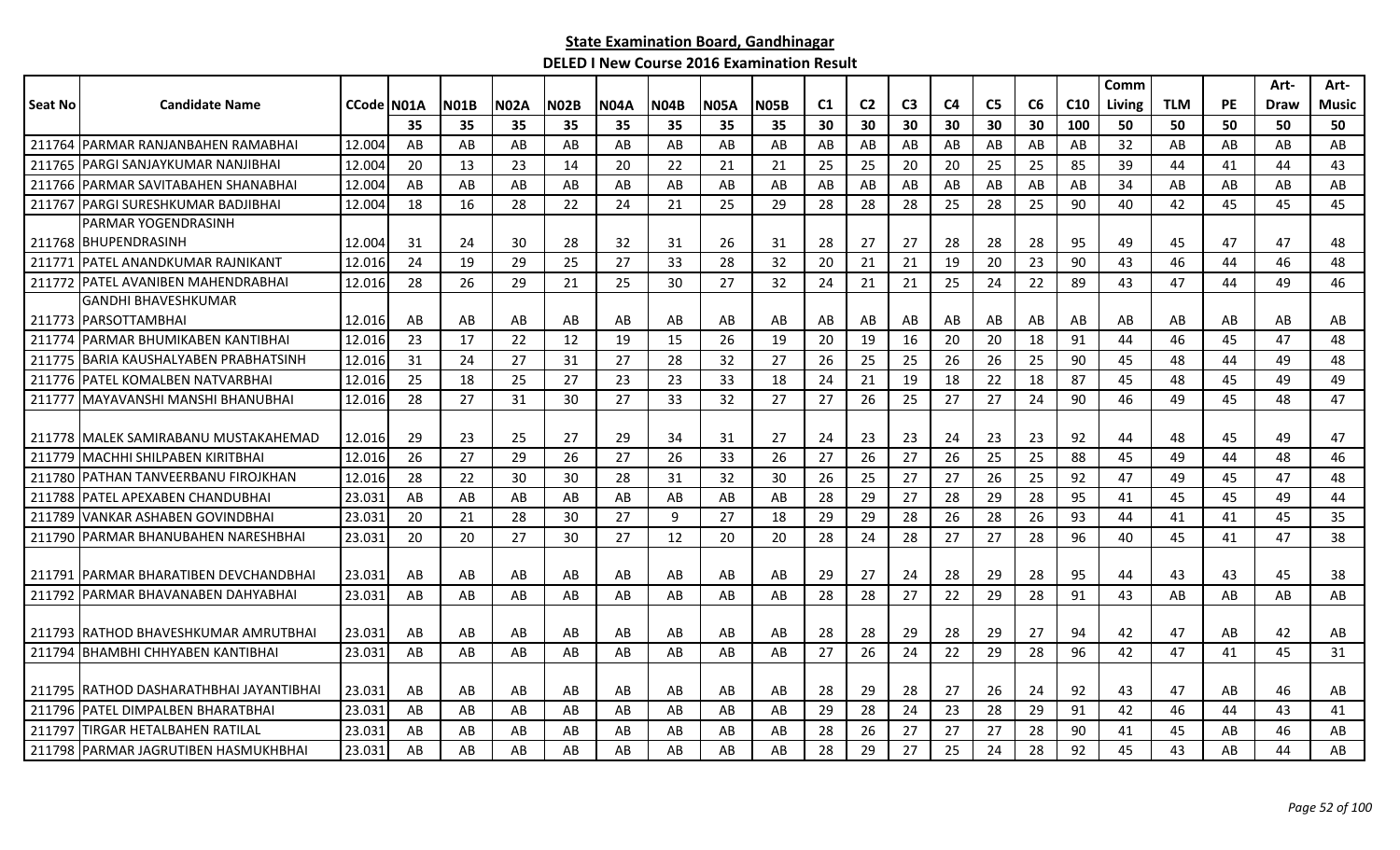|         |                                         |             |    |             |             |             |             |             |             |             |    |                |                |    |                |    |                 | Comm   |            |           | Art- | Art-  |
|---------|-----------------------------------------|-------------|----|-------------|-------------|-------------|-------------|-------------|-------------|-------------|----|----------------|----------------|----|----------------|----|-----------------|--------|------------|-----------|------|-------|
| Seat No | <b>Candidate Name</b>                   | CCode IN01A |    | <b>N01B</b> | <b>N02A</b> | <b>N02B</b> | <b>N04A</b> | <b>N04B</b> | <b>N05A</b> | <b>N05B</b> | C1 | C <sub>2</sub> | C <sub>3</sub> | C4 | C <sub>5</sub> | C6 | C <sub>10</sub> | Living | <b>TLM</b> | <b>PE</b> | Draw | Music |
|         |                                         |             | 35 | 35          | 35          | 35          | 35          | 35          | 35          | 35          | 30 | 30             | 30             | 30 | 30             | 30 | 100             | 50     | 50         | 50        | 50   | 50    |
| 211799  | <b>PARMAR JAYABEN ISHVARBHAI</b>        | 23.031      | AB | AB          | AB          | AB          | AB          | AB          | AB          | AB          | 28 | 27             | 27             | 26 | 25             | 25 | 94              | 42     | 44         | 42        | 44   | 40    |
| 211800  | JADAV JAYESHKUMAR SITARAMBHAI           | 23.031      | AB | AB          | AB          | AB          | AB          | AB          | AB          | AB          | 27 | 26             | 25             | 24 | 23             | 28 | 92              | 41     | 44         | 45        | 44   | 42    |
| 211801  | lVANKAR JIGNESHKUMAR MAGANBHAI          | 23.031      | AB | AB          | AB          | AB          | AB          | AB          | AB          | AB          | 26 | 27             | 27             | 24 | 25             | 23 | 88              | 44     | 47         | AB        | 47   | AB    |
| 211802  | <b>VANKAR KANCHANBEN MULABHAI</b>       | 23.031      | AB | AB          | AB          | AB          | AB          | AB          | AB          | AB          | 28 | 27             | 25             | 24 | 23             | 22 | 85              | 45     | 44         | AB        | 45   | AB    |
|         | 211803 PARMAR KESHAVKUMAR KAMLESHBHAI   | 23.031      | AB | AB          | AB          | AB          | AB          | AB          | AB          | AB          | 27 | 26             | 24             | 24 | 21             | 28 | 91              | 46     | 48         | AB        | 48   | AB    |
|         | 211804   VARMA MAYAKUMARI PRAVINCHANDRA | 23.031      | AB | AB          | AB          | AB          | AB          | AB          | AB          | AB          | 28 | 27             | 26             | 26 | 26             | 24 | 92              | 44     | 48         | 41        | 47   | 38    |
| 211805  | SOLANKI MINAKUMARI ARAKHABHAI           | 23.031      | 14 | 19          | 23          | 28          | 30          | 7           | 20          | 22          | 27 | 27             | 24             | 25 | 28             | 29 | 93              | 45     | 45         | 41        | 43   | 39    |
| 211806  | VANKAR MINAXIBEN CHHAGANBHAI            | 23.031      | AB | AB          | AB          | AB          | AB          | AB          | AB          | AB          | 28 | 29             | 27             | 26 | 25             | 25 | 90              | 43     | 43         | AB        | 45   | AB    |
| 211807  | PANDYA NIJALBAHEN BHAVANBHAI            | 23.031      | AB | AB          | AB          | AB          | AB          | AB          | AB          | AB          | 29 | 29             | 29             | 28 | 27             | 27 | 95              | 44     | AB         | AB        | AB   | AB    |
| 211808  | PANDYA NILAMBAHEN CHAMPAKLAL            | 23.03       | 5  | 18          | 18          | 25          | 23          | 5           | 20          | 19          | 28 | 27             | 26             | 26 | 24             | 23 | 91              | 45     | 44         | 42        | 47   | 39    |
| 211809  | SHRIMALI PANKAJKUMAR NANABHAI           | 23.031      | 19 | 13          | 20          | 30          | 20          | 5           | 22          | 23          | 29 | 27             | 27             | 28 | 26             | 24 | 90              | 44     | 43         | AB        | 43   | AB    |
|         | 211810 PARMAR PINKIBEN SAVABHAI         | 23.031      | AB | AB          | AB          | AB          | AB          | AB          | AB          | AB          | 28 | 29             | 23             | 24 | 27             | 27 | 90              | 43     | 44         | 43        | 44   | 45    |
| 211811  | IPATEL PRATIKBHAI NATUBHAI              | 23.031      | AB | AB          | AB          | AB          | AB          | AB          | AB          | AB          | 27 | 26             | 24             | 24 | 25             | 28 | 91              | 43     | 47         | 44        | 43   | 39    |
| 211812  | PANDYA RAHULKUMAR BABULAL               | 23.031      | AB | AB          | AB          | AB          | AB          | AB          | AB          | AB          | 24 | 24             | 25             | 26 | 26             | 27 | 92              | 44     | 47         | 42        | 45   | 42    |
| 211813  | PATEL RAJKUMAR HARESHBHAI               | 23.031      | AB | AB          | AB          | AB          | AB          | AB          | AB          | AB          | 24 | 24             | 27             | 28 | 29             | 23 | 92              | 45     | 44         | 44        | 43   | 38    |
| 211814  | GARASIYA RAJUBHAI RAMANBHAI             | 23.031      | AB | AB          | AB          | AB          | AB          | AB          | AB          | AB          | AB | AB             | AB             | AB | AB             | AB | AB              | AB     | AB         | AB        | AB   | AB    |
| 211815  | PARMAR RINKUBEN BHIKHABHAI              | 23.031      | 25 | 21          | 28          | 30          | 26          | 8           | 27          | 24          | 28 | 28             | 29             | 29 | 27             | 27 | 95              | 44     | 45         | 41        | 41   | 40    |
| 211816  | <b>IPATEL SHRADDHABEN SANJAYBHAI</b>    | 23.031      | AB | AB          | AB          | AB          | AB          | AB          | AB          | AB          | 27 | 27             | 29             | 29 | 26             | 26 | 96              | 43     | 43         | 47        | 49   | 38    |
| 211817  | IPARMAR SHWETABEN PREMJIBHAI            | 23.031      | 28 | 20          | 29          | 32          | 32          | 20          | 27          | 27          | 28 | 28             | 29             | 23 | 23             | 26 | 90              | 45     | 46         | 43        | 45   | 45    |
| 211818  | IPARMAR SNEHALBEN PRAVINBHAI            | 23.031      | AB | AB          | AB          | AB          | AB          | AB          | AB          | AB          | 29 | 29             | 29             | 28 | 24             | 27 | 92              | 44     | AB         | AB        | AB   | AB    |
| 211819  | IPANDYA SONALBEN REVABHAI               | 23.031      | 27 | 26          | 29          | 30          | 31          | 23          | 28          | 26          | 29 | 27             | 27             | 26 | 25             | 24 | 93              | 43     | 42         | 42        | 45   | 45    |
| 211820  | <b>BHABHOR SURMILABEN FULABHAI</b>      | 23.031      | AB | AB          | AB          | AB          | AB          | AB          | AB          | AB          | 27 | 27             | 26             | 24 | 26             | 27 | 92              | 44     | 46         | 43        | 46   | 39    |
| 211821  | PARMAR SURYAKIRAN DAHYABHAI             | 23.031      | AB | AB          | AB          | AB          | AB          | AB.         | AB          | AB          | 26 | 26             | 27             | 28 | 29             | 29 | 95              | 43     | AB         | AB        | AB   | AB    |
| 211822  | PATEL TEJALKUMARI HARESHBHAI            | 23.031      | AB | AB          | AB          | AB          | AB          | AB          | AB          | AB          | 25 | 25             | 27             | 29 | 28             | 28 | 94              | 45     | 44         | 44        | 46   | 37    |
| 211825  | ISOLANKI BHAVANABEN PRATAPSINH          | 23.045      | 27 | 26          | 28          | 30          | 28          | 28          | 28          | 27          | 28 | 28             | 29             | 28 | 29             | 29 | 97              | 48     | 50         | 47        | 50   | 43    |
|         | 211826 KATARA CHANDNIBEN RAMANLAL       | 23.045      | 26 | 23          | 30          | 30          | 25          | 27          | 24          | 26          | 28 | 28             | 29             | 28 | 29             | 29 | 96              | 48     | 48         | 48        | 49   | 41    |
|         | 211827 SANGADA EKTABEN NATUBHAI         | 23.045      | AB | AB          | AB          | AB          | AB          | AB          | AB          | AB          | AB | AB             | AB             | AB | AB             | AB | AB              | AB     | AB         | AB        | AB   | AB    |
|         | 211828 PANDOR MADHVASIBEN GORDHANBHAI   | 23.045      | 28 | 28          | 27          | 29          | 27          | 23          | 23          | 23          | 27 | 29             | 28             | 28 | 28             | 28 | 95              | 46     | 48         | 46        | 46   | 44    |
|         | 211829   PARGI RAMILABEN PRATAPBHAI     | 23.045      | 27 | 24          | 25          | 29          | 31          | 18          | 24          | 22          | 27 | 29             | 28             | 28 | 28             | 28 | 95              | 47     | 49         | 48        | 47   | 43    |
|         |                                         |             |    |             |             |             |             |             |             |             |    |                |                |    |                |    |                 |        |            |           |      |       |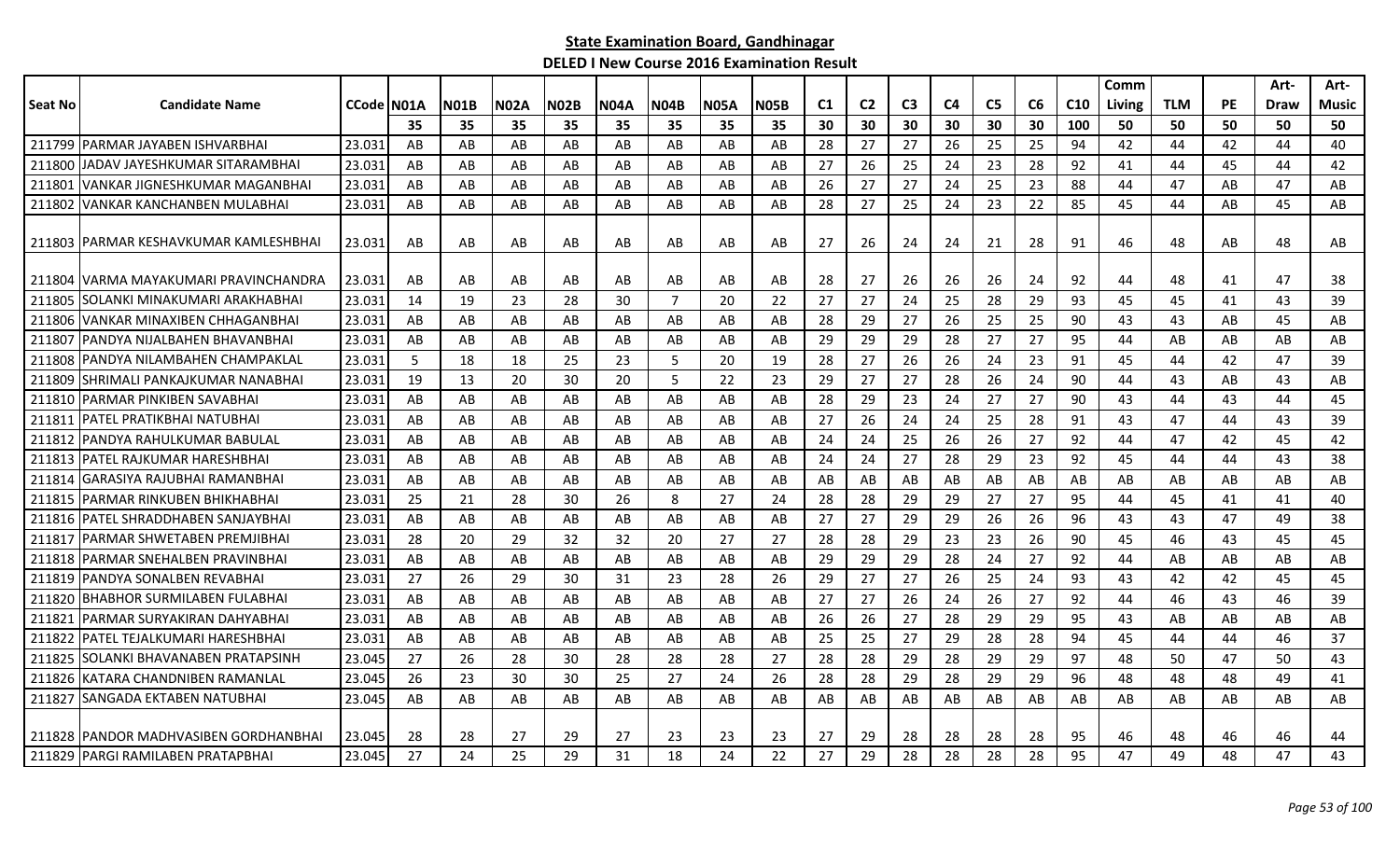|         |                                         |            |     |             |             |             |             |             |             |             |                |                |                |                |                |    |                 | Comm   |            |           | Art- | Art-  |
|---------|-----------------------------------------|------------|-----|-------------|-------------|-------------|-------------|-------------|-------------|-------------|----------------|----------------|----------------|----------------|----------------|----|-----------------|--------|------------|-----------|------|-------|
| Seat No | <b>Candidate Name</b>                   | CCode N01A |     | <b>N01B</b> | <b>N02A</b> | <b>N02B</b> | <b>N04A</b> | <b>N04B</b> | <b>N05A</b> | <b>N05B</b> | C <sub>1</sub> | C <sub>2</sub> | C <sub>3</sub> | C <sub>4</sub> | C <sub>5</sub> | C6 | C <sub>10</sub> | Living | <b>TLM</b> | <b>PE</b> | Draw | Music |
|         |                                         |            | 35  | 35          | 35          | 35          | 35          | 35          | 35          | 35          | 30             | 30             | 30             | 30             | 30             | 30 | 100             | 50     | 50         | 50        | 50   | 50    |
|         | 211830 PANDOR SONALBEN GANPATBHAI       | 23.045     | 24  | 24          | 26          | 30          | 33          | 19          | 23          | 25          | 29             | 28             | 28             | 28             | 29             | 28 | 96              | 46     | 48         | 48        | 47   | 45    |
| 211831  | <b>IDAMOR VEELASHBEN DALSINGBHAI</b>    | 23.045     | AB  | AB          | AB          | AB          | AB          | AB          | AB          | AB          | 29             | 28             | 28             | 28             | 29             | 28 | 96              | 47     | 48         | 47        | 49   | 43    |
| 211832  | IDAMOR VISHNUBEN RAMJIBHAI              | 23.045     | 23  | 21          | 24          | 30          | 30          | 3           | 22          | 23          | 29             | 27             | 28             | 27             | 28             | 28 | 96              | 47     | 50         | 45        | 48   | 45    |
|         | 211843 VASAVA BHAVIKABEN SOMABHAI       | 14.002     | AB  | AB          | AB          | AB          | AB          | AB          | AB          | AB          | 12             | 11             | 12             | 13             | 11             | 12 | AB              | 21     | AB         | AB        | AB   | AB    |
|         | 211844 CHAUDHARI BHUMIKABEN NANSINGBHAI | 14.002     | 27  | 24          | 28          | 26          | 30          | 23          | 29          | 24          | 23             | 22             | 23             | 25             | 24             | 23 | 90              | 44     | 43         | 43        | 44   | 47    |
|         | 211845 GANDHI BINDIYABEN PRAKASHCHANDRA | 14.002     | AB  | AB          | AB          | AB          | AB          | AB          | AB          | AB          | 13             | 12             | 12             | 14             | 14             | 10 | AB              | 20     | AB         | AB        | AB   | AB    |
| 211846  | IMAHALA CHANDANBEN RUPALBHAI            | 14.002     | 22  | 24          | 27          | 27          | 28          | 25          | 32          | 29          | 23             | 21             | 23             | 24             | 25             | 24 | 91              | 43     | 46         | 44        | 46   | 48    |
| 211847  | VASAVA DAMINIBEN BHIMSINGBHAI           | 14.002     | 27  | 26          | 30          | 29          | 28          | 26          | 31          | 27          | 23             | 24             | 25             | 24             | 25             | 23 | 92              | 43     | 45         | 44        | 47   | 48    |
| 211848  | IPATEL FALGUNIBEN AMRUTBHAI             | 14.002     | 21  | 25          | 29          | 31          | 28          | 30          | 33          | 30          | 22             | 24             | 22             | 23             | 23             | 22 | 92              | 43     | 43         | 44        | 45   | 47    |
| 211849  | VASAVA GAYATRIBEN NAGINBHAI             | 14.002     | AB  | AB          | AB          | AB          | AB          | AB          | AB          | AB          | 9              | 10             | 9              | 11             | 10             | 10 | 37              | 37     | AB         | AB        | AB   | AB    |
|         | 211850 TADVI HINABEN PANNABHAI          | 14.002     | 22  | 25          | 27          | 27          | 29          | 29          | 31          | 27          | 25             | 24             | 25             | 25             | 27             | 25 | 91              | 45     | 46         | 45        | 43   | 48    |
|         | CHAUDHARI JAIMINEEKUMARI                |            |     |             |             |             |             |             |             |             |                |                |                |                |                |    |                 |        |            |           |      |       |
|         | 211851 PRADIPBHAI                       | 14.002     | 30  | 30          | 31          | 33          | 31          | 32          | 26          | 25          | 26             | 26             | 26             | 26             | 27             | 26 | 94              | 45     | 44         | 44        | 44   | 47    |
|         | 211852 IMAKWANA JANKIBAHEN BALVANTBHAI  | 14.002     | -25 | 29          | 27          | 29          | 32          | 31          | 29          | 28          | 27             | 27             | 26             | 27             | 27             | 26 | 96              | 48     | 47         | 44        | 46   | 48    |
| 211853  | VASAVA KAJAL RAMESHBHAI                 | 14.002     | 30  | 26          | 29          | 31          | 29          | 31          | 27          | 28          | 25             | 25             | 25             | 26             | 27             | 26 | 91              | 46     | 47         | 44        | 47   | 48    |
| 211854  | RATHOD KALPANABEN MANGABHAI             | 14.002     | 32  | 31          | 31          | 32          | 31          | 31          | 28          | 29          | 27             | 27             | 26             | 27             | 27             | 27 | 95              | 48     | 44         | 45        | 47   | 48    |
| 211855  | IVASAVA KARISHMABEN RAMESHBHAI          | 14.002     | 31  | 29          | 31          | 30          | 29          | 29          | 26          | 27          | 23             | 24             | 24             | 25             | 24             | 24 | 91              | 45     | 44         | 46        | 44   | 47    |
| 211856  | TADVI MONIKABEN VANJIBHAI               | 14.002     | 19  | 19          | 21          | 23          | 20          | 18          | 22          | 23          | 22             | 22             | 22             | 23             | 23             | 23 | 92              | 43     | 45         | 46        | 45   | 48    |
| 211857  | JADAV NEHAKUMARI DHANAJIBHAI            | 14.002     | 23  | 28          | 31          | 27          | 27          | 26          | 25          | 25          | 24             | 23             | 23             | 24             | 25             | 23 | 94              | 44     | 45         | 45        | 47   | 48    |
| 211858  | VASAVA NIRAVBEN MOHANBHAI               | 14.002     | 31  | 30          | 31          | 29          | 29          | 29          | 28          | 28          | 22             | 23             | 22             | 23             | 23             | 23 | 91              | 43     | 44         | 44        | 44   | 47    |
| 211859  | TADVI PRATIKSHABEN PRAVINBHAI           | 14.002     | 23  | 18          | 26          | 27          | 27          | 21          | 24          | 20          | 21             | 22             | 24             | 23             | 23             | 22 | 88              | 43     | 43         | 45        | 43   | 47    |
| 211860  | <b>DIVA RANJNABEN SATUBHAI</b>          | 14.002     | 19  | 18          | 25          | 28          | 27          | 24          | 27          | 25          | 25             | 24             | 25             | 26             | 26             | 25 | 94              | 44     | 46         | 45        | 43   | 47    |
| 211861  | <b>IVASAVA RITABEN NATUBHAI</b>         | 14.002     | 29  | 28          | 31          | 30          | 31          | 28          | 27          | 27          | 24             | 23             | 25             | 24             | 25             | 24 | 93              | 44     | 44         | 44        | 44   | 48    |
|         | KADVA ROSHANBANU                        |            |     |             |             |             |             |             |             |             |                |                |                |                |                |    |                 |        |            |           |      |       |
|         | 211862 MAHAMMEDHANIFY                   | 14.002     | 31  | 24          | 32          | 29          | 32          | 29          | 29          | 31          | 27             | 27             | 27             | 27             | 27             | 27 | 94              | 48     | 45         | 47        | 44   | 48    |
|         | 211863 DIWAN SAMRIN SIRAJSHA            | 14.002     | 32  | 26          | 33          | 33          | 31          | 29          | 28          | 31          | 25             | 27             | 26             | 27             | 27             | 26 | 94              | 45     | 44         | 45        | 44   | 46    |
| 211864  | IPATEL SAMSUNNISHA MAQSUD               | 14.002     | 32  | 26          | 33          | 33          | 32          | 31          | 31          | 31          | 27             | 27             | 26             | 27             | 27             | 26 | 95              | 46     | 48         | 45        | 46   | 48    |
| 211865  | IBHATTI SARTAJBANU SADIKBHAI            | 14.002     | 28  | 20          | 25          | 21          | 26          | 20          | 24          | 22          | 22             | 23             | 22             | 23             | 23             | 22 | 92              | 43     | 45         | 46        | 43   | 47    |
|         | 211866 TADVI SAVITRIBEN DINESHBHAI      | 14.002     | 19  | 21          | 26          | 20          | 26          | 23          | 23          | 23          | 20             | 22             | 22             | 22             | 23             | 21 | 90              | 42     | 44         | 44        | 43   | 46    |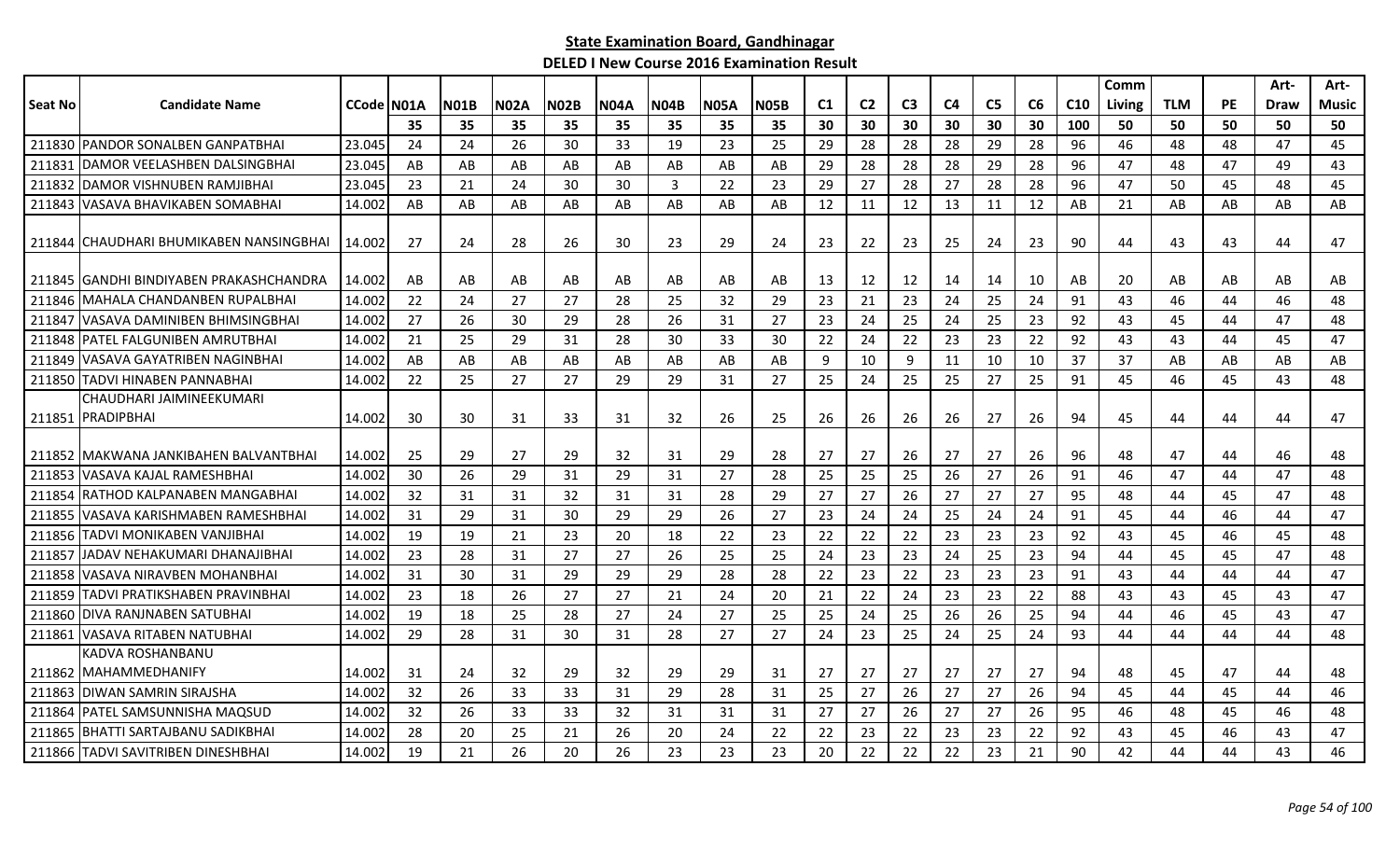|         |                                         |            |     |      |      |             |             |             |             |      |     |                |                |    |                |    |                 | Comm   |            |           | Art- | Art-  |
|---------|-----------------------------------------|------------|-----|------|------|-------------|-------------|-------------|-------------|------|-----|----------------|----------------|----|----------------|----|-----------------|--------|------------|-----------|------|-------|
| Seat No | <b>Candidate Name</b>                   | CCode N01A |     | NO1B | N02A | <b>N02B</b> | <b>N04A</b> | <b>N04B</b> | <b>N05A</b> | N05B | C1  | C <sub>2</sub> | C <sub>3</sub> | C4 | C <sub>5</sub> | C6 | C <sub>10</sub> | Living | <b>TLM</b> | <b>PE</b> | Draw | Music |
|         |                                         |            | 35  | 35   | 35   | 35          | 35          | 35          | 35          | 35   | 30  | 30             | 30             | 30 | 30             | 30 | 100             | 50     | 50         | 50        | 50   | 50    |
| 211867  | TADVI SHWETALBEN DINESHBHAI             | 14.002     | 28  | 23   | 27   | 21          | 27          | 20          | 27          | 28   | 22  | 22             | 23             | 23 | 24             | 22 | 92              | 44     | 43         | 46        | 44   | 46    |
| 211868  | VASAVA SONALBEN MANGABHAI               | 14.002     | 32  | 29   | 28   | 28          | 30          | 32          | 33          | 32   | 27  | 27             | 27             | 27 | 27             | 27 | 95              | 48     | 45         | 44        | 47   | 48    |
| 211869  | RAUT SUNITABEN MADHUBHAI                | 14.002     | 24  | 29   | 27   | 24          | 29          | 25          | 24          | 28   | 23  | 22             | 22             | 23 | 24             | 24 | 90              | 43     | 44         | 46        | 46   | 47    |
|         | 211870 MAHLA VAISHALIBEN ARUNBHAI       | 14.002     | -25 | 26   | 29   | 24          | 30          | 24          | 24          | 29   | -22 | 23             | 23             | 24 | 24             | 22 | 93              | 44     | 45         | 44        | 43   | 46    |
| 211871  | VASAVA VEENABEN JAGDISHBHAI             | 14.002     | 23  | 19   | 24   | 21          | 28          | 29          | 26          | 25   | 25  | 24             | 24             | 23 | 25             | 23 | 92              | 44     | 44         | 46        | 44   | 48    |
| 211879  | PATEL ANJANAKUMARI DHIRUBHAI            | 26.006     | 31  | 23   | 28   | 27          | 30          | 28          | 26          | 27   | 29  | 29             | 29             | 29 | 29             | 28 | 95              | 49     | 45         | 46        | 43   | 48    |
| 211880  | PATEL ANKITABEN JAYANTIBHAI             | 26.006     | 31  | 27   | 27   | 26          | 24          | 24          | 28          | 26   | 28  | 28             | 29             | 28 | 29             | 27 | 95              | 48     | 44         | 49        | 44   | 46    |
| 21188   | PATEL ANURADHA JAYESHBHAI               | 26.006     | 27  | 26   | 26   | 29          | 27          | 30          | 29          | 27   | 28  | 29             | 28             | 28 | 28             | 26 | 93              | 48     | 43         | 45        | 46   | 46    |
| 211882  | PATEL BHOOMIKABEN SHANKARBHAI           | 26.006     | 28  | 25   | 27   | 31          | 25          | 30          | 31          | 27   | 29  | 28             | 28             | 28 | 29             | 27 | 93              | 48     | 45         | 45        | 47   | 47    |
| 211883  | PATEL DIVYAKUMAREE RAMESHBHAI           | 26.006     | 28  | 24   | 26   | 29          | 26          | 21          | 27          | 22   | 28  | 29             | 28             | 28 | 28             | 26 | 94              | 48     | 43         | 45        | 43   | 47    |
| 211884  | ASARE DIXIKABEN PRAKASHBHAI             | 26.006     | 29  | 22   | 27   | 31          | 20          | 21          | 28          | 26   | 28  | 27             | 28             | 28 | 28             | 26 | 93              | 47     | 41         | 46        | 41   | 46    |
| 211885  | PATEL HEMANGINIBEN LIMJIBHAI            | 26.006     | 27  | 26   | 25   | 28          | 23          | 22          | 32          | 27   | 28  | 28             | 28             | 28 | 27             | 27 | 94              | 48     | 44         | 47        | 45   | 47    |
| 211886  | PADHER JIGEESHABEN DEVLUBHAI            | 26.006     | 30  | 26   | 29   | 31          | 28          | 31          | 31          | 29   | 29  | 28             | 29             | 28 | 28             | 28 | 95              | 49     | 45         | 49        | 46   | 47    |
| 211887  | PATEL KHUSHBUBEN DIPAKBHAI              | 26.006     | 29  | 24   | 30   | 27          | 24          | 25          | 31          | 29   | 28  | 28             | 28             | 28 | 27             | 27 | 94              | 48     | 43         | 45        | 46   | 48    |
| 211888  | PATEL KRUPALI MITHTHALBHAI              | 26.006     | AB  | AB   | AB   | AB          | AB          | AB          | AB          | AB   | 28  | 27             | 27             | 27 | 28             | 25 | 92              | AB     | AB         | AB        | AB   | 45    |
| 211889  | GAYKWAD LAXMIBEN PRAKASHBHAI            | 26.006     | 24  | 23   | 28   | 24          | 26          | 24          | 29          | 29   | 28  | 28             | 29             | 27 | 28             | 27 | 94              | 48     | 42         | 40        | 46   | 47    |
| 211890  | <b>HALPATI MANISHABEN MANGUBHAI</b>     | 26.006     | AB  | AB   | AB   | AB          | AB          | AB          | AB          | AB   | 28  | 27             | 27             | 28 | 28             | 25 | 92              | AB     | AB         | AB        | AB   | 47    |
| 211891  | PATEL MANISHABEN LALLUBHAI              | 26.006     | 26  | 29   | 30   | 27          | 24          | 15          | 30          | 26   | 27  | 28             | 28             | 28 | 28             | 27 | 94              | 48     | 43         | 42        | 46   | 47    |
| 211892  | IPATEL MEGHAKUMARI RAMESHBHAI           | 26.006     | 32  | 29   | 29   | 28          | 28          | 21          | 28          | 24   | 28  | 28             | 29             | 29 | 28             | 28 | 94              | 48     | 44         | 48        | 47   | 47    |
| 211893  | PATEL MINAXIBEN ARVINDBHAI              | 26.006     | 22  | 26   | 23   | 24          | 24          | 22          | 26          | 24   | 28  | 27             | 29             | 28 | 27             | 27 | 92              | 47     | 44         | 44        | 48   | 47    |
| 211894  | PATEL PRAVINABEN DHEERUBHAI             | 26.006     | 32  | 23   | 28   | 33          | 30          | 23          | 28          | 24   | 29  | 29             | 29             | 29 | 28             | 28 | 95              | 49     | 42         | 47        | 46   | 48    |
| 211895  | MAHAKAL PRIYANKABEN DEVAJBHAI           | 26.006     | 32  | 23   | 28   | 32          | 24          | 24          | 27          | 26   | 29  | 28             | 29             | 28 | 28             | 28 | 95              | 49     | 41         | 47        | 45   | 48    |
| 211896  | PATEL PRIYANKABEN RAMANBHAI             | 26.006     | 26  | 24   | 27   | 33          | 20          | 23          | 28          | 20   | 28  | 28             | 29             | 28 | 28             | 27 | 93              | 48     | 44         | 45        | 45   | 47    |
| 21189   | PATEL PRIYANKABEN NATUBHAI              | 26.006     | 27  | 22   | 28   | 33          | 25          | 21          | 29          | 23   | 28  | 28             | 29             | 28 | 28             | 27 | 92              | 48     | 43         | 45        | 45   | 48    |
| 211898  | PATEL RASHMIKABEN ISHWARBHAI            | 26.006     | -23 | 20   | 30   | 31          | 20          | 19          | 25          | 22   | 28  | 27             | 28             | 28 | 28             | 26 | 93              | 48     | 42         | 45        | 43   | 47    |
| 211899  | RAUT RAVINABEN UMESHBHAI                | 26.006     | 22  | 19   | 30   | 29          | 27          | 22          | 27          | 20   | -28 | 27             | 28             | 27 | 28             | 26 | 92              | 47     | 45         | 44        | 44   | 46    |
| 211900  | PATEL RINALKUMARI BABUBHAI              | 26.006     | 28  | 24   | 29   | 29          | 26          | 24          | 29          | 24   | 28  | 28             | 29             | 28 | 28             | 28 | 95              | 49     | 45         | 46        | 45   | 47    |
| 211901  | PATEL ROSHNIKA RATILAL                  | 26.006     | 21  | 21   | 31   | 27          | 23          | 26          | 29          | 25   | 28  | 27             | 28             | 28 | 28             | 26 | 92              | 48     | 44         | 44        | 47   | 41    |
| 211902  | PATEL SHARMILABEN NATUBHAI              | 26.006     | 32  | 26   | 31   | 30          | 27          | 28          | 31          | 26   | 29  | 28             | 28             | 28 | 28             | 28 | 94              | 48     | 43         | 48        | 46   | 47    |
|         |                                         |            |     |      |      |             |             |             |             |      |     |                |                |    |                |    |                 |        |            |           |      |       |
|         | 211903 IMAHETA SNEHANGIKUMARI BIPINBHAI | 26.006     | 31  | 21   | 30   | 28          | 25          | 27          | 33          | 30   | 29  | 28             | 29             | 28 | 29             | 28 | 95              | 49     | 42         | 48        | 43   | 48    |
|         | 211904 GANVIT TEJALBEN NARESHBHAI       | 26.006     | 22  | 21   | 28   | 27          | 21          | 24          | 32          | 24   | 28  | 28             | 29             | 28 | 27             | 27 | 93              | 48     | 43         | 47        | 46   | 48    |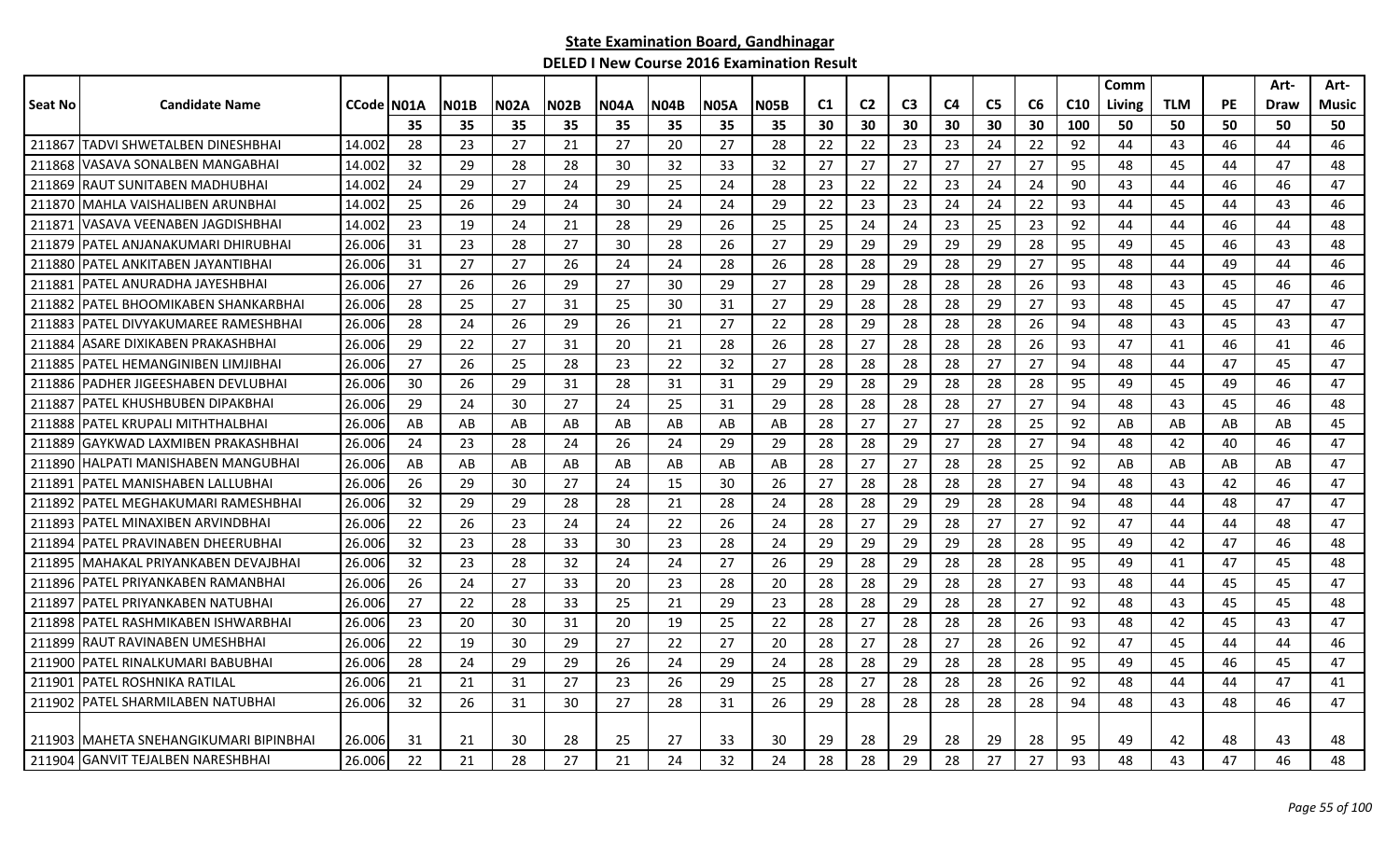|                |                                          |            |    |                |             |             |             |             |             |             |    |                |                |                |                |    |                 | Comm   |            |           | Art-        | Art-  |
|----------------|------------------------------------------|------------|----|----------------|-------------|-------------|-------------|-------------|-------------|-------------|----|----------------|----------------|----------------|----------------|----|-----------------|--------|------------|-----------|-------------|-------|
| <b>Seat No</b> | <b>Candidate Name</b>                    | CCode N01A |    | <b>N01B</b>    | <b>N02A</b> | <b>N02B</b> | <b>N04A</b> | <b>N04B</b> | <b>N05A</b> | <b>N05B</b> | C1 | C <sub>2</sub> | C <sub>3</sub> | C <sub>4</sub> | C <sub>5</sub> | C6 | C <sub>10</sub> | Living | <b>TLM</b> | <b>PE</b> | <b>Draw</b> | Music |
|                |                                          |            | 35 | 35             | 35          | 35          | 35          | 35          | 35          | 35          | 30 | 30             | 30             | 30             | 30             | 30 | 100             | 50     | 50         | 50        | 50          | 50    |
|                | 211905 PATEL TRUPTIBEN CHHAGANBHAI       | 26.006     | 28 | 28             | 30          | 26          | 23          | 24          | 28          | 25          | 29 | 28             | 28             | 28             | 28             | 28 | 94              | 48     | 43         | 45        | 44          | 46    |
| 211906         | <b> PATEL VAISHALIKUMARI SURJIBHAI</b>   | 26.006     | 31 | 26             | 27          | 25          | 26          | 26          | 32          | 28          | 28 | 28             | 29             | 28             | 27             | 27 | 94              | 48     | 43         | 47        | 45          | 48    |
| 211907         | IGANVIT VIRANTIBEN NARESHBHAI            | 26.006     | 25 | 26             | 29          | 25          | 22          | 23          | 31          | 26          | 28 | 27             | 28             | 28             | 28             | 27 | 94              | 48     | 43         | 49        | 46          | 48    |
| 211910         | TAVIYAD ASHVINKUMAR RAMANBHAI            | 15.001     | 31 | 21             | 32          | 28          | 27          | 24          | 32          | 27          | 24 | 24             | 21             | 24             | 25             | 27 | 85              | 45     | 44         | 45        | 44          | 45    |
| 211911         | IPATEL BHAVESHKUMAR JETHABHAI            | 15.001     | 29 | 26             | 31          | 28          | 25          | 26          | 30          | 30          | 25 | 23             | 23             | 24             | 25             | 27 | 89              | 46     | 46         | 45        | 46          | 46    |
| 211912         | PATEL BHAVINKUMAR VITTHALBHAI            | 15.001     | 27 | 27             | 31          | 28          | 28          | 28          | 32          | 28          | 26 | 25             | 23             | 23             | 25             | 25 | 91              | 46     | 47         | 46        | 45          | 45    |
|                |                                          |            |    |                |             |             |             |             |             |             |    |                |                |                |                |    |                 |        |            |           |             |       |
|                | 211913 IKATARA CHANDRESHBHAI PRABHATSINH | 15.001     | 28 | 25             | 31          | 27          | 30          | 23          | 31          | 30          | 24 | 22             | 20             | 24             | 24             | 27 | 87              | 47     | 47         | 48        | 47          | 47    |
| 211914         | IPARMAR DHAVALKUMAR AMRUTLAL             | 15.001     | 32 | 29             | 34          | 30          | 31          | 31          | 33          | 33          | 27 | 28             | 25             | 27             | 26             | 27 | 85              | 47     | 47         | 46        | 45          | 45    |
| 211915         | <b>BARIA HARISHBHAI SUKHABHAI</b>        | 15.001     | 32 | 30             | 33          | 30          | 29          | 26          | 32          | 30          | 25 | 27             | 23             | 27             | 26             | 27 | 87              | 47     | 46         | 44        | 46          | 45    |
|                | 211916   DAMOR JAGDEESHBHAI PUNABHAI     | 15.001     | 26 | 21             | 29          | 27          | 24          | 21          | 28          | 29          | 20 | 24             | 20             | 23             | 25             | 27 | 84              | 45     | 44         | 44        | 45          | 45    |
|                | 211917 KHANT JASHVANTSINH PARVATBHAI     | 15.001     | 19 | 20             | 27          | 23          | 28          | 25          | 29          | 30          | 21 | 24             | 21             | 23             | 25             | 26 | 85              | 44     | 44         | 45        | 47          | 46    |
|                |                                          |            |    |                |             |             |             |             |             |             |    |                |                |                |                |    |                 |        |            |           |             |       |
|                | 211918 IBARIA JIGNESHKUMAR NARENDRABHAI  | 15.001     | 27 | 23             | 30          | 30          | 23          | 30          | 30          | 28          | 25 | 23             | 20             | 24             | 26             | 27 | 85              | 45     | 45         | 44        | 46          | 45    |
| 211919         | IBARIA KISHORBHAI MANOJBHAI              | 15.001     | 24 | 23             | 29          | 30          | 29          | 29          | 30          | 30          | 28 | 28             | 25             | 27             | 27             | 27 | 90              | 48     | 47         | 47        | 46          | 47    |
| 211920         | IRATHVA MAHESHBHAI SOMABHAI              | 15.001     | 28 | 23             | 33          | 30          | 29          | 28          | 30          | 30          | 27 | 28             | 24             | 27             | 27             | 27 | 88              | 49     | 48         | 47        | 46          | 47    |
| 21192          | TAVIYAD MAHESHBHAI RATNABHAI             | 15.00:     | 29 | 29             | 29          | 31          | 31          | 32          | 32          | 31          | 28 | 28             | 26             | 26             | 24             | 25 | 90              | 49     | 48         | 47        | 48          | 48    |
| 211922         | DAMOR MANOJKUMAR SURESHBHAI              | 15.001     | 14 | $\overline{7}$ | 17          | 18          | 12          | 13          | 24          | 21          | 16 | 16             | 18             | 21             | 23             | 22 | 80              | 40     | 38         | 30        | 35          | 40    |
| 211923         | IPATEL MUKESHKUMAR KIRITBHAI             | 15.001     | 27 | 28             | 26          | 29          | 25          | 30          | 32          | 28          | 24 | 27             | 23             | 25             | 24             | 24 | 90              | 46     | 45         | 46        | 44          | 46    |
| 211924         | IRATHVA PURUSHOTTAM KUNVARSING           | 15.001     | 30 | 31             | 32          | 30          | 30          | 31          | 33          | 31          | 28 | 28             | 24             | 27             | 27             | 27 | 90              | 48     | 49         | 44        | 44          | 46    |
| 211925         | <b>IPATEL RAHULKUMAR AJITBHAI</b>        | 15.001     | 32 | 29             | 29          | 30          | 29          | 29          | 32          | 28          | 27 | 27             | 25             | 27             | 27             | 25 | 95              | 48     | 48         | 44        | 45          | 44    |
|                | 211926 DAMOR RAKESHBHAI DHIRABHAI        | 15.001     | 22 | 24             | 25          | 27          | 24          | 20          | 29          | 28          | 21 | 24             | 23             | 22             | 23             | 27 | 87              | 45     | 44         | 45        | 46          | 45    |
| 211927         | IHARIJAN SANJAYKUMAR RATANSINH           | 15.001     | 30 | 26             | 28          | 29          | 26          | 23          | 31          | 27          | 20 | 24             | 20             | 22             | 22             | 25 | 86              | 45     | 44         | 45        | 45          | 46    |
| 211928         | IDAMOR SHAILESHBHAI SURMABHAI            | 15.001     | 32 | 27             | 28          | 29          | 27          | 26          | 32          | 30          | 22 | 23             | 22             | 27             | 27             | 24 | 91              | 46     | 45         | 46        | 47          | 46    |
| 211929         | <b>DAMOR SURPALBHAI BABUBHAI</b>         | 15.001     | 31 | 29             | 29          | 30          | 30          | 30          | 29          | 30          | 26 | 26             | 25             | 26             | 26             | 27 | 87              | 48     | 47         | 47        | 48          | 47    |
|                | 211930   PAGI SURPALSINH PRABHATSINH     | 15.001     | 31 | 30             | 31          | 32          | 31          | 32          | 32          | 31          | 27 | 27             | 24             | 27             | 27             | 27 | 87              | 48     | 48         | 48        | 47          | 47    |
| 211931         | ICHAUHAN SURYASINH BHARATSINH            | 15.001     | 30 | 30             | 32          | 32          | 31          | 32          | 33          | 32          | 29 | 27             | 23             | 26             | 26             | 27 | 89              | 48     | 48         | 47        | 47          | 46    |
| 211932         | ICHAUHAN VIKRAMSINH PRATAPSINH           | 15.001     | 31 | 29             | 31          | 32          | 31          | 30          | 31          | 30          | 27 | 26             | 23             | 27             | 26             | 29 | 90              | 48     | 48         | 47        | 48          | 46    |
|                |                                          |            |    |                |             |             |             |             |             |             |    |                |                |                |                |    |                 |        |            |           |             |       |
|                | 211933 IGADHAVI YOGESHKUMAR CHHATRASINH  | 15.001     | 28 | 27             | 25          | 30          | 26          | 28          | 28          | 26          | 22 | 25             | 23             | 27             | 25             | 26 | 90              | 45     | 46         | 45        | 44          | 48    |
| 211955         | JOSHI ARTIBEN HARIBHAI                   | 16.001     | 33 | 24             | 30          | 32          | 30          | 31          | 29          | 30          | 23 | 27             | 29             | 27             | 25             | 28 | 92              | 47     | 47         | 48        | 47          | 48    |
|                | 211956 RAVAL AVANI VINODCHANDRA          | 16.001     | 20 | 24             | 26          | 29          | 29          | 30          | 31          | 27          | 18 | 22             | 25             | 22             | 23             | 25 | 94              | 46     | 48         | 49        | 46          | 48    |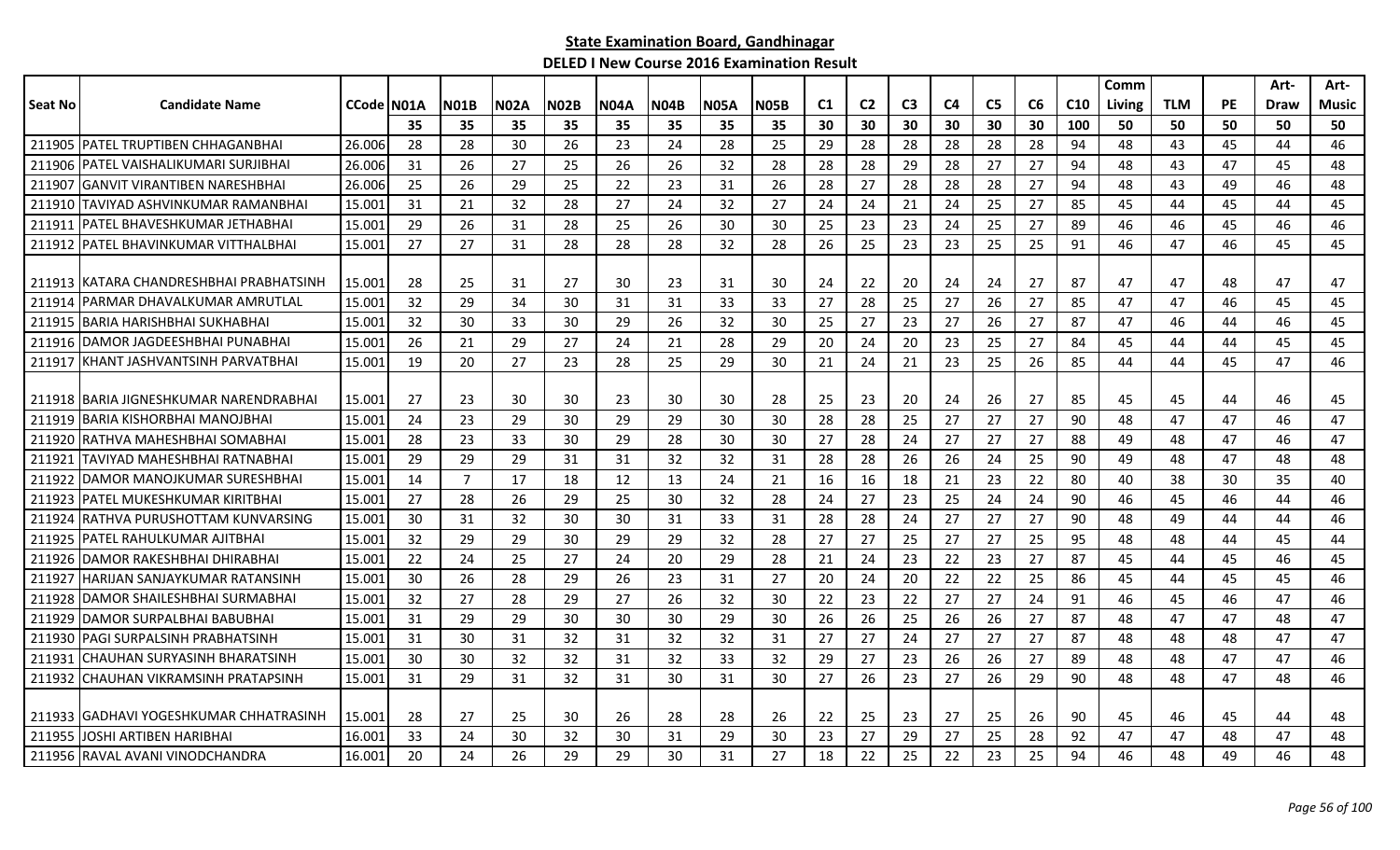|                |                                          |            |     |             |             |             |             |                |             |             |                |                |                |                |                |    |                 | Comm   |            |           | Art-        | Art-         |
|----------------|------------------------------------------|------------|-----|-------------|-------------|-------------|-------------|----------------|-------------|-------------|----------------|----------------|----------------|----------------|----------------|----|-----------------|--------|------------|-----------|-------------|--------------|
| <b>Seat No</b> | <b>Candidate Name</b>                    | CCode N01A |     | <b>N01B</b> | <b>N02A</b> | <b>N02B</b> | <b>N04A</b> | <b>N04B</b>    | <b>N05A</b> | <b>N05B</b> | C <sub>1</sub> | C <sub>2</sub> | C <sub>3</sub> | C <sub>4</sub> | C <sub>5</sub> | C6 | C <sub>10</sub> | Living | <b>TLM</b> | <b>PE</b> | <b>Draw</b> | <b>Music</b> |
|                |                                          |            | 35  | 35          | 35          | 35          | 35          | 35             | 35          | 35          | 30             | 30             | 30             | 30             | 30             | 30 | 100             | 50     | 50         | 50        | 50          | 50           |
|                | 211957 MODI CHARMI KIRTIBHAI             | 16.001     | 30  | 24          | 30          | 29          | 30          | 31             | 31          | 29          | 23             | 24             | 27             | 22             | 25             | 29 | 92              | 46     | 47         | 49        | 45          | 48           |
| 211958         | CHAUDHARY HASTUBEN SAVABHAI              | 16.001     | 31  | 25          | 33          | 31          | 28          | 33             | 30          | 28          | 25             | 22             | 27             | 24             | 25             | 24 | 92              | 49     | 49         | 48        | 45          | 49           |
| 211959         | <b>IPATEL JAINIBEN VISHANUBHAI</b>       | 16.001     | 27  | 26          | 30          | 25          | 28          | 30             | 29          | 27          | 22             | 22             | 25             | 23             | 24             | 27 | 92              | 49     | 49         | 48        | 46          | 49           |
|                | 211960   PATEL JANUBEN ROHITBHAI         | 16.001     | 22  | 14          | 27          | 19          | 27          | 30             | 26          | 23          | 15             | 17             | 19             | 21             | 20             | 19 | 91              | 46     | 47         | 48        | 42          | 47           |
| 211961         | ISUTHAR KINJALBEN MUKESHABHAI            | 16.001     | 29  | 24          | 31          | 28          | 29          | 33             | 33          | 31          | 22             | 24             | 25             | 23             | 21             | 24 | 89              | 49     | 49         | 48        | 45          | 48           |
| 211962         | IMODI KRINA KALPESHBHAI                  | 16.001     | 24  | 22          | 30          | 25          | 29          | 28             | 30          | 26          | 13             | 17             | 16             | 13             | 15             | 18 | 88              | 47     | 47         | 48        | 43          | 48           |
| 211963         | PATEL KRUPABEN GIRISHBHAI                | 16.001     | 24  | 21          | 31          | 28          | 30          | 32             | 31          | 28          | 20             | 19             | 19             | 21             | 22             | 24 | 92              | 48     | 48         | 48        | 43          | 48           |
| 211964         | SHRIMALI NEHABEN POONAMBHAI              | 16.001     | 24  | 21          | 31          | 22          | 28          | 26             | 29          | 26          | 20             | 20             | 21             | 21             | 22             | 24 | 92              | 48     | 47         | 48        | 45          | 48           |
| 211965         | IMODI NIDHIBEN GUNVANTKUMAR              | 16.001     | 26  | 18          | 28          | 22          | 26          | 25             | 25          | 24          | 19             | 17             | 15             | 18             | 19             | 24 | 93              | 44     | 47         | 47        | 43          | 48           |
| 211966         | SHRIMALI NISHABEN POONAMBHAI             | 16.001     | 24  | 20          | 25          | 22          | 24          | 30             | 27          | 24          | 18             | 21             | 17             | 21             | 20             | 17 | 91              | 49     | 48         | 48        | 42          | 48           |
| 211967         | JOSHI NITABEN RAMJIBHAI                  | 16.001     | 32  | 24          | 30          | 29          | 30          | 31             | 31          | 28          | 24             | 27             | 26             | 24             | 25             | 26 | 92              | 47     | 49         | 49        | 46          | 48           |
| 211968         | IPATEL PALAKBEN MAHENDRABHAI             | 16.001     | 18  | 19          | 31          | 29          | 26          | 28             | 31          | 27          | 20             | 23             | 20             | 21             | 23             | 25 | 91              | 45     | 47         | 49        | 45          | 48           |
|                |                                          |            |     |             |             |             |             |                |             |             |                |                |                |                |                |    |                 |        |            |           |             |              |
|                | 211969 TRIVEDI POOJABEN SUBHASHCHANDRA   | 16.001     | 23  | 20          | 26          | 23          | 30          | 30             | 33          | 28          | 20             | 21             | 20             | 19             | 22             | 24 | 91              | 47     | 47         | 48        | 43          | 48           |
|                | 211970 SHEKH SIMABANU SIKANDARBHAI       | 16.001     | 19  | 22          | 27          | 18          | 30          | 25             | 33          | 28          | 15             | 15             | 18             | 16             | 16             | 19 | 80              | 45     | 47         | 47        | 41          | 46           |
|                |                                          |            |     |             |             |             |             |                |             |             |                |                |                |                |                |    |                 |        |            |           |             |              |
|                | 211971 CHAUDHARY VASANTIBEN HAKMABHAI    | 16.001     | -28 | 22          | 32          | 25          | 31          | 32             | 32          | 32          | 21             | 22             | 19             | 22             | 22             | 26 | 90              | 48     | 48         | 48        | 42          | 49           |
| 211972         | <b>GOHIL AJAY BHIMSINH</b>               | 16.002     | 12  | 19          | 24          | 27          | 25          | $\overline{7}$ | 32          | 26          | 25             | 27             | 26             | 25             | 27             | 27 | 90              | 41     | 43         | 48        | 45          | 45           |
| 211973         | IRAVAL AJAYBHAI KANUBHAI                 | 16.002     | AB  | AB          | AB          | AB          | AB          | AB.            | AB          | AB          | 18             | 23             | 16             | 15             | AB             | 5  | 67              | 42     | AB         | AB        | AB          | AB           |
| 211974         | IVAGHELA AKHERAJ SHAMBHUJI               | 16.002     | 9   | 11          | 24          | 19          | 28          | 3              | 32          | 26          | 24             | 27             | 24             | 21             | 27             | 22 | 96              | 43     | 43         | 47        | 44          | 44           |
| 211975         | THAKOR ARJUNSINH AMARSANG                | 16.002     | 27  | 22          | 27          | 27          | 28          | 8              | 30          | 29          | 26             | 27             | 26             | 25             | 29             | 20 | 90              | 43     | 45         | 47        | 44          | 43           |
|                |                                          |            |     |             |             |             |             |                |             |             |                |                |                |                |                |    |                 |        |            |           |             |              |
|                | 211976   RABARI BALDEVBHAI DASHARATHBHAI | 16.002     | 11  | 15          | 26          | 19          | AB          | AB             | AB          | AB          | 20             | 26             | 23             | 19             | 24             | 15 | 88              | 42     | 44         | 45        | 43          | 43           |
| 211977         | IPARMAR BHARATKUMAR JIVABHAI             | 16.002     | 14  | 20          | 21          | 18          | 30          | $\overline{4}$ | 23          | 24          | 25             | 27             | 23             | 23             | 28             | 20 | 91              | 44     | 44         | 47        | 44          | 45           |
| 211978         | <b>THAKOR BHARJIJI PRADHANJI</b>         | 16.002     | 21  | 16          | 25          | 22          | 28          | 21             | 29          | 26          | 24             | 28             | 25             | 25             | 28             | 25 | 92              | 45     | 45         | 48        | 43          | 44           |
| 211979         | <b>I</b> CHAUDHARI BHAVIKBHAI SATISHBHAI | 16.002     | AB  | AB          | AB          | AB          | AB          | AB             | AB          | AB          | 17             | 24             | 15             | 13             | AB             | 5  | 85              | 41     | AB         | AB        | AB          | AB           |
|                | 211980 MODI CHIRAG SHAILESHKUMAR         | 16.002     | 19  | 19          | 27          | 21          | 25          | 10             | 25          | 26          | 20             | 25             | 20             | 22             | 26             | 18 | 71              | 39     | 43         | 47        | 44          | 45           |
|                |                                          |            |     |             |             |             |             |                |             |             |                |                |                |                |                |    |                 |        |            |           |             |              |
| 211981         | IPARMAR CHIRAGKUMAR RAMESHBHAI           | 16.002     | 20  | 20          | 23          | 31          | -26         | 13             | 27          | 26          | 13             | 25             | 22             | 22             | 26             | 20 | 68              | 40     | 44         | 47        | 42          | 45           |
| 211982         | TRIVEDI HARDIKKUMAR NARESHBHAI           | 16.002     | 16  | 14          | 26          | 18          | AB          | AB             | AB          | AB          | 21             | 27             | 23             | 22             | 26             | 16 | 81              | 42     | 44         | 46        | 45          | 47           |
| 211983         | IKATARIYA HIMANSU RAMESHBHAI             | 16.002     | 19  | 15          | 26          | 25          | 25          | 18             | 28          | 24          | 22             | 25             | 23             | 23             | 26             | 23 | 90              | 41     | 46         | 47        | 43          | 43           |
|                | 211984 SONARA HITESHKUMAR BHAVUBHAI      | 16.002     | 12  | 18          | 21          | 27          | 21          | 18             | 31          | 25          | 24             | 27             | 27             | 26             | 28             | 19 | 90              | 47     | 45         | 46        | 43          | 46           |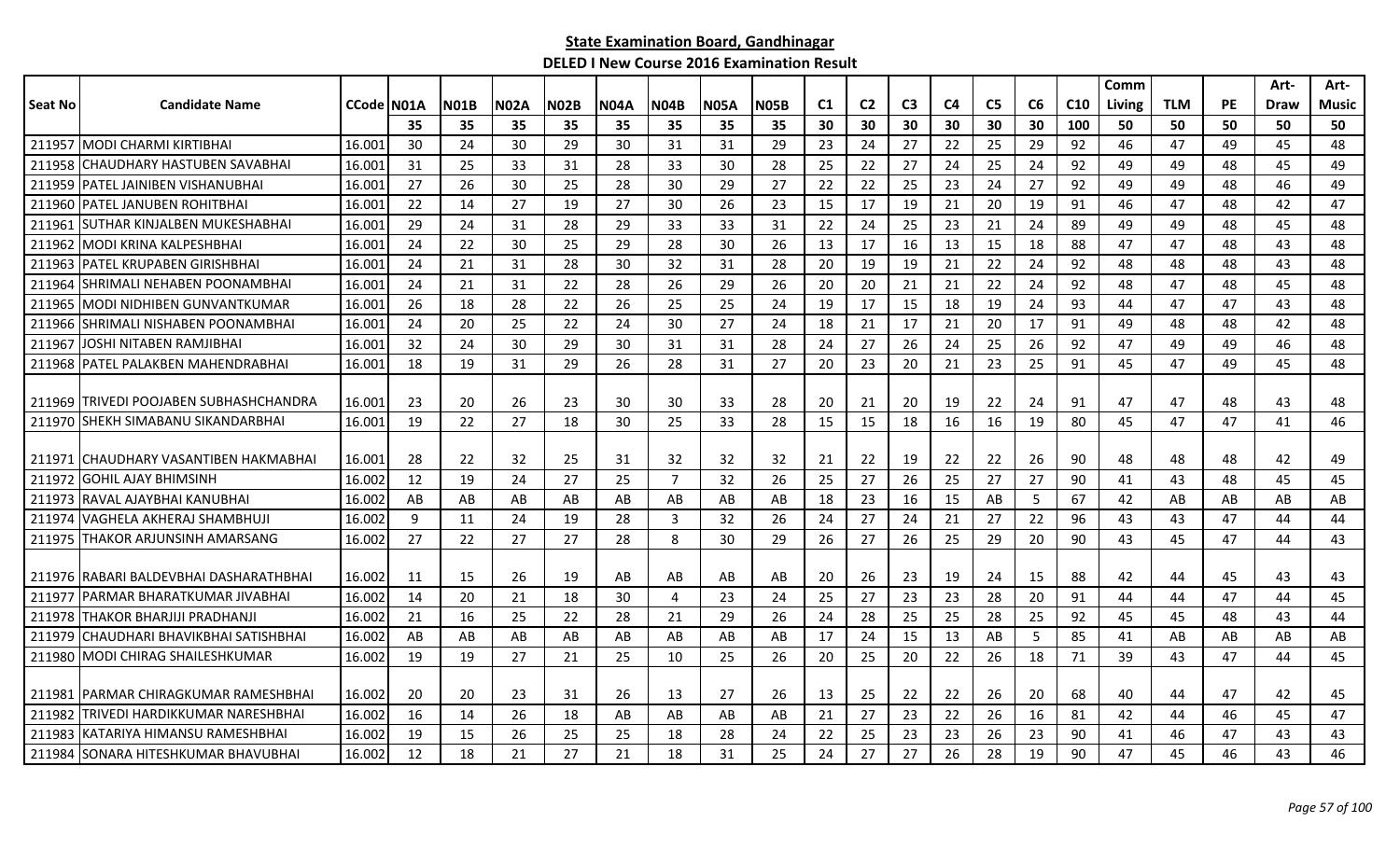|                |                                        |            |                |             |             |             |             |             |             |             |    |                |                |                |                |                |                 | Comm   |            |           | Art- | Art-  |
|----------------|----------------------------------------|------------|----------------|-------------|-------------|-------------|-------------|-------------|-------------|-------------|----|----------------|----------------|----------------|----------------|----------------|-----------------|--------|------------|-----------|------|-------|
| <b>Seat No</b> | <b>Candidate Name</b>                  | CCode N01A |                | <b>N01B</b> | <b>N02A</b> | <b>N02B</b> | <b>N04A</b> | <b>N04B</b> | <b>N05A</b> | <b>N05B</b> | C1 | C <sub>2</sub> | C <sub>3</sub> | C <sub>4</sub> | C <sub>5</sub> | C6             | C <sub>10</sub> | Living | <b>TLM</b> | <b>PE</b> | Draw | Music |
|                |                                        |            | 35             | 35          | 35          | 35          | 35          | 35          | 35          | 35          | 30 | 30             | 30             | 30             | 30             | 30             | 100             | 50     | 50         | 50        | 50   | 50    |
|                | 211985 PANCHAL JATINKUMAR VISHANUBHAI  | 16.002     | 13             | 13          | 25          | 25          | 18          | 4           | 32          | 20          | 24 | 27             | 23             | 23             | 27             | 17             | 86              | 40     | 46         | 47        | 42   | 45    |
|                | 211986 CHAVADA JAYRAJSINH PRATAPJI     | 16.002     | 26             | 18          | 30          | 28          | 29          | 11          | 33          | 27          | 24 | 27             | 25             | 25             | 26             | 23             | 96              | 46     | 45         | 47        | 42   | 45    |
| 211987         | PATEL JIMMIKUMAR HASAMUKHBHAI          | 16.002     | 18             | 16          | 23          | 24          | 20          | 2           | 32          | 24          | 23 | 26             | 24             | 24             | 27             | 22             | 97              | 44     | 45         | 48        | 42   | 46    |
|                | 211988 BHANGI JITENDRAKUMAR RAMESHBHAI | 16.002     | -23            | 23          | 22          | 28          | 26          | 6           | 31          | 23          | 24 | 26             | 22             | 24             | 26             | 19             | 90              | 44     | 46         | 47        | 45   | 46    |
|                |                                        |            |                |             |             |             |             |             |             |             |    |                |                |                |                |                |                 |        |            |           |      |       |
|                | 211989 IPARMAR JITENDRAKUMAR KHEMABHAI | 16.002     | -24            | 24          | 27          | 31          | 26          | 6           | 29          | 26          | 22 | 25             | 26             | 24             | 27             | 23             | 90              | 43     | 46         | 46        | 42   | 47    |
| 211990         | THAKOR JUJARSINH VIRMAJI               | 16.002     | 24             | 23          | 25          | 30          | 22          | 6           | 25          | 25          | 24 | 26             | 23             | 25             | 24             | 23             | 95              | 46     | 45         | 48        | 41   | 45    |
| 211991         | ITHAKOR JYANTIJI PREMAJI               | 16.002     | 23             | 20          | 22          | 28          | 19          | 4           | 23          | 22          | 24 | 27             | 26             | 23             | 27             | 23             | 90              | 46     | 47         | 45        | 43   | 45    |
| 211992         | THAKOR KHODABHAI BHAVANJI              | 16.002     | 30             | 28          | 31          | 30          | 28          | 31          | 31          | 27          | 25 | 27             | 26             | 25             | 29             | 23             | 92              | 46     | 46         | 46        | 43   | 47    |
| 211993         | CHAUDHARY LALJIBHAI RASENGBHAI         | 16.002     | 29             | 30          | 28          | 29          | 28          | 20          | 26          | 24          | 26 | 27             | 26             | 26             | 29             | 25             | 96              | 47     | 46         | 48        | 44   | 44    |
|                |                                        |            |                |             |             |             |             |             |             |             |    |                |                |                |                |                |                 |        |            |           |      |       |
|                | 211994 ISENDHAV MAHENDRAKUMAR SOMABHAI | 16.002     | 23             | 29          | 31          | 29          | 29          | 12          | 25          | 24          | 26 | 25             | 26             | 24             | 27             | 20             | 87              | 41     | 45         | 46        | 43   | 46    |
| 211995         | <b>BAROT MAULIKKUMAR DINESHBHAI</b>    | 16.002     | 22             | 20          | AB          | AB          | AB          | AB          | AB          | AB          | 18 | 24             | 24             | 22             | 26             | 22             | 93              | 43     | 43         | 46        | 42   | 47    |
| 211996         | RABARI NAGAJIBHAI RAMABHAI             | 16.002     | AB             | AB          | AB          | AB          | AB          | AB          | AB          | AB          | 17 | 10             | 10             | 16             | AB             | 5              | 68              | 39     | AB         | AB        | AB   | AB    |
| 211997         | SUVATAR PARESHKUMAR DHIRABHAI          | 16.002     | 19             | 31          | 27          | 27          | 31          | 26          | 28          | 26          | 25 | 28             | 27             | 25             | 29             | 25             | 96              | 48     | 46         | 48        | 46   | 46    |
| 211998         | THAKOR PARESHKUMAR KISHANJI            | 16.002     | 18             | 23          | 24          | 30          | 25          | 5           | 28          | 24          | 24 | 24             | 23             | 24             | 27             | 24             | 87              | 45     | 44         | 47        | 43   | 44    |
|                | SANDERIYA PARTHKUMAR                   |            |                |             |             |             |             |             |             |             |    |                |                |                |                |                |                 |        |            |           |      |       |
|                | 211999 INAVINCHANDRA                   | 16.002     | AB             | AB          | AB          | AB          | AB          | AB          | AB          | AB          | 21 | 25             | 21             | 23             | 25             | 22             | 70              | 43     | 43         | 45        | 42   | 44    |
| 212000         | DESAI PRAKASHBHAI GEMARBHAI            | 16.002     | $\overline{4}$ | 7           | AB          | AB          | AB          | AB          | AB          | AB          | 18 | 27             | 18             | 18             | 24             | 23             | 72              | 40     | AB         | AB        | AB   | AB    |
| 212001         | IPARMAR PRAVINBHAI HANSABHAI           | 16.002     | 21             | 14          | 24          | 27          | 20          | 18          | 25          | 19          | 23 | 27             | 25             | 24             | 26             | 25             | 75              | 48     | 43         | 49        | 42   | 43    |
| 212002         | RABARI ROHIT JAYRAMBHAI                | 16.002     | AB             | AB          | AB          | AB          | AB          | AB          | AB          | AB          | 18 | 12             | 9              | 14             | AB             | $\overline{4}$ | 67              | 40     | AB         | AB        | AB   | AB    |
| 212003         | RABARI SAGARBHAI VERSHIBHAI            | 16.002     | 18             | 18          | 23          | 30          | AB          | AB          | AB          | AB          | 20 | 26             | 24             | 22             | 25             | 16             | 88              | 45     | 45         | 44        | 42   | 44    |
| 212004         | IFATTEH SALMANBHAI SABIRBHAI           | 16.002     | -13            | 12          | 21          | 26          | 19          | 4           | 26          | 18          | 20 | 26             | 23             | 22             | 26             | 24             | 86              | 43     | 46         | 48        | 41   | 43    |
| 21200          | PARMAR SANJAYKUMAR RAMESHBHAI          | 16.002     | AB             | AB          | AB          | AB          | AB          | AB          | AB          | AB          | 16 | 26             | 16             | 10             | AB             | $\overline{4}$ | 86              | 38     | AB         | AB        | AB   | AB    |
| 212006         | <b>THAKOR SURAJ VIRAJI</b>             | 16.002     | 23             | 18          | 28          | 26          | 27          | 18          | 29          | 25          | 23 | 27             | 25             | 25             | 27             | 25             | 90              | 45     | 47         | 46        | 44   | 44    |
| 212007         | PRAJAPATI SURESHBHAI MOHANJI           | 16.002     | 16             | 14          | AB          | AB          | AB          | AB          | AB          | AB          | 24 | 27             | 23             | 20             | 25             | 17             | 88              | 44     | 44         | 47        | 42   | 44    |
| 212008         | SOLANKI UTTAMSINH SANGRAMJI            | 16.002     | 22             | 19          | 27          | 32          | 20          | 12          | 29          | 25          | 23 | 26             | 23             | 23             | 27             | 15             | 86              | 44     | 45         | 46        | 44   | 44    |
| 212009         | RABARI VIKRAMBHAI LILABHAI             | 16.002     | 24             | 19          | 27          | 32          | AB          | AB          | AB          | AB          | 21 | 26             | 23             | 21             | 27             | 15             | 79              | 42     | 44         | 44        | 42   | 44    |
| 212010         | VAGHELA VIKRAMSINH BABUJI              | 16.002     | -15            | 21          | 20          | 31          | 20          | 14          | 25          | 20          | 24 | 27             | 24             | 23             | 28             | 21             | 87              | 42     | 44         | 46        | 41   | 44    |
| 212027         | KHAMBHALA AMARIBEN ALABHAI             | 17.001     | 32             | 32          | 31          | 30          | 31          | 29          | 33          | 28          | 28 | 28             | 29             | 29             | 28             | 29             | 99              | 49     | 47         | 48        | 48   | 47    |
|                | 212028 THAKOR ANJANABEN BHUPATJIBHAI   | 17.001     | 31             | 34          | 29          | 31          | 31          | 33          | 32          | 30          | 28 | 28             | 29             | 28             | 28             | 28             | 96              | 48     | 48         | 48        | 47   | 49    |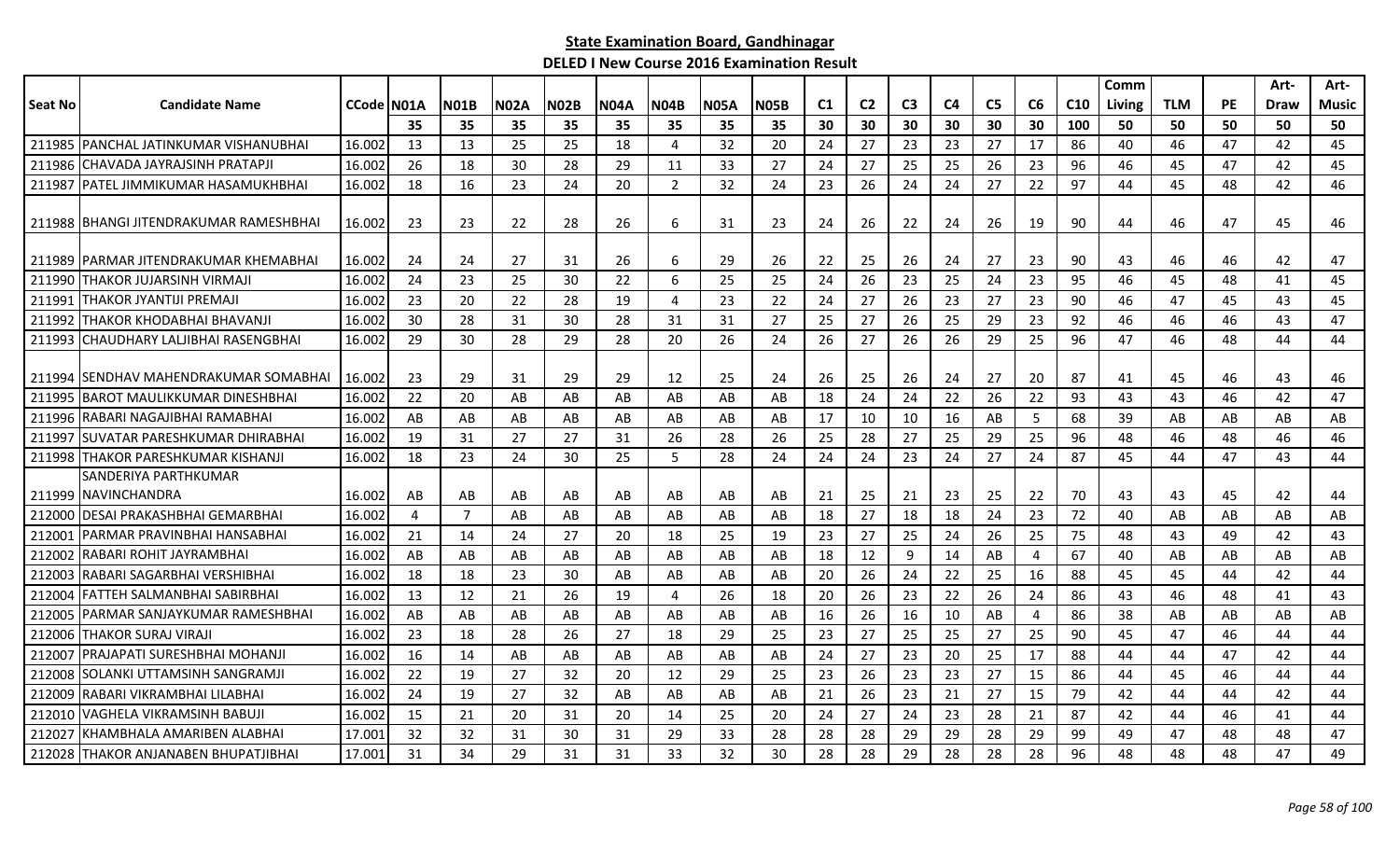|         |                                        |                    |     |             |       |             |             |       |             |             |    |                |                |                |                |    |                 | Comm   |            |           | Art- | Art-  |
|---------|----------------------------------------|--------------------|-----|-------------|-------|-------------|-------------|-------|-------------|-------------|----|----------------|----------------|----------------|----------------|----|-----------------|--------|------------|-----------|------|-------|
| Seat No | <b>Candidate Name</b>                  | <b>CCode IN01A</b> |     | <b>N01B</b> | INO2A | <b>N02B</b> | <b>N04A</b> | IN04B | <b>N05A</b> | <b>N05B</b> | C1 | C <sub>2</sub> | C <sub>3</sub> | C <sub>4</sub> | C <sub>5</sub> | C6 | C <sub>10</sub> | Living | <b>TLM</b> | <b>PE</b> | Draw | Music |
|         |                                        |                    | 35  | -35         | 35    | 35          | 35          | 35    | 35          | 35          | 30 | 30             | 30             | 30             | 30             | 30 | 100             | 50     | 50         | 50        | 50   | 50    |
|         | 212029 KHOJIJI BHAVIKA PARSHURAM       | 17.001             | -28 | 30          | 27    | 29          | 31          | 33    | 31          | 28          | 27 | 27             | 26             | 25             | 27             | 28 | 97              | 48     | 48         | 48        | 47   | 47    |
|         | 212030 DELVADIYA BINDIYA KISHORBHAI    | 17.001             | 31  | 34          | 26    | 26          | 32          | 33    | 31          | 31          | 29 | 28             | 28             | 25             | 27             | 28 | 99              | 49     | 47         | 49        | 48   | 48    |
|         | 212031 DODIYA CHETNA HARISINH          | 17.00:             | 32  | 29          | 29    | 24          | 31          | 32    | 32          | 27          | 28 | 28             | 28             | 27             | 28             | 27 | 96              | 47     | 48         | 48        | 46   | 45    |
|         | 212032 JJADEJA DAIVYANIBA KRUSHNSINH   | 17.001             | -29 | 27          | 29    | 26          | 32          | 34    | 31          | 30          | 29 | 28             | 29             | 27             | 27             | 28 | 95              | 48     | 48         | 48        | 49   | 48    |
|         | 212033 JJANI DARSHANABEN ANANTRAI      | 17.00              | 33  | 34          | 29    | 28          | 33          | 34    | 32          | 32          | 29 | 29             | 29             | 28             | 28             | 28 | 95              | 49     | 47         | 49        | 47   | 48    |
| 212034  | TRIVEDI DIMPAL DINESHBHAI              | 17.00              | 18  | 18          | 22    | 23          | 26          | 26    | 29          | 29          | 23 | 25             | 25             | 22             | 25             | 22 | 96              | 48     | 48         | 48        | 47   | 49    |
| 212035  | SAVALIYA DRASHTI MANSUKHBHAI           | 17.00              | 29  | 35          | 27    | 29          | 30          | 33    | 31          | 32          | 28 | 27             | 27             | 26             | 26             | 28 | 91              | 48     | 48         | 48        | 46   | 47    |
| 212036  | AGRAVAT GAYATRI NITINKUMAR             | 17.00              | 30  | 31          | 26    | 24          | 29          | 29    | 32          | 29          | 25 | 27             | 25             | 25             | 25             | 24 | 91              | 48     | 47         | 49        | 48   | 48    |
| 212037  | <b> PARMAR GRISHMA BAKULBHAI</b>       | 17.00              | 30  | 32          | 31    | 30          | 31          | 34    | 29          | 31          | 28 | 27             | 27             | 26             | 27             | 29 | 99              | 48     | 47         | 49        | 48   | 47    |
|         | 212038 MER HETAL VEENABHAI             | 17.00              | 31  | 33          | 32    | 26          | 31          | 32    | 30          | 31          | 29 | 28             | 28             | 27             | 27             | 28 | 99              | 48     | 48         | 48        | 48   | 48    |
|         | 212039   PIPALIYA HITAXI DHIRUBHAI     | 17.001             | 32  | 30          | 32    | 28          | 30          | 32    | 28          | 29          | 27 | 26             | 28             | 25             | 28             | 26 | 98              | 48     | 48         | 48        | 47   | 48    |
|         | 212040 RATHOD JANVI RATILALBHAI        | 17.00              | 32  | 30          | 32    | 31          | 32          | 27    | 31          | 32          | 29 | 28             | 29             | 28             | 27             | 29 | 98              | 48     | 48         | 48        | 48   | 47    |
|         | 212041   PARMAR JIGNASA DHANJEEBHAI    | 17.00              | 31  | 35          | 32    | 28          | 31          | 32    | 30          | 29          | 28 | 26             | 27             | 26             | 27             | 28 | 98              | 48     | 48         | 48        | 48   | 48    |
| 212042  | SAGPARIA KHAMMA DAMJIBHAI              | 17.00              | 33  | 34          | 31    | 30          | 31          | 31    | 31          | 29          | 28 | 28             | 29             | 28             | 27             | 28 | 98              | 48     | 47         | 49        | 49   | 48    |
| 212043  | SODHA KHUSHBU SANJAYBHAI               | 17.001             | 30  | 26          | 26    | 26          | 29          | 27    | 26          | 30          | 25 | 25             | 25             | 24             | 26             | 27 | 92              | 48     | 47         | 48        | 48   | 47    |
| 212044  | HAPALIA KINJALBEN ARVINDBHAI           | 17.00              | 33  | 28          | 30    | 28          | 30          | 32    | 30          | 29          | 27 | 27             | 27             | 28             | 27             | 29 | 95              | 48     | 48         | 48        | 48   | 48    |
| 212045  | lPATEL KINJALBEN NARESHBHAI            | 17.00              | 28  | 27          | 29    | 21          | 27          | 32    | 27          | 29          | 26 | 27             | 29             | 25             | 27             | 27 | 98              | 48     | 47         | 48        | 47   | 49    |
|         | 212046 CHAVDA KIRANBEN POPATBHAI       | 17.00:             | 32  | 31          | 32    | 32          | 30          | 33    | 30          | 30          | 28 | 28             | 29             | 28             | 27             | 29 | 99              | 48     | 48         | 48        | 48   | 48    |
|         | 212047   PANDYA KRISHANABEN GANPATBHAI | 17.00              | 28  | 27          | 28    | 27          | 31          | 32    | 32          | 30          | 28 | 28             | 28             | 27             | 27             | 27 | 99              | 48     | 48         | 49        | 48   | 48    |
|         | 212048 PARMAR MANISHABEN PREMJIBHAI    | 17.00              | 28  | 25          | 31    | 24          | 31          | 33    | 29          | 28          | 28 | 27             | 27             | 27             | 27             | 28 | 99              | 48     | 48         | 48        | 48   | 48    |
|         |                                        |                    |     |             |       |             |             |       |             |             |    |                |                |                |                |    |                 |        |            |           |      |       |
|         | 212049 ICHAUHAN MAYABEN MADHUKANTBHAI  | 17.001             | 32  | 30          | 31    | 27          | 32          | 33    | 32          | 32          | 29 | 29             | 27             | 27             | 27             | 27 | 98              | 49     | 48         | 48        | 48   | 48    |
|         | 212050 JETHAVA MITALBEN PREMJIBHAI     | 17.00              | 32  | 28          | 31    | 27          | 31          | 34    | 31          | 31          | 28 | 27             | 27             | 26             | 27             | 29 | 95              | 48     | 48         | 48        | 48   | 48    |
|         | 212051 SHEKH NAGMA MAHAMADASHARAF      | 17.00:             | 31  | 29          | 30    | 26          | 31          | 32    | 32          | 32          | 28 | 28             | 27             | 28             | 27             | 28 | 92              | 48     | 47         | 48        | 48   | 47    |
| 212052  | VAGHELA NARMADA KHIMJIBHAI             | 17.00              | 24  | 20          | 27    | 22          | 27          | 18    | 27          | 30          | 23 | 26             | 24             | 24             | 26             | 22 | 96              | 47     | 48         | 48        | 47   | 49    |
| 212053  | HARIYANI NEHABEN LALDAS                | 17.00              | 29  | 25          | 29    | 25          | 30          | 23    | 29          | 28          | 27 | 27             | 24             | 26             | 25             | 27 | 98              | 49     | 47         | 48        | 48   | 49    |
| 212054  | PATEL NIKITABHEN ARVINDBHAI            | 17.001             | 30  | 25          | 31    | 25          | 31          | 32    | 27          | 32          | 28 | 27             | 28             | 27             | 27             | 27 | 97              | 48     | 48         | 49        | 49   | 48    |
|         | 212055 SINGAL PAYAL HASMUKHBHAI        | 17.00              | 30  | 25          | 29    | 27          | 29          | 29    | 25          | 31          | 28 | 26             | 27             | 27             | 27             | 26 | 92              | 48     | 48         | 48        | 48   | 48    |
|         | 212056 DELVADIYA PINAL PANKAJBHAI      | 17.00              | 32  | 28          | 30    | 29          | 30          | 30    | 32          | 33          | 27 | 28             | 28             | 25             | 26             | 27 | 97              | 48     | 47         | 48        | 49   | 48    |
|         | 212057   PATEL POONAMKUMARI UMEDBHAI   | 17.00              | 25  | 28          | 28    | 25          | 31          | 30    | 27          | 29          | 28 | 27             | 28             | 26             | 27             | 25 | 98              | 48     | 48         | 48        | 48   | 48    |
| 212058  | ICHAUHAN REENA CHHAGANBHAI             | 17.00:             | 25  | 30          | 26    | 27          | 31          | 31    | 32          | 32          | 26 | 27             | 28             | 26             | 25             | 22 | 98              | 48     | 48         | 49        | 47   | 48    |
|         | 212059 VARU REENABEN GOVABHAI          | 17.001             | 28  | 32          | 30    | 26          | 30          | 29    | 31          | 31          | 28 | 28             | 27             | 26             | 28             | 28 | 96              | 48     | 48         | 48        | 48   | 49    |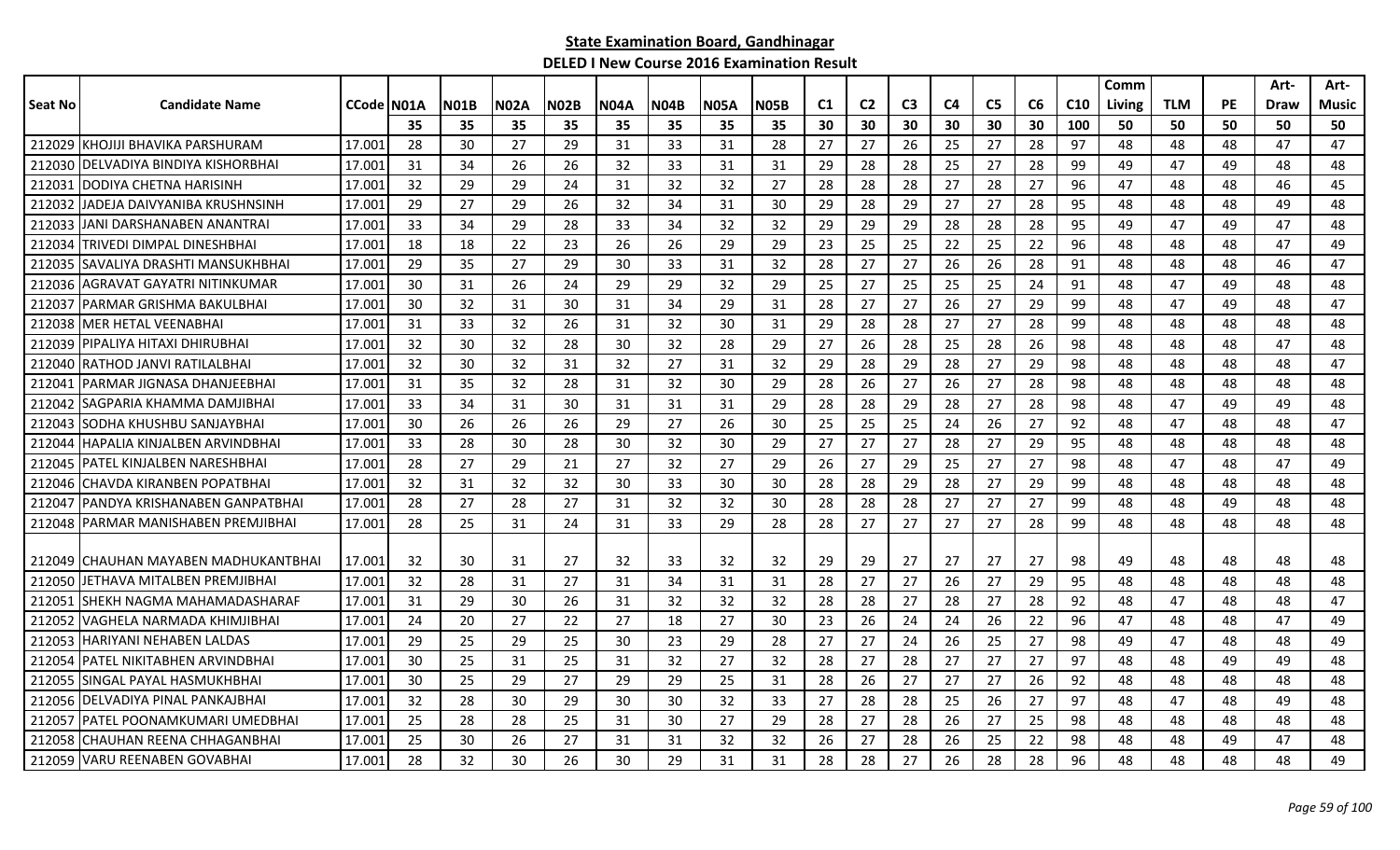|                |                                        |            |     |             |             |             |             |             |             |             |    |                |                |    |                |    |                 | Comm   |            |           | Art- | Art-         |
|----------------|----------------------------------------|------------|-----|-------------|-------------|-------------|-------------|-------------|-------------|-------------|----|----------------|----------------|----|----------------|----|-----------------|--------|------------|-----------|------|--------------|
| <b>Seat No</b> | <b>Candidate Name</b>                  | CCode N01A |     | <b>N01B</b> | <b>N02A</b> | <b>N02B</b> | <b>N04A</b> | <b>N04B</b> | <b>N05A</b> | <b>N05B</b> | C1 | C <sub>2</sub> | C <sub>3</sub> | C4 | C <sub>5</sub> | C6 | C <sub>10</sub> | Living | <b>TLM</b> | <b>PE</b> | Draw | <b>Music</b> |
|                |                                        |            | 35  | 35          | 35          | 35          | 35          | 35          | 35          | 35          | 30 | 30             | 30             | 30 | 30             | 30 | 100             | 50     | 50         | 50        | 50   | 50           |
| 212060         | <b>DOLAR REKHABEN RAMESHBHAI</b>       | 17.001     | 29  | 29          | 28          | 25          | 30          | 29          | 30          | 30          | 26 | 27             | 27             | 26 | 27             | 27 | 96              | 48     | 48         | 49        | 48   | 49           |
| 212061         | SHEKH RESHMA MAHAMADASHARAF            | 17.001     | 30  | 34          | 31          | 29          | 32          | 28          | 31          | 30          | 29 | 28             | 27             | 27 | 27             | 23 | 92              | 48     | 47         | 48        | 48   | 47           |
| 212062         | CHANGELA ROSHNIBEN KANTILAL            | 17.001     | 29  | 33          | 27          | 25          | 30          | 27          | 30          | 30          | 28 | 28             | 28             | 27 | 27             | 25 | 90              | 48     | 48         | 48        | 48   | 48           |
| 212063         | <b>BAVALIYA RUPALBEN RANABHAI</b>      | 17.001     | 29  | 31          | 26          | 30          | 32          | 30          | 28          | 32          | 29 | 28             | 27             | 26 | 27             | 27 | 90              | 48     | 48         | 49        | 48   | 49           |
| 212064         | PARAMAR SAPANA NATAVARLAL              | 17.001     | 29  | 32          | 27          | 25          | 28          | 27          | 27          | 30          | 26 | 27             | 24             | 25 | 27             | 27 | 99              | 48     | 47         | 48        | 48   | 48           |
| 212065         | DEVMURARI SAPANABEN RAGHUBHAI          | 17.001     | 33  | 30          | 29          | 33          | 32          | 33          | 32          | 31          | 29 | 28             | 28             | 27 | 28             | 27 | 96              | 49     | 48         | 48        | 48   | 48           |
|                |                                        |            |     |             |             |             |             |             |             |             |    |                |                |    |                |    |                 |        |            |           |      |              |
|                | 212066 BHAKOTARA SHEETAL DHARAMSEEBHAI | 17.001     | 29  | 29          | 30          | 24          | 30          | 28          | 31          | 28          | 25 | 28             | 27             | 27 | 27             | 24 | 91              | 48     | 48         | 48        | 47   | 48           |
| 21206          | DOLAR SHRADHDHABEN KISHORBHAI          | 17.001     | 29  | 32          | 29          | 33          | 29          | 33          | 32          | 32          | 26 | 27             | 27             | 28 | 27             | 28 | 96              | 48     | 47         | 49        | 48   | 49           |
| 212068         | <b>BAGADA URMILA HEMANTBHAI</b>        | 17.001     | 32  | 32          | 31          | 33          | 32          | 33          | 31          | 34          | 29 | 28             | 29             | 29 | 28             | 29 | 90              | 48     | 48         | 48        | 49   | 48           |
| 212069         | CHAUHAN VILASH MANUBHAI                | 17.001     | 30  | 28          | 29          | 28          | 24          | 28          | 31          | 27          | 25 | 26             | 27             | 26 | 28             | 23 | 97              | 48     | 48         | 49        | 46   | 48           |
| 212070         | MER AARTI HARAJIVANBHAI                | 17.002     | 31  | 33          | 31          | 32          | 29          | 31          | 32          | 31          | 29 | 27             | 26             | 29 | 27             | 29 | 94              | 48     | 48         | 47        | 45   | 48           |
| 212071         | THULETIYA AEKTA CHHANABHAI             | 17.002     | 31  | 32          | 31          | 31          | 24          | 30          | 33          | 29          | 28 | 27             | 28             | 28 | 28             | 29 | 95              | 47     | 48         | 48        | 44   | 48           |
| 212072         | DABHI ALPABEN VELJIBHAI                | 17.002     | 31  | 31          | 30          | 31          | 27          | 28          | 31          | 30          | 28 | 27             | 27             | 28 | 27             | 30 | 91              | 48     | 48         | 48        | 46   | 48           |
| 21207          | CHUDASAMA ARATI MAHENDRABHAI           | 17.002     | 32  | 32          | 30          | 33          | 29          | 32          | 33          | 32          | 29 | 28             | 28             | 29 | 28             | 29 | 95              | 48     | 48         | 48        | 46   | 48           |
| 212074         | NENUJI ARCHANA ASWINBHAI               | 17.002     | 28  | 27          | 31          | 31          | 26          | 30          | 30          | 30          | 29 | 29             | 29             | 29 | 28             | 28 | 96              | 48     | 48         | 48        | 44   | 49           |
| 212075         | KOTARA ASMITABEN BHARATBHAI            | 17.002     | 29  | 31          | 31          | 32          | 30          | 27          | 31          | 31          | 29 | 26             | 27             | 28 | 26             | 27 | 92              | 48     | 48         | 48        | 45   | 48           |
| 212076         | BUTANI BANSHI DHANJIBHAI               | 17.002     | 26  | 31          | 28          | 31          | 26          | 30          | 29          | 31          | 27 | 25             | 27             | 30 | 26             | 28 | 95              | 47     | 48         | 47        | 45   | 48           |
| 212077         | LATHIYA BHOOMI DINESHBHAI              | 17.002     | 27  | 28          | 28          | 32          | 27          | 29          | 32          | 30          | 27 | 26             | 26             | 29 | 28             | 26 | 98              | 47     | 47         | 47        | 45   | 48           |
| 212078         | <b>VADOLIYA BHOOMI PRAFULBHAI</b>      | 17.002     | 30  | 29          | 30          | 29          | 29          | 34          | 32          | 33          | 29 | 28             | 29             | 30 | 29             | 29 | 98              | 47     | 48         | 48        | 47   | 49           |
| 212079         | DABHI CHHAYABEN DINESHBHAI             | 17.002     | 30  | 24          | 31          | 28          | 26          | 22          | 29          | 28          | 27 | 27             | 27             | 29 | 26             | 29 | 91              | 47     | 48         | 48        | 45   | 48           |
|                |                                        |            |     |             |             |             |             |             |             |             |    |                |                |    |                |    |                 |        |            |           |      |              |
|                | 212080 CHAUHAN DARSHITABEN RAMESHBHAI  | 17.002     | -28 | 30          | 30          | 31          | 28          | 30          | 31          | 30          | 27 | 26             | 27             | 29 | 27             | 27 | 95              | 47     | 48         | 48        | 45   | 48           |
| 212081         | <b>JALU DEEPTI LABHUBHAI</b>           | 17.002     | 24  | 29          | 29          | 28          | 26          | 29          | 30          | 29          | 27 | 27             | 27             | 29 | 25             | 27 | 92              | 48     | 48         | 47        | 48   | 48           |
|                | CHUDASAMA DHARMISHTHABA                |            |     |             |             |             |             |             |             |             |    |                |                |    |                |    |                 |        |            |           |      |              |
|                | 212082 MAHENDRASINH                    | 17.002     | 25  | 27          | 28          | 29          | 30          | 33          | 29          | 29          | 28 | 27             | 27             | 29 | 27             | 28 | 94              | 49     | 48         | 48        | 45   | 48           |
| 212083         | <b>RATHOD DIPTI PARSOTAMBHAI</b>       | 17.002     | 27  | 31          | 30          | 31          | 31          | 34          | 31          | 31          | 26 | 28             | 27             | 29 | 28             | 27 | 93              | 48     | 48         | 48        | 47   | 49           |
| 212084         | KHAKHKHAR DISHABEN LALJIBHAI           | 17.002     | 27  | 28          | 31          | 29          | 27          | 28          | 27          | 30          | 25 | 25             | 24             | 29 | 25             | 24 | 89              | 46     | 48         | 48        | 45   | 48           |
| 212085         | GOSWAMI DIVYA MANOJGIRI                | 17.002     | 30  | 31          | 30          | 29          | 30          | 28          | 32          | 32          | 28 | 27             | 28             | 29 | 26             | 29 | 91              | 48     | 48         | 48        | 46   | 49           |
| 212086         | DAXINI DIVYATA KAMLESHBHAI             | 17.002     | 31  | 31          | 30          | 31          | 28          | 32          | 29          | 26          | 28 | 25             | 28             | 28 | 27             | 27 | 95              | 49     | 47         | 49        | 44   | 48           |
| 212087         | JADAV DIXITA YASHAVANTSINH             | 17.002     | 25  | 27          | 31          | 23          | 27          | 20          | 27          | 26          | 25 | 26             | 24             | 28 | 25             | 24 | 92              | 47     | 48         | 48        | 45   | 49           |
|                | 212088 RAJORIA GEETA UDAYVIRSINGH      | 17.002     | 33  | 30          | 31          | 30          | 29          | 30          | 31          | 28          | 28 | 27             | 26             | 29 | 27             | 28 | 94              | 48     | 48         | 47        | 46   | 48           |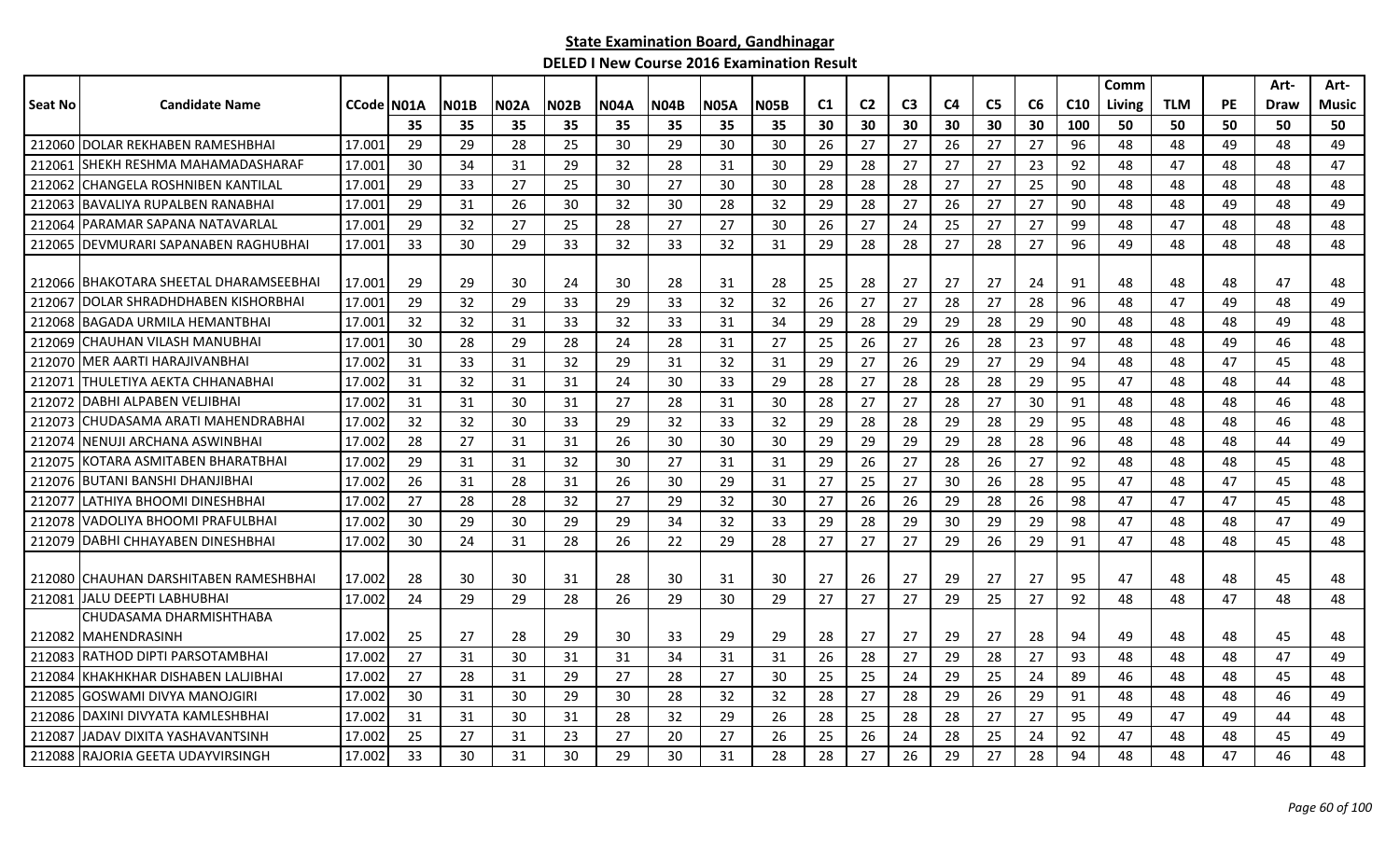|         |                                        |                     |    |      |      |             |             |             |             |      |     |                |                |    |                |    |                 | Comm   |            |           | Art- | Art-  |
|---------|----------------------------------------|---------------------|----|------|------|-------------|-------------|-------------|-------------|------|-----|----------------|----------------|----|----------------|----|-----------------|--------|------------|-----------|------|-------|
| Seat No | <b>Candidate Name</b>                  | <b>CCode   NO1A</b> |    | NO1B | N02A | <b>NO2B</b> | <b>N04A</b> | <b>N04B</b> | <b>N05A</b> | N05B | C1  | C <sub>2</sub> | C <sub>3</sub> | C4 | C <sub>5</sub> | C6 | C <sub>10</sub> | Living | <b>TLM</b> | <b>PE</b> | Draw | Music |
|         |                                        |                     | 35 | 35   | 35   | 35          | 35          | 35          | 35          | 35   | 30  | 30             | 30             | 30 | 30             | 30 | 100             | 50     | 50         | 50        | 50   | 50    |
| 212089  | MAKWANA HANSABEN MITHABHAI             | 17.002              | 29 | 27   | 29   | 30          | 26          | 21          | 31          | 26   | 27  | 27             | 27             | 28 | 25             | 27 | 94              | 46     | 48         | 48        | 43   | 48    |
| 212090  | <b>BAROT HARSHA PARESHBHAI</b>         | 17.002              | 32 | 28   | 25   | 25          | 23          | 28          | 22          | 30   | 27  | 27             | 27             | 29 | 27             | 28 | 93              | 47     | 47         | 48        | 46   | 48    |
| 212091  | <b>VAGHELA HETAL RAMJIBHAI</b>         | 17.002              | 30 | 29   | 29   | 28          | 27          | 28          | 28          | 25   | 27  | 28             | 27             | 29 | 26             | 27 | 94              | 46     | 47         | 48        | 46   | 49    |
|         | 212092 IMITHAPARA HETALBEN GORDHANBHAI | 17.002              | 32 | 33   | 31   | 30          | 31          | 30          | 32          | 31   | 29  | 29             | 28             | 29 | 29             | 28 | 93              | 48     | 47         | 48        | 46   | 48    |
| 212093  | CHAVDA HINA JAYNTILAL                  | 17.002              | 25 | 30   | 29   | 24          | 28          | 25          | 30          | 31   | 27  | 27             | 26             | 29 | 26             | 29 | 92              | 48     | 48         | 48        | 47   | 48    |
| 212094  | SANCHANIYA HITARTHI MATHURBHAI         | 17.002              | 23 | 27   | 30   | 30          | 28          | 25          | 27          | 28   | 26  | 26             | 24             | 29 | 25             | 24 | 92              | 49     | 48         | 48        | 44   | 48    |
| 212095  | PUROHIT JAGRUTI PRAVINKUMAR            | 17.002              | 28 | 29   | 32   | 27          | 30          | 23          | 27          | 29   | 28  | 26             | 26             | 29 | 25             | 24 | 93              | 47     | 47         | 48        | 47   | 48    |
| 212096  | LUNAGARIYA JAGRUTIBEN MAVJIBHAI        | 17.002              | 25 | 22   | 26   | 20          | 30          | 24          | 24          | 27   | 28  | 27             | 27             | 29 | 25             | 25 | 92              | 46     | 48         | 47        | 45   | 48    |
| 21209   | BAGADA JYOTSANABEN NAGJEEBHAI          | 17.002              | 27 | 26   | 31   | 29          | 28          | 24          | 28          | 29   | 27  | 27             | 24             | 28 | 26             | 24 | 91              | 47     | 48         | 48        | 46   | 49    |
| 212098  | KHODIFAD KAJAL RAVJIBHAI               | 17.002              | 28 | 32   | 30   | 28          | 31          | 21          | 30          | 30   | 28  | 28             | 27             | 29 | 27             | 29 | 95              | 49     | 48         | 49        | 46   | 48    |
| 212099  | IZAPADIYA KAJAL VALAJIBHAI             | 17.002              | 30 | 34   | 33   | 30          | 34          | 27          | 32          | 30   | 29  | 30             | 29             | 30 | 28             | 29 | 99              | 49     | 48         | 49        | 47   | 49    |
| 212100  | IVANKAR KAVITABEN MULJIBHAI            | 17.002              | 26 | 28   | 27   | 28          | 28          | 22          | 31          | 30   | -26 | 27             | 29             | 28 | 26             | 27 | 94              | 47     | 48         | 48        | 45   | 48    |
| 212101  | SOLANKI KIRAN BHUPATBHAI               | 17.002              | 22 | 28   | 30   | 19          | 29          | 27          | 28          | 32   | 27  | 27             | 25             | 29 | 26             | 25 | 91              | 48     | 47         | 48        | 46   | 48    |
| 212102  | lMAKWANA KIRTI BHANUBHAI               | 17.002              | 30 | 28   | 32   | 32          | 30          | 28          | 29          | 30   | 29  | 27             | 27             | 29 | 27             | 28 | 90              | 47     | 48         | 47        | 46   | 48    |
| 212103  | NIMBARK KIRTI MUKESHBHAI               | 17.002              | 29 | 25   | 25   | 30          | 26          | 24          | 31          | 31   | 29  | 28             | 26             | 30 | 27             | 29 | 94              | 47     | 48         | 48        | 45   | 49    |
| 212104  | CHAVDA KOMAL GULABRAI                  | 17.002              | 32 | 33   | 30   | 33          | 34          | 33          | 33          | 35   | 29  | 28             | 29             | 29 | 27             | 29 | 98              | 48     | 48         | 49        | 46   | 48    |
| 212105  | VEKARIYA KRUPALI RAMESHBHAI            | 17.002              | 32 | 33   | 31   | 32          | 31          | 26          | 31          | 31   | 27  | 27             | 29             | 28 | 27             | 28 | 94              | 48     | 48         | 47        | 45   | 48    |
| 212106  | MEHTA KRUPALIBEN JANAKBHAI             | 17.002              | 32 | 26   | 30   | 31          | 30          | 25          | 28          | 32   | 28  | 27             | 27             | 28 | 27             | 26 | 95              | 48     | 48         | 48        | 45   | 48    |
| 212107  | IHADIYAL MADHURIBEN AVCHARBHAI         | 17.002              | 32 | 30   | 33   | 33          | 31          | 27          | 31          | 33   | 29  | 28             | 27             | 29 | 29             | 29 | 97              | 49     | 48         | 49        | 46   | 48    |
| 212108  | VAJA MADHURIBEN DILIPBHAI              | 17.002              | 26 | 22   | 29   | 26          | 26          | 20          | 27          | 25   | 28  | 27             | 28             | 29 | 26             | 26 | 96              | 49     | 49         | 49        | 46   | 49    |
| 212109  | <b>ITIWARI NANDANI MUKESHBHAI</b>      | 17.002              | 25 | 23   | 32   | 29          | 25          | 23          | 29          | 30   | 27  | 26             | 27             | 28 | 26             | 26 | 89              | 46     | 47         | 47        | 43   | 49    |
| 212110  | VATUKIYA NEHAL GAJENDRABHAI            | 17.002              | 30 | 25   | 31   | 27          | 30          | 22          | 30          | 30   | 28  | 28             | 28             | 29 | 27             | 28 | 90              | 48     | 48         | 48        | 45   | 49    |
| 212111  | SOLANKI NIDHI BHUPATBHAI               | 17.002              | 30 | 26   | 32   | 24          | 28          | 28          | 30          | 30   | 29  | 26             | 26             | 28 | 27             | 29 | 91              | 48     | 48         | 48        | 46   | 49    |
| 212112  | VAGHASIYA NIRALI PRAVINBHAI            | 17.002              | 28 | 25   | 28   | 24          | 25          | 28          | 29          | 30   | 28  | 27             | 26             | 28 | 27             | 27 | 87              | 46     | 48         | 48        | 46   | 47    |
| 212113  | JADEJA PAYALBA ASHOKSINH               | 17.002              | 29 | 27   | 29   | 25          | 26          | 21          | 29          | 30   | 28  | 27             | 26             | 28 | 26             | 29 | 94              | 48     | 49         | 49        | 46   | 49    |
| 212114  | JOSHI PINALI SANJAYBHAI                | 17.002              | 30 | 23   | 32   | 26          | 24          | 23          | 32          | 27   | 28  | 26             | 27             | 29 | 26             | 28 | 90              | 46     | 48         | 47        | 47   | 48    |
| 212115  | <b>ISORANI POOJA RANCHHODBHAI</b>      | 17.002              | 27 | 28   | 31   | 30          | 28          | 25          | 32          | 27   | 28  | 27             | 26             | 29 | 26             | 26 | 93              | 47     | 49         | 48        | 47   | 48    |
| 212116  | <b>IJADEJA POOJABA MAHAVIRSINH</b>     | 17.002              | 29 | 29   | 30   | 32          | 30          | 30          | 33          | 30   | 28  | 27             | 27             | 29 | 28             | 28 | 92              | 48     | 49         | 48        | 45   | 49    |
| 212117  | <b>BAMTA POOJABEN DHIRUBHAI</b>        | 17.002              | 29 | 32   | 31   | 31          | 31          | 32          | 29          | 25   | 28  | 28             | 26             | 28 | 27             | 27 | 91              | 48     | 48         | 47        | 46   | 47    |
| 212118  | IVALA RAMILA CHANDRESHBHAI             | 17.002              | 29 | 32   | 31   | 31          | 31          | 31          | 31          | 26   | 27  | 28             | 26             | 29 | 27             | 27 | 90              | 48     | 49         | 47        | 47   | 49    |
|         | 212119 KANZARIYA RASHMI ASHOKBHAI      | 17.002              | 27 | 28   | 30   | 30          | 25          | 29          | 32          | 25   | 26  | 26             | 26             | 28 | 26             | 26 | 94              | 47     | 49         | 48        | 49   | 48    |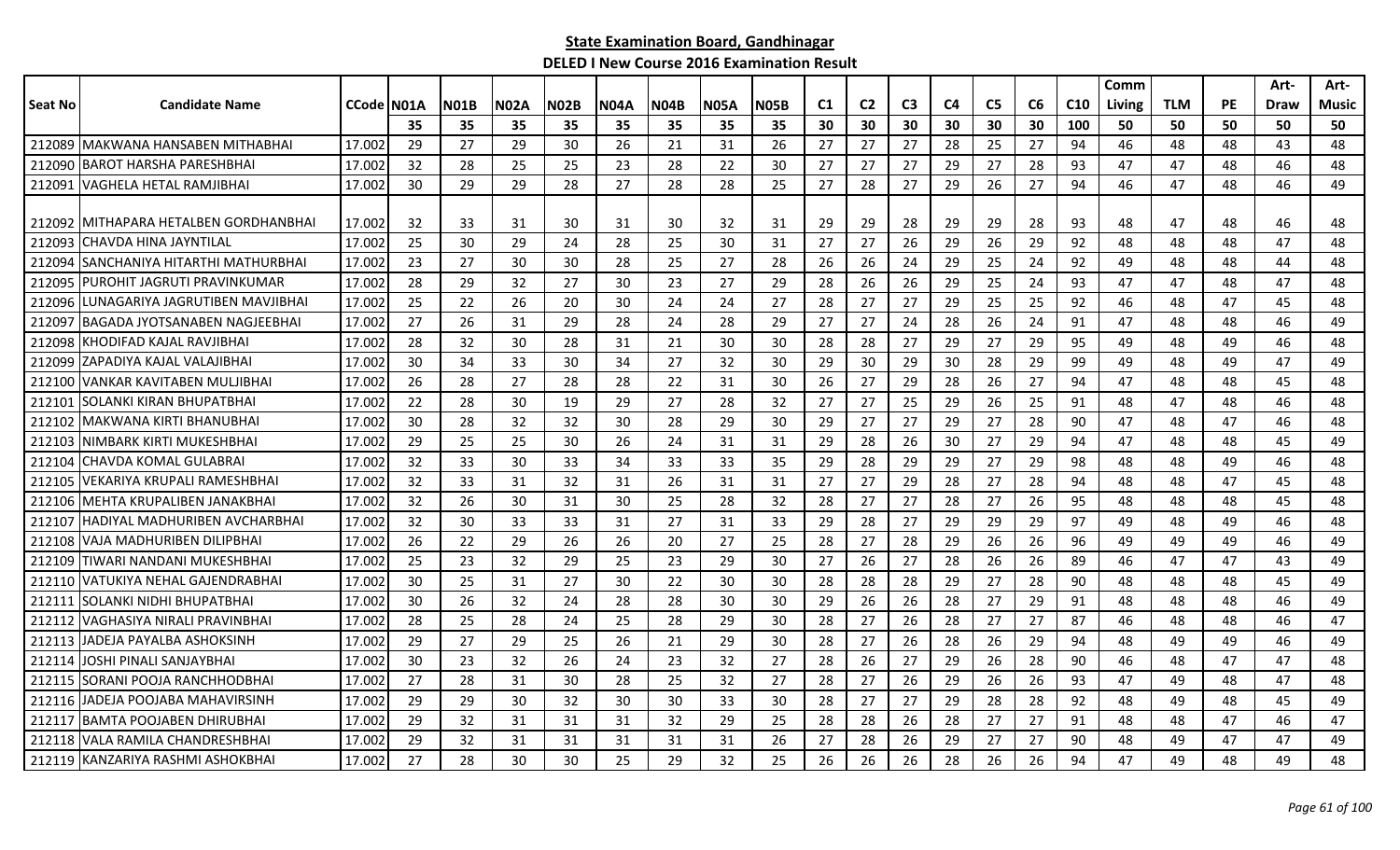|         |                                      |              |     |             |             |             |             |             |             |      |                |                |                |    |                |    |                 | Comm   |            |           | Art- | Art-  |
|---------|--------------------------------------|--------------|-----|-------------|-------------|-------------|-------------|-------------|-------------|------|----------------|----------------|----------------|----|----------------|----|-----------------|--------|------------|-----------|------|-------|
| Seat No | <b>Candidate Name</b>                | CCode   NO1A |     | <b>N01B</b> | <b>N02A</b> | <b>N02B</b> | <b>N04A</b> | <b>N04B</b> | <b>N05A</b> | N05B | C <sub>1</sub> | C <sub>2</sub> | C <sub>3</sub> | C4 | C <sub>5</sub> | C6 | C <sub>10</sub> | Living | <b>TLM</b> | <b>PE</b> | Draw | Music |
|         |                                      |              | 35  | 35          | 35          | 35          | 35          | 35          | 35          | 35   | 30             | 30             | 30             | 30 | 30             | 30 | 100             | 50     | 50         | 50        | 50   | 50    |
|         | 212120 SOLANKI RASHMI BIPINBHAI      | 17.002       | 31  | 30          | 31          | 30          | 30          | 33          | 29          | 26   | 29             | 29             | 28             | 29 | 27             | 29 | 97              | 46     | 49         | 48        | 47   | 49    |
| 212121  | IBHATU RASMITABEN GOVINDBHAI         | 17.002       | 31  | 28          | 30          | 31          | 29          | 27          | 29          | 27   | 28             | 26             | 27             | 28 | 25             | 25 | 92              | 48     | 48         | 48        | 45   | 48    |
| 212122  | IKAMLIYA RAVISHABEN BATUKBHAI        | 17.002       | 33  | 30          | 29          | 33          | 28          | 27          | 30          | 32   | 28             | 28             | 27             | 29 | 27             | 29 | 95              | 49     | 49         | 49        | 45   | 48    |
| 212123  | IBHESANIYA REETABEN AJAYBHAI         | 17.002       | 29  | 30          | 32          | 27          | 29          | 28          | 31          | 29   | 26             | 26             | 28             | 28 | 27             | 24 | 92              | 48     | 48         | 47        | 46   | 47    |
| 212124  | ISOLANKI RENUKA VIRJIBHAI            | 17.002       | 32  | 30          | 28          | 29          | 26          | 24          | 30          | 30   | 26             | 27             | 27             | 28 | 26             | 26 | 90              | 48     | 49         | 48        | 46   | 48    |
| 212125  | <b>SINDHAV RIDDHI JAGDISHBHAI</b>    | 17.002       | 32  | 31          | 30          | 31          | 31          | 31          | 32          | 32   | 28             | 26             | 28             | 29 | 26             | 27 | 98              | 49     | 48         | 48        | 46   | 48    |
| 212126  | UNDAKAT RINKAL GIRISHBHAI            | 17.002       | 29  | 30          | 28          | 23          | 29          | 27          | 32          | 31   | 28             | 28             | 28             | 29 | 26             | 29 | 97              | 47     | 48         | 48        | 46   | 49    |
| 212127  | lOLAKIYA RINKALBEN RAMESHBHAI        | 17.002       | 29  | 32          | 29          | 32          | 31          | 29          | 30          | 33   | 27             | 27             | 28             | 29 | 27             | 28 | 95              | 48     | 49         | 47        | 46   | 48    |
| 212128  | MAKVANA ROSHANI MANSUKHBHAI          | 17.002       | 26  | 30          | 30          | 28          | 28          | 29          | 29          | 31   | 27             | 28             | 27             | 29 | 27             | 27 | 93              | 48     | 49         | 48        | 47   | 48    |
| 212129  | <b>BUMTARIYA ROSHNI RAMANIKLAL</b>   | 17.002       | 23  | 25          | 27          | 31          | 25          | 21          | 27          | 31   | 26             | 26             | 25             | 28 | 25             | 27 | 94              | 47     | 49         | 47        | 47   | 49    |
|         | 212130   DHRANGA RUSHITA DESHABHAI   | 17.002       | 27  | 28          | 28          | 25          | 28          | 28          | 29          | 30   | 28             | 27             | 27             | 29 | 26             | 28 | 95              | 48     | 49         | 48        | 46   | 48    |
| 212131  | IKHORAJIYA SAJMIN VALIMAMAD          | 17.002       | 28  | 29          | 30          | 28          | 30          | 32          | 29          | 28   | 29             | 27             | 27             | 29 | 27             | 27 | 95              | 47     | 49         | 47        | 46   | 48    |
| 212132  | lJUNEJA SAMEERA YUSUFBHAI            | 17.002       | 31  | 31          | 30          | 32          | 34          | 31          | 32          | 30   | 29             | 27             | 28             | 28 | 27             | 27 | 95              | 48     | 48         | 48        | 46   | 49    |
| 212133  | <b>IKHIMSURIYA SHILPA BHARATBHAI</b> | 17.002       | 28  | 31          | 29          | 32          | 32          | 33          | 31          | 28   | 28             | 27             | 27             | 29 | 27             | 29 | 97              | 49     | 49         | 49        | 47   | 49    |
|         | 212134 MUNDHAVA SHITAL VELJIBHAI     | 17.002       | 25  | 31          | 29          | 32          | 32          | 33          | 32          | 29   | 28             | 26             | 27             | 29 | 27             | 25 | 89              | 48     | 48         | 48        | 48   | 49    |
|         | DHARAJIYA SHOBHANABEN                |              |     |             |             |             |             |             |             |      |                |                |                |    |                |    |                 |        |            |           |      |       |
|         | 212135 GHANSHYAMBHAI                 | 17.002       | -28 | 30          | 29          | 25          | 33          | 31          | 31          | 29   | 28             | 26             | 28             | 29 | 26             | 26 | 91              | 48     | 49         | 48        | 47   | 48    |
|         | 212136 BHORANIYA SIMA ABDULBHAI      | 17.002       | 30  | 28          | 30          | 23          | 33          | 28          | 30          | 31   | 26             | 27             | 26             | 28 | 27             | 28 | 92              | 48     | 48         | 48        | 45   | 48    |
| 212137  | MAKWANA SIMRAN PRAVINBHAI            | 17.002       | 18  | 25          | 25          | 18          | 30          | 23          | 23          | 26   | 26             | 26             | 25             | 28 | 26             | 26 | 91              | 47     | 49         | 47        | 47   | 49    |
|         | 212138 DEVNATH TINKAL NARESHBHAI     | 17.002       | 30  | 32          | 29          | 29          | 31          | 32          | 29          | 27   | 28             | 27             | 27             | 29 | 26             | 26 | 94              | 48     | 49         | 47        | 45   | 49    |
| 212139  | <b>IBHATT TRUPTI MUKESHBHAI</b>      | 17.002       | 31  | 28          | 28          | 29          | 32          | 33          | 30          | 29   | 28             | 27             | 26             | 28 | 25             | 23 | 92              | 48     | 48         | 48        | 47   | 48    |
|         | 212140 VAGHELA USHA POONABHAI        | 17.002       | 32  | 30          | 28          | 30          | 30          | 32          | 31          | 29   | 25             | 27             | 26             | 28 | 27             | 25 | 95              | 46     | 49         | 48        | 46   | 49    |
| 212141  | IANANT ZANKHANA MUKESHBHAI           | 17.002       | 26  | 28          | 28          | 31          | 28          | 32          | 31          | 28   | 27             | 26             | 27             | 29 | 27             | 25 | 95              | 48     | 49         | 48        | 45   | 49    |
| 212143  | SHERATHIYA CHINTAN KANTIBHAI         | 17.005       | 22  | 21          | 26          | 31          | 30          | 30          | 28          | 28   | 28             | 29             | 29             | 29 | 29             | 29 | 96              | 48     | 46         | 48        | 44   | 48    |
| 212144  | PARMAR DINESH BHANUBHAI              | 17.005       | AB  | AB          | AB          | AB          | AB          | AB.         | AB          | AB   | 24             | 25             | 24             | 28 | 29             | 29 | 96              | 46     | AB         | AB        | AB   | AB    |
| 212145  | IRATHOD HASMUKH PUNJABHAI            | 17.005       | 28  | 29          | 29          | 30          | 31          | 29          | 32          | 29   | 29             | 29             | 29             | 29 | 29             | 29 | 97              | 48     | 47         | 49        | 44   | 47    |
| 212146  | CHHATRARA ILABEN GOKALBHAI           | 17.005       | 20  | 28          | 24          | 31          | 30          | 24          | 24          | 25   | 29             | 29             | 29             | 29 | 29             | 28 | 95              | 46     | 46         | 46        | 43   | 49    |
| 212147  | <b>IDAVERA KAJAL PRAVINBHAI</b>      | 17.005       | 21  | 28          | 21          | 27          | 26          | 26          | 30          | 27   | 28             | 29             | 29             | 29 | 29             | 29 | 96              | 47     | 47         | 49        | 44   | 49    |
|         | 212148 RATHOD KAJAL RAMESHBHAI       | 17.005       | AB  | AB          | AB          | AB          | AB          | AB          | AB          | AB   | 23             | 24             | 22             | 24 | 25             | 23 | 95              | 45     | AB         | AB        | AB   | AB    |
| 212149  | SOLANKI KIRAN NATHALAL               | 17.005       | AB  | AB          | AB          | AB          | AB          | AB          | AB          | AB   | 25             | 24             | 25             | 23 | 22             | 24 | 95              | 46     | AB         | AB        | AB   | AB    |
|         | 212150 DAFADA LATA HARIBHAI          | 17.005       | 29  | 18          | 25          | 30          | 28          | 21          | 33          | 28   | 28             | 29             | 29             | 29 | 29             | 29 | 95              | 47     | 47         | 47        | 43   | 49    |
|         | 212151 CHAVDA MAHESH JETHABHAI       | 17.005       | 18  | 18          | 25          | 29          | 24          | 20          | 31          | 25   | 28             | 28             | 29             | 29 | 28             | 29 | 96              | 47     | 45         | 47        | 44   | 46    |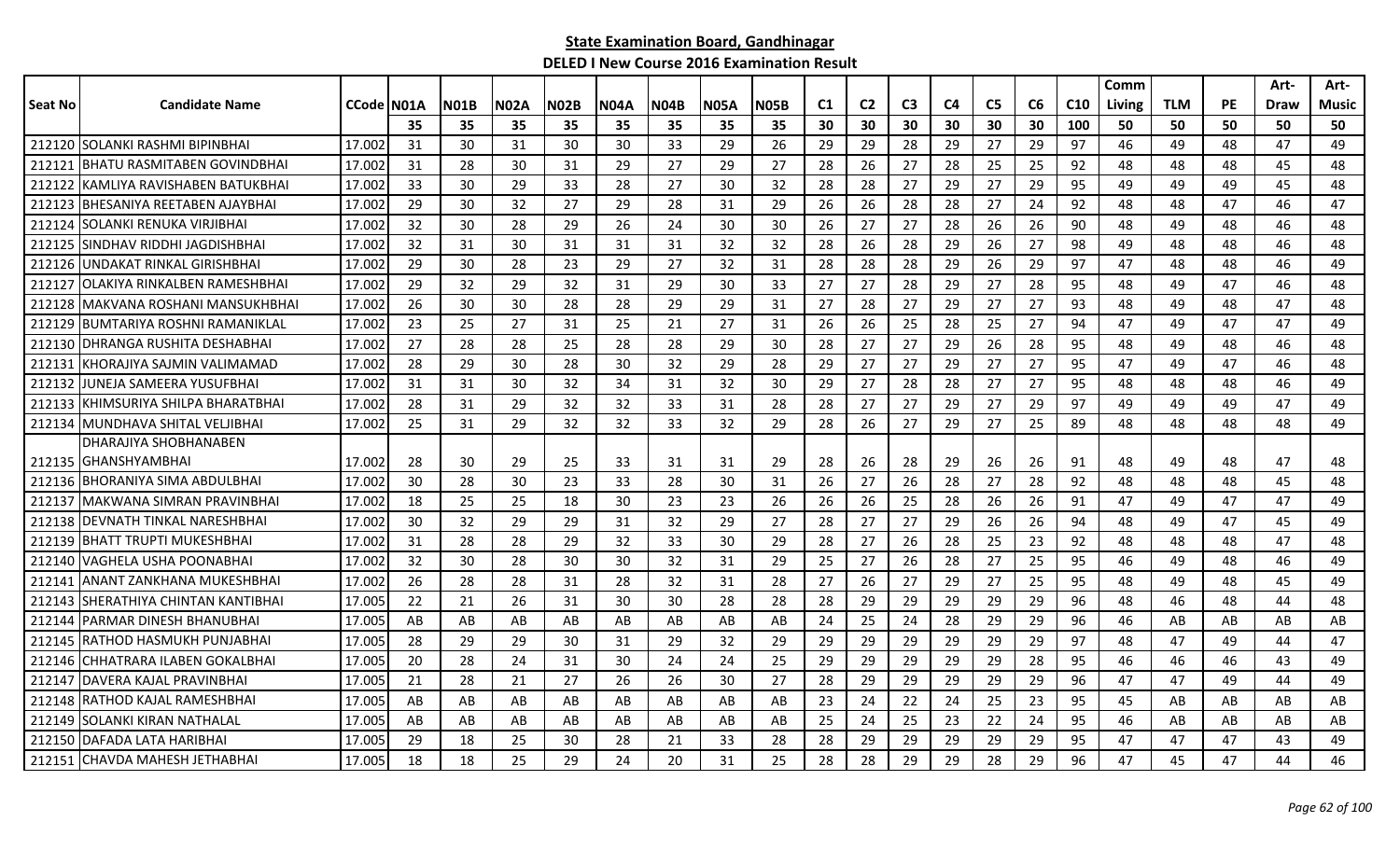|         |                                         |            |     |      |             |             |             |             |             |      |                |                |                |                |                |    |                 | Comm   |            |           | Art-        | Art-  |
|---------|-----------------------------------------|------------|-----|------|-------------|-------------|-------------|-------------|-------------|------|----------------|----------------|----------------|----------------|----------------|----|-----------------|--------|------------|-----------|-------------|-------|
| Seat No | <b>Candidate Name</b>                   | CCode N01A |     | NO1B | <b>N02A</b> | <b>N02B</b> | <b>N04A</b> | <b>N04B</b> | <b>N05A</b> | N05B | C <sub>1</sub> | C <sub>2</sub> | C <sub>3</sub> | C <sub>4</sub> | C <sub>5</sub> | C6 | C <sub>10</sub> | Living | <b>TLM</b> | <b>PE</b> | <b>Draw</b> | Music |
|         |                                         |            | 35  | 35   | 35          | 35          | 35          | 35          | 35          | 35   | 30             | 30             | 30             | 30             | 30             | 30 | 100             | 50     | 50         | 50        | 50          | 50    |
|         | 212152 PARMAR MINAXI JAYANTILAL         | 17.005     | AB  | AB   | AB          | AB          | AB          | AB.         | AB          | AB   | 24             | 25             | 25             | 26             | 25             | 25 | 95              | 46     | AB         | AB        | AB          | AB    |
|         | 212153 PATEL NEHA HIRABHA               | 17.005     | 25  | 22   | 30          | 32          | 20          | 16          | 33          | 24   | 29             | 29             | 29             | 29             | 29             | 29 | 97              | 48     | 46         | 48        | 45          | 49    |
| 212154  | IMAKAVANA POOJA DINESHBHAI              | 17.005     | 18  | 13   | 24          | 22          | 14          | 22          | 32          | 20   | 29             | 28             | 28             | 28             | 28             | 29 | 96              | 49     | 46         | 48        | 45          | 48    |
|         | 212155 BAKARIYA PUSHPA VSHRAMBHAI       | 17.005     | 19  | 20   | 24          | 29          | 21          | 19          | 25          | 23   | 29             | 28             | 29             | 29             | 29             | 29 | 95              | 47     | 47         | 48        | 44          | 47    |
|         | 212156 MUCHHDIYA PUSHPA JAGDISHBHAI     | 17.005     | 25  | 25   | 30          | 32          | 27          | 24          | 30          | 27   | 29             | 29             | 29             | 29             | 29             | 29 | 96              | 47     | 46         | 48        | 44          | 47    |
| 212157  | IRANVA RANJAN AMRUTBHAI                 | 17.005     | 27  | 23   | 27          | 29          | 27          | 27          | 27          | 26   | 29             | 29             | 29             | 30             | 29             | 29 | 97              | 47     | 47         | 49        | 43          | 49    |
| 212158  | <b>ISONDARAVA RASHMITA LAKHANBHAI</b>   | 17.005     | 21  | 20   | 27          | 33          | 28          | 27          | 30          | 28   | 29             | 29             | 29             | 29             | 29             | 29 | 97              | 48     | 46         | 48        | 44          | 48    |
| 212159  | SISODIYA SANGITA BHOJABHAI              | 17.005     | 18  | 20   | 25          | 31          | 20          | 22          | 28          | 25   | 28             | 29             | 29             | 29             | 29             | 29 | 96              | 48     | 46         | 48        | 44          | 48    |
|         | 212164 VINDHANI AASHIYANA YUNUS         | 17.006     | 22  | 20   | 26          | 28          | 28          | 28          | 25          | 29   | 27             | 27             | 28             | 27             | 27             | 28 | 98              | 47     | 48         | 48        | 45          | 48    |
|         | MAKVANA CHINTANKUMAR                    |            |     |      |             |             |             |             |             |      |                |                |                |                |                |    |                 |        |            |           |             |       |
|         | 212165 HARSHADBHAI                      | 17.006     | 21  | 18   | 25          | 30          | 22          | 27          | 26          | 22   | 27             | 27             | 27             | 26             | 27             | 27 | 97              | 46     | 48         | 47        | 44          | 49    |
|         | 212166 BAMNASIYA DHAVAL DINESHBHAI      | 17.006     | 13  | 18   | 23          | 31          | 13          | 17          | 29          | 18   | 27             | 27             | 26             | 27             | 27             | 27 | 96              | 46     | 47         | 47        | 44          | 47    |
|         | 212167 CHAVDA HARESHKUMAR KISHORBHAI    | 17.006     | AB  | AB   | AB          | AB          | AB          | AB          | AB          | AB   | 27             | 27             | 26             | 27             | 27             | 27 | 96              | 46     | 48         | 46        | 45          | 47    |
| 212168  | ISOLANKI HARSH KISHORBHAI               | 17.006     | 18  | 18   | 26          | 25          | 22          | 24          | 25          | 25   | 29             | 28             | 28             | 28             | 28             | 29 | 98              | 48     | 48         | 48        | 44          | 48    |
| 212169  | CHAUHAN JALPABEN JIVANBHAI              | 17.006     | 15  | 15   | 29          | 25          | 25          | 23          | 31          | 26   | 28             | 28             | 26             | 27             | 27             | 27 | 96              | 47     | 47         | 48        | 44          | 48    |
|         | 212170 MARDIYA KINJALBEN RAMESHBHAI     | 17.006     | 28  | 22   | 28          | 28          | 22          | 26          | 30          | 24   | 29             | 29             | 28             | 28             | 29             | 28 | 98              | 47     | 48         | 48        | 45          | 49    |
| 212171  | IPARMAR MAUSMIBEN BHARATBHAI            | 17.006     | 28  | 24   | 28          | 33          | 28          | 25          | 33          | 26   | 28             | 27             | 28             | 27             | 28             | 28 | 98              | 48     | 48         | 48        | 45          | 48    |
| 212172  | <b>IVANVI MINAXI HEMATBHAI</b>          | 17.006     | AB  | AB   | AB          | AB          | AB          | AB          | AB          | AB   | AB             | AB             | AB             | AB             | AB             | AB | AB              | AB     | AB         | AB        | AB          | AB    |
|         |                                         |            |     |      |             |             |             |             |             |      |                |                |                |                |                |    |                 |        |            |           |             |       |
|         | 212173 IMAKAVANA MITALKUMAR HARSHDBHAI  | 17.006     | -25 | 12   | 21          | 31          | 24          | 20          | 33          | 23   | 28             | 27             | 26             | 27             | 27             | 27 | 97              | 46     | 47         | 47        | 45          | 48    |
|         | 212174 HARIYANI NANDLAL JIVRAMBHAI      | 17.006     | 28  | 20   | 20          | 23          | 27          | 21          | 31          | 27   | 28             | 29             | 28             | 28             | 29             | 28 | 98              | 48     | 48         | 48        | 48          | 49    |
| 212175  | IRANINGA NEERALI VINODKUMAR             | 17.006     | 14  | 9    | 23          | 22          | 27          | 20          | 29          | 25   | 28             | 28             | 28             | 27             | 27             | 27 | 97              | 47     | 48         | 48        | 44          | 49    |
| 212176  | JODHANI NIKUNJ KANTILAL                 | 17.006     | AB  | AB   | AB          | AB          | AB          | AB          | AB          | AB   | AB             | AB             | AB             | AB             | AB             | AB | AB              | AB     | AB         | AB        | AB          | AB    |
| 212177  | CHAUHAN PAYALBEN BHUPATBHAI             | 17.006     | 26  | 11   | 26          | 23          | 29          | 18          | 31          | 24   | 28             | 28             | 28             | 27             | 27             | 27 | 97              | 47     | 48         | 47        | 46          | 49    |
|         | 212178 CHAVDA POOJA MAHENDRABHAI        | 17.006     | AB  | AB   | AB          | AB          | AB          | AB          | AB          | AB   | AB             | AB             | AB             | AB             | AB             | AB | AB              | AB     | AB         | AB        | AB          | AB    |
|         |                                         |            |     |      |             |             |             |             |             |      |                |                |                |                |                |    |                 |        |            |           |             |       |
|         | 212179 ISAKARVADIA POOJABEN PRAFULKUMAR | 17.006     | 28  | 22   | 26          | 22          | 28          | 22          | 33          | 26   | 28             | 28             | 28             | 27             | 27             | 28 | 97              | 47     | 47         | 48        | 45          | 49    |
|         | 212180 MAKADIYA RUCHITA KISHORBHAI      | 17.006     | 30  | 32   | 32          | 33          | 31          | 27          | 31          | 27   | 29             | 28             | 28             | 28             | 28             | 29 | 98              | 48     | 48         | 48        | 45          | 49    |
| 212181  | <b>IHARIYANI RUSHIKUMAR LALDAS</b>      | 17.006     | 31  | 29   | 29          | 33          | 31          | 28          | 30          | 25   | 28             | 28             | 28             | 28             | 27             | 28 | 98              | 48     | 48         | 48        | 48          | 49    |
| 212182  | PARMAR SHILPABEN NANJIBHAI              | 17.006     | 22  | 23   | 28          | 30          | 25          | 21          | 31          | 26   | 28             | 28             | 27             | 28             | 27             | 27 | 97              | 47     | 48         | 47        | 46          | 49    |
| 212183  | VAGH SNEHABEN BHAGVANJI                 | 17.006     | 23  | 28   | 27          | 31          | 27          | 20          | 33          | 27   | 28             | 28             | 27             | 28             | 27             | 27 | 97              | 47     | 47         | 47        | 45          | 48    |
|         | 212184 SOLGAMA SUJAYKUMAR RAMESHBHAI    | 17.006     | 23  | 25   | 27          | 29          | 26          | 24          | 32          | 28   | 27             | 28             | 28             | 28             | 27             | 27 | 98              | 48     | 48         | 48        | 45          | 48    |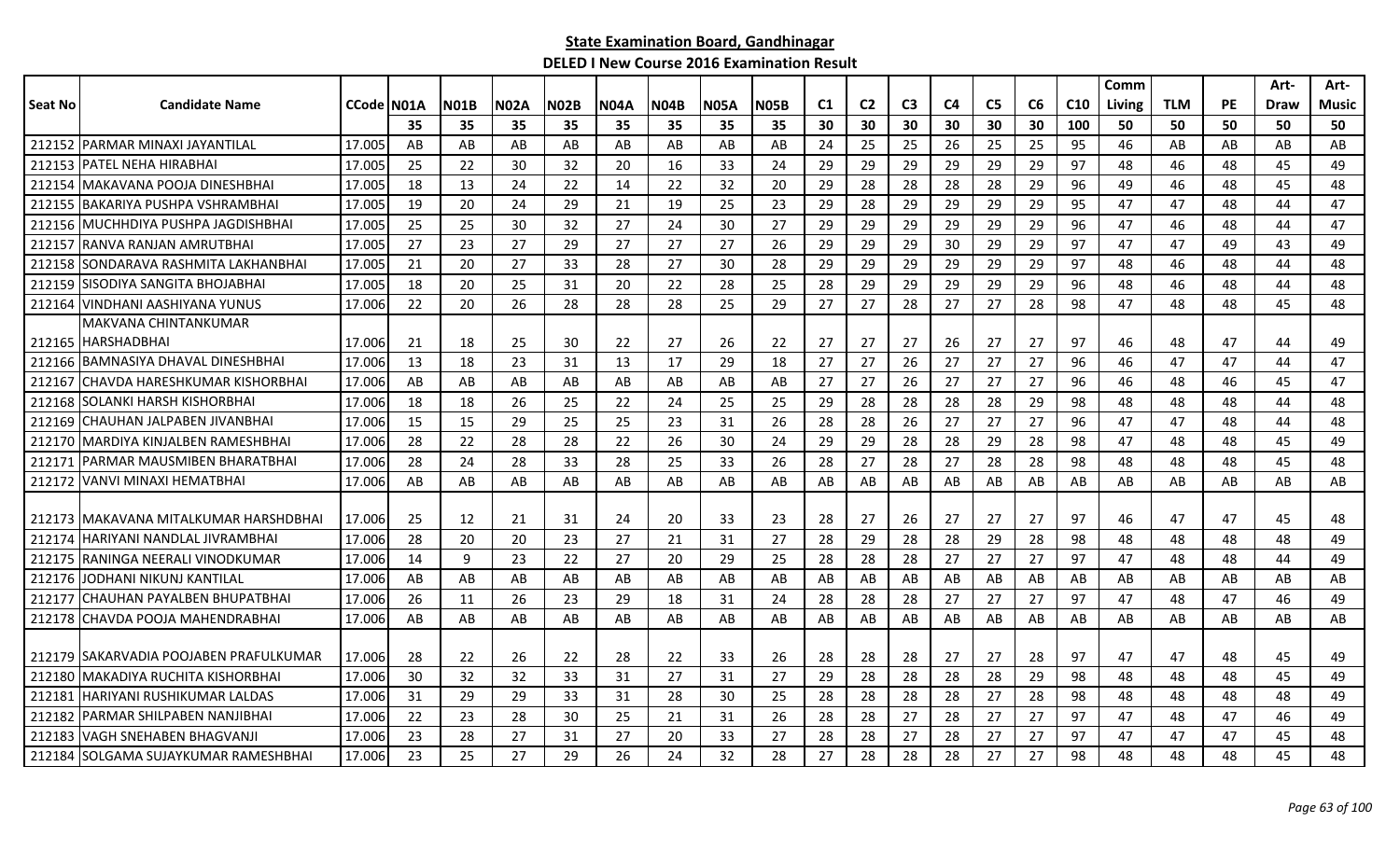|                |                                        |                    |     |             |             |             |             |             |             |             |                |                |                |                |                |    |                 | Comm   |            |           | Art-        | Art-         |
|----------------|----------------------------------------|--------------------|-----|-------------|-------------|-------------|-------------|-------------|-------------|-------------|----------------|----------------|----------------|----------------|----------------|----|-----------------|--------|------------|-----------|-------------|--------------|
| <b>Seat No</b> | <b>Candidate Name</b>                  | <b>CCode IN01A</b> |     | <b>N01B</b> | <b>N02A</b> | <b>N02B</b> | <b>N04A</b> | <b>N04B</b> | <b>N05A</b> | <b>N05B</b> | C <sub>1</sub> | C <sub>2</sub> | C <sub>3</sub> | C <sub>4</sub> | C <sub>5</sub> | C6 | C <sub>10</sub> | Living | <b>TLM</b> | <b>PE</b> | <b>Draw</b> | <b>Music</b> |
|                |                                        |                    | 35  | 35          | 35          | 35          | 35          | 35          | 35          | 35          | 30             | 30             | 30             | 30             | 30             | 30 | 100             | 50     | 50         | 50        | 50          | 50           |
| 212185         | <b>HARIYANI TULSIDAS LALDAS</b>        | 17.006             | 22  | 21          | 22          | 30          | 27          | 30          | 32          | 30          | 27             | 28             | 28             | 28             | 27             | 28 | 98              | 48     | 48         | 48        | 48          | 48           |
| 212186         | VAGHELA VANDANA PRAVINBHAI             | 17.006             | 18  | 17          | 25          | 24          | 22          | 27          | 28          | 19          | 28             | 28             | 28             | 27             | 27             | 27 | 97              | 47     | 47         | 47        | 45          | 48           |
| 212189         | PATEL ARTIBEN SHAILESHBHAI             | 18.001             | 32  | 30          | 31          | 33          | 31          | 32          | 33          | 31          | 24             | 22             | 26             | 21             | 16             | 30 | 85              | 45     | 47         | 46        | 46          | 45           |
|                | 212190 PATEL BIJALBEN NAVINBHAI        | 18.001             | 29  | 29          | 28          | 30          | 26          | 31          | 33          | 29          | 25             | 20             | 26             | 24             | 19             | 29 | 84              | 43     | 48         | 47        | 49          | 45           |
| 212191         | IPATEL DARSHANABEN NARAYANBHAI         | 18.001             | 24  | 23          | 28          | 30          | 26          | 28          | 31          | 30          | 24             | 19             | 25             | 18             | 15             | 30 | 85              | 44     | 48         | 47        | 46          | 46           |
|                | ACHARYA DEVYANIBAHEN                   |                    |     |             |             |             |             |             |             |             |                |                |                |                |                |    |                 |        |            |           |             |              |
|                | 212192 CHANDRAKANTBHAI                 | 18.001             | -26 | 29          | 31          | 32          | 27          | 32          | 33          | 34          | 24             | 22             | 26             | 24             | 19             | 30 | 85              | 47     | 48         | 46        | 49          | 46           |
| 212193         | GOSWAMI FALGUNIBEN PRAVINBHAI          | 18.001             | 31  | 28          | 26          | 32          | 25          | 29          | 33          | 33          | 26             | 22             | 25             | 22             | 20             | 27 | 84              | 45     | 48         | 46        | 48          | 47           |
| 212194         | PATEL GRISHMABAHEN KANUBHAI            | 18.001             | 25  | 28          | 28          | 32          | 29          | 32          | 31          | 31          | 24             | 20             | 25             | 18             | 16             | 26 | 84              | 42     | 48         | 46        | 46          | 47           |
| 212195         | IPATEL HIRAL RAKESHBHAI                | 18.001             | 27  | 26          | 30          | 29          | 26          | 30          | 33          | 34          | 27             | 18             | 26             | 23             | 19             | 29 | 87              | 42     | 47         | 47        | 47          | 46           |
|                | 212196   PATEL JANKIBEN MAHENDRAKUMAR  | 18.001             | 27  | 30          | 27          | 30          | 29          | 31          | 31          | 34          | 25             | 20             | 26             | 24             | 17             | 28 | 86              | 46     | 48         | 46        | 47          | 47           |
| 212197         | ITARAL JASMITABAHEN KHEMABHAI          | 18.001             | 25  | 26          | 28          | 29          | 27          | 30          | 31          | 30          | 26             | 20             | 25             | 18             | 17             | 26 | 85              | 44     | 48         | 48        | 47          | 48           |
|                | 212198 CHAUDHRI KAJALBAHEN DAHYABHAI   | 18.001             | 29  | 28          | 26          | 30          | 26          | 29          | 33          | 30          | 25             | 22             | 25             | 20             | 18             | 28 | 85              | 45     | 48         | 46        | 46          | 47           |
| 212199         | CHAUHAN KINJALBEN KARSANJI             | 18.001             | 27  | 30          | 26          | 27          | 27          | 31          | 33          | 28          | 26             | 20             | 25             | 22             | 19             | 28 | 87              | 44     | 48         | 46        | 48          | 47           |
| 212200         | PATEL MAYANKABEN DINESHBHAI            | 18.001             | 28  | 25          | 29          | 26          | 28          | 31          | 28          | 27          | 23             | 19             | 25             | 19             | 16             | 27 | 84              | 43     | 48         | 45        | 46          | 46           |
| 21220          | DABHI MEENABEN JAGATSINH               | 18.001             | 15  | 26          | 24          | 28          | 25          | 26          | 29          | 25          | 26             | 21             | 24             | 22             | 17             | 26 | 83              | 43     | 47         | 45        | 46          | 47           |
| 21220          | KHOKHARIYA NEHABEN HIRALAL             | 18.001             | 18  | 18          | 21          | 20          | 20          | 5           | 23          | 19          | 23             | 18             | 24             | 18             | 15             | 23 | 84              | 44     | 48         | 49        | 46          | 47           |
| 212203         | IPARMAR NISHABAHEN ALKHABHAI           | 18.001             | 28  | 24          | 23          | 30          | 25          | 30          | 27          | 27          | 24             | 19             | 25             | 24             | 17             | 24 | 84              | 45     | 48         | 47        | 46          | 47           |
| 212204         | IPATEL POOJABEN PRAVINBHAI             | 18.001             | 30  | 27          | 29          | 30          | 28          | 32          | 32          | 29          | 26             | 22             | 26             | 25             | 19             | 30 | 84              | 45     | 47         | 46        | 46          | 48           |
| 212205         | IPRAJAPATI POOJABEN RAMESHBHAI         | 18.001             | 28  | 27          | 26          | 30          | 26          | 31          | 28          | 27          | 24             | 19             | 25             | 19             | 20             | 29 | 84              | 46     | 47         | 46        | 46          | 47           |
| 212206         | PATEL PRERANABEN KAUSHIKBHAI           | 18.001             | 21  | 29          | 26          | 29          | 25          | 30          | 32          | 28          | 26             | 19             | 26             | 22             | 16             | 26 | 83              | 45     | 48         | 46        | 48          | 47           |
| 212207         | PRAJAPATI RINKAL POPATBHAI             | 18.001             | 28  | 27          | 26          | 28          | 29          | 34          | 28          | 28          | 24             | 21             | 25             | 19             | 20             | 26 | 83              | 45     | 47         | 47        | 47          | 47           |
|                | PRAJAPATI SANDHYABEN                   |                    |     |             |             |             |             |             |             |             |                |                |                |                |                |    |                 |        |            |           |             |              |
|                | 212208 MAHENDRAKUMAR                   | 18.001             | -20 | 31          | 31          | 27          | 28          | 33          | 31          | 29          | 22             | 21             | 25             | 18             | 19             | 26 | 87              | 48     | 47         | 48        | 46          | 47           |
| 212209         | ASARI SAVITRIBEN PRAVINBHAI            | 18.001             | 24  | 27          | 24          | 28          | 24          | 33          | 29          | 24          | 23             | 21             | 25             | 18             | 15             | 24 | 84              | 47     | 47         | 48        | 48          | 47           |
| 212210         | PATELIYA SUREKHABEN NARAYANBHAI        | 18.001             | 24  | 27          | 25          | 28          | 29          | 31          | 31          | 28          | 25             | 21             | 26             | 21             | 18             | 28 | 85              | 44     | 47         | 48        | 47          | 47           |
| 21221          | ASODA USHABEN KESHARBHAI               | 18.001             | 23  | 26          | 25          | 28          | 30          | 27          | 31          | 27          | 23             | 19             | 25             | 18             | 15             | 24 | 87              | 43     | 47         | 48        | 46          | 47           |
| 212215         | IMANSURI ADILBHAI GULABNABI            | 18.002             | 19  | 25          | 18          | 29          | 20          | 18          | 27          | 27          | 25             | 25             | 24             | 25             | 24             | 25 | 80              | 44     | 42         | 44        | 42          | 45           |
| 212216         | CHENVA AJAYKUMAR KANABHAI              | 18.002             | AB  | AB          | AB          | AB          | AB          | AB          | AB          | AB          | AB             | AB             | AB             | AB             | AB             | AB | AB              | AB     | AB         | AB        | AB          | AB           |
|                |                                        |                    |     |             |             |             |             |             |             |             |                |                |                |                |                |    |                 |        |            |           |             |              |
|                | 212217 IMAKAVANA AJAYKUMAR NARAPATBHAI | 18.002             | -19 | 23          | 20          | 30          | 25          | 20          | 28          | 22          | 24             | 25             | 24             | 25             | 24             | 25 | 85              | 43     | 39         | 40        | 40          | 44           |
|                | 212218 PARMAR AMARDIP DEVABHAI         | 18.002             | 21  | 25          | 15          | 25          | 23          | 14          | 24          | 22          | 25             | 25             | 24             | 24             | 25             | 24 | 80              | 44     | 39         | 41        | 40          | 41           |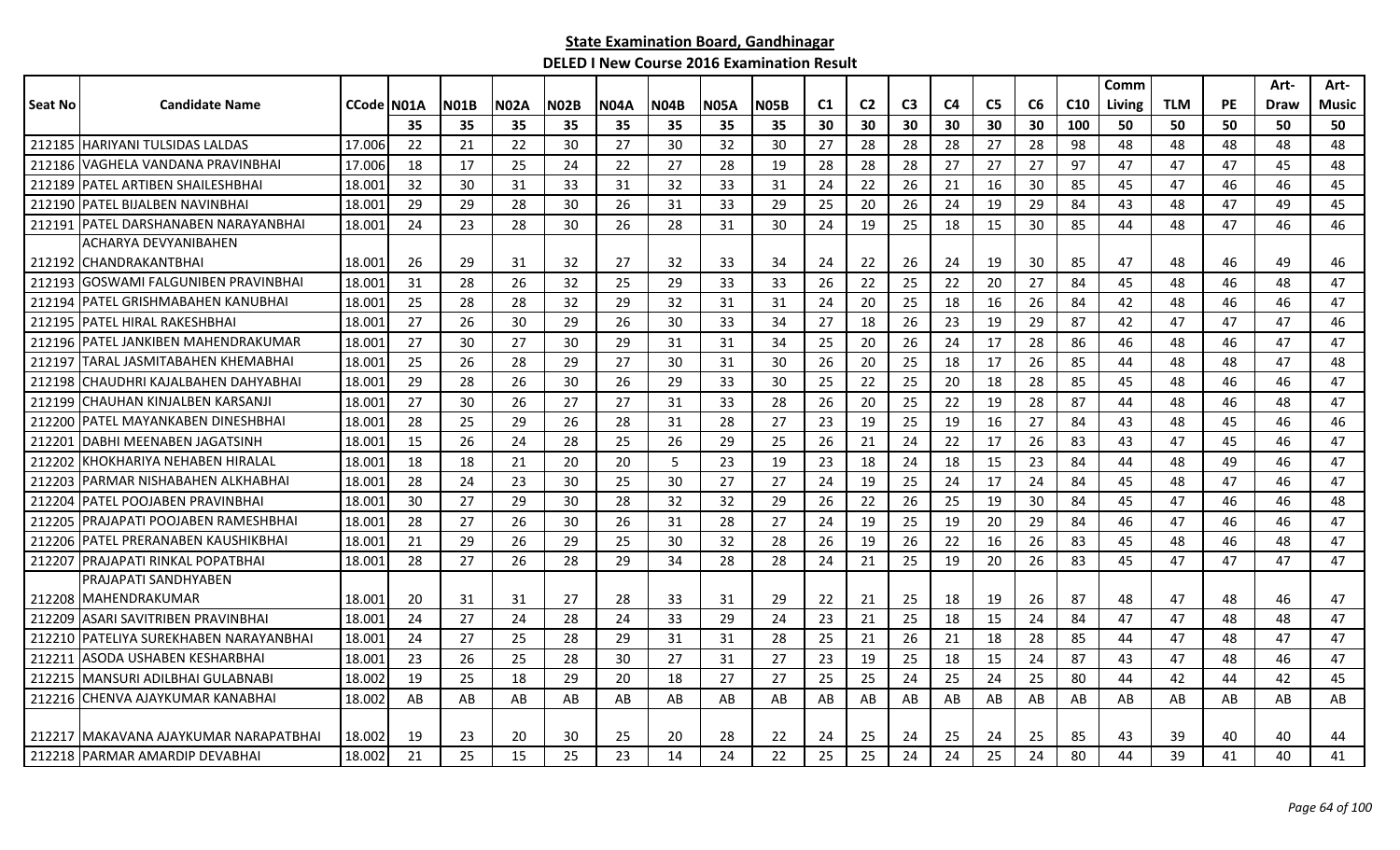|                |                                                   |            |                |             |             |             |             |             |             |             |                |                |                |                |                |    |                 | Comm   |            |    | Art- | Art-  |
|----------------|---------------------------------------------------|------------|----------------|-------------|-------------|-------------|-------------|-------------|-------------|-------------|----------------|----------------|----------------|----------------|----------------|----|-----------------|--------|------------|----|------|-------|
| <b>Seat No</b> | <b>Candidate Name</b>                             | CCode N01A |                | <b>N01B</b> | <b>N02A</b> | <b>N02B</b> | <b>N04A</b> | <b>N04B</b> | <b>N05A</b> | <b>N05B</b> | C <sub>1</sub> | C <sub>2</sub> | C <sub>3</sub> | C <sub>4</sub> | C <sub>5</sub> | C6 | C <sub>10</sub> | Living | <b>TLM</b> | PE | Draw | Music |
|                |                                                   |            | 35             | 35          | 35          | 35          | 35          | 35          | 35          | 35          | 30             | 30             | 30             | 30             | 30             | 30 | 100             | 50     | 50         | 50 | 50   | 50    |
|                | 212219 ASARI ARJUNBHAI BADABHAI                   | 18.002     | 22             | 28          | 28          | 28          | 32          | 27          | 23          | 30          | 26             | 26             | 25             | 27             | 24             | 24 | 82              | 45     | 41         | 43 | 40   | 45    |
| 212220         | THAKARADA ATULBHAI RAMESHBHAI                     | 18.002     | 13             | 18          | 14          | 25          | 29          | 27          | 19          | 26          | 25             | 24             | 24             | 24             | 25             | 24 | 83              | 42     | 41         | 43 | 40   | 40    |
| 212221         | IPALIYA BHAVINKUMAR JAYANTIBHAI                   | 18.002     | AB             | AB          | AB          | AB          | AB          | AB          | AB          | AB          | 25             | 25             | 25             | 25             | 25             | 25 | 84              | 45     | 43         | 43 | 44   | 46    |
| 212222         | ININAMA BIPINBHAI BALUBHAI                        | 18.002     | 16             | 22          | 19          | 21          | 26          | 19          | 27          | 27          | AB             | AB             | AB             | AB             | AB             | AB | AB              | AB     | AB         | AB | AB   | AB    |
|                | 212223 PARMAR CHETANKUMAR DEVABHAI                | 18.002     | 21             | 19          | 23          | 20          | 27          | 14          | 27          | 27          | 23             | 24             | 25             | 24             | 25             | 24 | 84              | 43     | 42         | 44 | 41   | 45    |
| 212224         | IRATHOD DIPAKKUMAR PANNABHAI                      | 18.002     | 23             | 25          | 27          | 25          | 29          | 14          | 31          | 29          | 24             | 25             | 24             | 24             | 24             | 25 | 82              | 44     | 41         | 39 | 39   | 41    |
| 212225         | KHANT HARESHKUMAR KALUBHAI                        | 18.002     | 27             | 28          | 27          | 26          | 29          | 32          | 31          | 29          | 25             | 25             | 24             | 26             | 25             | 24 | 85              | 42     | 42         | 39 | 42   | 44    |
|                | 212226 RATHOD HITENDRAKUMAR KESHABHAI             | 18.002     | -16            | 18          | 11          | 18          | 21          | 28          | 24          | 22          | 25             | 25             | 23             | 25             | 23             | 24 | 82              | 44     | 42         | 44 | 43   | 45    |
|                | 212227 IPARMAR JAYDIPKUMAR HASMUKHBHAI            | 18.002     | -16            | 21          | 20          | 21          | 26          | 18          | 33          | 27          | 25             | 25             | 24             | 24             | 23             | 23 | 80              | 44     | 40         | 43 | 39   | 41    |
|                | 212228 CHENVA JIGAR DINESHBHAI                    | 18.002     | 13             | 26          | 19          | 24          | 26          | 22          | 29          | 27          | 25             | 25             | 24             | 24             | 24             | 23 | 81              | 43     | 42         | 43 | 41   | 41    |
|                | 212229 CHAUDHARI KAUSHALKUMAR RAJESHBHAI   18.002 |            | AB             | AB          | AB          | AB          | AB          | AB          | AB          | AB          | 26             | 24             | 23             | 24             | 23             | 24 | 80              | 42     | AB         | 40 | 44   | 43    |
| 212230         | PARMAR KETANKUMAR BABUBHAI                        | 18.002     | AB             | AB          | AB          | AB          | AB          | AB          | AB          | AB          | AB             | AB             | AB             | AB             | AB             | AB | AB              | AB     | AB         | AB | AB   | AB    |
| 212231         | VANKAR KIRANKUMAR DAHYALAL                        | 18.002     | 4              | 13          | 11          | 18          | 13          | 8           | 27          | 19          | 25             | 24             | 24             | 24             | 25             | 23 | 81              | 44     | 43         | 41 | 42   | 42    |
|                | 212232 RATHOD MAHENDRASINH LAXMANSINH             | 18.002     | 15             | 20          | 22          | 22          | 30          | 24          | 33          | 26          | 25             | 26             | 24             | 25             | 23             | 23 | 82              | 43     | 41         | 40 | 41   | 43    |
|                | 212233   VARASAT MAHESHKUMAR RAMAJIBHAI           | 18.002     | -16            | 22          | 14          | 17          | 29          | -13         | 33          | 22          | AB             | AB             | AB             | AB             | AB             | AB | AB              | AB     | AB         | AB | AB   | AB    |
| 212234         | IRAVAT MEHULKUMAR DAHYABHAI                       | 18.002     | 13             | 19          | 16          | 23          | 18          | 22          | 29          | 20          | 26             | 24             | 23             | 24             | 25             | 23 | 83              | 42     | 43         | 40 | 42   | 38    |
|                | 212235 RATHOD MITESHKUMAR KANTIBHAI               | 18.002     | 18             | 22          | 17          | 22          | 25          | 21          | 33          | 28          | 26             | 26             | 24             | 26             | 23             | 24 | 81              | 42     | 41         | 41 | 40   | 43    |
|                | 212236 PARMAR NIPESHKUMAR NARSINHBHAI             | 18.002     | AB             | AB          | AB          | AB          | AB          | AB          | AB          | AB          | AB             | AB             | AB             | AB             | AB             | AB | AB              | AB     | AB         | AB | AB   | AB    |
| 212237         | IRATHOD NITESHKUMAR GOVINDBHAI                    | 18.002     | 9              | 23          | 16          | 23          | 19          | 18          | 31          | 26          | 25             | 26             | 24             | 25             | 23             | 24 | 84              | 44     | 42         | 41 | 41   | 41    |
|                | 212238 RATHOD PARESHKUMAR DEVABHAI                | 18.002     | 10             | 16          | 12          | 16          | 20          | 11          | 23          | 26          | AB             | AB             | AB             | AB             | AB             | AB | AB              | AB     | AB         | AB | AB   | AB    |
|                | 212239 IRATHOD PARESHKUMAR PANNABHAI              | 18.002     | 12             | 14          | 18          | 18          | 10          | 11          | 18          | 23          | AB             | AB             | AB             | AB             | AB             | AB | AB              | AB     | AB         | AB | AB   | AB    |
| 212240         | JAIN PARTH RAJESHBHAI                             | 18.002     | $\overline{7}$ | 19          | 13          | 23          | 18          | 19          | 22          | 23          | 25             | 25             | 24             | 25             | 23             | 24 | 80              | 45     | AB         | 43 | AB   | 42    |
| 212241         | VANKAR PRADIPKUMAR MOHANBHAI                      | 18.002     | 12             | 20          | 16          | 26          | 22          | 21          | 29          | 30          | 25             | 25             | 24             | 26             | 23             | 23 | 82              | 44     | 42         | 44 | 40   | 41    |
| 212242         | <b>IPANDYA PRAKASHKUMAR KALIDAS</b>               | 18.002     | 9              | 18          | 18          | 27          | 23          | 15          | 29          | 27          | 25             | 25             | 23             | 24             | 23             | 23 | 83              | 43     | 42         | 43 | 40   | 40    |
|                | 212243 CHAUDHARI PRITESHKUMAR MOHANBHAI   18.002  |            | 24             | 21          | 21          | 30          | 30          | 30          | 33          | 28          | 25             | 25             | 24             | 25             | 24             | 25 | 80              | 42     | 41         | 44 | 43   | 45    |
|                | 212244 PATODIYA PRIYANK BHIKHALAL                 | 18.002     | 12             | 18          | 18          | 22          | 20          | 20          | 28          | 22          | 24             | 24             | 23             | 24             | 24             | 24 | 81              | 44     | 42         | 44 | 42   | 41    |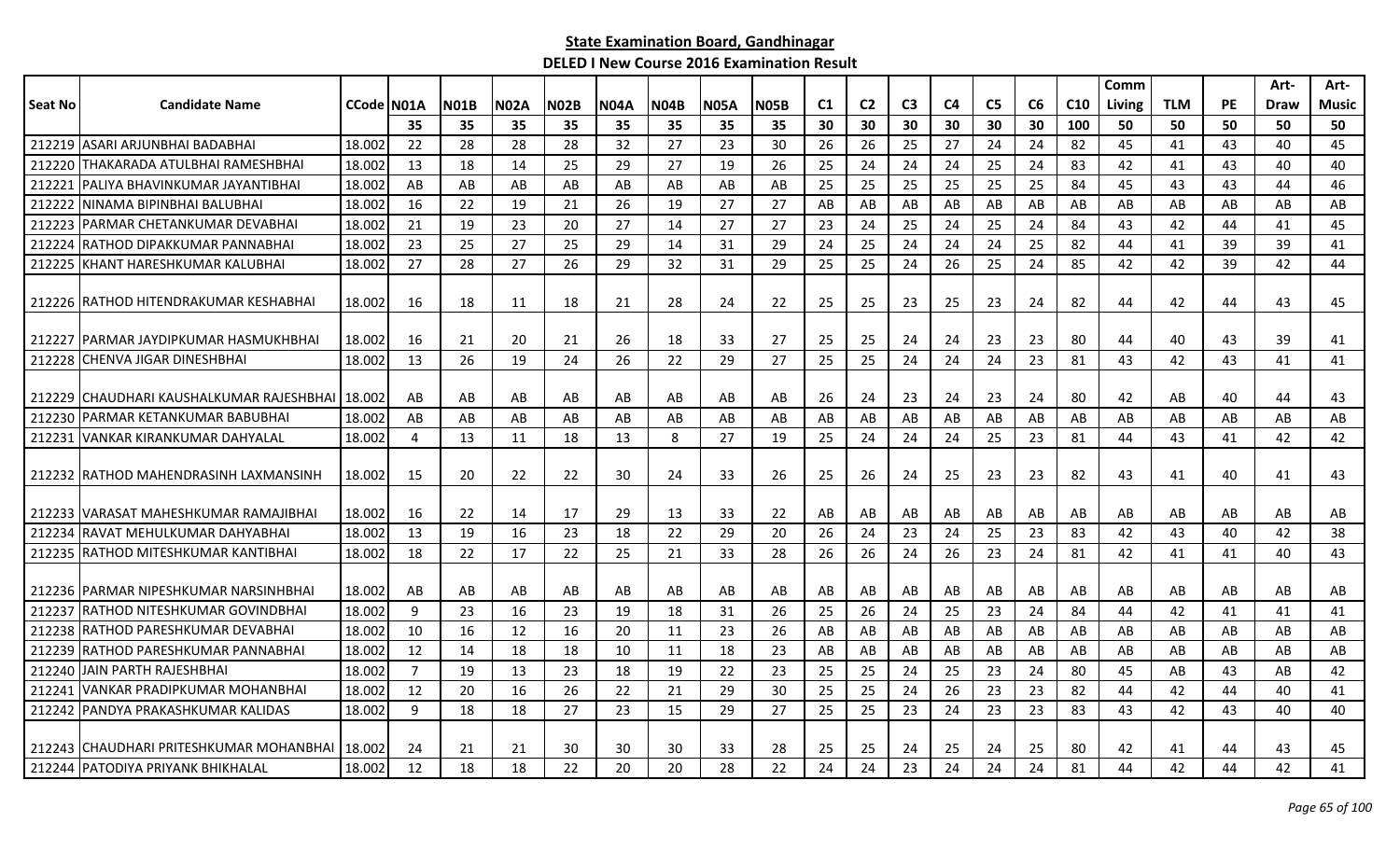|         |                                         |            |     |             |                |             |             |             |             |             |                |                |                |    |                |                |                 | Comm          |            |           | Art- | Art-  |
|---------|-----------------------------------------|------------|-----|-------------|----------------|-------------|-------------|-------------|-------------|-------------|----------------|----------------|----------------|----|----------------|----------------|-----------------|---------------|------------|-----------|------|-------|
| Seat No | <b>Candidate Name</b>                   | CCode N01A |     | <b>N01B</b> | N02A           | <b>N02B</b> | <b>N04A</b> | <b>N04B</b> | <b>N05A</b> | <b>N05B</b> | C <sub>1</sub> | C <sub>2</sub> | C <sub>3</sub> | C4 | C <sub>5</sub> | C <sub>6</sub> | C <sub>10</sub> | <b>Living</b> | <b>TLM</b> | <b>PE</b> | Draw | Music |
|         |                                         |            | 35  | 35          | 35             | 35          | 35          | 35          | 35          | 35          | 30             | 30             | 30             | 30 | 30             | 30             | 100             | 50            | 50         | 50        | 50   | 50    |
|         |                                         |            |     |             |                |             |             |             |             |             |                |                |                |    |                |                |                 |               |            |           |      |       |
|         | 212245 IBHAGORA PRUTHVIKUMAR VISHNUBHAI | 18.002     | AB  | AB          | AB             | AB          | AB          | AB          | AB          | AB          | AB             | AB             | AB             | AB | AB             | AB             | AB              | AB            | AB         | AB        | AB   | AB    |
| 212246  | KHARADI RAHULKUMAR NAVJIBHAI            | 18.002     | 18  | 20          | 21             | 22          | 23          | 19          | 28          | 27          | 25             | 25             | 24             | 24 | 23             | 23             | 82              | 43            | 43         | 41        | 42   | 45    |
| 212247  | IVANKAR RAKESHKUMAR HARIBHAI            | 18.002     | 14  | 19          | 20             | 26          | 22          | 18          | 28          | 26          | AB             | AB             | AB             | AB | AB             | AB             | AB              | AB            | AB         | AB        | AB   | AB    |
|         | 212248 PRAJAPATI RAVI MAHESHKUMAR       | 18.002     | 19  | 23          | 29             | 28          | 25          | 21          | 25          | 28          | 25             | 25             | 24             | 25 | 24             | 24             | 84              | 44            | 40         | 43        | 42   | 42    |
| 212249  | VAGHARI SAVAGANBHAI ISHWARBHAI          | 18.002     | 26  | 23          | 21             | 28          | 30          | 27          | 29          | 27          | 25             | 26             | 24             | 26 | 25             | 25             | 84              | 45            | 44         | 43        | 46   | 46    |
| 212250  | IGODHA SHIVABHAI MANAHARBHAI            | 18.002     | 31  | 20          | 26             | 27          | 30          | 28          | 24          | 25          | 25             | 26             | 25             | 26 | 24             | 25             | 85              | 44            | 41         | 46        | 44   | 47    |
|         |                                         |            |     |             |                |             |             |             |             |             |                |                |                |    |                |                |                 |               |            |           |      |       |
| 212251  | ICHAUDHARY SURESHKUMAR VASANTBHAI       | 18.002     | AB  | AB          | AB             | AB          | AB          | AB.         | AB          | AB          | AB             | AB             | AB             | AB | AB             | AB             | AB              | AB            | AB         | AB        | AB   | AB    |
| 212252  | IPARMAR UMESHBHAI DEVABHAI              | 18.002     | 25  | 20          | 28             | 32          | 23          | 28          | 27          | 28          | 26             | 25             | 24             | 24 | 25             | 24             | 84              | 45            | 39         | 43        | 40   | 40    |
|         | 212253 MANSURI VASHIMBHAI GULABBHAI     | 18.002     | 23  | 18          | 18             | 25          | 23          | 21          | 22          | 23          | 24             | 24             | 25             | 25 | 24             | 25             | 84              | 43            | 41         | 41        | 40   | 41    |
|         |                                         |            |     |             |                |             |             |             |             |             |                |                |                |    |                |                |                 |               |            |           |      |       |
|         | 212254 ITHAKARDA VIJAYKUMAR SHANKARBHAI | 18.002     | -18 | 19          | 16             | 26          | 20          | 20          | 22          | 22          | 24             | 25             | 24             | 26 | 24             | 23             | 80              | 42            | 40         | 40        | 39   | 41    |
| 212255  | <b>JPATEL VIPULKUMAR KANUBHAI</b>       | 18.002     | 18  | 18          | 23             | 27          | 21          | 30          | 25          | 24          | 24             | 25             | 25             | 24 | 24             | 24             | 80              | 42            | 39         | 41        | 41   | 42    |
|         | 212256 SOLANKI VISHNUKUMAR JIVABHAI     | 18.002     | AB  | AB          | AB             | AB          | AB          | AB          | AB          | AB          | -25            | 24             | 24             | 25 | 25             | 23             | 80              | 41            | 43         | 41        | 44   | 40    |
| 212263  | RANASIYA AAYSHABIBI ABDULSAMAD          | 18.003     | 32  | 25          | 29             | 34          | 33          | 32          | 32          | 31          | 29             | 28             | 29             | 29 | 29             | 27             | 98              | 45            | 48         | 42        | 47   | 43    |
| 212264  | INAYAK AKTABAHEN MUKESHBHAI             | 18.003     | 13  | 18          | $\overline{7}$ | 19          | 14          | 18          | 18          | 22          | 25             | 21             | 23             | 26 | 25             | 21             | 77              | 30            | 47         | 35        | 45   | 36    |
| 212265  | IMAKWANA ANITABEN JAGATSINH             | 18.003     | 23  | 19          | 23             | 27          | 22          | 25          | 29          | 30          | 28             | 23             | 28             | 28 | 29             | 25             | 95              | 45            | 48         | 40        | 46   | 43    |
|         | 212266 PARMAR ANJANABAHEN RAMABHAI      | 18.003     | 22  | 22          | 18             | 21          | 19          | 27          | 25          | 20          | 25             | 21             | 23             | 26 | 23             | 23             | 75              | 35            | 47         | 38        | 45   | 37    |
|         |                                         |            |     |             |                |             |             |             |             |             |                |                |                |    |                |                |                 |               |            |           |      |       |
| 212267  | IRANAVADIYA BIBIMARIYAM ABDULKADAR      | 18.003     | 28  | 23          | 29             | 31          | 31          | 32          | 32          | 31          | 29             | 26             | 29             | 29 | 28             | 27             | 97              | 45            | 48         | 45        | 47   | 45    |
| 212268  | <b>IPRAJAPATI BINABAHEN BABUBHAI</b>    | 18.003     | AB  | AB          | AB             | AB          | AB          | AB          | AB          | AB          | 26             | 21             | 22             | 28 | 24             | 24             | 73              | 35            | 46         | 43        | 45   | 43    |
| 212269  | PRAJAPATI BINALBEN RAJENDRABHAI         | 18.003     | 22  | 20          | 23             | 22          | 25          | 26          | 31          | 25          | 28             | 23             | 28             | 28 | 27             | 27             | 95              | 45            | 48         | 43        | 46   | 44    |
| 212270  | VANAKAR DAKSHABAHEN RAMABHAI            | 18.003     | AB  | AB          | AB             | AB          | AB          | AB          | AB          | AB          | AB             | AB             | AB             | AB | AB             | AB             | AB              | AB            | 47         | AB        | 45   | AB    |
| 212271  | <b>DAMOR DAXABAHEN RAMABHAI</b>         | 18.003     | 28  | 20          | 24             | 29          | 27          | 28          | 31          | 32          | 26             | 22             | 28             | 25 | 27             | 24             | 96              | 46            | 46         | 42        | 47   | 44    |
| 212272  | LIMBACHIYA DIPALI CHANDRAKANT           | 18.003     | 17  | 13          | 21             | 21          | 12          | 14          | 18          | 25          | 26             | 22             | 27             | 25 | 24             | 23             | 80              | 40            | 47         | 40        | 47   | 41    |
| 212273  | CHAUDHARI DIVYA ISHVARBHAI              | 18.003     | 27  | 24          | 29             | 30          | 26          | 30          | 32          | 32          | 27             | 26             | 28             | 29 | 29             | 25             | 96              | 46            | 48         | 42        | 47   | 45    |
| 212274  | <b>IBAROT EKATABEN GIRISHKUMAR</b>      | 18.003     | 22  | 19          | 22             | 25          | 20          | 23          | 19          | 28          | 27             | 22             | 27             | 28 | 26             | 27             | 82              | 35            | 48         | 41        | 49   | 42    |
|         |                                         |            |     |             |                |             |             |             |             |             |                |                |                |    |                |                |                 |               |            |           |      |       |
|         | 212275 LAKHUNJI FATMAKHATUN MOHMADRAFIK | 18.003     | 29  | 24          | 29             | 31          | 30          | 33          | 30          | 29          | 28             | 26             | 29             | 29 | 29             | 27             | 98              | 45            | 48         | 44        | 48   | 45    |
|         |                                         |            |     |             |                |             |             |             |             |             |                |                |                |    |                |                |                 |               |            |           |      |       |
|         | 212276 RAJEBHAI FATMAKHATUN NAZIMHUSEN  | 18.003     | 21  | 20          | 25             | 27          | 26          | 29          | 30          | 26          | 27             | 24             | 29             | 29 | 28             | 23             | 96              | 45            | 48         | 45        | 47   | 45    |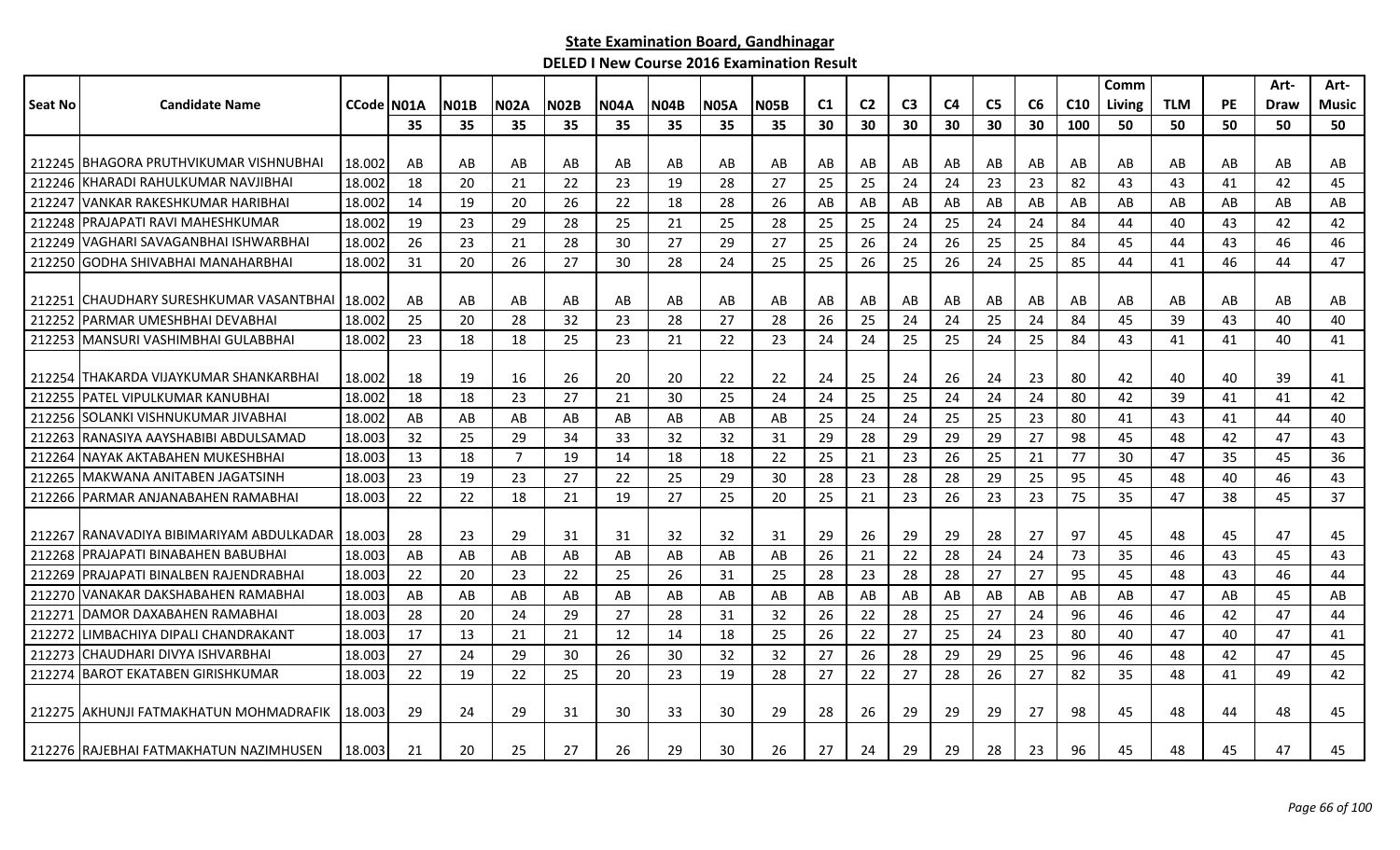|                |                                           |            |                |             |             |             |             |             |             |             |                |                |                |    |                |    |                 | Comm   |            |           | Art- | Art-     |
|----------------|-------------------------------------------|------------|----------------|-------------|-------------|-------------|-------------|-------------|-------------|-------------|----------------|----------------|----------------|----|----------------|----|-----------------|--------|------------|-----------|------|----------|
| <b>Seat No</b> | <b>Candidate Name</b>                     | CCode N01A |                | <b>N01B</b> | <b>N02A</b> | <b>N02B</b> | <b>N04A</b> | <b>N04B</b> | <b>N05A</b> | <b>N05B</b> | C <sub>1</sub> | C <sub>2</sub> | C <sub>3</sub> | C4 | C <sub>5</sub> | C6 | C <sub>10</sub> | Living | <b>TLM</b> | <b>PE</b> | Draw | Music    |
|                |                                           |            | 35             | 35          | 35          | 35          | 35          | 35          | 35          | 35          | 30             | 30             | 30             | 30 | 30             | 30 | 100             | 50     | 50         | 50        | 50   | 50       |
| 212277         | <b>PARMAR GAYATRIBAHEN KANTILAL</b>       | 18.003     | 21             | 18          | 21          | 23          | 23          | 15          | 33          | 27          | 25             | 22             | 22             | 25 | 23             | 23 | 73              | 35     | 46         | 39        | 47   | 39       |
| 212278         | IRATHOD GAYATRIBAHEN KIRITKUMAR           | 18.003     | 30             | 24          | 29          | 27          | 30          | 33          | 33          | 32          | 29             | 27             | 29             | 29 | 29             | 29 | 98              | 45     | 48         | 44        | 48   | 43       |
| 212279         | PRAJAPATI GAYATRIBEN RAMANLAL             | 18.003     | 26             | 26          | 26          | 28          | 30          | 27          | 28          | 30          | 29             | 25             | 29             | 29 | 29             | 27 | 98              | 45     | 48         | 43        | 47   | 43       |
|                | 212280 PATEL HARDIKABAHEN VISHNUBHAI      | 18.003     | 27             | 23          | 21          | 29          | 27          | 28          | 29          | 30          | 28             | 25             | 28             | 29 | 28             | 27 | 97              | 45     | 49         | 45        | 49   | 45       |
| 212281         | <b>ISUTHAR HARSHNABAHEN BHARATBHAI</b>    | 18.003     | -25            | 24          | 30          | 30          | 31          | 25          | 31          | 32          | 28             | 27             | 28             | 28 | 29             | 27 | 98              | 46     | 48         | 44        | 49   | 43       |
| 212282         | IPATEL HARSIDDHIBAHEN KANJIBHAI           | 18.003     | 18             | 19          | 23          | 26          | 26          | 20          | 25          | 30          | 26             | 22             | 22             | 25 | 23             | 23 | 71              | 35     | 46         | 37        | 46   | 37       |
| 212283         | RATHOD HINABAHEN LALABHAI                 | 18.003     | $\overline{7}$ | 13          | 16          | 23          | 18          | 12          | 20          | 18          | 26             | 24             | 28             | 27 | 28             | 24 | 82              | 45     | 49         | 45        | 49   | 45       |
| 212284         | DAMOR HINABEN BHEMABHAI                   | 18.003     | 14             | 20          | 16          | 25          | 24          | 18          | 21          | 22          | 26             | 21             | 27             | 27 | 28             | 21 | 93              | 46     | 47         | 41        | 46   | 41       |
| 212285         | <b>IPARMAR HIRALBA SAJJANSINH</b>         | 18.003     | 29             | 26          | 31          | 30          | 31          | 27          | 32          | 31          | 29             | 27             | 29             | 29 | 28             | 27 | 97              | 45     | 48         | 45        | 48   | 44       |
|                | 212286 KHANT JAGRUTIBAHEN VINODBHAI       | 18.003     | 26             | 24          | 29          | 30          | 30          | 28          | 31          | 28          | 28             | 25             | 28             | 29 | 29             | 27 | 98              | 46     | 48         | 44        | 48   | 43       |
| 212287         | <b>IDAMOR JAYSHREEBEN BHATHIBHAI</b>      | 18.003     | 23             | 21          | 24          | 26          | 25          | 29          | 26          | 25          | 26             | 21             | 27             | 27 | 28             | 23 | 98              | 46     | 48         | 44        | 47   | 44       |
|                | 212288 IPRAJAPATI KAMINIBAHEN ARVINDKUMAR | 18.003     | -25            | 21          | 25          | 23          | 27          | 25          | 28          | 27          |                | 22             | 28             | 27 | -28            | 21 | 97              | 46     | 48         | 43        | 48   |          |
| 212289         | PRAJAPATI KINJALBAHEN GOVINDBHAI          | 18.003     | 23             | 21          | 25          | 25          | 23          | 20          | 26          | 24          | 26<br>26       | 20             | 24             | 26 | 24             | 23 | 75              | 44     | 46         | 43        | 48   | 44<br>44 |
| 212290         | PARMAR KINJALBEN BABUBHAI                 | 18.003     | 17             | 19          | 26          | 29          | 22          | 22          | 22          | 26          | 28             | 22             | 28             | 24 | 28             | 27 | 97              | 46     | 47         | 43        | 47   | 42       |
| 21229          | IPATEL KINJALBEN GORDHANBHAI              | 18.003     | 21             | 12          | 29          | 24          | 21          | 27          | 27          | 27          | 28             | 23             | 29             | 28 | 29             | 25 | 97              | 44     | 47         | 43        | 47   | 43       |
| 212292         | IPATEL KOMALBEN RAMESHBHAI                | 18.003     | 24             | 20          | 29          | 31          | 25          | 30          | 27          | 29          | 27             | 24             | 29             | 29 | 29             | 27 | 98              | 45     | 48         | 44        | 48   | 37       |
| 212293         | <b>IBAROT KRUPABEN MAHESHBHA</b> I        | 18.003     | 18             | 19          | 23          | 27          | 25          | 24          | 20          | 27          | 28             | 22             | 25             | 26 | 26             | 25 | 80              | 35     | 47         | 42        | 48   | 42       |
| 212294         | PATEL MALLIKABAHEN RAMESHBHAI             | 18.003     | 27             | 22          | 31          | 31          | 25          | 28          | 26          | 30          | 28             | 27             | 29             | 29 | 29             | 25 | 98              | 45     | 48         | 45        | 48   | 43       |
| 212295         | PATEL MANISHABAHEN BHAVJIBHAI             | 18.003     | 21             | 18          | 18          | 25          | 18          | 22          | 21          | 21          | 25             | 21             | 22             | 25 | 23             | 25 | 71              | 35     | 44         | 39        | 47   | 38       |
| 212296         | <b>BAROT MAULIKABAHEN GOVINDBHAI</b>      | 18.003     | 29             | 23          | 31          | 31          | 27          | 31          | 29          | 27          | 29             | 24             | 29             | 29 | 29             | 27 | 98              | 45     | 48         | 43        | 49   | 44       |
| 212297         | <b>PARMAR MEGHANABEN BABUBHAI</b>         | 18.003     | -15            | 20          | 25          | 27          | 26          | 25          | 27          | 25          | 28             | 25             | 29             | 28 | 28             | 27 | 97              | 46     | 48         | 44        | 48   | 37       |
|                | PRANAMI MITTALBAHEN                       |            |                |             |             |             |             |             |             |             |                |                |                |    |                |    |                 |        |            |           |      |          |
|                | 212298 KHEMCHANDBHAI                      | 18.003     | 23             | 25          | 25          | 30          | 31          | 24          | 26          | 29          | 28             | 25             | 28             | 28 | 28             | 23 | 95              | 45     | 47         | 44        | 47   | 43       |
|                |                                           |            |                |             |             |             |             |             |             |             |                |                |                |    |                |    |                 |        |            |           |      |          |
|                | 212299   PANDAV NAYANABAHEN VINODKUMAR    | 18.003     | AB             | AB          | AB          | AB          | AB          | AB          | AB          | AB          | AB             | AB             | AB             | AB | AB             | AB | AB              | AB     | AB         | AB        | AB   | AB       |
|                | 212300 IPRAJAPATI NIDHIBAHEN RAJENDRABHAI | 18.003     | -21            | 22          | 19          | 26          | 25          | 11          | 24          | 24          | 25             | 21             | 27             | 25 | 26             | 25 | 92              | 45     | 47         | 40        | 46   | 39       |
| 212301         | PRAJAPATI NILAMBAHEN KALABHAI             | 18.003     | 24             | 21          | 22          | 24          | 29          | 22          | 24          | 27          | 27             | 24             | 28             | 27 | 27             | 25 | 96              | 45     | 46         | 43        | 47   | 43       |
| 212302         | PRAJAPATI NILAMBEN RAMANIKBHAI            | 18.003     | AB             | AB          | AB          | AB          | AB          | AB          | AB          | AB          | 28             | 22             | 24             | 25 | 23             | 28 | 70              | 45     | 45         | 44        | 48   | 43       |
|                | 212303 CHAUHAN NITABEN BADARSINH          | 18.003     | 21             | 26          | 25          | 27          | 29          | 21          | 32          | 26          | 28             | 25             | 28             | 29 | 28             | 25 | 95              | 45     | 48         | 45        | 48   | 43       |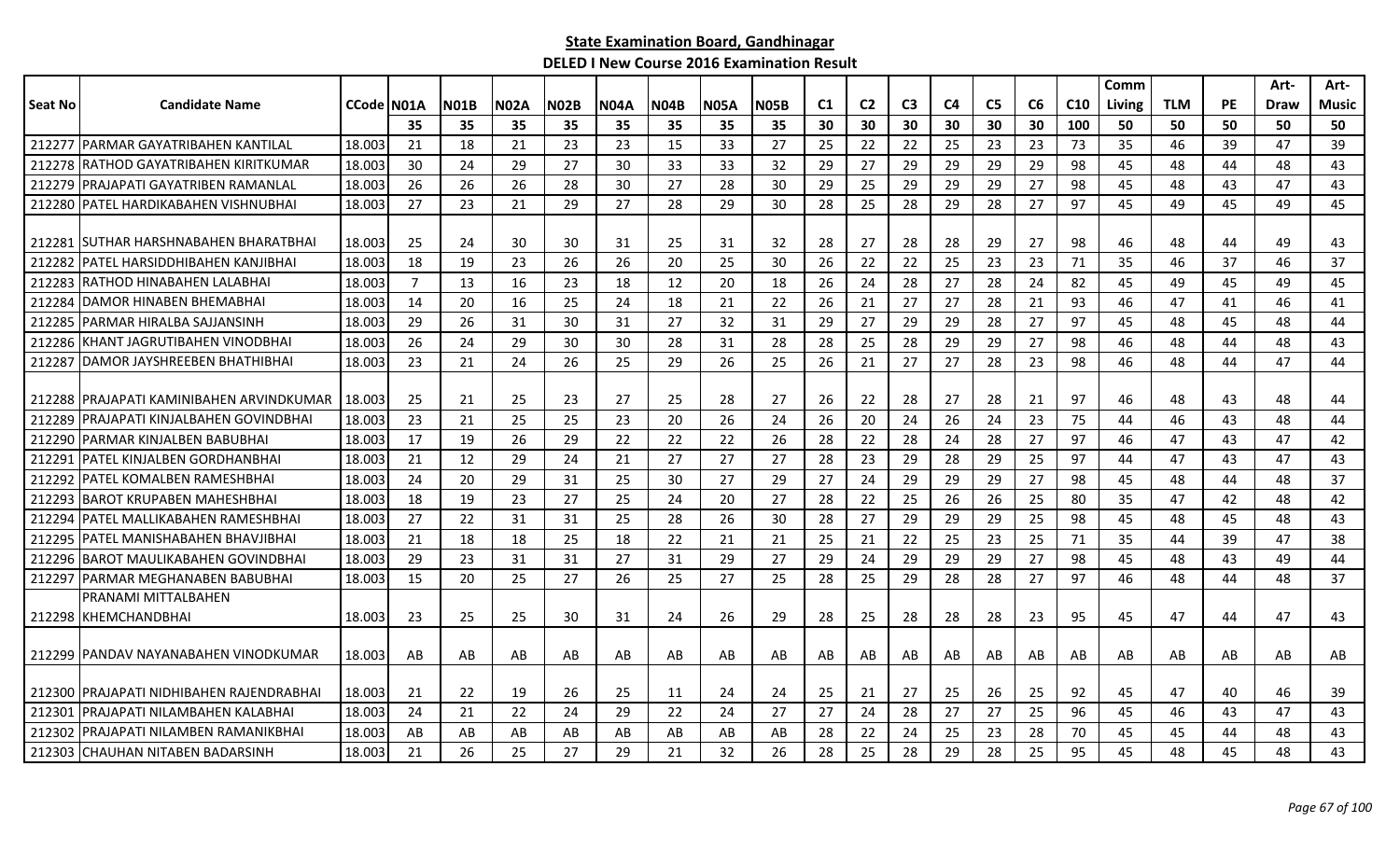|                 |                                                                  |                    |          |             |             |             |             |          |             |          |          |                |                |          |                |          |                 | Comm     |            |           | Art-        | Art-         |
|-----------------|------------------------------------------------------------------|--------------------|----------|-------------|-------------|-------------|-------------|----------|-------------|----------|----------|----------------|----------------|----------|----------------|----------|-----------------|----------|------------|-----------|-------------|--------------|
| <b>Seat No</b>  | <b>Candidate Name</b>                                            | <b>CCode IN01A</b> |          | <b>N01B</b> | <b>N02A</b> | <b>N02B</b> | <b>N04A</b> | N04B     | <b>N05A</b> | N05B     | C1       | C <sub>2</sub> | C <sub>3</sub> | C4       | C <sub>5</sub> | C6       | C <sub>10</sub> | Living   | <b>TLM</b> | <b>PE</b> | <b>Draw</b> | <b>Music</b> |
|                 |                                                                  |                    | 35       | 35          | 35          | 35          | 35          | 35       | 35          | 35       | 30       | 30             | 30             | 30       | 30             | 30       | 100             | 50       | 50         | 50        | 50          | 50           |
| 212304          | IPATEL PADMABAHEN MAHESHBHAI                                     | 18.003             | 23       | 26          | 29          | 26          | 28          | 23       | 31          | 28       | 28       | 24             | 27             | 26       | 28             | 27       | 92              | 45       | 46         | 44        | 47          | 43           |
| 212305          | IZALA PARULBEN MADHUSINH                                         | 18.003             | 20       | 19          | 29          | 30          | 30          | 22       | 27          | 28       | 27       | 23             | 28             | 25       | 28             | 25       | 93              | 45       | 45         | 41        | 48          | 41           |
| 212306          | PATEL PINKIBEN NATVARBHAI                                        | 18.003             | 28       | 23          | 24          | 28          | 30          | 22       | 30          | 31       | 28       | 24             | 29             | 26       | 28             | 27       | 96              | 45       | 47         | 43        | 47          | 43           |
|                 |                                                                  |                    |          |             |             |             |             |          |             |          |          |                |                |          |                |          |                 |          |            |           |             |              |
| 212307          | PANDOR POONAMBAHEN RAMANBHAI                                     | 18.003             | 22       | 20          | 20          | 30          | 30          | 20       | 28          | 26       | 28       | 20             | 23             | 25       | 23             | 25       | 75              | 35       | 44         | 43        | 47          | 40           |
| 212308          | PRAJAPATI POONAMBAHEN BABUBHAI                                   | 18.003             | 21       | 18          | 22          | 26          | 30          | 20       | 30          | 28       | 27       | 22             | 29             | 27       | 28             | 29       | 95              | 45       | 48         | 44        | 49          | 44           |
| 212309          | <b>BAROT PRACHIBAHEN VISHNUBHAI</b>                              | 18.003             | 28       | 24          | 28          | 29          | 27          | 29       | 30          | 30       | 28       | 26             | 29             | 27       | 28             | 28       | 98              | 45       | 48         | 44        | 47          | 44           |
| 212310          | PATEL PRIYANKABAHEN VINODBHAI<br><b>BHOI PUJABEN GORDHANBHAI</b> | 18.003<br>18.003   | 28<br>AB | 21<br>AB    | 28          | 29          | 27          | 29       | 31<br>AB    | 32<br>AB | 28       | 24<br>20       | 29             | 27       | 29<br>24       | 27       | 98              | 46       | 48         | 43<br>39  | 47<br>45    | 45<br>38     |
| 212311          | DAMOR SANGITABEN BHATHIBHAI                                      | 18.003             |          |             | AB          | AB          | AB<br>24    | AB       |             | 29       | 24       | 21             | 24             | 25<br>25 | 27             | 21       | 82              | 30       | 46<br>47   | 44        | 47          | 42           |
| 21231<br>212313 | PARMAR SONALBEN BABUBHAI                                         | 18.003             | 26<br>19 | 21<br>18    | 27          | 25          |             | 26<br>20 | 29          | 26       | 27       | 22             | 28<br>28       |          | 28             | 23<br>27 | 95<br>96        | 46       |            |           | 47          | 42           |
| 212314          | MAL SURTABAHEN DITABHAHI                                         | 18.003             | 8        | 7           | 22<br>10    | 28<br>27    | 20<br>5     | $\Omega$ | 28<br>19    | 5        | 28<br>24 | 21             | 27             | 27       | 26             |          | 90              | 46<br>46 | 48<br>48   | 43<br>43  | 47          | 41           |
| 212315          | PRAJAPATI SWEETYBEN JAGADISHBHAI                                 | 18.003             | 25       | 19          | 23          | 32          | 22          | 24       | 27          | 27       | 24       | 23             | 24             | 25<br>25 | 24             | 21<br>23 | 89              | 35       | 45         | 43        | 47          | 41           |
| 212316          | JOSHI TANVIBEN GAURANGKUMAR                                      | 18.003             | 18       | 25          | 28          | 32          | 25          | 30       | 29          | 31       | 28       | 24             | 29             | 28       | 28             | 27       | 97              | 46       | 48         | 43        | 48          | 44           |
| 212317          | GORI TEJALBAHEN BHAVJIBHAI                                       | 18.003             | 20       | 19          | 26          | 28          | 22          | 19       | 26          | 26       | 25       | 21             | 28             | 24       | 23             | 22       | 73              | 35       | 44         | 41        | 47          | 41           |
| 212318          | PATEL VAISHALIBAHEN RAMESHBHAI                                   | 18.003             | 25       | 21          | 27          | 28          | 28          | 22       | 28          | 27       | 27       | 25             | 29             | 25       | 28             | 25       | 97              | 46       | 48         | 42        | 48          | 43           |
| 212319          | RABARI VIRALBAHEN HARAJIBHAI                                     | 18.003             | 20       | 16          | 28          | 28          | 23          | 20       | 20          | 21       | 25       | 20             | 23             | 23       | 23             | 23       | 83              | 35       | 44         | 42        | 47          | 39           |
| 212320          | PATEL ZALAKBEN ANUPAMBHAI                                        | 18.003             | 28       | 22          | 28          | 27          | 29          | 23       | 28          | 31       | 27       | 22             | 29             | 24       | 28             | 28       | 97              | 45       | 47         | 43        | 47          | 43           |
| 212321          | IPRAJAPATI ZALAKBEN BABUBHAI                                     | 18.003             | 27       | 25          | 29          | 30          | 29          | 33       | 33          | 31       | 29       | 26             | 29             | 29       | 29             | 28       | 98              | 45       | 48         | 44        | 48          | 44           |
| 212322          | OD BALVANTKUMAR DUDHABHAI                                        | 18.004             | 19       | 19          | 25          | -29         | 29          | 23       | 26          | 26       | 24       | 25             | 26             | 26       | 26             | 25       | 87              | 41       | 41         | 45        | 42          | 44           |
| 212323          | RATHOD CHHATRASINH BHUPATSINH                                    | 18.004             | AB       | AB          | AB          | AB          | AB          | AB       | AB          | AB       | AB       | AB             | AB             | AB       | AB             | AB       | 78              | 27       | AB         | AB        | AB          | AB           |
| 212324          | <b>BHAVSHAR DIPAK RAVINDRABHAI</b>                               | 18.004             | AB       | AB          | AB          | AB          | AB          | AB       | AB          | AB       | AB       | AB             | AB             | AB       | AB             | AB       | 78              | 30       | AB         | AB        | AB          | AB           |
|                 |                                                                  |                    |          |             |             |             |             |          |             |          |          |                |                |          |                |          |                 |          |            |           |             |              |
|                 | 212325 ISUTARIYA GAURANGKUMAR DINESHBHAI                         | 18.004             | 27       | 24          | 27          | 29          | 29          | 30       | 30          | 32       | 25       | 27             | 25             | 26       | 26             | 26       | 88              | 36       | 43         | 45        | 44          | 43           |
| 212326          | IPARMAR JAYPAL HARIBHAI                                          | 18.004             | 26       | 23          | 26          | 30          | 27          | 29       | 25          | 26       | 26       | 26             | 26             | 26       | 26             | 26       | 87              | 40       | 42         | 44        | 43          | 44           |
| 21232           | PARMAR JIGARKUMAR BABUBHAI                                       | 18.004             | 18       | 22          | 21          | 32          | 27          | 15       | 21          | 25       | 28       | 28             | 26             | 28       | 28             | 27       | 88              | 40       | 44         | 44        | 44          | 44           |
| 212328          | OD JIVRAJBHAI MEMABHAI                                           | 18.004             | 26       | 22          | 28          | 32          | 27          | 16       | 28          | 27       | 26       | 27             | 27             | 26       | 26             | 28       | 89              | 41       | 46         | 44        | 44          | 44           |
| 212329          | PATEL KRUNAL MAHENDRABHAI                                        | 18.004             | 21       | 18          | 20          | 24          | 18          | 21       | 19          | 19       | 26       | 26             | 26             | 26       | 25             | 26       | 88              | 40       | 46         | 44        | 43          | 44           |
| 212330          | BHARAVAD KULDIP AVACHALBHAI                                      | 18.004             | 19       | 20          | 24          | 28          | 23          | 26       | 25          | 28       | 28       | 27             | 25             | 25       | 27             | 26       | 88              | 41       | 46         | 45        | 43          | 45           |
| 212331          | RABARI LALJIBHAI MAVJIBHAI                                       | 18.004             | AB       | AB          | AB          | AB          | AB          | AB       | AB          | AB       | AB       | AB             | AB             | AB       | AB             | AB       | 86              | 31       | AB         | AB        | AB          | AB           |
| 212332          | SHEKH LUKMAN MORAFIKBHAI                                         | 18.004             | -18      | 21          | 23          | 29          | 25          | 12       | 22          | 23       | 25       | 28             | 23             | 26       | 28             | 24       | 87              | 41       | 46         | 45        | 45          | 45           |
|                 | 212333   MAJA MOHMADALFAIJ JAKIRHUSEN                            | 18.004             | AB       | AB          | AB          | AB          | AB          | AB       | AB          | AB       | AB       | AB             | AB             | AB       | AB             | AB       | 77              | 29       | AB         | AB        | AB          | AB           |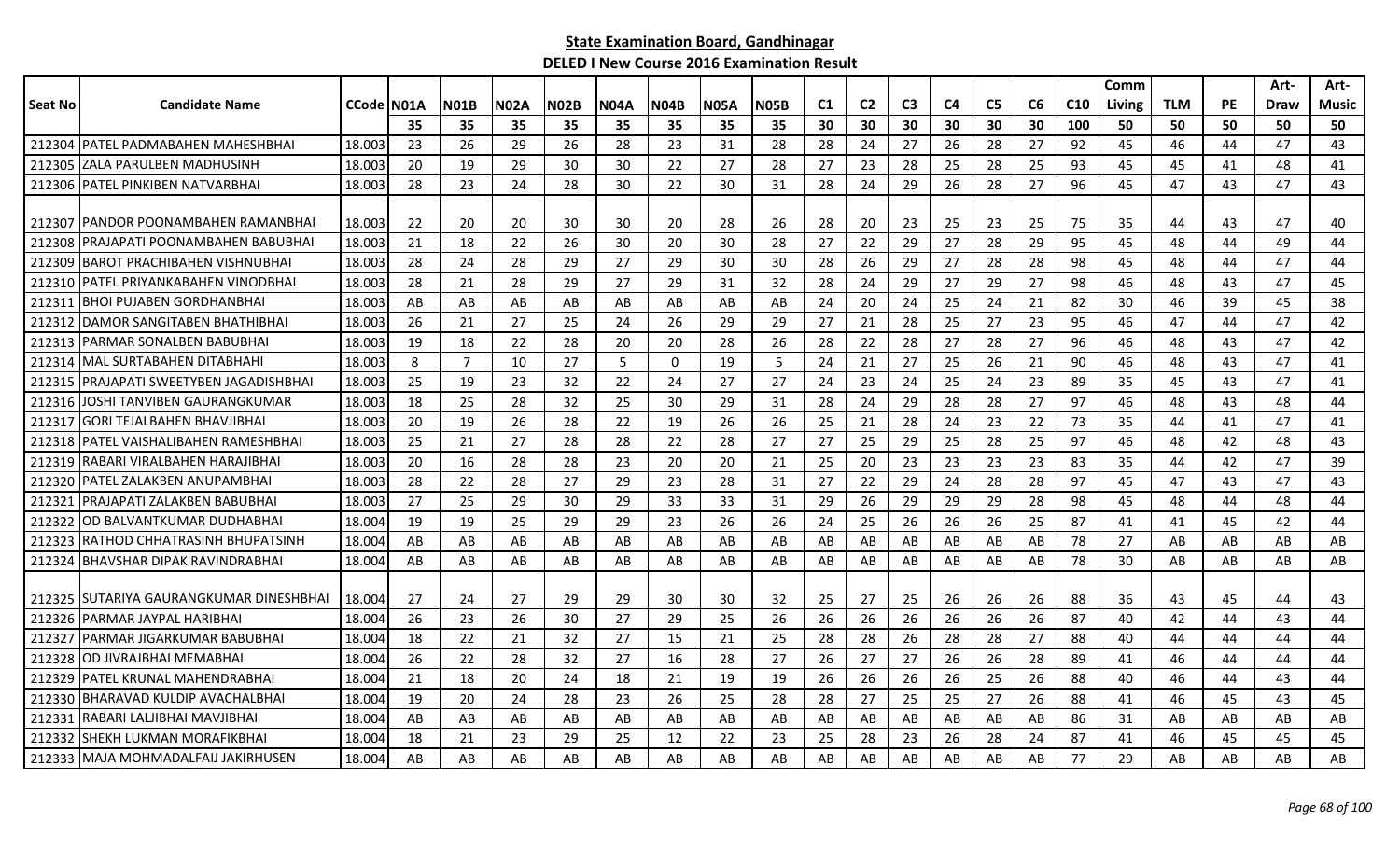|         |                                         |            |    |             |             |             |             |             |             |             |                |                |                |    |                |    |                 | Comm   |            |           | Art- | Art-  |
|---------|-----------------------------------------|------------|----|-------------|-------------|-------------|-------------|-------------|-------------|-------------|----------------|----------------|----------------|----|----------------|----|-----------------|--------|------------|-----------|------|-------|
| Seat No | <b>Candidate Name</b>                   | CCode N01A |    | <b>N01B</b> | <b>N02A</b> | <b>N02B</b> | <b>N04A</b> | <b>N04B</b> | <b>N05A</b> | <b>N05B</b> | C <sub>1</sub> | C <sub>2</sub> | C <sub>3</sub> | C4 | C <sub>5</sub> | C6 | C <sub>10</sub> | Living | <b>TLM</b> | <b>PE</b> | Draw | Music |
|         |                                         |            | 35 | 35          | 35          | 35          | 35          | 35          | 35          | 35          | 30             | 30             | 30             | 30 | 30             | 30 | 100             | 50     | 50         | 50        | 50   | 50    |
| 212334  | <b>IMANSURI MOHSIN GHANIBHAI</b>        | 18.004     | AB | AB          | AB          | AB          | AB          | AB          | AB          | AB          | AB             | AB             | AB             | AB | AB             | AB | 87              | 31     | AB         | AB        | AB   | AB    |
| 212335  | <b>ITATIYA MUKUND DANABHAI</b>          | 18.004     | AB | AB          | AB          | AB          | AB          | AB          | AB          | AB          | AB             | AB             | AB             | AB | AB             | AB | 76              | 28     | AB         | AB        | AB   | AB    |
|         | 212336 IDESAI PARESHKUMAR MAHADEVBHAI   | 18.004     | AB | AB          | AB          | AB          | AB          | AB          | AB          | AB          | AB             | AB             | AB             | AB | AB             | AB | 81              | 30     | AB         | AB        | AB   | AB    |
| 212337  | MAKWANA PARIMALSINH AJMELSINH           | 18.004     | 18 | 18          | 18          | 24          | 20          | 13          | 24          | 22          | 27             | 27             | 27             | 27 | 27             | 27 | 88              | 41     | 46         | 45        | 43   | 45    |
| 212338  | RABARI PRAKASHBHAI RAMJIBHAI            | 18.004     | AB | AB          | AB          | AB          | AB          | AB          | AB          | AB          | AB             | AB             | AB             | AB | AB             | AB | 87              | 30     | AB         | AB        | AB   | AB    |
| 212339  | BHARVAD RAMABHAI ALABHAI                | 18.004     | 24 | 20          | 24          | 29          | 28          | 18          | 24          | 26          | 25             | 26             | 26             | 26 | 25             | 25 | 87              | 39     | 45         | 45        | 44   | 45    |
| 212340  | CHAUHAN RANJITSINH PRAVINSINH           | 18.004     | 18 | 19          | 23          | 27          | 19          | 11          | 26          | 25          | 23             | 25             | 23             | 25 | 23             | 22 | 86              | 33     | 46         | 45        | 43   | 45    |
| 21234   | <b>CHAUHAN SACHINSINH MULSINH</b>       | 18.004     | 18 | 23          | 22          | 29          | 25          | 22          | 31          | 21          | 24             | 25             | 24             | 26 | 24             | 22 | 85              | 31     | 44         | 45        | 43   | 45    |
| 212342  | <b>SOLANKI SHAKTIVIJAYSINH HARISINH</b> | 18.004     | 14 | 19          | 27          | 29          | 24          | 27          | 33          | 29          | 26             | 27             | 26             | 27 | 27             | 27 | 91              | 40     | 46         | 45        | 42   | 45    |
|         | CHAUHAN SHUBHAMKUMAR                    |            |    |             |             |             |             |             |             |             |                |                |                |    |                |    |                 |        |            |           |      |       |
|         | 212343 JAYENDABHAI                      | 18.004     | AB | AB          | AB          | AB          | AB          | AB          | AB          | AB          | AB             | AB             | AB             | AB | AB             | AB | 77              | 27     | AB         | AB        | AB   | AB    |
| 212344  | <b>SONI UMANG YOGESBHAI</b>             | 18.004     | 21 | 18          | 25          | 28          | 22          | 22          | 31          | 22          | 28             | 28             | 27             | 28 | 27             | 28 | 89              | 40     | 46         | 46        | 43   | 47    |
| 212351  | RATHOD AKASHKUMAR REVABHAI              | 18.005     | AB | AB          | AB          | AB          | AB          | AB          | AB          | AB          | 16             | 15             | 15             | 15 | 15             | 15 | 87              | 46     | AB         | AB        | AB   | AB    |
| 212352  | ANSARI ANILKUMAR BABUBHAI               | 18.005     | 25 | 15          | 26          | 25          | 19          | 30          | 23          | 21          | 26             | 26             | 24             | 27 | 27             | 26 | 92              | 48     | 43         | 46        | 48   | 49    |
| 212353  | AMIN ARADHANABEN MAGANBHAI              | 18.005     | 18 | 14          | 21          | 21          | AB          | AB.         | AB          | AB          | 24             | 23             | 23             | 25 | 25             | 26 | 94              | 47     | 44         | 45        | 48   | 47    |
| 212354  | VANKAR BHAVANABEN HIRABHAI              | 18.005     | 17 | 21          | 26          | 27          | 15          | 18          | 32          | 18          | 22             | 27             | 23             | 26 | 27             | 25 | 92              | 47     | 42         | 46        | 47   | 47    |
| 212355  | <b>BHOI BHAVANBEN BHARATKUMAR</b>       | 18.005     | 13 | 13          | 24          | 18          | 11          | 16          | 30          | 21          | 22             | 23             | 23             | 24 | 25             | 24 | 91              | 49     | 43         | 47        | 48   | 48    |
|         | 212356 VANKAR BHAVNABEN KHEMABHAI       | 18.005     | 20 | 20          | 22          | 28          | 21          | 21          | 31          | 18          | 24             | 29             | 23             | 25 | 24             | 22 | 92              | 47     | 42         | 45        | 47   | 48    |
|         |                                         |            |    |             |             |             |             |             |             |             |                |                |                |    |                |    |                 |        |            |           |      |       |
| 212357  | IPARMAR CHANDRAVADANBHAI RATILAL        | 18.005     | AB | AB          | AB          | AB          | AB          | AB          | AB          | AB          | 5              | 5              | 5              | 5  | 5              | 5  | 80              | 46     | AB         | AB        | AB   | AB    |
| 212358  | VANKAR DEEPAKKUMAR LALABHAI             | 18.005     | 14 | 10          | 22          | 23          | 21          | 12          | 29          | 19          | 22             | 22             | 21             | 23 | 22             | 24 | 87              | 47     | 43         | 44        | 48   | 47    |
| 212359  | PANDOR GEETABEN PREMJIBHAI              | 18.005     | AB | AB          | AB          | AB          | AB          | AB          | AB          | AB          | 5              | 5              | 10             | 4  | 5              | 4  | 88              | 46     | AB         | AB        | AB   | AB    |
|         |                                         |            |    |             |             |             |             |             |             |             |                |                |                |    |                |    |                 |        |            |           |      |       |
|         | 212360   PRANAMI HEMLATABEN DINESHKUMAR | 18.005     | 24 | 21          | 20          | 28          | 18          | 28          | 31          | 21          | 24             | 23             | 23             | 24 | 23             | 22 | 92              | 47     | 43         | 43        | 47   | 47    |
| 212361  | DAMOR HITESHBHAI RAMESHBHAI             | 18.005     | 29 | 19          | 29          | 33          | 14          | 33          | 29          | 25          | 26             | 28             | 25             | 27 | 27             | 25 | 93              | 49     | 44         | 45        | 48   | 48    |
| 212362  | <b>VANKAR JAGRUTIBAHEN VINODBHAI</b>    | 18.005     | AB | AB          | AB          | AB          | AB          | AB          | AB          | AB          | 10             | 5              | 5              | 4  | 11             | 5  | 89              | 46     | AB         | AB        | AB   | AB    |
| 212363  | SOLANKI JAYESHKUMAR DUDHABHAI           | 18.005     | 26 | 19          | 27          | 31          | 21          | 12          | 32          | 20          | 25             | 27             | 23             | 26 | 26             | 25 | 93              | 47     | 44         | 48        | 47   | 48    |
| 212364  | PATEL JAYKUMAR JAGDISHBHAI              | 18.005     | 32 | 21          | 27          | 30          | 24          | 29          | 33          | 21          | 28             | 29             | 27             | 27 | 28             | 29 | 93              | 49     | 44         | 48        | 49   | 48    |
| 212365  | VANKAR JIGNESHBHAI SOMABHAI             | 18.005     | 28 | 20          | 26          | 29          | 27          | 20          | 31          | 24          | 25             | 28             | 22             | 26 | 25             | 26 | 93              | 47     | 43         | 45        | 47   | 48    |
| 212366  | TABHIYAR KALUBHAI NANABHAI              | 18.005     | 32 | 20          | 23          | 30          | 28          | 26          | 30          | 25          | 27             | 28             | 26             | 27 | 27             | 28 | 93              | 49     | 44         | 48        | 48   | 48    |
| 212367  | SOLANKI KINJAL MUKESHBHAI               | 18.005     | 27 | 21          | 21          | 30          | 29          | 19          | 27          | 25          | 25             | 27             | 22             | 26 | 25             | 27 | 90              | 49     | 43         | 44        | 49   | 48    |
|         | 212368 MANVAIT MADHAVRAV RAMANLAL       | 18.005     | AB | AB          | AB          | AB          | AB          | AB          | AB          | AB          | 5              | 5              | 5              | 5  | $\overline{4}$ | 4  | 86              | 46     | AB         | AB        | AB   | AB    |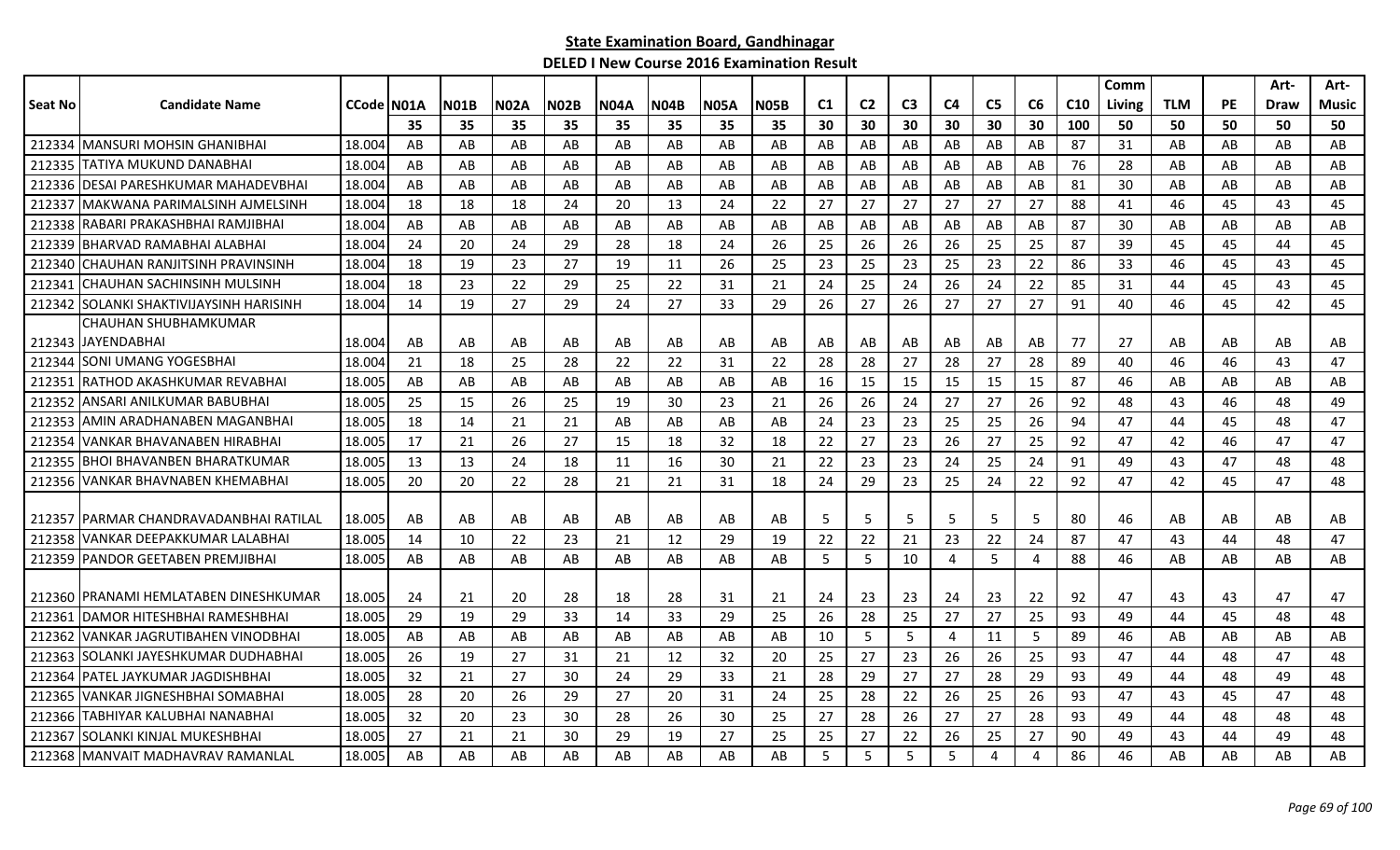| C <sub>3</sub><br><b>N02B</b><br><b>N04A</b><br>C1<br>C <sub>2</sub><br>C <sub>5</sub><br>C6<br>C <sub>10</sub><br><b>TLM</b><br><b>PE</b><br><b>Candidate Name</b><br><b>CCode IN01A</b><br><b>N01B</b><br><b>N02A</b><br><b>N04B</b><br><b>N05A</b><br>N05B<br>C4<br>Seat No<br>Living<br>35<br>35<br>35<br>35<br>35<br>35<br>30<br>30<br>30<br>30<br>30<br>30<br>100<br>50<br>50<br>50<br>35<br>35<br>212369 PATIL MAHESHKUMAR BHIKHABHAI<br>18.005<br>AB<br>AB<br>AB<br>AB<br>AB<br>AB<br>AB<br>AB<br>5<br>10<br>10<br>4<br>79<br>46<br>AB<br>AB<br>4<br>4<br>22<br>26<br>27<br>27<br>27<br>27<br>27<br>27<br>94<br>43<br>212370 VANKAR MITTALBEN PANABHAI<br>18.005<br>21<br>27<br>21<br>32<br>21<br>27<br>49<br>48<br>212371 SOLANKI MONIKABEN KAMLESHBHAI<br>-23<br>26<br>25<br>28<br>22<br>28<br>25<br>28<br>28<br>26<br>93<br>48<br>18.005<br>30<br>-26<br>18<br>26<br>49<br>42 | Draw<br>50<br>AB<br>48<br>49<br>47<br>48<br>AB<br>47 | Music<br>50<br>AB<br>48<br>49<br>47<br>47<br>AB |
|------------------------------------------------------------------------------------------------------------------------------------------------------------------------------------------------------------------------------------------------------------------------------------------------------------------------------------------------------------------------------------------------------------------------------------------------------------------------------------------------------------------------------------------------------------------------------------------------------------------------------------------------------------------------------------------------------------------------------------------------------------------------------------------------------------------------------------------------------------------------------------------|------------------------------------------------------|-------------------------------------------------|
|                                                                                                                                                                                                                                                                                                                                                                                                                                                                                                                                                                                                                                                                                                                                                                                                                                                                                          |                                                      |                                                 |
|                                                                                                                                                                                                                                                                                                                                                                                                                                                                                                                                                                                                                                                                                                                                                                                                                                                                                          |                                                      |                                                 |
|                                                                                                                                                                                                                                                                                                                                                                                                                                                                                                                                                                                                                                                                                                                                                                                                                                                                                          |                                                      |                                                 |
|                                                                                                                                                                                                                                                                                                                                                                                                                                                                                                                                                                                                                                                                                                                                                                                                                                                                                          |                                                      |                                                 |
|                                                                                                                                                                                                                                                                                                                                                                                                                                                                                                                                                                                                                                                                                                                                                                                                                                                                                          |                                                      |                                                 |
| 23<br>212372 VANKAR NARESHKUMAR LALABHAI<br>18.005<br>16<br>21<br>22<br>23<br>24<br>20<br>23<br>23<br>93<br>48<br>18<br>11<br>18<br>11<br>$\overline{4}$<br>42<br>45                                                                                                                                                                                                                                                                                                                                                                                                                                                                                                                                                                                                                                                                                                                     |                                                      |                                                 |
| 20<br>24<br>24<br>25<br>25<br>92<br>45<br>212373<br>VANKAR NIRUBEN DHULABHAI<br>18.005<br>20<br>29<br>28<br>15<br>24<br>21<br>22<br>24<br>27<br>48<br>43                                                                                                                                                                                                                                                                                                                                                                                                                                                                                                                                                                                                                                                                                                                                 |                                                      |                                                 |
| 8<br>8<br>8<br>82<br>46<br>212374<br><b>KATARA NITABEN SOMABHAI</b><br>18.005<br>AB<br>AB<br>AB<br>AB<br>AB<br>AB<br>AB<br>AB<br>10<br>11<br>10<br>AB<br>AB                                                                                                                                                                                                                                                                                                                                                                                                                                                                                                                                                                                                                                                                                                                              |                                                      |                                                 |
| 25<br>24<br>23<br>23<br>25<br>26<br>89<br>212375<br>VANKAR PANKAJKUMAR BHIKHABHAI<br>18.005<br>-16<br>25<br>28<br>23<br>22<br>25<br>25<br>24<br>48<br>43<br>45                                                                                                                                                                                                                                                                                                                                                                                                                                                                                                                                                                                                                                                                                                                           |                                                      | 46                                              |
| 212376<br>VANKAR PANKAJKUMAR DHULABHAI<br>18.005<br>19<br>27<br>19<br>28<br>24<br>25<br>23<br>23<br>23<br>21<br>22<br>25<br>23<br>82<br>48<br>42<br>48<br>21                                                                                                                                                                                                                                                                                                                                                                                                                                                                                                                                                                                                                                                                                                                             | 47                                                   | 47                                              |
| <b>GAMETI PAYALBAHEN ASHVINBHAI</b><br>27<br>212377<br>18.005<br>19<br>27<br>18<br>24<br>27<br>27<br>27<br>28<br>25<br>95<br>24<br>30<br>26<br>19<br>49<br>44<br>46                                                                                                                                                                                                                                                                                                                                                                                                                                                                                                                                                                                                                                                                                                                      | 48                                                   | 47                                              |
| 13<br>13<br>212378<br>PRANAMI PRADIPKUMAR DHULABHAI<br>18.005<br>AB<br>AB<br>AB<br>AB<br>AB<br>AB<br>AB<br>AB<br>8<br>10<br>13<br>8<br>89<br>48<br>AB<br>AB                                                                                                                                                                                                                                                                                                                                                                                                                                                                                                                                                                                                                                                                                                                              | AB                                                   | AB                                              |
| 29<br>27<br>96<br>ICHAUHAN PRIYANKABEN DINESHBHAI<br>18.005<br>28<br>28<br>27<br>31<br>29<br>27<br>28<br>28<br>28<br>27<br>27<br>28<br>49<br>48<br>212379<br>44                                                                                                                                                                                                                                                                                                                                                                                                                                                                                                                                                                                                                                                                                                                          | 49                                                   | 49                                              |
| 18.005<br>18<br>23<br>24<br>23<br>18<br>23<br>23<br>23<br>23<br>25<br>24<br>91<br>48<br>42<br>45<br>212380 BHANGI RAJIVBHAI JAGADISHBHAI<br>29<br>21<br>26                                                                                                                                                                                                                                                                                                                                                                                                                                                                                                                                                                                                                                                                                                                               | 49                                                   | 49                                              |
| 16<br>20<br>23<br>23<br>22<br>25<br>26<br>92<br>47<br>212381 VANKAR RANJITKUMAR BHIKHABHAI<br>18.005<br>19<br>28<br>22<br>33<br>22<br>25<br>25<br>41<br>44                                                                                                                                                                                                                                                                                                                                                                                                                                                                                                                                                                                                                                                                                                                               | 47                                                   | 48                                              |
|                                                                                                                                                                                                                                                                                                                                                                                                                                                                                                                                                                                                                                                                                                                                                                                                                                                                                          |                                                      |                                                 |
| 212382 PATEL RAVINDRAKUMAR NARENDRABHAI<br>18.005<br>25<br>24<br>26<br>28<br>26<br>27<br>28<br>48<br>-20<br>24<br>23<br>25<br>18<br>31<br>28<br>95<br>49<br>43                                                                                                                                                                                                                                                                                                                                                                                                                                                                                                                                                                                                                                                                                                                           | 48                                                   | 48                                              |
| <b>GAMETI REKHABAHEN JIVABHAI</b><br>22<br>25<br>26<br>30<br>33<br>26<br>27<br>28<br>25<br>28<br>28<br>27<br>94<br>212383<br>18.005<br>28<br>21<br>49<br>43<br>45                                                                                                                                                                                                                                                                                                                                                                                                                                                                                                                                                                                                                                                                                                                        | 48                                                   | 48                                              |
| 8<br>8<br>13<br>212384<br>PRANAMI ROSHANKUMAR VALJIBHAI<br>18.00!<br>AB<br>AB<br>AB<br>AB<br>AB<br>AB<br>AB<br>AB<br>16<br>9<br>10<br>84<br>46<br>AB<br>AB                                                                                                                                                                                                                                                                                                                                                                                                                                                                                                                                                                                                                                                                                                                               | AB                                                   | AB                                              |
| 23<br>27<br>29<br>26<br>27<br>212385<br><b>DEDUN ROYAL KANTIBHAI</b><br>18.00<br>23<br>25<br>25<br>30<br>28<br>24<br>31<br>27<br>28<br>96<br>49<br>44<br>48                                                                                                                                                                                                                                                                                                                                                                                                                                                                                                                                                                                                                                                                                                                              | 49                                                   | 48                                              |
| 22<br><b>VANKAR RUPALBEN KHANABHAI</b><br>26<br>22<br>26<br>25<br>33<br>25<br>23<br>25<br>26<br>26<br>93<br>48<br>42<br>45<br>212386<br>18.005<br>24<br>22<br>25                                                                                                                                                                                                                                                                                                                                                                                                                                                                                                                                                                                                                                                                                                                         | 47                                                   | 48                                              |
| $\overline{7}$<br>212387 NARAT SHARADABE DEVABHAI<br>AB<br>AB<br>15<br>8<br>$\overline{7}$<br>$\overline{7}$<br>91<br>46<br>18.005<br>AB<br>AB<br>AB<br>AB<br>AB<br>AB<br>8<br>AB<br>AB                                                                                                                                                                                                                                                                                                                                                                                                                                                                                                                                                                                                                                                                                                  | AB                                                   | AB                                              |
| VAGHELA SURESHKUMAR KANTILAL<br>18.005<br>AB<br>17<br>10<br>10<br>8<br>85<br>46<br>212388<br>AB<br>AB<br>AB<br>AB<br>AB<br>AB<br>AB<br>9<br>AB<br>AB<br>4                                                                                                                                                                                                                                                                                                                                                                                                                                                                                                                                                                                                                                                                                                                                | AB                                                   | AB                                              |
| 18.005<br>20<br>23<br>20<br>23<br>23<br>92<br>47<br>212389<br>VANKAR TANVIBEN DAHYABHAI<br>18<br>14<br>22<br>21<br>21<br>33<br>22<br>21<br>23<br>42<br>45                                                                                                                                                                                                                                                                                                                                                                                                                                                                                                                                                                                                                                                                                                                                | 48                                                   | 47                                              |
| <b>GAMETI TINABEN KANTIBHAI</b><br>23<br>23<br>20<br>29<br>33<br>26<br>26<br>25<br>25<br>94<br>49<br>48<br>212390<br>18.005<br>25<br>10<br>21<br>25<br>26<br>44                                                                                                                                                                                                                                                                                                                                                                                                                                                                                                                                                                                                                                                                                                                          | 48                                                   | 49                                              |
| 32<br>33<br>29<br>29<br>212391 PATEL UMANGKUMAR SAVJIBHAI<br>18.00<br>31<br>31<br>31<br>30<br>26<br>30<br>28<br>26<br>27<br>28<br>96<br>49<br>43<br>48                                                                                                                                                                                                                                                                                                                                                                                                                                                                                                                                                                                                                                                                                                                                   | 48                                                   | 49                                              |
| 15<br>212392<br><b>IPRANAMI URVASHIBEN DINESHBHAI</b><br>18.00<br>AB<br>AB<br>AB<br>AB<br>AB<br>AB<br>17<br>16<br>15<br>15<br>15<br>86<br>46<br>AB<br>AB<br>AB<br>AB                                                                                                                                                                                                                                                                                                                                                                                                                                                                                                                                                                                                                                                                                                                     | AB                                                   | AB                                              |
| AB<br>24<br>22<br>24<br>23<br>84<br>45<br>212398<br>PARMAR ALPABAHEN DINESHKUMAR<br>18.006<br>AB<br>AB<br>AB<br>AB<br>AB<br>AB<br>AB<br>25<br>23<br>43<br>AB                                                                                                                                                                                                                                                                                                                                                                                                                                                                                                                                                                                                                                                                                                                             | 44                                                   | AB                                              |
| 20<br>20<br>IBAMANIYA ANILBHAI MANSUKHBHAI<br>18.006<br>AB<br>AB<br>AB<br>AB<br>AB<br>AB<br>20<br>21<br>22<br>19<br>80<br>40<br>AB<br>AB<br>212399<br>AB<br>AB                                                                                                                                                                                                                                                                                                                                                                                                                                                                                                                                                                                                                                                                                                                           | AB                                                   | AB                                              |
| 27<br>27<br>28<br>25<br>25<br>88<br>212400 MALIVAD ANILBHAI HUMJIBHAI<br>18.006<br>-26<br>26<br>12<br>31<br>26<br>26<br>25<br>24<br>26<br>46<br>44<br>43                                                                                                                                                                                                                                                                                                                                                                                                                                                                                                                                                                                                                                                                                                                                 | 42                                                   | 44                                              |
| AB<br>20<br>19<br>20<br>80<br>35<br>212401   PARMAR ANILBHAI RAMJIBHAI<br>18.006<br>AB<br>AB<br>AB<br>AB<br>AB<br>AB<br>19<br>20<br>18<br>AB<br>AB<br>AB                                                                                                                                                                                                                                                                                                                                                                                                                                                                                                                                                                                                                                                                                                                                 | AB                                                   | AB                                              |
| 25<br>24<br>24<br>25<br>212402<br>DAMOR ANILKUMAR PREMABHAI<br>18<br>21<br>27<br>$\overline{7}$<br>31<br>26<br>27<br>26<br>25<br>25<br>88<br>46<br>44<br>42<br>18.006                                                                                                                                                                                                                                                                                                                                                                                                                                                                                                                                                                                                                                                                                                                    | 46                                                   | 45                                              |
| 26<br>30<br>26<br>29<br>28<br>29<br>28<br>27<br>26<br>27<br>26<br>88<br>212403<br>THAKOR ANITABAHEN KANTIBHAI<br>18.006<br>24<br>29<br>26<br>48<br>43<br>43                                                                                                                                                                                                                                                                                                                                                                                                                                                                                                                                                                                                                                                                                                                              | 46                                                   | 45                                              |
| AB<br>21<br>22<br>23<br>24<br>43<br>212404 RATHOD ANJUBEN KANSINGBHAI<br>18.006<br>AB<br>AB<br>AB<br>AB<br>AB<br>AB<br>AB<br>20<br>20<br>85<br>38<br>44                                                                                                                                                                                                                                                                                                                                                                                                                                                                                                                                                                                                                                                                                                                                  | 42                                                   | 46                                              |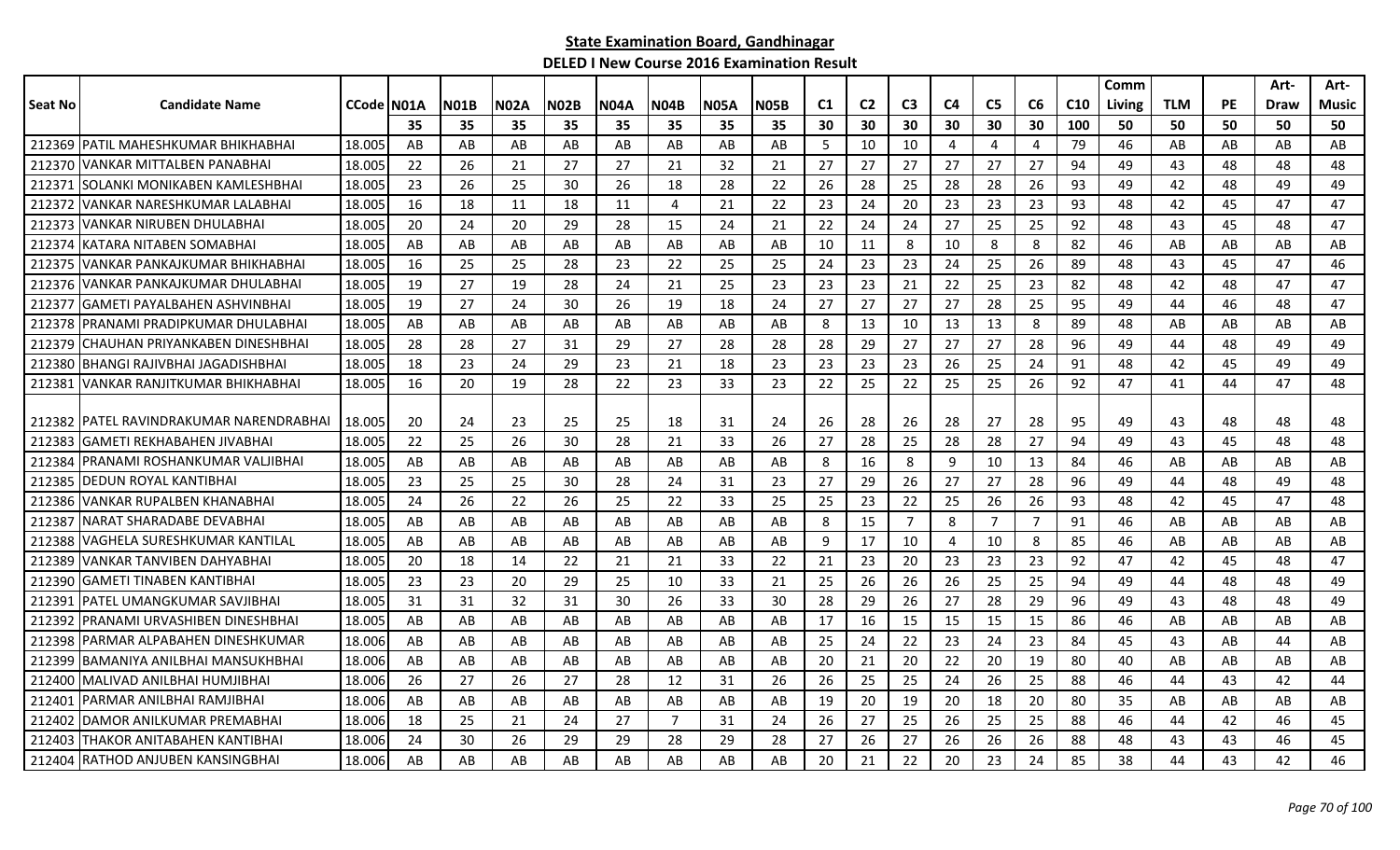| C <sub>5</sub><br>CCode N01A<br><b>N02A</b><br><b>N02B</b><br>C <sub>2</sub><br>C <sub>3</sub><br>C <sub>4</sub><br>C6<br>C <sub>10</sub><br><b>TLM</b><br><b>PE</b><br><b>Candidate Name</b><br><b>NO1B</b><br><b>NO4A</b><br><b>N04B</b><br><b>N05A</b><br><b>N05B</b><br>C <sub>1</sub><br><b>Living</b><br>Music<br>Draw<br>35<br>30<br>30<br>30<br>35<br>35<br>35<br>35<br>35<br>35<br>35<br>30<br>30<br>30<br>100<br>50<br>50<br>50<br>50<br>50<br>21<br>23<br>20<br>37<br>212405   RATHOD ASHVINKUMAR KANSINGBHAI<br>18.006<br>AB<br>AB<br>AB<br>AB<br>AB<br>AB<br>AB<br>21<br>20<br>22<br>84<br>AB<br>AB<br>AB<br>AB<br>AB<br>212406   RATHAVA DALPATKUMAR CHHATRASINH<br>18.006<br>AB<br>AB<br>AB<br>AB<br>AB<br>-19<br>17<br>19<br>18<br>83<br>35<br>AB<br>AB<br>AB<br>AB<br>AB<br>AB<br>AB<br>18<br>20<br>24<br>27<br>23<br>27<br>27<br>26<br>26<br>27<br>27<br>25<br>87<br>47<br>43<br>45<br>ICHAMAR HASMUKHBHAI BABUBHAI<br>18.006<br>23<br>21<br>24<br>26<br>46<br>44<br>212407<br><b>PATEL HASMUKHKUMAR BABUBHAI</b><br>18.006<br>24<br>27<br>26<br>30<br>27<br>22<br>30<br>25<br>27<br>26<br>28<br>25<br>26<br>26<br>88<br>48<br>45<br>45<br>42<br>47<br>212408<br>212409 PARGHI HITESHKUMAR SUKALABHAI<br>AB<br>AB<br>17<br>20<br>40<br>42<br>18.006<br>AB<br>AB<br>AB<br>AB<br>AB<br>AB<br>18<br>19<br>19<br>19<br>82<br>44<br>41<br>44<br>212410 PARMAR HITESHKUMAR JASHVANTBHAI<br>18.006<br>AB<br>AB<br>AB<br>AB<br>AB<br>AB<br>17<br>19<br>15<br>15<br>82<br>36<br>AB<br>AB<br>AB<br>AB<br>AB<br>18<br>16<br>AB<br>18.006<br>16<br>16<br>212411 IRATHAVA JASAVANTBHAI HARESHBHAI<br>AB<br>AB<br>AB<br>AB<br>AB<br>AB<br>AB<br>15<br>18<br>15<br>80<br>35<br>AB<br>AB<br>AB<br>AB<br>-16<br>AB<br>23<br>21<br>23<br>PARGHI JAYDIPKUMAR RAJUBHAI<br>18.006<br>AB<br>AB<br>AB<br>AB<br>85<br>36<br>AB<br>AB<br>AB<br>AB<br>AB<br>22<br>21<br>21<br>AB<br>AB<br>AB<br>212413 ZALA JAYPALSINH KITENDRASINH<br>18.006<br>AB<br>23<br>22<br>21<br>23<br>23<br>86<br>43<br>45<br>AB<br>AB<br>AB<br>AB<br>AB<br>AB<br>AB<br>24<br>46<br>44<br>41<br>18.006<br>18<br>17<br>16<br>212414 BHABHOR KAMALABAHEN SHANKARBHAI<br>AB<br>AB<br>AB<br>AB<br>AB<br>AB<br>AB<br>AB<br>15<br>16<br>16<br>82<br>36<br>AB<br>AB<br>AB<br>AB<br>22<br>212415 RATHAVA KAMLESHBHAI KHIMJIBHAI<br>18.006<br>6<br>$\overline{7}$<br>20<br>22<br>23<br>24<br>21<br>22<br>87<br>46<br>43<br>44<br>43<br>44<br>18<br>15<br>18<br>18<br>13<br>16<br>212416 MACHHAR KAMLIBEN VALSINGBHAI<br>18.006<br>AB<br>15<br>16<br>16<br>80<br>36<br>AB<br>AB<br>AB<br>AB<br>AB<br>AB<br>16<br>15<br>AB<br>AB<br>AB<br>AB<br>AB<br>212417 PATEL KOMALBEN PRAVINBHAI<br>26<br>28<br>30<br>30<br>32<br>30<br>23<br>22<br>21<br>23<br>20<br>84<br>44<br>42<br>45<br>46<br>18.006<br>31<br>29<br>24<br>44<br>16<br>ICHAMAR KRUSHNAKANTBHAI KALIDAS<br>20<br>81<br>40<br>18.006<br>AB<br>AB<br>AB<br>AB<br>AB<br>AB<br>AB<br>AB<br>18<br>15<br>15<br>16<br>AB<br>AB<br>AB<br>AB<br>212418<br>22<br>24<br>22<br>85<br><b>ICHAREL MAHESHKUMAR KANTILAL</b><br>18.006<br>AB<br>AB<br>AB<br>AB<br>AB<br>21<br>23<br>20<br>43<br>43<br>43<br>42<br>212419<br>AB<br>AB<br>AB<br>41<br>21<br>23<br>24<br>42<br>42<br>212420 BARJOD NARESHBHAI TEJABHAI<br>18.006<br>AB<br>AB<br>AB<br>AB<br>AB<br>20<br>22<br>20<br>85<br>43<br>43<br>AB<br>AB<br>AB<br>41<br>23<br>212421 HUVAR NARESHBHAI PARSINGBHAI<br>28<br>22<br>22<br>24<br>22<br>18.006<br>8<br>18<br>20<br>29<br>14<br>19<br>23<br>21<br>86<br>47<br>43<br>43<br>41<br>43<br>18.006<br>22<br>21<br>31<br>25<br>22<br>24<br>22<br>87<br>42<br>45<br>212422   BHABHOR NARMADABEN GAMANBHAI<br>16<br>19<br>22<br>24<br>23<br>22<br>24<br>47<br>44<br>44<br>9<br>21<br>19<br>19<br>42<br>212423 RATHOD NAYANABEN DIPSINGBHAI<br>18.006<br>18<br>21<br>21<br>14<br>17<br>24<br>19<br>20<br>20<br>20<br>85<br>44<br>42<br>44<br>41<br>212424 PATEL NISHABEN VASANTBHAI<br>18.006<br>25<br>32<br>27<br>27<br>25<br>29<br>26<br>28<br>27<br>27<br>28<br>90<br>45<br>24<br>27<br>26<br>49<br>46<br>44<br>44<br>17<br>19<br>15<br>82<br>212425 CHANDANA NITESHKUMAR MOTIBHAI<br>18.006<br>AB<br>AB<br>AB<br>AB<br>AB<br>AB<br>AB<br>AB<br>17<br>18<br>15<br>36<br>AB<br>AB<br>AB<br>AB<br>212426   PATEL NITESHKUMAR MUKESHBHAI<br>29<br>33<br>28<br>26<br>89<br>18.006<br>27<br>32<br>33<br>31<br>28<br>26<br>26<br>27<br>25<br>27<br>48<br>48<br>45<br>44<br>45<br>32<br>27<br>27<br>212427   MALIVAD PRAKASHBHAI SHANKARBHAI<br>18.006<br>28<br>27<br>33<br>30<br>32<br>30<br>27<br>26<br>26<br>25<br>88<br>48<br>42<br>45<br>31<br>44<br>44<br>32<br>22<br>28<br>27<br>26<br>27<br>87<br><b>ISELOT PRINSKUMAR NATUBHAI</b><br>18.006<br>19<br>21<br>26<br>26<br>19<br>20<br>25<br>26<br>48<br>42<br>44<br>42<br>45<br>212428<br>212429 SELOT PUSHPSINH DIPSINH<br>20<br>25<br>22<br>23<br>27<br>27<br>26<br>25<br>26<br>27<br>88<br>42<br>45<br>18.006<br>21<br>25<br>18<br>21<br>48<br>43<br>44<br>212430 DAMOR RAJESHKUMAR CHUNILAL |         |        |    |    |    |    |    |    |    |    |    |    |    |    |    |    |    | Comm |    |    | Art- | Art- |
|-------------------------------------------------------------------------------------------------------------------------------------------------------------------------------------------------------------------------------------------------------------------------------------------------------------------------------------------------------------------------------------------------------------------------------------------------------------------------------------------------------------------------------------------------------------------------------------------------------------------------------------------------------------------------------------------------------------------------------------------------------------------------------------------------------------------------------------------------------------------------------------------------------------------------------------------------------------------------------------------------------------------------------------------------------------------------------------------------------------------------------------------------------------------------------------------------------------------------------------------------------------------------------------------------------------------------------------------------------------------------------------------------------------------------------------------------------------------------------------------------------------------------------------------------------------------------------------------------------------------------------------------------------------------------------------------------------------------------------------------------------------------------------------------------------------------------------------------------------------------------------------------------------------------------------------------------------------------------------------------------------------------------------------------------------------------------------------------------------------------------------------------------------------------------------------------------------------------------------------------------------------------------------------------------------------------------------------------------------------------------------------------------------------------------------------------------------------------------------------------------------------------------------------------------------------------------------------------------------------------------------------------------------------------------------------------------------------------------------------------------------------------------------------------------------------------------------------------------------------------------------------------------------------------------------------------------------------------------------------------------------------------------------------------------------------------------------------------------------------------------------------------------------------------------------------------------------------------------------------------------------------------------------------------------------------------------------------------------------------------------------------------------------------------------------------------------------------------------------------------------------------------------------------------------------------------------------------------------------------------------------------------------------------------------------------------------------------------------------------------------------------------------------------------------------------------------------------------------------------------------------------------------------------------------------------------------------------------------------------------------------------------------------------------------------------------------------------------------------------------------------------------------------------------------------------------------------------------------------------------------------------------------------------------------------------------------------------------------------------------------------------------------------------------------------------------------------------------------------------------------------------------------------------------------------------------------------------------------------------------------------------------------------------------------------------------------------------------------------------------------------------------------------------------------------------------------------------------------------------------------------------------------------------------------------------------------------|---------|--------|----|----|----|----|----|----|----|----|----|----|----|----|----|----|----|------|----|----|------|------|
|                                                                                                                                                                                                                                                                                                                                                                                                                                                                                                                                                                                                                                                                                                                                                                                                                                                                                                                                                                                                                                                                                                                                                                                                                                                                                                                                                                                                                                                                                                                                                                                                                                                                                                                                                                                                                                                                                                                                                                                                                                                                                                                                                                                                                                                                                                                                                                                                                                                                                                                                                                                                                                                                                                                                                                                                                                                                                                                                                                                                                                                                                                                                                                                                                                                                                                                                                                                                                                                                                                                                                                                                                                                                                                                                                                                                                                                                                                                                                                                                                                                                                                                                                                                                                                                                                                                                                                                                                                                                                                                                                                                                                                                                                                                                                                                                                                                                                                                                                       | Seat No |        |    |    |    |    |    |    |    |    |    |    |    |    |    |    |    |      |    |    |      |      |
|                                                                                                                                                                                                                                                                                                                                                                                                                                                                                                                                                                                                                                                                                                                                                                                                                                                                                                                                                                                                                                                                                                                                                                                                                                                                                                                                                                                                                                                                                                                                                                                                                                                                                                                                                                                                                                                                                                                                                                                                                                                                                                                                                                                                                                                                                                                                                                                                                                                                                                                                                                                                                                                                                                                                                                                                                                                                                                                                                                                                                                                                                                                                                                                                                                                                                                                                                                                                                                                                                                                                                                                                                                                                                                                                                                                                                                                                                                                                                                                                                                                                                                                                                                                                                                                                                                                                                                                                                                                                                                                                                                                                                                                                                                                                                                                                                                                                                                                                                       |         |        |    |    |    |    |    |    |    |    |    |    |    |    |    |    |    |      |    |    |      |      |
|                                                                                                                                                                                                                                                                                                                                                                                                                                                                                                                                                                                                                                                                                                                                                                                                                                                                                                                                                                                                                                                                                                                                                                                                                                                                                                                                                                                                                                                                                                                                                                                                                                                                                                                                                                                                                                                                                                                                                                                                                                                                                                                                                                                                                                                                                                                                                                                                                                                                                                                                                                                                                                                                                                                                                                                                                                                                                                                                                                                                                                                                                                                                                                                                                                                                                                                                                                                                                                                                                                                                                                                                                                                                                                                                                                                                                                                                                                                                                                                                                                                                                                                                                                                                                                                                                                                                                                                                                                                                                                                                                                                                                                                                                                                                                                                                                                                                                                                                                       |         |        |    |    |    |    |    |    |    |    |    |    |    |    |    |    |    |      |    |    |      |      |
|                                                                                                                                                                                                                                                                                                                                                                                                                                                                                                                                                                                                                                                                                                                                                                                                                                                                                                                                                                                                                                                                                                                                                                                                                                                                                                                                                                                                                                                                                                                                                                                                                                                                                                                                                                                                                                                                                                                                                                                                                                                                                                                                                                                                                                                                                                                                                                                                                                                                                                                                                                                                                                                                                                                                                                                                                                                                                                                                                                                                                                                                                                                                                                                                                                                                                                                                                                                                                                                                                                                                                                                                                                                                                                                                                                                                                                                                                                                                                                                                                                                                                                                                                                                                                                                                                                                                                                                                                                                                                                                                                                                                                                                                                                                                                                                                                                                                                                                                                       |         |        |    |    |    |    |    |    |    |    |    |    |    |    |    |    |    |      |    |    |      |      |
|                                                                                                                                                                                                                                                                                                                                                                                                                                                                                                                                                                                                                                                                                                                                                                                                                                                                                                                                                                                                                                                                                                                                                                                                                                                                                                                                                                                                                                                                                                                                                                                                                                                                                                                                                                                                                                                                                                                                                                                                                                                                                                                                                                                                                                                                                                                                                                                                                                                                                                                                                                                                                                                                                                                                                                                                                                                                                                                                                                                                                                                                                                                                                                                                                                                                                                                                                                                                                                                                                                                                                                                                                                                                                                                                                                                                                                                                                                                                                                                                                                                                                                                                                                                                                                                                                                                                                                                                                                                                                                                                                                                                                                                                                                                                                                                                                                                                                                                                                       |         |        |    |    |    |    |    |    |    |    |    |    |    |    |    |    |    |      |    |    |      |      |
|                                                                                                                                                                                                                                                                                                                                                                                                                                                                                                                                                                                                                                                                                                                                                                                                                                                                                                                                                                                                                                                                                                                                                                                                                                                                                                                                                                                                                                                                                                                                                                                                                                                                                                                                                                                                                                                                                                                                                                                                                                                                                                                                                                                                                                                                                                                                                                                                                                                                                                                                                                                                                                                                                                                                                                                                                                                                                                                                                                                                                                                                                                                                                                                                                                                                                                                                                                                                                                                                                                                                                                                                                                                                                                                                                                                                                                                                                                                                                                                                                                                                                                                                                                                                                                                                                                                                                                                                                                                                                                                                                                                                                                                                                                                                                                                                                                                                                                                                                       |         |        |    |    |    |    |    |    |    |    |    |    |    |    |    |    |    |      |    |    |      |      |
|                                                                                                                                                                                                                                                                                                                                                                                                                                                                                                                                                                                                                                                                                                                                                                                                                                                                                                                                                                                                                                                                                                                                                                                                                                                                                                                                                                                                                                                                                                                                                                                                                                                                                                                                                                                                                                                                                                                                                                                                                                                                                                                                                                                                                                                                                                                                                                                                                                                                                                                                                                                                                                                                                                                                                                                                                                                                                                                                                                                                                                                                                                                                                                                                                                                                                                                                                                                                                                                                                                                                                                                                                                                                                                                                                                                                                                                                                                                                                                                                                                                                                                                                                                                                                                                                                                                                                                                                                                                                                                                                                                                                                                                                                                                                                                                                                                                                                                                                                       |         |        |    |    |    |    |    |    |    |    |    |    |    |    |    |    |    |      |    |    |      |      |
|                                                                                                                                                                                                                                                                                                                                                                                                                                                                                                                                                                                                                                                                                                                                                                                                                                                                                                                                                                                                                                                                                                                                                                                                                                                                                                                                                                                                                                                                                                                                                                                                                                                                                                                                                                                                                                                                                                                                                                                                                                                                                                                                                                                                                                                                                                                                                                                                                                                                                                                                                                                                                                                                                                                                                                                                                                                                                                                                                                                                                                                                                                                                                                                                                                                                                                                                                                                                                                                                                                                                                                                                                                                                                                                                                                                                                                                                                                                                                                                                                                                                                                                                                                                                                                                                                                                                                                                                                                                                                                                                                                                                                                                                                                                                                                                                                                                                                                                                                       |         |        |    |    |    |    |    |    |    |    |    |    |    |    |    |    |    |      |    |    |      |      |
|                                                                                                                                                                                                                                                                                                                                                                                                                                                                                                                                                                                                                                                                                                                                                                                                                                                                                                                                                                                                                                                                                                                                                                                                                                                                                                                                                                                                                                                                                                                                                                                                                                                                                                                                                                                                                                                                                                                                                                                                                                                                                                                                                                                                                                                                                                                                                                                                                                                                                                                                                                                                                                                                                                                                                                                                                                                                                                                                                                                                                                                                                                                                                                                                                                                                                                                                                                                                                                                                                                                                                                                                                                                                                                                                                                                                                                                                                                                                                                                                                                                                                                                                                                                                                                                                                                                                                                                                                                                                                                                                                                                                                                                                                                                                                                                                                                                                                                                                                       |         |        |    |    |    |    |    |    |    |    |    |    |    |    |    |    |    |      |    |    |      |      |
|                                                                                                                                                                                                                                                                                                                                                                                                                                                                                                                                                                                                                                                                                                                                                                                                                                                                                                                                                                                                                                                                                                                                                                                                                                                                                                                                                                                                                                                                                                                                                                                                                                                                                                                                                                                                                                                                                                                                                                                                                                                                                                                                                                                                                                                                                                                                                                                                                                                                                                                                                                                                                                                                                                                                                                                                                                                                                                                                                                                                                                                                                                                                                                                                                                                                                                                                                                                                                                                                                                                                                                                                                                                                                                                                                                                                                                                                                                                                                                                                                                                                                                                                                                                                                                                                                                                                                                                                                                                                                                                                                                                                                                                                                                                                                                                                                                                                                                                                                       |         |        |    |    |    |    |    |    |    |    |    |    |    |    |    |    |    |      |    |    |      |      |
|                                                                                                                                                                                                                                                                                                                                                                                                                                                                                                                                                                                                                                                                                                                                                                                                                                                                                                                                                                                                                                                                                                                                                                                                                                                                                                                                                                                                                                                                                                                                                                                                                                                                                                                                                                                                                                                                                                                                                                                                                                                                                                                                                                                                                                                                                                                                                                                                                                                                                                                                                                                                                                                                                                                                                                                                                                                                                                                                                                                                                                                                                                                                                                                                                                                                                                                                                                                                                                                                                                                                                                                                                                                                                                                                                                                                                                                                                                                                                                                                                                                                                                                                                                                                                                                                                                                                                                                                                                                                                                                                                                                                                                                                                                                                                                                                                                                                                                                                                       |         |        |    |    |    |    |    |    |    |    |    |    |    |    |    |    |    |      |    |    |      |      |
|                                                                                                                                                                                                                                                                                                                                                                                                                                                                                                                                                                                                                                                                                                                                                                                                                                                                                                                                                                                                                                                                                                                                                                                                                                                                                                                                                                                                                                                                                                                                                                                                                                                                                                                                                                                                                                                                                                                                                                                                                                                                                                                                                                                                                                                                                                                                                                                                                                                                                                                                                                                                                                                                                                                                                                                                                                                                                                                                                                                                                                                                                                                                                                                                                                                                                                                                                                                                                                                                                                                                                                                                                                                                                                                                                                                                                                                                                                                                                                                                                                                                                                                                                                                                                                                                                                                                                                                                                                                                                                                                                                                                                                                                                                                                                                                                                                                                                                                                                       | 212412  |        |    |    |    |    |    |    |    |    |    |    |    |    |    |    |    |      |    |    |      |      |
|                                                                                                                                                                                                                                                                                                                                                                                                                                                                                                                                                                                                                                                                                                                                                                                                                                                                                                                                                                                                                                                                                                                                                                                                                                                                                                                                                                                                                                                                                                                                                                                                                                                                                                                                                                                                                                                                                                                                                                                                                                                                                                                                                                                                                                                                                                                                                                                                                                                                                                                                                                                                                                                                                                                                                                                                                                                                                                                                                                                                                                                                                                                                                                                                                                                                                                                                                                                                                                                                                                                                                                                                                                                                                                                                                                                                                                                                                                                                                                                                                                                                                                                                                                                                                                                                                                                                                                                                                                                                                                                                                                                                                                                                                                                                                                                                                                                                                                                                                       |         |        |    |    |    |    |    |    |    |    |    |    |    |    |    |    |    |      |    |    |      |      |
|                                                                                                                                                                                                                                                                                                                                                                                                                                                                                                                                                                                                                                                                                                                                                                                                                                                                                                                                                                                                                                                                                                                                                                                                                                                                                                                                                                                                                                                                                                                                                                                                                                                                                                                                                                                                                                                                                                                                                                                                                                                                                                                                                                                                                                                                                                                                                                                                                                                                                                                                                                                                                                                                                                                                                                                                                                                                                                                                                                                                                                                                                                                                                                                                                                                                                                                                                                                                                                                                                                                                                                                                                                                                                                                                                                                                                                                                                                                                                                                                                                                                                                                                                                                                                                                                                                                                                                                                                                                                                                                                                                                                                                                                                                                                                                                                                                                                                                                                                       |         |        |    |    |    |    |    |    |    |    |    |    |    |    |    |    |    |      |    |    |      |      |
|                                                                                                                                                                                                                                                                                                                                                                                                                                                                                                                                                                                                                                                                                                                                                                                                                                                                                                                                                                                                                                                                                                                                                                                                                                                                                                                                                                                                                                                                                                                                                                                                                                                                                                                                                                                                                                                                                                                                                                                                                                                                                                                                                                                                                                                                                                                                                                                                                                                                                                                                                                                                                                                                                                                                                                                                                                                                                                                                                                                                                                                                                                                                                                                                                                                                                                                                                                                                                                                                                                                                                                                                                                                                                                                                                                                                                                                                                                                                                                                                                                                                                                                                                                                                                                                                                                                                                                                                                                                                                                                                                                                                                                                                                                                                                                                                                                                                                                                                                       |         |        |    |    |    |    |    |    |    |    |    |    |    |    |    |    |    |      |    |    |      |      |
|                                                                                                                                                                                                                                                                                                                                                                                                                                                                                                                                                                                                                                                                                                                                                                                                                                                                                                                                                                                                                                                                                                                                                                                                                                                                                                                                                                                                                                                                                                                                                                                                                                                                                                                                                                                                                                                                                                                                                                                                                                                                                                                                                                                                                                                                                                                                                                                                                                                                                                                                                                                                                                                                                                                                                                                                                                                                                                                                                                                                                                                                                                                                                                                                                                                                                                                                                                                                                                                                                                                                                                                                                                                                                                                                                                                                                                                                                                                                                                                                                                                                                                                                                                                                                                                                                                                                                                                                                                                                                                                                                                                                                                                                                                                                                                                                                                                                                                                                                       |         |        |    |    |    |    |    |    |    |    |    |    |    |    |    |    |    |      |    |    |      |      |
|                                                                                                                                                                                                                                                                                                                                                                                                                                                                                                                                                                                                                                                                                                                                                                                                                                                                                                                                                                                                                                                                                                                                                                                                                                                                                                                                                                                                                                                                                                                                                                                                                                                                                                                                                                                                                                                                                                                                                                                                                                                                                                                                                                                                                                                                                                                                                                                                                                                                                                                                                                                                                                                                                                                                                                                                                                                                                                                                                                                                                                                                                                                                                                                                                                                                                                                                                                                                                                                                                                                                                                                                                                                                                                                                                                                                                                                                                                                                                                                                                                                                                                                                                                                                                                                                                                                                                                                                                                                                                                                                                                                                                                                                                                                                                                                                                                                                                                                                                       |         |        |    |    |    |    |    |    |    |    |    |    |    |    |    |    |    |      |    |    |      |      |
|                                                                                                                                                                                                                                                                                                                                                                                                                                                                                                                                                                                                                                                                                                                                                                                                                                                                                                                                                                                                                                                                                                                                                                                                                                                                                                                                                                                                                                                                                                                                                                                                                                                                                                                                                                                                                                                                                                                                                                                                                                                                                                                                                                                                                                                                                                                                                                                                                                                                                                                                                                                                                                                                                                                                                                                                                                                                                                                                                                                                                                                                                                                                                                                                                                                                                                                                                                                                                                                                                                                                                                                                                                                                                                                                                                                                                                                                                                                                                                                                                                                                                                                                                                                                                                                                                                                                                                                                                                                                                                                                                                                                                                                                                                                                                                                                                                                                                                                                                       |         |        |    |    |    |    |    |    |    |    |    |    |    |    |    |    |    |      |    |    |      |      |
|                                                                                                                                                                                                                                                                                                                                                                                                                                                                                                                                                                                                                                                                                                                                                                                                                                                                                                                                                                                                                                                                                                                                                                                                                                                                                                                                                                                                                                                                                                                                                                                                                                                                                                                                                                                                                                                                                                                                                                                                                                                                                                                                                                                                                                                                                                                                                                                                                                                                                                                                                                                                                                                                                                                                                                                                                                                                                                                                                                                                                                                                                                                                                                                                                                                                                                                                                                                                                                                                                                                                                                                                                                                                                                                                                                                                                                                                                                                                                                                                                                                                                                                                                                                                                                                                                                                                                                                                                                                                                                                                                                                                                                                                                                                                                                                                                                                                                                                                                       |         |        |    |    |    |    |    |    |    |    |    |    |    |    |    |    |    |      |    |    |      |      |
|                                                                                                                                                                                                                                                                                                                                                                                                                                                                                                                                                                                                                                                                                                                                                                                                                                                                                                                                                                                                                                                                                                                                                                                                                                                                                                                                                                                                                                                                                                                                                                                                                                                                                                                                                                                                                                                                                                                                                                                                                                                                                                                                                                                                                                                                                                                                                                                                                                                                                                                                                                                                                                                                                                                                                                                                                                                                                                                                                                                                                                                                                                                                                                                                                                                                                                                                                                                                                                                                                                                                                                                                                                                                                                                                                                                                                                                                                                                                                                                                                                                                                                                                                                                                                                                                                                                                                                                                                                                                                                                                                                                                                                                                                                                                                                                                                                                                                                                                                       |         |        |    |    |    |    |    |    |    |    |    |    |    |    |    |    |    |      |    |    |      |      |
|                                                                                                                                                                                                                                                                                                                                                                                                                                                                                                                                                                                                                                                                                                                                                                                                                                                                                                                                                                                                                                                                                                                                                                                                                                                                                                                                                                                                                                                                                                                                                                                                                                                                                                                                                                                                                                                                                                                                                                                                                                                                                                                                                                                                                                                                                                                                                                                                                                                                                                                                                                                                                                                                                                                                                                                                                                                                                                                                                                                                                                                                                                                                                                                                                                                                                                                                                                                                                                                                                                                                                                                                                                                                                                                                                                                                                                                                                                                                                                                                                                                                                                                                                                                                                                                                                                                                                                                                                                                                                                                                                                                                                                                                                                                                                                                                                                                                                                                                                       |         |        |    |    |    |    |    |    |    |    |    |    |    |    |    |    |    |      |    |    |      |      |
|                                                                                                                                                                                                                                                                                                                                                                                                                                                                                                                                                                                                                                                                                                                                                                                                                                                                                                                                                                                                                                                                                                                                                                                                                                                                                                                                                                                                                                                                                                                                                                                                                                                                                                                                                                                                                                                                                                                                                                                                                                                                                                                                                                                                                                                                                                                                                                                                                                                                                                                                                                                                                                                                                                                                                                                                                                                                                                                                                                                                                                                                                                                                                                                                                                                                                                                                                                                                                                                                                                                                                                                                                                                                                                                                                                                                                                                                                                                                                                                                                                                                                                                                                                                                                                                                                                                                                                                                                                                                                                                                                                                                                                                                                                                                                                                                                                                                                                                                                       |         |        |    |    |    |    |    |    |    |    |    |    |    |    |    |    |    |      |    |    |      |      |
|                                                                                                                                                                                                                                                                                                                                                                                                                                                                                                                                                                                                                                                                                                                                                                                                                                                                                                                                                                                                                                                                                                                                                                                                                                                                                                                                                                                                                                                                                                                                                                                                                                                                                                                                                                                                                                                                                                                                                                                                                                                                                                                                                                                                                                                                                                                                                                                                                                                                                                                                                                                                                                                                                                                                                                                                                                                                                                                                                                                                                                                                                                                                                                                                                                                                                                                                                                                                                                                                                                                                                                                                                                                                                                                                                                                                                                                                                                                                                                                                                                                                                                                                                                                                                                                                                                                                                                                                                                                                                                                                                                                                                                                                                                                                                                                                                                                                                                                                                       |         |        |    |    |    |    |    |    |    |    |    |    |    |    |    |    |    |      |    |    |      |      |
|                                                                                                                                                                                                                                                                                                                                                                                                                                                                                                                                                                                                                                                                                                                                                                                                                                                                                                                                                                                                                                                                                                                                                                                                                                                                                                                                                                                                                                                                                                                                                                                                                                                                                                                                                                                                                                                                                                                                                                                                                                                                                                                                                                                                                                                                                                                                                                                                                                                                                                                                                                                                                                                                                                                                                                                                                                                                                                                                                                                                                                                                                                                                                                                                                                                                                                                                                                                                                                                                                                                                                                                                                                                                                                                                                                                                                                                                                                                                                                                                                                                                                                                                                                                                                                                                                                                                                                                                                                                                                                                                                                                                                                                                                                                                                                                                                                                                                                                                                       |         |        |    |    |    |    |    |    |    |    |    |    |    |    |    |    |    |      |    |    |      |      |
|                                                                                                                                                                                                                                                                                                                                                                                                                                                                                                                                                                                                                                                                                                                                                                                                                                                                                                                                                                                                                                                                                                                                                                                                                                                                                                                                                                                                                                                                                                                                                                                                                                                                                                                                                                                                                                                                                                                                                                                                                                                                                                                                                                                                                                                                                                                                                                                                                                                                                                                                                                                                                                                                                                                                                                                                                                                                                                                                                                                                                                                                                                                                                                                                                                                                                                                                                                                                                                                                                                                                                                                                                                                                                                                                                                                                                                                                                                                                                                                                                                                                                                                                                                                                                                                                                                                                                                                                                                                                                                                                                                                                                                                                                                                                                                                                                                                                                                                                                       |         |        |    |    |    |    |    |    |    |    |    |    |    |    |    |    |    |      |    |    |      |      |
|                                                                                                                                                                                                                                                                                                                                                                                                                                                                                                                                                                                                                                                                                                                                                                                                                                                                                                                                                                                                                                                                                                                                                                                                                                                                                                                                                                                                                                                                                                                                                                                                                                                                                                                                                                                                                                                                                                                                                                                                                                                                                                                                                                                                                                                                                                                                                                                                                                                                                                                                                                                                                                                                                                                                                                                                                                                                                                                                                                                                                                                                                                                                                                                                                                                                                                                                                                                                                                                                                                                                                                                                                                                                                                                                                                                                                                                                                                                                                                                                                                                                                                                                                                                                                                                                                                                                                                                                                                                                                                                                                                                                                                                                                                                                                                                                                                                                                                                                                       |         |        |    |    |    |    |    |    |    |    |    |    |    |    |    |    |    |      |    |    |      |      |
|                                                                                                                                                                                                                                                                                                                                                                                                                                                                                                                                                                                                                                                                                                                                                                                                                                                                                                                                                                                                                                                                                                                                                                                                                                                                                                                                                                                                                                                                                                                                                                                                                                                                                                                                                                                                                                                                                                                                                                                                                                                                                                                                                                                                                                                                                                                                                                                                                                                                                                                                                                                                                                                                                                                                                                                                                                                                                                                                                                                                                                                                                                                                                                                                                                                                                                                                                                                                                                                                                                                                                                                                                                                                                                                                                                                                                                                                                                                                                                                                                                                                                                                                                                                                                                                                                                                                                                                                                                                                                                                                                                                                                                                                                                                                                                                                                                                                                                                                                       |         |        |    |    |    |    |    |    |    |    |    |    |    |    |    |    |    |      |    |    |      |      |
|                                                                                                                                                                                                                                                                                                                                                                                                                                                                                                                                                                                                                                                                                                                                                                                                                                                                                                                                                                                                                                                                                                                                                                                                                                                                                                                                                                                                                                                                                                                                                                                                                                                                                                                                                                                                                                                                                                                                                                                                                                                                                                                                                                                                                                                                                                                                                                                                                                                                                                                                                                                                                                                                                                                                                                                                                                                                                                                                                                                                                                                                                                                                                                                                                                                                                                                                                                                                                                                                                                                                                                                                                                                                                                                                                                                                                                                                                                                                                                                                                                                                                                                                                                                                                                                                                                                                                                                                                                                                                                                                                                                                                                                                                                                                                                                                                                                                                                                                                       |         |        |    |    |    |    |    |    |    |    |    |    |    |    |    |    |    |      |    |    |      |      |
|                                                                                                                                                                                                                                                                                                                                                                                                                                                                                                                                                                                                                                                                                                                                                                                                                                                                                                                                                                                                                                                                                                                                                                                                                                                                                                                                                                                                                                                                                                                                                                                                                                                                                                                                                                                                                                                                                                                                                                                                                                                                                                                                                                                                                                                                                                                                                                                                                                                                                                                                                                                                                                                                                                                                                                                                                                                                                                                                                                                                                                                                                                                                                                                                                                                                                                                                                                                                                                                                                                                                                                                                                                                                                                                                                                                                                                                                                                                                                                                                                                                                                                                                                                                                                                                                                                                                                                                                                                                                                                                                                                                                                                                                                                                                                                                                                                                                                                                                                       |         |        |    |    |    |    |    |    |    |    |    |    |    |    |    |    |    |      |    |    |      |      |
|                                                                                                                                                                                                                                                                                                                                                                                                                                                                                                                                                                                                                                                                                                                                                                                                                                                                                                                                                                                                                                                                                                                                                                                                                                                                                                                                                                                                                                                                                                                                                                                                                                                                                                                                                                                                                                                                                                                                                                                                                                                                                                                                                                                                                                                                                                                                                                                                                                                                                                                                                                                                                                                                                                                                                                                                                                                                                                                                                                                                                                                                                                                                                                                                                                                                                                                                                                                                                                                                                                                                                                                                                                                                                                                                                                                                                                                                                                                                                                                                                                                                                                                                                                                                                                                                                                                                                                                                                                                                                                                                                                                                                                                                                                                                                                                                                                                                                                                                                       |         |        |    |    |    |    |    |    |    |    |    |    |    |    |    |    |    |      |    |    |      |      |
|                                                                                                                                                                                                                                                                                                                                                                                                                                                                                                                                                                                                                                                                                                                                                                                                                                                                                                                                                                                                                                                                                                                                                                                                                                                                                                                                                                                                                                                                                                                                                                                                                                                                                                                                                                                                                                                                                                                                                                                                                                                                                                                                                                                                                                                                                                                                                                                                                                                                                                                                                                                                                                                                                                                                                                                                                                                                                                                                                                                                                                                                                                                                                                                                                                                                                                                                                                                                                                                                                                                                                                                                                                                                                                                                                                                                                                                                                                                                                                                                                                                                                                                                                                                                                                                                                                                                                                                                                                                                                                                                                                                                                                                                                                                                                                                                                                                                                                                                                       |         | 18.006 | 18 | 23 | 22 | 29 | 20 | 26 | 24 | 25 | 25 | 26 | 25 | 25 | 26 | 25 | 87 | 47   | 43 | 43 | 41   | 45   |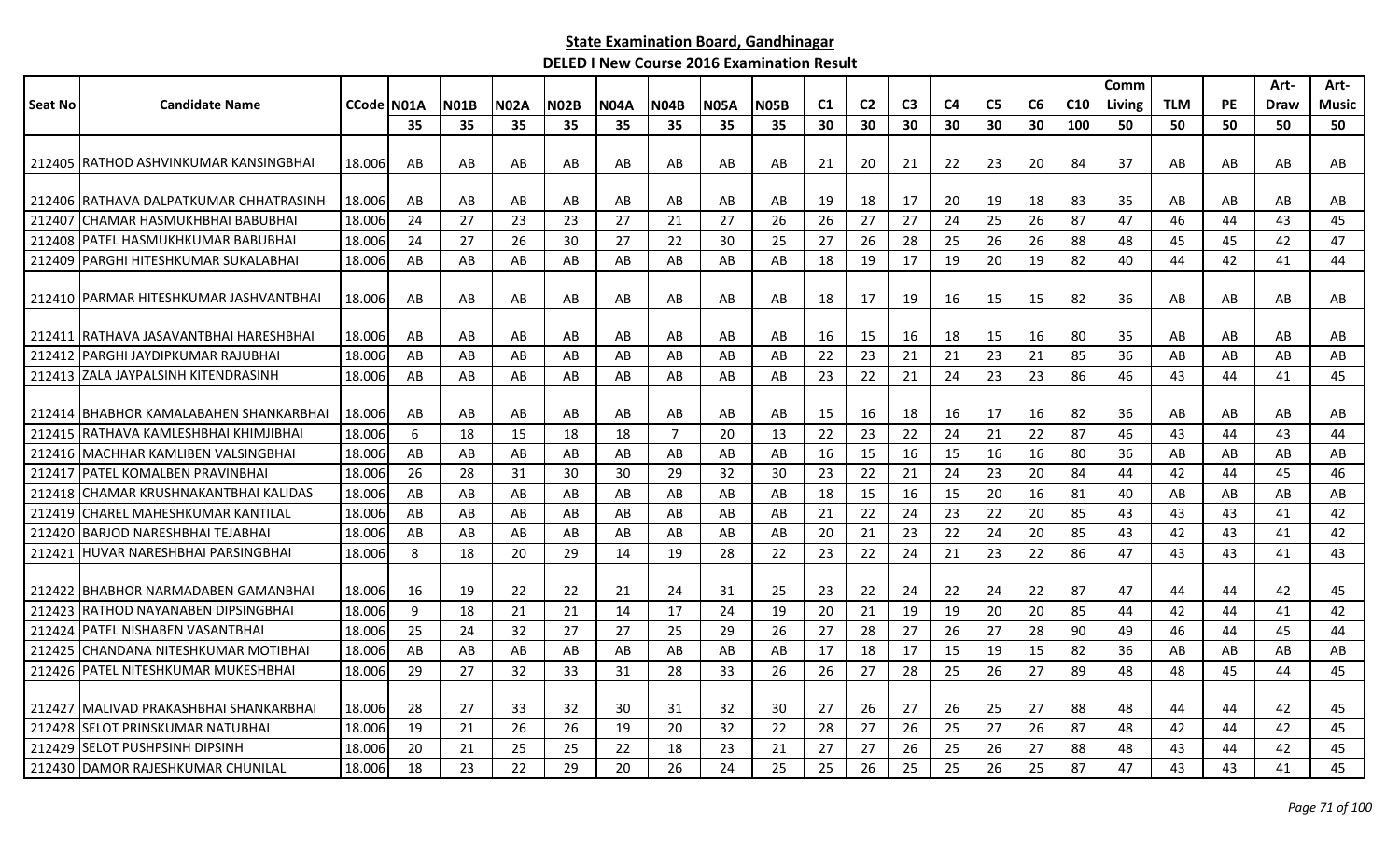|         |                                          |            |     |             |             |             |             |             |             |             |                |                |                |                |                |    |                 | Comm   |            |           | Art-        | Art-         |
|---------|------------------------------------------|------------|-----|-------------|-------------|-------------|-------------|-------------|-------------|-------------|----------------|----------------|----------------|----------------|----------------|----|-----------------|--------|------------|-----------|-------------|--------------|
| Seat No | <b>Candidate Name</b>                    | CCode N01A |     | <b>N01B</b> | <b>N02A</b> | <b>N02B</b> | <b>N04A</b> | <b>N04B</b> | <b>N05A</b> | <b>N05B</b> | C <sub>1</sub> | C <sub>2</sub> | C <sub>3</sub> | C <sub>4</sub> | C <sub>5</sub> | C6 | C <sub>10</sub> | Living | <b>TLM</b> | <b>PE</b> | <b>Draw</b> | <b>Music</b> |
|         |                                          |            | 35  | 35          | 35          | 35          | 35          | 35          | 35          | 35          | 30             | 30             | 30             | 30             | 30             | 30 | 100             | 50     | 50         | 50        | 50          | 50           |
|         | 212431 KHANT RAKESHKUMAR DEEPSINH        | 18.006     | 5   | 4           | 10          | 18          | 10          | 12          | 28          | 11          | 20             | 21             | 23             | 22             | 24             | 20 | 85              | 40     | 44         | 43        | 41          | 44           |
|         | 212432 BARIYA RAMESHBHAI VALLABHBHAI     | 18.006     | AB  | AB          | AB          | AB          | AB          | AB          | AB          | AB          | 17             | 18             | 17             | 15             | 18             | 15 | 80              | 35     | AB         | AB        | AB          | AB           |
|         | 212433   PARMAR REKHABEN VITTHALBHAI     | 18.006     | AB  | AB          | AB          | AB          | AB          | AB          | AB          | AB          | 15             | 17             | 15             | 17             | 16             | 15 | 80              | 34     | AB         | AB        | AB          | AB           |
|         | 212434 DAMOR SARMISHTABEN PARBATBHAI     | 18.006     | AB  | AB          | AB          | AB          | AB          | AB          | AB          | AB          | 20             | 21             | 22             | 20             | 23             | 16 | 82              | 40     | AB         | AB        | AB          | AB           |
|         |                                          |            |     |             |             |             |             |             |             |             |                |                |                |                |                |    |                 |        |            |           |             |              |
|         | 212435 IMAKAWANA SHAHANBEN RAMESHBHAI    | 18.006     | AB  | AB          | AB          | AB          | AB          | AB          | AB          | AB          | 21             | 20             | 23             | 20             | 24             | 20 | 84              | 43     | 42         | 41        | 41          | 43           |
|         | 212436   PARMAR SHITALBEN RAMESHBHAI     | 18.006     | 20  | 18          | 27          | 27          | 21          | 18          | 32          | 24          | 20             | 23             | 21             | 20             | 22             | 18 | 85              | 43     | 42         | 42        | 46          | 44           |
|         | 212437 DAMOR SHUSHILABEN RAMANBHAI       | 18.006     | AB  | AB          | AB          | AB          | AB          | AB          | AB          | AB          | 16             | 17             | 15             | 15             | 18             | 15 | 80              | 35     | AB         | AB        | AB          | AB           |
|         | 212438 PATEL SIMA BHUPENDRAKUMAR         | 18.006     | 29  | 30          | 30          | 25          | 29          | 27          | 33          | 26          | 27             | 27             | 28             | 26             | 28             | 27 | 90              | 49     | 45         | 45        | 45          | 46           |
|         | 212439 BAMANIYA SONALBEN MANSUKHBHAI     | 18.006     | AB  | AB          | AB          | AB          | AB          | AB          | AB          | AB          | 15             | 17             | 16             | 15             | 18             | 15 | 81              | 35     | AB         | AB        | AB          | AB           |
|         | 212440 MACHHAR TUSARBHAI KALUBHAI        | 18.006     | 21  | 20          | 22          | 24          | 9           | 18          | 31          | 22          | 21             | 22             | 23             | 20             | 22             | 20 | 86              | 46     | 43         | 44        | 42          | 45           |
|         | 212441   PATEL URVASHIBEN VASANTBHAI     | 18.006     | 25  | 25          | 25          | 27          | 25          | 26          | 33          | 26          | 22             | 23             | 21             | 21             | 24             | 24 | 87              | 48     | 42         | 43        | 46          | 46           |
|         | 212442 RATHOD VIJAYKUMAR KANUBHAI        | 18.006     | AB  | AB          | AB          | AB          | AB          | AB          | AB          | AB          | AB             | AB             | AB             | AB             | AB             | AB | AB              | 35     | AB         | AB        | AB          | AB           |
|         | 212443 RATHOD VINABAHEN KANUBHAI         | 18.006     | AB  | AB          | AB          | AB          | AB          | AB          | AB          | AB          | AB             | AB             | AB             | AB             | AB             | AB | AB              | 36     | AB         | AB        | AB          | AB           |
|         | 212459 PATEL ASHABEN NAVINKUMAR          | 18.007     | 25  | 29          | 29          | 30          | 30          | 27          | 32          | 31          | 27             | 25             | 27             | 26             | 26             | 25 | 95              | 49     | 45         | 45        | 44          | 47           |
|         | 212460 ROT ASHABEN PUNABHAI              | 18.007     | 14  | 18          | 18          | 25          | 18          | 15          | 18          | 19          | 20             | 21             | 20             | 21             | 20             | 22 | 84              | 45     | 39         | 43        | 39          | 44           |
|         |                                          |            |     |             |             |             |             |             |             |             |                |                |                |                |                |    |                 |        |            |           |             |              |
|         | 212461 RATHOD ASHVINKUMAR NARSINHBHAI    | 18.007     | -22 | 21          | 23          | 27          | 23          | 23          | 27          | 22          | 20             | 20             | 20             | 20             | 19             | 19 | 80              | 42     | 39         | AB        | -39         | AB           |
|         | 212462 KHOKHARIYA BABUBHAI DHIRABHAI     | 18.007     | 5   | 18          | 18          | 26          | 15          | 1           | 19          | 23          | 19             | 20             | 19             | 20             | 19             | 20 | 80              | 42     | AB         | AB        | AB          | AB           |
|         | 212463 MAKVANA DHARTIBEN DINESHBHAI      | 18.007     | 24  | 23          | 24          | 28          | AB          | AB          | AB          | AB          | 21             | 21             | 21             | 22             | 22             | 20 | 90              | 46     | 39         | 43        | 39          | 45           |
|         | CHAUHAN DHRUVIBAHEN                      |            |     |             |             |             |             |             |             |             |                |                |                |                |                |    |                 |        |            |           |             |              |
|         | 212464 DHARMENDRAKUMAR                   | 18.007     | -27 | 25          | 27          | 22          | 23          | 20          | 25          | 28          | 25             | 26             | 27             | 26             | 27             | 26 | 95              | 49     | 45         | 43        | 44          | 45           |
|         | 212465   DAMOR GAYATRIBAHEN NARANBHAI    | 18.007     | 18  | 23          | 20          | 24          | 20          | 16          | 20          | 21          | 19             | 20             | 19             | 22             | 19             | 22 | 85              | 45     | 39         | 44        | 39          | 45           |
|         | 212466 PATEL GOPIBEN JAGDISHBHAI         | 18.007     | 27  | 26          | 28          | 29          | 28          | 33          | 25          | 31          | 23             | 26             | 27             | 24             | 27             | 27 | 95              | 49     | 45         | 43        | 44          | 47           |
|         | 212467 BHANAT HANSABAHEN KODARBHAI       | 18.007     | 23  | 25          | 23          | 27          | 21          | 24          | 23          | 23          | 22             | 19             | 19             | 21             | 19             | 22 | 84              | 46     | 38         | 43        | 37          | 43           |
|         |                                          |            |     |             |             |             |             |             |             |             |                |                |                |                |                |    |                 |        |            |           |             |              |
|         | 212468 KHOKHARIYA HARISHBHAI SHANKARBHAI | 18.007     | -7  | 19          | 19          | 28          | 20          | 23          | 17          | 19          | 20             | 20             | 21             | 20             | 21             | 22 | 80              | 42     | AB         | AB        | AB          | AB           |
|         | 212469 VANKAR HETALBEN DAHYABHAI         | 18.007     | 21  | 23          | 23          | 25          | AB          | AB          | AB          | AB          | 21             | 22             | 21             | 22             | 21             | 23 | 82              | 43     | AB         | AB        | AB          | AB           |
|         | 212470   PANDYA JANAKIBEN BALDEVBHAI     | 18.007     | AB  | AB          | AB          | AB          | AB          | AB          | AB          | AB          | 19             | 22             | 21             | 20             | 21             | 23 | 85              | 46     | 39         | 41        | 37          | 41           |
|         | 212471   PANDYA JIMI JITENDRABHAI        | 18.007     | 20  | 26          | 23          | 29          | 25          | 18          | 30          | 24          | 22             | 22             | 21             | 21             | 21             | 21 | 84              | 45     | 40         | 44        | 39          | 42           |
|         | 212472 CHAMAR JYOTIKABEN BHIKHABHAI      | 18.007     | 21  | 24          | 22          | 25          | 28          | 12          | 31          | 21          | 20             | 22             | 21             | 20             | 21             | 21 | 84              | 46     | 39         | 44        | 39          | 40           |
|         | 212473 MAKVANA KAJALBEN DINESHBHAI       | 18.007     | 23  | 25          | 27          | 24          | 29          | 14          | 33          | 22          | 20             | 21             | 20             | 20             | 19             | 20 | 90              | 47     | 38         | 42        | 39          | 41           |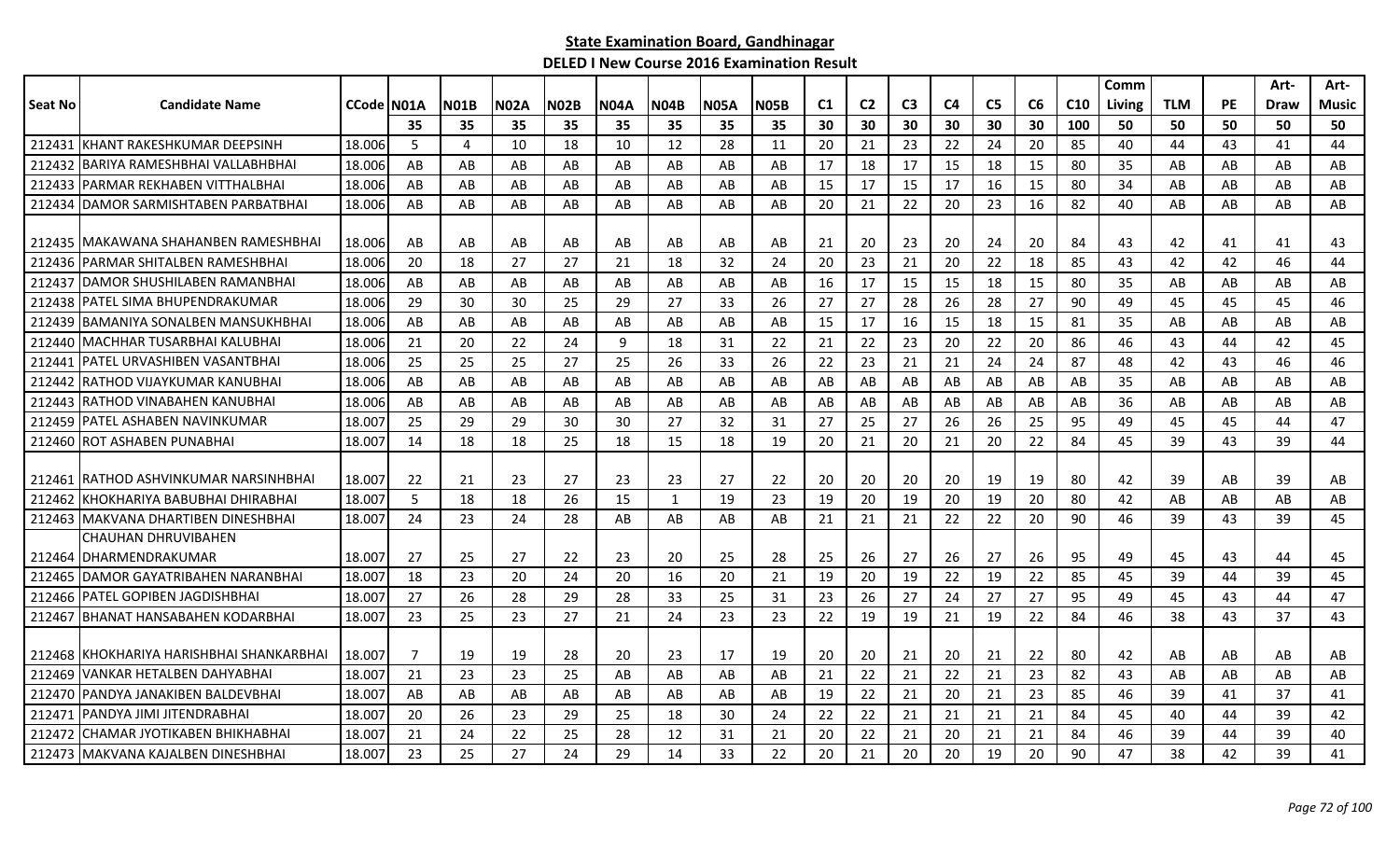|         |                                         |                    |     |             |      |             |             |                |             |             |    |                |                |    |                |    |                 | Comm   |            |    | Art- | Art-  |
|---------|-----------------------------------------|--------------------|-----|-------------|------|-------------|-------------|----------------|-------------|-------------|----|----------------|----------------|----|----------------|----|-----------------|--------|------------|----|------|-------|
| Seat No | <b>Candidate Name</b>                   | <b>CCode IN01A</b> |     | <b>N01B</b> | N02A | <b>N02B</b> | <b>N04A</b> | NO4B           | <b>N05A</b> | <b>N05B</b> | C1 | C <sub>2</sub> | C <sub>3</sub> | C4 | C <sub>5</sub> | C6 | C <sub>10</sub> | Living | <b>TLM</b> | PE | Draw | Music |
|         |                                         |                    | 35  | 35          | 35   | 35          | 35          | 35             | 35          | 35          | 30 | 30             | 30             | 30 | 30             | 30 | 100             | 50     | 50         | 50 | 50   | 50    |
| 212474  | KALASVA KIRANBHAI SURESHBHAI            | 18.007             | AB  | AB          | AB   | AB          | AB          | AB             | AB          | AB          | AB | AB             | AB             | AB | AB             | AB | AB              | AB     | AB         | AB | AB   | AB    |
| 212475  | IPARMAR KISHANKUMAR DALPATBHAI          | 18.007             | AB  | AB          | AB   | AB          | AB          | AB             | AB          | AB          | AB | AB             | AB             | AB | AB             | AB | AB              | AB     | AB         | AB | AB   | AB    |
|         | 212476 BHAGORA MAHESHBHAI LALABHAI      | 18.007             | -14 | 18          | 19   | 23          | 28          | 10             | 29          | 22          | 20 | 20             | 19             | 19 | 18             | 20 | 80              | 41     | 40         | 43 | 39   | 37    |
| 212477  | IJAVAT MANISHABEN DITABHAI              | 18.007             | 13  | 20          | 18   | 28          | 24          | $\overline{3}$ | 21          | 24          | 22 | 21             | 20             | 21 | 22             | 24 | 90              | 48     | 40         | 43 | 38   | 41    |
|         | 212478   PARMAR MANISHABEN JIVABHAI     | 18.007             | AB  | AB          | AB   | AB          | AB          | AB             | AB          | AB          | 19 | 19             | 19             | 20 | 18             | 21 | 76              | 41     | 39         | 43 | 39   | 38    |
| 212479  | PATEL MAULIKKUMAR HASMUKHBHAI           | 18.007             | AB  | AB          | AB   | AB          | AB          | AB             | AB          | AB          | 23 | 26             | 27             | 26 | 27             | 27 | 95              | 49     | 45         | 43 | 44   | 46    |
|         |                                         |                    |     |             |      |             |             |                |             |             |    |                |                |    |                |    |                 |        |            |    |      |       |
|         | 212480 PANDYA MAYURKUMAR BALADEVBHAI    | 18.007             | 9   | 18          | 21   | 30          | 25          | $\overline{7}$ | 10          | 20          | 20 | 19             | 21             | 21 | 19             | 19 | 76              | 41     | 39         | AB | 38   | AB    |
| 212481  | VANKAR MITTALBEN VITHTHALBHAI           | 18.007             | 18  | 27          | 20   | 28          | 30          | 4              | 28          | 29          | 19 | 20             | 20             | 21 | 20             | 19 | 76              | 42     | 40         | 43 | 40   | 39    |
| 212482  | VANKAR NIKULKUMAR NANJIBHAI             | 18.007             | 1   | 18          | 13   | 25          | AB          | AB             | AB          | AB          | 25 | 24             | 20             | 24 | 23             | 24 | 80              | 47     | 39         | 43 | 39   | 40    |
| 212483  | CHAMAR NIRUBEN RAMANBHAI                | 18.007             | 10  | 22          | 22   | 31          | 27          | 10             | 25          | 28          | 19 | 20             | 21             | 22 | 19             | 22 | 80              | 47     | 39         | 43 | 38   | 38    |
| 212484  | CHAMAR PAYALBEN RAJUBHAI                | 18.007             | 10  | 22          | 16   | 27          | 22          | 13             | 22          | 24          | 20 | 20             | 21             | 20 | 19             | 22 | 82              | 48     | 38         | 43 | 37   | 37    |
| 212485  | PARMAR PRIYABAHEN JAYANTIBHAI           | 18.007             | AB  | AB          | AB   | AB          | AB          | AB             | AB          | AB          | 20 | 19             | 19             | 19 | 19             | 19 | 76              | 41     | AB         | 43 | AB   | 40    |
|         | 212486 IMEVADA PRIYANKABEN CHANGASINH   | 18.007             | AB  | AB          | AB   | AB          | AB          | AB             | AB          | AB          | AB | AB             | AB             | AB | AB             | AB | AB              | AB     | AB         | 44 | AB   | 36    |
| 212487  | CHAMAR PUSHPABAHEN DAHYABHAI            | 18.007             | 18  | 23          | 22   | 29          | 27          | 22             | 22          | 28          | 25 | 25             | 22             | 25 | 24             | 27 | 95              | 49     | 38         | 44 | 39   | 40    |
| 212488  | RATHOD RAHULKUMAR MAHESHBHAI            | 18.007             | AB  | AB          | AB   | AB          | AB          | AB             | AB          | AB          | 18 | 19             | 19             | 16 | 18             | 19 | 76              | 41     | 39         | AB | 39   | AB    |
| 212489  | DAMA RAJUBHAI RAMJIBHAI                 | 18.007             | 10  | 20          | 15   | 30          | 25          | 8              | 19          | 23          | 26 | 24             | 21             | 23 | 21             | 26 | 95              | 49     | 40         | 43 | 39   | 39    |
| 212490  | PARMAR RAJUBHAI KALIDAS                 | 18.007             | AB  | AB          | AB   | AB          | AB          | AB             | AB          | AB          | AB | AB             | AB             | AB | AB             | AB | AB              | AB     | AB         | AB | AB   | AB    |
| 212491  | VANKAR RANJANBEN ALKHABHAI              | 18.007             | AB  | AB          | AB   | AB          | AB          | AB             | AB          | AB          | 19 | 20             | 21             | 20 | 22             | 22 | 76              | 41     | 40         | AB | 40   | AB    |
| 212492  | ICHENVA ROHITBHAI BHAGABHAI             | 18.007             | 7   | 20          | 16   | 27          | AB          | AB             | AB          | AB          | 23 | 23             | 20             | 23 | 22             | 23 | 80              | 47     | 38         | 43 | 40   | 40    |
| 212493  | ICHAMAR SAPANABEN RAMABHAI              | 18.007             | 18  | 22          | 20   | 25          | 24          | 9              | 21          | 23          | 20 | 20             | 21             | 21 | 20             | 22 | 82              | 49     | 40         | 43 | 40   | 39    |
| 212494  | CHAMAR SHASHIKANT GANDABHAI             | 18.007             | AB  | AB          | AB   | AB          | AB          | AB             | AB          | AB          | 26 | 26             | 27             | 25 | 27             | 26 | 92              | 49     | 45         | 43 | 44   | 39    |
|         |                                         |                    |     |             |      |             |             |                |             |             |    |                |                |    |                |    |                 |        |            |    |      |       |
|         | 212495 KHOKHARIYA SHILPABAHEN BACHUBHAI | 18.007             | 24  | 23          | 24   | 30          | 30          | 21             | 22          | 26          | 25 | 25             | 22             | 25 | 25             | 26 | 90              | 48     | 39         | 44 | 38   | 41    |
| 212496  | VARSAT SHILPABEN KODARBHAI              | 18.007             | 19  | 15          | 22   | 30          | 27          | 12             | 23          | 19          | 23 | 24             | 20             | 24 | 23             | 22 | 80              | 47     | 39         | 44 | 39   | 38    |
| 21249   | PARMAR URMILABEN JAYANTIBHAI            | 18.007             | AB  | AB          | AB   | AB          | AB          | AB             | AB          | AB          | 20 | 17             | 18             | 19 | 17             | 19 | 70              | 42     | AB         | 43 | AB   | 39    |
| 212498  | VANKAR VANITABEN VITHTHALBHAI           | 18.007             | AB  | AB          | AB   | AB          | AB          | AB             | AB          | AB          | 18 | 20             | 18             | 20 | 19             | 20 | 70              | 42     | 40         | 44 | 39   | 37    |
| 212499  | BHAMBHI VARSHABEN MAGANBHAI             | 18.007             | AB  | AB          | AB   | AB          | AB          | AB             | AB          | AB          | 17 | 17             | 20             | 17 | 16             | 19 | 72              | 41     | 41         | 43 | 39   | 37    |
| 212500  | PARMAR VIPULKUMAR KUBERBHAI             | 18.007             | AB  | AB          | AB   | AB          | AB          | AB             | AB          | AB          | AB | AB             | AB             | AB | AB             | AB | AB              | AB     | AB         | AB | AB   | AB    |
| 212501  | PARMAR VISHALBHAI RAJUBHAI              | 18.007             | 25  | 24          | 27   | 30          | 28          | 23             | 28          | 27          | 26 | 26             | 27             | 27 | 27             | 27 | 95              | 49     | 45         | 42 | 44   | 45    |
| 212504  | VARMA CHANDRAVADAN NAVINBHAI            | 18.007             | 23  | 21          | 27   | 27          | 27          | 20             | -28         | 32          | 19 | 22             | 19             | 22 | 20             | 20 | 80              | 47     | 40         | 43 | 39   | 36    |
|         | 212515   PATEL AJAYKUMAR NATAVARBHAI    | 18.012             | AB  | AB          | AB   | AB          | AB          | AB             | AB          | AB          | 23 | 24             | 25             | 26 | 25             | 26 | 88              | 44     | 45         | 43 | 44   | 43    |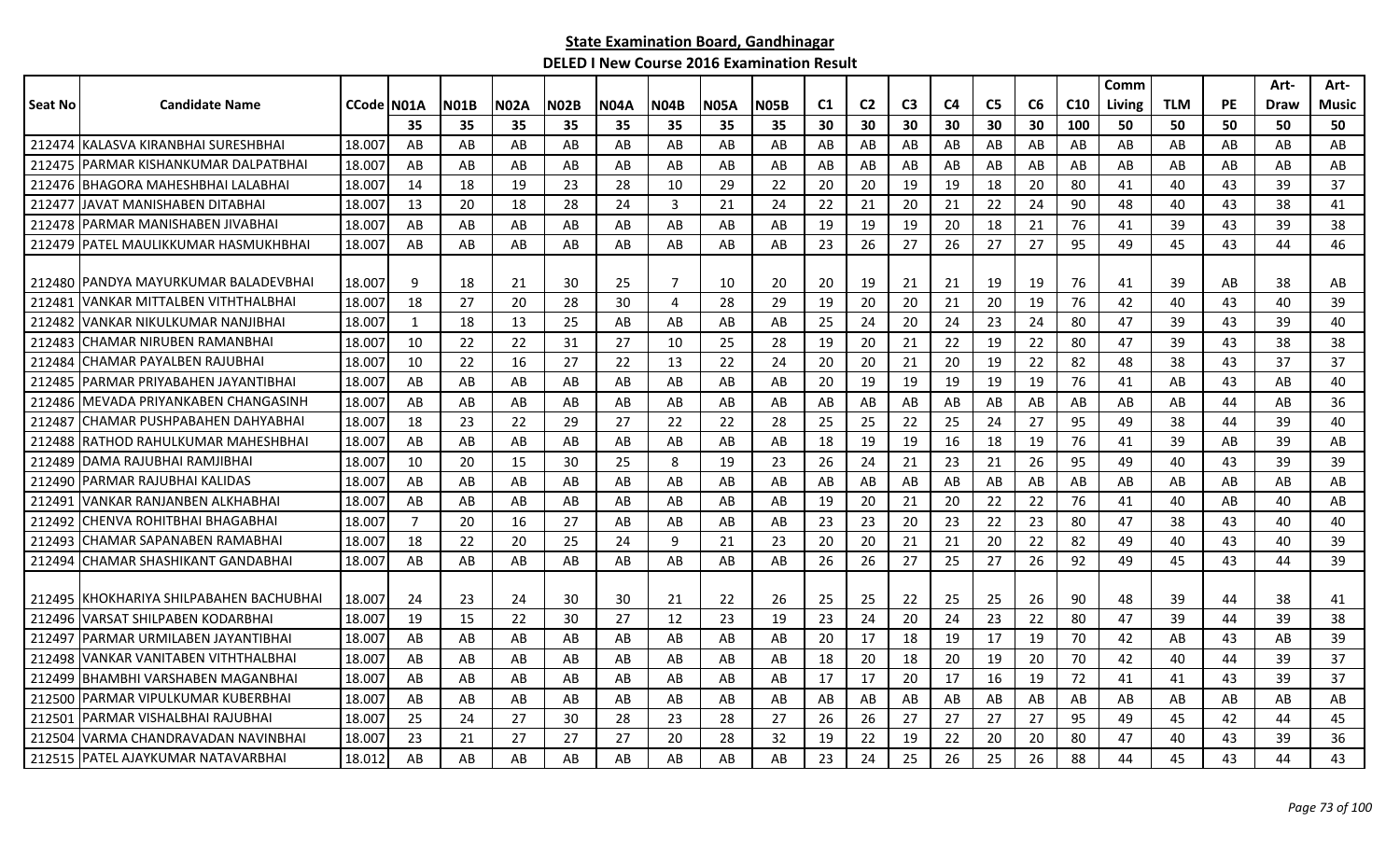|         |                                        |                    |     |             |             |             |             |                |             |             |                |                |                |                |                |    |                 | Comm   |            |           | Art- | Art-  |
|---------|----------------------------------------|--------------------|-----|-------------|-------------|-------------|-------------|----------------|-------------|-------------|----------------|----------------|----------------|----------------|----------------|----|-----------------|--------|------------|-----------|------|-------|
| Seat No | <b>Candidate Name</b>                  | <b>CCode IN01A</b> |     | <b>N01B</b> | <b>N02A</b> | <b>N02B</b> | <b>N04A</b> | N04B           | <b>N05A</b> | <b>N05B</b> | C <sub>1</sub> | C <sub>2</sub> | C <sub>3</sub> | C <sub>4</sub> | C <sub>5</sub> | C6 | C <sub>10</sub> | Living | <b>TLM</b> | <b>PE</b> | Draw | Music |
|         |                                        |                    | 35  | 35          | 35          | 35          | 35          | 35             | 35          | 35          | 30             | 30             | 30             | 30             | 30             | 30 | 100             | 50     | 50         | 50        | 50   | 50    |
|         | 212516 VALAVI AJITABEN MAGANBHAI       | 18.012             | 12  | 15          | 21          | 29          | 25          | 26             | 27          | 24          | 26             | 26             | 27             | 27             | 27             | 27 | 86              | 47     | 47         | 47        | 47   | 47    |
| 212517  | TARAL ALKESHBHAI SUNABHAI              | 18.012             | AB  | AB          | AB          | AB          | AB          | AB             | AB          | AB          | AB             | AB             | AB             | AB             | AB             | AB | AB              | AB     | AB         | AB        | AB   | AB    |
| 212518  | IPARMAR ALPABEN KAMLESHBHAI            | 18.012             | 19  | 22          | 25          | 30          | 29          | 27             | 25          | 25          | 28             | 28             | 27             | 28             | 27             | 28 | 90              | 47     | 46         | 44        | 47   | 45    |
| 212519  | IVANKAR ALPESHKUMAR KANTILAL           | 18.012             | AB  | AB          | AB          | AB          | AB          | AB             | AB          | AB          | AB             | AB             | AB             | AB             | AB             | AB | AB              | AB     | AB         | AB        | AB   | AB    |
| 212520  | IGAMAR ANITABEN RANCHODBHAI            | 18.012             | 27  | 22          | 27          | 31          | 31          | 20             | 27          | 25          | 28             | 28             | 26             | 28             | 28             | 28 | 93              | 47     | 46         | 44        | 47   | 46    |
| 212521  | KHAIR ANITABEN SURESHBHAI              | 18.012             | 13  | 18          | 22          | 29          | 31          | 12             | 20          | 26          | 25             | 24             | 26             | 27             | 26             | 26 | 89              | 45     | 44         | 43        | 46   | 45    |
|         |                                        |                    |     |             |             |             |             |                |             |             |                |                |                |                |                |    |                 |        |            |           |      |       |
| 212522  | IMAKWANA ANITABEN MAHENDRABHAI         | 18.012             | -14 | 14          | 26          | 31          | 30          | 18             | 27          | 27          | 26             | 28             | 27             | 28             | 27             | 28 | 91              | 47     | 46         | 44        | 46   | 44    |
| 212523  | ISOLANKI ANKESHKUMAR RAMANBHAI         | 18.012             | AB  | AB          | AB          | AB          | AB          | AB             | AB          | AB          | AB             | AB             | AB             | AB             | AB             | AB | AB              | AB     | AB         | AB        | AB   | AB    |
| 212524  | JADAV ANKURKUMAR KANTILAL              | 18.012             | AB  | AB          | AB          | AB          | AB          | AB             | AB          | AB          | AB             | AB             | AB             | AB             | AB             | AB | AB              | AB     | AB         | AB        | AB   | AB    |
| 212525  | VANKAR ARVINDKUMAR REVABHAI            | 18.012             | 14  | 18          | 24          | 26          | 32          | $\overline{7}$ | 22          | 29          | 23             | 24             | 25             | 26             | 26             | 25 | 85              | 46     | 45         | 43        | 46   | 42    |
| 212526  | IGAMAR ASHABEN BAKABHAI                | 18.012             | 15  | 12          | 24          | 30          | 30          | 11             | 28          | 26          | 26             | 26             | 27             | 27             | 26             | 26 | 90              | 46     | 45         | 46        | 45   | 45    |
| 212527  | IKHARADI ASHAPURI METHABHAI            | 18.012             | 19  | 16          | 19          | 31          | 31          | 4              | 24          | 29          | 26             | 26             | 27             | 28             | 27             | 26 | 89              | 47     | 47         | 44        | 45   | 46    |
| 212528  | IDAMOR ASHOKBHAI PUNJABHAI             | 18.012             | AB  | AB          | AB          | AB          | AB          | AB             | AB          | AB          | AB             | AB             | AB             | AB             | AB             | AB | AB              | AB     | AB         | AB        | AB   | AB    |
| 212529  | KHARADI ASHVINBHAI NARESHBHAI          | 18.012             | 22  | 24          | 26          | 29          | 28          | 9              | 18          | 21          | 26             | 25             | 26             | 27             | 28             | 26 | 85              | 46     | 45         | 44        | 46   | 40    |
| 212530  | ROHIT ATULKUMAR HASMUKHBHAI            | 18.012             | AB  | AB          | AB          | AB          | AB          | AB             | AB          | AB          | AB             | AB             | AB             | AB             | AB             | AB | AB              | AB     | AB         | AB        | AB   | AB    |
| 21253   | PARMAR BHAGIBEN DINESHBHAI             | 18.012             | AB  | AB          | AB          | AB          | AB          | AB             | AB          | AB          | AB             | AB             | AB             | AB             | AB             | AB | AB              | AB     | AB         | AB        | AB   | AB    |
| 212532  | PARMAR BHARATBHAI LALABHAI             | 18.012             | AB  | AB          | AB          | AB          | AB          | AB             | AB          | AB          | AB             | AB             | AB             | AB             | AB             | AB | AB              | AB     | AB         | AB        | AB   | AB    |
| 212533  | <b>IDAMOR BHAVANABEN KHETABHAI</b>     | 18.012             | 11  | 19          | 15          | 26          | 30          | 4              | 20          | 29          | 25             | 25             | 26             | 27             | 27             | 26 | 89              | 46     | 45         | 45        | 45   | 45    |
| 212534  | IDABHI CHHAYABEN NANJIBHAI             | 18.012             | 23  | 26          | 28          | 26          | 32          | 13             | 25          | 32          | 27             | 27             | 27             | 28             | 27             | 27 | 91              | 48     | 46         | 44        | 46   | 43    |
| 212535  | IPARMAR CHHAYABEN ALAKHABHAI           | 18.012             | 21  | 22          | 22          | 30          | 28          | 11             | 22          | 26          | 27             | 27             | 26             | 27             | 28             | 27 | 90              | 46     | 46         | 44        | 45   | 42    |
|         |                                        |                    |     |             |             |             |             |                |             |             |                |                |                |                |                |    |                 |        |            |           |      |       |
|         | 212536 SOLANKI CHHAYABEN SHAILESHKUMAR | 18.012             | -12 | 22          | 18          | 26          | 28          | 18             | 28          | 31          | 26             | 25             | 27             | 27             | 27             | 26 | 90              | 47     | 46         | 44        | 46   | 44    |
| 212537  | IBARAD DAXABEN NATVARBHAI              | 18.012             | 19  | 22          | 22          | 29          | 29          | 18             | 22          | 20          | AB             | AB             | AB             | AB             | AB             | AB | AB              | AB     | AB         | AB        | AB   | AB    |
| 212538  | <b>GAMETI DIPTIBEN SHUKALDAS</b>       | 18.012             | 29  | 31          | 32          | 33          | 32          | 31             | 32          | 34          | 29             | 29             | 28             | 29             | 28             | 29 | 95              | 49     | 47         | 47        | 47   | 45    |
| 212539  | DAMOR HANSABEN REMABHAI                | 18.012             | 10  | 18          | 24          | 23          | 24          | 22             | 18          | 18          | 25             | 24             | 26             | 26             | 26             | 26 | 89              | 47     | 46         | 43        | 45   | 42    |
| 212540  | VARMA HARDIKKUMAR DHANABHAI            | 18.012             | AB  | AB          | AB          | AB          | AB          | AB             | AB          | AB          | AB             | AB             | AB             | AB             | AB             | AB | AB              | AB     | AB         | AB        | AB   | AB    |
| 212541  | PARMAR HINABEN ALAKHABHAI              | 18.012             | 20  | 21          | 25          | 28          | 29          | 12             | 26          | 23          | -26            | 24             | 26             | 27             | 27             | 26 | 88              | 47     | 45         | 43        | 46   | 43    |
| 212542  | KHAIR INDIRABEN SAIBABHAI              | 18.012             | 20  | 19          | 26          | 28          | 30          | 19             | 27          | 20          | 26             | 23             | 26             | 25             | 26             | 25 | 87              | 44     | 45         | 43        | 45   | 42    |
| 212543  | [HAKARADA JAGDISHBHAI KALABHAI         | 18.012             | AB  | AB          | AB          | AB          | AB          | AB             | AB          | AB          | AB             | AB             | AB             | AB             | AB             | AB | AB              | AB     | AB         | AB        | AB   | AB    |
| 212544  | lMAKWANA JAGRUTIBEN DILIPBHAI          | 18.012             | 5   | 18          | 19          | 28          | 28          | 14             | 20          | 18          | 28             | 29             | 27             | 28             | 27             | 28 | 93              | 48     | 46         | 43        | 46   | 42    |
|         | 212545 PARMAR JAGRUTIBEN MAGANBHAI     | 18.012             | 21  | 22          | 24          | 31          | 29          | 18             | 30          | 26          | 29             | 28             | 28             | 28             | 27             | 29 | 93              | 49     | 47         | 44        | 47   | 44    |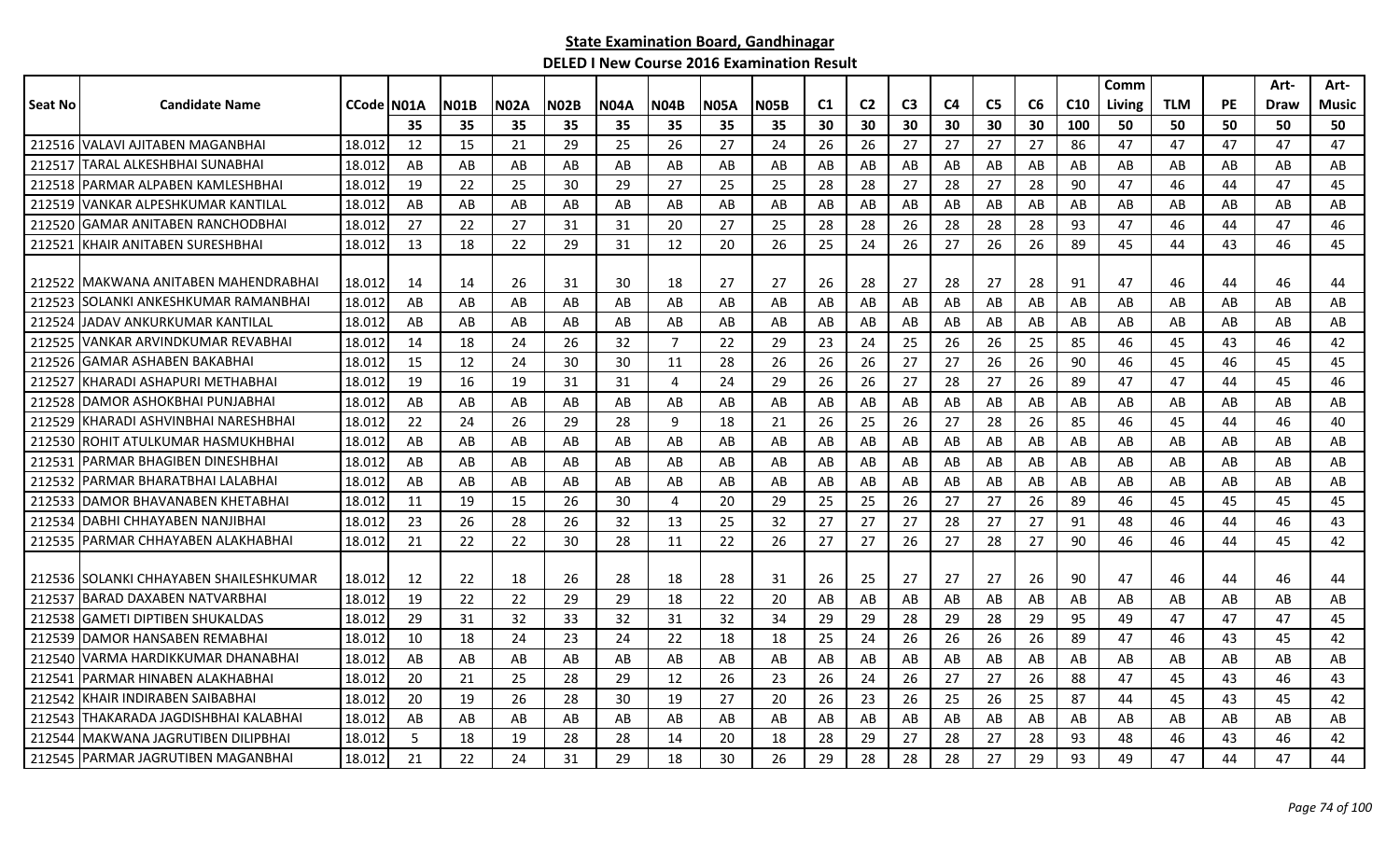|                |                                          |            |     |      |      |             |             |             |             |             |                |                |                |                |                |    |                 | Comm   |            |           | Art-        | Art-         |
|----------------|------------------------------------------|------------|-----|------|------|-------------|-------------|-------------|-------------|-------------|----------------|----------------|----------------|----------------|----------------|----|-----------------|--------|------------|-----------|-------------|--------------|
| <b>Seat No</b> | <b>Candidate Name</b>                    | CCode N01A |     | NO1B | N02A | <b>N02B</b> | <b>N04A</b> | <b>N04B</b> | <b>N05A</b> | <b>N05B</b> | C <sub>1</sub> | C <sub>2</sub> | C <sub>3</sub> | C <sub>4</sub> | C <sub>5</sub> | C6 | C <sub>10</sub> | Living | <b>TLM</b> | <b>PE</b> | <b>Draw</b> | <b>Music</b> |
|                |                                          |            | 35  | 35   | 35   | 35          | 35          | 35          | 35          | 35          | 30             | 30             | 30             | 30             | 30             | 30 | 100             | 50     | 50         | 50        | 50          | 50           |
| 212546         | VANKAR JAGRUTIBEN ISHVARBHAI             | 18.012     | 27  | 30   | 24   | 22          | 28          | 24          | 27          | 22          | 26             | 26             | 25             | 26             | 26             | 26 | 93              | 48     | 45         | 44        | 46          | 43           |
| 21254          | RATHOD JAIMINI JAGATSINH                 | 18.012     | AB  | AB   | AB   | AB          | AB          | AB          | AB          | AB          | 28             | 27             | 28             | 27             | 26             | 28 | 92              | 49     | 46         | 46        | 46          | 44           |
| 212548         | BHAMBHI JAYABEN RAMESHBHAI               | 18.012     | AB  | AB   | AB   | AB          | AB          | AB          | AB          | AB          | AB             | AB             | AB             | AB             | AB             | AB | AB              | AB     | AB         | AB        | AB          | AB           |
|                |                                          |            |     |      |      |             |             |             |             |             |                |                |                |                |                |    |                 |        |            |           |             |              |
|                | 212549 CHENAVA JIGARKUMAR PARSOTTAMBHAI  | 18.012     | -15 | 18   | AB   | AB          | AB          | AB          | AB          | AB          | 26             | 25             | 25             | 26             | 25             | 25 | 89              | 44     | 46         | 44        | 46          | 41           |
| 212550         | KODARVI JIGNABEN JAYNTIBHAI              | 18.012     | 18  | 18   | 20   | 20          | 13          | 10          | 32          | 19          | 28             | 27             | 26             | 27             | 27             | 27 | 90              | 47     | 45         | 43        | 46          | 45           |
| 212551         | <b>VANKAR JYOTIKABEN MOHANBHAI</b>       | 18.012     | 18  | 25   | 25   | 27          | 18          | 19          | 32          | 22          | 26             | 26             | 26             | 26             | 27             | 27 | 88              | 48     | 45         | 45        | 46          | 44           |
| 212552         | VANKAR JYOTSNABEN ISHVARBHAI             | 18.012     | AB  | AB   | AB   | AB          | AB          | AB          | AB          | AB          | AB             | AB             | AB             | AB             | AB             | AB | AB              | AB     | AB         | AB        | AB          | AB           |
| 212553         | CHENAVA KANUBHAI TEJABHAI                | 18.012     | AB  | AB   | AB   | AB          | AB          | AB          | AB          | AB          | AB             | AB             | AB             | AB             | AB             | AB | AB              | AB     | AB         | AB        | AB          | AB           |
| 212554         | VANKAR KINJALBEN SHAMALBHAI              | 18.012     | 19  | 18   | 23   | 19          | 8           | 5           | 30          | 19          | 28             | 27             | 26             | 26             | 26             | 27 | 89              | 46     | 46         | 44        | 47          | 45           |
| 212555         | PARGI KISHANBHAI HEMTABHAI               | 18.012     | 19  | 22   | 20   | 22          | 9           | 12          | 20          | 18          | 26             | 26             | 26             | 25             | 26             | 27 | 86              | 46     | 45         | 45        | 46          | 43           |
| 212556         | ISOLANKI KISHORKUMAR SHIVABHAI           | 18.012     | AB  | AB   | AB   | AB          | AB          | AB          | AB          | AB          | 24             | 24             | 26             | 26             | 25             | 25 | 90              | 44     | 44         | 43        | 42          | 41           |
| 212557         | KHAIR KOKILABEN RANCHHODBHAI             | 18.012     | 27  | 29   | 25   | 25          | 21          | 20          | 29          | 21          | 29             | 28             | 27             | 28             | 29             | 29 | 92              | 49     | 45         | 46        | 47          | 47           |
| 212558         | PARMAR KOMALBEN JAYNTIBHAI               | 18.012     | 20  | 27   | 24   | 24          | 14          | 22          | 24          | 24          | 24             | 28             | 26             | 27             | 27             | 27 | 86              | 44     | 45         | 43        | 46          | 41           |
| 212559         | PARMAR KOMALBEN MANILAL                  | 18.012     | -23 | 21   | 25   | 24          | 18          | 14          | 28          | 21          | 26             | 29             | 26             | 27             | 28             | 28 | 91              | 46     | 46         | 44        | 47          | 44           |
|                | PARMAR KRUNALKUMAR                       |            |     |      |      |             |             |             |             |             |                |                |                |                |                |    |                 |        |            |           |             |              |
|                | 212560 RAMESHCHANDRA                     | 18.012     | -18 | 24   | 22   | 21          | 14          | 22          | 33          | 23          | 25             | 26             | 26             | 26             | 26             | 27 | 88              | 46     | 46         | 43        | 46          | 42           |
| 212561         | MAKWANA LASUBEN JAGABHAI                 | 18.012     | 19  | 22   | 26   | 26          | 18          | 20          | 33          | 21          | 28             | 29             | 28             | 27             | 28             | 28 | 94              | 49     | 47         | 44        | 46          | 44           |
| 212562         | DABHI MADHUBEN NARABHAI                  | 18.012     | 21  | 24   | 27   | 26          | 18          | 24          | 33          | 24          | 28             | 28             | 28             | 29             | 28             | 27 | 92              | 49     | 44         | 44        | 45          | 44           |
| 212563         | KHARADI MANISHABEN BHAGABHAI             | 18.012     | 21  | 22   | 25   | 22          | 11          | 18          | 31          | 19          | 26             | 26             | 27             | 28             | 27             | 27 | 89              | 47     | 45         | 44        | 46          | 43           |
| 212564         | PARMAR MINAXIBEN MOTIBHAI                | 18.012     | 19  | 10   | 22   | 18          | 12          | 16          | 32          | 20          | 26             | 26             | 27             | 28             | 26             | 27 | 91              | 46     | 45         | 45        | 46          | 43           |
|                | 212565   CHAUDHARY MITULKUMAR MUKESHBHAI | 18.012     | 22  | 24   | 24   | 23          | 14          | 23          | 24          | 23          | 29             | 29             | 28             | 29             | 28             | 29 | 94              | 49     | 46         | 46        | 47          | 45           |
| 212566         | ITARAL MUKESHBHAI REVABHAI               | 18.012     | 18  | 19   | 21   | 23          | 15          | 21          | 28          | 24          | 28             | 26             | 26             | 27             | 26             | 26 | 90              | 46     | 45         | 44        | 46          | 41           |
| 21256          | CHENVA NATVARBHAI DAHYABHAI              | 18.012     | 18  | 20   | AB   | AB          | 14          | 2           | 33          | 26          | 24             | 24             | 25             | 26             | 27             | 25 | 90              | 44     | 44         | 43        | 47          | 41           |
| 212568         | SHRAMA NIDHI KISHANBHAI                  | 18.012     | 12  | 20   | 19   | 20          | 19          | 18          | 33          | 27          | 28             | 28             | 28             | 29             | 28             | 29 | 94              | 49     | 45         | 43        | 46          | 42           |
| 212569         | ICHENVA NILAMBEN SHANKARBHAI             | 18.012     | AB  | AB   | AB   | AB          | AB          | AB          | AB          | AB          | AB             | AB             | AB             | AB             | AB             | AB | AB              | AB     | AB         | AB        | AB          | AB           |
| 212570         | PARMAR NILESHKUMAR BHIKHALAL             | 18.012     | AB  | AB   | AB   | AB          | AB          | AB          | AB          | AB          | AB             | AB             | AB             | AB             | AB             | AB | AB              | AB     | AB         | AB        | AB          | AB           |
| 212571         | PARMAR NILESHKUMAR BABUBHAI              | 18.012     | AB  | AB   | AB   | AB          | AB          | AB          | AB          | AB          | AB             | AB             | AB             | AB             | AB             | AB | AB              | AB     | AB         | AB        | AB          | AB           |
| 212572         | BHANGI PANKAJKUMAR DHULABHAI             | 18.012     | 22  | 19   | 24   | 32          | 18          | 19          | 24          | 24          | 28             | 28             | 27             | 28             | 29             | 29 | 90              | 49     | 45         | 45        | 47          | 44           |
| 212573         | <b>BHAMBHI PARULBEN RAJABHAI</b>         | 18.012     | 22  | 19   | 26   | 28          | 16          | 12          | 20          | 22          | 24             | 23             | 24             | 25             | 26             | 26 | 86              | 45     | 45         | 45        | 46          | 43           |
|                | 212574 GAMAR POPATBHAI GUJARABHAI        | 18.012     | 18  | 12   | 29   | 30          | 30          | 18          | 27          | 23          | 27             | 28             | 27             | 28             | 27             | 27 | 92              | 48     | 45         | 46        | 47          | 45           |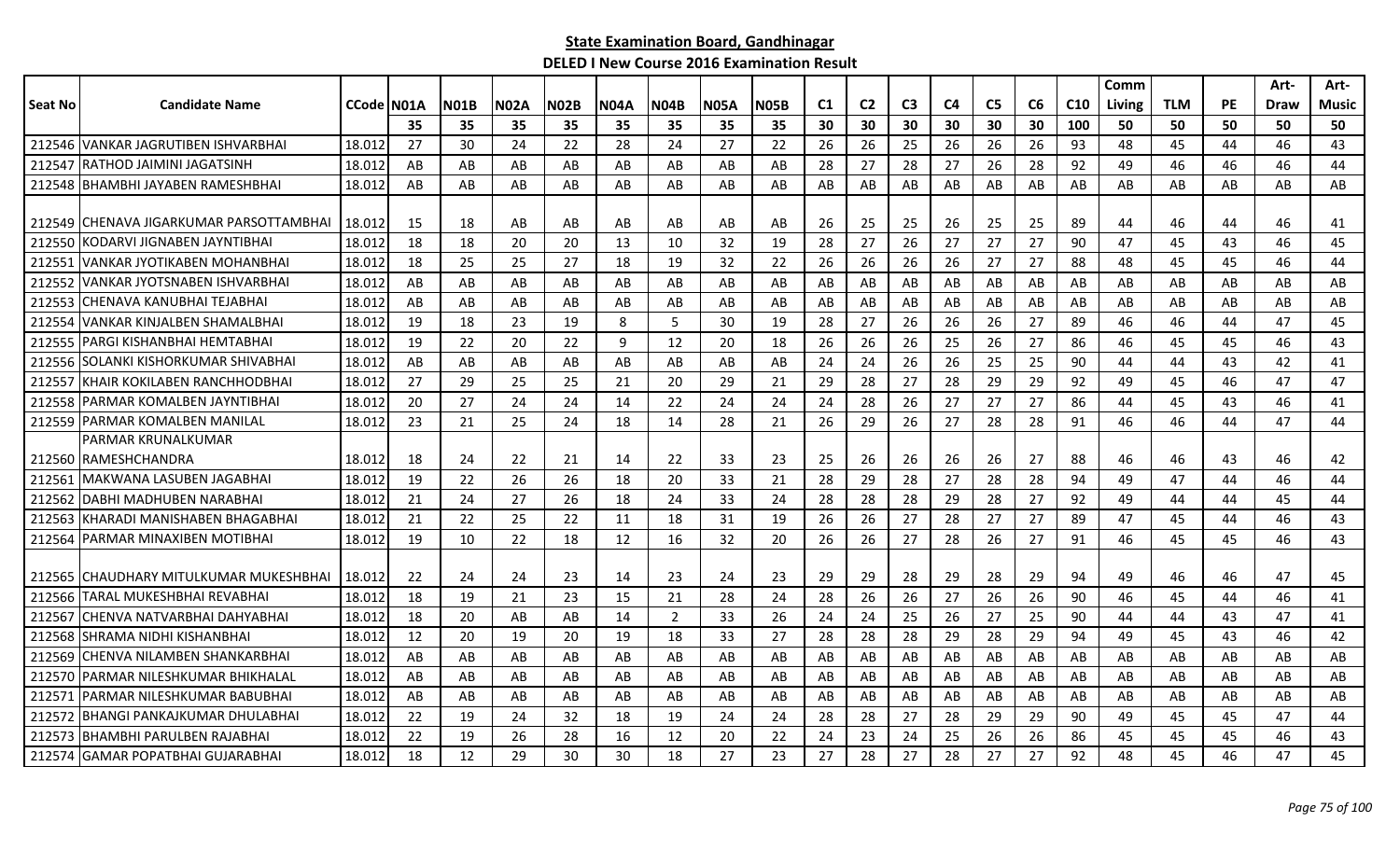|                |                                         |            |     |             |             |             |             |                |             |             |     |                |                |    |                |    |                 | Comm          |            |           | Art- | Art-  |
|----------------|-----------------------------------------|------------|-----|-------------|-------------|-------------|-------------|----------------|-------------|-------------|-----|----------------|----------------|----|----------------|----|-----------------|---------------|------------|-----------|------|-------|
| <b>Seat No</b> | <b>Candidate Name</b>                   | CCode N01A |     | <b>N01B</b> | <b>N02A</b> | <b>N02B</b> | <b>N04A</b> | <b>N04B</b>    | <b>N05A</b> | <b>N05B</b> | C1  | C <sub>2</sub> | C <sub>3</sub> | C4 | C <sub>5</sub> | C6 | C <sub>10</sub> | <b>Living</b> | <b>TLM</b> | <b>PE</b> | Draw | Music |
|                |                                         |            | 35  | 35          | 35          | 35          | 35          | 35             | 35          | 35          | 30  | 30             | 30             | 30 | 30             | 30 | 100             | 50            | 50         | 50        | 50   | 50    |
|                | 212575 PANDYA PRAKASHKUMAR DAHYABHAI    | 18.012     | AB  | AB          | AB          | AB          | AB          | AB             | AB          | AB          | AB  | AB             | AB             | AB | AB             | AB | AB              | AB            | AB         | AB        | AB   | AB    |
|                | 212576   PARMAR PRASHANT JAGDISHBHAI    | 18.012     | AB  | AB          | AB          | AB          | AB          | AB             | AB          | AB          | AB  | AB             | AB             | AB | AB             | AB | AB              | AB            | AB         | AB        | AB   | AB    |
| 212577         | IPARMAR PRAVINABEN KAMLESHBHAI          | 18.012     | 30  | 24          | 24          | 29          | 26          | 27             | 30          | 28          | -28 | 29             | 28             | 27 | 29             | 28 | 92              | 49            | 46         | 45        | 47   | 44    |
|                | 212578 VANKAR PUJABEN SHAMALBHAI        | 18.012     | 13  | 13          | 24          | 31          | 11          | 18             | 25          | 25          | 26  | 26             | 25             | 26 | 27             | 27 | 89              | 46            | 44         | 44        | 46   | 42    |
| 212579         | PARGI RAJUBHAI HEMTABHAI                | 18.012     | 13  | 11          | 27          | 28          | 18          | 18             | 26          | 28          | 25  | 26             | 25             | 26 | 27             | 26 | 88              | 45            | 45         | 44        | 46   | 44    |
|                | 212580 DAMOR RASHILABEN KHETABHAI       | 18.012     | 18  | 18          | 23          | 28          | 16          | 18             | 24          | 27          | 28  | 26             | 26             | 27 | 28             | 26 | 91              | 46            | 45         | 44        | 47   | 42    |
|                |                                         |            |     |             |             |             |             |                |             |             |     |                |                |    |                |    |                 |               |            |           |      |       |
| 212581         | <b>PARMAR RAVINDRAKUMAR KANAIYALAL</b>  | 18.012     | -20 | 20          | 25          | 32          | 18          | 21             | 24          | 30          | 26  | 25             | 26             | 27 | 26             | 26 | 90              | 46            | 46         | 43        | 46   | 42    |
| 212582         | KHAIR SAKINABEN MAVABHAI                | 18.012     | AB  | AB          | AB          | AB          | AB          | AB             | AB          | AB          | 24  | 24             | 24             | 25 | 26             | 25 | 88              | 45            | 44         | 43        | 45   | 43    |
|                | 212583 KHAIR SANGITABEN LALITBHAI       | 18.012     | AB  | AB          | AB          | AB          | AB          | AB             | AB          | AB          | AB  | AB             | AB             | AB | AB             | AB | AB              | AB            | AB         | AB        | AB   | AB    |
| 212584         | lVANKAR SANJAYBHAI MULABHAI             | 18.012     | 21  | 22          | 31          | 30          | 26          | 22             | 24          | 29          | 25  | 25             | 24             | 24 | 25             | 25 | 86              | 46            | 46         | 46        | 45   | 40    |
| 212585         | IPARMAR SANJAYKUMAR LAVAJIBHAI          | 18.012     | AB  | AB          | AB          | AB          | AB          | AB             | AB          | AB          | AB  | AB             | AB             | AB | AB             | AB | AB              | AB            | AB         | AB        | AB   | AB    |
|                |                                         |            |     |             |             |             |             |                |             |             |     |                |                |    |                |    |                 |               |            |           |      |       |
|                | 212586 IVANAKAR SANJAYKUMAR NARSINHBHAI | 18.012     | AB  | AB          | AB          | AB          | AB          | AB             | AB          | AB          | AB  | AB             | AB             | AB | AB             | AB | AB              | AB            | AB         | AB        | AB   | AB.   |
|                |                                         |            |     |             |             |             |             |                |             |             |     |                |                |    |                |    |                 |               |            |           |      |       |
|                | 212587   CHENVA SANMUKHKUMAR DHULABHAI  | 18.012     | -7  | 21          | AB          | AB          | 32          | $\overline{2}$ | 28          | 26          | 24  | 24             | 25             | 26 | 26             | 25 | 86              | 44            | 46         | 44        | 46   | 40    |
| 212588         | IPARMAR SATISHBHAI LUKABHAI             | 18.012     | 8   | 22          | 24          | 27          | 30          | 19             | 18          | 24          | 26  | 24             | 26             | 25 | 26             | 26 | 85              | 45            | 45         | 43        | 46   | 44    |
| 212589         | <b>BHANGI SAVITRIBEN NATHABHAI</b>      | 18.012     | AB  | AB          | AB          | AB          | AB          | AB             | AB          | AB          | 29  | 28             | 26             | 27 | 28             | 28 | 90              | 48            | 46         | 44        | 47   | 43    |
|                |                                         |            |     |             |             |             |             |                |             |             |     |                |                |    |                |    |                 |               |            |           |      |       |
|                | 212590 CHENAVA SHEDHABHAI CHHAGANBHAI   | 18.012     | AB  | AB          | AB          | AB          | AB          | AB             | AB          | AB          | AB  | AB             | AB             | AB | AB             | AB | AB              | AB            | AB         | 43        | AB   | 43    |
| 212591         | IBEGADIYA SHRAVANBHAI LAXMANBHAI        | 18.012     | 22  | 22          | 26          | 28          | 30          | 27             | 21          | 26          | 28  | 26             | 26             | 27 | 28             | 28 | 89              | 48            | 46         | 45        | 46   | 45    |
| 212592         | IVANKAR SIMABEN LAVJIBHAI               | 18.012     | 18  | 22          | 28          | 28          | 30          | 24             | 19          | 27          | 28  | 26             | 25             | 26 | 27             | 28 | 91              | 47            | 47         | 44        | 47   | 41    |
| 212593         | <b>IDABHI SONABEN CHANDUBHAI</b>        | 18.012     | 21  | 20          | 30          | 30          | 33          | 24             | 26          | 30          | 28  | 28             | 26             | 27 | 28             | 28 | 95              | 48            | 44         | 44        | 46   | 43    |
| 212594         | KODARVI SUMATABEN KANUBHAI              | 18.012     | 14  | 20          | 24          | 23          | 28          | 17             | 28          | 23          | 29  | 27             | 27             | 28 | 28             | 28 | 91              | 48            | 45         | 44        | 46   | 43    |
| 212595         | TARAL SUNDARBEN KANTIBHAI               | 18.012     | 10  | 19          | 21          | 26          | 31          | 15             | 21          | 29          | 28  | 28             | 27             | 28 | 28             | 28 | 93              | 48            | 46         | 43        | 46   | 42    |
| 212596         | PUJARI SURAJBHAI DAHYABHAI              | 18.012     | 12  | 21          | 26          | 28          | 33          | 19             | 24          | 24          | 28  | 28             | 26             | 27 | 28             | 27 | 91              | 47            | 45         | 44        | 46   | 44    |
| 212597         | PARGHI TINABEN DUNTABHAI                | 18.012     | 14  | 18          | 19          | 17          | 19          | 8              | 24          | 20          | 25  | 28             | 25             | 26 | 27             | 26 | 91              | 47            | 45         | 46        | 46   | 43    |
| 212598         | IDABHI TINABHAI MAKANABHAI              | 18.012     | AB  | AB          | AB          | AB          | AB          | AB             | AB          | AB          | AB  | AB             | AB             | AB | AB             | AB | AB              | AB            | AB         | AB        | AB   | AB    |
| 212599         | GAMAR VANRAJBHAI VASTABHAI              | 18.012     | 18  | 22          | 18          | 22          | 23          | 18             | 20          | 21          | 28  | 27             | 26             | 27 | 27             | 26 | 90              | 47            | 46         | 44        | 47   | 45    |
| 212600         | IBARUNDA VARSHABEN NANJIBHAI            | 18.012     | 18  | 28          | 21          | 23          | 22          | 22             | 25          | 21          | 28  | 28             | 26             | 28 | 26             | 26 | 93              | 47            | 47         | 44        | 46   | 44    |
|                | 212601 PARGHI VARSHABEN RAVJIBHAI       | 18.012     | 15  | 18          | 19          | 22          | 20          | 12             | 25          | 21          | 28  | 27             | 26             | 26 | 27             | 27 | 93              | 47            | 45         | 43        | 46   | 45    |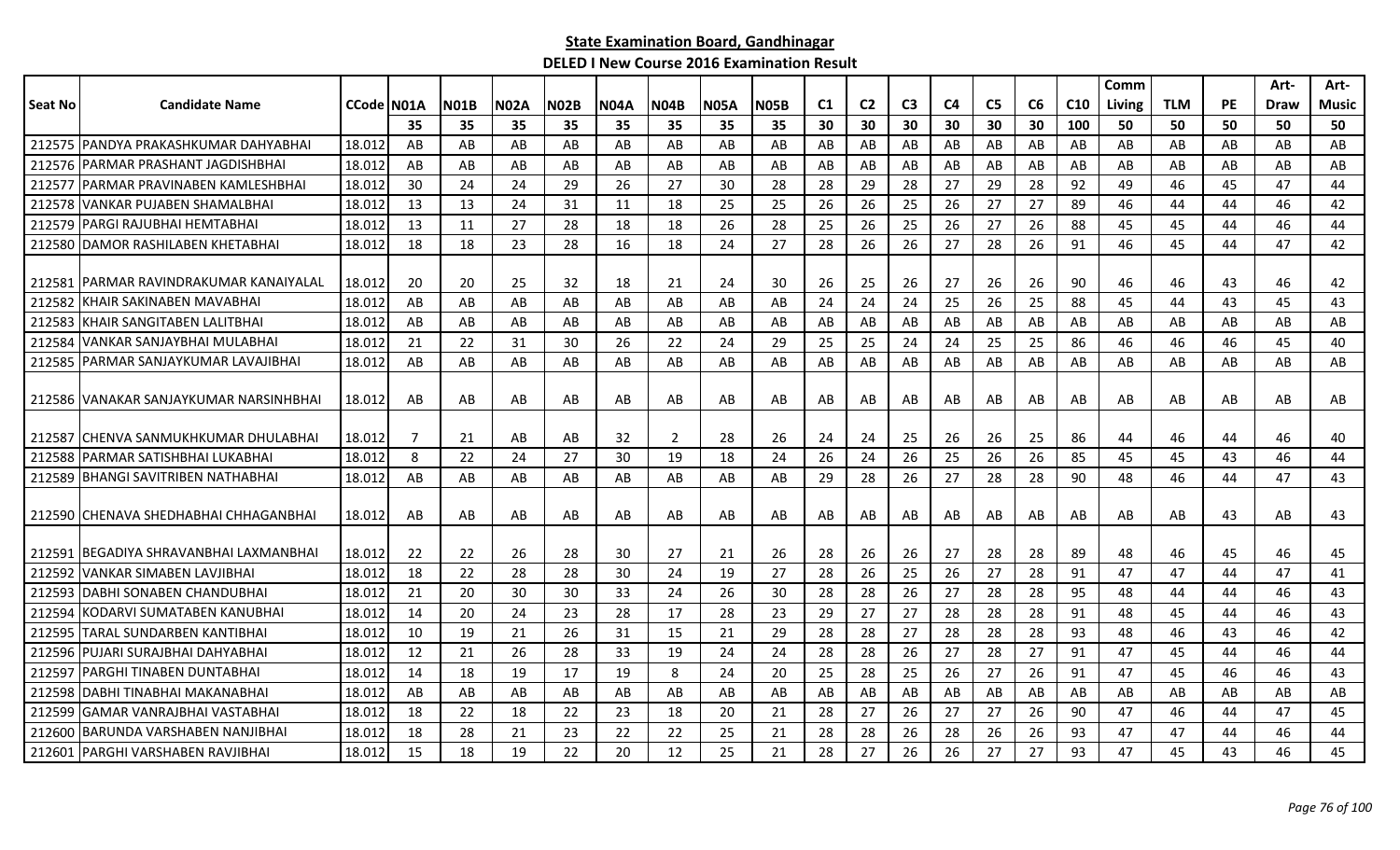|                |                                         |                    |    |             |             |             |      |                |             |      |    |                |                |    |                |    |                 | Comm   |            |           | Art-        | Art-         |
|----------------|-----------------------------------------|--------------------|----|-------------|-------------|-------------|------|----------------|-------------|------|----|----------------|----------------|----|----------------|----|-----------------|--------|------------|-----------|-------------|--------------|
| <b>Seat No</b> | <b>Candidate Name</b>                   | <b>CCode IN01A</b> |    | <b>NO1B</b> | <b>N02A</b> | <b>N02B</b> | N04A | N04B           | <b>N05A</b> | N05B | C1 | C <sub>2</sub> | C <sub>3</sub> | C4 | C <sub>5</sub> | C6 | C <sub>10</sub> | Living | <b>TLM</b> | <b>PE</b> | <b>Draw</b> | <b>Music</b> |
|                |                                         |                    | 35 | 35          | 35          | 35          | 35   | 35             | 35          | 35   | 30 | 30             | 30             | 30 | 30             | 30 | 100             | 50     | 50         | 50        | 50          | 50           |
| 212602         | İCHENAVA VIJAYKUMAR FULABHAI            | 18.012             | AB | AB          | AB          | AB          | AB   | AB             | AB          | AB   | AB | AB             | AB             | AB | AB             | AB | AB              | AB     | AB         | AB        | AB          | AB           |
| 212603         | DABHI VINABEN KALABHAI                  | 18.012             | 20 | 26          | 27          | 28          | 30   | 24             | 29          | 27   | 29 | 28             | 27             | 29 | 28             | 29 | 95              | 49     | 45         | 44        | 47          | 45           |
| 212604         | VASAVA VIPULKUMAR SURESHBHAI            | 18.012             | 22 | 29          | 27          | 27          | 29   | 28             | 29          | 29   | 28 | 28             | 26             | 27 | 28             | 28 | 94              | 48     | 44         | 47        | 46          | 45           |
| 212605         | VANKAR VISHALBHAI NARANBHAI             | 18.012             | 21 | 27          | 25          | 26          | 27   | 25             | 32          | 26   | 29 | 27             | 27             | 28 | 29             | 28 | 94              | 48     | 45         | 46        | 46          | 44           |
| 212606         | <b>GAMAR VISHNUBHAI CHANDUBHAI</b>      | 18.012             | 10 | 23          | 21          | 26          | 25   | 19             | 26          | 21   | 27 | 27             | 26             | 27 | 27             | 27 | 91              | 48     | 45         | 47        | 46          | 47           |
| 212635         | CHENVA AJAYKUMAR RAMABHAI               | 18.013             | AB | AB          | AB          | AB          | AB   | AB             | AB          | AB   | 24 | 25             | 23             | 24 | 23             | 23 | 92              | 39     | 41         | AB        | 40          | AB           |
| 212636         | KALASWA ANITABAHEN AMRUTBHAI            | 18.013             | 23 | 19          | 26          | 24          | 15   | 12             | 32          | 23   | 27 | 28             | 28             | 27 | 27             | 28 | 95              | 47     | 41         | 43        | 43          | 43           |
| 212637         | PARMAR ANJUBEN RAMANBHAI                | 18.013             | AB | AB          | AB          | AB          | AB   | AB             | AB          | AB   | 26 | 25             | 22             | 23 | 22             | 22 | 91              | 42     | AB         | AB        | AB          | AB           |
| 212638         | VANKAR ARATEEBEN KODARBHAI              | 18.013             | AB | AB          | AB          | AB          | AB   | AB             | AB          | AB   | 24 | 24             | 23             | 22 | 22             | 23 | 93              | 42     | AB         | AB        | AB          | AB           |
| 212639         | PARMAR ARATIBEN ARAVINDBHAI             | 18.013             | AB | AB          | AB          | AB          | AB   | AB             | AB          | AB   | 25 | 25             | 22             | 23 | 23             | 22 | 90              | 41     | AB         | 44        | AB          | 43           |
| 212640         | CHENVA ARTIBEN RAJUBHAI                 | 18.013             | AB | AB          | AB          | AB          | AB   | AB             | AB          | AB   | AB | AB             | AB             | AB | AB             | AB | AB              | 41     | 41         | 43        | 41          | 44           |
| 212641         | PARMAR BHANUBAHEN DAHYABHAI             | 18.013             | AB | AB          | AB          | AB          | AB   | AB             | AB          | AB   | 26 | 27             | 24             | 22 | 25             | 24 | 88              | 43     | AB         | 44        | AB          | 43           |
|                |                                         |                    |    |             |             |             |      |                |             |      |    |                |                |    |                |    |                 |        |            |           |             |              |
|                | 212642 IKATARA CHANDABAHEN VISHRAMBHAI  | 18.013             | AB | AB          | AB          | AB          | AB   | AB             | AB          | AB   | 27 | 25             | 25             | 23 | 22             | 25 | 91              | 41     | AB         | AB        | AB          | AB           |
| 212643         | CHENVA CHANDRIKABEN AMRUTBHAI           | 18.013             | 13 | 5           | 20          | 19          | AB   | AB             | AB          | AB   | 23 | 23             | 23             | 24 | 22             | 23 | 92              | 43     | 42         | 46        | 40          | 43           |
| 212644         | DAMOR FEJALKUMARI RAJENDRABHAI          | 18.013             | AB | AB          | AB          | AB          | AB   | AB             | AB          | AB   | AB | AB             | AB             | AB | AB             | AB | AB              | 41     | AB         | AB        | AB          | AB           |
| 212645         | CHENAVA GAJANAN BHAGABHAI               | 18.013             | AB | AB          | AB          | AB          | AB   | AB             | AB          | AB   | 26 | 24             | 23             | 22 | 24             | 24 | 89              | 41     | 40         | AB        | 42          | AB           |
| 212646         | CHENAVA GAYATRIBEN RAMABHAI             | 18.013             | AB | AB          | AB          | AB          | AB   | AB             | AB          | AB   | 25 | 22             | 22             | 23 | 23             | 22 | 88              | 42     | 40         | 44        | 42          | 43           |
| 212647         | PARMAR GAYATRIBEN ARVINDBHAI            | 18.013             | AB | AB          | AB          | AB          | AB   | AB             | AB          | AB   | 26 | 23             | 24             | 23 | 22             | 23 | 87              | 40     | AB         | 43        | AB          | 43           |
| 212648         | PARMAR HEMANGIBEN DINESHBHAI            | 18.013             | 22 | 19          | 24          | 27          | 21   | 18             | 20          | 27   | 23 | 24             | 23             | 22 | 23             | 22 | 86              | 41     | 40         | 42        | 39          | 44           |
| 212649         | PARMAR JAGRUTIBAHEN BHIKHABHAI          | 18.013             | AB | AB          | AB          | AB          | AB   | AB             | AB          | AB   | 22 | 23             | 22             | 21 | 24             | 23 | 89              | 40     | 41         | 44        | 43          | 43           |
| 212650         | CHENVA JIGARBHAI RAMABHAI               | 18.013             | 19 | 17          | 21          | 22          | 13   | 15             | 18          | 22   | 24 | 22             | 23             | 24 | 25             | 24 | 88              | 39     | 41         | 44        | 42          | 43           |
| 21265          | <b>GAMETI JIGARKUMAR SHANKARBHAI</b>    | 18.013             | 18 | 11          | 13          | 18          | 13   | $\overline{7}$ | 9           | 20   | 28 | 27             | 28             | 27 | 27             | 27 | 94              | 47     | 42         | 44        | 41          | 43           |
| 21265          | VANKAR JIGNYABEN JESHINGBHAI            | 18.013             | AB | AB          | AB          | AB          | AB   | AB.            | AB          | AB   | 23 | 24             | 22             | 25 | 24             | 22 | 8               | 41     | AB         | AB        | AB          | AB           |
| 212653         | VANKAR KANCHANBEN PUNJABHAI             | 18.013             | 15 | 23          | 22          | 20          | 18   | 20             | 20          | 20   | 22 | 23             | 23             | 22 | 22             | 23 | 86              | 41     | 42         | 43        | 41          | 43           |
| 212654         | PARGHI KETANKUMAR KALIDAS               | 18.013             | AB | AB          | AB          | AB          | AB   | AB             | AB          | AB   | 26 | 22             | 24             | 22 | 23             | 24 | 90              | 41     | AB         | AB        | AB          | AB           |
| 212655         | <b>VANKAR KINJALBEN JAYANTIBHAI</b>     | 18.013             | AB | AB          | AB          | AB          | AB   | AB             | AB          | AB   | 27 | 25             | 22             | 23 | 24             | 25 | 89              | 40     | AB         | AB        | AB          | AB           |
| 212656         | PANCHAL KIRTIBAHEN CHETANLAL            | 18.013             | AB | AB          | AB          | AB          | AB   | AB             | AB          | AB   | 25 | 23             | 22             | 24 | 25             | 24 | 87              | 40     | AB         | AB        | AB          | AB           |
| 212657         | PARMAR MANISHABEN DEVABHAI              | 18.013             | AB | AB          | AB          | AB          | AB   | AB             | AB          | AB   | 24 | 22             | 23             | 22 | 22             | 22 | 88              | 41     | AB         | 42        | AB          | 42           |
|                |                                         |                    |    |             |             |             |      |                |             |      |    |                |                |    |                |    |                 |        |            |           |             |              |
|                | 212658   KATARA NARENDRAKUMAR NANJIBHAI | 18.013             | AB | AB          | AB          | AB          | AB   | AB             | AB          | AB   | 28 | 28             | 27             | 28 | 27             | 28 | 95              | 41     | 42         | 43        | 43          | 44           |
|                | 212659 PARMAR NILAMBEN DINESHBHAI       | 18.013             | AB | AB          | AB          | AB          | AB   | AB             | AB          | AB   | 22 | 22             | 23             | 23 | 22             | 22 | 88              | 41     | 40         | AB        | 40          | AB           |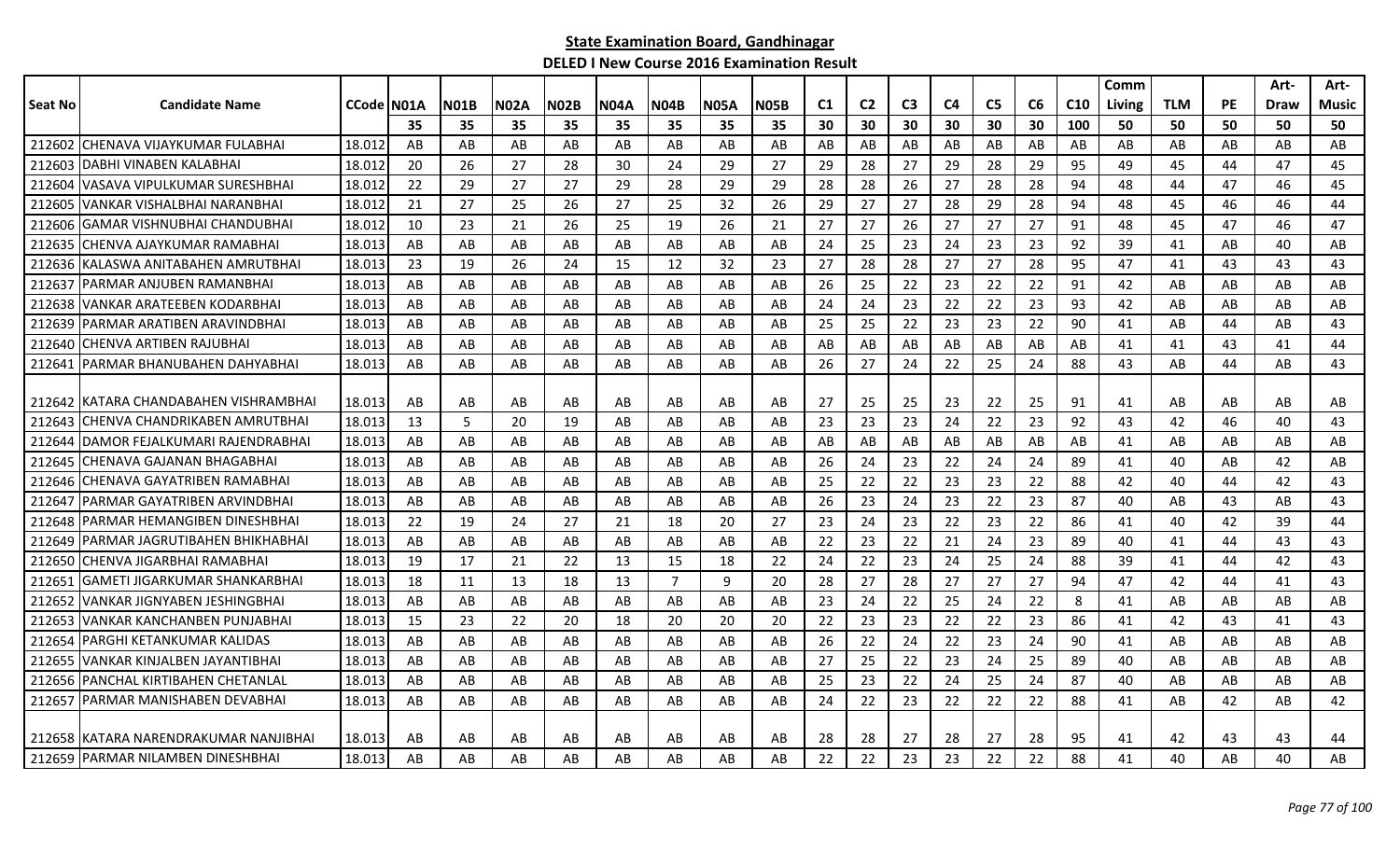|         |                                     |            |                |             |      |             |             |                |             |             |     |                |                |                |                |    |                 | Comm   |            |           | Art- | Art-  |
|---------|-------------------------------------|------------|----------------|-------------|------|-------------|-------------|----------------|-------------|-------------|-----|----------------|----------------|----------------|----------------|----|-----------------|--------|------------|-----------|------|-------|
| Seat No | <b>Candidate Name</b>               | CCode N01A |                | <b>N01B</b> | N02A | <b>N02B</b> | <b>N04A</b> | N04B           | <b>N05A</b> | <b>N05B</b> | C1  | C <sub>2</sub> | C <sub>3</sub> | C <sub>4</sub> | C <sub>5</sub> | C6 | C <sub>10</sub> | Living | <b>TLM</b> | <b>PE</b> | Draw | Music |
|         |                                     |            | 35             | 35          | 35   | 35          | 35          | 35             | 35          | 35          | 30  | 30             | 30             | 30             | 30             | 30 | 100             | 50     | 50         | 50        | 50   | 50    |
|         | 212660 BHESA NUTANBAHEN JAYANTIBHAI | 18.013     | AB             | AB          | AB   | AB          | AB          | AB             | AB          | AB          | 22  | 23             | 24             | 22             | 23             | 22 | 86              | 40     | AB         | AB        | AB   | AB    |
| 212661  | BHAMBHI PARULBEN MANABHAI           | 18.013     | AB             | AB          | AB   | AB          | AB          | AB             | AB          | AB          | 23  | 24             | 22             | 22             | 24             | 23 | 89              | 41     | AB         | AB        | AB   | AB    |
| 212662  | MAKVANA PRIYANKABAHEN BABULAL       | 18.013     | AB             | AB          | AB   | AB          | AB          | AB.            | AB          | AB          | 24  | 23             | 22             | 23             | 23             | 24 | 87              | 41     | 40         | AB        | 40   | AB    |
| 212663  | CHENVA RAKESHKUMAR JYANTIBHAI       | 18.013     | AB             | AB          | AB   | AB          | AB          | AB.            | AB          | AB          | 25  | 22             | 23             | 23             | 22             | 24 | 89              | 42     | 41         | AB        | 40   | AB    |
| 212664  | VANKAR RINKALBEN JITENDRABHAI       | 18.013     | 22             | 21          | 22   | 23          | 20          | 8              | 18          | 23          | 24  | 23             | 24             | 23             | 23             | 25 | 90              | 40     | 41         | 44        | 40   | 43    |
| 212665  | BHAMBHI RITABEN CHANDUBHAI          | 18.013     | AB             | AB          | AB   | AB          | AB          | AB             | AB          | AB          | 22  | 24             | 23             | 24             | 24             | 23 | 88              | 40     | AB         | AB        | AB   | AB    |
| 212666  | <b>GAMETI RUCHABEN RAMESHBHAI</b>   | 18.013     | 23             | 13          | 24   | 19          | 14          | 18             | 22          | 19          | 27  | 28             | 27             | 28             | 28             | 28 | 97              | 45     | 42         | 44        | 42   | 45    |
| 212667  | CHENVA SAJANBEN RANCHHODBHAI        | 18.013     | $\overline{7}$ | 13          | 18   | 20          | 15          | 10             | 10          | 13          | 22  | 23             | 22             | 23             | 25             | 23 | 88              | 42     | 41         | 45        | 40   | 43    |
| 212668  | PARMAR SAROJBEN NATVARLAL           | 18.013     | AB             | AB          | AB   | AB          | AB          | AB.            | AB          | AB          | 23  | 22             | 22             | 22             | 26             | 23 | 87              | 41     | AB         | 42        | AB   | 44    |
| 212669  | CHENVA SONALBEN BHIKHABHAI          | 18.013     | 18             | 14          | 27   | 23          | 20          | 11             | 5           | 21          | 22  | 23             | 23             | 23             | 22             | 24 | 89              | 40     | 40         | 44        | 41   | 43    |
| 212670  | VANKAR SONALBEN MAGANBHAI           | 18.013     | AB             | AB          | AB   | AB          | AB          | AB.            | AB          | AB          | -22 | 24             | 23             | 23             | 23             | 23 | 83              | 40     | AB         | AB        | AB   | AB    |
| 21267   | DODIYAR SUNITABAHEN BALUBHAI        | 18.013     | AB             | AB          | AB   | AB          | AB          | AB             | AB          | AB          | 22  | 23             | 23             | 23             | 24             | 22 | 90              | 40     | AB         | AB        | AB   | AB    |
| 212672  | TARAL TORALBAHEN PRATAPBHAI         | 18.013     | 20             | 13          | 23   | 27          | 21          | 22             | 26          | 19          | 29  | 28             | 29             | 28             | 28             | 28 | 98              | 48     | 40         | 44        | 46   | 44    |
| 212673  | CHENVA USHABEN SHANBHUBHAI          | 18.013     | AB             | AB          | AB   | AB          | AB          | AB             | AB          | AB          | 23  | 22             | 24             | 23             | 23             | 23 | 87              | 42     | 42         | 44        | 40   | 44    |
| 212674  | <b>SUVERA VIRALBAHEN MANHARBHAI</b> | 18.013     | 14             | 12          | 17   | 23          | 18          | 18             | 19          | 21          | 27  | 28             | 26             | 28             | 27             | 29 | 96              | 47     | 40         | 44        | 42   | 45    |
| 212685  | MAKWANA AJAYKUMAR JIVABHAI          | 18.018     | 29             | 20          | 27   | 25          | 29          | 29             | 29          | 28          | 26  | 27             | 26             | 28             | 25             | 26 | 96              | 45     | 47         | 41        | 47   | 44    |
| 212686  | BHARADIYA AJMAL MAGHA               | 18.018     | AB             | AB          | AB   | AB          | AB          | AB             | AB          | AB          | 24  | 25             | 25             | 27             | 24             | 25 | 92              | 44     | 45         | 44        | 45   | 44    |
| 212687  | VASAIYA AMITKUMAR MAHESHBHAI        | 18.018     | 16             | 15          | 21   | 22          | 18          | 2              | 19          | 17          | 23  | 23             | 24             | 25             | 26             | 28 | 94              | 42     | 44         | 44        | 46   | 44    |
| 212688  | PARMAR ANILKUMAR KHUMANBHAI         | 18.018     | AB             | AB          | AB   | AB          | AB          | AB             | AB          | AB          | -26 | 25             | 28             | 24             | 26             | 28 | 95              | 44     | 44         | 43        | 43   | 45    |
| 212689  | CHAVDA ANJNABEN BABUBHAI            | 18.018     | AB             | AB          | AB   | AB          | AB          | AB             | AB          | AB          | 22  | 23             | 23             | 25             | 24             | 25 | 8               | 41     | 45         | 41        | 45   | 45    |
| 212690  | PARSODIYA ANKIT DAHYABHAI           | 18.018     | AB             | AB          | AB   | AB          | AB          | AB             | AB          | AB          | 21  | 24             | 25             | 23             | 26             | 24 | 88              | 46     | AB         | AB        | AB   | AB    |
| 212691  | SHAVAK ARPITKUMAR RAMESHBHAI        | 18.018     | 18             | 16          | 19   | 22          | 21          | 21             | 25          | 28          | 26  | 25             | 26             | 24             | 23             | 28 | 92              | 45     | 44         | 44        | 43   | 43    |
| 212692  | SANGADA ARVINDBHAI KAMJIBHAI        | 18.018     | AB             | AB          | AB   | AB          | AB          | AB             | AB          | AB          | 24  | 26             | 24             | 28             | 25             | 23 | 94              | 44     | AB         | AB        | AB   | AB    |
| 212693  | SUTARIYA ASHISHKUMAR MAGANBHAI      | 18.018     | AB             | AB          | AB   | AB          | AB          | AB             | AB          | AB          | 21  | 23             | 24             | 26             | 23             | 26 | 82              | 43     | AB         | AB        | AB   | AB    |
| 212694  | IBHABHOR CHIRAGBHAI KALSINGBHAI     | 18.018     | AB             | AB          | AB   | AB          | AB          | AB             | AB          | AB          | 26  | 27             | 28             | 29             | 22             | 25 | 93              | 42     | AB         | AB        | AB   | AB    |
|         | 212695 KATARA DALSUKHBHAI JIVANBHAI | 18.018     | AB             | AB          | AB   | AB          | AB          | AB             | AB          | AB          | 28  | 22             | 24             | 23             | 21             | 24 | 83              | 41     | AB         | AB        | AB   | AB    |
|         | PARMAR DHARMESHKUMAR                |            |                |             |      |             |             |                |             |             |     |                |                |                |                |    |                 |        |            |           |      |       |
|         | 212696 CHHAGANBHAI                  | 18.018     | AB             | AB          | AB   | AB          | AB          | AB.            | AB          | AB          | 26  | 28             | 25             | 26             | 27             | 28 | 95              | 46     | 45         | 44        | 45   | 44    |
| 212697  | ISUTRIYA DINESHKUMAR KANTIBHAI      | 18.018     | AB             | AB          | AB   | AB          | AB          | AB             | AB          | AB          | 22  | 21             | 21             | 22             | 23             | 24 | 80              | 45     | AB         | AB        | AB   | AB    |
| 212698  | VANKAR DIPIKABEN MULABHAI           | 18.018     | 20             | 17          | 17   | 21          | 18          | $\overline{7}$ | 24          | 18          | 24  | 22             | 21             | 23             | 24             | 23 | 89              | 44     | 45         | 44        | 45   | 45    |
| 212699  | KAPDIYA FALGUNIBEN VISHNUBHAI       | 18.018     | AB             | AB          | AB   | AB          | AB          | AB             | AB          | AB          | 22  | 23             | 24             | 25             | 23             | 26 | 85              | 41     | 45         | 44        | 44   | 45    |
|         | 212700 PATIL GAYATRIBEN BABUBHAI    | 18.018     | AB             | AB          | AB   | AB          | AB          | AB             | AB          | AB          | 28  | 28             | 21             | 25             | 26             | 24 | 94              | 44     | 46         | 43        | 46   | 43    |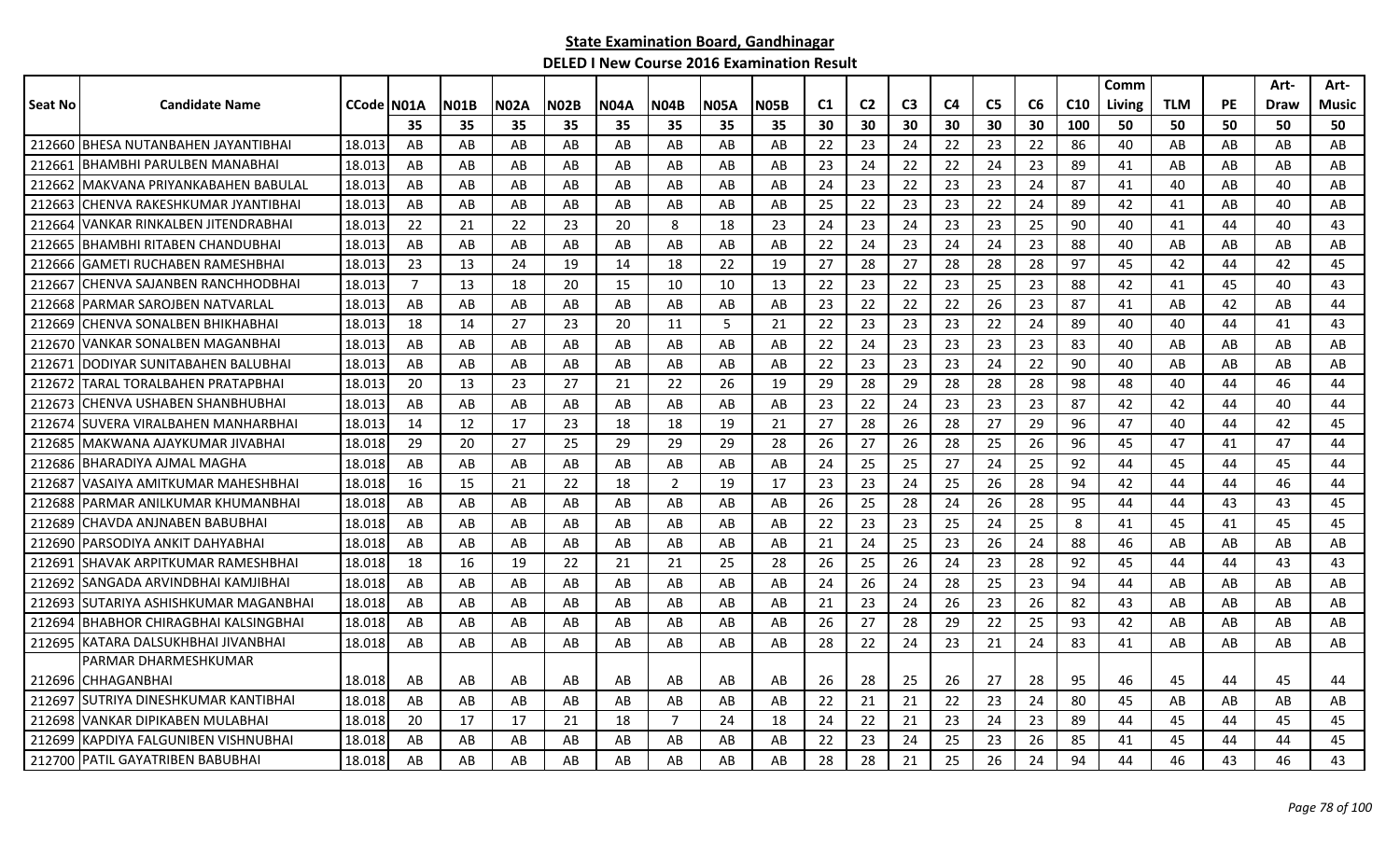|         |                                 |            |     |      |      |      |      |                |             |      |                |                |                |    |                |    |                 | Comm   |            |           | Art- | Art-  |
|---------|---------------------------------|------------|-----|------|------|------|------|----------------|-------------|------|----------------|----------------|----------------|----|----------------|----|-----------------|--------|------------|-----------|------|-------|
| Seat No | <b>Candidate Name</b>           | CCode N01A |     | NO1B | N02A | N02B | N04A | N04B           | <b>N05A</b> | N05B | C <sub>1</sub> | C <sub>2</sub> | C <sub>3</sub> | C4 | C <sub>5</sub> | C6 | C <sub>10</sub> | Living | <b>TLM</b> | <b>PE</b> | Draw | Music |
|         |                                 |            | 35  | 35   | 35   | 35   | 35   | 35             | 35          | 35   | 30             | 30             | 30             | 30 | 30             | 30 | 100             | 50     | 50         | 50        | 50   | 50    |
| 212701  | IGOHIL HEENABEN POPATBHAI       | 18.018     | 22  | 16   | 21   | 18   | 26   | 27             | 17          | 27   | 27             | 28             | 27             | 25 | 27             | 26 | 97              | 43     | 45         | 46        | 47   | 46    |
| 212702  | DAMOR HITESHKUMAR MAGANBHAI     | 18.018     | AB  | AB   | AB   | AB   | AB   | AB             | AB          | AB   | 26             | 24             | 23             | 28 | 29             | 26 | 93              | 45     | 43         | 42        | 44   | 43    |
| 212703  | VASAIYA JAGRUTIBEN CHIMANBHAI   | 18.018     | AB  | AB   | AB   | AB   | AB   | AB             | AB          | AB   | 23             | 26             | 27             | 28 | 29             | 24 | 90              | 41     | AB         | AB        | AB   | AB    |
| 212704  | PARMAR JAYABEN HARCHANDBHAI     | 18.018     | 18  | 17   | 25   | 26   | 27   | 22             | 20          | 23   | 24             | 26             | 26             | 27 | 28             | 28 | 96              | 48     | 45         | 46        | 47   | 46    |
| 212705  | IPARMAR JIGNESHKUMAR KANTILAL   | 18.018     | AB  | AB   | AB   | AB   | AB   | AB             | AB          | AB   | 22             | 23             | 24             | 26 | 24             | 28 | 90              | 41     | AB         | AB        | AB   | AB    |
| 212706  | IPATIL JINALBEN NARAYANBHAI     | 18.018     | 20  | 18   | 20   | 22   | 18   | 2              | 20          | 25   | 21             | 23             | 23             | 23 | 21             | 24 | 89              | 40     | 44         | 45        | 45   | 44    |
| 212707  | RATHAVA KAILASHBEN RATANBHAI    | 18.018     | AB  | AB   | AB   | AB   | AB   | AB             | AB          | AB   | 25             | 26             | 25             | 27 | 26             | 25 | 96              | 42     | AB         | AB        | AB   | AB    |
| 212708  | CHAVDA KAUSHIKKUMAR BABUBHAI    | 18.018     | AB  | AB   | AB   | AB   | AB   | AB.            | AB          | AB   | 23             | 25             | 24             | 26 | 25             | 24 | 90              | 41     | 43         | 43        | 44   | 43    |
| 212709  | HATHILA KEYURKUMAR DEVSINHBHAI  | 18.018     | AB  | AB   | AB   | AB   | AB   | AB             | AB          | AB   | 22             | 24             | 23             | 24 | 26             | 23 | 87              | 42     | AB         | AB        | AB   | AB    |
| 212710  | CHAVDA KINJALBEN MOTIBHAI       | 18.018     | AB  | AB   | AB   | AB   | AB   | AB             | AB          | AB   | 23             | 24             | 25             | 26 | 27             | 24 | 88              | 40     | 42         | 44        | 44   | 43    |
| 21271   | <b>VANKAR KOMALBEN MULABHAI</b> | 18.018     | AB  | AB   | AB   | AB   | AB   | AB             | AB          | AB   | 21             | 24             | 23             | 20 | 26             | 25 | 85              | 41     | AB         | AB        | AB   | AB    |
| 212712  | lKATARA LILABEN RAISINGBHAI     | 18.018     | 10  | 19   | 16   | 18   | 25   | 3              | 21          | 22   | 26             | 26             | 25             | 26 | 27             | 25 | 96              | 44     | 43         | 44        | 44   | 42    |
| 212713  | IMUNIYA MANISHABEN AMRATBHAI    | 18.018     | AB  | AB   | AB   | AB   | AB   | AB             | AB          | AB   | 27             | 26             | 25             | 24 | 28             | 26 | 95              | 40     | AB         | AB        | AB   | AB    |
| 212714  | IRATHAVA MEENABEN LALABHAI      | 18.018     | AB  | AB   | AB   | AB   | AB   | AB             | AB          | AB   | 28             | 26             | 27             | 27 | 25             | 27 | 96              | 39     | AB         | AB        | AB   | AB    |
| 212715  | MACHHAR MEHULKUMAR MALJIBHAI    | 18.018     | AB  | AB   | AB   | AB   | AB   | AB             | AB          | AB   | 24             | 22             | 26             | 23 | 27             | 24 | 94              | 44     | 42         | 44        | 44   | 44    |
| 212716  | CHENVA MINAXIBEN MUKESHBHAI     | 18.018     | 14  | 28   | 20   | 23   | 24   | $\overline{7}$ | 23          | 22   | 26             | 27             | 26             | 27 | 28             | 27 | 95              | 39     | 43         | 44        | 44   | 45    |
| 212717  | BHARVAD MITESHKUMAR GHELABHAI   | 18.018     | 13  | 24   | 16   | 20   | 18   | 6              | 22          | 21   | 27             | 27             | 27             | 28 | 25             | 26 | 96              | 48     | 46         | 45        | 48   | 45    |
| 212718  | RATHAVA NARSINHBHAI DESAIBHAI   | 18.018     | AB  | AB   | AB   | AB   | AB   | AB             | AB          | AB   | 22             | 24             | 26             | 23 | 23             | 24 | 94              | 40     | 42         | 43        | 46   | 43    |
| 212719  | PARMAR NAYNABEN VIKRAMBHAI      | 18.018     | 18  | 15   | 20   | 25   | 26   | 8              | 20          | 26   | 25             | 21             | 26             | 26 | 26             | 25 | 94              | 39     | 43         | 43        | 45   | 43    |
| 212720  | VANKAR NILAMBEN VALABHAI        | 18.018     | AB  | AB   | AB   | AB   | AB   | AB             | AB          | AB   | 23             | 24             | 24             | 22 | 24             | 25 | 86              | 39     | AB         | AB        | AB   | AB    |
| 212721  | CHAMAR PANKAJKUMR DANABHAI      | 18.018     | AB  | AB   | AB   | AB   | AB   | AB             | AB          | AB   | -26            | 24             | 22             | 20 | 22             | 21 | 85              | 39     | AB         | AB        | AB   | AB    |
| 212722  | RATHOD PINALBEN SHAMBHUBHAI     | 18.018     | 24  | 20   | 22   | 24   | 29   | $\overline{7}$ | 26          | 25   | 24             | 22             | 24             | 26 | 27             | 25 | 95              | 48     | 44         | 45        | 47   | 45    |
| 212723  | GOHIL POOJABEN JENTIBHAI        | 18.018     | -30 | 21   | 23   | 26   | 27   | 18             | 28          | 29   | 27             | 28             | 27             | 22 | 25             | 28 | 97              | 48     | 46         | 45        | 48   | 45    |
| 212724  | SHAVAL PRATIKKUMAR RAMESHBHAI   | 18.018     | 21  | 19   | 23   | 21   | 24   | 23             | 30          | 28   | 21             | 26             | 27             | 28 | 28             | 26 | 92              | 41     | 42         | 44        | 43   | 44    |
| 212725  | PATEL PRIYANKABEN AMRUTBHAI     | 18.018     | 24  | 20   | 24   | 21   | 31   | 8              | 32          | 29   | 27             | 22             | 23             | 26 | 27             | 28 | 95              | 48     | 46         | 45        | 47   | 45    |
| 212726  | SUTRIYA PRIYANKABEN NARAYANBHAI | 18.018     | AB  | AB   | AB   | AB   | AB   | AB             | AB          | AB   | 24             | 24             | 23             | 26 | 25             | 25 | 87              | 43     | AB         | AB        | AB   | AB    |
| 212727  | VASAIYA PRIYANKABEN ARVINDBHAI  | 18.018     | AB  | AB   | AB   | AB   | AB   | AB             | AB          | AB   | 26             | 25             | 26             | 26 | 24             | 20 | 93              | 44     | AB         | AB        | AB   | AB    |
| 212728  | VANKAR PRIYANKKUMAR DINESHBHAI  | 18.018     | AB  | AB   | AB   | AB   | AB   | AB             | AB          | AB   | 23             | 22             | 26             | 25 | 24             | 25 | 88              | 45     | AB         | AB        | AB   | AB    |
| 212729  | BHAGORA RAJUBHAI KALUBHAI       | 18.018     | AB  | AB   | AB   | AB   | AB   | AB             | AB          | AB   | 26             | 27             | 25             | 26 | 27             | 26 | 95              | 48     | 45         | 44        | 45   | 45    |
| 212730  | VARMA RAKESH BHIKHABHAI         | 18.018     | AB  | AB   | AB   | AB   | AB   | AB             | AB          | AB   | 21             | 22             | 23             | 24 | 21             | 26 | 80              | 45     | AB         | AB        | AB   | AB    |
| 212731  | PRAJAPATI RAXABEN VINODBHAI     | 18.018     | 19  | 20   | 22   | 28   | 25   | 1              | 33          | 23   | 23             | 28             | 25             | 26 | 27             | 28 | 96              | 47     | 48         | 45        | 48   | 45    |
|         | 212732 BARANDA REKHABEN LALJI   | 18.018     | 23  | 19   | 21   | 22   | 27   | 13             | 31          | 29   | 25             | 27             | 26             | 25 | 24             | 24 | 96              | 48     | 46         | 43        | 47   | 44    |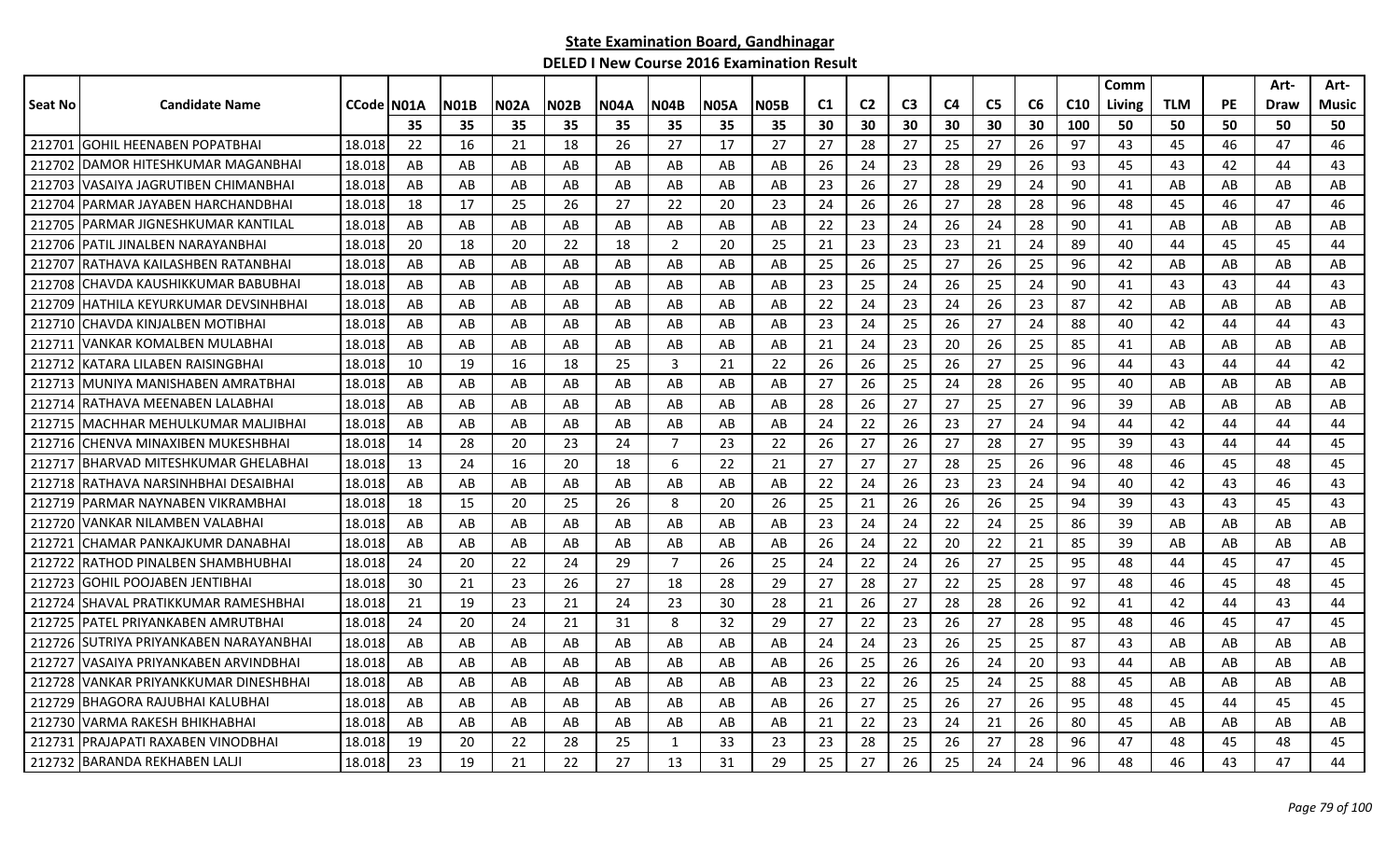|                |                                                      |            |     |             |             |             |             |             |             |             |                |                |                |    |                |    |                 | Comm   |            |           | Art-        | Art-  |
|----------------|------------------------------------------------------|------------|-----|-------------|-------------|-------------|-------------|-------------|-------------|-------------|----------------|----------------|----------------|----|----------------|----|-----------------|--------|------------|-----------|-------------|-------|
| <b>Seat No</b> | <b>Candidate Name</b>                                | CCode N01A |     | <b>N01B</b> | <b>N02A</b> | <b>N02B</b> | <b>N04A</b> | <b>N04B</b> | <b>N05A</b> | <b>N05B</b> | C <sub>1</sub> | C <sub>2</sub> | C <sub>3</sub> | C4 | C <sub>5</sub> | C6 | C <sub>10</sub> | Living | <b>TLM</b> | <b>PE</b> | <b>Draw</b> | Music |
|                |                                                      |            | 35  | 35          | 35          | 35          | 35          | 35          | 35          | 35          | 30             | 30             | 30             | 30 | 30             | 30 | 100             | 50     | 50         | 50        | 50          | 50    |
|                | 212733 CHENVA RITABEN DAHYABHAI                      | 18.018     | 21  | 19          | 23          | 24          | 27          | 2           | 28          | 26          | 24             | 25             | 26             | 27 | 22             | 23 | 81              | 43     | 45         | 44        | 45          | 44    |
| 212734         | IVASAIYA SANDIPKUMAR MAHESHBHAI                      | 18.018     | AB  | AB          | AB          | AB          | AB          | AB          | AB          | AB          | 24             | 25             | 23             | 24 | 28             | 27 | 9               | 44     | AB         | AB        | AB          | AB    |
|                | 212735 RATHAVA SANGITABEN DHEDIYABHAI                | 18.018     | AB  | AB          | AB          | AB          | AB          | AB          | AB          | AB          | 23             | 24             | 25             | 26 | 27             | 26 | 93              | 46     | AB         | AB        | AB          | AB    |
|                | 212736 KAPDIYA SEJALBEN DHANJIBHAI                   | 18.018     | AB  | AB          | AB          | AB          | AB          | AB          | AB          | AB          | 23             | 24             | 25             | 23 | 21             | 24 | 85              | 43     | AB         | AB        | AB          | AB    |
|                |                                                      |            |     |             |             |             |             |             |             |             |                |                |                |    |                |    |                 |        |            |           |             |       |
|                | 212737   PATELIYA SHAILESHKUMAR RAMSINGBHAI   18.018 |            | AB  | AB          | AB          | AB          | AB          | AB          | AB          | AB          | 27             | 26             | 27             | 23 | 24             | 24 | 95              | 42     | AB         | AB        | AB          | AB    |
|                | 212738 PATEL SHRADHABEN ASHOKBHAI                    | 18.018     | 27  | 24          | 26          | 31          | 30          | 26          | 29          | 28          | 28             | 28             | 29             | 27 | 28             | 27 | 96              | 49     | 48         | 46        | 48          | 46    |
| 212739         | VANKAR SUNITABEN AMRUTBHAI                           | 18.018     | AB  | AB          | AB          | AB          | AB          | AB          | AB          | AB          | 22             | 24             | 25             | 23 | 24             | 26 | 89              | 40     | 45         | 44        | 44          | 45    |
|                | 212740 PARMAR SVITIBEN MANUBHAI                      | 18.018     | AB  | AB          | AB          | AB          | AB          | AB          | AB          | AB          | 24             | 25             | 28             | 26 | 27             | 28 | 95              | 43     | AB         | AB        | AB          | AB    |
| 212741         | IMUNIYA TEENABEN AMRUTBHAI                           | 18.018     | AB  | AB          | AB          | AB          | AB          | AB.         | AB          | AB          | 27             | 28             | 26             | 25 | 24             | 25 | 95              | 44     | AB         | AB        | AB          | AB    |
| 212742         | IRATHAVA TINABEN KAMLESHBHAI                         | 18.018     | AB  | AB          | AB          | AB          | AB          | AB          | AB          | AB          | 24             | 25             | 26             | 26 | 24             | 24 | 94              | 45     | AB         | AB        | AB          | AB    |
| 212754         | IPARMAR AJAYKUMAR KALABHAI                           | 18.026     | AB  | AB          | AB          | AB          | AB          | AB          | AB          | AB          | 21             | 22             | 21             | 21 | 22             | 21 | 85              | 44     | 38         | 40        | 36          | 45    |
| 212755         | <b>JPARMAR AMITABEN SOMABHAI</b>                     | 18.026     | 12  | 13          | 13          | 16          | 10          | 1           | 13          | 20          | 22             | 20             | 22             | 21 | 20             | 20 | 88              | 44     | 40         | 41        | 38          | 46    |
|                | 212756 INADIYA ANILBHAI KANTIBHAI                    | 18.026     | AB  | AB          | AB          | AB          | AB          | AB          | AB          | AB          | 21             | 20             | 22             | 23 | 21             | 22 | 84              | 45     | 39         | 42        | 36          | 44    |
| 212757         | CHAMAR ARCHANABEN DUDHABHAI                          | 18.026     | AB  | AB          | AB          | AB          | AB          | AB          | AB          | AB          | 23             | 23             | 24             | 23 | 23             | 24 | 89              | 46     | 38         | 43        | 36          | 47    |
|                |                                                      |            |     |             |             |             |             |             |             |             |                |                |                |    |                |    |                 |        |            |           |             |       |
|                | 212758 IDAMOR ARVINDKUMAR KUPARATBHAI                | 18.026     | AB  | AB          | AB          | AB          | AB          | AB          | AB          | AB          | 21             | 21             | 22             | 24 | 21             | 21 | 86              | 44     | 38         | 42        | 37          | 46    |
| 212759         | <b>PARMAR BHAVESHKUMAR JIVABHAI</b>                  | 18.026     | 14  | 13          | 25          | 25          | 18          | 21          | 18          | 19          | 21             | 25             | 23             | 24 | 21             | 22 | 85              | 44     | 38         | 42        | 39          | 44    |
|                |                                                      |            |     |             |             |             |             |             |             |             |                |                |                |    |                |    |                 |        |            |           |             |       |
|                | 212760 IPARMAR CHANDRIKABAHEN BHIKHABHAI             | 18.026     | 1   | 10          | 14          | 16          | 11          | 19          | 15          | 12          | 22             | 21             | 23             | 21 | 23             | 22 | 85              | 44     | 42         | 43        | 38          | 43    |
| 212761         | IPARMAR DAXABAHEN DHANABHAI                          | 18.026     | 12  | 18          | 25          | 28          | -20         | 25          | 23          | 24          | 22             | 22             | 21             | 21 | 23             | 21 | 87              | 45     | 45         | 43        | 35          | 45    |
| 212762         | ICHAMAR DAXABEN HIRABHAI                             | 18.026     | AB  | AB          | AB          | AB          | AB          | AB          | AB          | AB          | AB             | AB             | AB             | AB | AB             | AB | AB              | AB     | AB         | AB        | AB          | AB    |
| 212763         | VAGHELA FALGUNIBEN KIRITKUMAR                        | 18.026     | AB  | AB          | AB          | AB          | AB          | AB          | AB          | AB          | 27             | 26             | 27             | 25 | 27             | 26 | 91              | 48     | 44         | 46        | 43          | 47    |
| 212764         | <b>BHANGI HANSABEN KANUBHAI</b>                      | 18.026     | 12  | 19          | 26          | 25          | 9           | 20          | 23          | 24          | 26             | 27             | 25             | 25 | 25             | 25 | 90              | 47     | 42         | 45        | 40          | 46    |
|                | 212765   MALIVAD HASMUKHKUMAR PRABHUDAS              | 18.026     | 15  | 18          | 21          | 26          | 15          | 21          | 21          | 19          | 22             | 21             | 23             | 22 | 22             | 21 | 85              | 44     | 41         | 43        | 39          | 44    |
|                | 212766 BHOI JAGRUTIBAHEN NARANBHAI                   | 18.026     | 22  | 22          | 21          | 23          | 18          | 29          | 21          | 21          | 26             | 26             | 25             | 25 | 25             | 25 | 91              | 47     | 42         | 46        | 40          | 47    |
| 212767         | <b>IVAGHELA JAYSHREEBEN DHIRUBHAI</b>                | 18.026     | 18  | 24          | 26          | 27          | 19          | 25          | 21          | 19          | 25             | 26             | 27             | 26 | 26             | 25 | 91              | 48     | 40         | 46        | 40          | 47    |
|                | 212768 BHOI JIGNESHKUMAR ARVINDBHAI                  | 18.026     | 21  | 18          | 22          | 18          | 11          | 3           | 25          | 19          | 25             | 25             | 25             | 24 | 25             | 26 | 89              | 46     | 40         | 44        | 38          | 46    |
| 212769         | PARGI KANTIBHAI BABUBHAI                             | 18.026     | AB  | AB          | AB          | AB          | AB          | AB          | AB          | AB          | 24             | 24             | 25             | 24 | 25             | 24 | 90              | 46     | 40         | 45        | 38          | 46    |
|                | 212770   MODIYA KANUBHAI RAVJIBHAI                   | 18.026     | -16 | 18          | 27          | 24          | 12          | $\Omega$    | 18          | 21          | 25             | 24             | 25             | 25 | 25             | 24 | 91              | 47     | 39         | 45        | 39          | 47    |
|                | 212771 PARMAR MAHESHKUMAR KALUBHAI                   | 18.026     | 21  | 28          | 25          | 23          | 19          | 19          | 32          | 24          | 22             | 22             | 23             | 22 | 22             | 22 | 86              | 44     | 40         | 42        | 37          | 45    |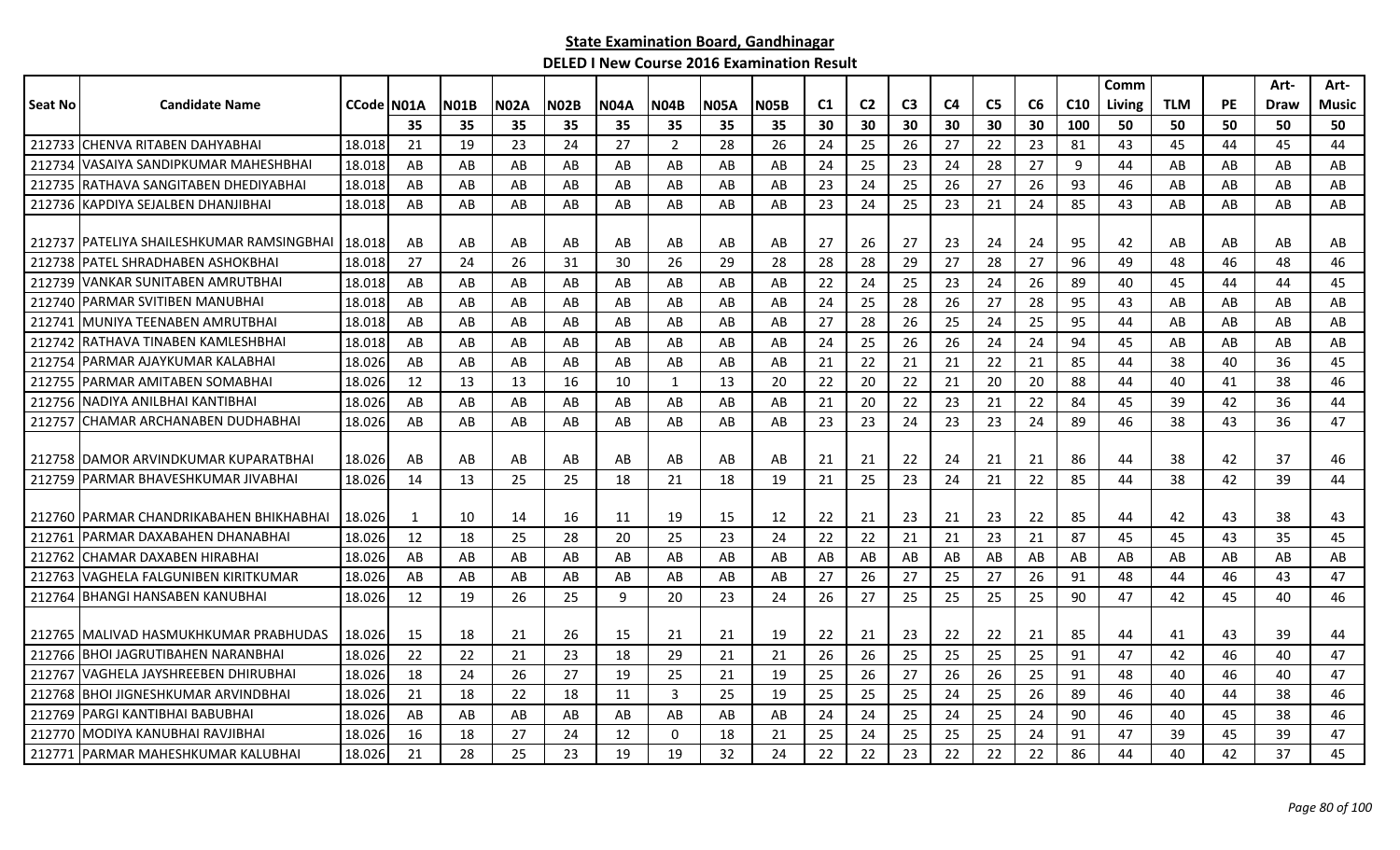|                |                                                 |                     |     |             |             |             |             |                |             |             |                |                |                |                |                |    |                 | Comm   |     |           | Art- | Art-         |
|----------------|-------------------------------------------------|---------------------|-----|-------------|-------------|-------------|-------------|----------------|-------------|-------------|----------------|----------------|----------------|----------------|----------------|----|-----------------|--------|-----|-----------|------|--------------|
| <b>Seat No</b> | <b>Candidate Name</b>                           | <b>CCode   NO1A</b> |     | <b>N01B</b> | <b>N02A</b> | <b>N02B</b> | <b>N04A</b> | <b>N04B</b>    | <b>N05A</b> | <b>N05B</b> | C <sub>1</sub> | C <sub>2</sub> | C <sub>3</sub> | C <sub>4</sub> | C <sub>5</sub> | C6 | C <sub>10</sub> | Living | TLM | <b>PE</b> | Draw | <b>Music</b> |
|                |                                                 |                     | 35  | 35          | 35          | 35          | 35          | 35             | 35          | 35          | 30             | 30             | 30             | 30             | 30             | 30 | 100             | 50     | 50  | 50        | 50   | 50           |
|                | 212772 MAKVANA NAVNITKUMAR DANABHAI             | 18.026              | 23  | 26          | 25          | 23          | 21          | 22             | 30          | 23          | 25             | 25             | 26             | 25             | 25             | 23 | 90              | 47     | 41  | 45        | 36   | 46           |
|                |                                                 |                     |     |             |             |             |             |                |             |             |                |                |                |                |                |    |                 |        |     |           |      |              |
|                | 212773 CHAMAR NILESHKUMAR BHIKHABBHAI           | 18.026              | AB  | AB          | AB          | AB          | AB          | AB             | AB          | AB          | AB             | AB             | AB             | AB             | AB             | AB | AB              | AB     | AB  | AB        | AB   | AB           |
| 212774         | CHAMAR PRIYANKABEN AMRUTBHAI                    | 18.026              | AB  | AB          | AB          | AB          | AB          | AB             | AB          | AB          | -23            | 22             | 24             | 23             | 23             | 23 | 90              | 46     | 39  | 43        | 37   | 46           |
| 212775         | ICHAMAR PUSHPABAHEN VIRABHAI                    | 18.026              | AB  | AB          | AB          | AB          | AB          | AB             | AB          | AB          | 23             | 22             | 24             | 22             | 22             | 22 | 88              | 45     | 40  | 42        | 39   | 44           |
| 212776         | PARMAR RAHULKUMAR RUPABHAI                      | 18.026              | AB  | AB          | AB          | AB          | AB          | AB             | AB          | AB          | AB             | AB             | AB             | AB             | AB             | AB | AB              | AB     | AB  | AB        | AB   | AB           |
| 212777         | <b>BHOI RITABEN MANHARBHAI</b>                  | 18.026              | 26  | 20          | 25          | 28          | 21          | 23             | 28          | 22          | 27             | 26             | 25             | 26             | 25             | 25 | 89              | 47     | 41  | 45        | 36   | 46           |
| 212778         | BHOI ROHITKUMAR NARAYANBHAI                     | 18.026              | 27  | 19          | 23          | 30          | 24          | 25             | 25          | 26          | 25             | 24             | 25             | 25             | 25             | 25 | 91              | 46     | 42  | 45        | 36   | 47           |
| 212779         | <b>GARASIYA SAROJBEN MANAHARBHAI</b>            | 18.026              | 27  | 18          | 24          | 26          | 22          | 9              | 23          | 21          | 26             | 25             | 25             | 25             | 25             | 26 | 90              | 47     | 41  | 46        | 38   | 46           |
| 212780         | CHAMAR SEJALBEN BHIKHABHAI                      | 18.026              | AB  | AB          | AB          | AB          | AB          | AB             | AB          | AB          | 22             | 22             | 22             | 23             | 22             | 23 | 86              | 45     | 41  | 43        | 36   | 46           |
| 21278          | MAHERIYA VAISHALIBEN AMRUTBHAI                  | 18.026              | 32  | 27          | 30          | 30          | 25          | 28             | 25          | 26          | 26             | 26             | 26             | 26             | 25             | 25 | 91              | 47     | 43  | 46        | 43   | 46           |
| 212782         | PARMAR VIPULKUMAR MANILAL                       | 18.026              | 22  | 23          | 22          | 25          | 21          | 24             | 23          | 24          | 25             | 23             | 25             | 24             | 25             | 25 | 90              | 46     | 40  | 45        | 39   | 46           |
| 212791         | VANJARA DILIPBHAI RAMESHBHAI                    | 18.028              | AB  | AB          | AB          | AB          | AB          | AB             | AB          | AB          | 14             | 15             | 14             | 14             | 15             | 14 | 80              | 35     | AB  | AB        | AB   | AB           |
|                |                                                 |                     |     |             |             |             |             |                |             |             |                |                |                |                |                |    |                 |        |     |           |      |              |
|                | 212792   BHAGORA JAGRUTIBAHEN LAXMANBHAI        | 18.028              | -14 | 17          | 15          | 17          | 29          | 21             | 21          | 23          | 24             | 25             | 24             | 26             | 25             | 24 | 85              | 42     | 41  | 41        | 42   | 42           |
|                |                                                 |                     |     |             |             |             |             |                |             |             |                |                |                |                |                |    |                 |        |     |           |      |              |
|                | 212793 VANJARA JITENDRAKUMAR BHAGVANBHAI 18.028 |                     | AB  | AB          | AB          | AB          | AB          | AB             | AB          | AB          | 13             | 15             | 14             | 15             | 14             | 14 | 81              | 36     | AB  | AB        | AB   | AB           |
| 212794         | CHENVA KAJALBEN RAMESHBHAI                      | 18.028              | 3   | 16          | 12          | 13          | 20          | 8              | 18          | 20          | 23             | 24             | 25             | 23             | 24             | 23 | 85              | 42     | 41  | 42        | 42   | 43           |
| 21279          | VANJARA MARUTIBAHEN AJAMALBHAI                  | 18.028              | AB  | AB          | AB          | AB          | AB          | AB             | AB          | AB          | 24             | 24             | 24             | 25             | 23             | 24 | 86              | 43     | 42  | 40        | 42   | 43           |
| 212796         | CHENVA MILANKUMAR RAJUBHAI                      | 18.028              | 7   | 16          | 13          | 20          | 21          | 3              | 9           | 22          | 25             | 24             | 24             | 23             | 25             | 24 | 87              | 43     | 41  | 43        | 42   | 42           |
| 212797         | GAMETI MONIKABAHEN SOMABHAI                     | 18.028              | 18  | 16          | 17          | 20          | 26          | 12             | 21          | 21          | 26             | 25             | 26             | 27             | 28             | 26 | 93              | 46     | 42  | 42        | 42   | 44           |
| 212798         | CHENVA NARSINHBHAI MAGANBHAI                    | 18.028              | 13  | 20          | 14          | 20          | 24          | $\overline{2}$ | 18          | 26          | 24             | 23             | 25             | 24             | 25             | 24 | 88              | 42     | 42  | 43        | 41   | 43           |
| 212799         | CHENVA NARSINHBHAI DILIPBHAI                    | 18.028              | 24  | 27          | 21          | 28          | 31          | 22             | 28          | 28          | 23             | 25             | 24             | 23             | 24             | 23 | 86              | 43     | 41  | 41        | 42   | 42           |
| 212800         | PANDAV NILAMBAHEN JIVAJI                        | 18.028              | 22  | 22          | 23          | 25          | 22          | 14             | 23          | 24          | 26             | 28             | 27             | 28             | 28             | 27 | 95              | 47     | 43  | 42        | 42   | 43           |
| 21280          | <b>BHAGORA POOJABEN RAMESHBHAI</b>              | 18.028              | 28  | 27          | 24          | 28          | 29          | 25             | 25          | 26          | 28             | 27             | 27             | 26             | 28             | 28 | 94              | 46     | 42  | 43        | 43   | 43           |
| 21280          | DAMOR SANJAYBHAI VISHRAMBHAI                    | 18.028              | AB  | AB          | AB          | AB          | AB          | AB             | AB          | AB          | 25             | 24             | 24             | 25             | 24             | 24 | 89              | 42     | 42  | 41        | 42   | 43           |
| 212804         | DODIYAR SEJALBEN MUKESHBHAI                     | 18.028              | 23  | 18          | 18          | 26          | 26          | $\overline{3}$ | 31          | 24          | 27             | 28             | 26             | 28             | 27             | 27 | 93              | 46     | 43  | 42        | 42   | 42           |
| 212805         | DAMOR SONALBAHEN KANTILAL                       | 18.028              | 21  | 16          | 19          | 28          | 29          | 17             | 32          | 25          | 27             | 27             | 26             | 27             | 28             | 27 | 94              | 45     | 42  | 42        | 41   | 42           |
| 212806         | DAMOR SONALBAHEN NATUBHAI                       | 18.028              | 18  | 19          | 17          | 29          | 31          | 12             | 26          | 21          | 26             | 27             | 28             | 28             | 27             | 26 | 94              | 46     | 42  | 42        | 42   | 43           |
| 212810         | PARMAR AJAYKUMAR ASHOKKUMAR                     | 18.031              | AB  | AB          | AB          | AB          | AB          | AB             | AB          | AB          | 21             | 23             | 24             | 26             | 23             | 26 | 82              | 43     | 43  | 44        | 44   | 42           |
| 212811         | PARMAR ANKITKUMAR DAHYABHAI                     | 18.031              | AB  | AB          | AB          | AB          | AB          | AB             | AB          | AB          | 26             | 27             | 28             | 29             | 22             | 25 | 93              | 42     | AB  | AB        | AB   | AB           |
| 212812         | CHAMAR ASHISHKUMAR GOVINDBHAI                   | 18.031              | 19  | 16          | 17          | 29          | 31          | 14             | 23          | 28          | 28             | 22             | 24             | 23             | 21             | 24 | 83              | 45     | 44  | 43        | 43   | 43           |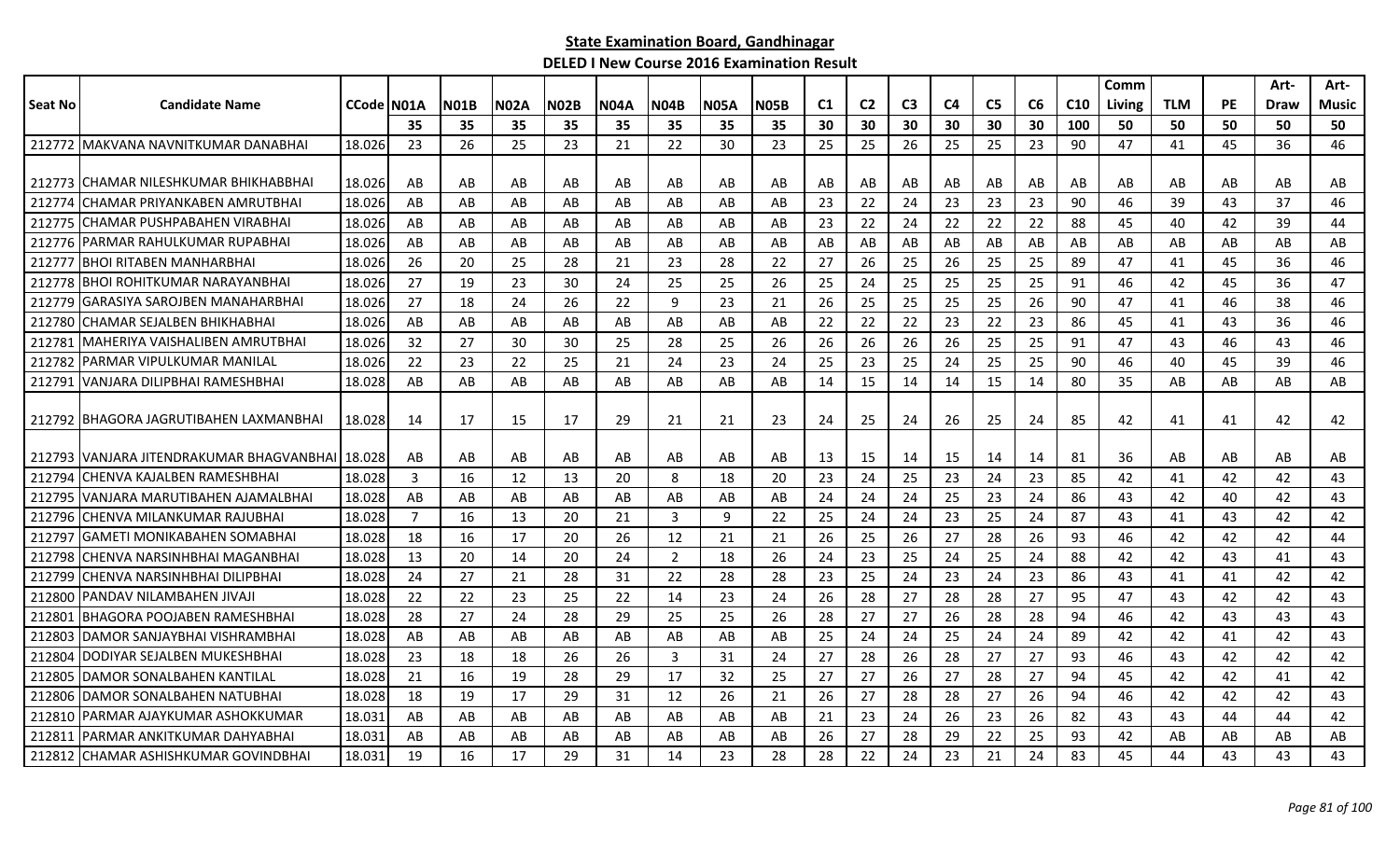|         |                                          |            |    |             |             |             |             |                |             |             |     |                |                |                |                |    |                 | Comm   |            |           | Art-        | Art-  |
|---------|------------------------------------------|------------|----|-------------|-------------|-------------|-------------|----------------|-------------|-------------|-----|----------------|----------------|----------------|----------------|----|-----------------|--------|------------|-----------|-------------|-------|
| Seat No | <b>Candidate Name</b>                    | CCode N01A |    | <b>N01B</b> | <b>N02A</b> | <b>N02B</b> | <b>N04A</b> | <b>N04B</b>    | <b>N05A</b> | <b>N05B</b> | C1  | C <sub>2</sub> | C <sub>3</sub> | C <sub>4</sub> | C <sub>5</sub> | C6 | C <sub>10</sub> | Living | <b>TLM</b> | <b>PE</b> | <b>Draw</b> | Music |
|         |                                          |            | 35 | 35          | 35          | 35          | 35          | 35             | 35          | 35          | 30  | 30             | 30             | 30             | 30             | 30 | 100             | 50     | 50         | 50        | 50          | 50    |
|         | 212813 SUTRIYA BHAVIKKUMAR MAGANBHAI     | 18.031     | 18 | 18          | 18          | 31          | 32          | 24             | 25          | 18          | 26  | 28             | 25             | 26             | 27             | 28 | 95              | 45     | AB         | AB        | AB          | AB    |
| 212814  | VAGHELA DINESHBHAI KANTIBHAI             | 18.031     | AB | AB          | AB          | AB          | AB          | AB             | AB          | AB          | 22  | 21             | 21             | 22             | 23             | 24 | 80              | 44     | AB         | AB        | AB          | AB    |
|         |                                          |            |    |             |             |             |             |                |             |             |     |                |                |                |                |    |                 |        |            |           |             |       |
|         | 212815 CHAUHAN JIGNESHKUMAR RANCHODBHAI  | 18.031     | AB | AB          | AB          | AB          | AB          | AB             | AB          | AB          | 24  | 22             | 21             | 23             | 24             | 23 | 89              | 45     | AB         | AB        | AB          | AB    |
|         | 212816 KATARA KAILESHKUMAR JAGUBHAI      | 18.031     | AB | AB          | AB          | AB          | AB          | AB             | AB          | AB          | 22  | 21             | 24             | 25             | 23             | 26 | 85              | 43     | AB         | AB        | AB          | AB    |
| 212817  | IRAVAT KIRANKUMAR DANABHAI               | 18.031     | AB | AB          | AB          | AB          | AB          | AB             | AB          | AB          | 28  | 28             | 21             | 25             | 26             | 24 | 94              | 42     | AB         | AB        | AB          | AB    |
| 212818  | CHENVA MAHESHKUMAR AMRUTBHAI             | 18.031     | 23 | 27          | 17          | 32          | 32          | 22             | 24          | 29          | 27  | 28             | 27             | 25             | 27             | 26 | 97              | 45     | 43         | 42        | 45          | 41    |
|         |                                          |            |    |             |             |             |             |                |             |             |     |                |                |                |                |    |                 |        |            |           |             |       |
|         | 212819 ISOLANKI MAYANKKUMAR NARAYANBHAI  | 18.031     | AB | AB          | AB          | AB          | AB          | AB             | AB          | AB          | 26  | 24             | 23             | 28             | 29             | 26 | 93              | 45     | AB         | AB        | AB          | AB    |
| 212820  | SOLANKI MAYUR NATVARBHAI                 | 18.031     | 26 | 21          | 28          | 32          | 32          | 28             | 27          | 29          | 23  | 26             | 27             | 28             | 29             | 24 | 90              | 43     | 43         | 43        | 45          | 42    |
| 21282   | VANKAR MITESHKUMAR PRAVINBHAI            | 18.031     | AB | AB          | AB          | AB          | AB          | AB             | AB          | AB          | 24  | 26             | 26             | 27             | 28             | 28 | 96              | 42     | 42         | 43        | 46          | 42    |
| 212822  | BHANGI NITESHBHAI ISHWARBHAI             | 18.031     | 15 | 15          | 16          | 32          | 31          | $\overline{2}$ | 33          | 19          | 22  | 23             | 24             | 26             | 24             | 28 | 90              | 41     | 43         | 43        | 44          | 42    |
| 212823  | CHENVA PRAFULKUMAR DAHYABHAI             | 18.031     | AB | AB          | AB          | AB          | AB          | AB             | AB          | AB          | 21  | 23             | 23             | 23             | 21             | 24 | 89              | 43     | AB         | AB        | AB          | AB    |
| 212824  | IVANKAR RAHULBHAI DHANABHAI              | 18.031     | AB | AB          | AB          | AB          | AB          | AB             | AB          | AB          | 25  | 26             | 25             | 27             | 26             | 25 | 93              | 41     | 43         | 42        | 44          | 41    |
|         |                                          |            |    |             |             |             |             |                |             |             |     |                |                |                |                |    |                 |        |            |           |             |       |
| 212825  | IVANKAR RAJENDRAKUMAR MANABHAI           | 18.031     | 21 | 19          | 14          | 28          | 25          | 14             | 29          | 26          | -23 | 25             | 24             | 26             | 25             | 24 | 90              | 43     | 43         | 43        | 44          | 42    |
| 212826  | RATHAVA SANJAYKUMAR RAMSINH              | 18.031     | AB | AB          | AB          | AB          | AB          | AB             | AB          | AB          | 22  | 24             | 23             | 24             | 26             | 23 | 87              | 43     | AB         | AB        | AB          | AB    |
| 21282   | VANKAR SANJAYKUMAR ARKHABHAI             | 18.031     | AB | AB          | AB          | AB          | AB          | AB             | AB          | AB          | 23  | 24             | 25             | 26             | 27             | 24 | 88              | 42     | 43         | 44        | 43          | 42    |
| 212828  | VASAIYA SURENDRABHAI DINESHBHAI          | 18.031     | AB | AB          | AB          | AB          | AB          | AB             | AB          | AB          | 21  | 24             | 23             | 20             | 26             | 25 | 85              | 41     | 44         | 44        | 44          | 41    |
| 212829  | IPARMAR UMESH SURESHBHAI                 | 18.031     | 22 | 17          | 16          | 27          | 22          | 2              | 32          | 23          | 28  | 26             | 27             | 27             | 25             | 25 | 87              | 42     | 43         | 44        | 45          | 42    |
|         | 212830 BARIYA VIJAYKUMAR RAMSING         | 18.031     | AB | AB          | AB          | AB          | AB          | AB             | AB          | AB          | 24  | 24             | 23             | 26             | 25             | 25 | 87              | 41     | AB         | AB        | AB          | AB    |
| 212831  | ISOLANKI VIPULKUMAR RAMESHBHAI           | 18.031     | AB | AB          | AB          | AB          | AB          | AB             | AB          | AB          | 26  | 25             | 26             | 25             | 24             | 20 | 93              | 45     | 43         | 42        | 43          | 41    |
| 212832  | VANKAR VISHALBHAI KHEMABHAI              | 18.031     | AB | AB          | AB          | AB          | AB          | AB             | AB          | AB          | 22  | 22             | 26             | 25             | 24             | 25 | 88              | 43     | AB         | AB        | AB          | AB    |
| 212833  | KAPADIYA AKSHAYKUMAR RAMABHAI            | 18.032     | AB | AB          | AB          | AB          | AB          | AB             | AB          | AB          | 23  | 24             | 25             | 26             | 25             | 26 | 88              | 35     | 39         | 41        | 40          | 38    |
|         |                                          |            |    |             |             |             |             |                |             |             |     |                |                |                |                |    |                 |        |            |           |             |       |
|         | 212834 SUTARIYA BHAVESHKUMAR NARSINHBHAI | 18.032     | AB | AB          | AB          | AB          | AB          | AB             | AB          | AB          | 26  | 26             | 27             | 27             | 27             | 27 | 86              | 33     | 38         | 40        | 39          | 39    |
| 212835  | SENVA BIJALBAHEN BHAVANBHAI              | 18.032     | 23 | 15          | 22          | 30          | 24          | 3              | 25          | 20          | 28  | 28             | 26             | 28             | 28             | 28 | 93              | 34     | 43         | 42        | 42          | 42    |
| 212836  | <b>VANKAR CHETANABEN ALKHABHAI</b>       | 18.032     | AB | AB          | AB          | AB          | AB          | AB             | AB          | AB          | 28  | 28             | 27             | 28             | 27             | 28 | 90              | 34     | 38         | 39        | 39          | 40    |
| 212837  | IBADEVIYA DIMPALBEN RANCHODBHAI          | 18.032     | 23 | 17          | 27          | 29          | 23          | 5              | 23          | 21          | 25  | 24             | 26             | 27             | 26             | 26 | 89              | 35     | 44         | 43        | 44          | 41    |
| 212838  | MESARIYA DIXITKUMAR MUKESHBHAI           | 18.032     | AB | AB          | AB          | AB          | AB          | AB             | AB          | AB          | 25  | 25             | 26             | 27             | 27             | 26 | 89              | 35     | 39         | 40        | 38          | 38    |
| 212839  | JADAV GEETABAHEN BABUBHAI                | 18.032     | AB | AB          | AB          | AB          | AB          | AB             | AB          | AB          | 27  | 27             | 27             | 28             | 27             | 27 | 91              | 33     | 39         | 43        | 40          | 38    |
|         | 212840 VANKAR LALITKUMAR AMRUTBHAI       | 18.032     | AB | AB          | AB          | AB          | AB          | AB             | AB          | AB          | 29  | 29             | 28             | 29             | 28             | 29 | 95              | 34     | 38         | 40        | 39          | 38    |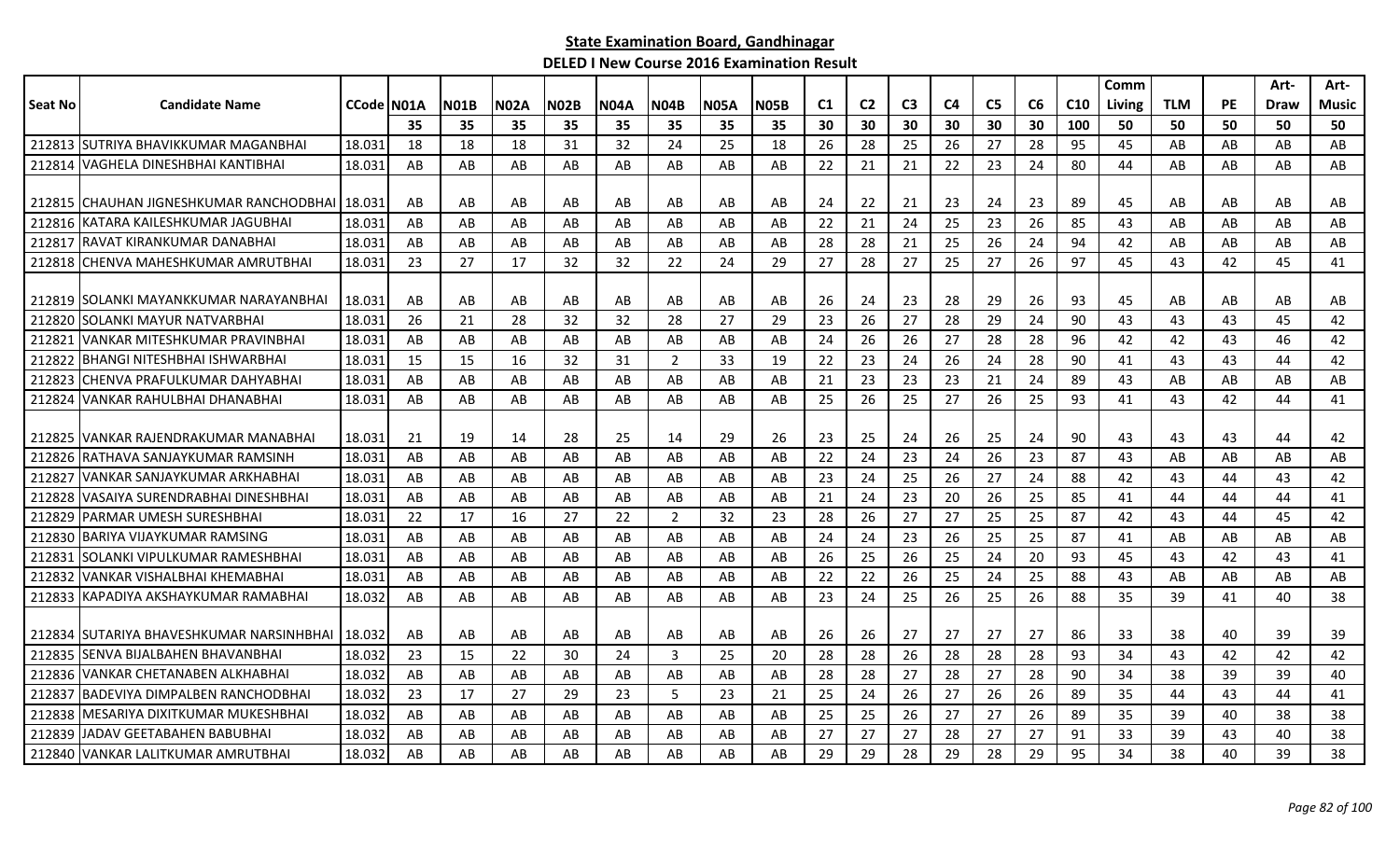|         |                                        |            |    |             |             |             |             |                |             |             |                |                |                |    |                |    |                 | Comm   |            |           | Art- | Art-  |
|---------|----------------------------------------|------------|----|-------------|-------------|-------------|-------------|----------------|-------------|-------------|----------------|----------------|----------------|----|----------------|----|-----------------|--------|------------|-----------|------|-------|
| Seat No | <b>Candidate Name</b>                  | CCode N01A |    | <b>N01B</b> | <b>N02A</b> | <b>N02B</b> | <b>N04A</b> | <b>N04B</b>    | <b>N05A</b> | <b>N05B</b> | C <sub>1</sub> | C <sub>2</sub> | C <sub>3</sub> | C4 | C <sub>5</sub> | C6 | C <sub>10</sub> | Living | <b>TLM</b> | <b>PE</b> | Draw | Music |
|         |                                        |            | 35 | 35          | 35          | 35          | 35          | 35             | 35          | 35          | 30             | 30             | 30             | 30 | 30             | 30 | 100             | 50     | 50         | 50        | 50   | 50    |
| 212843  | VANKAR MANISHABEN BABUBHAI             | 18.032     | 22 | 16          | 27          | 32          | 25          | 10             | 27          | 28          | 25             | 24             | 26             | 26 | 26             | 26 | 89              | 34     | 45         | 44        | 40   | 43    |
| 212842  | SOLANKI NIKITABEN RAMJIBHAI            | 18.032     | AB | AB          | AB          | AB          | AB          | AB             | AB          | AB          | 27             | 27             | 26             | 27 | 28             | 27 | 90              | 34     | 42         | 42        | 44   | 43    |
| 212843  | MESARIYA RITABAHEN AMRATBHAI           | 18.032     | AB | AB          | AB          | AB          | AB          | AB             | AB          | AB          | 26             | 25             | 27             | 27 | 27             | 26 | 90              | 34     | 38         | 38        | 39   | 38    |
| 212844  | PARMAR SEJALBEN NARAYANBHAI            | 18.032     | 19 | 16          | 26          | 32          | 24          | 3              | 25          | 23          | 23             | 24             | 25             | 26 | 26             | 25 | 85              | 33     | 45         | 45        | 45   | 43    |
| 212845  | MESARIYA SHILPABEN AMRUTBHAI           | 18.032     | AB | AB          | AB          | AB          | AB          | AB             | AB          | AB          | 26             | 26             | 27             | 28 | 26             | 26 | 90              | 32     | 39         | 39        | 39   | 38    |
| 212846  | VANAKAR SONALBEN JETHABHAI             | 18.032     | 21 | 16          | 26          | 29          | 28          | 2              | 22          | 23          | 26             | 26             | 27             | 28 | 27             | 26 | 89              | 33     | 41         | 39        | 44   | 36    |
|         |                                        |            |    |             |             |             |             |                |             |             |                |                |                |    |                |    |                 |        |            |           |      |       |
| 212847  | VANAKAR SUNISHABEN BHUPENDRABHAI       | 18.032     | 19 | 18          | 24          | 31          | 23          | 13             | 21          | 25          | 27             | 28             | 27             | 28 | 27             | 27 | 92              | 34     | 44         | 42        | 45   | 42    |
| 212849  | PARMAR BHEMJIBHAI AMBABHAI             | 18.035     | AB | AB          | AB          | AB          | AB          | AB             | AB          | AB          | 26             | 27             | 26             | 24 | 25             | 26 | 91              | 41     | 43         | 44        | 45   | 44    |
| 212850  | SOLANKI HITESHBHAI SHAMBHUBHAI         | 18.035     | AB | AB          | AB          | AB          | AB          | AB             | AB          | AB          | 28             | 28             | 27             | 27 | 26             | 25 | 94              | 42     | 44         | 45        | 43   | 44    |
| 212851  | SANGADA JIGNESHBHAI PITTARBHAI         | 18.035     | AB | AB          | AB          | AB          | AB          | AB             | AB          | AB          | 29             | 29             | 28             | 28 | 27             | 27 | 95              | 45     | AB         | AB        | AB   | AB    |
| 212852  | VASAIYA KANJIBHAI MALSINGBHAI          | 18.035     | AB | AB          | AB          | AB          | AB          | AB             | AB          | AB          | 27             | 27             | 24             | 24 | 26             | 26 | 96              | 46     | AB         | AB        | AB   | AB    |
| 212853  | KATARA MANSUKHBHAI RATANBHAI           | 18.035     | AB | AB          | AB          | AB          | AB          | AB             | AB          | AB          | 28             | 28             | 27             | 27 | 25             | 26 | 94              | 45     | AB         | AB        | AB   | AB    |
| 212854  | VANSIYA MOHANBHAI DEVABHAI             | 18.035     | 18 | 16          | 18          | 32          | 22          | 9              | 25          | 24          | 29             | 29             | 28             | 28 | 27             | 27 | 90              | 40     | 43         | 44        | 45   | 44    |
| 212855  | ISANGADA MUKESHBHAI DALJIBHAI          | 18.035     | AB | AB          | AB          | AB          | AB          | AB             | AB          | AB          | 23             | 24             | 25             | 25 | 28             | 26 | 88              | 44     | AB         | AB        | AB   | AB    |
|         |                                        |            |    |             |             |             |             |                |             |             |                |                |                |    |                |    |                 |        |            |           |      |       |
|         | 212856 IMANAVAR NARESHKUMAR SARUPABHAI | 18.035     | 22 | 18          | 16          | 31          | 21          | 14             | 30          | 25          | 27             | 25             | 25             | 27 | 28             | 29 | 92              | 46     | 42         | 45        | 43   | 44    |
| 21285   | GARASIYA PINTUBHAI RAMUBHAI            | 18.035     | AB | AB          | AB          | AB          | AB          | AB             | AB          | AB          | 28             | 28             | 27             | 25 | 27             | 28 | 90              | 43     | AB         | AB.       | AB   | AB    |
| 212858  | BOGHU PRAKASHKUMAR BHALABHAI           | 18.035     | 8  | 13          | 10          | 27          | 20          | 2              | 26          | 22          | 29             | 29             | 28             | 28 | 28             | 27 | 96              | 48     | 44         | 44        | 44   | 44    |
| 212859  | PARMAR PRAVINBHAI MANABHAI             | 18.035     | AB | AB          | AB          | AB          | AB          | AB             | AB          | AB          | 28             | 28             | 29             | 29 | 27             | 27 | 93              | 42     | 43         | AB        | 45   | AB    |
| 212860  | JEPAL PUNAMCHAND DUNGARAJI             | 18.035     | 23 | 20          | 21          | 31          | 24          | 21             | 31          | 28          | 24             | 20             | 18             | 23 | 21             | 26 | 86              | 40     | 44         | 43        | 45   | 45    |
| 212861  | DAMOR RAJUBHAI RANSUBHAI               | 18.035     | AB | AB          | AB          | AB          | AB          | AB             | AB          | AB          | 29             | 29             | 27             | 27 | 23             | 24 | 89              | 46     | AB         | AB        | AB   | AB    |
| 212862  | GARASIYA RAKESHBHAI KHATUBHAI          | 18.035     | AB | AB          | AB          | AB          | AB          | AB             | AB          | AB          | 28             | 27             | 28             | 27 | 26             | 26 | 83              | 48     | AB         | AB        | AB   | AB    |
| 212863  | KHARADI RAMESHBHAI JORABHAI            | 18.035     | 15 | 20          | 15          | 32          | 26          | $\overline{7}$ | 29          | 22          | 29             | 29             | 28             | 28 | 27             | 27 | 94              | 45     | 42         | 44        | 45   | 44    |
| 212864  | SOLANKI RANJITBHAI RAMABHAI            | 18.035     | AB | AB          | AB          | AB          | AB          | AB             | AB          | AB          | 27             | 27             | 25             | 25 | 24             | 24 | 79              | 46     | 44         | AB        | 44   | AB    |
| 212865  | PARMAR SUBABHAI LALABHAI               | 18.035     | AB | AB          | AB          | AB          | AB          | AB             | AB          | AB          | 28             | 28             | 29             | 29 | 27             | 27 | 89              | 41     | 43         | 45        | 43   | 44    |
| 212866  | PADHIYAR SURESHBHAI DAJABHAI           | 18.035     | AB | AB          | AB          | AB          | AB          | AB             | AB          | AB          | 29             | 29             | 28             | 28 | 29             | 29 | 94              | 40     | 44         | AB.       | 45   | AB    |
| 212867  | PARMAR VIKASKUMAR VALJIBHAI            | 18.035     | AB | AB          | AB          | AB          | AB          | AB             | AB          | AB          | 25             | 25             | 27             | 27 | 28             | 28 | 92              | 46     | 44         | 43        | 45   | 43    |
| 212876  | PANDAV ANILBHAI BACHUBHAI              | 18.036     | 11 | 26          | 15          | 25          | 22          | 18             | 27          | 22          | 24             | 25             | 24             | 26 | 25             | 24 | 85              | 43     | 41         | 42        | 41   | 42    |
| 212877  | KHANMA ANJANABAHEN PRAVINBHAI          | 18.036     | 15 | 23          | 23          | 26          | 32          | 26             | 29          | 26          | 26             | 25             | 26             | 27 | 28             | 26 | 93              | 45     | 41         | 42        | 42   | 42    |
|         | 212878 DAMOR BHAVANABAHEN ARVINDBHAI   | 18.036     | 18 | 24          | 23          | 27          | 25          | 19             | 30          | 19          | 26             | 27             | 25             | 27 | 28             | 26 | 94              | 45     | 43         | 42        | 42   | 43    |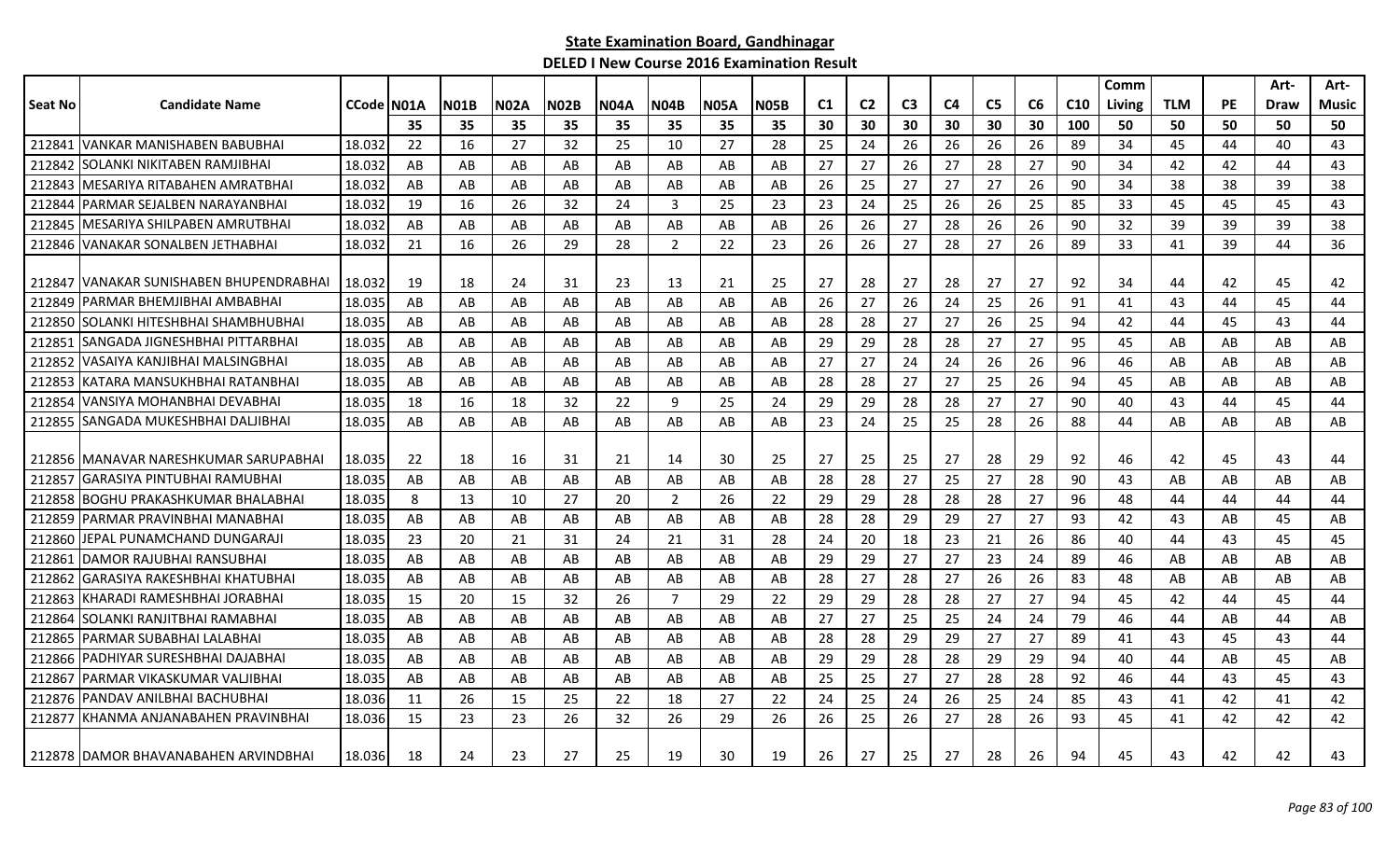|         |                                          |            |     |             |             |             |             |                |             |             |                |                |                |                |                |    |                 | Comm   |            |           | Art-        | Art-         |
|---------|------------------------------------------|------------|-----|-------------|-------------|-------------|-------------|----------------|-------------|-------------|----------------|----------------|----------------|----------------|----------------|----|-----------------|--------|------------|-----------|-------------|--------------|
| Seat No | <b>Candidate Name</b>                    | CCode N01A |     | <b>N01B</b> | <b>N02A</b> | <b>N02B</b> | <b>N04A</b> | <b>N04B</b>    | <b>N05A</b> | <b>N05B</b> | C <sub>1</sub> | C <sub>2</sub> | C <sub>3</sub> | C <sub>4</sub> | C <sub>5</sub> | C6 | C <sub>10</sub> | Living | <b>TLM</b> | <b>PE</b> | <b>Draw</b> | <b>Music</b> |
|         |                                          |            | 35  | 35          | 35          | 35          | 35          | 35             | 35          | 35          | 30             | 30             | 30             | 30             | 30             | 30 | 100             | 50     | 50         | 50        | 50          | 50           |
|         |                                          |            |     |             |             |             |             |                |             |             |                |                |                |                |                |    |                 |        |            |           |             |              |
|         | 212879 JAMBALIYA JYOTIKABAHEN RAMESHBHAI | 18.036     | -21 | 18          | 18          | 19          | 25          | 22             | 29          | 19          | 27             | 28             | 26             | 27             | 26             | 27 | 93              | 46     | 42         | 43        | 42          | 43           |
| 212880  | PANDOR KETANBHAI RAMESHBHAI              | 18.036     | 18  | 17          | 18          | 18          | 28          | 26             | 26          | 29          | 24             | 26             | 25             | 24             | 26             | 25 | 87              | 43     | 41         | 43        | 42          | 42           |
| 212881  | <b>DAMOR KINJALBAHEN RUPAJI</b>          | 18.036     | AB  | AB          | AB          | AB          | AB          | AB             | AB          | AB          | 14             | 15             | 14             | 14             | 15             | 14 | 80              | 36     | AB         | AB        | AB          | AB           |
| 212882  | DAMOR KRISHNABAHEN DHIRABHAI             | 18.036     | 31  | 26          | 27          | 33          | 31          | 27             | 33          | 29          | 26             | 25             | 27             | 26             | 27             | 27 | 90              | 44     | 41         | 42        | 40          | 42           |
| 212883  | DAMOR PRIYANKABEN RAJESHBHAI             | 18.036     | 14  | 19          | 18          | 20          | 28          | 22             | 32          | 24          | 26             | 26             | 27             | 25             | 27             | 28 | 91              | 45     | 42         | 43        | 41          | 43           |
| 212884  | JADAV SANJAYKUMAR SHAMALBHAI             | 18.036     | 13  | 18          | 18          | 19          | 25          | 18             | 30          | 23          | 24             | 26             | 25             | 26             | 25             | 26 | 92              | 42     | 41         | 42        | 41          | 42           |
| 212885  | IFERA SATISHKUMAR BHARATBHAI             | 18.036     | 20  | 27          | 24          | 26          | 32          | 21             | 32          | 27          | -24            | 25             | 24             | 25             | 24             | 24 | 85              | 42     | 41         | 41        | 42          | 42           |
| 212886  | CHENVA SHILPABEN PADHABHAI               | 18.036     | 11  | 18          | 21          | 21          | 27          | 11             | 28          | 22          | 24             | 25             | 24             | 25             | 24             | 24 | 87              | 43     | 41         | 42        | 42          | 43           |
| 212887  | AMBALIYA SONALBAHEN MAGANBHAI            | 18.036     | 15  | 20          | 28          | 20          | 30          | 14             | 33          | 24          | 26             | 27             | 28             | 26             | 27             | 28 | 93              | 45     | 42         | 43        | 42          | 42           |
|         | 212888 NINAMA SUNANDABAHEN RUPJIBHAI     | 18.036     | 13  | 24          | 14          | 20          | 28          | 10             | 32          | 25          | 26             | 27             | 28             | 28             | 26             | 27 | 94              | 45     | 41         | 42        | 42          | 42           |
| 212889  | CHENVA SURESHKUMAR MANABHAI              | 18.036     | 15  | 19          | 24          | 25          | 29          | 4              | 33          | 20          | 24             | 25             | 24             | 23             | 25             | 25 | 8               | 42     | 41         | 41        | 42          | 42           |
|         | 212890 PANDAV URVASHIBEN BABUBHAI        | 18.036     | 21  | 23          | 28          | 27          | 30          | 23             | 33          | 25          | 26             | 27             | 28             | 27             | 28             | 27 | 94              | 46     | 41         | 43        | 42          | 42           |
|         |                                          |            |     |             |             |             |             |                |             |             |                |                |                |                |                |    |                 |        |            |           |             |              |
|         | 212892 PANDYA AASHISHCHANDRA KHEMABHAI   | 18.038     | AB  | AB          | AB          | AB          | AB          | AB             | AB          | AB          | 28             | 27             | 28             | 24             | 23             | 24 | 96              | 45     | 42         | 38        | 41          | 40           |
| 212893  | BHEDI ALPESHBHAI VIRSINGBHAI             | 18.038     | AB  | AB          | AB          | AB          | AB          | AB             | AB          | AB          | 24             | 22             | 23             | 20             | 21             | 21 | 70              | 39     | AB         | AB        | AB          | AB           |
| 212894  | MACHHAR ANILKUMAR KALUBHAI               | 18.038     | AB  | AB          | AB          | AB          | AB          | AB             | AB          | AB          | 28             | 27             | 28             | 27             | 28             | 28 | 90              | 46     | 42         | 38        | 43          | 41           |
| 212895  | KATARA ARVINDKUMAR PUNABHAI              | 18.038     | AB  | AB          | AB          | AB          | AB          | AB             | AB          | AB          | 24             | 24             | 23             | 23             | 21             | 21 | 72              | 38     | AB         | AB        | AB          | AB           |
|         |                                          |            |     |             |             |             |             |                |             |             |                |                |                |                |                |    |                 |        |            |           |             |              |
|         | 212896 IMACHHAR ASHOKBHAI PRABHUDASBHAI  | 18.038     | AB  | AB          | AB          | AB          | AB          | AB             | AB          | AB          | 23             | 23             | 24             | 24             | 20             | 20 | 70              | 37     | AB         | AB        | AB          | AB           |
| 212897  | PARMAR BHAVESHKUMAR VINUBHAI             | 18.038     | AB  | AB          | AB          | AB          | AB          | AB             | AB          | AB          | 24             | 24             | 26             | 26             | 22             | 22 | 78              | 38     | AB         | AB        | AB          | AB           |
|         | 212898 PATEL CHIRAG KAMLESHBHAI          | 18.038     | AB  | AB          | AB          | AB          | AB          | AB             | AB          | AB          | 25             | 25             | 24             | 24             | 20             | 20 | 80              | 37     | AB         | AB        | AB          | AB           |
| 212899  | SOLANKI DILIPKUMAR RAJUBHAI              | 18.038     | -5  | 5           | 18          | 18          | 25          | 5              | 13          | 13          | 28             | 28             | 26             | 26             | 27             | 27 | 92              | 46     | 39         | 39        | 43          | 40           |
| 212900  | SOLANKI DIPAKKUMAR MANUBHAI              | 18.038     | 5   | 2           | AB          | AB          | AB          | AB             | AB          | AB          | 29             | 28             | 29             | 28             | 26             | 26 | 94              | 45     | 41         | 39        | 42          | 39           |
| 21290   | TIRGAR DIPAKKUMAR AMRUTBHAI              | 18.038     | AB  | AB          | AB          | AB          | AB          | AB             | AB          | AB          | 28             | 28             | 28             | 28             | 27             | 27 | 92              | 46     | 41         | 39        | 40          | 40           |
| 212902  | KALASAVA HARESHBHAI PUNJABHAI            | 18.038     | 9   | 18          | 23          | 24          | 31          | $\overline{4}$ | 25          | 21          | 29             | 29             | 28             | 28             | 27             | 27 | 95              | 46     | 39         | 39        | 42          | 41           |
| 212903  | CHARPOT JIGNESHKUMAR BHAVABHAI           | 18.038     | AB  | AB          | AB          | AB          | AB          | AB             | AB          | AB          | 27             | 27             | 24             | 24             | 22             | 22 | 76              | 39     | AB         | AB        | AB          | AB           |
| 212904  | SOLANKI KAPILKUMAR RAMANBHAI             | 18.038     | 13  | 16          | 25          | 25          | 31          | 18             | 22          | 21          | 28             | 28             | 29             | 29             | 27             | 27 | 84              | 46     | 41         | 38        | 40          | 39           |
|         | 212905 KALASAVA MAHESHBHAI PUNJABHAI     | 18.038     | 11  | 19          | 19          | 29          | 30          | 8              | 25          | 20          | 29             | 29             | 27             | 27             | 29             | 29 | 91              | 45     | 40         | 40        | 42          | 39           |
|         |                                          |            |     |             |             |             |             |                |             |             |                |                |                |                |                |    |                 |        |            |           |             |              |
|         | 212906 BHAMBHI MANISHKUMAR ARVINDBHAI    | 18.038     | AB  | AB          | AB          | AB          | AB          | AB             | AB          | AB          | 27             | 27             | 28             | 28             | 28             | 28 | q               | 45     | 41         | 38        | 43          | 40           |
|         | 212907 RADHOD MAYURBHAI HIRABHAI         | 18.038     | AB  | AB          | AB          | AB          | AB          | AB             | AB          | AB          | 29             | 29             | 28             | 28             | 27             | 27 | 95              | 46     | 40         | 39        | 41          | 40           |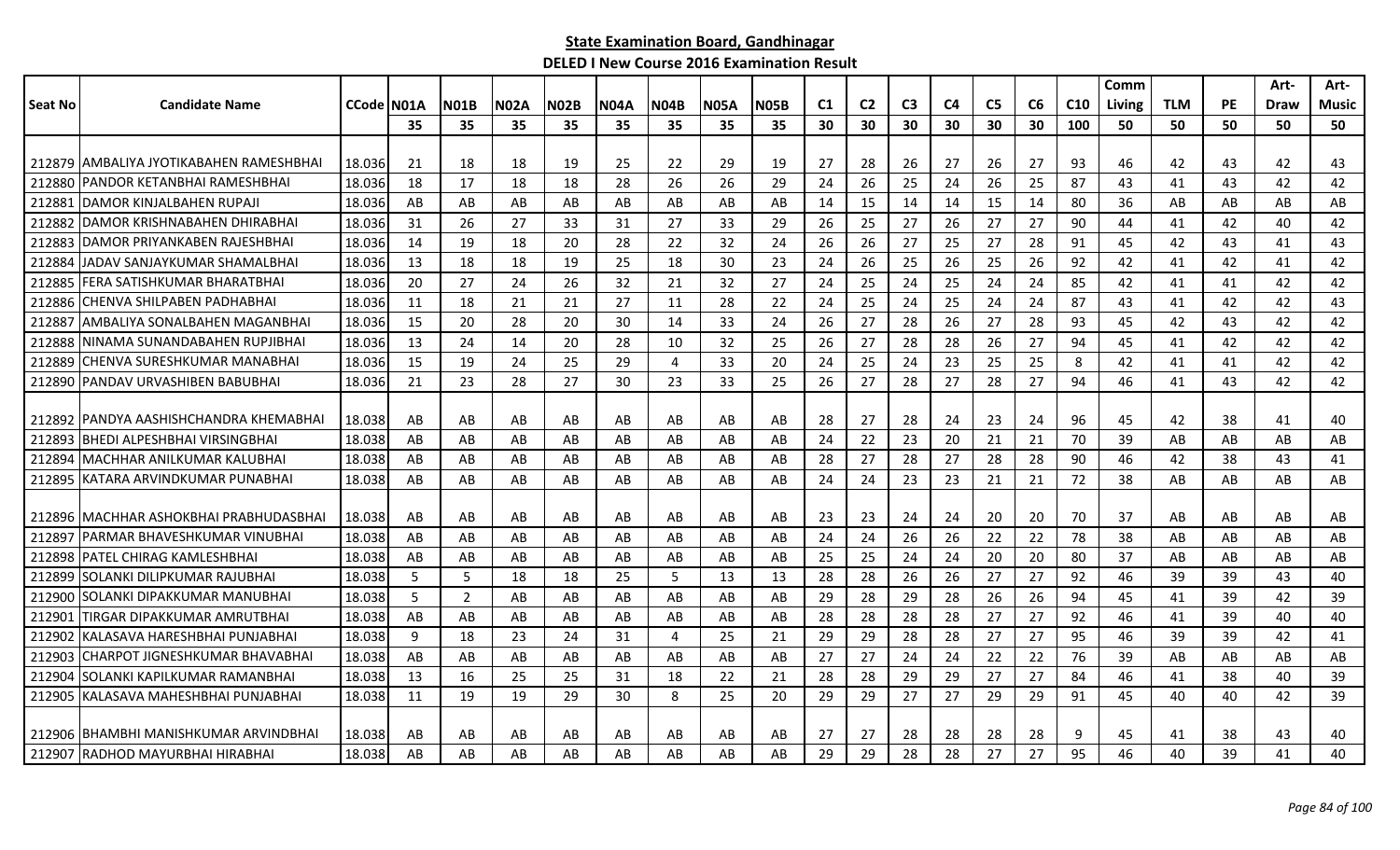|                |                                          |            |    |             |             |             |             |      |             |             |    |                |                |                |                |    |                 | Comm   |            |           | Art-        | Art-         |
|----------------|------------------------------------------|------------|----|-------------|-------------|-------------|-------------|------|-------------|-------------|----|----------------|----------------|----------------|----------------|----|-----------------|--------|------------|-----------|-------------|--------------|
| <b>Seat No</b> | <b>Candidate Name</b>                    | CCode N01A |    | <b>N01B</b> | <b>N02A</b> | <b>N02B</b> | <b>N04A</b> | N04B | <b>N05A</b> | <b>N05B</b> | C1 | C <sub>2</sub> | C <sub>3</sub> | C <sub>4</sub> | C <sub>5</sub> | C6 | C <sub>10</sub> | Living | <b>TLM</b> | <b>PE</b> | <b>Draw</b> | <b>Music</b> |
|                |                                          |            | 35 | 35          | 35          | 35          | 35          | 35   | 35          | 35          | 30 | 30             | 30             | 30             | 30             | 30 | 100             | 50     | 50         | 50        | 50          | 50           |
|                |                                          |            |    |             |             |             |             |      |             |             |    |                |                |                |                |    |                 |        |            |           |             |              |
|                | 212908   PARMAR MAYURKUMAR HASMUKHBHAI   | 18.038     | AB | AB          | AB          | AB          | AB          | AB   | AB          | AB          | 28 | 28             | 27             | 27             | 28             | 28 | 9               | 45     | 41         | 38        | 41          | 41           |
| 212909         | CHRPOT MEHULKUMAR NARSINH                | 18.038     | AB | AB          | AB          | AB          | AB          | AB   | AB          | AB          | 29 | 29             | 27             | 27             | 28             | 28 | 94              | 43     | 41         | 40        | 42          | 42           |
| 212910         | CHENVA NARESHKUMAR MAGANBHAI             | 18.038     | AB | AB          | AB          | AB          | AB          | AB   | AB          | AB          | 28 | 28             | 29             | 29             | 27             | 27 | 92              | 46     | 39         | 40        | 40          | 40           |
| 212911         | <b>CHAREL NILESHBHAI DHANABHAI</b>       | 18.038     | AB | AB          | AB          | AB          | AB          | AB   | AB          | AB          | 24 | 24             | 23             | 23             | 26             | 26 | 76              | 37     | AB         | AB        | AB          | AB           |
|                |                                          |            |    |             |             |             |             |      |             |             |    |                |                |                |                |    |                 |        |            |           |             |              |
|                | 212912 BAMANIYA PANKAJKUMAR NATHUBHAI    | 18.038     | 14 | 16          | 22          | 31          | 29          | 6    | 21          | 19          | 29 | 29             | 28             | 28             | 27             | 27 | 91              | 45     | 40         | 39        | 40          | 40           |
| 212913         | NISARTA PANKAJKUMAR CHUNILAL             | 18.038     | AB | AB          | AB          | AB          | AB          | AB   | AB          | AB          | 20 | 20             | 23             | 23             | 25             | 25 | 77              | 38     | AB         | AB        | AB          | AB           |
| 212914         | VANKAR PANKAJKUMAR DAVABHAI              | 18.038     | AB | AB          | AB          | AB          | AB          | AB   | AB          | AB          | 29 | 29             | 28             | 28             | 27             | 27 | 98              | 44     | 43         | 38        | 41          | 42           |
| 212915         | VANKAR PARESHBHAI BALABHAI               | 18.038     | AB | AB          | AB          | AB          | AB          | AB   | AB          | AB          | 28 | 28             | 27             | 27             | 29             | 29 | 94              | 45     | 41         | 40        | 41          | 41           |
| 212916         | ISOLANKI PARTH NARAYANBHAI               | 18.038     | AB | AB          | AB          | AB          | AB          | AB   | AB          | AB          | 29 | 29             | 27             | 27             | 28             | 28 | 96              | 46     | 42         | 40        | 41          | 41           |
|                | 212917 KATARA PRAVINKUMAR PUNABHAI       | 18.038     | AB | AB          | AB          | AB          | AB          | AB   | AB          | AB          | 28 | 28             | 28             | 28             | 27             | 27 | 94              | 45     | 42         | 39        | 42          | 38           |
|                | MAKVANA RAJENDRAKUMAR                    |            |    |             |             |             |             |      |             |             |    |                |                |                |                |    |                 |        |            |           |             |              |
|                | 212918 IJASVANTBHAI                      | 18.038     | AB | AB          | AB          | AB          | AB          | AB.  | AB          | AB          | 20 | 21             | 20             | 21             | 23             | 23 | 75              | 35     | AB         | AB        | AB          | AB           |
| 212919         | VANKAR RAJNIKANT DAVABHAI                | 18.038     | AB | AB          | AB          | AB          | AB          | AB   | AB          | AB          | 22 | 23             | 22             | 23             | 24             | 24 | 76              | 40     | AB         | AB        | AB          | AB           |
| 212920         | GARASIYA RAJUBHAI RAMANBHAI              | 18.038     | AB | AB          | AB          | AB          | AB          | AB   | AB          | AB          | 20 | 22             | 20             | 22             | 25             | 25 | 74              | 39     | AB         | AB        | AB          | AB           |
|                |                                          |            |    |             |             |             |             |      |             |             |    |                |                |                |                |    |                 |        |            |           |             |              |
| 212921         | ICHAUHAN RONAKKUMAR NARENDRABHAI         | 18.038     | AB | AB          | AB          | AB          | AB          | AB   | AB          | AB          | 28 | 28             | 29             | 29             | 27             | 27 | 90              | 47     | 41         | 40        | 43          | 40           |
| 212922         | CENVA SAILESHBHAI MAGANBHAI              | 18.038     | AB | AB          | AB          | AB          | AB          | AB   | AB          | AB          | 23 | 22             | 23             | 22             | 24             | 24 | 80              | 38     | AB         | AB        | AB          | AB           |
|                |                                          |            |    |             |             |             |             |      |             |             |    |                |                |                |                |    |                 |        |            |           |             |              |
| 212923         | IBHAMBHI SANDIPKUMAR NARESHBHAI          | 18.038     | AB | AB          | AB          | AB          | AB          | AB   | AB          | AB          | 29 | 29             | 28             | 28             | 27             | 27 | 97              | 47     | 43         | 38        | 43          | 39           |
| 212924         | <b>BHEDI SURESHBHAI KHIMAJIBHAI</b>      | 18.038     | AB | AB          | AB          | AB          | AB          | AB   | AB          | AB          | 28 | 28             | 27             | 27             | 28             | 28 | 96              | 46     | 44         | 40        | 41          | 40           |
| 212925         | <b>HATHILA VIJAYBHAI SHANKARBHAI</b>     | 18.038     | AB | AB          | AB          | AB          | AB          | AB   | AB          | AB          | 22 | 24             | 20             | 21             | 23             | 24 | 77              | 38     | AB         | AB        | AB          | AB           |
| 212926         | PARMAR VIJAYBHAI DANJIBHAI               | 18.038     | AB | AB          | AB          | AB          | AB          | AB   | AB          | AB          | 29 | 29             | 28             | 28             | 27             | 27 | 92              | 47     | 44         | 40        | 40          | 40           |
| 212927         | BHAGORA VINODBHAI KALSINGBHAI            | 18.038     | AB | AB          | AB          | AB          | AB          | AB   | AB          | AB          | 22 | 22             | 20             | 20             | 21             | 21 | 78              | 47     | AB         | AB        | AB          | AB           |
| 212928         | MUNIYA VINODBHAI KHEEMJIBHAI             | 18.038     | AB | AB          | AB          | AB          | AB          | AB   | AB          | AB          | 20 | 20             | 22             | 22             | 23             | 23 | 76              | 39     | AB         | AB        | AB          | AB           |
| 212929         | VASAIYA VIRAJKUMAR BACHUBHAI             | 18.038     | 9  | 16          | 18          | 20          | 18          | 6    | 24          | 18          | 29 | 29             | 28             | 28             | 27             | 27 | 90              | 45     | 41         | 41        | 40          | 39           |
| 212930         | PARMAR VISHAL KISHORBHAI                 | 18.038     | AB | AB          | AB          | AB          | AB          | AB   | AB          | AB          | 28 | 28             | 27             | 27             | 29             | 29 | 93              | 45     | 41         | 40        | 39          | 40           |
|                |                                          |            |    |             |             |             |             |      |             |             |    |                |                |                |                |    |                 |        |            |           |             |              |
|                | 212931   SOLANKI VISHNUKUMAR NARAYANBHAI | 18.038     | 21 | 14          | 13          | 17          | 18          | 18   | 18          | 19          | 29 | 29             | 28             | 28             | 28             | 28 | 94              | 45     | 42         | 40        | 40          | 41           |
|                |                                          |            |    |             |             |             |             |      |             |             |    |                |                |                |                |    |                 |        |            |           |             |              |
|                | 212937   NINAMA ALPESHKUMAR JASHVANTBHAI | 18.040     | AB | AB          | AB          | AB          | AB          | AB   | AB          | AB          | 26 | 25             | 26             | 24             | 25             | 24 | 92              | 44     | 41         | 43        | 42          | 37           |
|                | 212938 DAMOR ARUNABAHEN PRABHUDAS        | 18.040     | 14 | 16          | 20          | 21          | 18          | 19   | 27          | 23          | 20 | 21             | 19             | 21             | 20             | 18 | 85              | 36     | 40         | 35        | 42          | 38           |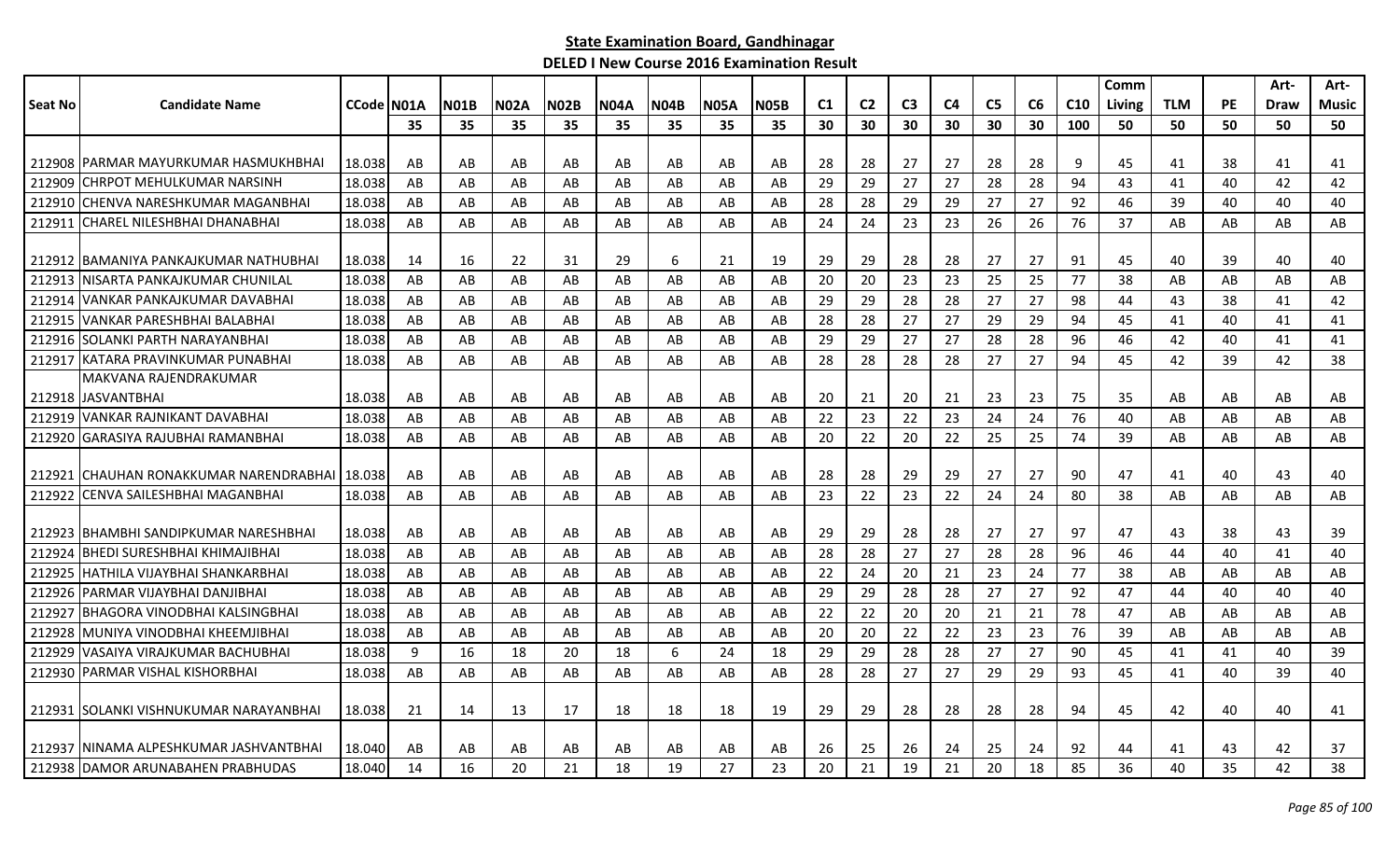|                |                                           |            |    |             |             |             |             |             |             |             |    |                |                |                |                |    |     | Comm   |            |           | Art- | Art-         |
|----------------|-------------------------------------------|------------|----|-------------|-------------|-------------|-------------|-------------|-------------|-------------|----|----------------|----------------|----------------|----------------|----|-----|--------|------------|-----------|------|--------------|
| <b>Seat No</b> | <b>Candidate Name</b>                     | CCode N01A |    | <b>N01B</b> | <b>N02A</b> | <b>N02B</b> | <b>N04A</b> | <b>N04B</b> | <b>N05A</b> | <b>N05B</b> | C1 | C <sub>2</sub> | C <sub>3</sub> | C <sub>4</sub> | C <sub>5</sub> | C6 | C10 | Living | <b>TLM</b> | <b>PE</b> | Draw | <b>Music</b> |
|                |                                           |            | 35 | 35          | 35          | 35          | 35          | 35          | 35          | 35          | 30 | 30             | 30             | 30             | 30             | 30 | 100 | 50     | 50         | 50        | 50   | 50           |
|                |                                           |            |    |             |             |             |             |             |             |             |    |                |                |                |                |    |     |        |            |           |      |              |
|                | 212939 CHENVA BHARATKUMAR LAXMANBHAI      | 18.040     | AB | AB          | AB          | AB          | AB          | AB          | AB          | AB          | 20 | 20             | 19             | 22             | 23             | 22 | 86  | 38     | 39         | 39        | 40   | 37           |
| 212940         | PANDYA DIVYA UMAKANT                      | 18.040     | 26 | 20          | 24          | 25          | 23          | 31          | 25          | 29          | 26 | 25             | 24             | 25             | 24             | 25 | 92  | 41     | 40         | 36        | 42   | 39           |
| 212941         | CHENVA FULABHAI NARSINHBHAI               | 18.040     | 18 | 17          | 22          | 23          | 20          | 30          | 32          | 27          | 22 | 23             | 24             | 23             | 22             | 25 | 90  | 42     | 40         | 37        | 40   | 38           |
| 212942         | lMAKWANA HINABEN VINODKUMAR               | 18.040     | AB | AB          | AB          | AB          | AB          | AB          | AB          | AB          | 22 | 23             | 24             | 22             | 24             | 25 | 90  | 42     | 39         | 35        | 40   | 35           |
| 212943         | IDABHI JAYKISHAN RAMESHBHAI               | 18.040     | 18 | 16          | 27          | 21          | 20          | 16          | 32          | 25          | 20 | 20             | 19             | 18             | 19             | 18 | 89  | 38     | 41         | AB        | 40   | AB           |
|                | PARMAR KHUSHBUBAHEN                       |            |    |             |             |             |             |             |             |             |    |                |                |                |                |    |     |        |            |           |      |              |
|                | 212944   DEVCHANDBHAI                     | 18.040     | 12 | 18          | 21          | 25          | 23          | 29          | 30          | 27          | 22 | 23             | 22             | 20             | 21             | 20 | 88  | 42     | 39         | 35        | 39   | 42           |
| 212945         | <b>TAVIYAD KIRITKUMAR DINESHBHAI</b>      | 18.040     | 13 | 19          | 18          | 22          | 23          | 28          | 31          | 26          | 26 | 25             | 26             | 24             | 26             | 26 | 95  | 45     | 42         | 39        | 39   | 41           |
|                | 212946 CHENAVA LALJIBHAI AMURTBHAI        | 18.040     | 13 | 18          | 12          | 22          | 25          | 18          | 31          | 24          | 20 | 20             | 21             | 19             | 21             | 23 | 88  | 40     | 42         | 40        | 40   | 38           |
|                |                                           |            |    |             |             |             |             |             |             |             |    |                |                |                |                |    |     |        |            |           |      |              |
|                | 212947   SOLANKI MANISHABAHEN PRAKASHBHAI | 18.040     | 26 | 19          | 25          | 21          | 29          | 29          | 30          | 26          | 26 | 25             | 24             | 24             | 25             | 26 | 92  | 43     | 44         | 45        | 41   | 43           |
| 212948         | KHARADI MANISHABEN MANILAL                | 18.040     | 17 | 15          | 16          | 22          | 18          | 18          | 32          | 20          | 26 | 25             | 25             | 24             | 25             | 25 | 95  | 45     | 39         | 40        | 41   | 42           |
|                |                                           |            |    |             |             |             |             |             |             |             |    |                |                |                |                |    |     |        |            |           |      |              |
| 212949         | <b>PARMAR MEHULBHAI MAHENDRABHAI</b>      | 18.040     | 14 | 16          | 18          | 21          | 18          | 8           | 28          | 22          | 22 | 23             | 22             | 21             | 22             | 20 | 90  | 40     | 40         | 40        | 40   | 36           |
|                | 212950 RATHOD MITTALBEN KALIDAS           | 18.040     | AB | AB          | AB          | AB          | AB          | AB          | AB          | AB          | 15 | 16             | 15             | 16             | 15             | 15 | 36  | AB     | AB         | AB        | AB   | AB           |
|                |                                           |            |    |             |             |             |             |             |             |             |    |                |                |                |                |    |     |        |            |           |      |              |
|                | 212951   MAKAWANA NARESHBHAI BALDEVBHAI   | 18.040     | AB | AB          | AB          | AB          | AB          | AB          | AB          | AB          | 27 | 26             | 25             | 26             | 24             | 27 | 93  | 45     | 38         | 42        | 42   | 42           |
| 212952         | <b>KHARADI NILAMBEN KIRITBHAI</b>         | 18.040     | 17 | 18          | 21          | 20          | 23          | 22          | 31          | 23          | 25 | 26             | 25             | 26             | 24             | 25 | 94  | 46     | 42         | 36        | 42   | 44           |
| 212953         | <b>BODAT PAYALBAHEN MAGANBHAI</b>         | 18.040     | 20 | 19          | 20          | 21          | 20          | 17          | 32          | 24          | 26 | 26             | 24             | 25             | 25             | 25 | 95  | 46     | 41         | 45        | 40   | 44           |
| 212954         | <b>IRATHOD PRAVINKUMAR KARSHANBHAI</b>    | 18.040     | 13 | 16          | 17          | 20          | 29          | 12          | 18          | 19          | 22 | 23             | 23             | 24             | 23             | 22 | 90  | 41     | 37         | 38        | 40   | 36           |
|                | 212955 IPARMAR RAJNIKANT ARAVINDBHAI      | 18.040     | 18 | 20          | 28          | 26          | 27          | 25          | 21          | 27          | 24 | 25             | 24             | 24             | 25             | 24 | 94  | 45     | 40         | 45        | 41   | 42           |
|                | KHOKHARIYA RUKSHABAHEN                    |            |    |             |             |             |             |             |             |             |    |                |                |                |                |    |     |        |            |           |      |              |
|                | 212956 SHAILESHBHAI                       | 18.040     | 19 | 19          | 22          | 21          | 32          | -19         | 25          | 24          | 26 | 25             | 23             | 25             | 25             | 24 | 95  | 45     | 43         | 38        | 39   | 37           |
| 212957         | CHENVA SANJAYKUMAR BHIKHABHAI             | 18.040     | 20 | 19          | 21          | 24          | 28          | 21          | 26          | 27          | 20 | 21             | 22             | 20             | 20             | 22 | 87  | 35     | 39         | 38        | 38   | 39           |
|                | 212958 SENMA SANJAYKUMAR KACHARABHAI      | 18.040     | AB | AB          | AB          | AB          | AB          | AB          | AB          | AB          | 18 | 19             | 18             | 20             | 20             | 21 | 85  | 35     | 39         | 39        | 40   | 38           |
| 212959         | <b>SANGAD SARLABEN HEMABHAI</b>           | 18.040     | 17 | 22          | 28          | 25          | 31          | 18          | 31          | 23          | 26 | 25             | 25             | 24             | 25             | 25 | 95  | 45     | 42         | 43        | 41   | 40           |
|                | 212960 TADVEE SARMILABEN KASANABHAI       | 18.040     | 25 | 19          | 30          | 26          | 32          | 24          | 30          | 25          | 26 | 26             | 26             | 25             | 26             | 26 | 95  | 47     | 42         | 45        | 40   | 44           |
| 212961         | CHENVA SHITALBEN DHULABHAI                | 18.040     | 12 | 19          | 25          | 23          | 28          | 24          | 29          | 24          | 20 | 22             | 22             | 21             | 20             | 19 | 88  | 42     | 38         | 37        | 39   | 36           |
| 212962         | <b>CHENVA SONALBEN RAMANBHAI</b>          | 18.040     | AB | AB          | AB          | AB          | AB          | AB          | AB          | AB          | 19 | 20             | 18             | 20             | 19             | 18 | 85  | 40     | 39         | 37        | 39   | 37           |
| 212963         | VANKAR VARSHABEN PUNJABHAI                | 18.040     | 24 | 23          | 29          | 26          | 28          | 30          | 32          | 29          | 21 | 20             | 22             | 23             | 23             | 20 | 85  | 42     | 38         | 42        | 41   | 41           |
|                | 212964 SUTARIYA VIJAYKUMAR RATNABHAI      | 18.040     | AB | AB          | AB          | AB          | AB          | AB          | AB          | AB          | 12 | 12             | 10             | 11             | 13             | 10 | 40  | AB     | AB         | AB        | AB   | AB           |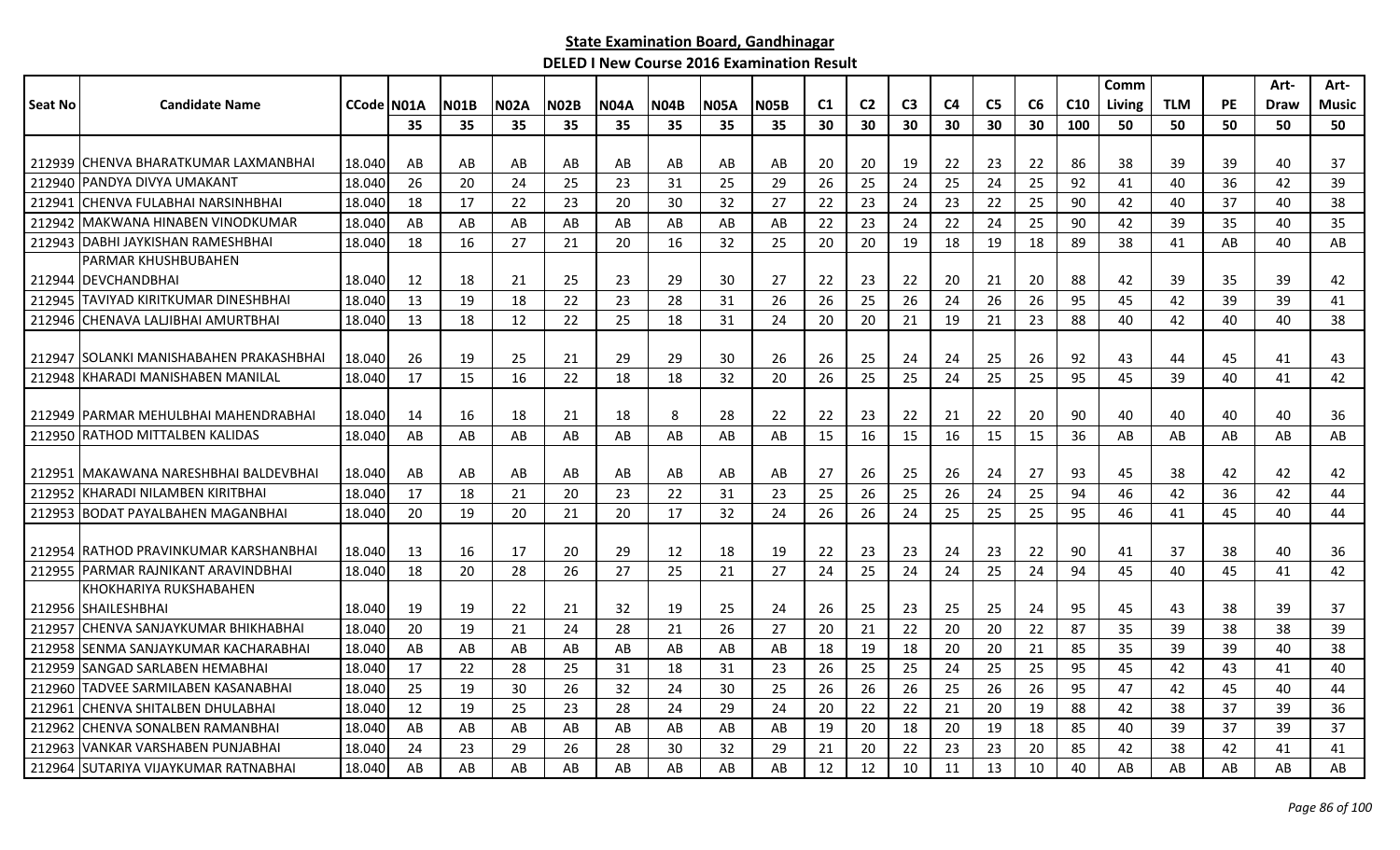|         |                                           |            |    |             |             |             |             |             |             |             |    |                |                |                |                |    |                 | Comm          |            |           | Art-        | Art-  |
|---------|-------------------------------------------|------------|----|-------------|-------------|-------------|-------------|-------------|-------------|-------------|----|----------------|----------------|----------------|----------------|----|-----------------|---------------|------------|-----------|-------------|-------|
| Seat No | <b>Candidate Name</b>                     | CCode N01A |    | <b>N01B</b> | <b>N02A</b> | <b>N02B</b> | <b>N04A</b> | <b>N04B</b> | <b>N05A</b> | <b>N05B</b> | C1 | C <sub>2</sub> | C <sub>3</sub> | C <sub>4</sub> | C <sub>5</sub> | C6 | C <sub>10</sub> | <b>Living</b> | <b>TLM</b> | <b>PE</b> | <b>Draw</b> | Music |
|         |                                           |            | 35 | 35          | 35          | 35          | 35          | 35          | 35          | 35          | 30 | 30             | 30             | 30             | 30             | 30 | 100             | 50            | 50         | 50        | 50          | 50    |
|         | 212965 CHENVA VIMALBEN RAMESHBHAI         | 18.040     | AB | AB          | AB          | AB          | AB          | AB          | AB          | AB          | 17 | 18             | 20             | 20             | 19             | 22 | 86              | 34            | 38         | 43        | 40          | 41    |
|         | 212966 SENMA VISHNUBHAI SENDHABHAI        | 18.040     | AB | AB          | AB          | AB          | AB          | AB          | AB          | AB          | 20 | 22             | 22             | 21             | 20             | 21 | 87              | 40            | 40         | 41        | 42          | 42    |
|         | 212973 SOLANKI AAKRUTIBEN DINESHBHAI      | 19.002     | 30 | 21          | 26          | 30          | 25          | 33          | 31          | 28          | 24 | 25             | 24             | 21             | 25             | 24 | 91              | 44            | 45         | 45        | 48          | 42    |
|         | 212974   CHAPATWALA AYUSHI HARSHADKUMAR   | 19.002     | 28 | 18          | 28          | 29          | 26          | 32          | 31          | 27          | 22 | 20             | 22             | 20             | 24             | 25 | 92              | 46            | 48         | 44        | 46          | 41    |
| 212975  | <b>ISAILOR DARSHNA RAJESHBHAI</b>         | 19.002     | 32 | 23          | 26          | 29          | 28          | 28          | 33          | 29          | 19 | 24             | 22             | 19             | 22             | 18 | 87              | 45            | 41         | 41        | 43          | 38    |
|         | 212976 VADIYA HAWAGORI UMARFARUK          | 19.002     | 30 | 22          | 30          | 29          | 26          | 30          | 33          | 28          | 27 | 28             | 27             | 26             | 27             | 27 | 96              | 47            | 46         | 44        | 44          | 38    |
| 212977  | ISANDIS HEMALIBEN RAMESHBHAI              | 19.002     | 18 | 15          | 24          | 24          | 22          | 29          | 22          | 25          | 20 | 19             | 20             | 18             | 20             | 16 | 89              | 43            | 42         | 45        | 41          | 39    |
| 212978  | <b>PATEL HENI JAYESHBHAI</b>              | 19.002     | 26 | 21          | 27          | 26          | 22          | 30          | 26          | 26          | 22 | 24             | 23             | 21             | 21             | 16 | 89              | 44            | 43         | 45        | 42          | 44    |
| 212979  | ICHUDASAMA HIRAL ASHOKBHAI                | 19.002     | 27 | 20          | 30          | 30          | 25          | 30          | 24          | 26          | 23 | 24             | 25             | 20             | 23             | 21 | 92              | 47            | 43         | 43        | 42          | 39    |
|         | 212980 MAHIDA JEENAL KARANSINH            | 19.002     | 23 | 17          | 25          | 24          | 25          | 28          | 24          | 23          | 20 | 21             | 20             | 18             | 22             | 18 | 85              | 45            | 42         | 44        | 39          | 37    |
| 212981  | <b>CHAUDHARI JIGISHAKUMARI VINESHBHAI</b> | 19.002     | 27 | 23          | 20          | 28          | 28          | 21          | 27          | 25          | 24 | 22             | 24             | 21             | 25             | 23 | 88              | 47            | 42         | 46        | 45          | 45    |
| 212982  | IPARMAR JYOTIKABEN KANTILAL               | 19.002     | 32 | 21          | 31          | 26          | 28          | 28          | 27          | 27          | 23 | 26             | 27             | 22             | 25             | 23 | 95              | 47            | 44         | 46        | 44          | 41    |
| 212983  | IBHATIYA KAJOL PRAMODBHAI                 | 19.002     | 33 | 27          | 29          | 31          | 30          | 32          | 32          | 33          | 23 | 26             | 25             | 25             | 28             | 26 | 91              | 45            | 45         | 44        | 48          | 41    |
| 212984  | BHATIYA KARISHMA PRAMODBHAI               | 19.002     | 32 | 26          | 30          | 33          | 28          | 32          | 34          | 32          | 25 | 25             | 28             | 24             | 28             | 26 | 90              | 45            | 45         | 44        | 48          | 39    |
| 212985  | KEDARE LAXMI BHASKARBHAI                  | 19.002     | 31 | 28          | 28          | 29          | 28          | 34          | 32          | 29          | 29 | 25             | 30             | 27             | 30             | 30 | 96              | 49            | 45         | 46        | 48          | 41    |
|         | 212986   MISTRY MARIYAM MOSAEED           | 19.002     | 34 | 27          | 31          | 33          | 28          | 29          | 28          | 29          | 26 | 27             | 27             | 23             | 25             | 22 | 93              | 45            | 42         | 48        | 41          | 41    |
| 212987  | ISHAIKH NAZIYABIBI SAFI                   | 19.002     | 33 | 25          | 31          | 32          | 28          | 31          | 31          | 32          | 27 | 28             | 26             | 23             | 26             | 25 | 93              | 49            | 47         | 48        | 48          | 46    |
| 212988  | ISHAIKH NAZNIN MAHAMMADYUNUS              | 19.002     | 32 | 26          | 32          | 32          | 28          | 31          | 32          | 29          | 28 | 29             | 29             | 24             | 28             | 29 | 93              | 47            | 49         | 46        | 42          | 42    |
| 212989  | <b>IMUNSAF POOJA DEVENDRA</b>             | 19.002     | 30 | 26          | 27          | 29          | 27          | 31          | 29          | 30          | 28 | 29             | 29             | 23             | 29             | 26 | 95              | 49            | 47         | 48        | 44          | 43    |
| 212990  | JANI PRIYAKUMARI PUSHKARRAI               | 19.002     | 33 | 26          | 28          | 33          | 29          | 31          | 33          | 28          | 28 | 27             | 30             | 24             | 26             | 27 | 92              | 46            | 44         | 47        | 41          | 45    |
| 212991  | PATEL RAHEELABANU ISMAIL                  | 19.002     | 22 | 19          | 22          | 25          | 31          | 27          | 31          | 24          | 24 | 24             | 25             | 22             | 26             | 23 | 96              | 49            | 47         | 44        | 42          | 44    |
| 212992  | IPARMAR REENA JITENDRABHAI                | 19.002     | 33 | 25          | 28          | 30          | 31          | 28          | 32          | 29          | 24 | 28             | 24             | 21             | 24             | 27 | 90              | 43            | 46         | 45        | 44          | 42    |
| 212993  | IPATEL RINKU DASHRATHBHAI                 | 19.002     | 30 | 24          | 24          | 31          | 33          | 27          | 26          | 30          | 25 | 21             | 21             | 20             | 21             | 24 | 90              | 46            | 43         | 47        | 42          | 39    |
| 212994  | <b>IRATHOD ROMA ASHOKBHAI</b>             | 19.002     | 25 | 21          | 18          | 30          | 31          | 23          | 26          | 30          | 22 | 23             | 23             | 21             | 21             | 21 | 87              | 48            | 42         | 46        | 44          | 39    |
|         | 212995   QURESHI SABABANU MOHAMMADYUNUS   | 19.002     | 31 | 24          | 28          | 30          | 32          | 28          | 27          | 26          | 24 | 25             | 25             | 23             | 24             | 24 | 94              | 45            | 47         | 46        | 41          | 40    |
|         | 212996 PATHAN SAEENABANU REHMANKHAN       | 19.002     | 31 | 27          | 32          | 31          | 33          | 32          | 31          | 28          | 28 | 27             | 27             | 26             | 27             | 28 | 95              | 49            | 45         | 48        | 48          | 48    |
|         |                                           |            |    |             |             |             |             |             |             |             |    |                |                |                |                |    |                 |               |            |           |             |       |
|         | 212997  THANDANI SANGITA GHANSHYAMBHAI    | 19.002     | 29 | 26          | 30          | 30          | 27          | 30          | 30          | 25          | 22 | 23             | 26             | 22             | 24             | 23 | 90              | 47            | 42         | 46        | 41          | 40    |
|         | 212998 GOHIL SARITABEN GOBARBHAI          | 19.002     | 26 | 26          | 29          | 31          | 28          | 31          | 31          | 25          | 25 | 26             | 27             | 24             | 25             | 26 | 94              | 46            | 47         | 48        | 44          | 46    |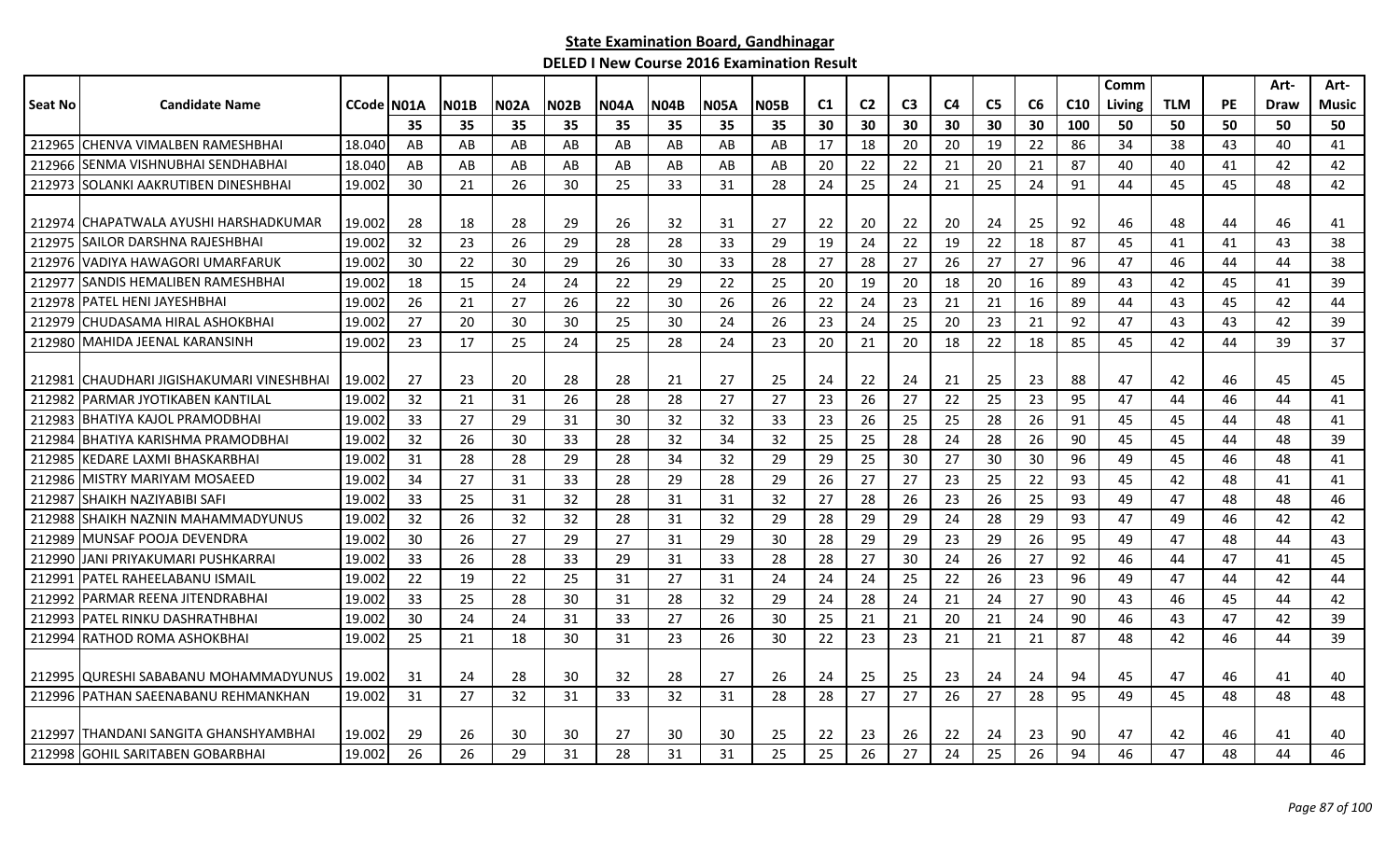|                |                                                |            |    |             |             |             |             |             |             |             |    |                |                |                |                |    |     | Comm   |            |           | Art- | Art-         |
|----------------|------------------------------------------------|------------|----|-------------|-------------|-------------|-------------|-------------|-------------|-------------|----|----------------|----------------|----------------|----------------|----|-----|--------|------------|-----------|------|--------------|
| <b>Seat No</b> | <b>Candidate Name</b>                          | CCode N01A |    | <b>N01B</b> | <b>N02A</b> | <b>N02B</b> | <b>N04A</b> | <b>N04B</b> | <b>N05A</b> | <b>N05B</b> | C1 | C <sub>2</sub> | C <sub>3</sub> | C <sub>4</sub> | C <sub>5</sub> | C6 | C10 | Living | <b>TLM</b> | <b>PE</b> | Draw | <b>Music</b> |
|                |                                                |            | 35 | 35          | 35          | 35          | 35          | 35          | 35          | 35          | 30 | 30             | 30             | 30             | 30             | 30 | 100 | 50     | 50         | 50        | 50   | 50           |
|                | 212999 SIDDIQUI SIMRANBANU SHAKILALI           | 19.002     | 32 | 27          | 33          | 32          | 31          | 32          | 30          | 30          | 29 | 30             | 30             | 28             | 30             | 28 | 95  | 49     | 45         | 45        | 47   | 41           |
| 213000         | <b>IPATEL SONALIKUMARI NALINBHAI</b>           | 19.002     | 31 | 26          | 30          | 28          | 30          | 31          | 33          | 26          | 25 | 26             | 25             | 23             | 25             | 22 | 94  | 45     | 41         | 45        | 43   | 41           |
| 213001         | <b>TIVARI SONIYA SANTOSHKUMAR</b>              | 19.002     | 27 | 29          | 24          | 27          | 26          | 29          | 27          | 30          | 16 | 19             | 17             | 18             | 19             | 22 | 86  | 44     | 41         | 47        | 46   | 37           |
| 213002         | <b>I</b> GAMIT STELABEN DHIRSING               | 19.002     | 21 | 23          | 21          | 25          | 22          | 25          | 33          | 26          | 18 | 19             | 18             | 17             | 20             | 14 | 89  | 45     | 42         | 49        | 42   | 43           |
| 213003         | <b>I</b> CHHOVALA TEJAL ROHITBHAI              | 19.002     | 32 | 22          | 29          | 28          | 24          | 28          | 28          | 22          | 27 | 27             | 25             | 21             | 24             | 24 | 93  | 47     | 46         | 47        | 41   | 42           |
|                |                                                |            |    |             |             |             |             |             |             |             |    |                |                |                |                |    |     |        |            |           |      |              |
|                | 213004 GARASIYA AKASHKUMAR NAVINCHANDRA 19.003 |            | 19 | 16          | 23          | 25          | 26          | 21          | 22          | 18          | 26 | 26             | 27             | 26             | 27             | 26 | 80  | 40     | 41         | 40        | 40   | 41           |
|                | CHAUDHARI ALPHINKUMAR                          |            |    |             |             |             |             |             |             |             |    |                |                |                |                |    |     |        |            |           |      |              |
|                | 213005 NARENDRABHAI                            | 19.003     | 20 | 18          | 23          | 18          | 23          | 18          | 25          | 20          | 26 | 26             | 27             | 26             | 26             | 26 | 80  | 41     | 41         | 45        | 40   | 42           |
| 213006         | <b>IMAHETA ANKURKUMAR FAKIRBHAI</b>            | 19.003     | 20 | 21          | 26          | 20          | 23          | 25          | 26          | 27          | 27 | 28             | 28             | 29             | 28             | 27 | 82  | 40     | 43         | 45        | 42   | 42           |
| 213007         | VASAVA ASHISHKUMAR JAYANTILAL                  | 19.003     | 26 | 28          | 26          | 29          | 31          | 28          | 31          | 27          | 28 | 28             | 29             | 29             | 28             | 28 | 85  | 45     | 44         | 46        | 42   | 43           |
|                | 213008 GAMIT DANIYELBHAI MOGABHAI              | 19.003     | 19 | 21          | 20          | 18          | 22          | 18          | 27          | 24          | 28 | 28             | 28             | 28             | 28             | 27 | 81  | 43     | 40         | 45        | 41   | 41           |
|                | CHAUDHARI DHARMESHKUMAR                        |            |    |             |             |             |             |             |             |             |    |                |                |                |                |    |     |        |            |           |      |              |
|                | 213009 RAJESHBHAI                              | 19.003     | 21 | 21          | 25          | 23          | 28          | 23          | 27          | 22          | 28 | 28             | 28             | 28             | 27             | 28 | 80  | 41     | 40         | 44        | 41   | 41           |
|                |                                                |            |    |             |             |             |             |             |             |             |    |                |                |                |                |    |     |        |            |           |      |              |
|                | 213010 CHAUDHARI DIGESHKUMAR ASHOKBHAI         | 19.003     | 25 | 27          | 26          | 26          | 29          | 27          | 30          | 30          | 28 | 28             | 28             | -28            | 28             | 28 | 82  | 45     | 46         | 48        | 43   | 44           |
| 213011         | PATEL DVARKESHKUMAR GOVINDBHAI                 | 19.003     | 22 | 22          | 21          | 19          | 27          | 24          | 26          | 27          | 26 | 26             | 26             | 27             | 26             | 26 | 80  | 40     | 42         | 40        | 44   | 44           |
| 213012         | <b>GAMIT GAUTAMKUMAR ANILBHAI</b>              | 19.003     | 23 | 18          | 25          | 20          | 28          | 23          | 26          | 24          | 28 | 28             | 28             | 28             | 28             | 28 | 79  | 43     | 41         | 41        | 43   | 41           |
|                |                                                |            |    |             |             |             |             |             |             |             |    |                |                |                |                |    |     |        |            |           |      |              |
|                | 213013 CHAUDHARI HARSHADKUMAR LAVBHAI          | 19.003     | 24 | 22          | 21          | 26          | 29          | 23          | 27          | 24          | 28 | 28             | 28             | -28            | 28             | 28 | 83  | 43     | 44         | 42        | 43   | 41           |
| 213014         | IGAMIT HIRENBHAI SAMYABHAI                     | 19.003     | 25 | 26          | 26          | 26          | 29          | 25          | 30          | 29          | 29 | 29             | 29             | 28             | 28             | 28 | 87  | 46     | 44         | 44        | 40   | 44           |
| 213015         | İGAMIT HITESHBHAI JAMANABHAI                   | 19.003     | 26 | 24          | 23          | 30          | 29          | 27          | 26          | 25          | 28 | 28             | 29             | 28             | 28             | 28 | 85  | 45     | 44         | 48        | 45   | 45           |
|                | 213016 CHAUDHARI JAGDISHBHAI SANTUBHAI         | 19.003     | 29 | 28          | 25          | 31          | 28          | 30          | 30          | 30          | 28 | 28             | 29             | 28             | 28             | 28 | 83  | 49     | 43         | 48        | 44   | 46           |
|                |                                                |            |    |             |             |             |             |             |             |             |    |                |                |                |                |    |     |        |            |           |      |              |
|                | 213017 CHAUDHARI JAYDIPKUMAR MUKESHBHAI        | 19.003     | 24 | 24          | 28          | 30          | 27          | 29          | 32          | 27          | 29 | 28             | 29             | 29             | 28             | 28 | 87  | 49     | 45         | 48        | 46   | 45           |
| 213018         | <b>ICHAUDHARI JIGARKUMAR UMEDBHAI</b>          | 19.003     | 19 | 12          | 23          | 20          | 25          | 28          | 29          | 21          | 26 | 26             | 27             | 26             | 26             | 27 | 79  | 40     | 40         | 42        | 41   | 41           |
| 213019         | <b>GAMIT KALPESHKUMAR DILUBHAI</b>             | 19.003     | 22 | 13          | 23          | 29          | 27          | 22          | 30          | 26          | 28 | 28             | 28             | 27             | 28             | 28 | 79  | 41     | 41         | 40        | 41   | 41           |
|                | 213020 PAVAR LAXMANBHAI BACHUBHAI              | 19.003     | 21 | 22          | 19          | 28          | 29          | 21          | 29          | 26          | 28 | 28             | 29             | 28             | 28             | 28 | 87  | 46     | 42         | 45        | 42   | 44           |
|                |                                                |            |    |             |             |             |             |             |             |             |    |                |                |                |                |    |     |        |            |           |      |              |
|                | 213021 CHAUHAN MANOJKUMAR SHIVRAMBHAI          | 19.003     | 28 | 23          | 27          | 30          | 33          | 21          | 31          | 30          | 29 | 29             | 29             | 28             | 29             | 28 | 88  | 49     | 44         | 47        | 43   | 42           |
| 213022         | <b>GAMIT MANUBHAI VASANTBHAI</b>               | 19.003     | 22 | 17          | 20          | 27          | 32          | 21          | 28          | 21          | 26 | 26             | 26             | 27             | 26             | 26 | 75  | 40     | 41         | 40        | 39   | 41           |
|                |                                                |            |    |             |             |             |             |             |             |             |    |                |                |                |                |    |     |        |            |           |      |              |
|                | 213023 CHAUDHARI MEETKUMAR DURSINGBHAI         | 19.003     | 27 | 21          | 23          | 28          | 32          | 26          | 31          | 27          | 28 | 28             | 29             | 28             | 28             | 28 | 86  | 45     | 45         | 44        | 40   | 43           |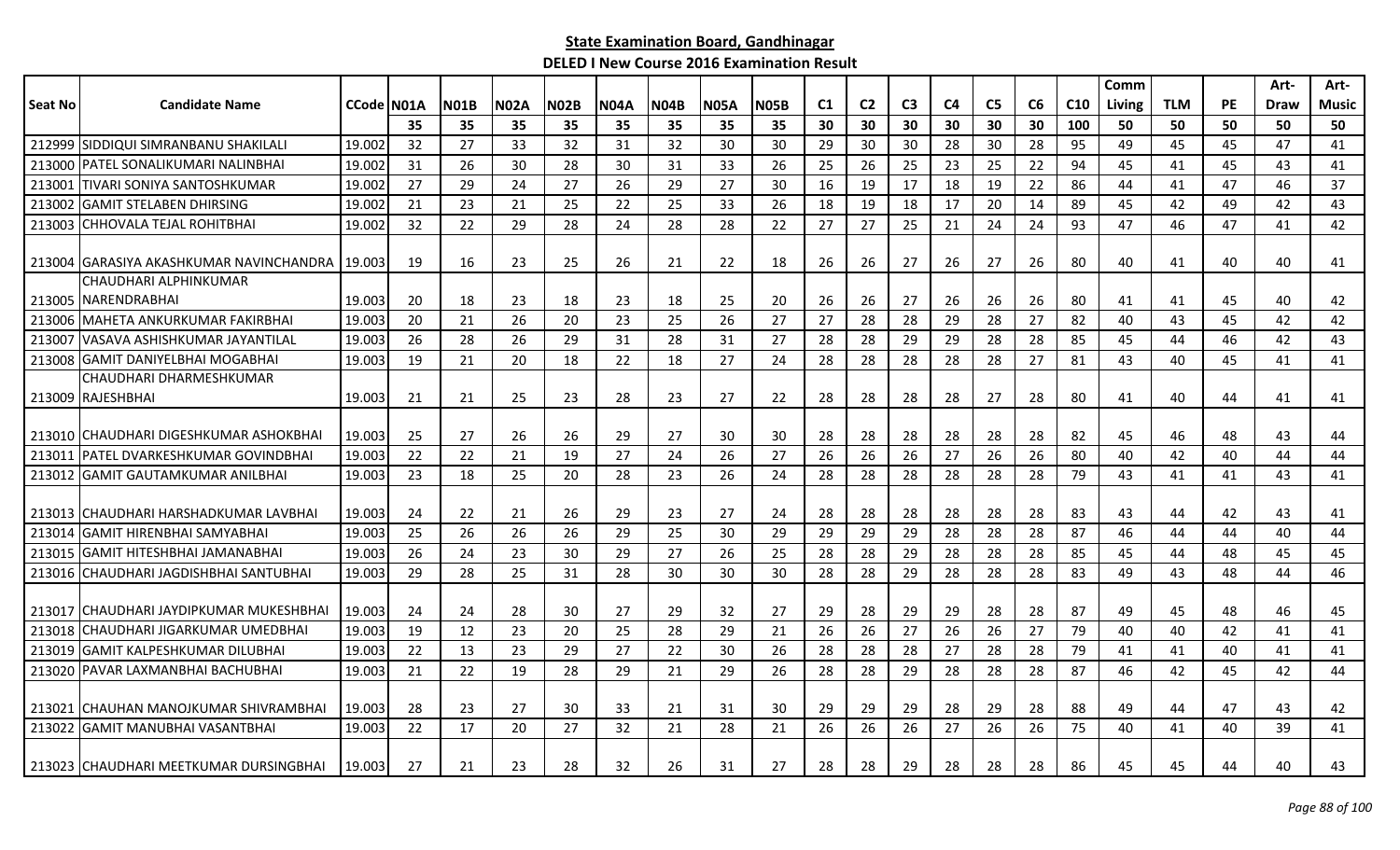|         |                                          |            |     |             |             |             |             |             |             |             |                |                |                |                |                |                |                 | Comm   |            |           | Art-        | Art-         |
|---------|------------------------------------------|------------|-----|-------------|-------------|-------------|-------------|-------------|-------------|-------------|----------------|----------------|----------------|----------------|----------------|----------------|-----------------|--------|------------|-----------|-------------|--------------|
| Seat No | <b>Candidate Name</b>                    | CCode N01A |     | <b>N01B</b> | <b>N02A</b> | <b>N02B</b> | <b>N04A</b> | <b>N04B</b> | <b>N05A</b> | <b>N05B</b> | C <sub>1</sub> | C <sub>2</sub> | C <sub>3</sub> | C <sub>4</sub> | C <sub>5</sub> | C <sub>6</sub> | C <sub>10</sub> | Living | <b>TLM</b> | <b>PE</b> | <b>Draw</b> | <b>Music</b> |
|         |                                          |            | 35  | 35          | 35          | 35          | 35          | 35          | 35          | 35          | 30             | 30             | 30             | 30             | 30             | 30             | 100             | 50     | 50         | 50        | 50          | 50           |
|         |                                          |            |     |             |             |             |             |             |             |             |                |                |                |                |                |                |                 |        |            |           |             |              |
|         | 213024 CHAUDHARI NIRAVKUMAR GANESHBHAI   | 19.003     | 30  | 21          | 28          | 28          | 32          | 26          | 31          | 29          | 28             | 28             | 28             | 29             | 28             | 29             | 86              | 49     | 41         | 46        | 42          | 44           |
| 213025  | <b>GAMIT PRAITESHKUMAR GAMANBHAI</b>     | 19.003     | 18  | 10          | 16          | 26          | 29          | 14          | 28          | 23          | 28             | 27             | 27             | 27             | 27             | 27             | 81              | 40     | 39         | 44        | 41          | 42           |
|         | 213026 VALVI PRAVINKUMAR HIRALAL         | 19.003     | 25  | 23          | 27          | 25          | 30          | 19          | 30          | 27          | 28             | 28             | 29             | 28             | 28             | 29             | 86              | 49     | 44         | 46        | 42          | 45           |
| 213027  | <b>GAMIT SANJAYKUMAR LACHHIYABHAI</b>    | 19.003     | 29  | 23          | 32          | 29          | 33          | 30          | 31          | 27          | 29             | 28             | 29             | 29             | 28             | 28             | 91              | 49     | 46         | 47        | 47          | 46           |
|         | 213028 PATEL TARUNKUMAR ASHOKBHAI        | 19.003     | 24  | 27          | 25          | 31          | 30          | 26          | 31          | 26          | 28             | 28             | 29             | 28             | 28             | 28             | 83              | 46     | 42         | 45        | 44          | 44           |
|         |                                          |            |     |             |             |             |             |             |             |             |                |                |                |                |                |                |                 |        |            |           |             |              |
|         | 213029 CHAUDHARI VIMALKUMAR MUKESHBHAI   | 19.003     | 27  | 28          | 31          | 28          | 31          | 25          | 31          | 27          | 28             | 27             | 28             | 28             | 28             | 27             | 79              | 40     | 42         | 44        | 39          | 43           |
| 213031  | <b>GAMIT AMITABEN VIRJIBHAI</b>          | 19.004     | 28  | 30          | 31          | 29          | 32          | 30          | 32          | 26          | 26             | 24             | 24             | 24             | 28             | 25             | 94              | 46     | 45         | 47        | 48          | 41           |
| 213032  | <b>PADVI HANSABEN ARJUNBHAI</b>          | 19.004     | 26  | 26          | 30          | 25          | 27          | 24          | 31          | 25          | 24             | 24             | 24             | 24             | 25             | 24             | 95              | 46     | 45         | 47        | 49          | 41           |
| 213033  | <b>IGAYAKWAD HETALBEN ARJUNBHAI</b>      | 19.004     | 32  | 32          | 32          | 30          | 31          | 29          | 30          | 29          | 28             | 24             | 24             | 27             | 27             | 27             | 95              | 48     | 46         | 48        | 49          | 43           |
| 213034  | IBARIYA HETALKUMARI RAJUSINH             | 19.004     | 21  | 26          | 28          | 25          | 31          | 27          | 28          | 29          | 24             | 24             | 23             | 24             | 25             | 26             | 96              | 48     | 46         | 48        | 48          | 41           |
|         | 213035   PATEL HIRALKUMARI RAJUBHAI      | 19.004     | 29  | 27          | 28          | 28          | 32          | 32          | 31          | 30          | 25             | 24             | 25             | 24             | 27             | 27             | 94              | 48     | 46         | 48        | 49          | 46           |
|         |                                          |            |     |             |             |             |             |             |             |             |                |                |                |                |                |                |                 |        |            |           |             |              |
|         | 213036 CHAUDHARI JAYSHREEBEN VIRSINGBHAI | 19.004     | -25 | 29          | 29          | 30          | 30          | 30          | 30          | 32          | 25             | 24             | 24             | 27             | 29             | 27             | 94              | 49     | 45         | 48        | 49          | 45           |
| 213037  | <b>PADVI JYOTIBEN BHIMSINGBHAI</b>       | 19.004     | 30  | 28          | 27          | 28          | 29          | 28          | 31          | 28          | 23             | 25             | 23             | 24             | 25             | 24             | 92              | 46     | 45         | 47        | 48          | 45           |
|         |                                          |            |     |             |             |             |             |             |             |             |                |                |                |                |                |                |                 |        |            |           |             |              |
|         | 213038 CHAUDHARI KHYATIBEN PRAVINCHANDRA | 19.004     | -30 | 32          | 26          | 26          | 26          | 34          | 30          | 27          | 27             | 27             | 26             | 26             | 28             | 28             | 94              | 47     | 47         | 48        | 49          | 46           |
| 213039  | <b>IGAMIT LATABEN LALLUBHAI</b>          | 19.004     | 30  | 30          | 29          | 27          | 32          | 28          | 31          | 31          | 27             | 24             | 26             | 25             | 25             | 27             | 96              | 48     | 45         | 47        | 49          | 42           |
|         | 213040 CHAUDHARI MINALKUMARI RATILAL     | 19.004     | 29  | 29          | 28          | 27          | 29          | 33          | 30          | 29          | 25             | 24             | 25             | 24             | 27             | 28             | 96              | 48     | 46         | 48        | 49          | 45           |
| 213041  | <b>GAMIT PAYALBEN VINODBHAI</b>          | 19.004     | 26  | 30          | 28          | 28          | 28          | 32          | 30          | 28          | 24             | 24             | 25             | 24             | 25             | 27             | 96              | 48     | 45         | 47        | 49          | 41           |
| 213042  | <b>IGAMIT PINALBEN GOVINDBHAI</b>        | 19.004     | 29  | 30          | 29          | 30          | 32          | 31          | 31          | 30          | 25             | 27             | 24             | 28             | 29             | 27             | 95              | 47     | 47         | 48        | 49          | 41           |
| 213043  | <b>SAMUDRE PRITIBEN PRAKASHBHAI</b>      | 19.004     | 29  | 31          | 30          | 30          | 31          | 30          | 31          | 32          | 24             | 24             | 24             | 24             | 29             | 27             | 95              | 48     | 45         | 49        | 49          | 45           |
| 213044  | <b>GAMIT RANJANABEN RAMANBHAI</b>        | 19.004     | 28  | 28          | 28          | 28          | 31          | 30          | 31          | 28          | 24             | 24             | 24             | 27             | 25             | 27             | 94              | 48     | 45         | 48        | 48          | 46           |
|         | 213045 THAKRE RANJITABEN SHUKARYABHAI    | 19.004     | 32  | 31          | 33          | 29          | 32          | 31          | 31          | 31          | 24             | 25             | 25             | 24             | 28             | 29             | 96              | 47     | 46         | 46        | 49          | 44           |
|         |                                          |            |     |             |             |             |             |             |             |             |                |                |                |                |                |                |                 |        |            |           |             |              |
|         | 213046 CHAUDHARI RASHMITABEN GANPATBHAI  | 19.004     | 30  | 28          | 30          | 26          | 31          | 28          | 32          | 29          | 25             | 25             | 26             | 25             | 28             | 25             | 95              | 47     | 44         | 48        | 49          | 43           |
| 213047  | lGAMIT RIPKABEN VIRAJIBHAI               | 19.004     | 31  | 30          | 27          | 25          | 28          | 28          | 31          | 30          | 26             | 24             | 24             | 24             | 27             | 27             | 92              | 46     | 43         | 48        | 48          | 41           |
|         | 213048 GAMIT SAMPILABEN MOHANBHAI        | 19.004     | 31  | 32          | 31          | 26          | 31          | 24          | 32          | 26          | 28             | 24             | 24             | 26             | 26             | 29             | 96              | 48     | 47         | 47        | 48          | 45           |
|         |                                          |            |     |             |             |             |             |             |             |             |                |                |                |                |                |                |                 |        |            |           |             |              |
|         | 213049 CHAUDHARI SANGITABEN RATILALBHAI  | 19.004     | -31 | 31          | 32          | 27          | 32          | 29          | 31          | 29          | 28             | 27             | 28             | 28             | 27             | 30             | 98              | 48     | 47         | 49        | 49          | 45           |
|         | 213050 GAMIT SAPIRABEN SURESHBHAI        | 19.004     | 29  | 31          | 33          | 29          | 32          | 29          | 32          | 31          | 27             | 26             | 24             | 29             | 28             | 26             | 97              | 47     | 45         | 48        | 48          | 46           |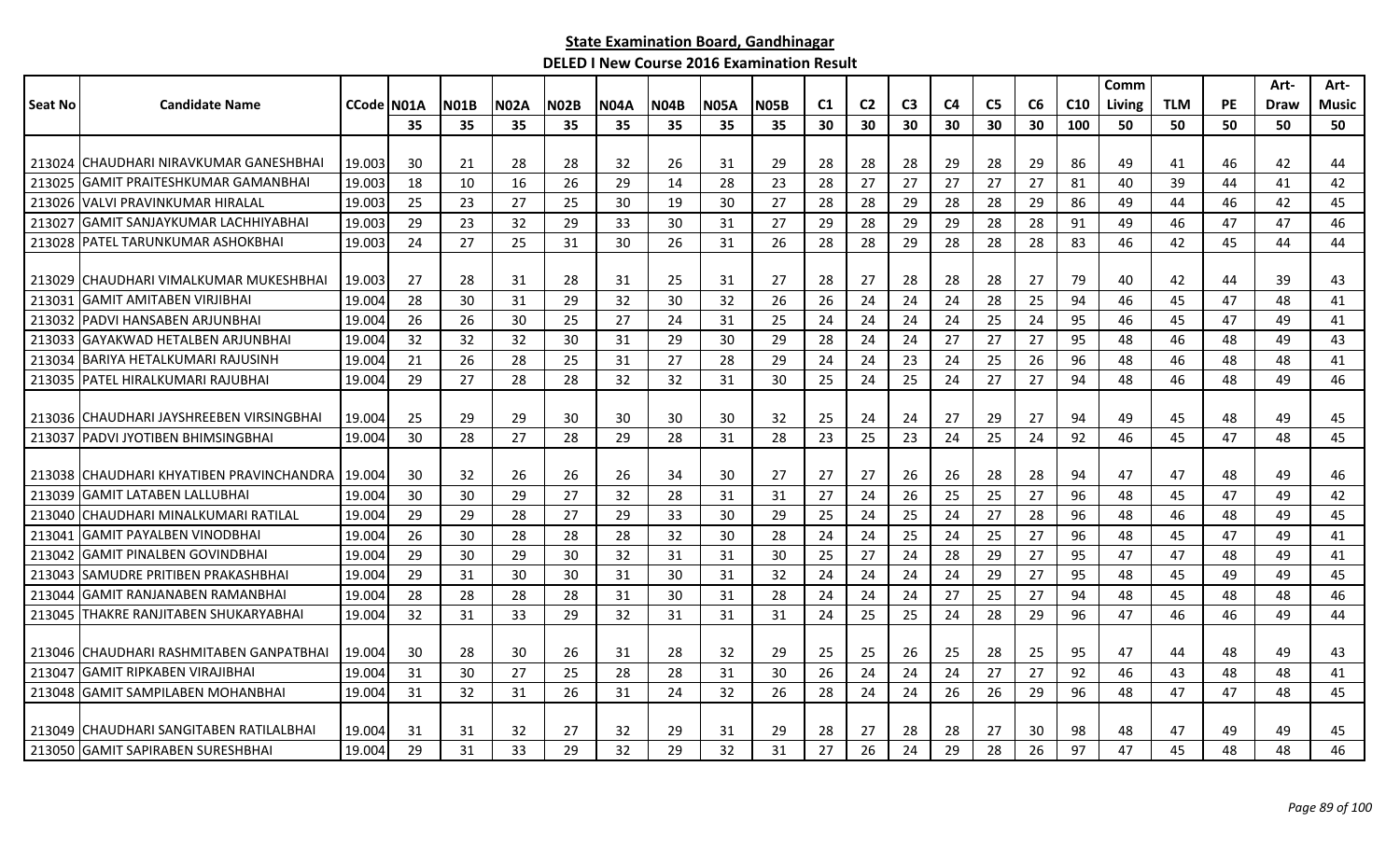|                |                                         |                   |    |      |             |             |             |             |             |             |    |                |                |                |                |    |     | Comm   |            |           | Art- | Art-  |
|----------------|-----------------------------------------|-------------------|----|------|-------------|-------------|-------------|-------------|-------------|-------------|----|----------------|----------------|----------------|----------------|----|-----|--------|------------|-----------|------|-------|
| <b>Seat No</b> | <b>Candidate Name</b>                   | <b>CCode N01A</b> |    | N01B | <b>N02A</b> | <b>N02B</b> | <b>N04A</b> | <b>N04B</b> | <b>N05A</b> | <b>N05B</b> | C1 | C <sub>2</sub> | C <sub>3</sub> | C <sub>4</sub> | C <sub>5</sub> | C6 | C10 | Living | <b>TLM</b> | <b>PE</b> | Draw | Music |
|                |                                         |                   | 35 | 35   | 35          | 35          | 35          | 35          | 35          | 35          | 30 | 30             | 30             | 30             | 30             | 30 | 100 | 50     | 50         | 50        | 50   | 50    |
| 213051         | <b>THAKARE SAVITRIBEN BHARATBHAI</b>    | 19.004            | 26 | 30   | 27          | 24          | 31          | 32          | 32          | 29          | 26 | 27             | 24             | 25             | 25             | 24 | 92  | 46     | 45         | 48        | 48   | 43    |
| 213052         | CHAUDHARI SEJALBEN SANMUKHBHAI          | 19.004            | 32 | 32   | 29          | 26          | 32          | 33          | 32          | 30          | 27 | 27             | 26             | 29             | 28             | 29 | 97  | 48     | 46         | 49        | 49   | 46    |
|                |                                         |                   |    |      |             |             |             |             |             |             |    |                |                |                |                |    |     |        |            |           |      |       |
| 213053         | IKONKANI SHALINIKUMARI RAJENDRABHAI     | 19.004            | 27 | 28   | 31          | 25          | 32          | 31          | 31          | 29          | 28 | 28             | 27             | 28             | 28             | 29 | 95  | 47     | 45         | 48        | 49   | 45    |
| 213054         | <b>GAMIT SHANIBEN RAMESHBHAI</b>        | 19.004            | 28 | 30   | 29          | 32          | 30          | 28          | 31          | 31          | 26 | 24             | 24             | 27             | 28             | 26 | 94  | 47     | 46         | 48        | 49   | 43    |
| 213055         | <b>CHAUDHARI SHARMILABEN PRAVINBHAI</b> | 19.004            | 20 | 31   | 28          | 31          | 28          | 26          | 31          | 30          | 24 | 24             | 24             | 24             | 26             | 24 | 96  | 47     | 44         | 48        | 49   | 45    |
| 213056         | VALVI SHITALBEN AMARSING                | 19.004            | 29 | 25   | 27          | 33          | 28          | 26          | 29          | 27          | 28 | 26             | 24             | 27             | 25             | 24 | 95  | 47     | 43         | 49        | 49   | 45    |
| 21305          | <b>GAMIT SUNANDABEN HARISINGBHAI</b>    | 19.004            | 27 | 31   | 31          | 32          | 30          | 30          | 32          | 31          | 26 | 24             | 24             | 26             | 27             | 28 | 96  | 47     | 45         | 48        | 49   | 43    |
| 213058         | <b>GAMIT SWARTABEN VIRAJIBHAI</b>       | 19.004            | 29 | 27   | 28          | 30          | 26          | 32          | 29          | 28          | 26 | 24             | 25             | 24             | 27             | 25 | 94  | 47     | 45         | 49        | 47   | 42    |
| 213059         | CHAUDHARI TEJALBEN SHIVABHAI            | 19.004            | 25 | 26   | 31          | 32          | 28          | 30          | 30          | 27          | 25 | 24             | 25             | 27             | 27             | 27 | 95  | 48     | 46         | 49        | 49   | 44    |
|                | CHAUDHARI VAIJYANTIKUMARI               |                   |    |      |             |             |             |             |             |             |    |                |                |                |                |    |     |        |            |           |      |       |
|                | 213060 HARISINGBHAI                     | 19.004            | 34 | 30   | 31          | 32          | 29          | 32          | 31          | 31          | 27 | 27             | 28             | 29             | 28             | 29 | 97  | 48     | 47         | 47        | 49   | 46    |
| 213062         | PATIL AISHWAARYA ANIL                   | 19.009            | 19 | 21   | 28          | 23          | 23          | 23          | 24          | 26          | 25 | 26             | 24             | 25             | 24             | 27 | 89  | 48     | 42         | 47        | 46   | 44    |
| 213063         | <b>BAGUL ANITA ABHIMANYU</b>            | 19.009            | 21 | 23   | 30          | 28          | 24          | 30          | 28          | 26          | 25 | 26             | 25             | 24             | 24             | 27 | 87  | 47     | 41         | 48        | 48   | 45    |
| 213064         | KACHHADIYA JIYA KHIMJIBHAI              | 19.009            | 26 | 31   | 32          | 27          | 29          | 26          | 27          | 31          | 28 | 27             | 28             | 27             | 27             | 29 | 95  | 50     | 44         | 49        | 47   | 46    |
| 213065         | <b>QUAZI NAFEESAKHTAR FIROZUDDIN</b>    | 19.009            | 22 | 21   | 27          | 23          | 21          | 27          | 24          | 22          | 25 | 26             | 24             | 25             | 24             | 27 | 83  | 45     | 39         | 48        | 43   | 43    |
| 213066         | <b>GANATRA NEHAL ISHWARKUMAR</b>        | 19.009            | 32 | 32   | 34          | 34          | 28          | 34          | 31          | 32          | 29 | 28             | 29             | 28             | 28             | 29 | 95  | 50     | 42         | 49        | 49   | 46    |
| 213067         | SODHA NENSI GUNVANTBHAI                 | 19.009            | 30 | 23   | 32          | 26          | 26          | 31          | 29          | 33          | 28 | 27             | 27             | 27             | 28             | 29 | 94  | 49     | 43         | 49        | 47   | 43    |
| 213068         | <b>THAKUR PUJA KAILAS</b>               | 19.009            | 32 | 29   | 32          | 30          | 29          | 30          | 31          | 32          | 27 | 25             | 26             | 26             | 27             | 28 | 90  | 48     | 41         | 47        | 45   | 44    |
| 213069         | PARMAR RIYABEN VASHANTBHAI              | 19.009            | 30 | 25   | 29          | 28          | 28          | 28          | 28          | 30          | 28 | 25             | 26             | 25             | 26             | 29 | 93  | 48     | 46         | 48        | 48   | 46    |
| 213070         | SHIRSATH ROHINI VIRBHAN                 | 19.009            | 29 | 26   | 27          | 28          | 23          | 25          | 27          | 33          | 27 | 26             | 24             | 24             | 25             | 28 | 90  | 48     | 42         | 47        | 45   | 46    |
| 213071         | <b>GIRASE SANDIP BHATESING</b>          | 19.009            | 24 | 24   | 27          | 24          | 23          | 19          | 24          | 26          | 25 | 24             | 24             | 25             | 25             | 26 | 85  | 45     | 42         | 46        | 42   | 45    |
| 213072         | <b>PATIL SANDIP DILIP</b>               | 19.009            | 21 | 24   | 26          | 21          | 21          | 18          | 20          | 23          | 25 | 24             | 25             | 25             | 26             | 26 | 84  | 45     | 42         | 48        | 44   | 42    |
|                | SHAIKH SHABEENABANO                     |                   |    |      |             |             |             |             |             |             |    |                |                |                |                |    |     |        |            |           |      |       |
|                | 213073 MOHAMMADYUNUS                    | 19.009            | 24 | 23   | 26          | 19          | 25          | 28          | 28          | 28          | 27 | 26             | 26             | 25             | 24             | 28 | 91  | 45     | 41         | 48        | 45   | 44    |
|                | 213074 SHAIKH SHAHEENPARVIN ABDULQUADAR | 19.009            | 28 | 22   | 24          | 21          | 21          | 21          | 25          | 25          | 26 | 27             | 25             | 24             | 24             | 27 | 89  | 45     | 42         | 48        | 46   | 45    |
|                |                                         |                   |    |      |             |             |             |             |             |             |    |                |                |                |                |    |     |        |            |           |      |       |
|                | 213075 SAYYED SHEHNAZBANU SAYYEDKALEEM  | 19.009            | 18 | 20   | 27          | 22          | 19          | 25          | 28          | 26          | 25 | 24             | 25             | 24             | 25             | 26 | 87  | 48     | 44         | 48        | 47   | 43    |
| 213076         | <b>PATIL SUSHMA BALU</b>                | 19.009            | 25 | 28   | 30          | 24          | 23          | 24          | 26          | 32          | 25 | 24             | 24             | 25             | 26             | 27 | 88  | 48     | 40         | 48        | 46   | 46    |
|                | 213077 DAUTPURE VAISHALI DILIP          | 19.009            | 29 | 27   | 30          | 25          | 26          | 24          | 28          | 32          | 26 | 25             | 26             | 24             | 25             | 28 | 89  | 48     | 43         | 48        | 48   | 44    |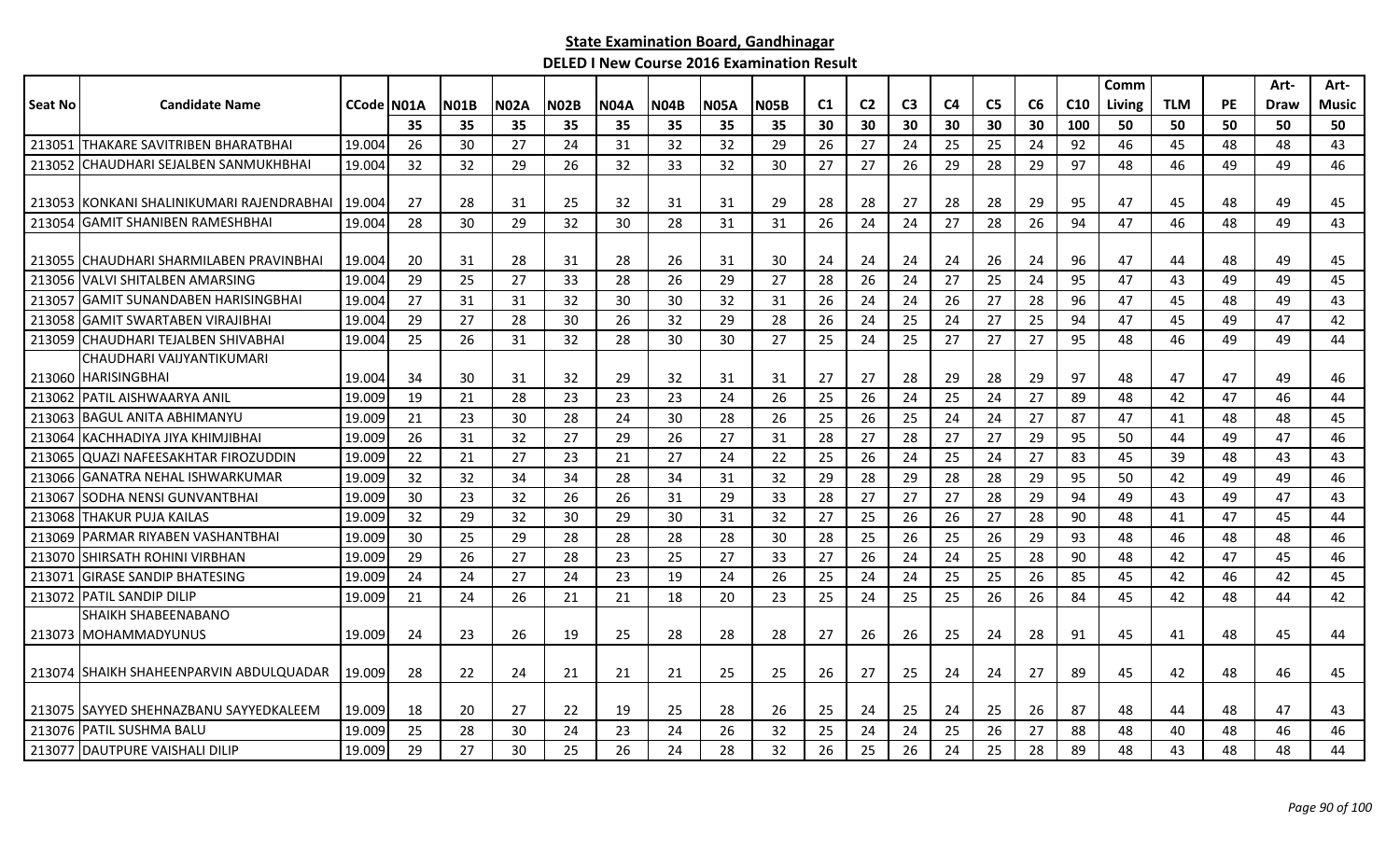|         |                                          |                    |     |      |      |      |             |             |             |      |          |                |                |                |                |    |                 | Comm   |            |           | Art- | Art-  |
|---------|------------------------------------------|--------------------|-----|------|------|------|-------------|-------------|-------------|------|----------|----------------|----------------|----------------|----------------|----|-----------------|--------|------------|-----------|------|-------|
| Seat No | <b>Candidate Name</b>                    | <b>CCode IN01A</b> |     | NO1B | N02A | NO2B | <b>N04A</b> | <b>N04B</b> | <b>N05A</b> | N05B | C1       | C <sub>2</sub> | C <sub>3</sub> | C <sub>4</sub> | C <sub>5</sub> | C6 | C <sub>10</sub> | Living | <b>TLM</b> | <b>PE</b> | Draw | Music |
|         |                                          |                    | 35  | 35   | 35   | 35   | 35          | 35          | 35          | 35   | 30       | 30             | 30             | 30             | 30             | 30 | 100             | 50     | 50         | 50        | 50   | 50    |
|         | 213078 THAKUR VISHAL MAHENDRA            | 19.009             | 31  | 29   | 30   | 27   | 24          | 26          | 22          | 33   | 28       | 27             | 27             | 26             | 27             | 29 | 90              | 45     | 40         | 49        | 47   | 45    |
| 213079  | IMHASKAR YUVATI RAVINDRA                 | 19.009             | 27  | 19   | 24   | 25   | 20          | 21          | 25          | 25   | 25       | 26             | 25             | 24             | 25             | 27 | 88              | 47     | 45         | 48        | 46   | 44    |
|         |                                          |                    |     |      |      |      |             |             |             |      |          |                |                |                |                |    |                 |        |            |           |      |       |
|         | 213080 CHUDASAMA ANJANABA VIRBHADRASINH  | 20.003             | 26  | 33   | 33   | 31   | 33          | 34          | 34          | 32   | -27      | 28             | 28             | 28             | 29             | 28 | 95              | 49     | 47         | 48        | 47   | 47    |
| 213081  | <b>I</b> CHAVDA ANKITABEN VASHARMBHAI    | 20.003             | 33  | 32   | 32   | 30   | 30          | 28          | 31          | 31   | 27       | 28             | 27             | 28             | 28             | 28 | 96              | 49     | 46         | 47        | 45   | 47    |
| 213082  | <b>SOLANKI BHUMIKABEN MOHANBHAI</b>      | 20,003             | 30  | 29   | 29   | 26   | 31          | 27          | 30          | 28   | 26       | 25             | 25             | 26             | 27             | 27 | 95              | 45     | 47         | 48        | 45   | 49    |
|         |                                          |                    |     |      |      |      |             |             |             |      |          |                |                |                |                |    |                 |        |            |           |      |       |
|         | 213083 MAKWANA CHANDRIKABEN ARVINDBHAI   | 20.003             | -23 | 26   | 25   | 30   | 30          | 22          | 26          | 26   | 27       | 23             | 26             | 24             | 27             | 23 | 91              | 46     | 44         | 48        | 46   | 47    |
| 213084  | IMAKWANA CHHAYABEN JETHABHAI             | 20.003             | 27  | 28   | 23   | 30   | 31          | 24          | 32          | 26   | 26       | 26             | 25             | 26             | 27             | 24 | 93              | 48     | 45         | 47        | 48   | 49    |
| 213085  | ROJASARA CHHAYABEN DAHYABHAI             | 20,003             | 30  | 28   | 27   | 28   | 29          | 23          | 33          | 23   | 26       | 26             | 25             | 24             | 26             | 25 | 95              | 46     | 45         | 48        | 47   | 49    |
|         | 213086 SAPRA DAKSHABEN RUPASANGBHAI      | 20.003             | 32  | 29   | 29   | 32   | 32          | 25          | 33          | 28   | 28       | 27             | 28             | 28             | 28             | 27 | 97              | 49     | 46         | 47        | 47   | 48    |
|         | VANALIYA DHARMISHTHABEN                  |                    |     |      |      |      |             |             |             |      |          |                |                |                |                |    |                 |        |            |           |      |       |
| 213087  | <b>SHANKARBHAI</b>                       | 20.003             | 26  | 26   | 27   | 26   | 30          | 26          | 33          | 27   | 27       | 26             | 25             | 24             | 25             | 25 | 90              | 48     | 45         | 49        | 46   | 48    |
| 213088  | <b>IMER DIPIKABEN RAMESHBHAI</b>         | 20.003             | 32  | 30   | 27   | 33   | 31          | 27          | 33          | 33   | 27       | 25             | 26             | 25             | 27             | 24 | 90              | 44     | 46         | 49        | 44   | 48    |
| 213089  | IRATHOD GOPIBEN KHIMAJIBHAI              | 20.003             | 29  | 27   | 27   | 31   | 31          | 29          | 31          | 31   | 26       | 23             | 23             | 24             | 25             | 23 | 90              | 44     | 47         | 48        | 44   | 47    |
|         | 213090 DABHI HEENABEN VAJUBHAI           | 20.003             | 28  | 27   | 28   | 30   | 29          | 27          | 32          | 27   | -27      | 24             | 25             | 25             | 25             | 24 | 90              | 47     | 47         | 48        | 44   | 46    |
| 213091  | <b>IDHORALIYA HETALBEN SANJAYBHAI</b>    | 20.003             | 28  | 29   | 28   | 30   | 31          | 25          | 32          | 28   | 27       | 28             | 29             | 28             | 26             | 25 | 94              | 48     | 46         | 48        | 46   | 46    |
| 213092  | IMARYA JAYSHRIBEN GOKULBHAI              | 20.003             | 30  | 29   | 27   | 30   | 29          | 23          | 29          | 30   | 25       | 29             | 28             | 24             | 27             | 25 | 97              | 45     | 46         | 48        | 44   | 48    |
| 213093  | RAMANUJ JYOTIBEN DIPAKBHAI               | 20.003             | 28  | 24   | 27   | 30   | 30          | 29          | 32          | 31   | 26       | 23             | 26             | 26             | 26             | 29 | 89              | 48     | 47         | 48        | 47   | 49    |
| 213094  | KANAZARIYA KAJALBAHEN MANILAL            | 20.003             | 25  | 29   | 28   | 31   | 26          | 27          | 32          | 29   | 27       | 22             | 25             | 25             | 26             | 24 | 93              | 48     | 46         | 48        | 48   | 47    |
|         | 213095   BARAIYA KAJALBEN GHANASHYAMBHAI | 20.003             | 27  | 28   | 26   | 31   | 26          | 23          | 28          | 25   | 26       | 24             | 22             | 24             | 25             | 23 | 88              | 43     | 46         | 48        | 46   | 49    |
|         | 213096 MADHAR KAJALBEN KHIMAJIBHAI       | 20.003             | 31  | 30   | 27   | 30   | 30          | 25          | 30          | 28   | 27       | 24             | 24             | 26             | 27             | 26 | 90              | 47     | 46         | 47        | 47   | 48    |
| 213097  | <b>IMER KAJALBEN TIDABHAI</b>            | 20.003             | 30  | 32   | 28   | 32   | 32          | 33          | 31          | 28   | 27       | 28             | 27             | 27             | 28             | 29 | 94              | 46     | 47         | 48        | 46   | 47    |
| 213098  | RETHALIYA MAYABEN MANHARBHAI             | 20,003             | 29  | 32   | 30   | 33   | 32          | 31          | 30          | 31   | 27       | 28             | 28             | 28             | 27             | 27 | 95              | 48     | 45         | 48        | 48   | 47    |
| 213099  | IBHALGAMA MINA BALDEVBHAI                | 20.003             | 23  | 29   | 29   | 30   | 31          | 30          | 31          | 28   |          | 23             | 23             | 26             | 26             | 25 | 92              | 46     | 46         | 48        | 47   | 46    |
| 213100  | SOLANKI MINABEN FATABHAI                 | 20.003             | 26  | 29   | 27   | 32   | 31          | 27          | 26          | 27   | 25<br>26 | 26             | 23             | 25             | 27             | 23 | 92              | 45     | 46         | 49        | 47   | 48    |
| 213101  | ISHEKH MUSKAN FIROZBHAI                  | 20.003             |     | 26   |      | 30   | 23          | 30          | 29          | 20   | 25       | 24             | 23             |                | 26             |    | 92              |        |            | 48        | 47   | 47    |
|         |                                          |                    | 21  |      | 26   |      |             |             |             |      |          |                |                | 24             |                | 25 |                 | 45     | 45         |           |      |       |
| 213102  | <b>MANDLI NEHA JAGDISHBHAI</b>           | 20.003             | 20  | 22   | 26   | 31   | 26          | 24          | 29          | 21   | 20       | 22             | 23             | 24             | 22             | 22 | 90              | 44     | 46         | 48        | 46   | 47    |
| 213103  | ROJASARA NEHALBEN ISHWARBHAI             | 20,003             | 27  | 28   | 27   | 30   | 30          | 32          | 33          | 28   | 26       | 24             | 24             | 25             | 27             | 25 | 90              | 45     | 47         | 48        | 47   | 47    |
| 213104  | IMAKWANA NIDHIBEN AMRITBHAI              | 20.003             | 28  | 28   | 31   | 28   | 28          | 29          | 32          | 23   | 25       | 26             | 25             | 24             | 26             | 25 | 88              | 46     | 47         | 48        | 45   | 48    |
|         | 213105 SAKARIYA PRATIXABEN JEMALBHAI     | 20.003             | 26  | 30   | 32   | 32   | 31          | 31          | 33          | 29   | 26       | 26             | 26             | 25             | 27             | 27 | 92              | 47     | 46         | 47        | 46   | 47    |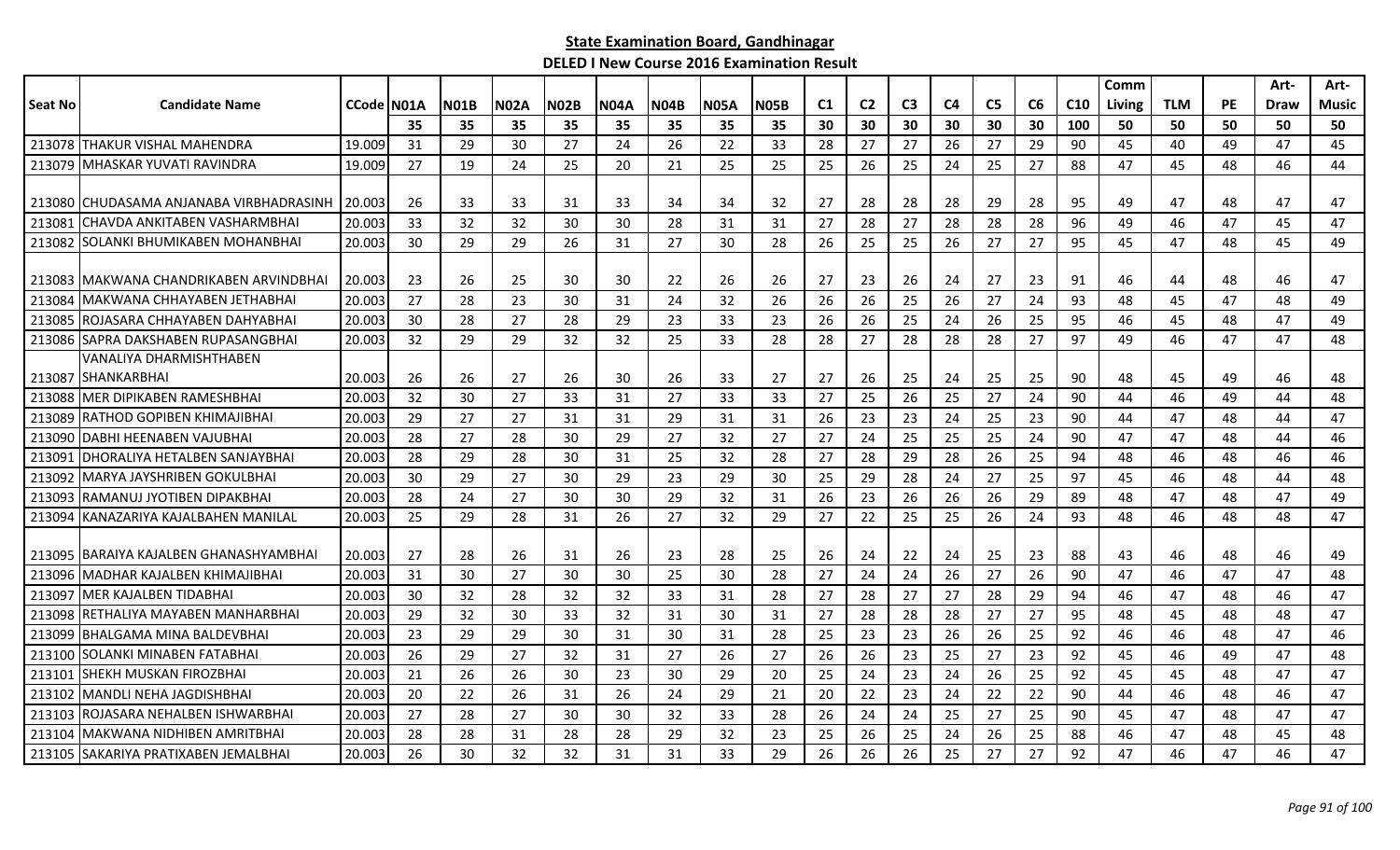|         |                                          |                   |    |             |             |             |             |             |             |             |    |                |                |     |                |                |                 | Comm   |            |           | Art- | Art-  |
|---------|------------------------------------------|-------------------|----|-------------|-------------|-------------|-------------|-------------|-------------|-------------|----|----------------|----------------|-----|----------------|----------------|-----------------|--------|------------|-----------|------|-------|
| Seat No | <b>Candidate Name</b>                    | <b>CCode NO1A</b> |    | <b>NO1B</b> | <b>N02A</b> | <b>N02B</b> | <b>NO4A</b> | <b>N04B</b> | <b>N05A</b> | <b>N05B</b> | C1 | C <sub>2</sub> | C <sub>3</sub> | C4  | C <sub>5</sub> | C <sub>6</sub> | C <sub>10</sub> | Living | <b>TLM</b> | <b>PE</b> | Draw | Music |
|         |                                          |                   | 35 | 35          | 35          | 35          | 35          | 35          | 35          | 35          | 30 | 30             | 30             | 30  | 30             | 30             | 100             | 50     | 50         | 50        | 50   | 50    |
|         | 213106 JADEJA PRITIBA RAJENDRASINH       | 20.003            | 27 | 31          | 31          | 30          | 32          | 32          | 33          | 29          | 22 | 25             | 24             | 23  | 24             | 23             | 89              | 41     | 45         | 49        | 45   | 47    |
|         |                                          |                   |    |             |             |             |             |             |             |             |    |                |                |     |                |                |                 |        |            |           |      |       |
|         | 213107   RATHOD PRIYANKABEN RANCHHODBHAI | 20.003            | 23 | 31          | 31          | 31          | 32          | 31          | 32          | 27          | 26 | 24             | 25             | 26  | 27             | 25             | 95              | 46     | 46         | 48        | 47   | 49    |
|         | 213108 MAKAVANA PURVIBEN SHAKTIKUMAR     | 20.003            | 28 | 27          | 31          | 32          | 32          | 29          | 32          | 29          | 27 | 24             | 25             | 25  | 27             | 25             | 93              | 46     | 45         | 48        | 43   | 47    |
|         | 213109 SELARA RAJVI CHETANKUMAR          | 20.003            | 24 | 28          | 29          | 32          | 26          | 30          | 33          | 28          | 26 | 24             | 22             | 22  | 23             | 24             | 90              | 46     | 46         | 48        | 45   | 47    |
| 213110  | KURIYA RAXABEN LABHUBHAI                 | 20.003            | 28 | 22          | 22          | 30          | 31          | 25          | 31          | 21          | 27 | 23             | 22             | 25  | 24             | 22             | 89              | 45     | 45         | 48        | 47   | 46    |
| 213111  | ISOLANKI REENABEN GANESHBHAI             | 20.003            | 27 | 29          | 26          | 30          | 33          | 25          | 33          | 27          | 26 | 24             | 24             | 26  | 27             | 23             | 91              | 45     | 45         | 48        | 47   | 47    |
|         | 213112 PANCHASARA RIDDHIBEN DINESHBHAI   | 20.003            | 20 | 20          | 16          | 19          | 29          | 21          | 22          | 19          | 24 | 23             | 22             | 26  | 25             | 22             | 93              | 43     | 46         | 48        | 45   | 46    |
| 213113  | ISOLANKI RINKAL VIRAJIBHAI               | 20.003            | 22 | 22          | 18          | 30          | 29          | 27          | 28          | 24          | 20 | 23             | 24             | 23  | 25             | 23             | 91              | 43     | 45         | 48        | 46   | 48    |
| 213114  | <b>BAVALIYA SANGITABEN HEMUBHAI</b>      | 20.003            | 28 | 25          | 26          | 30          | 33          | 26          | 27          | 24          | 26 | 23             | 22             | 25  | 27             | 22             | 89              | 46     | 46         | 48        | 46   | 46    |
| 213115  | IBAVALIYA SUMITABEN RAJARAMBHAI          | 20.003            | 28 | 29          | 28          | 31          | 31          | 32          | 27          | 24          | 27 | 24             | 26             | 27  | 27             | 25             | 90              | 47     | 46         | 48        | 45   | 47    |
|         | 213116   PARMAR VANITABEN BHUPATBHAI     | 20.003            | 24 | 26          | 30          | 29          | 24          | 29          | 28          | 25          | 26 | 24             | 25             | 25  | 27             | 25             | 92              | 44     | 46         | 48        | 46   | 46    |
| 213117  | <b>GOHIL VARSHABEN NILESHKUMAR</b>       | 20.003            | 29 | 29          | 31          | 30          | 27          | 29          | 26          | 24          | 26 | 25             | 24             | 24  | 25             | 23             | 91              | 46     | 46         | 48        | 44   | 46    |
|         | 213118 SARAJIYA ARTIBEN RAMESHBHAI       | 20.004            | 27 | 26          | 23          | 28          | 23          | 30          | 25          | 26          | 25 | 24             | 25             | 24  | 24             | 22             | 85              | 44     | 46         | 46        | 45   | 42    |
|         |                                          |                   |    |             |             |             |             |             |             |             |    |                |                |     |                |                |                 |        |            |           |      |       |
|         | 213119 IRAVODARA DAKSHABEN PARSOTAMBHAI  | 20.004            | 21 | 20          | 24          | 27          | 24          | 18          | 26          | 28          | 26 | 24             | 23             | 24  | 21             | 21             | 85              | 42     | 46         | 44        | 43   | 42    |
| 213120  | ISINDHAV DIVYABEN HARILAL                | 20.004            | 27 | 29          | 25          | 28          | 24          | 23          | 28          | 27          | 25 | 26             | 24             | -26 | 25             | 22             | 87              | 45     | 47         | 49        | 46   | 47    |
| 213121  | ISAKARIYA GEETABEN GOVINDBHAI            | 20.004            | 18 | 26          | 27          | 28          | 27          | 24          | 27          | 25          | 25 | 26             | 25             | 25  | 22             | 23             | 87              | 45     | 45         | 46        | 48   | 46    |
| 213122  | RABARI HANSABEN GOKULBHAI                | 20.004            | 21 | 22          | 22          | 29          | 29          | 22          | 23          | 23          | 24 | 26             | 23             | 25  | 23             | 20             | 82              | 42     | 45         | 46        | 46   | 46    |
|         | 213123   MER HETALBEN DHIRUBHAI          | 20.004            | 20 | 28          | 30          | 28          | 31          | 26          | 28          | 27          | 27 | 25             | 26             | 25  | 26             | 22             | 86              | 44     | 46         | 46        | 47   | 43    |
| 213124  | ISOLANKI HIRALKUMARI MUKESHBHAI          | 20.004            | 27 | 24          | 26          | 25          | 29          | 22          | 28          | 23          | 25 | 24             | 24             | 24  | 21             | 20             | 84              | 43     | 45         | 45        | 45   | 42    |
| 213125  | CHANDARANA JALPABEN ASHOKBHAI            | 20.004            | 28 | 26          | 26          | 27          | 26          | 23          | 28          | 26          | 26 | 22             | 21             | 22  | 23             | 21             | 85              | 43     | 45         | 46        | 46   | 42    |
|         |                                          |                   |    |             |             |             |             |             |             |             |    |                |                |     |                |                |                 |        |            |           |      |       |
|         | 213126 IMAKWANA JIGNASHABEN DALPATBHAI   | 20.004            | 24 | 18          | 28          | 23          | 31          | 28          | 31          | 27          | 26 | 27             | 23             | 26  | 23             | 22             | 87              | 42     | 45         | 46        | 47   | 47    |
| 213127  | IPATADIYA JULIBEN DHIRAJLAL              | 20.004            | 28 | 27          | 29          | 27          | 30          | 26          | 28          | 26          | 26 | 27             | 26             | 27  | 25             | 27             | 87              | 46     | 46         | 46        | 45   | 47    |
| 213128  | ROJARA KOMALBAHEN LALJIBHAI              | 20.004            | 30 | 28          | 23          | 25          | 27          | 24          | 28          | 25          | 24 | 23             | 21             | 25  | 22             | 20             | 85              | 42     | 45         | 46        | 47   | 42    |
|         | 213129 PARMAR NIRALIBEN ROHITKUMAR       | 20.004            | 32 | 30          | 31          | 30          | 29          | 30          | 31          | 29          | 27 | 28             | 27             | -28 | 26             | 26             | 89              | 46     | 46         | 48        | 47   | 47    |
|         | 213130 MENIYA NITABEN PUNABHAI           | 20.004            | 27 | 23          | 23          | 26          | 27          | 24          | 28          | 28          | 23 | 26             | 23             | 24  | 23             | 22             | 86              | 45     | 45         | 46        | 46   | 42    |
| 213131  | IRUDATALA SHABNAM MUSTAKBHAI             | 20.004            | 19 | 20          | 26          | 23          | 25          | 27          | 29          | 25          | 25 | 26             | 25             | 26  | 23             | 23             | 87              | 44     | 45         | 46        | 46   | 49    |
|         | 213132 SOLANKI SHITALBEN PRADIPBHAI      | 20.004            | 19 | 21          | 25          | 21          | 21          | 24          | 28          | 25          | 23 | 21             | 19             | 23  | 22             | 20             | 83              | 42     | 44         | 45        | 45   | 42    |
|         | 213133 RAVAL SHREYA BHAVESHBHAI          | 20.004            | 25 | 23          | 27          | 23          | 25          | 28          | 30          | 26          | 26 | 28             | 24             | 27  | 25             | 23             | 89              | 46     | 46         | 47        | 46   | 48    |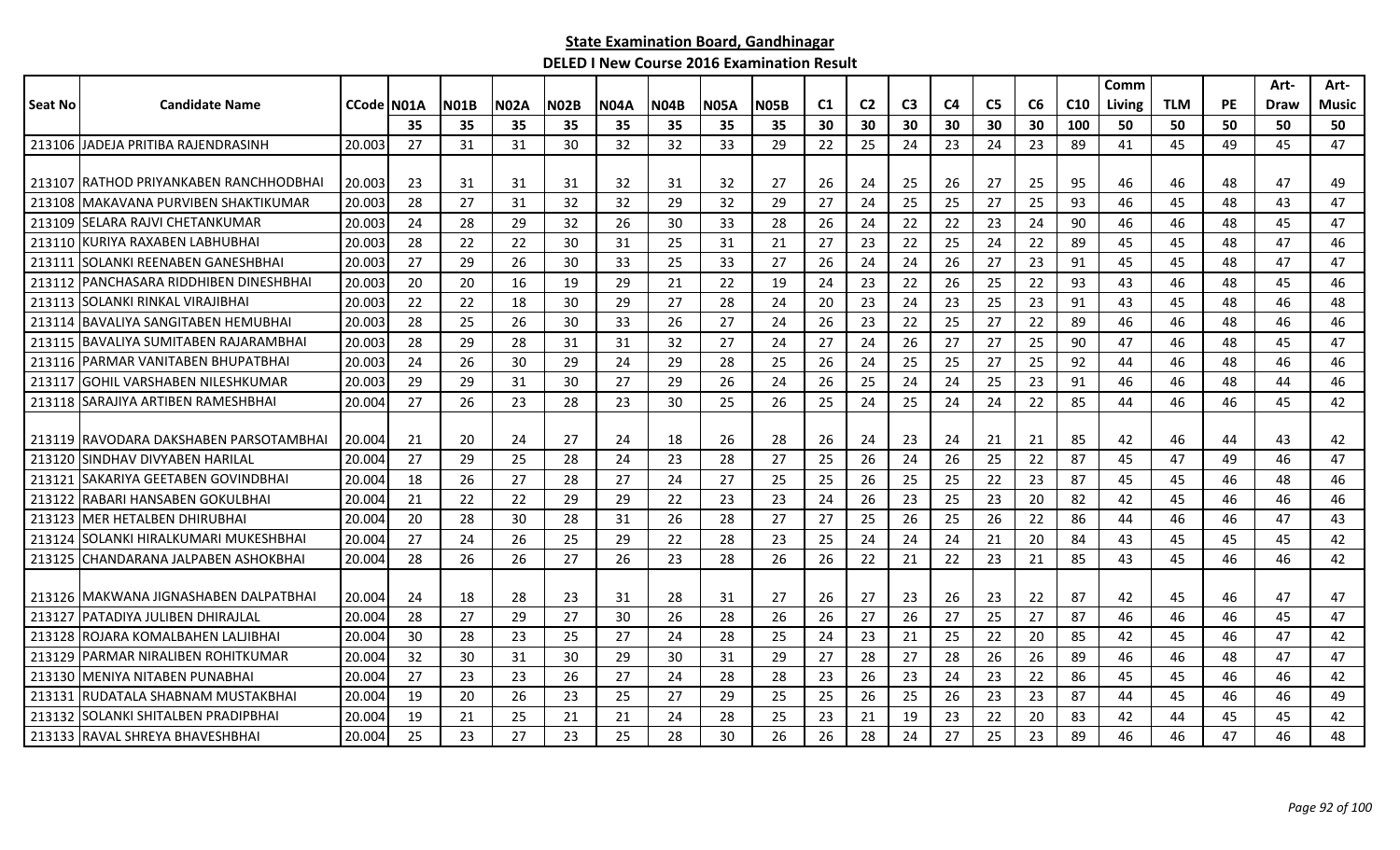|         |                                          |            |     |             |             |             |             |             |             |             |    |                |                |                |                |    |                 | Comm          |            |           | Art- | Art-         |
|---------|------------------------------------------|------------|-----|-------------|-------------|-------------|-------------|-------------|-------------|-------------|----|----------------|----------------|----------------|----------------|----|-----------------|---------------|------------|-----------|------|--------------|
| Seat No | <b>Candidate Name</b>                    | CCode N01A |     | <b>N01B</b> | <b>NO2A</b> | <b>N02B</b> | <b>N04A</b> | <b>N04B</b> | <b>N05A</b> | <b>N05B</b> | C1 | C <sub>2</sub> | C <sub>3</sub> | C <sub>4</sub> | C <sub>5</sub> | C6 | C <sub>10</sub> | <b>Living</b> | <b>TLM</b> | <b>PE</b> | Draw | <b>Music</b> |
|         |                                          |            | 35  | 35          | 35          | 35          | 35          | 35          | 35          | 35          | 30 | 30             | 30             | 30             | 30             | 30 | 100             | 50            | 50         | 50        | 50   | 50           |
|         | SABALIYA VARAMADEVI                      |            |     |             |             |             |             |             |             |             |    |                |                |                |                |    |                 |               |            |           |      |              |
|         | 213134 HARAGOVINDBHAI                    | 20.004     | -23 | 22          | 28          | 30          | 23          | 26          | 31          | 26          | 26 | 25             | 24             | 25             | 23             | 23 | 86              | 44            | 47         | 48        | 47   | 42           |
|         | 213135 SAKARIYA VASANTBEN VALJIBHAI      | 20.004     | 20  | 22          | 28          | 30          | 21          | 20          | 32          | 27          | 25 | 26             | 24             | 26             | 22             | 23 | 87              | 44            | 45         | 47        | 47   | 43           |
|         | 213138 JADAV AJITKUMAR HIRABHAI          | 20.014     | 18  | 13          | 24          | 30          | 24          | 15          | 29          | 23          | AB | AB             | AB             | AB             | AB             | AB | AB              | AB            | AB         | AB        | AB   | AB           |
|         | 213139   MAKWANA AMRUTABEN GOVINDBHAI    | 20.014     | 28  | 27          | 32          | 32          | 30          | 30          | 33          | 26          | 29 | 30             | 30             | 30             | 30             | 30 | 99              | 45            | 46         | 43        | 46   | 43           |
| 213140  | IVORA ARUNABEN LALJIBHAI                 | 20.014     | 24  | 22          | 24          | 30          | 24          | 21          | 31          | 24          | 30 | 29             | 30             | 30             | 30             | 30 | 100             | 50            | 47         | 47        | 46   | 41           |
|         | 213141   DULERA BEENABEN KHIMJIBHAI      | 20.014     | 24  | 24          | 22          | 30          | 28          | 24          | 32          | 27          | 29 | 29             | 29             | 30             | 30             | 29 | 99              | 46            | 47         | 43        | 47   | 45           |
|         | 213142 RATHOD BHAVNABEN SHIVABHAI        | 20.014     | 28  | 28          | 27          | 31          | 30          | 29          | 24          | 28          | 30 | 30             | 30             | 29             | 29             | 29 | 99              | 45            | 46         | 43        | 46   | 43           |
|         | 213143 PARMAR BRINDA BHARATBHAI          | 20.014     | 28  | 29          | 28          | 27          | 29          | 28          | 25          | 21          | 29 | 29             | 29             | 29             | 29             | 29 | 100             | 46            | 47         | 44        | 47   | 41           |
|         |                                          |            |     |             |             |             |             |             |             |             |    |                |                |                |                |    |                 |               |            |           |      |              |
|         | 213144 IMAKAVANA DINESHKUMAR PREMJIBHAI  | 20.014     | -20 | 21          | 29          | 30          | 27          | 27          | 21          | 24          | 29 | 29             | 29             | 29             | 29             | 30 | 99              | 44            | 47         | 45        | 45   | 43           |
|         |                                          |            |     |             |             |             |             |             |             |             |    |                |                |                |                |    |                 |               |            |           |      |              |
|         | 213145   MAKAWANA GIRISHKUMAR LALAJIBHAI | 20.014     | -24 | 22          | 20          | 23          | 27          | 24          | 22          | 23          | 29 | 29             | 29             | 29             | 29             | 29 | 98              | 44            | 46         | 43        | 46   | 42           |
|         | 213146   PARMAR JAYSHREEBEN BABUBHAI     | 20.014     | 33  | 27          | 32          | 31          | 31          | 31          | 31          | 31          | 30 | 30             | 30             | 30             | 30             | 30 | 100             | 50            | 47         | 44        | 47   | 43           |
|         | 213147 VEGADA JYOTIBEN MANJIBHAI         | 20.014     | 26  | 23          | 23          | 29          | 21          | 19          | 21          | 21          | 29 | 29             | 29             | 29             | 29             | 30 | 100             | 49            | 46         | 44        | 46   | 43           |
| 213148  | IVALERA KALPANABEN JIVANBHAI             | 20.014     | 23  | 23          | 25          | 26          | 29          | 18          | 25          | 19          | 29 | 29             | 29             | 29             | 29             | 30 | 99              | 46            | 46         | 45        | 48   | 45           |
| 213149  | JOSHI KIRANBEN BALVANTRAI                | 20.014     | AB  | AB          | AB          | AB          | AB          | AB          | AB          | AB          | AB | AB             | AB             | AB             | AB             | AB | AB              | AB            | AB         | AB        | AB   | AB           |
|         | 213150 MAKWANA KIRANBEN ISHVARBHAI       | 20.014     | 28  | 29          | 31          | 29          | 28          | 25          | 30          | 25          | 30 | 29             | 30             | 30             | 29             | 29 | 100             | 49            | 47         | 47        | 46   | 44           |
|         | 213151 PARGHI KRISHNABEN DHANJIBHAI      | 20.014     | 31  | 28          | 31          | 29          | 29          | 29          | 29          | 27          | 30 | 30             | 30             | 30             | 30             | 30 | 100             | 50            | 47         | 47        | 47   | 44           |
|         | 213152 MAKWANA MEENABEN KANJIBHAI        | 20.014     | 28  | 30          | 29          | 31          | 26          | 28          | 28          | 22          | 30 | 30             | 29             | 30             | 29             | 30 | 100             | 48            | 47         | 43        | 46   | 43           |
|         | 213153 JJADAV MEHULKUMAR HAMIRBHAI       | 20.014     | 30  | 26          | 27          | 30          | 28          | 26          | 28          | 23          | 29 | 29             | 29             | 29             | 30             | 29 | 100             | 46            | 46         | 43        | 46   | 44           |
|         | 213154 PANARA MITALBEN PRAVINBHAI        | 20.014     | 25  | 30          | 29          | 29          | 28          | 28          | 24          | 26          | 29 | 29             | 29             | 29             | 29             | 30 | 100             | 45            | 46         | 47        | 46   | 44           |
|         | 213155 PARMAR NAYNABEN PRAVINBHAI        | 20.014     | -20 | 24          | 25          | 28          | 28          | 23          | 25          | 23          | 29 | 29             | 29             | 30             | 29             | 29 | 99              | 45            | 47         | 47        | 46   | 45           |
|         | 213156   PARMAR NIKITABEN GANPATBHAI     | 20.014     | 28  | 23          | 26          | 30          | 27          | 25          | 26          | 25          | 29 | 29             | 30             | 29             | 29             | 29 | 99              | 50            | 47         | 44        | 47   | 45           |
| 213157  | <b>SAGATHIYA NIKITABEN BHIKHABHAI</b>    | 20.014     | 30  | 26          | 30          | 32          | 31          | 29          | 30          | 25          | 29 | 29             | 29             | 29             | 29             | 29 | 98              | 45            | 47         | 47        | 46   | 45           |
|         | 213158 CHAVDA PAYAL DINESHBHAI           | 20.014     | -28 | 23          | 30          | 30          | 30          | 28          | 25          | 29          | 30 | 30             | 30             | 30             | 29             | 29 | 100             | 49            | 47         | 43        | 46   | 45           |
|         | 213159 VALODARA POONAMBEN RAMJIBHAI      | 20.014     | AB  | AB          | AB          | AB          | AB          | AB          | AB          | AB          | AB | AB             | AB             | AB             | AB             | AB | AB              | AB            | AB         | AB        | AB   | AB           |
|         | <b>BORISAGAR PRASHANTKUMAR</b>           |            |     |             |             |             |             |             |             |             |    |                |                |                |                |    |                 |               |            |           |      |              |
|         | 213160 YOGESHBHAI                        | 20.014     | 29  | 22          | 28          | 32          | 25          | 30          | 27          | 27          | 30 | 30             | 30             | 29             | 29             | 29 | 100             | 48            | 47         | 44        | 47   | 46           |
|         | 213161 SOLANKI PUSHPABEN VINUBHAI        | 20.014     | -28 | 24          | 27          | 31          | 30          | 33          | 29          | 28          | 30 | 29             | 29             | 30             | 30             | 29 | 100             | 49            | 46         | 48        | 47   | 45           |
|         | 213162 ISOLANKI RAHULKUMAR UJAMASIBHAI   | 20.014     | 23  | 11          | 28          | 23          | 23          | 29          | 24          | 22          | 29 | 30             | 29             | 29             | 30             | 30 | 99              | 49            | 47         | 44        | 47   | 47           |
|         | 213163 MAKVANA REKHABEN SAMATBHAI        | 20.014     | 21  | 22          | 29          | 30          | 28          | 26          | 27          | 24          | 30 | 29             | 29             | 29             | 30             | 30 | 99              | 48            | 47         | 43        | 46   | 46           |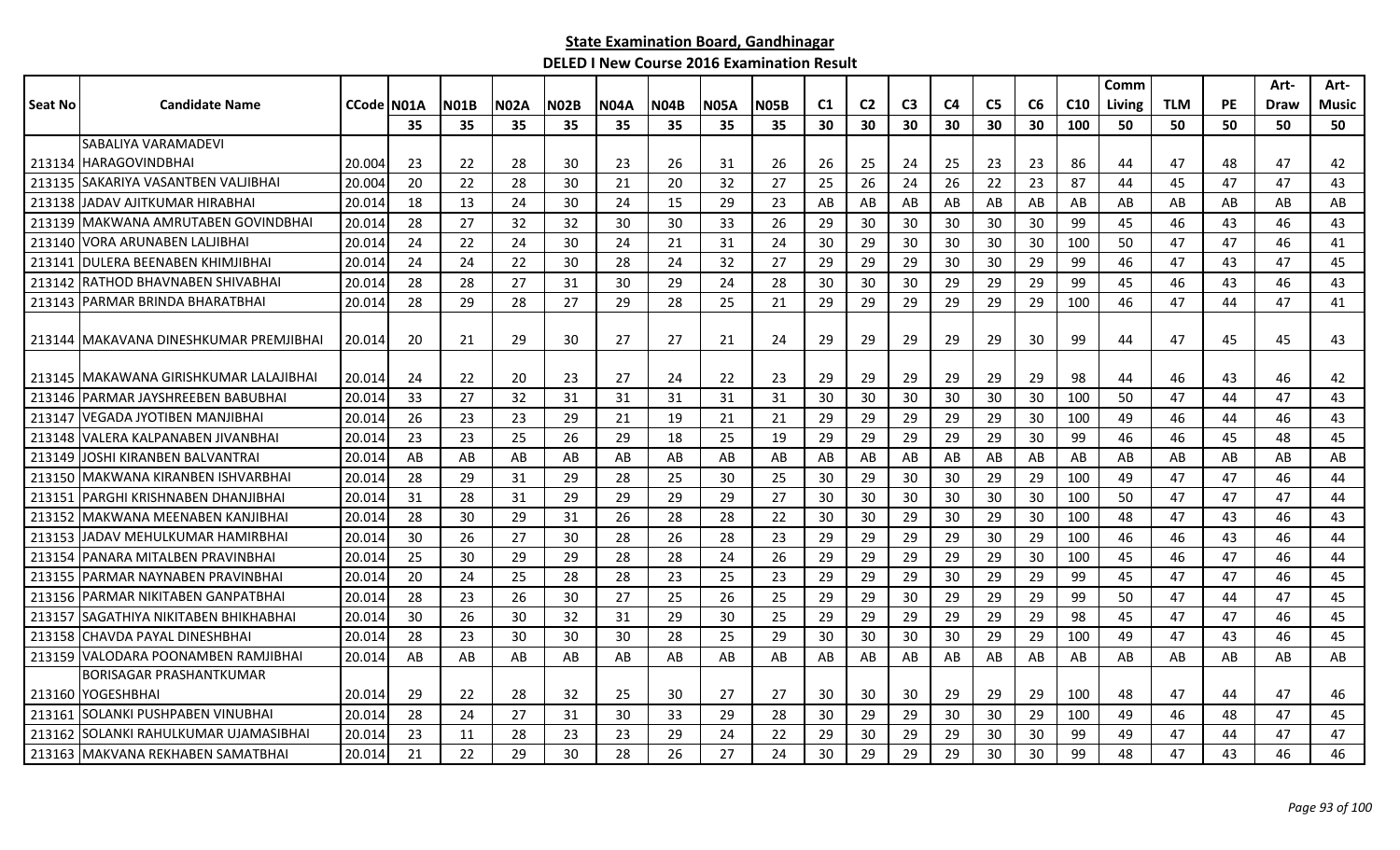|                |                                     |                    |     |      |             |             |      |      |             |             |                |                |                |    |                |    |                 | Comm   |            |    | Art- | Art-  |
|----------------|-------------------------------------|--------------------|-----|------|-------------|-------------|------|------|-------------|-------------|----------------|----------------|----------------|----|----------------|----|-----------------|--------|------------|----|------|-------|
| <b>Seat No</b> | <b>Candidate Name</b>               | <b>CCode IN01A</b> |     | NO1B | <b>N02A</b> | <b>N02B</b> | N04A | NO4B | <b>N05A</b> | <b>NO5B</b> | C <sub>1</sub> | C <sub>2</sub> | C <sub>3</sub> | C4 | C <sub>5</sub> | C6 | C <sub>10</sub> | Living | <b>TLM</b> | PE | Draw | Music |
|                |                                     |                    | 35  | 35   | 35          | 35          | 35   | 35   | 35          | 35          | 30             | 30             | 30             | 30 | 30             | 30 | 100             | 50     | 50         | 50 | 50   | 50    |
| 213164         | IVORA SWETABEN RAMNIKBHAI           | 20.014             | 32  | 21   | 30          | 32          | 31   | 31   | 33          | 29          | 30             | 30             | 30             | 30 | 30             | 30 | 100             | 49     | 46         | 44 | 46   | 45    |
| 213165         | VAGHELA URMILABEN LAVJIBHAI         | 20.014             | 27  | 19   | 28          | 28          | 22   | 27   | 31          | 26          | 30             | 30             | 30             | 30 | 30             | 30 | 100             | 50     | 47         | 48 | 47   | 45    |
| 213177         | ROHIT AMITABEN JAYARAMBHAI          | 21.002             | 29  | 24   | 30          | 30          | 29   | 29   | 33          | 29          | -23            | 21             | 22             | 24 | 24             | 22 | 84              | 42     | 39         | 42 | 44   | 38    |
| 213178         | IMESARIYA DIMPAL ARVINDBHAI         | 21.002             | 15  | 16   | 26          | 28          | 26   | 22   | 32          | 25          | 23             | 18             | 21             | 24 | 21             | 21 | 78              | 41     | 42         | 41 | 44   | 38    |
| 213179         | BHAGORA GEETABEN NARVATBHAI         | 21.002             | AB  | AB   | AB          | AB          | AB   | AB   | AB          | AB          | AB             | AB             | AB             | AB | AB             | AB | AB              | AB     | AB         | AB | AB   | AB    |
| 213180         | SOLANKI GUNJANBEN KANTIBHAI         | 21.002             | 25  | 22   | 28          | 29          | 24   | 19   | 32          | 27          | 21             | 21             | 18             | 23 | 22             | 21 | 80              | 34     | 42         | 41 | 46   | 37    |
| 213181         | PARMAR INDUBAHEN BABUBHAI           | 21.002             | -26 | 24   | 30          | 31          | 28   | 21   | 32          | 28          | 24             | 21             | 22             | 23 | 22             | 20 | 76              | 41     | 41         | 41 | 44   | 39    |
| 213182         | SOLANKI JAGRUTIBEN KALUBHAI         | 21.002             | 26  | 19   | 27          | 24          | 27   | 24   | 32          | 30          | 23             | 22             | 22             | 23 | 24             | 20 | 74              | 39     | 41         | 42 | 46   | 36    |
| 213183         | <b>BARIA JITABEN CHANDRASINH</b>    | 21.002             | 22  | 23   | 28          | 24          | 25   | 15   | 32          | 30          | 20             | 19             | 20             | 21 | 19             | 18 | 78              | 41     | 43         | 43 | 44   | 40    |
| 213184         | RATHVA KANTABEN RANCHHODBHAI        | 21.002             | 22  | 24   | 25          | 26          | 29   | 18   | 30          | 30          | 22             | 17             | 19             | 22 | 23             | 21 | 76              | 43     | 42         | 42 | 46   | 39    |
| 213185         | IJANI KHUSHBUBEN BHASKARBHAI        | 21.002             | 27  | 25   | 30          | 28          | 26   | 32   | 30          | 29          | 24             | 24             | 23             | 25 | 25             | 20 | 81              | 40     | 37         | 41 | 46   | 40    |
|                | 213186 BARIYA KRISHNABEN SANJAYBHAI | 21.002             | 27  | 29   | 27          | 29          | 28   | 33   | 30          | 30          | 24             | 24             | 24             | 24 | 23             | 21 | 86              | 44     | 41         | 42 | 47   | 41    |
| 213187         | <b>IPATEL KRIYAKSHI AMRUTLAL</b>    | 21.002             | AB  | AB   | AB          | AB          | AB   | AB   | AB          | AB          | AB             | AB             | AB             | AB | AB             | AB | AB              | AB     | AB         | AB | AB   | AB    |
|                | PATHAN MAHENURBANU                  |                    |     |      |             |             |      |      |             |             |                |                |                |    |                |    |                 |        |            |    |      |       |
|                | 213188 INASRULLAHKHAN               | 21.002             | -28 | 28   | 29          | 24          | 22   | 27   | 30          | 30          | 24             | 22             | 22             | 22 | 22             | 20 | 80              | 35     | 44         | 42 | 45   | 42    |
| 213189         | PARMAR MANISHA PRAVINBHAI           | 21.002             | 22  | 25   | 25          | 22          | 25   | 25   | 29          | 30          | 22             | 21             | 21             | 24 | 20             | 19 | 83              | 43     | 37         | 43 | 47   | 40    |
| 213190         | BARIA MANISHABEN CHANDRASINH        | 21.002             | 20  | 27   | 27          | 24          | 26   | 29   | 30          | 27          | 21             | 21             | 22             | 24 | 23             | 20 | 79              | 44     | 38         | 42 | 46   | 40    |
| 21319          | WAGHELA MANSI PARESHBHAI            | 21.002             | 22  | 26   | 25          | 28          | 23   | 30   | 29          | 29          | 19             | 18             | 20             | 22 | 23             | 20 | 75              | 38     | 43         | 41 | 47   | 38    |
| 213192         | RATHVA NAYNABEN JIVENBHAI           | 21.002             | 18  | 25   | 27          | 29          | 28   | 18   | 30          | 26          | 20             | 19             | 20             | 23 | 21             | 19 | 74              | 43     | 37         | 43 | 46   | 40    |
| 213193         | IBARIA PARULBEN NAVALSINH           | 21.002             | 18  | 19   | 22          | 28          | 26   | -23  | 27          | 27          | 22             | 19             | 22             | 25 | 23             | 18 | 79              | 42     | 39         | 43 | 46   | 42    |
| 213194         | IBARIA PINALBEN MAHENDRAKUMAR       | 21.002             | 25  | 27   | 31          | 32          | 24   | 28   | 26          | 27          | 19             | 21             | 23             | 22 | 20             | 21 | 82              | 40     | 37         | 42 | 44   | 40    |
| 213195         | IRATHVA PINKALBEN NARANBHA          | 21.002             | 30  | 28   | 32          | 30          | 30   | 31   | 29          | 29          | 24             | 24             | 20             | 24 | 24             | 20 | 77              | 42     | 38         | 43 | 47   | 41    |
| 213196         | IMACHHI PREKSHA DIPAKKUMAR          | 21.002             | 18  | 25   | 25          | 25          | 26   | 23   | 25          | 25          | 22             | 19             | 20             | 21 | 21             | 19 | 78              | 28     | 36         | 44 | AB   | AB    |
| 213197         | <b>GAMIT RAICHALBEN ARVINDBHAI</b>  | 21.002             | 18  | 23   | 25          | 19          | 22   | 26   | 18          | 21          | 20             | 19             | 18             | 22 | 23             | 19 | 79              | 39     | 44         | 44 | 48   | 39    |
| 213198         | RATHVA RAJALIBEN BHAVSINGBHAI       | 21.002             | 21  | 19   | 31          | 25          | 29   | 27   | 26          | 25          | 18             | 19             | 21             | 21 | 21             | 17 | 79              | 42     | 39         | 43 | 46   | 40    |
| 213199         | RATHVA RESHAMBEN LALSINGBHAI        | 21.002             | 20  | 24   | 23          | 23          | 24   | 18   | 26          | 21          | 20             | 14             | 21             | 19 | 21             | 16 | 78              | 41     | 40         | 44 | 46   | 40    |
| 213200         | RATHVA RINKUBEN HAMJIBHAI           | 21.002             | 26  | 27   | 29          | 26          | 29   | 27   | 24          | 27          | 22             | 21             | 21             | 22 | 22             | 21 | 79              | 40     | 42         | 43 | 46   | 38    |
| 213201         | RABARI RITALBEN RAJESHBHAI          | 21.002             | 18  | 23   | 27          | 22          | 24   | 28   | 25          | 26          | 21             | 18             | 22             | 23 | 21             | 19 | 73              | 40     | 40         | 43 | 47   | 36    |
| 213202         | MANSURI SAEINBANU GULAMNABI         | 21.002             | 23  | 32   | 30          | 30          | 31   | 32   | 32          | 32          | 25             | 25             | 26             | 26 | 26             | 21 | 81              | 41     | 44         | 42 | 46   | 38    |
| 213203         | BARIA SHILPABAHEN JAYSINH           | 21.002             | 22  | 28   | 28          | 25          | 31   | 30   | 28          | 30          | 21             | 22             | 21             | 22 | 21             | 19 | 83              | 44     | 39         | 41 | 47   | 37    |
| 213204         | IPATEL SHREYA JAYESHKUMAR           | 21.002             | 29  | 31   | 28          | 28          | 32   | 34   | 31          | 31          | 23             | 23             | 24             | 25 | 26             | 21 | 85              | 39     | 46         | 43 | 47   | 40    |
|                | 213205 PATEL SHRUTIBAHEN RAIJIBHAI  | 21.002             | 18  | 27   | 27          | 27          | 26   | 23   | 27          | 29          | 21             | 21             | 21             | 25 | 21             | 20 | 83              | 39     | 37         | 42 | 45   | 37    |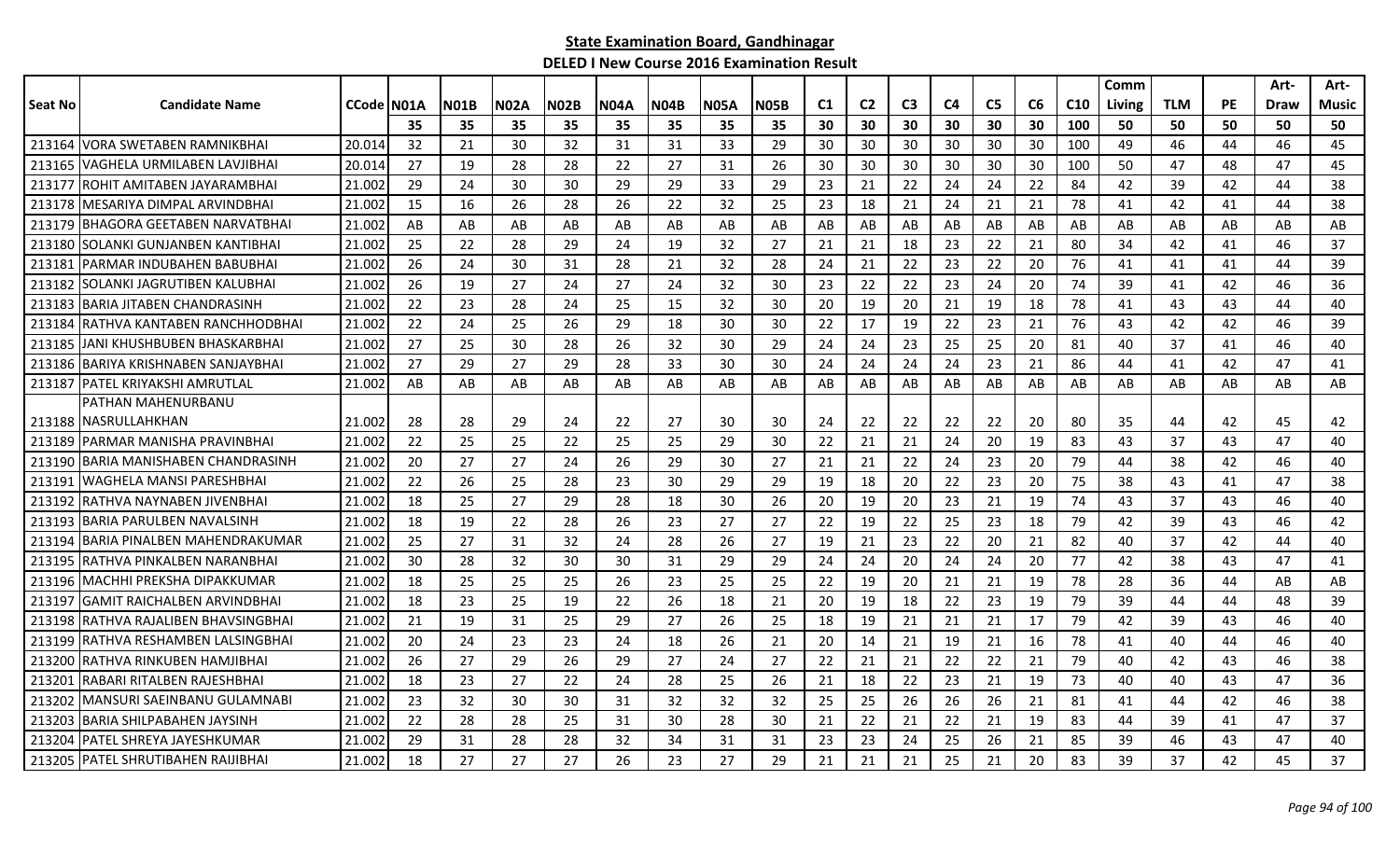|                |                                           |                    |     |             |             |             |             |      |             |             |    |                |                |                |                |    |                 | Comm   |            |           | Art- | Art-  |
|----------------|-------------------------------------------|--------------------|-----|-------------|-------------|-------------|-------------|------|-------------|-------------|----|----------------|----------------|----------------|----------------|----|-----------------|--------|------------|-----------|------|-------|
| <b>Seat No</b> | <b>Candidate Name</b>                     | <b>CCode IN01A</b> |     | <b>N01B</b> | <b>N02A</b> | <b>N02B</b> | <b>N04A</b> | N04B | <b>N05A</b> | <b>N05B</b> | C1 | C <sub>2</sub> | C <sub>3</sub> | C <sub>4</sub> | C <sub>5</sub> | C6 | C <sub>10</sub> | Living | <b>TLM</b> | <b>PE</b> | Draw | Music |
|                |                                           |                    | 35  | 35          | 35          | 35          | 35          | 35   | 35          | 35          | 30 | 30             | 30             | 30             | 30             | 30 | 100             | 50     | 50         | 50        | 50   | 50    |
|                | 213206 CHRISTIAN SNEHA SURESHBHAI         | 21.002             | 25  | 30          | 29          | 21          | 28          | 22   | 29          | 27          | 25 | 25             | 26             | 26             | 26             | 23 | 77              | 40     | 42         | 43        | 45   | 40    |
| 213207         | IKADAM SNEHA SUDHAKAR                     | 21.002             | 22  | 29          | 26          | 33          | 32          | 27   | 28          | 30          | 23 | 22             | 23             | 24             | 22             | 21 | 77              | 42     | 45         | 42        | 46   | 43    |
| 213208         | <b>TADVI SONALIBEN AMRUTLAL</b>           | 21.002             | 18  | 27          | 19          | 30          | 27          | 18   | 31          | 28          | 22 | 20             | 21             | 23             | 21             | 19 | 85              | 42     | 38         | 44        | 45   | 36    |
| 213209         | <b>IRATHWA SUREKHABEN BHAVSINGBHAI</b>    | 21.002             | -24 | 29          | 29          | 31          | 30          | 21   | 33          | 30          | 22 | 19             | 22             | 24             | 20             | 21 | 77              | 42     | 40         | 42        | 47   | 36    |
| 213210         | ROHIT TRUSHNA NAGINBHAI                   | 21.002             | 23  | 28          | 23          | 27          | 27          | 27   | 32          | 31          | 23 | 21             | 23             | 25             | 21             | 21 | 84              | 43     | 41         | 41        | 46   | 38    |
|                | 213211 ILIMBACHIYA VANITABAHEN GIRISHBHAI | 21.002             | -19 | 28          | 24          | 30          | 30          | 23   | 33          | 28          | 22 | 20             | 21             | 23             | 20             | 20 | 79              | 38     | 44         | 42        | 46   | 36    |
| 213212         | IPARMAR VIJYABEN CHHAGANBHAI              | 21.002             | 26  | 28          | 25          | 30          | 31          | 31   | 30          | 29          | 23 | 23             | 22             | 24             | 23             | 20 | 80              | 41     | 42         | 43        | 45   | 36    |
| 213213         | IVASAVA YOGINABEN RANCHHODBHAI            | 21.002             | 21  | 23          | 25          | 29          | 30          | 32   | 32          | 25          | 23 | 25             | 25             | 24             | 23             | 20 | 80              | 43     | 39         | 44        | 46   | 39    |
| 213214         | IMITBAWKAR AISHWARYA SANTOSH              | 21.002             | 27  | 27          | 28          | 25          | 27          | 28   | 29          | 28          | 21 | 20             | 22             | 23             | 22             | 22 | 84              | 38     | 40         | 41        | 45   | 37    |
| 213215         | IPATIL ARUNA MAHADEV                      | 21.002             | 26  | 27          | 27          | 26          | 26          | 29   | 27          | 27          | 21 | 21             | 22             | 22             | 22             | 22 | 82              | 40     | 41         | 42        | 46   | 39    |
|                | 213216 MALI JAGRUTI GULAB                 | 21.002             | 32  | 30          | 29          | 27          | 27          | 32   | 28          | 29          | 23 | 22             | 22             | 22             | 21             | 22 | 88              | 42     | 44         | 42        | 44   | 37    |
| 213217         | IMAHAJAN JYOTI CHHOTU                     | 21.002             | 32  | 30          | 30          | 27          | 27          | 26   | 25          | 28          | 23 | 22             | 22             | 22             | 21             | 22 | 87              | 43     | 42         | 44        | 44   | 41    |
|                | 213218 MAHAJAN MANOJ CHHOTU               | 21.002             | 32  | 29          | 30          | 26          | 27          | 28   | 27          | 28          | 19 | 22             | 22             | 23             | 21             | 20 | 83              | 40     | 39         | 44        | 45   | 39    |
| 213219         | <b>SURYAVANSHI PAYAL KUNDAN</b>           | 21.002             | 31  | 24          | 29          | 26          | 28          | 25   | 26          | 27          | 27 | 24             | 22             | 25             | 22             | 19 | 86              | 43     | 39         | 43        | 44   | 40    |
| 213220         | IPATIL PUNAM BHIKAN                       | 21.002             | 29  | 26          | 30          | 27          | 26          | 32   | 28          | 28          | 20 | 20             | 22             | 21             | 22             | 17 | 84              | 39     | 43         | 43        | 44   | 37    |
| 21322          | IPARTE RENUKA RAJESH                      | 21.002             | 31  | 27          | 26          | 25          | 25          | 28   | 26          | 26          | 22 | 19             | 22             | 22             | 21             | 22 | 81              | 40     | 41         | 42        | 45   | 39    |
| 213222         | PATIL ROSHANI CHANDRAKANT                 | 21.002             | 30  | 25          | 29          | 27          | 26          | 32   | 27          | 27          | 26 | 22             | 24             | 24             | 22             | 22 | 86              | 43     | 42         | 43        | 43   | 40    |
| 213223         | <b>IPATIL SHALINI SANJAY</b>              | 21.002             | 30  | 28          | 32          | 26          | 27          | 30   | 28          | 28          | 26 | 22             | 24             | 23             | 20             | 22 | 83              | 39     | 42         | 43        | 45   | 39    |
| 213224         | <b>IPATIL SHUBHANGI ARUN</b>              | 21.002             | 26  | 26          | 28          | 25          | 25          | 24   | 28          | 26          | 21 | 19             | 20             | 22             | 21             | 18 | 83              | 40     | 41         | 42        | 44   | 38    |
| 213234         | IRATHVA ANJANABEN ISHWARBHAI              | 21.004             | 21  | 27          | 26          | 32          | 27          | 26   | 27          | 28          | 24 | 24             | 26             | 23             | 24             | 26 | 97              | 49     | 42         | 41        | 46   | 41    |
| 213235         | IPARMAR BHOOMIKA VIJAYBHAI                | 21.004             | 21  | 29          | 29          | 32          | 29          | 24   | 29          | 28          | 25 | 20             | 26             | 23             | 23             | 25 | 97              | 48     | 41         | 42        | 46   | 41    |
| 213236         | RATHAVA DAXABEN DALSUKHBHAI               | 21.004             | 19  | 24          | 27          | 31          | 23          | 28   | 31          | 26          | 25 | 20             | 22             | 22             | 23             | 25 | 95              | 48     | 42         | 41        | 45   | 40    |
| 213237         | IPANDOR DEVIKABEN BHARATBHAI              | 21.004             | 23  | 27          | 28          | 31          | 24          | 28   | 32          | 27          | 24 | 20             | 24             | 24             | 21             | 21 | 97              | 49     | 42         | 40        | 44   | 41    |
| 213238         | RATHVA DIMPALBEN SURESHBHAI               | 21.004             | 24  | 33          | 28          | 32          | 32          | 29   | 32          | 29          | 27 | 25             | 26             | 23             | 24             | 26 | 97              | 48     | 40         | 42        | 44   | 43    |
| 213239         | RATHAVA DIPIKABEN KARSANBHAI              | 21.004             | 18  | 31          | 32          | 32          | 30          | 27   | 32          | 28          | 25 | 22             | 26             | 25             | 24             | 26 | 97              | 48     | 40         | 43        | 45   | 43    |
| 213240         | IMACHHAR HANSABEN DALSUKHBHAI             | 21.004             | 13  | 22          | 23          | 31          | 21          | 19   | 31          | 28          | 20 | 20             | 22             | 20             | 20             | 21 | 95              | 48     | 42         | 42        | 43   | 42    |
| 213241         | <b>MAL HANSABEN MEGHAJIBHAI</b>           | 21.004             | 18  | 28          | 23          | 27          | 26          | 22   | 25          | 27          | 20 | 20             | 23             | 20             | 21             | 20 | 96              | 48     | 43         | 43        | 42   | 42    |
| 213242         | IPAGI JIGNASABEN SURESHBHAI               | 21.004             | 30  | 28          | 27          | 28          | 29          | 28   | 29          | 30          | 27 | 21             | 26             | 24             | 25             | 27 | 98              | 49     | 46         | 42        | 44   | 43    |
| 213243         | RATHVA KAILASHBEN ISHVARBHAI              | 21.004             | 18  | 28          | 24          | 24          | 23          | 18   | 30          | 23          | 21 | 20             | 24             | 20             | 22             | 23 | 95              | 48     | 38         | 41        | 44   | 41    |
|                | 213244 RATHWA KANKUBEN JALUBHAI           | 21.004             | 20  | 28          | 25          | 25          | 28          | 23   | 29          | 25          | 23 | 22             | 24             | 20             | 21             | 25 | 97              | 49     | 41         | 43        | 43   | 43    |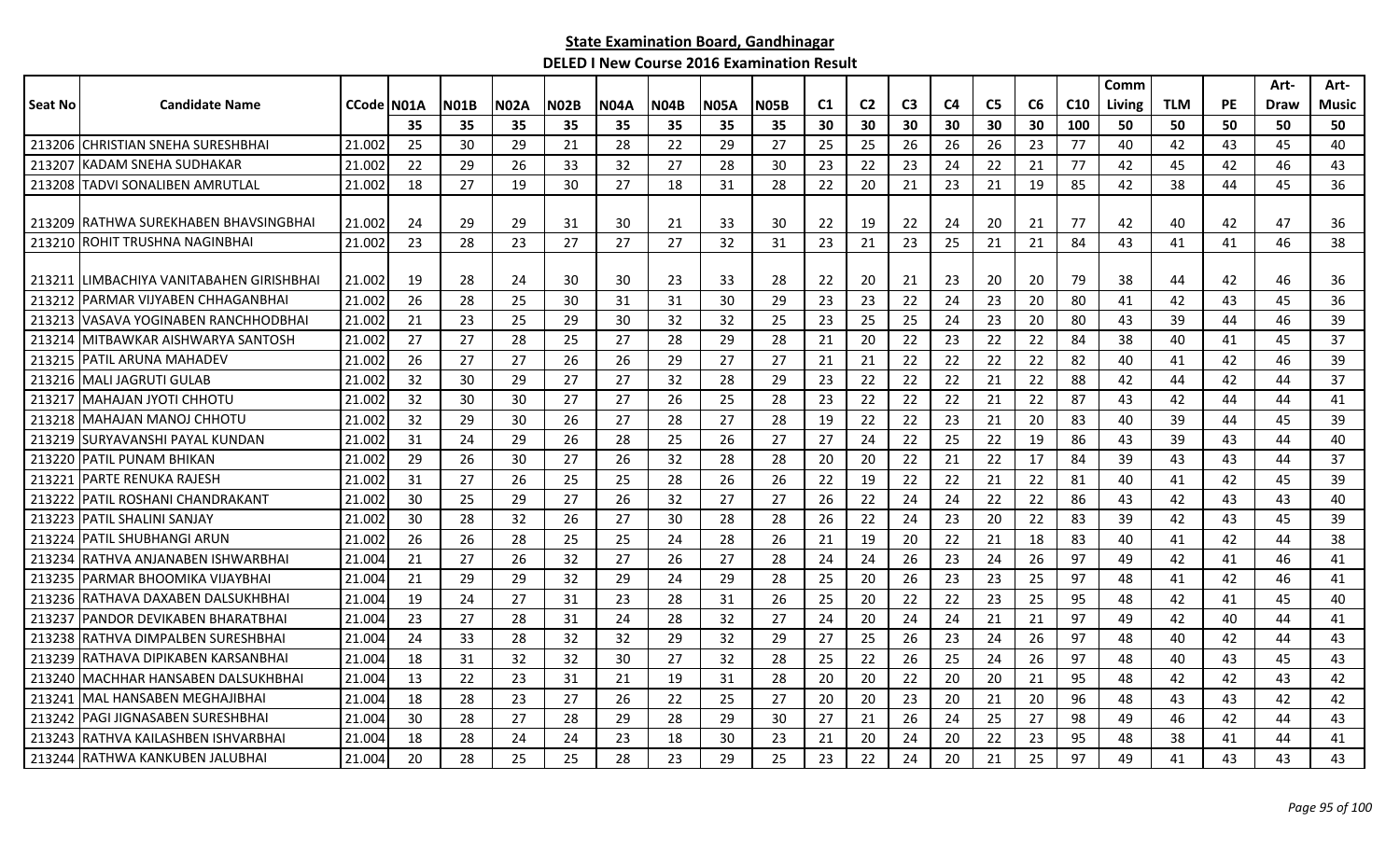|         |                                           |                   |    |             |      |             |             |             |             |             |                |                |                |                |                |    |                 | Comm   |            |           | Art- | Art-         |
|---------|-------------------------------------------|-------------------|----|-------------|------|-------------|-------------|-------------|-------------|-------------|----------------|----------------|----------------|----------------|----------------|----|-----------------|--------|------------|-----------|------|--------------|
| Seat No | <b>Candidate Name</b>                     | <b>CCode N01A</b> |    | <b>N01B</b> | N02A | <b>N02B</b> | <b>N04A</b> | <b>N04B</b> | <b>N05A</b> | <b>N05B</b> | C <sub>1</sub> | C <sub>2</sub> | C <sub>3</sub> | C <sub>4</sub> | C <sub>5</sub> | C6 | C <sub>10</sub> | Living | <b>TLM</b> | <b>PE</b> | Draw | <b>Music</b> |
|         |                                           |                   | 35 | 35          | 35   | 35          | 35          | 35          | 35          | 35          | 30             | 30             | 30             | 30             | 30             | 30 | 100             | 50     | 50         | 50        | 50   | 50           |
|         | PARMAR KAUSHALAYABAHEN                    |                   |    |             |      |             |             |             |             |             |                |                |                |                |                |    |                 |        |            |           |      |              |
|         | 213245 JJAYENDRASINH                      | 21.004            | 15 | 26          | 22   | 28          | 22          | 20          | 28          | 25          | 21             | 20             | 23             | 23             | 20             | 23 | 97              | 48     | 41         | 43        | 44   | 42           |
| 213246  | RATHVA KOMALBEN DILIPBHAI                 | 21.004            | 15 | 24          | 18   | 18          | 23          | 16          | 30          | 23          | 20             | 20             | 21             | 20             | 20             | 22 | 95              | 48     | 42         | 44        | 45   | 43           |
| 213247  | HOKLA MAHEMUDA SIDDIKBHAI                 | 21.004            | 23 | 29          | 30   | 26          | 28          | 26          | 31          | 25          | 22             | 21             | 25             | 24             | 23             | 27 | 97              | 48     | 40         | 45        | 46   | 42           |
| 213248  | <b>SONI NAJIRANBANU KASAMBHAI</b>         | 21.004            | 26 | 21          | 28   | 28          | 30          | 28          | 30          | 26          | 28             | 25             | 25             | 24             | 25             | 28 | 97              | 49     | 46         | 45        | 44   | 44           |
|         |                                           |                   |    |             |      |             |             |             |             |             |                |                |                |                |                |    |                 |        |            |           |      |              |
|         | 213249   MAKARANI NAJMABIBI VALLIMAHAMAD  | 21.004            | 20 | 21          | 29   | 24          | 28          | 28          | 31          | 27          | 26             | 24             | 27             | 26             | 24             | 28 | 97              | 49     | 44         | 44        | 46   | 42           |
|         | 213250 MAKARANI NAJMINBANU JAKIRHUSEN     | 21.004            | 18 | 24          | 27   | 28          | 30          | 30          | 31          | 26          | 26             | 24             | 27             | 27             | 25             | 28 | 97              | 48     | 44         | 44        | 48   | 43           |
|         |                                           |                   |    |             |      |             |             |             |             |             |                |                |                |                |                |    |                 |        |            |           |      |              |
|         | 213251 THAKKAR NAMRATABEN MAHESHKUMAR     | 21.004            | 22 | 21          | 25   | 26          | 27          | 29          | 31          | 26          | 26             | 24             | 26             | 24             | 26             | 28 | 97              | 49     | 44         | 45        | 48   | 44           |
| 213252  | FODA NARGIS ALTAF                         | 21.004            | 25 | 28          | 22   | 28          | 29          | 29          | 32          | 26          | 23             | 21             | 25             | 25             | 22             | 28 | 97              | 48     | 39         | 43        | 46   | 43           |
| 213253  | <b>CHAREL NEELAMBEN VIRSINGBHAI</b>       | 21.004            | 17 | 20          | 19   | 23          | 29          | 24          | 29          | 26          | 21             | 20             | 21             | 21             | 22             | 21 | 96              | 49     | 46         | 46        | 45   | 42           |
| 213254  | <b>VANKAR NITALBEN PARSOTTAMBHAI</b>      | 21.004            | 17 | 18          | 21   | 16          | 25          | 23          | 32          | 25          | 22             | 22             | 24             | 20             | 20             | 27 | 97              | 48     | 38         | 43        | 43   | 41           |
| 213255  | RATHVA PEENABEN JASHUBHAI                 | 21.004            | 12 | 18          | 22   | 22          | 22          | 21          | 31          | 27          | 21             | 21             | 23             | 22             | 24             | 22 | 97              | 49     | 41         | 42        | 43   | 43           |
| 213256  | RATHAVA RADHABEN BHARUBHAI                | 21.004            | 20 | 21          | 27   | 27          | 29          | 23          | 31          | 31          | 26             | 26             | 25             | 22             | 26             | 27 | 95              | 48     | 39         | 44        | 46   | 42           |
| 213257  | RATHVA RINKUBEN NARVATBHAI                | 21.004            | 18 | 19          | 20   | 18          | 24          | 25          | 29          | 25          | 20             | 21             | 22             | 21             | 20             | 24 | 97              | 49     | 45         | 44        | 45   | 41           |
| 213258  | <b>RATHVA RITABEN MUKESHBHAI</b>          | 21.004            | 27 | 26          | 23   | 28          | 27          | 28          | 31          | 28          | 26             | 24             | 26             | 24             | 23             | 28 | 97              | 48     | 46         | 44        | 46   | 42           |
| 213259  | PATEL SEJALBEN RAKESHKUMAR                | 21.004            | 23 | 28          | 20   | 24          | 31          | 29          | 32          | 27          | 23             | 22             | 22             | 26             | 24             | 26 | 97              | 48     | 45         | 43        | 44   | 41           |
|         | 213260 RATHVA SHILPABEN MUKESHBHAI        | 21.004            | 24 | 26          | 27   | 28          | 31          | 25          | 32          | 24          | 25             | 24             | 26             | 26             | 25             | 28 | 97              | 49     | 44         | 44        | 45   | 43           |
|         |                                           |                   |    |             |      |             |             |             |             |             |                |                |                |                |                |    |                 |        |            |           |      |              |
| 213261  | <b>IVANKAR TARLIKABEN PARSOTTAMBHAI</b>   | 21.004            | 22 | 22          | 24   | 27          | 28          | 27          | 31          | 32          | 25             | 24             | 26             | 23             | 25             | 27 | 97              | 48     | 40         | 44        | 43   | 41           |
| 213262  | ITARAL USHABAHEN PRATAPBHAI               | 21.004            | 23 | 24          | 23   | 24          | 31          | -23         | 32          | 21          | -24            | 22             | 24             | 25             | 20             | 22 | 97              | 49     | 41         | 44        | 43   | 42           |
|         | 213263 RATHVA VARSHABEN DEVSINGBHAI       | 21.004            | 24 | 24          | 22   | 30          | 31          | 27          | 30          | 25          | 25             | 24             | 25             | 23             | 23             | 27 | 96              | 48     | 41         | 44        | 45   | 42           |
|         |                                           |                   |    |             |      |             |             |             |             |             |                |                |                |                |                |    |                 |        |            |           |      |              |
|         | 213264 SISODIYA VISHNUKUMARI HITENDRASINH | 21.004            | 29 | 27          | 25   | 29          | 28          | 23          | 30          | 24          | 25             | 22             | 26             | 23             | 23             | 26 | 97              | 48     | -39        | 43        | 44   | 43           |
| 213265  | MAKARANI YASMINBANU JAKIRHUSEN            | 21.004            | 28 | 28          | 26   | 30          | 25          | 31          | 29          | 26          | 26             | 24             | 27             | 26             | 24             | 28 | 97              | 48     | 44         | 44        | 42   | 42           |
|         | 213298 SUTHAR KHYATIBAHEN KAUSHIKBHAI     | 21.011            | 25 | 22          | 22   | 28          | 31          | 30          | 33          | 26          | 27             | 28             | 28             | 27             | 26             | 27 | 87              | 45     | 39         | 43        | 47   | 40           |
|         |                                           |                   |    |             |      |             |             |             |             |             |                |                |                |                |                |    |                 |        |            |           |      |              |
|         | 213299 ANSARI MALKABANU MUKHTARAHMAD      | 21.011            | 25 | 24          | 28   | 30          | 28          | 31          | 33          | 29          | 28             | 28             | 27             | 26             | 27             | 28 | 88              | 44     | 41         | 42        | 47   | 41           |
| 213300  | PADHIYAR PARULBEN VIJAYSINH               | 21.011            | 25 | 24          | 30   | 32          | 27          | 30          | 32          | 31          | 26             | 27             | 26             | 28             | 28             | 27 | 86              | 45     | 43         | 43        | 45   | 39           |
|         | 213301 SALAT RASHMI RAJKUMAR              | 21.011            | 24 | 21          | 28   | 33          | 26          | 34          | 32          | 29          | 27             | 26             | 26             | 26             | 28             | 29 | 87              | 44     | 40         | 43        | 47   | 41           |
|         | 213305 CHAUDHARI AKANKSHABEN HARISHBHAI   | 22.001            | 31 | 23          | 31   | 30          | 27          | 30          | 30          | 27          | 25             | 23             | 24             | 24             | 25             | 25 | 85              | 44     | 47         | 46        | 47   | 47           |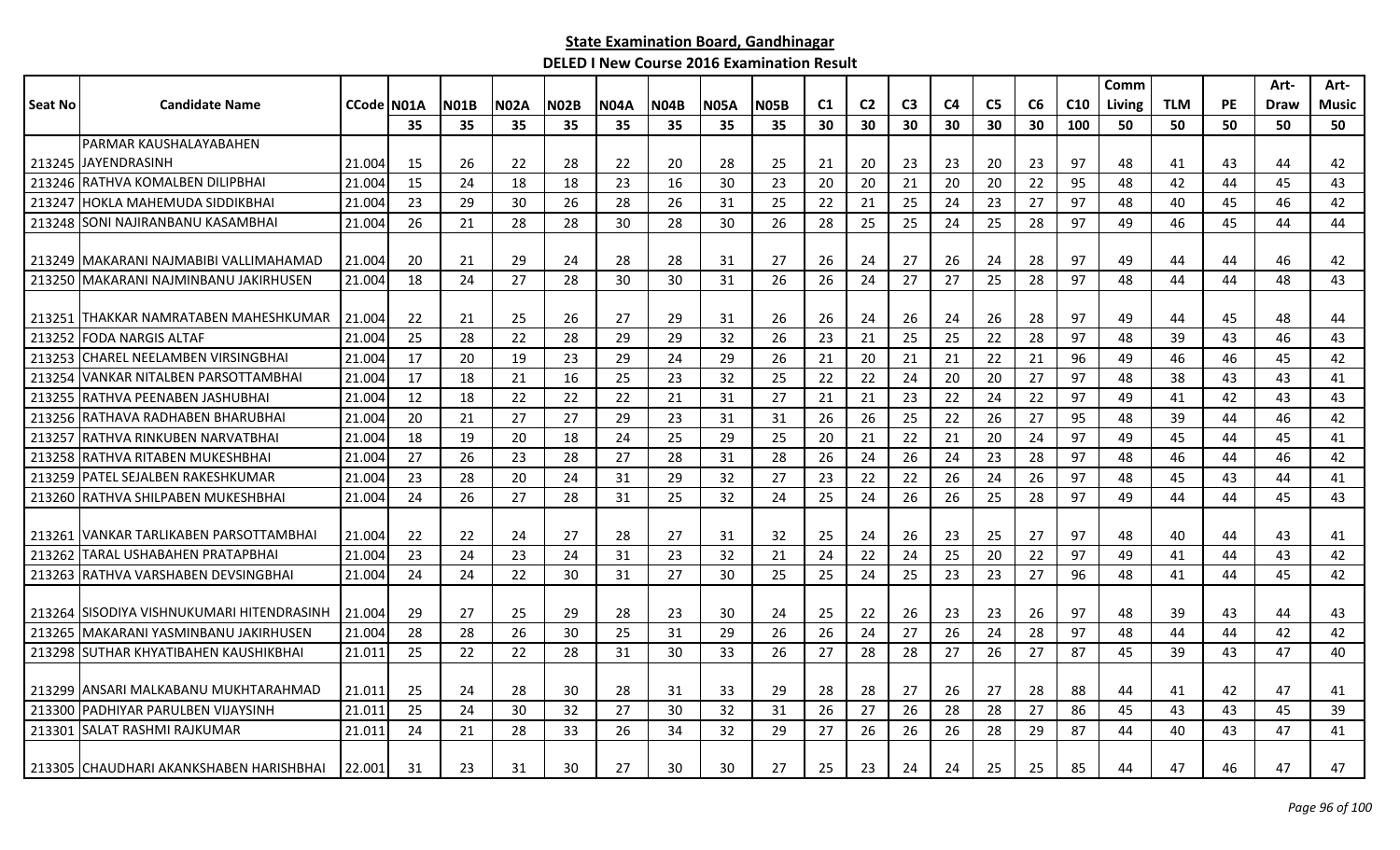|         |                                       |                    |     |             |      |             |             |             |             |      |                |                |                |    |                |    |                 | Comm   |            |           | Art-        | Art-  |
|---------|---------------------------------------|--------------------|-----|-------------|------|-------------|-------------|-------------|-------------|------|----------------|----------------|----------------|----|----------------|----|-----------------|--------|------------|-----------|-------------|-------|
| Seat No | <b>Candidate Name</b>                 | <b>CCode IN01A</b> |     | <b>N01B</b> | N02A | <b>N02B</b> | <b>N04A</b> | <b>N04B</b> | <b>N05A</b> | N05B | C <sub>1</sub> | C <sub>2</sub> | C <sub>3</sub> | C4 | C <sub>5</sub> | C6 | C <sub>10</sub> | Living | <b>TLM</b> | <b>PE</b> | <b>Draw</b> | Music |
|         |                                       |                    | 35  | 35          | 35   | 35          | 35          | 35          | 35          | 35   | 30             | 30             | 30             | 30 | 30             | 30 | 100             | 50     | 50         | 50        | 50          | 50    |
|         | 213306 DHANGRIYA ANKITABEN PRABHUBHAI | 22.001             | 22  | 20          | 26   | 24          | 31          | 22          | 32          | 28   | 25             | 24             | 24             | 24 | 23             | 23 | 85              | 44     | 46         | 44        | 47          | 47    |
| 213307  | <b>GAMIT ARPANABEN DHIRUBHAI</b>      | 22.001             | 27  | 24          | 24   | 27          | 28          | 27          | 33          | 32   | 25             | 26             | 25             | 26 | 23             | 24 | 87              | 46     | 46         | 45        | 48          | 46    |
| 213308  | IPATEL DAMAYANTIBAHEN VINODBHAI       | 22.001             | 29  | 19          | 28   | 31          | 28          | 22          | 32          | 30   | 24             | 24             | 24             | 23 | 25             | 24 | 89              | 44     | 46         | 46        | 46          | 47    |
| 213309  | IPATEL DIGISHABEN VINODBHAI           | 22.001             | 27  | 18          | 30   | -29         | 29          | 24          | 33          | 30   | 24             | 23             | 24             | 24 | 24             | 25 | 86              | 43     | 46         | 45        | 46          | 47    |
|         | 213310 GAYAKWAD DIPIKABEN GANESHBHAI  | 22.001             | 33  | 25          | 28   | 32          | 31          | 31          | 33          | 32   | 27             | 26             | 26             | 27 | 26             | 26 | 95              | 45     | 46         | 45        | 48          | 47    |
| 213311  | IPATEL HIRALBEN ASHOKBHAI             | 22.001             | 27  | 24          | 27   | 29          | 28          | 25          | 33          | 26   | 25             | 25             | 25             | 25 | 24             | 25 | 93              | 45     | 47         | 45        | 48          | 49    |
| 213312  | IPATEL JYOTSANABEN JAYANTIBHAI        | 22.001             | 26  | 20          | 24   | 28          | 28          | 26          | 32          | 24   | 24             | 23             | 24             | 24 | 24             | 24 | 86              | 44     | 47         | 45        | 45          | 48    |
| 213313  | <b>BHOYE KALPANABEN SUDESHBHAI</b>    | 22.001             | 31  | 22          | 31   | 27          | 30          | 28          | 29          | 28   | 26             | 25             | 25             | 26 | 24             | 24 | 93              | 45     | 47         | 46        | 48          | 48    |
| 213314  | PATEL KALPANABEN LAXMANBHAI           | 22.001             | 29  | 16          | 23   | 26          | 23          | 21          | 27          | 28   | 25             | 21             | 23             | 22 | 23             | 24 | 88              | 44     | 46         | 45        | 48          | 47    |
| 213315  | JADAV KALPANAKUMARI DILIPBHAI         | 22.00              | 20  | 22          | 26   | 29          | 28          | 30          | 30          | 28   | 26             | 26             | 26             | 27 | 24             | 26 | 94              | 45     | 48         | 46        | 47          | 48    |
| 213316  | IPATEL MINALKUMARI MOHANBHAI          | 22.001             | 24  | 24          | 24   | 25          | 27          | 26          | 31          | 27   | 24             | 24             | 24             | 23 | 24             | 25 | 87              | 46     | 48         | 45        | 48          | 47    |
| 213317  | IDAYATAR NAFISA MAJIDBHAI             | 22.00              | 21  | 17          | 24   | 23          | 26          | 25          | 26          | 25   | 24             | 22             | 24             | 23 | 23             | 23 | 86              | 42     | 46         | 46        | 46          | 47    |
|         | 213318 MAHYAVANSHI NAYNITA PARSHURAM  | 22.00              | 21  | 22          | 24   | 28          | 26          | 30          | 29          | 24   | 24             | 24             | 24             | 25 | 23             | 23 | 87              | 44     | 47         | 46        | 49          | 47    |
| 213319  | PATEL NILAMKUMARI NAVINBHAI           | 22.001             | 25  | 23          | 25   | 29          | 27          | 28          | 33          | 28   | 24             | 24             | 24             | 24 | 23             | 25 | 87              | 46     | 47         | 46        | 48          | 48    |
| 213320  | IPATEL NIMISHABAHEN JASHVANTBHAI      | 22.001             | 16  | 18          | 28   | 28          | 27          | 27          | 33          | 26   | 24             | 24             | 25             | 25 | 24             | 25 | 86              | 44     | 48         | 45        | 47          | 47    |
| 21332   | RAUT NIRMALABEN JAMSHUBHAI            | 22.00:             | 24  | 20          | 28   | 28          | 32          | 27          | 32          | 25   | 26             | 27             | 26             | 27 | 25             | 26 | 93              | 46     | 47         | 46        | 47          | 47    |
| 213322  | PATEL PAYALBEN PRADIPBHAI             | 22.001             | 21  | 19          | 27   | 26          | 33          | 31          | 32          | 26   | 24             | 23             | 24             | 23 | 23             | 23 | 86              | 43     | 47         | 47        | 47          | 47    |
| 213323  | IRAUT PUNAMBEN JAMSUBHAI              | 22.001             | 28  | 25          | 31   | 31          | 33          | 32          | 33          | 33   | 27             | 26             | 26             | 26 | 25             | 26 | 95              | 47     | 47         | 46        | 47          | 48    |
| 213324  | IPADVI RAJMOTIBEN JITENDRABHAI        | 22.001             | 12  | 18          | 21   | 26          | 25          | 25          | 32          | 22   | 26             | 24             | 24             | 23 | 25             | 24 | 86              | 46     | 45         | 44        | 46          | 48    |
|         | 213325 PAWAR RANJANABEN SITARAMBHAI   | 22.00              | 20  | 21          | 28   | 30          | 26          | 32          | 32          | 25   | 25             | 24             | 24             | 25 | 25             | 25 | 87              | 46     | 48         | 46        | 49          | 48    |
|         | 213326   PATEL SHITALBAHEN MAHESHBHAI | 22.001             | 26  | 24          | 31   | 30          | 28          | 27          | 32          | 29   | 24             | 26             | 25             | 24 | 24             | 24 | 94              | 46     | 46         | 46        | 49          | 47    |
|         |                                       |                    |     |             |      |             |             |             |             |      |                |                |                |    |                |    |                 |        |            |           |             |       |
| 213327  | ICHAUDHARI SUNITABEN BAHADURBHAI      | 22.001             | -17 | 19          | 27   | 28          | 28          | 26          | 30          | 29   | 24             | 27             | 25             | 26 | 25             | 25 | 93              | 46     | 47         | 45        | 47          | 47    |
| 213328  | IPATEL VIBHUTIBEN HARISHBHAI          | 22.001             | 32  | 25          | 32   | 30          | 31          | 30          | 33          | 30   | 27             | 27             | 26             | 26 | 26             | 25 | 95              | 47     | 47         | 46        | 48          | 49    |
| 213329  | PATEL YAMINIBEN DILIPBHAI             | 22.00              | 25  | 18          | 21   | 30          | 27          | 22          | 30          | 26   | 24             | 24             | 24             | 25 | 25             | 25 | 91              | 45     | 47         | 45        | 48          | 48    |
| 213330  | THAKRE YASHODABEN TUKARAMBHAI         | 22.00              | 24  | 22          | 27   | 30          | 31          | 23          | 33          | 28   | 23             | 26             | 24             | 24 | 23             | 23 | 86              | 45     | 46         | 45        | 46          | 47    |
| 213335  | IMAHLA ATULBHAI DHANJBHAI             | 22.002             | 29  | 27          | 26   | 27          | 29          | 29          | 33          | 27   | 28             | 27             | 28             | 25 | 26             | 29 | 91              | 48     | 47         | 47        | 45          | 46    |
| 213336  | <b>GANVIT BHARATBHAI SONJIBHAI</b>    | 22.002             | 27  | 24          | 29   | 27          | 28          | 20          | 31          | 25   | 27             | 28             | 24             | 26 | 28             | 26 | 84              | 46     | 45         | 39        | 46          | 43    |
| 213337  | IPATEL BHAVESHBHAI MAHESHBHAI         | 22.002             | 25  | 27          | 29   | 30          | 30          | 22          | 32          | 26   | 26             | 27             | 26             | 28 | 26             | 29 | 94              | 46     | 42         | 37        | 46          | 42    |
| 213338  | IPATEL CHETANKUMAR BHAGUBHAI          | 22.002             | AB  | AB          | AB   | AB          | AB          | AB          | AB          | AB   | 25             | 26             | 25             | 25 | 24             | 25 | 81              | 46     | 41         | 36        | 44          | 41    |
| 213339  | IPATEL DHAVALKUMAR KAMLESHBHAI        | 22.002             | 18  | 18          | 18   | 20          | 30          | 24          | 27          | 25   | 24             | 26             | 24             | 24 | 23             | 26 | 80              | 45     | 41         | 36        | 44          | 42    |
|         | 213340   PATEL DHRUVKUMAR RAMESHBHAI  | 22.002             | AB  | AB          | 26   | 25          | AB          | AB          | AB          | AB   | 25             | 26             | 25             | 25 | 24             | 24 | 78              | 46     | 41         | 36        | 45          | 42    |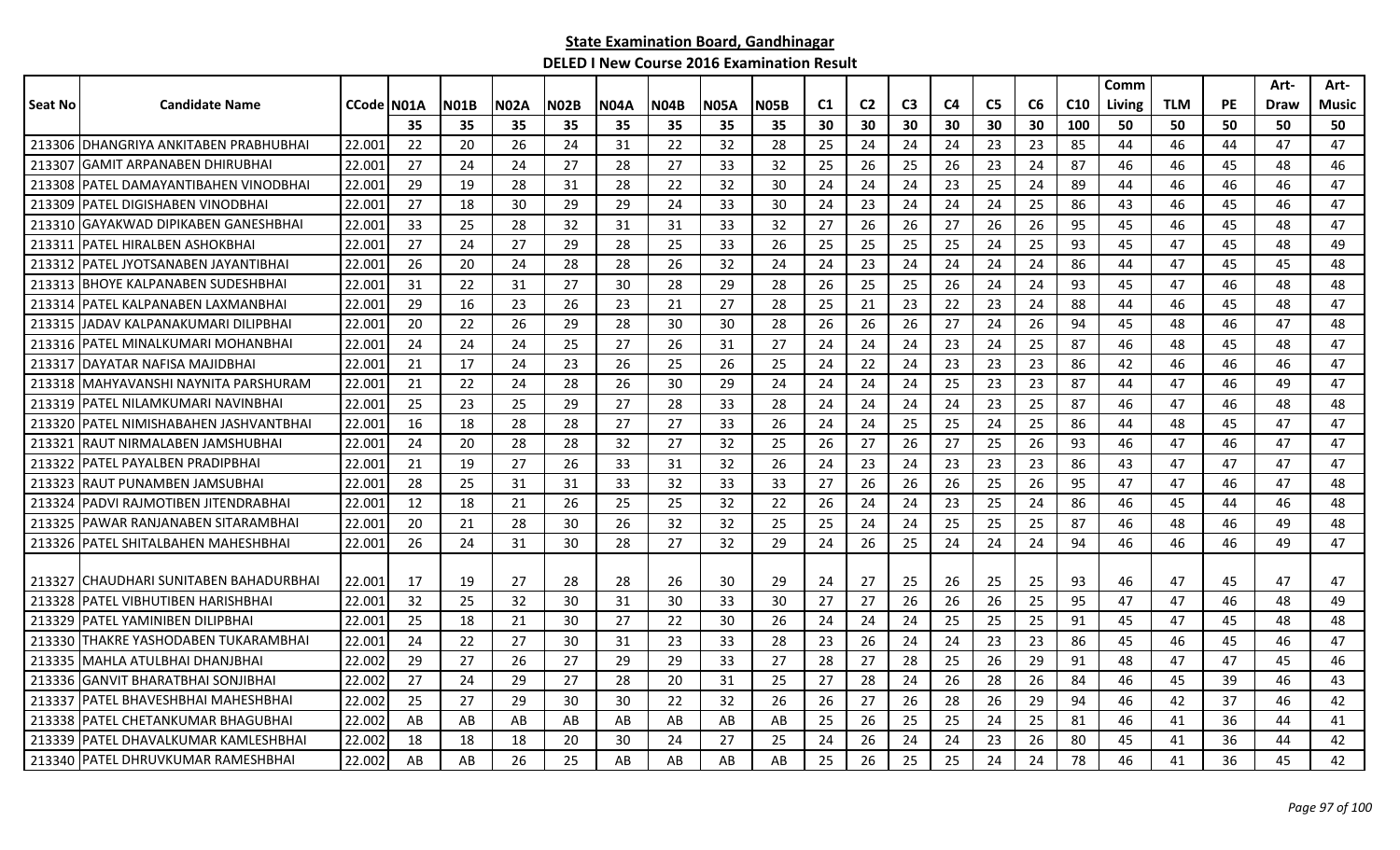| <b>N04A</b><br>C1<br>C <sub>2</sub><br>C <sub>3</sub><br>C <sub>5</sub><br>C6<br>C <sub>10</sub><br><b>TLM</b><br><b>PE</b><br>Seat No<br><b>Candidate Name</b><br><b>CCode IN01A</b><br><b>N01B</b><br>N02A<br><b>N02B</b><br><b>N04B</b><br><b>N05A</b><br>N05B<br>C4<br><b>Draw</b><br>Music<br>Living<br>35<br>35<br>35<br>35<br>35<br>35<br>30<br>30<br>30<br>30<br>30<br>30<br>100<br>50<br>50<br>50<br>50<br>50<br>35<br>35<br><b>IPAWAR DIPAKKUMAR SITARAMBHAI</b><br>22.002<br>213341<br>28<br>28<br>32<br>27<br>31<br>27<br>31<br>30<br>28<br>28<br>28<br>25<br>29<br>96<br>48<br>47<br>44<br>48<br>48<br>26<br>23<br>25<br>24<br>26<br>47<br>42<br>213342<br><b>IPATEL DIPESHKUMAR MANILAL</b><br>22.002<br>18<br>18<br>28<br>27<br>21<br>25<br>27<br>25<br>25<br>26<br>79<br>42<br>36<br>45<br>IPATEL DIVYESHBHAI PANKAJBHAI<br>22.002<br>21<br>23<br>24<br>23<br>26<br>26<br>25<br>24<br>82<br>42<br>213343<br>21<br>28<br>28<br>21<br>25<br>24<br>46<br>42<br>43<br>44<br>22.002<br>24<br>20<br>26<br>20<br>22<br>25<br>28<br>25<br>25<br>28<br>96<br>36<br>213344<br>IPATEL DIVYESHKUMAR RATILAL<br>21<br>25<br>25<br>26<br>46<br>40<br>47<br>40<br>22.002<br>6<br>24<br>23<br>45<br>213345   PATEL DIVYESHKUMAR HASMUKHBHAI<br>.5<br>AB<br>AB<br>AB<br>25<br>26<br>23<br>80<br>45<br>45<br>35<br>40<br>AB<br>AB<br>AB<br>24<br>23<br>28<br>28<br>23<br>29<br>25<br>28<br>28<br>25<br>28<br>48<br>43<br>213346   PATEL HARDIKBHAI MAHENDRABHAI<br>22.002<br>21<br>27<br>28<br>26<br>95<br>46<br>45<br>48<br>19<br>24<br>23<br>23<br>76<br>213347<br> PATEL HITENDRAKUMAR BIPINBHAI<br>22.002<br>20<br>23<br>20<br>AB<br>AB<br>AB<br>24<br>24<br>23<br>45<br>42<br>36<br>45<br>42<br>AB<br>213348<br>TANDEL KASHYAP BHAGVANBHAI<br>22.002<br>21<br>24<br>21<br>20<br>24<br>23<br>28<br>28<br>26<br>26<br>27<br>25<br>90<br>36<br>49<br>43<br>30<br>-25<br>45<br>41<br>PATEL KETANKUMAR JAGDISHBHAI<br>19<br>27<br>26<br>25<br>24<br>24<br>86<br>43<br>213349<br>22.002<br>21<br>21<br>24<br>25<br>25<br>25<br>24<br>25<br>45<br>42<br>36<br>45<br>28<br>28<br>213350<br>22.002<br>19<br>27<br>22<br>26<br>31<br>26<br>26<br>28<br>26<br>26<br>92<br>46<br>36<br>48<br>43<br>PATEL MANOJKUMAR MOHANBHAI<br>26<br>26<br>41<br>213351<br>IPATEL MAYURKUMAR RAMANBHAI<br>22.002<br>13<br>26<br>17<br>20<br>25<br>23<br>26<br>22<br>26<br>28<br>27<br>26<br>26<br>24<br>90<br>45<br>42<br>35<br>46<br>42<br>22.002<br>26<br>26<br>32<br>96<br>45<br>42<br>213352<br>IBIRARI NILESHKUMAR GANSUBHAI<br>25<br>25<br>31<br>27<br>28<br>28<br>28<br>28<br>24<br>29<br>48<br>47<br>48<br>24<br><b>IBHOYA NITESHBHAI SUBANBHAI</b><br>28<br>28<br>24<br>32<br>29<br>96<br>48<br>213353<br>22.002<br>31<br>31<br>29<br>29<br>29<br>29<br>28<br>27<br>28<br>48<br>48<br>43<br>49<br><b>IPATEL PANKAJBHAI UTTAMBHAI</b><br>29<br>26<br>213354<br>22.002<br>19<br>18<br>24<br>19<br>27<br>23<br>31<br>27<br>26<br>27<br>88<br>45<br>42<br>45<br>42<br>25<br>26<br>41<br>213355   KHANDARA PRADIPKUMAR PARSOTBHAI<br>24<br>25<br>22.002<br>AB<br>AB<br>AB<br>AB<br>AB<br>AB<br>25<br>26<br>24<br>25<br>80<br>45<br>45<br>40<br>48<br>48<br>AB<br>AB<br>22.002<br>213356<br>PATEL RAKESHKUMAR BALLUBHAI<br>AB<br>AB<br>AB<br>AB<br>AB<br>AB<br>AB<br>AB<br>AB<br>AB<br>45<br>AB<br>AB<br>AB<br>AB<br>AB<br>AB<br>AB<br>AB<br>AB<br>24<br>213357<br>İHALPATI RASIKBHAI NAGINBHAI<br>22.002<br>25<br>27<br>27<br>32<br>29<br>28<br>27<br>28<br>26<br>25<br>28<br>93<br>48<br>45<br>44<br>48<br>42<br>28<br>31<br>TANDEL RAVIKUMAR HARISHBHAI<br>22.002<br>AB<br>26<br>25<br>81<br>40<br>213358<br>AB<br>AB<br>AB<br>AB<br>AB<br>AB<br>AB<br>25<br>24<br>24<br>24<br>46<br>42<br>36<br>45<br>26<br>28<br>28<br>26<br>96<br>45<br>213359<br>IPATEL RIMESHKUMAR ASHOKBHAI<br>22.002<br>24<br>26<br>26<br>24<br>27<br>32<br>27<br>28<br>27<br>28<br>48<br>45<br>46<br>48<br>IPATEL RITESHBHAI MAHESHBHAI<br>22.002<br>5<br>9<br>20<br>20<br>25<br>27<br>84<br>40<br>213360<br>14<br>15<br>21<br>18<br>-27<br>25<br>26<br>25<br>46<br>45<br>44<br>46<br>27<br>24<br>86<br>213361<br>IPATEL SAHILKUMAR RAJESHBHAI<br>22.002<br>-13<br>22<br>19<br>18<br>18<br>18<br>19<br>18<br>28<br>27<br>26<br>24<br>46<br>45<br>45<br>46<br>40<br>PADHER SANDIPBHAI INDUBHAI<br>12<br>23<br>25<br>20<br>26<br>27<br>26<br>88<br>48<br>48<br>213362<br>22.002<br>25<br>27<br>20<br>26<br>26<br>25<br>26<br>47<br>45<br>44<br>PATEL SANGAMBHAI MANISHBHAI<br>22.002<br>15<br>19<br>20<br>21<br>22<br>22<br>19<br>27<br>25<br>26<br>25<br>24<br>26<br>84<br>47<br>43<br>47<br>42<br>213363<br>18<br>43<br>213364<br>lMAHLA SANJAYBHAI VELJIBHAI<br>22.002<br>13<br>23<br>22<br>22<br>25<br>26<br>24<br>23<br>25<br>80<br>45<br>45<br>48<br>43<br>19<br>19<br>19<br>24<br>41<br>18<br>24<br>27<br>26<br>45<br>213365<br>IPATEL SANJAYKUMAR HARISHBHAI<br>22.002<br>10<br>26<br>21<br>24<br>20<br>21<br>22<br>25<br>28<br>27<br>28<br>90<br>42<br>35<br>47<br>40<br>IPATEL SHAHILKUMAR KAMLESHBHAI<br>22.002<br>AB<br>AB<br>AB<br>AB<br>AB<br>AB<br>AB<br>AB<br>45<br>AB<br>AB<br>AB<br>213366<br>AB<br>AB<br>AB<br>AB<br>AB<br>AB<br>AB<br>AB<br>IBHOYA SHAILESHBHAI CHANDUBHAI<br>22.002<br>213367<br>13<br>24<br>24<br>22<br>29<br>16<br>30<br>22<br>26<br>25<br>24<br>24<br>25<br>25<br>82<br>46<br>46<br>44<br>47<br>47<br>24<br>27<br>78<br>213368 PATEL SHIVANGKUMAR RAMESHBHAI<br>22.002<br>AB<br>AB<br>AB<br>AB<br>AB<br>AB<br>24<br>25<br>23<br>25<br>45<br>42<br>36<br>44<br>42<br>AB<br>AB<br>29<br>30<br>47<br><b>IBAGUL SNEHALBHAI GOPALBHAI</b><br>22.002<br>32<br>30<br>32<br>23<br>32<br>29<br>28<br>28<br>28<br>27<br>28<br>28<br>96<br>48<br>48<br>49<br>213369<br>45<br>30<br>25<br>30<br>28<br>27<br>213370 IPATEL SUJALKUMAR PRADIPBHAI<br>22.002<br>28<br>32<br>30<br>33<br>31<br>29<br>28<br>28<br>29<br>96<br>48<br>45<br>40<br>49<br>45<br>213371   PATEL TARUNBHAI RAJESHBHAI<br>22.002<br>AB<br>AB<br>AB<br>AB<br>AB<br>AB<br>AB<br>AB<br>AB<br>AB<br>AB<br>AB<br>AB<br>AB<br>AB<br>45<br>AB<br>AB<br>AB<br>AB |  |  |  |  |  |  |  |  |  | Comm |  | Art- | Art- |
|---------------------------------------------------------------------------------------------------------------------------------------------------------------------------------------------------------------------------------------------------------------------------------------------------------------------------------------------------------------------------------------------------------------------------------------------------------------------------------------------------------------------------------------------------------------------------------------------------------------------------------------------------------------------------------------------------------------------------------------------------------------------------------------------------------------------------------------------------------------------------------------------------------------------------------------------------------------------------------------------------------------------------------------------------------------------------------------------------------------------------------------------------------------------------------------------------------------------------------------------------------------------------------------------------------------------------------------------------------------------------------------------------------------------------------------------------------------------------------------------------------------------------------------------------------------------------------------------------------------------------------------------------------------------------------------------------------------------------------------------------------------------------------------------------------------------------------------------------------------------------------------------------------------------------------------------------------------------------------------------------------------------------------------------------------------------------------------------------------------------------------------------------------------------------------------------------------------------------------------------------------------------------------------------------------------------------------------------------------------------------------------------------------------------------------------------------------------------------------------------------------------------------------------------------------------------------------------------------------------------------------------------------------------------------------------------------------------------------------------------------------------------------------------------------------------------------------------------------------------------------------------------------------------------------------------------------------------------------------------------------------------------------------------------------------------------------------------------------------------------------------------------------------------------------------------------------------------------------------------------------------------------------------------------------------------------------------------------------------------------------------------------------------------------------------------------------------------------------------------------------------------------------------------------------------------------------------------------------------------------------------------------------------------------------------------------------------------------------------------------------------------------------------------------------------------------------------------------------------------------------------------------------------------------------------------------------------------------------------------------------------------------------------------------------------------------------------------------------------------------------------------------------------------------------------------------------------------------------------------------------------------------------------------------------------------------------------------------------------------------------------------------------------------------------------------------------------------------------------------------------------------------------------------------------------------------------------------------------------------------------------------------------------------------------------------------------------------------------------------------------------------------------------------------------------------------------------------------------------------------------------------------------------------------------------------------------------------------------------------------------------------------------------------------------------------------------------------------------------------------------------------------------------------------------------------------------------------------------------------------------------------------------------------------------------------------------------------------------------------------------------------------------------------------------------------------------------------------------------------------------------------------------------------------------------------------------------------------------------------------------------------------------------------------------------------------------------------------------------------------------------------------------------------------------------------------------------------------------------------------------------------------------------------------------------------------------------------------------------------------------------------|--|--|--|--|--|--|--|--|--|------|--|------|------|
|                                                                                                                                                                                                                                                                                                                                                                                                                                                                                                                                                                                                                                                                                                                                                                                                                                                                                                                                                                                                                                                                                                                                                                                                                                                                                                                                                                                                                                                                                                                                                                                                                                                                                                                                                                                                                                                                                                                                                                                                                                                                                                                                                                                                                                                                                                                                                                                                                                                                                                                                                                                                                                                                                                                                                                                                                                                                                                                                                                                                                                                                                                                                                                                                                                                                                                                                                                                                                                                                                                                                                                                                                                                                                                                                                                                                                                                                                                                                                                                                                                                                                                                                                                                                                                                                                                                                                                                                                                                                                                                                                                                                                                                                                                                                                                                                                                                                                                                                                                                                                                                                                                                                                                                                                                                                                                                                                                                                                                                                                                                                                                                                                                                                                                                                                                                                                                                                                                                                                                                                               |  |  |  |  |  |  |  |  |  |      |  |      |      |
|                                                                                                                                                                                                                                                                                                                                                                                                                                                                                                                                                                                                                                                                                                                                                                                                                                                                                                                                                                                                                                                                                                                                                                                                                                                                                                                                                                                                                                                                                                                                                                                                                                                                                                                                                                                                                                                                                                                                                                                                                                                                                                                                                                                                                                                                                                                                                                                                                                                                                                                                                                                                                                                                                                                                                                                                                                                                                                                                                                                                                                                                                                                                                                                                                                                                                                                                                                                                                                                                                                                                                                                                                                                                                                                                                                                                                                                                                                                                                                                                                                                                                                                                                                                                                                                                                                                                                                                                                                                                                                                                                                                                                                                                                                                                                                                                                                                                                                                                                                                                                                                                                                                                                                                                                                                                                                                                                                                                                                                                                                                                                                                                                                                                                                                                                                                                                                                                                                                                                                                                               |  |  |  |  |  |  |  |  |  |      |  |      |      |
|                                                                                                                                                                                                                                                                                                                                                                                                                                                                                                                                                                                                                                                                                                                                                                                                                                                                                                                                                                                                                                                                                                                                                                                                                                                                                                                                                                                                                                                                                                                                                                                                                                                                                                                                                                                                                                                                                                                                                                                                                                                                                                                                                                                                                                                                                                                                                                                                                                                                                                                                                                                                                                                                                                                                                                                                                                                                                                                                                                                                                                                                                                                                                                                                                                                                                                                                                                                                                                                                                                                                                                                                                                                                                                                                                                                                                                                                                                                                                                                                                                                                                                                                                                                                                                                                                                                                                                                                                                                                                                                                                                                                                                                                                                                                                                                                                                                                                                                                                                                                                                                                                                                                                                                                                                                                                                                                                                                                                                                                                                                                                                                                                                                                                                                                                                                                                                                                                                                                                                                                               |  |  |  |  |  |  |  |  |  |      |  |      |      |
|                                                                                                                                                                                                                                                                                                                                                                                                                                                                                                                                                                                                                                                                                                                                                                                                                                                                                                                                                                                                                                                                                                                                                                                                                                                                                                                                                                                                                                                                                                                                                                                                                                                                                                                                                                                                                                                                                                                                                                                                                                                                                                                                                                                                                                                                                                                                                                                                                                                                                                                                                                                                                                                                                                                                                                                                                                                                                                                                                                                                                                                                                                                                                                                                                                                                                                                                                                                                                                                                                                                                                                                                                                                                                                                                                                                                                                                                                                                                                                                                                                                                                                                                                                                                                                                                                                                                                                                                                                                                                                                                                                                                                                                                                                                                                                                                                                                                                                                                                                                                                                                                                                                                                                                                                                                                                                                                                                                                                                                                                                                                                                                                                                                                                                                                                                                                                                                                                                                                                                                                               |  |  |  |  |  |  |  |  |  |      |  |      |      |
|                                                                                                                                                                                                                                                                                                                                                                                                                                                                                                                                                                                                                                                                                                                                                                                                                                                                                                                                                                                                                                                                                                                                                                                                                                                                                                                                                                                                                                                                                                                                                                                                                                                                                                                                                                                                                                                                                                                                                                                                                                                                                                                                                                                                                                                                                                                                                                                                                                                                                                                                                                                                                                                                                                                                                                                                                                                                                                                                                                                                                                                                                                                                                                                                                                                                                                                                                                                                                                                                                                                                                                                                                                                                                                                                                                                                                                                                                                                                                                                                                                                                                                                                                                                                                                                                                                                                                                                                                                                                                                                                                                                                                                                                                                                                                                                                                                                                                                                                                                                                                                                                                                                                                                                                                                                                                                                                                                                                                                                                                                                                                                                                                                                                                                                                                                                                                                                                                                                                                                                                               |  |  |  |  |  |  |  |  |  |      |  |      |      |
|                                                                                                                                                                                                                                                                                                                                                                                                                                                                                                                                                                                                                                                                                                                                                                                                                                                                                                                                                                                                                                                                                                                                                                                                                                                                                                                                                                                                                                                                                                                                                                                                                                                                                                                                                                                                                                                                                                                                                                                                                                                                                                                                                                                                                                                                                                                                                                                                                                                                                                                                                                                                                                                                                                                                                                                                                                                                                                                                                                                                                                                                                                                                                                                                                                                                                                                                                                                                                                                                                                                                                                                                                                                                                                                                                                                                                                                                                                                                                                                                                                                                                                                                                                                                                                                                                                                                                                                                                                                                                                                                                                                                                                                                                                                                                                                                                                                                                                                                                                                                                                                                                                                                                                                                                                                                                                                                                                                                                                                                                                                                                                                                                                                                                                                                                                                                                                                                                                                                                                                                               |  |  |  |  |  |  |  |  |  |      |  |      |      |
|                                                                                                                                                                                                                                                                                                                                                                                                                                                                                                                                                                                                                                                                                                                                                                                                                                                                                                                                                                                                                                                                                                                                                                                                                                                                                                                                                                                                                                                                                                                                                                                                                                                                                                                                                                                                                                                                                                                                                                                                                                                                                                                                                                                                                                                                                                                                                                                                                                                                                                                                                                                                                                                                                                                                                                                                                                                                                                                                                                                                                                                                                                                                                                                                                                                                                                                                                                                                                                                                                                                                                                                                                                                                                                                                                                                                                                                                                                                                                                                                                                                                                                                                                                                                                                                                                                                                                                                                                                                                                                                                                                                                                                                                                                                                                                                                                                                                                                                                                                                                                                                                                                                                                                                                                                                                                                                                                                                                                                                                                                                                                                                                                                                                                                                                                                                                                                                                                                                                                                                                               |  |  |  |  |  |  |  |  |  |      |  |      |      |
|                                                                                                                                                                                                                                                                                                                                                                                                                                                                                                                                                                                                                                                                                                                                                                                                                                                                                                                                                                                                                                                                                                                                                                                                                                                                                                                                                                                                                                                                                                                                                                                                                                                                                                                                                                                                                                                                                                                                                                                                                                                                                                                                                                                                                                                                                                                                                                                                                                                                                                                                                                                                                                                                                                                                                                                                                                                                                                                                                                                                                                                                                                                                                                                                                                                                                                                                                                                                                                                                                                                                                                                                                                                                                                                                                                                                                                                                                                                                                                                                                                                                                                                                                                                                                                                                                                                                                                                                                                                                                                                                                                                                                                                                                                                                                                                                                                                                                                                                                                                                                                                                                                                                                                                                                                                                                                                                                                                                                                                                                                                                                                                                                                                                                                                                                                                                                                                                                                                                                                                                               |  |  |  |  |  |  |  |  |  |      |  |      |      |
|                                                                                                                                                                                                                                                                                                                                                                                                                                                                                                                                                                                                                                                                                                                                                                                                                                                                                                                                                                                                                                                                                                                                                                                                                                                                                                                                                                                                                                                                                                                                                                                                                                                                                                                                                                                                                                                                                                                                                                                                                                                                                                                                                                                                                                                                                                                                                                                                                                                                                                                                                                                                                                                                                                                                                                                                                                                                                                                                                                                                                                                                                                                                                                                                                                                                                                                                                                                                                                                                                                                                                                                                                                                                                                                                                                                                                                                                                                                                                                                                                                                                                                                                                                                                                                                                                                                                                                                                                                                                                                                                                                                                                                                                                                                                                                                                                                                                                                                                                                                                                                                                                                                                                                                                                                                                                                                                                                                                                                                                                                                                                                                                                                                                                                                                                                                                                                                                                                                                                                                                               |  |  |  |  |  |  |  |  |  |      |  |      |      |
|                                                                                                                                                                                                                                                                                                                                                                                                                                                                                                                                                                                                                                                                                                                                                                                                                                                                                                                                                                                                                                                                                                                                                                                                                                                                                                                                                                                                                                                                                                                                                                                                                                                                                                                                                                                                                                                                                                                                                                                                                                                                                                                                                                                                                                                                                                                                                                                                                                                                                                                                                                                                                                                                                                                                                                                                                                                                                                                                                                                                                                                                                                                                                                                                                                                                                                                                                                                                                                                                                                                                                                                                                                                                                                                                                                                                                                                                                                                                                                                                                                                                                                                                                                                                                                                                                                                                                                                                                                                                                                                                                                                                                                                                                                                                                                                                                                                                                                                                                                                                                                                                                                                                                                                                                                                                                                                                                                                                                                                                                                                                                                                                                                                                                                                                                                                                                                                                                                                                                                                                               |  |  |  |  |  |  |  |  |  |      |  |      |      |
|                                                                                                                                                                                                                                                                                                                                                                                                                                                                                                                                                                                                                                                                                                                                                                                                                                                                                                                                                                                                                                                                                                                                                                                                                                                                                                                                                                                                                                                                                                                                                                                                                                                                                                                                                                                                                                                                                                                                                                                                                                                                                                                                                                                                                                                                                                                                                                                                                                                                                                                                                                                                                                                                                                                                                                                                                                                                                                                                                                                                                                                                                                                                                                                                                                                                                                                                                                                                                                                                                                                                                                                                                                                                                                                                                                                                                                                                                                                                                                                                                                                                                                                                                                                                                                                                                                                                                                                                                                                                                                                                                                                                                                                                                                                                                                                                                                                                                                                                                                                                                                                                                                                                                                                                                                                                                                                                                                                                                                                                                                                                                                                                                                                                                                                                                                                                                                                                                                                                                                                                               |  |  |  |  |  |  |  |  |  |      |  |      |      |
|                                                                                                                                                                                                                                                                                                                                                                                                                                                                                                                                                                                                                                                                                                                                                                                                                                                                                                                                                                                                                                                                                                                                                                                                                                                                                                                                                                                                                                                                                                                                                                                                                                                                                                                                                                                                                                                                                                                                                                                                                                                                                                                                                                                                                                                                                                                                                                                                                                                                                                                                                                                                                                                                                                                                                                                                                                                                                                                                                                                                                                                                                                                                                                                                                                                                                                                                                                                                                                                                                                                                                                                                                                                                                                                                                                                                                                                                                                                                                                                                                                                                                                                                                                                                                                                                                                                                                                                                                                                                                                                                                                                                                                                                                                                                                                                                                                                                                                                                                                                                                                                                                                                                                                                                                                                                                                                                                                                                                                                                                                                                                                                                                                                                                                                                                                                                                                                                                                                                                                                                               |  |  |  |  |  |  |  |  |  |      |  |      |      |
|                                                                                                                                                                                                                                                                                                                                                                                                                                                                                                                                                                                                                                                                                                                                                                                                                                                                                                                                                                                                                                                                                                                                                                                                                                                                                                                                                                                                                                                                                                                                                                                                                                                                                                                                                                                                                                                                                                                                                                                                                                                                                                                                                                                                                                                                                                                                                                                                                                                                                                                                                                                                                                                                                                                                                                                                                                                                                                                                                                                                                                                                                                                                                                                                                                                                                                                                                                                                                                                                                                                                                                                                                                                                                                                                                                                                                                                                                                                                                                                                                                                                                                                                                                                                                                                                                                                                                                                                                                                                                                                                                                                                                                                                                                                                                                                                                                                                                                                                                                                                                                                                                                                                                                                                                                                                                                                                                                                                                                                                                                                                                                                                                                                                                                                                                                                                                                                                                                                                                                                                               |  |  |  |  |  |  |  |  |  |      |  |      |      |
|                                                                                                                                                                                                                                                                                                                                                                                                                                                                                                                                                                                                                                                                                                                                                                                                                                                                                                                                                                                                                                                                                                                                                                                                                                                                                                                                                                                                                                                                                                                                                                                                                                                                                                                                                                                                                                                                                                                                                                                                                                                                                                                                                                                                                                                                                                                                                                                                                                                                                                                                                                                                                                                                                                                                                                                                                                                                                                                                                                                                                                                                                                                                                                                                                                                                                                                                                                                                                                                                                                                                                                                                                                                                                                                                                                                                                                                                                                                                                                                                                                                                                                                                                                                                                                                                                                                                                                                                                                                                                                                                                                                                                                                                                                                                                                                                                                                                                                                                                                                                                                                                                                                                                                                                                                                                                                                                                                                                                                                                                                                                                                                                                                                                                                                                                                                                                                                                                                                                                                                                               |  |  |  |  |  |  |  |  |  |      |  |      |      |
|                                                                                                                                                                                                                                                                                                                                                                                                                                                                                                                                                                                                                                                                                                                                                                                                                                                                                                                                                                                                                                                                                                                                                                                                                                                                                                                                                                                                                                                                                                                                                                                                                                                                                                                                                                                                                                                                                                                                                                                                                                                                                                                                                                                                                                                                                                                                                                                                                                                                                                                                                                                                                                                                                                                                                                                                                                                                                                                                                                                                                                                                                                                                                                                                                                                                                                                                                                                                                                                                                                                                                                                                                                                                                                                                                                                                                                                                                                                                                                                                                                                                                                                                                                                                                                                                                                                                                                                                                                                                                                                                                                                                                                                                                                                                                                                                                                                                                                                                                                                                                                                                                                                                                                                                                                                                                                                                                                                                                                                                                                                                                                                                                                                                                                                                                                                                                                                                                                                                                                                                               |  |  |  |  |  |  |  |  |  |      |  |      |      |
|                                                                                                                                                                                                                                                                                                                                                                                                                                                                                                                                                                                                                                                                                                                                                                                                                                                                                                                                                                                                                                                                                                                                                                                                                                                                                                                                                                                                                                                                                                                                                                                                                                                                                                                                                                                                                                                                                                                                                                                                                                                                                                                                                                                                                                                                                                                                                                                                                                                                                                                                                                                                                                                                                                                                                                                                                                                                                                                                                                                                                                                                                                                                                                                                                                                                                                                                                                                                                                                                                                                                                                                                                                                                                                                                                                                                                                                                                                                                                                                                                                                                                                                                                                                                                                                                                                                                                                                                                                                                                                                                                                                                                                                                                                                                                                                                                                                                                                                                                                                                                                                                                                                                                                                                                                                                                                                                                                                                                                                                                                                                                                                                                                                                                                                                                                                                                                                                                                                                                                                                               |  |  |  |  |  |  |  |  |  |      |  |      |      |
|                                                                                                                                                                                                                                                                                                                                                                                                                                                                                                                                                                                                                                                                                                                                                                                                                                                                                                                                                                                                                                                                                                                                                                                                                                                                                                                                                                                                                                                                                                                                                                                                                                                                                                                                                                                                                                                                                                                                                                                                                                                                                                                                                                                                                                                                                                                                                                                                                                                                                                                                                                                                                                                                                                                                                                                                                                                                                                                                                                                                                                                                                                                                                                                                                                                                                                                                                                                                                                                                                                                                                                                                                                                                                                                                                                                                                                                                                                                                                                                                                                                                                                                                                                                                                                                                                                                                                                                                                                                                                                                                                                                                                                                                                                                                                                                                                                                                                                                                                                                                                                                                                                                                                                                                                                                                                                                                                                                                                                                                                                                                                                                                                                                                                                                                                                                                                                                                                                                                                                                                               |  |  |  |  |  |  |  |  |  |      |  |      |      |
|                                                                                                                                                                                                                                                                                                                                                                                                                                                                                                                                                                                                                                                                                                                                                                                                                                                                                                                                                                                                                                                                                                                                                                                                                                                                                                                                                                                                                                                                                                                                                                                                                                                                                                                                                                                                                                                                                                                                                                                                                                                                                                                                                                                                                                                                                                                                                                                                                                                                                                                                                                                                                                                                                                                                                                                                                                                                                                                                                                                                                                                                                                                                                                                                                                                                                                                                                                                                                                                                                                                                                                                                                                                                                                                                                                                                                                                                                                                                                                                                                                                                                                                                                                                                                                                                                                                                                                                                                                                                                                                                                                                                                                                                                                                                                                                                                                                                                                                                                                                                                                                                                                                                                                                                                                                                                                                                                                                                                                                                                                                                                                                                                                                                                                                                                                                                                                                                                                                                                                                                               |  |  |  |  |  |  |  |  |  |      |  |      |      |
|                                                                                                                                                                                                                                                                                                                                                                                                                                                                                                                                                                                                                                                                                                                                                                                                                                                                                                                                                                                                                                                                                                                                                                                                                                                                                                                                                                                                                                                                                                                                                                                                                                                                                                                                                                                                                                                                                                                                                                                                                                                                                                                                                                                                                                                                                                                                                                                                                                                                                                                                                                                                                                                                                                                                                                                                                                                                                                                                                                                                                                                                                                                                                                                                                                                                                                                                                                                                                                                                                                                                                                                                                                                                                                                                                                                                                                                                                                                                                                                                                                                                                                                                                                                                                                                                                                                                                                                                                                                                                                                                                                                                                                                                                                                                                                                                                                                                                                                                                                                                                                                                                                                                                                                                                                                                                                                                                                                                                                                                                                                                                                                                                                                                                                                                                                                                                                                                                                                                                                                                               |  |  |  |  |  |  |  |  |  |      |  |      |      |
|                                                                                                                                                                                                                                                                                                                                                                                                                                                                                                                                                                                                                                                                                                                                                                                                                                                                                                                                                                                                                                                                                                                                                                                                                                                                                                                                                                                                                                                                                                                                                                                                                                                                                                                                                                                                                                                                                                                                                                                                                                                                                                                                                                                                                                                                                                                                                                                                                                                                                                                                                                                                                                                                                                                                                                                                                                                                                                                                                                                                                                                                                                                                                                                                                                                                                                                                                                                                                                                                                                                                                                                                                                                                                                                                                                                                                                                                                                                                                                                                                                                                                                                                                                                                                                                                                                                                                                                                                                                                                                                                                                                                                                                                                                                                                                                                                                                                                                                                                                                                                                                                                                                                                                                                                                                                                                                                                                                                                                                                                                                                                                                                                                                                                                                                                                                                                                                                                                                                                                                                               |  |  |  |  |  |  |  |  |  |      |  |      |      |
|                                                                                                                                                                                                                                                                                                                                                                                                                                                                                                                                                                                                                                                                                                                                                                                                                                                                                                                                                                                                                                                                                                                                                                                                                                                                                                                                                                                                                                                                                                                                                                                                                                                                                                                                                                                                                                                                                                                                                                                                                                                                                                                                                                                                                                                                                                                                                                                                                                                                                                                                                                                                                                                                                                                                                                                                                                                                                                                                                                                                                                                                                                                                                                                                                                                                                                                                                                                                                                                                                                                                                                                                                                                                                                                                                                                                                                                                                                                                                                                                                                                                                                                                                                                                                                                                                                                                                                                                                                                                                                                                                                                                                                                                                                                                                                                                                                                                                                                                                                                                                                                                                                                                                                                                                                                                                                                                                                                                                                                                                                                                                                                                                                                                                                                                                                                                                                                                                                                                                                                                               |  |  |  |  |  |  |  |  |  |      |  |      |      |
|                                                                                                                                                                                                                                                                                                                                                                                                                                                                                                                                                                                                                                                                                                                                                                                                                                                                                                                                                                                                                                                                                                                                                                                                                                                                                                                                                                                                                                                                                                                                                                                                                                                                                                                                                                                                                                                                                                                                                                                                                                                                                                                                                                                                                                                                                                                                                                                                                                                                                                                                                                                                                                                                                                                                                                                                                                                                                                                                                                                                                                                                                                                                                                                                                                                                                                                                                                                                                                                                                                                                                                                                                                                                                                                                                                                                                                                                                                                                                                                                                                                                                                                                                                                                                                                                                                                                                                                                                                                                                                                                                                                                                                                                                                                                                                                                                                                                                                                                                                                                                                                                                                                                                                                                                                                                                                                                                                                                                                                                                                                                                                                                                                                                                                                                                                                                                                                                                                                                                                                                               |  |  |  |  |  |  |  |  |  |      |  |      |      |
|                                                                                                                                                                                                                                                                                                                                                                                                                                                                                                                                                                                                                                                                                                                                                                                                                                                                                                                                                                                                                                                                                                                                                                                                                                                                                                                                                                                                                                                                                                                                                                                                                                                                                                                                                                                                                                                                                                                                                                                                                                                                                                                                                                                                                                                                                                                                                                                                                                                                                                                                                                                                                                                                                                                                                                                                                                                                                                                                                                                                                                                                                                                                                                                                                                                                                                                                                                                                                                                                                                                                                                                                                                                                                                                                                                                                                                                                                                                                                                                                                                                                                                                                                                                                                                                                                                                                                                                                                                                                                                                                                                                                                                                                                                                                                                                                                                                                                                                                                                                                                                                                                                                                                                                                                                                                                                                                                                                                                                                                                                                                                                                                                                                                                                                                                                                                                                                                                                                                                                                                               |  |  |  |  |  |  |  |  |  |      |  |      |      |
|                                                                                                                                                                                                                                                                                                                                                                                                                                                                                                                                                                                                                                                                                                                                                                                                                                                                                                                                                                                                                                                                                                                                                                                                                                                                                                                                                                                                                                                                                                                                                                                                                                                                                                                                                                                                                                                                                                                                                                                                                                                                                                                                                                                                                                                                                                                                                                                                                                                                                                                                                                                                                                                                                                                                                                                                                                                                                                                                                                                                                                                                                                                                                                                                                                                                                                                                                                                                                                                                                                                                                                                                                                                                                                                                                                                                                                                                                                                                                                                                                                                                                                                                                                                                                                                                                                                                                                                                                                                                                                                                                                                                                                                                                                                                                                                                                                                                                                                                                                                                                                                                                                                                                                                                                                                                                                                                                                                                                                                                                                                                                                                                                                                                                                                                                                                                                                                                                                                                                                                                               |  |  |  |  |  |  |  |  |  |      |  |      |      |
|                                                                                                                                                                                                                                                                                                                                                                                                                                                                                                                                                                                                                                                                                                                                                                                                                                                                                                                                                                                                                                                                                                                                                                                                                                                                                                                                                                                                                                                                                                                                                                                                                                                                                                                                                                                                                                                                                                                                                                                                                                                                                                                                                                                                                                                                                                                                                                                                                                                                                                                                                                                                                                                                                                                                                                                                                                                                                                                                                                                                                                                                                                                                                                                                                                                                                                                                                                                                                                                                                                                                                                                                                                                                                                                                                                                                                                                                                                                                                                                                                                                                                                                                                                                                                                                                                                                                                                                                                                                                                                                                                                                                                                                                                                                                                                                                                                                                                                                                                                                                                                                                                                                                                                                                                                                                                                                                                                                                                                                                                                                                                                                                                                                                                                                                                                                                                                                                                                                                                                                                               |  |  |  |  |  |  |  |  |  |      |  |      |      |
|                                                                                                                                                                                                                                                                                                                                                                                                                                                                                                                                                                                                                                                                                                                                                                                                                                                                                                                                                                                                                                                                                                                                                                                                                                                                                                                                                                                                                                                                                                                                                                                                                                                                                                                                                                                                                                                                                                                                                                                                                                                                                                                                                                                                                                                                                                                                                                                                                                                                                                                                                                                                                                                                                                                                                                                                                                                                                                                                                                                                                                                                                                                                                                                                                                                                                                                                                                                                                                                                                                                                                                                                                                                                                                                                                                                                                                                                                                                                                                                                                                                                                                                                                                                                                                                                                                                                                                                                                                                                                                                                                                                                                                                                                                                                                                                                                                                                                                                                                                                                                                                                                                                                                                                                                                                                                                                                                                                                                                                                                                                                                                                                                                                                                                                                                                                                                                                                                                                                                                                                               |  |  |  |  |  |  |  |  |  |      |  |      |      |
|                                                                                                                                                                                                                                                                                                                                                                                                                                                                                                                                                                                                                                                                                                                                                                                                                                                                                                                                                                                                                                                                                                                                                                                                                                                                                                                                                                                                                                                                                                                                                                                                                                                                                                                                                                                                                                                                                                                                                                                                                                                                                                                                                                                                                                                                                                                                                                                                                                                                                                                                                                                                                                                                                                                                                                                                                                                                                                                                                                                                                                                                                                                                                                                                                                                                                                                                                                                                                                                                                                                                                                                                                                                                                                                                                                                                                                                                                                                                                                                                                                                                                                                                                                                                                                                                                                                                                                                                                                                                                                                                                                                                                                                                                                                                                                                                                                                                                                                                                                                                                                                                                                                                                                                                                                                                                                                                                                                                                                                                                                                                                                                                                                                                                                                                                                                                                                                                                                                                                                                                               |  |  |  |  |  |  |  |  |  |      |  |      |      |
|                                                                                                                                                                                                                                                                                                                                                                                                                                                                                                                                                                                                                                                                                                                                                                                                                                                                                                                                                                                                                                                                                                                                                                                                                                                                                                                                                                                                                                                                                                                                                                                                                                                                                                                                                                                                                                                                                                                                                                                                                                                                                                                                                                                                                                                                                                                                                                                                                                                                                                                                                                                                                                                                                                                                                                                                                                                                                                                                                                                                                                                                                                                                                                                                                                                                                                                                                                                                                                                                                                                                                                                                                                                                                                                                                                                                                                                                                                                                                                                                                                                                                                                                                                                                                                                                                                                                                                                                                                                                                                                                                                                                                                                                                                                                                                                                                                                                                                                                                                                                                                                                                                                                                                                                                                                                                                                                                                                                                                                                                                                                                                                                                                                                                                                                                                                                                                                                                                                                                                                                               |  |  |  |  |  |  |  |  |  |      |  |      |      |
|                                                                                                                                                                                                                                                                                                                                                                                                                                                                                                                                                                                                                                                                                                                                                                                                                                                                                                                                                                                                                                                                                                                                                                                                                                                                                                                                                                                                                                                                                                                                                                                                                                                                                                                                                                                                                                                                                                                                                                                                                                                                                                                                                                                                                                                                                                                                                                                                                                                                                                                                                                                                                                                                                                                                                                                                                                                                                                                                                                                                                                                                                                                                                                                                                                                                                                                                                                                                                                                                                                                                                                                                                                                                                                                                                                                                                                                                                                                                                                                                                                                                                                                                                                                                                                                                                                                                                                                                                                                                                                                                                                                                                                                                                                                                                                                                                                                                                                                                                                                                                                                                                                                                                                                                                                                                                                                                                                                                                                                                                                                                                                                                                                                                                                                                                                                                                                                                                                                                                                                                               |  |  |  |  |  |  |  |  |  |      |  |      |      |
|                                                                                                                                                                                                                                                                                                                                                                                                                                                                                                                                                                                                                                                                                                                                                                                                                                                                                                                                                                                                                                                                                                                                                                                                                                                                                                                                                                                                                                                                                                                                                                                                                                                                                                                                                                                                                                                                                                                                                                                                                                                                                                                                                                                                                                                                                                                                                                                                                                                                                                                                                                                                                                                                                                                                                                                                                                                                                                                                                                                                                                                                                                                                                                                                                                                                                                                                                                                                                                                                                                                                                                                                                                                                                                                                                                                                                                                                                                                                                                                                                                                                                                                                                                                                                                                                                                                                                                                                                                                                                                                                                                                                                                                                                                                                                                                                                                                                                                                                                                                                                                                                                                                                                                                                                                                                                                                                                                                                                                                                                                                                                                                                                                                                                                                                                                                                                                                                                                                                                                                                               |  |  |  |  |  |  |  |  |  |      |  |      |      |
|                                                                                                                                                                                                                                                                                                                                                                                                                                                                                                                                                                                                                                                                                                                                                                                                                                                                                                                                                                                                                                                                                                                                                                                                                                                                                                                                                                                                                                                                                                                                                                                                                                                                                                                                                                                                                                                                                                                                                                                                                                                                                                                                                                                                                                                                                                                                                                                                                                                                                                                                                                                                                                                                                                                                                                                                                                                                                                                                                                                                                                                                                                                                                                                                                                                                                                                                                                                                                                                                                                                                                                                                                                                                                                                                                                                                                                                                                                                                                                                                                                                                                                                                                                                                                                                                                                                                                                                                                                                                                                                                                                                                                                                                                                                                                                                                                                                                                                                                                                                                                                                                                                                                                                                                                                                                                                                                                                                                                                                                                                                                                                                                                                                                                                                                                                                                                                                                                                                                                                                                               |  |  |  |  |  |  |  |  |  |      |  |      |      |
|                                                                                                                                                                                                                                                                                                                                                                                                                                                                                                                                                                                                                                                                                                                                                                                                                                                                                                                                                                                                                                                                                                                                                                                                                                                                                                                                                                                                                                                                                                                                                                                                                                                                                                                                                                                                                                                                                                                                                                                                                                                                                                                                                                                                                                                                                                                                                                                                                                                                                                                                                                                                                                                                                                                                                                                                                                                                                                                                                                                                                                                                                                                                                                                                                                                                                                                                                                                                                                                                                                                                                                                                                                                                                                                                                                                                                                                                                                                                                                                                                                                                                                                                                                                                                                                                                                                                                                                                                                                                                                                                                                                                                                                                                                                                                                                                                                                                                                                                                                                                                                                                                                                                                                                                                                                                                                                                                                                                                                                                                                                                                                                                                                                                                                                                                                                                                                                                                                                                                                                                               |  |  |  |  |  |  |  |  |  |      |  |      |      |
|                                                                                                                                                                                                                                                                                                                                                                                                                                                                                                                                                                                                                                                                                                                                                                                                                                                                                                                                                                                                                                                                                                                                                                                                                                                                                                                                                                                                                                                                                                                                                                                                                                                                                                                                                                                                                                                                                                                                                                                                                                                                                                                                                                                                                                                                                                                                                                                                                                                                                                                                                                                                                                                                                                                                                                                                                                                                                                                                                                                                                                                                                                                                                                                                                                                                                                                                                                                                                                                                                                                                                                                                                                                                                                                                                                                                                                                                                                                                                                                                                                                                                                                                                                                                                                                                                                                                                                                                                                                                                                                                                                                                                                                                                                                                                                                                                                                                                                                                                                                                                                                                                                                                                                                                                                                                                                                                                                                                                                                                                                                                                                                                                                                                                                                                                                                                                                                                                                                                                                                                               |  |  |  |  |  |  |  |  |  |      |  |      |      |
|                                                                                                                                                                                                                                                                                                                                                                                                                                                                                                                                                                                                                                                                                                                                                                                                                                                                                                                                                                                                                                                                                                                                                                                                                                                                                                                                                                                                                                                                                                                                                                                                                                                                                                                                                                                                                                                                                                                                                                                                                                                                                                                                                                                                                                                                                                                                                                                                                                                                                                                                                                                                                                                                                                                                                                                                                                                                                                                                                                                                                                                                                                                                                                                                                                                                                                                                                                                                                                                                                                                                                                                                                                                                                                                                                                                                                                                                                                                                                                                                                                                                                                                                                                                                                                                                                                                                                                                                                                                                                                                                                                                                                                                                                                                                                                                                                                                                                                                                                                                                                                                                                                                                                                                                                                                                                                                                                                                                                                                                                                                                                                                                                                                                                                                                                                                                                                                                                                                                                                                                               |  |  |  |  |  |  |  |  |  |      |  |      |      |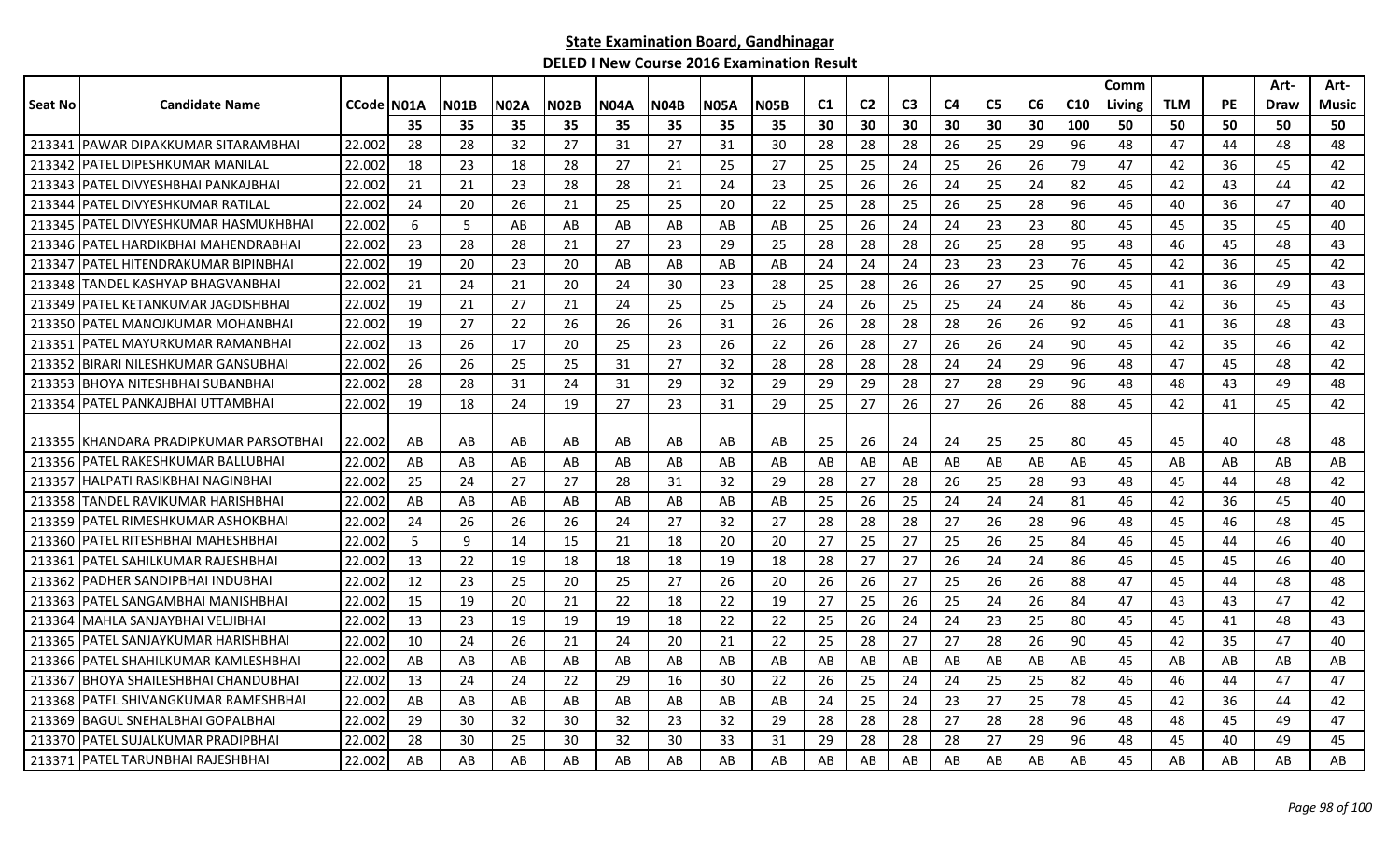|         |                                           |              |    |             |             |             |             |             |             |             |                |                |                |    |                |    |                 | Comm   |            |    | Art- | Art-  |
|---------|-------------------------------------------|--------------|----|-------------|-------------|-------------|-------------|-------------|-------------|-------------|----------------|----------------|----------------|----|----------------|----|-----------------|--------|------------|----|------|-------|
| Seat No | <b>Candidate Name</b>                     | CCode   NO1A |    | <b>N01B</b> | <b>N02A</b> | <b>N02B</b> | <b>N04A</b> | <b>N04B</b> | <b>N05A</b> | <b>N05B</b> | C <sub>1</sub> | C <sub>2</sub> | C <sub>3</sub> | C4 | C <sub>5</sub> | C6 | C <sub>10</sub> | Living | <b>TLM</b> | PE | Draw | Music |
|         |                                           |              | 35 | 35          | 35          | 35          | 35          | 35          | 35          | 35          | 30             | 30             | 30             | 30 | 30             | 30 | 100             | 50     | 50         | 50 | 50   | 50    |
|         | 213372 PATEL UJJVALKUMAR NARANBHAI        | 22.002       | AB | AB          | AB          | AB          | AB          | AB          | AB          | AB          | 25             | 27             | 26             | 27 | 27             | 26 | 90              | 45     | 41         | 36 | 48   | 40    |
| 213373  | <b>IPATEL VIPULKUMAR RAMESHBHAI</b>       | 22.002       | 16 | 18          | 17          | 25          | 25          | 27          | 32          | 27          | 26             | 28             | 26             | 27 | 28             | 27 | 90              | 45     | 41         | 37 | 47   | 40    |
| 213379  | <b>IKURALE ANITABEN SURESHBHAI</b>        | 22.004       | 14 | 26          | 22          | 31          | 24          | 26          | 32          | 28          | 28             | 27             | 28             | 28 | 27             | 28 | 97              | 49     | 47         | 47 | 47   | 47    |
| 213380  | <b>IKAMLI ARPITA JAMNADAS</b>             | 22.004       | 13 | 22          | 14          | 23          | 23          | 23          | 31          | 29          | 27             | 28             | 28             | 27 | 28             | 27 | 96              | 48     | 46         | 46 | 47   | 46    |
| 213381  | <b>IMISTRY DIVYA ISHWARLAL</b>            | 22.004       | 8  | 5           | 12          | 19          | 27          | 20          | 27          | 21          | 27             | 27             | 27             | 28 | 27             | 28 | 95              | 48     | 47         | 47 | 46   | 46    |
| 213382  | IHALPATI HEENABEN ANILBHAI                | 22.004       | 13 | 26          | 22          | 25          | 29          | 20          | 29          | 26          | 27             | 28             | 28             | 27 | 28             | 28 | 96              | 48     | 48         | 47 | 47   | 45    |
| 213383  | HALPATI HINABEN RAMUBHAI                  | 22.004       | 22 | 20          | 16          | 26          | 30          | 24          | 27          | 26          | 28             | 27             | 27             | 28 | 28             | 27 | 97              | 48     | 47         | 47 | 48   | 46    |
| 213384  | HALPATI JAYSHAL ARJUN                     | 22.004       | 23 | 22          | 24          | 30          | 33          | 20          | 30          | 28          | 27             | 28             | 28             | 29 | 27             | 28 | 96              | 49     | 48         | 46 | 47   | 46    |
| 213385  | VADHIYA JIGNASHABEN JAYANTIBHAI           | 22.004       | 22 | 20          | 24          | 30          | 33          | 21          | 31          | 30          | 29             | 27             | 29             | 28 | 28             | 27 | 96              | 48     | 47         | 48 | 47   | 46    |
| 213386  | TANDEL KHUSHBU BABUBHAI                   | 22.004       | 18 | 12          | 17          | 18          | 24          | 18          | 24          | 24          | 28             | 27             | 28             | 27 | 28             | 27 | 95              | 48     | 47         | 46 | 45   | 46    |
| 213387  | IPATEL KINJAL JAGDISHBHAI                 | 22.004       | 18 | 18          | 28          | 26          | 31          | 19          | 22          | 27          | 28             | 27             | 28             | 29 | 29             | 28 | 96              | 48     | 47         | 47 | 45   | 47    |
| 213388  | IPRAJAPAT NISHAKUMARI MOHANBHAI           | 22.004       | 25 | 23          | 26          | 30          | 33          | 21          | 29          | 29          | 28             | 28             | 27             | 27 | 28             | 27 | 97              | 49     | 48         | 48 | 47   | 47    |
| 213389  | PATEL RAGINIDEVI GIRIJASHANKAR            | 22.004       | 15 | 17          | 30          | 28          | 33          | 20          | 26          | 28          | 27             | 28             | 27             | 28 | 28             | 28 | 95              | 48     | 47         | 47 | 47   | 46    |
| 213390  | IDHODI RAVINA KISHOR                      | 22.004       | 27 | 26          | 29          | 31          | 33          | 30          | 32          | 30          | 29             | 28             | 28             | 29 | 27             | 27 | 97              | 49     | 48         | 48 | 47   | 47    |
| 21339   | PARDIKAR SHAIFALI HITESH                  | 22.004       | 24 | 21          | 32          | 32          | 29          | 22          | 29          | 29          | 28             | 27             | 29             | 28 | 27             | 27 | 95              | 48     | 47         | 47 | 46   | 45    |
| 213392  | HALPATI SHITALBEN RAJESHBHAI              | 22.004       | 20 | 21          | 27          | 33          | 30          | 25          | 29          | 29          | 27             | 28             | 28             | 27 | 28             | 27 | 96              | 49     | 47         | 48 | 47   | 48    |
| 213404  | IGANVIT ANJALIBEN ASHVINBHAI              | 22.005       | 23 | 25          | 25          | 32          | 29          | 26          | 33          | 29          | 25             | 24             | 26             | 22 | 23             | 27 | 98              | 46     | 46         | 46 | 46   | 46    |
| 213405  | <b>BHOYA ANUBEN PRAVINBHAI</b>            | 22.005       | 26 | 28          | 24          | 33          | 29          | 19          | 32          | 28          | 25             | 24             | 25             | 23 | 22             | 27 | 95              | 47     | 46         | 46 | 46   | 48    |
|         | 213406 IDHUMAD BHAVANABEN JAMNABHAI       | 22.005       | 21 | 22          | 28          | 31          | 28          | 23          | 27          | 30          | 25             | 25             | 25             | 21 | 21             | 27 | 98              | 45     | 46         | 46 | 46   | 46    |
| 213407  | TANDEL BHAVINIBAHEN ANILBHAI              | 22,005       | 27 | 23          | 28          | 33          | 32          | 28          | 32          | 29          | 25             | 25             | 26             | 26 | 23             | 27 | 97              | 47     | 47         | 47 | 47   | 48    |
| 213408  | PATEL BHUMIKABEN KANTIBHAI                | 22.005       | 27 | 24          | 28          | 33          | 32          | 25          | 32          | 31          | 26             | 23             | 26             | 23 | 23             | 27 | 97              | 48     | 48         | 47 | 46   | 48    |
| 213409  | CHAUDHARI DARSHNABEN RAJUBHAI             | 22.005       | 21 | 24          | 25          | 29          | 31          | 26          | 32          | 28          | 26             | 24             | 25             | 23 | 22             | 27 | 97              | 41     | 46         | 47 | 48   | 47    |
| 213410  | TANDEL DHRUVIBEN MAHESHBHAI               | 22.005       | 25 | 20          | 25          | 26          | 26          | 27          | 33          | 29          | 26             | 25             | 26             | 23 | 22             | 27 | 94              | 47     | 47         | 46 | 47   | 46    |
| 213411  | IVANKAR JAGRUTIBEN BHIKHUBHAI             | 22,005       | 25 | 22          | 26          | 27          | 27          | 28          | 32          | 29          | 26             | 25             | 24             | 24 | 23             | 27 | 97              | 44     | 46         | 46 | 46   | 46    |
|         | 213412 SATIYA JAYSHREEBEN PRAVINBHAI      | 22.005       | 15 | 22          | 26          | 23          | 28          | 30          | 33          | 29          | 26             | 25             | 25             | 24 | 22             | 27 | 95              | 47     | 48         | 47 | 49   | 48    |
|         |                                           |              |    |             |             |             |             |             |             |             |                |                |                |    |                |    |                 |        |            |    |      |       |
|         | 213413   PATEL JAYSHRIBAHEN RAMESHCHANDRA | 22.005       | 20 | 24          | 25          | 27          | 31          | 25          | 33          | 30          | 25             | 24             | 25             | 22 | 23             | 27 | 98              | 47     | 47         | 48 | 48   | 47    |
|         | 213414 GAYAKWAD LALITABEN BHAVARLAL       | 22.005       | 31 | 27          | 29          | 28          | 32          | 29          | 33          | 30          | 26             | 25             | 26             | 23 | 21             | 27 | 96              | 47     | 45         | 46 | 46   | 47    |
|         | CHAUHAN MANISHABEN                        |              |    |             |             |             |             |             |             |             |                |                |                |    |                |    |                 |        |            |    |      |       |
|         | 213415 RANGUNATHBHAI                      | 22.005       | 30 | 24          | 29          | 27          | 31          | 29          | 32          | 27          | 26             | 25             | 25             | 25 | 25             | 29 | 98              | 49     | 49         | 49 | 49   | 49    |
|         | 213416   PATEL MAYURIBEN SUBHASHBHAI      | 22.005       | 24 | 21          | 27          | 25          | 27          | 24          | 28          | 25          | 25             | 24             | 25             | 23 | 23             | 27 | 96              | 47     | 47         | 45 | 46   | 45    |
|         | 213417 ALBAD NAYNABEN BUDHABHAI           | 22.005       | 21 | 25          | 28          | 26          | 31          | 28          | 27          | 23          | 26             | 25             | 23             | 22 | 21             | 27 | 97              | 44     | 45         | 46 | 48   | 46    |